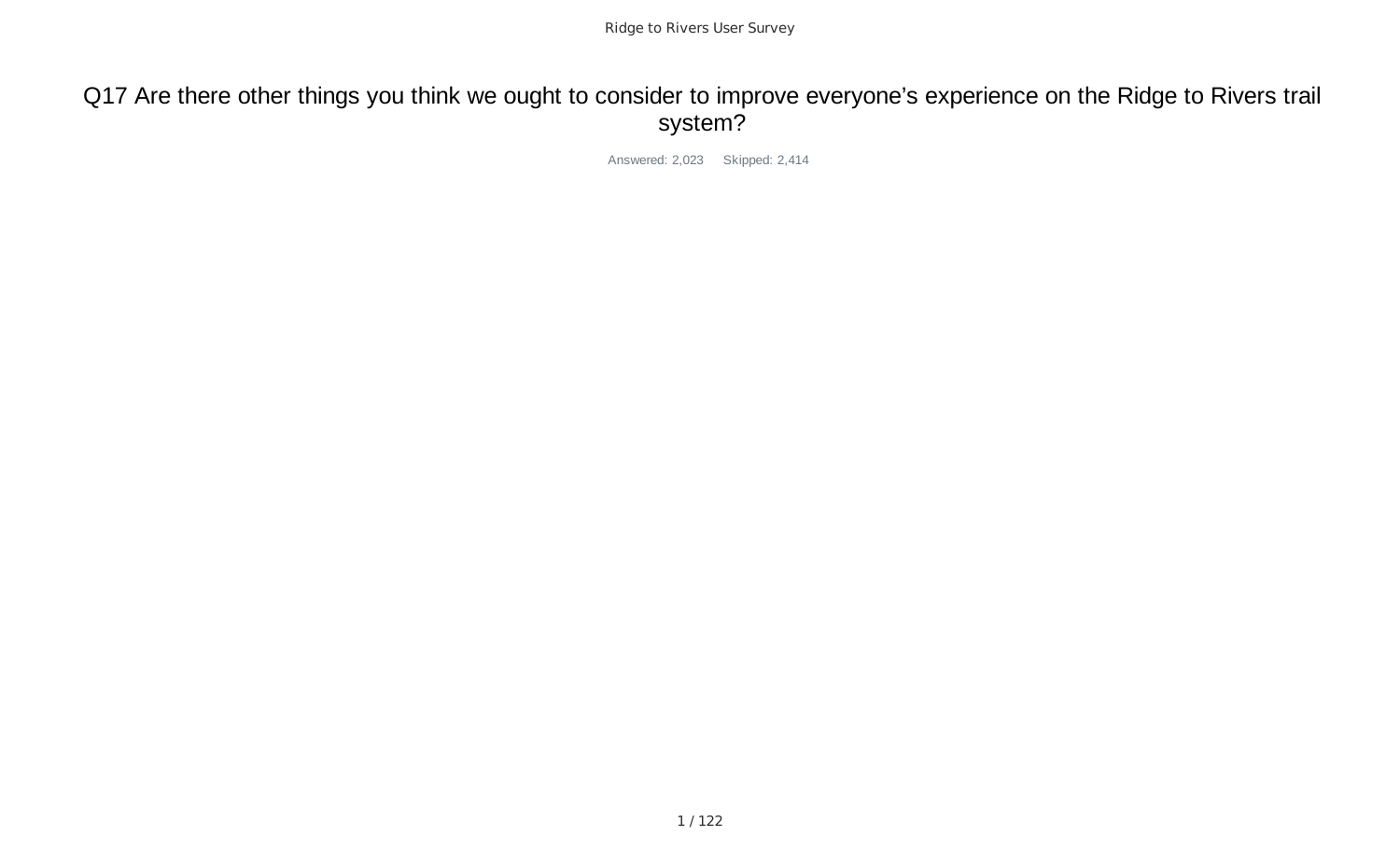| #              | <b>RESPONSES</b>                                                                                                                                                                                                                                                                                                                                                                                                                                                                                                                                                                                                                                                                                                                                                                                                                                                                                                                                                                                                                                   | <b>DATE</b>        |
|----------------|----------------------------------------------------------------------------------------------------------------------------------------------------------------------------------------------------------------------------------------------------------------------------------------------------------------------------------------------------------------------------------------------------------------------------------------------------------------------------------------------------------------------------------------------------------------------------------------------------------------------------------------------------------------------------------------------------------------------------------------------------------------------------------------------------------------------------------------------------------------------------------------------------------------------------------------------------------------------------------------------------------------------------------------------------|--------------------|
| $\mathbf{1}$   | 1) Cyclists & hikers are the majority of users on the trails and should have equal access & equal quality of experience. 2) Cyclists encountered on a trail will<br>always need adequate room to pass regardless of whether all are going in the same direction or opposite directions. 3) If cyclists can only ride uphill or<br>downhill on a trail, they need to have access to another trail or a safe road in order to return to their car/home. 4) I think that rather than have directional<br>restrictions for different users of some trails, I would rather there were certain days that a trail is open to cyclists only, or hikers & horses only, because<br>bicycles can be a hazard to hikers regardless of direction or whether they are going uphill or down. 5) I have never had a bad experience with a cyclist or a<br>loose dog on a trail. But, it does dampen the enjoyment of hiking a little when having to remain alert to cyclists approaching. (Requiring a passive alert system,<br>like bells, would help with that.) | 2/17/2021 11:52 PM |
| 2              | Can't think of anything else right now. Thank you for all you do!                                                                                                                                                                                                                                                                                                                                                                                                                                                                                                                                                                                                                                                                                                                                                                                                                                                                                                                                                                                  | 2/17/2021 10:47 PM |
| 3              | Prevent use of muddy trails.                                                                                                                                                                                                                                                                                                                                                                                                                                                                                                                                                                                                                                                                                                                                                                                                                                                                                                                                                                                                                       | 2/17/2021 10:44 PM |
| $\overline{4}$ | More conditions related closures. Trails are being ruined by inappropriate use!                                                                                                                                                                                                                                                                                                                                                                                                                                                                                                                                                                                                                                                                                                                                                                                                                                                                                                                                                                    | 2/17/2021 10:13 PM |
| 5              | One way on fat tire traverse and on watchman. Those trails can be the most difficult to pass other users.                                                                                                                                                                                                                                                                                                                                                                                                                                                                                                                                                                                                                                                                                                                                                                                                                                                                                                                                          | 2/17/2021 10:09 PM |
| 6              | I think everyone traveling the same direction is important on those trails where bikes can fly around corners and potentially hit hikers or skate them.                                                                                                                                                                                                                                                                                                                                                                                                                                                                                                                                                                                                                                                                                                                                                                                                                                                                                            | 2/17/2021 9:23 PM  |
| $\overline{7}$ | This area is very popular with a herd of deer (VA new trail idea). I'd hate to see their little bit of solitude destroyed:so yet others can ride their bikes & dogs can<br>harass them. I have been walking these trails for over 30 years. There wasn't even a Rudge to Rivers then. I've seen a lot of good things happen over the<br>years. I think the last five years have been the worst with abuses and over use.                                                                                                                                                                                                                                                                                                                                                                                                                                                                                                                                                                                                                           | 2/17/2021 9:17 PM  |
| 8              | Lower hulls gulch should be closed to downhill bikes, period. It's very dangerous. The freeway is a bit dangerous as it approaches the hulls gulch creek- widen<br>to double track to avoid collisions? The lower hulls creek crossing is very dangerous when trail users stop in the creek and they are invisible to bikes coming<br>down the motorcycle parking lot connector. Maybe signs to ask users not to stop? I hate to remove vegetation to allow visibility.                                                                                                                                                                                                                                                                                                                                                                                                                                                                                                                                                                            | 2/17/2021 7:31 PM  |
| $9\,$          | More educational signage about appropriate use in weather conditions as well as trail etiquette for all the people moving here from our of state.                                                                                                                                                                                                                                                                                                                                                                                                                                                                                                                                                                                                                                                                                                                                                                                                                                                                                                  | 2/17/2021 7:11 PM  |
| 10             | Citations might be the only motivator for change with people breaking the rules.                                                                                                                                                                                                                                                                                                                                                                                                                                                                                                                                                                                                                                                                                                                                                                                                                                                                                                                                                                   | 2/17/2021 7:07 PM  |
| 11             | Close trails in the winter. It's clear people don't know what muddy means. Maybe add another 10 to 15 signs for the same message. Sarcasm, there are way<br>too many signs out there. Also, what's the deal with dogs chasing other dogs, wildlife, and people. Saying that the resource (whatever that really means) is a<br>reason for not building more trails then building more trails that displace wildlife, introduce dog feces into an environment where is the line?                                                                                                                                                                                                                                                                                                                                                                                                                                                                                                                                                                     | 2/17/2021 5:20 PM  |
| 12             | Only one choice for Hulls? Really no choice then.                                                                                                                                                                                                                                                                                                                                                                                                                                                                                                                                                                                                                                                                                                                                                                                                                                                                                                                                                                                                  | 2/17/2021 5:12 PM  |
| 13             | Shared or bike specific trails that include bike intended trail construction. Bermed corners, man made and natural trail features. We have such amazing<br>resources but no technical or challenging trails. It leaves Boise behind other cities in terms of desirable quality trails and outdoor activities. We are bland and<br>disappointing to the passionate bike enthusiasts. We drive to jug mountain, sun valley and salt lake to ride but can't attract anyone to drive here to ride. Vanilla<br>ice cream gets boring after a while, let's invest in ourselves and really improve our trail systems not just make already accessible trails "accessible". Boise is<br>a large city now, we have fallen behind in trail quality and variety. People don't love their city because it's cheap, we love it because it offers us fun and<br>challenging things to do. It's the culture of living in mountain towns.                                                                                                                          | 2/17/2021 5:01 PM  |
| 14             | There are two things I'd like to suggest, although they might not be financially feasible. 1) As trails require maintenance and repair, start to add foundation<br>material that drains better so that more trails can be all-weather trails and handle heavier use without damage. 2) For trails in heavy multi-use areas (e.g. lower<br>Military Reserve), start to create parallel restricted-use trails to separate hikers/equestrians and mountain bikers.                                                                                                                                                                                                                                                                                                                                                                                                                                                                                                                                                                                    | 2/17/2021 4:56 PM  |
| 15             | Close seaman's gulch to bikers. It is the most favored trail by peds with dogs. There is a bike park one valley over and a on leash trail on the other side.                                                                                                                                                                                                                                                                                                                                                                                                                                                                                                                                                                                                                                                                                                                                                                                                                                                                                       | 2/17/2021 4:33 PM  |
|                |                                                                                                                                                                                                                                                                                                                                                                                                                                                                                                                                                                                                                                                                                                                                                                                                                                                                                                                                                                                                                                                    |                    |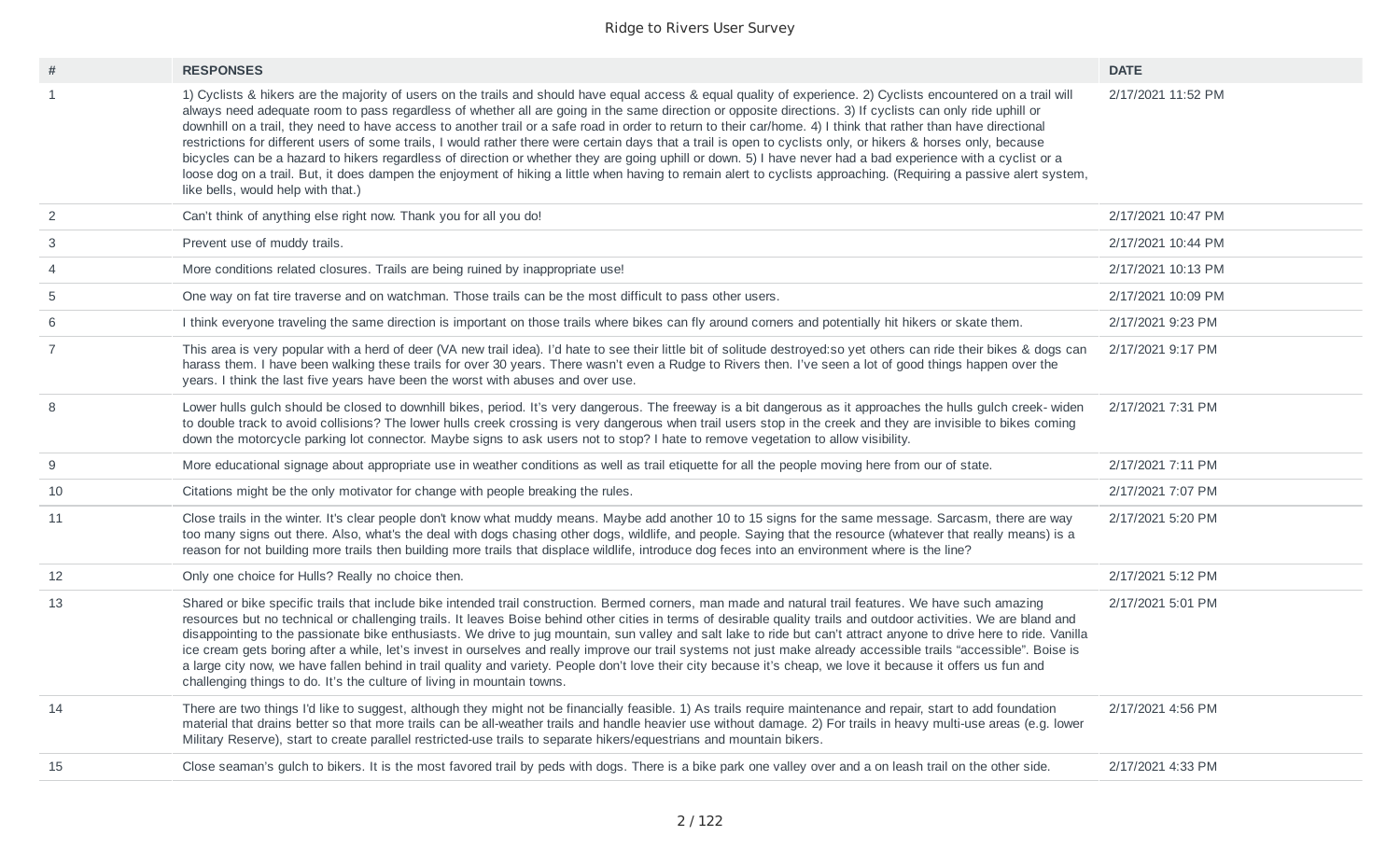| 16     | Should really consider alternating days where bikes go one direction and walkers go the opposite. You will be able to see the other user coming. Granted on<br>tight trails like Hulls, there will always be the surprise.                                                                                                                                                                                                                                                                                                                                                                                                                                                                                                                                                                                                                                                                                                                                                                                                                                                                                                                                                                                                                                                                                                                                                                                                                                                                                                                                                                                                                                                                                                                                                                                                                                                                                                                                                                 | 2/17/2021 4:10 PM  |
|--------|--------------------------------------------------------------------------------------------------------------------------------------------------------------------------------------------------------------------------------------------------------------------------------------------------------------------------------------------------------------------------------------------------------------------------------------------------------------------------------------------------------------------------------------------------------------------------------------------------------------------------------------------------------------------------------------------------------------------------------------------------------------------------------------------------------------------------------------------------------------------------------------------------------------------------------------------------------------------------------------------------------------------------------------------------------------------------------------------------------------------------------------------------------------------------------------------------------------------------------------------------------------------------------------------------------------------------------------------------------------------------------------------------------------------------------------------------------------------------------------------------------------------------------------------------------------------------------------------------------------------------------------------------------------------------------------------------------------------------------------------------------------------------------------------------------------------------------------------------------------------------------------------------------------------------------------------------------------------------------------------|--------------------|
| 17     | I don't want to vote against new trails being built but is there a need or a point to a trail from the VA to the top of elephant rock? Would it be for people that<br>work at VA and St Lukes to walk on? It seems like a short trail to nowhere.                                                                                                                                                                                                                                                                                                                                                                                                                                                                                                                                                                                                                                                                                                                                                                                                                                                                                                                                                                                                                                                                                                                                                                                                                                                                                                                                                                                                                                                                                                                                                                                                                                                                                                                                          | 2/17/2021 4:06 PM  |
| 18     | The biggest issues I see right now are trail conditions (trail widening, travel off trail, and use of trail during muddy conditions) and off leash, uncontrolled dogs,<br>dogs digging holes, and dog poop. Even when dogs are under voice control, they travel off trail which impacts plant and animal life and even responsible pet<br>owners who would otherwise pick up dog poop are unable to access it.                                                                                                                                                                                                                                                                                                                                                                                                                                                                                                                                                                                                                                                                                                                                                                                                                                                                                                                                                                                                                                                                                                                                                                                                                                                                                                                                                                                                                                                                                                                                                                             | 2/17/2021 3:58 PM  |
| 19     | If city officials are ticketing for dogs being off leash, they damn well ought to ticket people using muddy trails!!!                                                                                                                                                                                                                                                                                                                                                                                                                                                                                                                                                                                                                                                                                                                                                                                                                                                                                                                                                                                                                                                                                                                                                                                                                                                                                                                                                                                                                                                                                                                                                                                                                                                                                                                                                                                                                                                                      | 2/17/2021 3:28 PM  |
| 20     | Bikers need to stay off muddy trails and be more respectful of hikers                                                                                                                                                                                                                                                                                                                                                                                                                                                                                                                                                                                                                                                                                                                                                                                                                                                                                                                                                                                                                                                                                                                                                                                                                                                                                                                                                                                                                                                                                                                                                                                                                                                                                                                                                                                                                                                                                                                      | 2/17/2021 3:20 PM  |
| 21     | We've struggled with all of the new users not being familiar with the ground rules of the trails. Not sure how but education would be great.                                                                                                                                                                                                                                                                                                                                                                                                                                                                                                                                                                                                                                                                                                                                                                                                                                                                                                                                                                                                                                                                                                                                                                                                                                                                                                                                                                                                                                                                                                                                                                                                                                                                                                                                                                                                                                               | 2/17/2021 3:13 PM  |
| 22     | Enforce dogs on leash.                                                                                                                                                                                                                                                                                                                                                                                                                                                                                                                                                                                                                                                                                                                                                                                                                                                                                                                                                                                                                                                                                                                                                                                                                                                                                                                                                                                                                                                                                                                                                                                                                                                                                                                                                                                                                                                                                                                                                                     | 2/17/2021 3:09 PM  |
| 23     | Do not switch any trails to a on/off days use. It is hard enough to schedule rides and hikes based on busy schedule and all trails need to be open to all users<br>on all days.                                                                                                                                                                                                                                                                                                                                                                                                                                                                                                                                                                                                                                                                                                                                                                                                                                                                                                                                                                                                                                                                                                                                                                                                                                                                                                                                                                                                                                                                                                                                                                                                                                                                                                                                                                                                            | 2/17/2021 3:05 PM  |
| 24     | No single use trails. They serve one type of user.                                                                                                                                                                                                                                                                                                                                                                                                                                                                                                                                                                                                                                                                                                                                                                                                                                                                                                                                                                                                                                                                                                                                                                                                                                                                                                                                                                                                                                                                                                                                                                                                                                                                                                                                                                                                                                                                                                                                         | 2/17/2021 2:24 PM  |
| 25     | Dog waste is a huge problem. Owners either don't pick up after their dog or they bag waste and leave the bag on the trail. Signs haven't helped. As a do owner<br>I understand the desire not to hike with bags of poop but that is the cost for access to the trails. Also, dog owners routinely have dogs running across the trails<br>or standing in the middle of the trail with the expectation that bikers and hikers will go around. The only solution I can see to make the experience best for all is<br>requiring leashes on most all trails.                                                                                                                                                                                                                                                                                                                                                                                                                                                                                                                                                                                                                                                                                                                                                                                                                                                                                                                                                                                                                                                                                                                                                                                                                                                                                                                                                                                                                                    | 2/17/2021 1:44 PM  |
| 26     | I know this is impossiblebutthe people ruining the trails should be somehow accountable.                                                                                                                                                                                                                                                                                                                                                                                                                                                                                                                                                                                                                                                                                                                                                                                                                                                                                                                                                                                                                                                                                                                                                                                                                                                                                                                                                                                                                                                                                                                                                                                                                                                                                                                                                                                                                                                                                                   | 2/17/2021 12:31 PM |
| 27     | More restrooms at trailhead parking areas.                                                                                                                                                                                                                                                                                                                                                                                                                                                                                                                                                                                                                                                                                                                                                                                                                                                                                                                                                                                                                                                                                                                                                                                                                                                                                                                                                                                                                                                                                                                                                                                                                                                                                                                                                                                                                                                                                                                                                 | 2/17/2021 12:01 PM |
| 28     | I love the idea of alternating days on trails. And I especially support citations for people using trails that are muddy or wet and leaving litter along the trails.<br>Thank you!                                                                                                                                                                                                                                                                                                                                                                                                                                                                                                                                                                                                                                                                                                                                                                                                                                                                                                                                                                                                                                                                                                                                                                                                                                                                                                                                                                                                                                                                                                                                                                                                                                                                                                                                                                                                         | 2/17/2021 11:28 AM |
| 29     | No pilot programs should run in the winter months. Polecat should be off-leash.                                                                                                                                                                                                                                                                                                                                                                                                                                                                                                                                                                                                                                                                                                                                                                                                                                                                                                                                                                                                                                                                                                                                                                                                                                                                                                                                                                                                                                                                                                                                                                                                                                                                                                                                                                                                                                                                                                            | 2/17/2021 11:02 AM |
| $30\,$ | Consider DOT on weekends and after 3 on weekdays on the highest use trails. Most trails don't need DOT all day. Additionally, DOT is more needed<br>seasonally, correct? Pilot on the least used of the high-use trails first to refine. Also recognize that DOT on around the mountain probably necessitates<br>sacrificing a green connector trail to complete the bike loop. Once DOT is popular it will draw more cyclists and you don't want conflicts on the little green<br>connectors. Just complete the loop now so folks can get back to their cars. It might be easier and more env friendly to create a separate hiking trail and give<br>the bikers the already beaten in trail in that case idk. I'm okay with citations provided there is information at the trailhead that helps the blown-out user find a<br>nearby alternative trail if when they arrive their chosen trail is closed. Unless you live near the trails it's 1 hour + drive roundtrip from Meridian/Nampa areas. A<br>lot can change when they leave home and arrive at the trail, so don't assume people know to look up Ridges to Rivers. If I was here on a work trip I would<br>have no clue how to look up the trails. So be sure there's info at the trailhead giving people what they need to find another trail. I've been on regulated multi-use<br>trails on the other side of the state. Snowshoers/sleds on one side of the trail, skaters in the middle, classic in the track (written on the general trail info sign).<br>Guess whatpeople didn't read the sign. :-(A similar idea was done over in Jackson (no sleds) where they placed lane markers at the startand that actually<br>worked in that it drew your attention at the start to the multiuse protocols, though, i'll admit the snowshoe trail pitched off the main ski trail after about 1/2 mile.<br>Suggestion beingconsider trail use division visibly across the trail start, don't assume anyone will read the sign. :- ( | 2/17/2021 10:34 AM |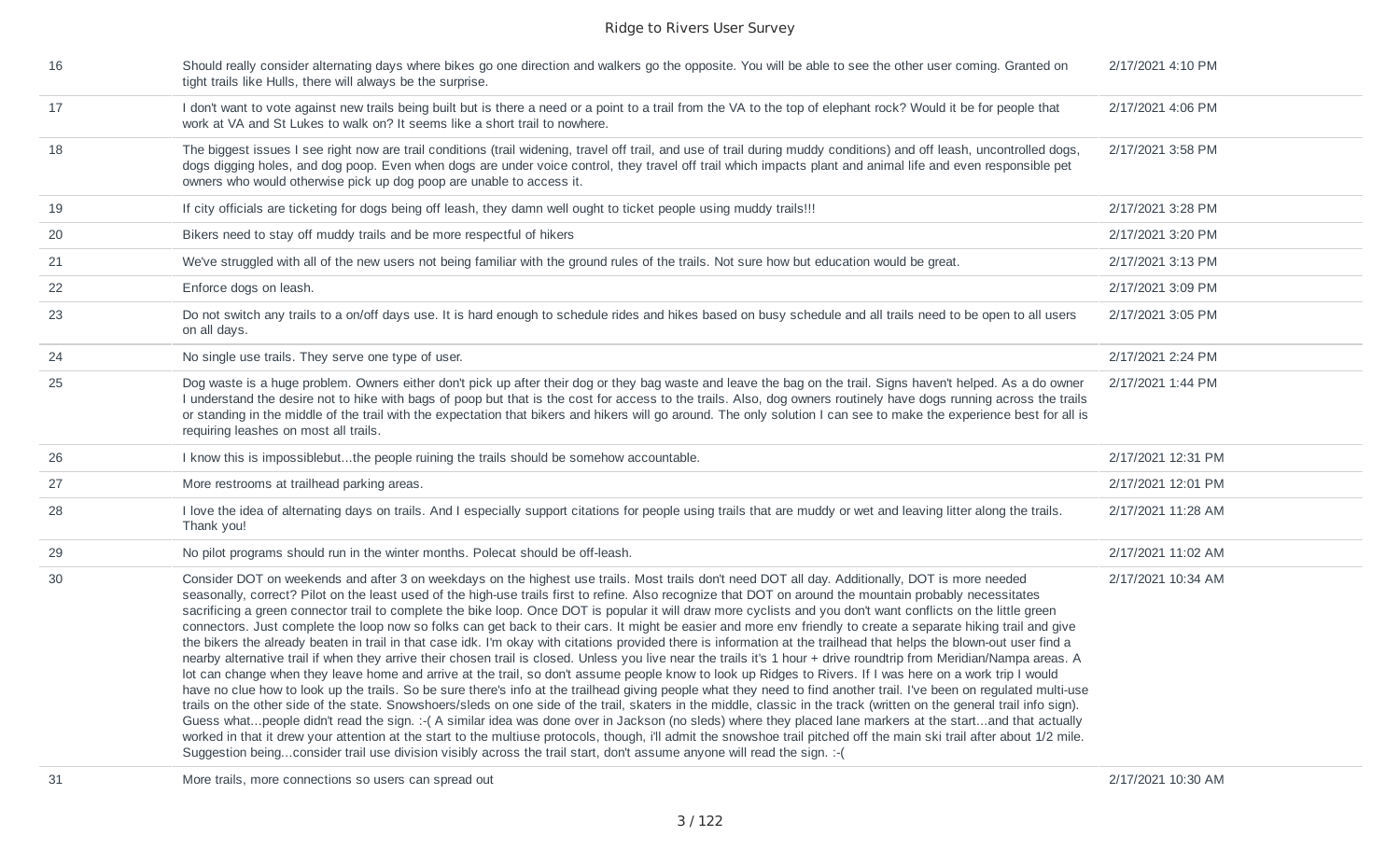| 32 | I think it would be difficult to manage assigned-day trail use. It's already difficult to limit muddy trail usage, so how would the system be able to control specific<br>type of use by odd or even days of the month. When users head to the trails on a day that works for them, they are not going to turn around because it's an off<br>day. I think it would be easier to manage directional trails or trails signed as pedestrian only. Bikers are usually good about avoiding pedestrian only trails.                                                                                                                                                                                                                                                                                                                                                                                                                                                                                                                                                                                                                                                                                                                                                                                         | 2/17/2021 10:11 AM |
|----|-------------------------------------------------------------------------------------------------------------------------------------------------------------------------------------------------------------------------------------------------------------------------------------------------------------------------------------------------------------------------------------------------------------------------------------------------------------------------------------------------------------------------------------------------------------------------------------------------------------------------------------------------------------------------------------------------------------------------------------------------------------------------------------------------------------------------------------------------------------------------------------------------------------------------------------------------------------------------------------------------------------------------------------------------------------------------------------------------------------------------------------------------------------------------------------------------------------------------------------------------------------------------------------------------------|--------------------|
| 33 | 1. Riders need to be aware that they do not have the right of way when descending. 2. Ear bud wearers who tune out and get angry when frightened should be<br>encouraged to stay aware. 3.Dog walkers need to be held responsible for poop pick up. 4.Maybe have more Rangers in a less formal way, where folks who<br>understand the rules wear an i.d. when they're out and can at least help to educate other users.                                                                                                                                                                                                                                                                                                                                                                                                                                                                                                                                                                                                                                                                                                                                                                                                                                                                               | 2/17/2021 9:46 AM  |
| 34 | Put signs on trail heads and other high use points of entry indicating "TRAIL CLOSED" when trails are muddy or need to have no traffic                                                                                                                                                                                                                                                                                                                                                                                                                                                                                                                                                                                                                                                                                                                                                                                                                                                                                                                                                                                                                                                                                                                                                                | 2/17/2021 9:34 AM  |
| 35 | Having trails go one way only is tough for young hikers and their parents. We want to get our littles out there exploring, but may need to turn around because<br>they are little.                                                                                                                                                                                                                                                                                                                                                                                                                                                                                                                                                                                                                                                                                                                                                                                                                                                                                                                                                                                                                                                                                                                    | 2/17/2021 9:20 AM  |
| 36 | Ensure slower travels know they must move to the side to let faster travelers pass them. Signage, social media posts, etc                                                                                                                                                                                                                                                                                                                                                                                                                                                                                                                                                                                                                                                                                                                                                                                                                                                                                                                                                                                                                                                                                                                                                                             | 2/17/2021 9:14 AM  |
| 37 | I like the idea of Hulls having even and odd days for different kinds of use but having the restriction in place during the peak season of trail use (late-spring to<br>early-fall) and then having the trail open for all use all the time during off season (late fall to early spring) would give people better options should other trails be<br>closed due to muddy conditions. I regularly hike Hulls with my wife and my dog and over the winter months it's really not much of a bother to have both<br>mountain bikers and trail hikers together since traffic is much lower.                                                                                                                                                                                                                                                                                                                                                                                                                                                                                                                                                                                                                                                                                                                | 2/17/2021 8:44 AM  |
| 38 | Trash cans for dog waste about 10 minutes from parking lots. Dog owners won't clean it up if they can't get rid of it. Maybe a sign that's a little more in depth<br>about how hikers are putting themselves at risk with some of their behaviors. Also more chicanes and terrain features to slow cyclists down in key areas.<br>Maybe a new slogan- "low and slow" for the speed cyclists have to go in the lower foothills.                                                                                                                                                                                                                                                                                                                                                                                                                                                                                                                                                                                                                                                                                                                                                                                                                                                                        | 2/17/2021 7:05 AM  |
| 39 | Have walkers/hikers yield to runners and cyclists. No stopping in the middle of the trial                                                                                                                                                                                                                                                                                                                                                                                                                                                                                                                                                                                                                                                                                                                                                                                                                                                                                                                                                                                                                                                                                                                                                                                                             | 2/16/2021 10:48 PM |
| 40 | Approve usage of pedal assist ebikes on all trails                                                                                                                                                                                                                                                                                                                                                                                                                                                                                                                                                                                                                                                                                                                                                                                                                                                                                                                                                                                                                                                                                                                                                                                                                                                    | 2/16/2021 10:09 PM |
| 41 | Dont listen to the squeaky wheel (old walkers). Continue to allow mountain bikers who fiscally and physically do more to the support the trail network equal<br>access. If safety is truly a concern build more speed breaks for riders. But don't give in go to walkers being startled by a bike when they have headphones in.                                                                                                                                                                                                                                                                                                                                                                                                                                                                                                                                                                                                                                                                                                                                                                                                                                                                                                                                                                       | 2/16/2021 9:47 PM  |
| 42 | If everyone is single direction, bikers can often NOT get the attention of the runner/hiker due to headphones. Opposite direction so hikers see bikers seems to<br>make more sense for safety.                                                                                                                                                                                                                                                                                                                                                                                                                                                                                                                                                                                                                                                                                                                                                                                                                                                                                                                                                                                                                                                                                                        | 2/16/2021 7:51 PM  |
| 43 | The even and odd days for different use in lower hulls gulch would be really hard for people to remember and confusing. It would not work with everyone's<br>schedule. I am adamantly opposed to this option.                                                                                                                                                                                                                                                                                                                                                                                                                                                                                                                                                                                                                                                                                                                                                                                                                                                                                                                                                                                                                                                                                         | 2/16/2021 7:06 PM  |
| 44 | As a daily hiker with a leashed dog who uses a short part of lower hulls gulch everyday, I do not like the idea of closing off all of Hulls gulch to non-downhill<br>bikers on alternating days. Please consider that it is also a connector trail                                                                                                                                                                                                                                                                                                                                                                                                                                                                                                                                                                                                                                                                                                                                                                                                                                                                                                                                                                                                                                                    | 2/16/2021 6:05 PM  |
| 45 | More patrol by trail rangers                                                                                                                                                                                                                                                                                                                                                                                                                                                                                                                                                                                                                                                                                                                                                                                                                                                                                                                                                                                                                                                                                                                                                                                                                                                                          | 2/16/2021 6:01 PM  |
| 46 | Parking anywhere has become such hassle with the population growth in the Valley and on the Trails. As a biker, I prefer to just ride from home and extend my<br>"workout". With that said; I realize that is not a feasible option for everyone. Any chance at a "pilot pay to park program" with the money raised going towards<br>"all weather surfaced trails" on the lower portion of the system which truly has become nothing more than a Natural Surface Green Belt, or in some cases<br>similar to a North End Alley Way with the recent trail use popularity? This would provide an incentive to "not drive" while attempting to get your recreation on,<br>and create more winter opportunities for those individuals who don't have enough respect for other users to stay off of the trails when they are sloppy/ muddy.<br>The work the Ridge to Rivers Crew does is greatly appreciated by many, I assume the trails are a huge reason people continue to move here. I believe the<br>system needs to grow appropriately to match the demand, which probably means more Staff to make that happen. It is unquestionably the most popular "park"<br>within the Boise Parks and Recreation Department Inventory and funds should be allocated so we can continue to enjoy our foothills. | 2/16/2021 4:47 PM  |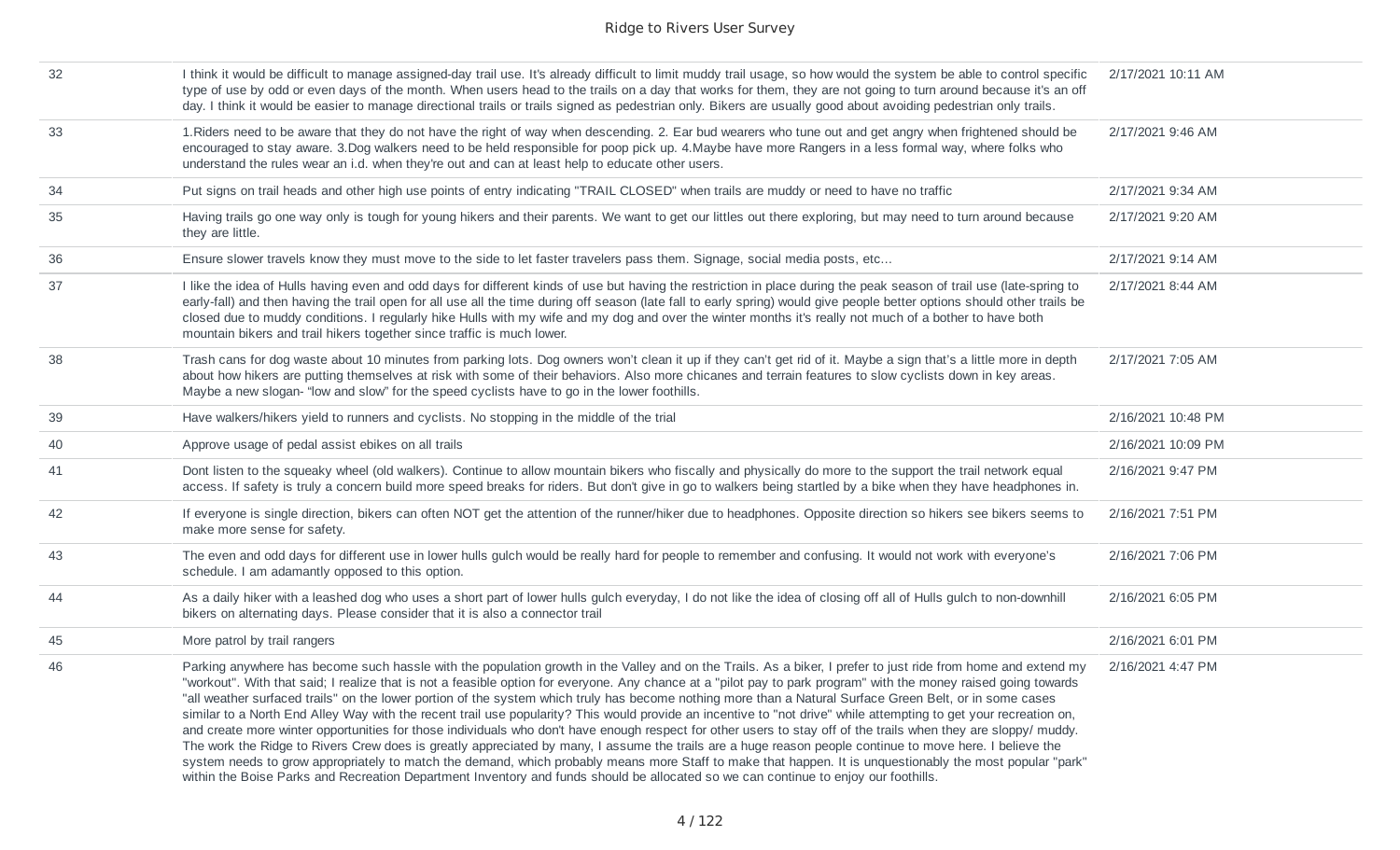| 47 | Fine people whose dogs won't come when called and people who leave dog poop on trails                                                                                                                                                                                                                                                                                                                                                                                                                                                                                                                                                                                                                                                                                                                                                                                                                                                                                                                                                                                                                                                                           | 2/16/2021 4:13 PM  |
|----|-----------------------------------------------------------------------------------------------------------------------------------------------------------------------------------------------------------------------------------------------------------------------------------------------------------------------------------------------------------------------------------------------------------------------------------------------------------------------------------------------------------------------------------------------------------------------------------------------------------------------------------------------------------------------------------------------------------------------------------------------------------------------------------------------------------------------------------------------------------------------------------------------------------------------------------------------------------------------------------------------------------------------------------------------------------------------------------------------------------------------------------------------------------------|--------------------|
| 48 | Commuteride vans not parking in the middle of the military reserve lot                                                                                                                                                                                                                                                                                                                                                                                                                                                                                                                                                                                                                                                                                                                                                                                                                                                                                                                                                                                                                                                                                          | 2/16/2021 4:00 PM  |
| 49 | 1) QR codes on the trail sign posts that would bring up the "rules" for that trail. Right now it would be mostly dog on /off leash. But would help if there are more<br>complicated rules like directional use or off limits certain days of the week. Depending on where you get on the trail, it can be hard to know/remember what the<br>rules are there. 2) I don't know if this is possible, but if a QR code could link to the daily update on the trail (or even better a user update that could be done in<br>real time) so that you could check what the other end of the trail looked like. (for instance, if you were getting onto chickadee ridge from the camelback side,<br>maybe you could scan a QR code on the post and get an update that the trail was unpassable at the 8th st side). I have no idea if that would be<br>technologically possible (let alone how it would get updated in real time) but it seems like there must be a way to harness the information that people out on<br>the trails have to help those who are just starting their hike/ride.                                                                             | 2/16/2021 2:25 PM  |
| 50 | Possibly some volunteers or passive kiosks at major trailheads to educate new users about trail etiquette; it's great that more people are coming out, but the<br>newbies need to know the rules of the trail.                                                                                                                                                                                                                                                                                                                                                                                                                                                                                                                                                                                                                                                                                                                                                                                                                                                                                                                                                  | 2/16/2021 1:38 PM  |
| 51 | Considering how many visitors the area gets, I hope the signage is very concise, and enforcement is there, if any of these changes go into effect.                                                                                                                                                                                                                                                                                                                                                                                                                                                                                                                                                                                                                                                                                                                                                                                                                                                                                                                                                                                                              | 2/16/2021 12:54 PM |
| 52 | Less oversight. Let people be outside and enjoy nature. More dog friendly off leash recreation.                                                                                                                                                                                                                                                                                                                                                                                                                                                                                                                                                                                                                                                                                                                                                                                                                                                                                                                                                                                                                                                                 | 2/16/2021 12:41 PM |
| 53 | I am strongly in favor of requiring leashed dogs on busier trails (everyone thinks their dog is under control - and many times they aren't; plus the damage due<br>to dogs off-trail is a concern) and I support closures with fines when trails are muddy.                                                                                                                                                                                                                                                                                                                                                                                                                                                                                                                                                                                                                                                                                                                                                                                                                                                                                                     | 2/16/2021 12:27 PM |
| 54 | A downhill only, bicycles only trail in Hulls Gulch. Ideally it would start at the top of sidewinder and also connect to the 8th street parking lot. This would<br>eliminate trail conflict on sidewinder, Hulls gulch, red cliffs, and kestrel.                                                                                                                                                                                                                                                                                                                                                                                                                                                                                                                                                                                                                                                                                                                                                                                                                                                                                                                | 2/16/2021 12:20 PM |
| 55 | Maybe consider a permitting or training requirement for group leaders using the trail system for practices and conditioning with large groups. Kids and people in<br>these groups are particularly bad with trail etiquette and it's amplified by their numbers. People often think if the dog has pooped off the trail, they don't need to<br>pick it up. I wonder if a poop "easement" of sorts was implemented and communicated on the trailhead signs. I think areas that are 5-10' off the trail should be<br>poop-free zones. I know its difficult to police such things, but maybe fines also need to be implemented. My two cents. I'm a bigger fan of one way traffic on<br>trails vs. alternating uses on different days. You do a fabulous job with these trails and it's my absolute favorite amenity Boise has to offer. It is my happy<br>place. Thanks for taking such good care of it.                                                                                                                                                                                                                                                          | 2/16/2021 12:14 PM |
| 56 | I think the big thing would either be having adjacent bike trails next to hiking trails or bicyclists riding in opposite directions of people walking. I think a bike<br>path would get more compliance. Either way, most bicyclists are very courteous but some are more rude and almost hit people or just come by fast. I also<br>understand some people are really going for a high-intensity workout whether it be running or biking. Not sure if it's been done or possible but maybe having<br>different paths depending on intensity or speed would be an option too. Happy to have the trails we have regardless!                                                                                                                                                                                                                                                                                                                                                                                                                                                                                                                                      | 2/16/2021 12:13 PM |
| 57 | Trails closer to town should remain open to all users. Having use specific trails denies everyone equal access to public lands.                                                                                                                                                                                                                                                                                                                                                                                                                                                                                                                                                                                                                                                                                                                                                                                                                                                                                                                                                                                                                                 | 2/16/2021 11:41 AM |
| 58 | Education seems to be the most pertinent issue. If people are educated on the ethics of the trail and/or trail system then they can better mold their personal<br>use around those ethics. Even if they disagree with those ethics, at least they know. I think the muddy trail use is an example of this: new folks to the area are<br>blissfully ignorant that they are hurting the trail. Yes all of us get caught out on muddy trails at some point but nothing like what happens out there during the<br>winters. Unfortunately this education takes time AND takes more than signage. I think the muddy trail example is useful in trying to implement any new<br>ethic/protocol in the future. Big changes in population are require a large initial educational hurdle until the 'general public' gets the gist of what's going on. I<br>think having kind employees out at trailheads to educate would be a great thing. I've been using these trails regularly for 25 years, my entire life, and generally<br>love the experience overall. I think the future holds great things, looking forward to whatever happens! Thanks for all the great work! | 2/16/2021 11:35 AM |
| 59 | The trails need to be more friendly for Mtn bike climbs                                                                                                                                                                                                                                                                                                                                                                                                                                                                                                                                                                                                                                                                                                                                                                                                                                                                                                                                                                                                                                                                                                         | 2/16/2021 11:23 AM |
| 60 | It may be too much to ask, but it's difficult to know if a trail has a muddy stretch midway. If possible, advisory signage at trailheads would help to deter those                                                                                                                                                                                                                                                                                                                                                                                                                                                                                                                                                                                                                                                                                                                                                                                                                                                                                                                                                                                              | 2/16/2021 11:17 AM |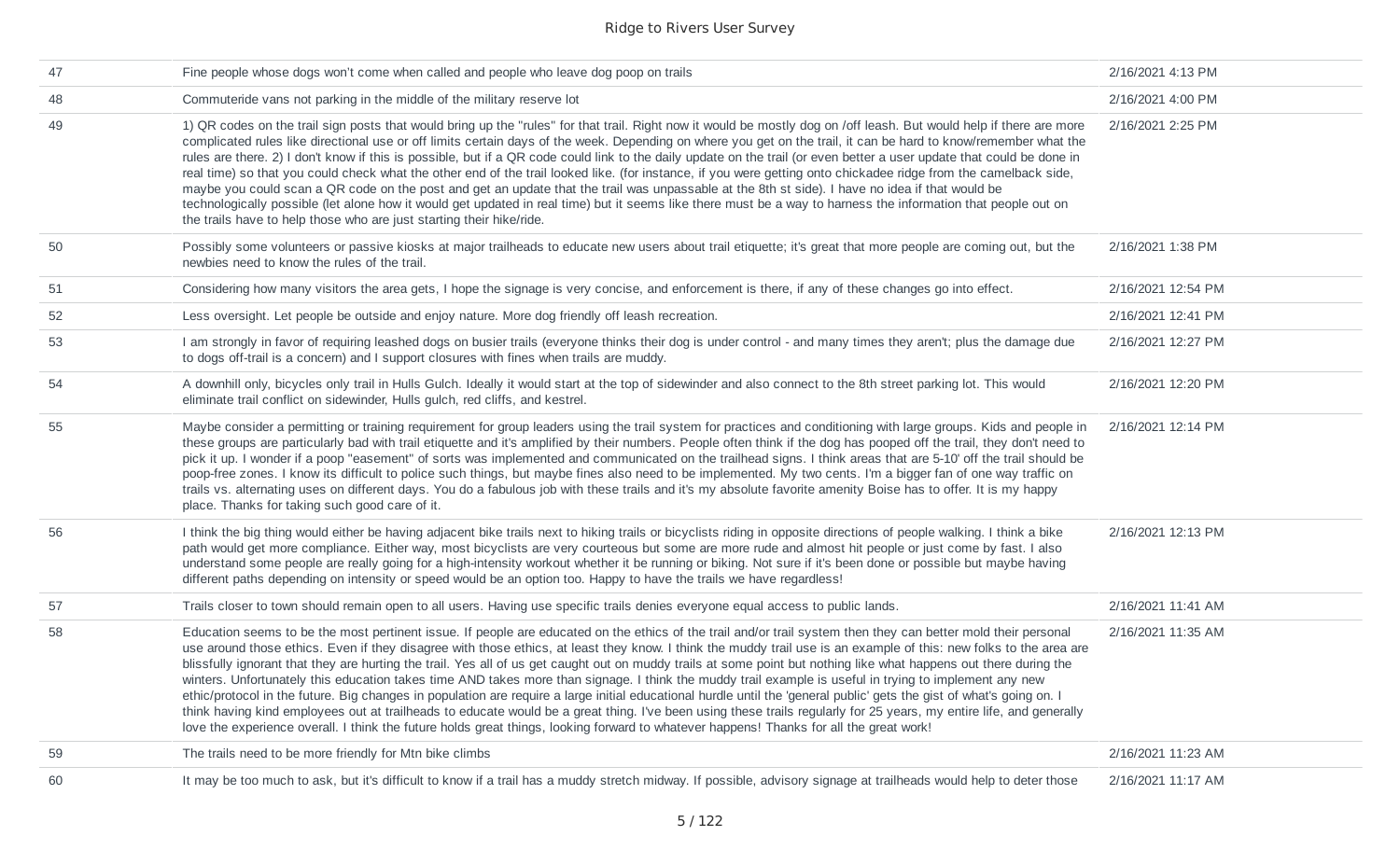|    | of us who try to be conscientious from starting out.                                                                                                                                                                                                                                                                                                                                                                                                                                                                                                                                                                                                                                                                                                                                                                                                                                                                                                                                                                                                                                                                                                                                                                             |                    |
|----|----------------------------------------------------------------------------------------------------------------------------------------------------------------------------------------------------------------------------------------------------------------------------------------------------------------------------------------------------------------------------------------------------------------------------------------------------------------------------------------------------------------------------------------------------------------------------------------------------------------------------------------------------------------------------------------------------------------------------------------------------------------------------------------------------------------------------------------------------------------------------------------------------------------------------------------------------------------------------------------------------------------------------------------------------------------------------------------------------------------------------------------------------------------------------------------------------------------------------------|--------------------|
| 61 | designate more trails as foot traffic only. especially narrow trails. there is no way bike riders and walkers can safely navigate hulls gulch for example.                                                                                                                                                                                                                                                                                                                                                                                                                                                                                                                                                                                                                                                                                                                                                                                                                                                                                                                                                                                                                                                                       | 2/16/2021 10:59 AM |
| 62 | Connecting trail 4 to Watchman                                                                                                                                                                                                                                                                                                                                                                                                                                                                                                                                                                                                                                                                                                                                                                                                                                                                                                                                                                                                                                                                                                                                                                                                   | 2/16/2021 10:46 AM |
| 63 | Different users on alternate days to cut down on user conflict. Study Jefferson County Open Space Colorado for examples.                                                                                                                                                                                                                                                                                                                                                                                                                                                                                                                                                                                                                                                                                                                                                                                                                                                                                                                                                                                                                                                                                                         | 2/16/2021 10:42 AM |
| 64 | I would loveee if there were more foot traffic only trails!                                                                                                                                                                                                                                                                                                                                                                                                                                                                                                                                                                                                                                                                                                                                                                                                                                                                                                                                                                                                                                                                                                                                                                      | 2/16/2021 10:41 AM |
| 65 | Yes, I think there need to be more easily accessed trails for hikers and no bikes.                                                                                                                                                                                                                                                                                                                                                                                                                                                                                                                                                                                                                                                                                                                                                                                                                                                                                                                                                                                                                                                                                                                                               | 2/16/2021 10:36 AM |
| 66 | No off leash dogs of any kind. Theres so much dog poop out there. Worse when owners have their dogs off leash and "don't see it" because their dog is behind<br>them. Yes, I am a dog owner                                                                                                                                                                                                                                                                                                                                                                                                                                                                                                                                                                                                                                                                                                                                                                                                                                                                                                                                                                                                                                      | 2/16/2021 10:27 AM |
| 67 | I would put sign boards closer to the trail itself - so that people MUST encounter them - rather than on trailhead parking lots, which people who walk or bike in,<br>like me, will probably not see because they are avoiding car encounters by bypassing that area.                                                                                                                                                                                                                                                                                                                                                                                                                                                                                                                                                                                                                                                                                                                                                                                                                                                                                                                                                            | 2/16/2021 10:12 AM |
| 68 | Have a yearly fee (or temporary) to park at trailheads. This will help fund work on the trails.                                                                                                                                                                                                                                                                                                                                                                                                                                                                                                                                                                                                                                                                                                                                                                                                                                                                                                                                                                                                                                                                                                                                  | 2/16/2021 10:04 AM |
| 69 | Enforce e-bike ban. One ear bud only for all users. Yearly fee-\$10 for all users.                                                                                                                                                                                                                                                                                                                                                                                                                                                                                                                                                                                                                                                                                                                                                                                                                                                                                                                                                                                                                                                                                                                                               | 2/15/2021 6:15 PM  |
| 70 | As a runner, mountain biker, and hiker, I think pedestrian use should be the priority and pedestrians should not be excluded from existing trails or limited in the<br>direction they can walk (especially if that reduces trail connectivity).                                                                                                                                                                                                                                                                                                                                                                                                                                                                                                                                                                                                                                                                                                                                                                                                                                                                                                                                                                                  | 2/15/2021 5:41 PM  |
| 71 | Adopt a trail. Citations for dog waste and off-leash dogs in on-leash areas. Or off leash dogs that are not under voice control. My family's negative experiences<br>almost entirely revolve around dogs— jumping on my young children and not stopping even when their owner calls. Or the "don't worry, my dog's friendly":<br>doesn't really matter when that dog has jumped on my kids and knocked them over. Or has chased my kids off trail and they're trying to escape. We didn't<br>take our dog off leash because we knew she would chase and jump; wish others would do the same.                                                                                                                                                                                                                                                                                                                                                                                                                                                                                                                                                                                                                                     | 2/15/2021 4:22 PM  |
| 72 | I would like to see pedal assist bike use expended or tested on a limited basis. These are not really motorized vehicles and they allow others that are not in as<br>good of shape to access the trails. Working with other departments to reclassify these would be good step forward.                                                                                                                                                                                                                                                                                                                                                                                                                                                                                                                                                                                                                                                                                                                                                                                                                                                                                                                                          | 2/15/2021 2:04 PM  |
| 73 | Signage & education to improve trail etiquette. A lot of the overcrowding issues we're facing would be improved with better user etiquette.                                                                                                                                                                                                                                                                                                                                                                                                                                                                                                                                                                                                                                                                                                                                                                                                                                                                                                                                                                                                                                                                                      | 2/15/2021 1:28 PM  |
| 74 | While I think restricted use (alternating days, directional trails, etc.) is a step in the right direction to manage the system we have, at the end of the day our<br>population will grow and trail conflict will continue to be an issue. Restricting use is a band-aid. On lower foothills trails that receive heavy traffic I think building<br>alternate mtb downhill routes (flow trails, technical descents) would do better to take pressure off of other trails and user groups. The solution proposed in this<br>survey to build an adjacent downhill mtb route near Bucks Trail seems to be a much better solution. I don't pretend to understand how hard securing approval<br>for new trails is but capacity is the answer. Focusing on adding capacity for downhill mtb will leave existing lower foothills trails better equipped to handle<br>shared use from uphill cyclists and hikers. As both a hiker (with kids & a dog) and mountain biker I feel hikers and uphill cyclists co-exist much better than<br>downhill mtb travel and hikers. One additional thought, I would be willing to contribute to a voluntary R2R annual trails pass program if the funds went to trail<br>construction & maintenance. | 2/15/2021 11:57 AM |
| 75 | Pole cat needs odd days no hikers, even days no bikes and directional at certain times of day such as after 4pm April thru October for example.                                                                                                                                                                                                                                                                                                                                                                                                                                                                                                                                                                                                                                                                                                                                                                                                                                                                                                                                                                                                                                                                                  | 2/15/2021 10:23 AM |
| 76 | Stop trying to "narrow up" some of the old jeep trails (for the ones getting a lot more traffic) where it is advantageous to have old tire track be for people<br>traveling in either direction to "stay in their lane". Forcing Single track "only" in those locations is part of the problem when more people are coming to use the<br>trails.                                                                                                                                                                                                                                                                                                                                                                                                                                                                                                                                                                                                                                                                                                                                                                                                                                                                                 | 2/15/2021 10:18 AM |
| 77 | Is it possible to "construct" all-weather trails in spots where trails stay wet longer than the balance of the trail?                                                                                                                                                                                                                                                                                                                                                                                                                                                                                                                                                                                                                                                                                                                                                                                                                                                                                                                                                                                                                                                                                                            | 2/15/2021 9:23 AM  |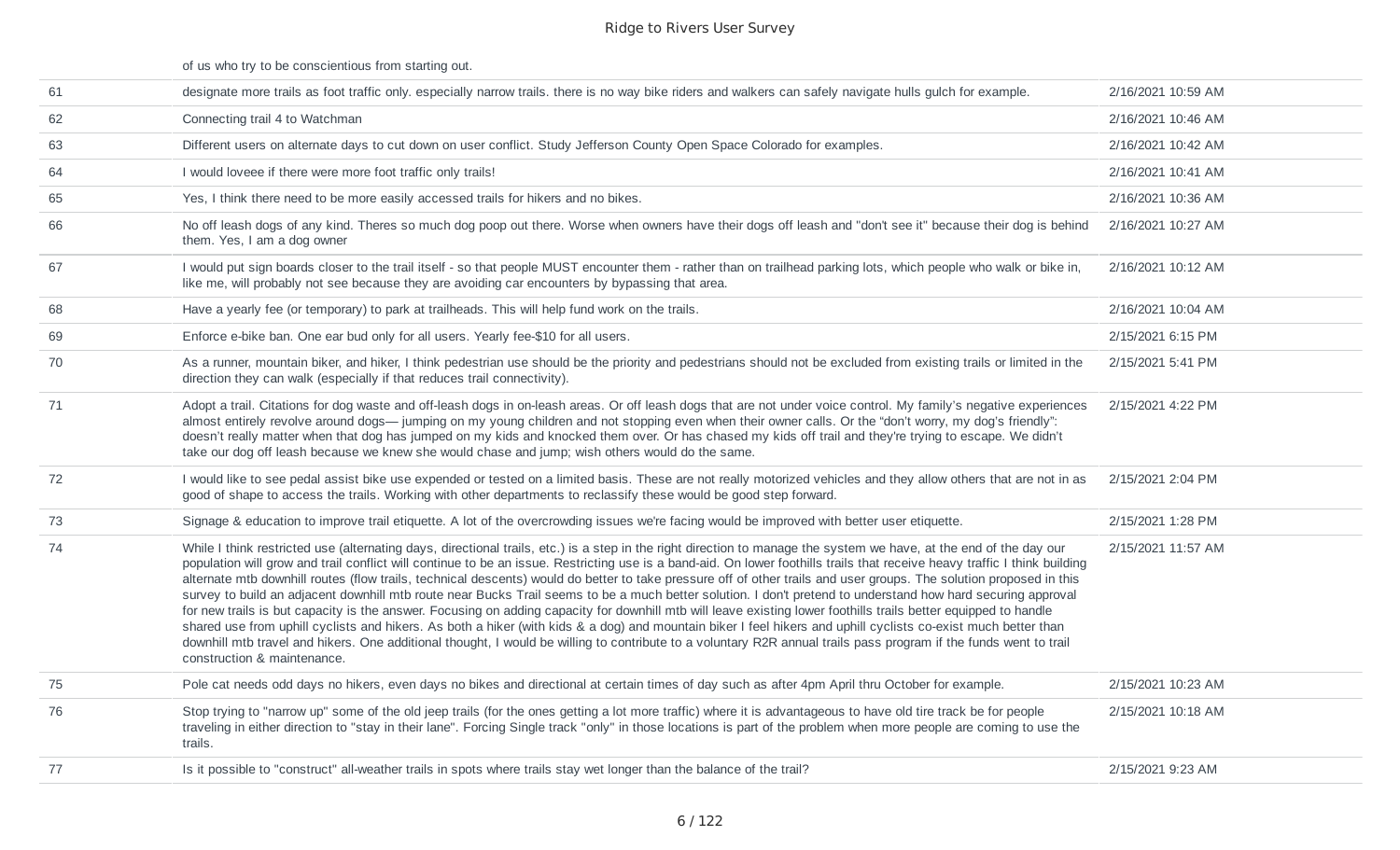| 78 | Better enforcement of closed trails due to conditions                                                                                                                                                                                                                                                                                                                                                                                                                                                                                                                                                                                                                                                                                                                                                                                                                                                                                                                                                                                                                                                                                                                                                                                                                                                                                                                                                                                                                                                                                                                                                                                                                                          | 2/15/2021 9:20 AM  |
|----|------------------------------------------------------------------------------------------------------------------------------------------------------------------------------------------------------------------------------------------------------------------------------------------------------------------------------------------------------------------------------------------------------------------------------------------------------------------------------------------------------------------------------------------------------------------------------------------------------------------------------------------------------------------------------------------------------------------------------------------------------------------------------------------------------------------------------------------------------------------------------------------------------------------------------------------------------------------------------------------------------------------------------------------------------------------------------------------------------------------------------------------------------------------------------------------------------------------------------------------------------------------------------------------------------------------------------------------------------------------------------------------------------------------------------------------------------------------------------------------------------------------------------------------------------------------------------------------------------------------------------------------------------------------------------------------------|--------------------|
| 79 | At the end of the day, MTN bikes are doing the most damage to the trails. Not sure what you can do about it, but just sayin.                                                                                                                                                                                                                                                                                                                                                                                                                                                                                                                                                                                                                                                                                                                                                                                                                                                                                                                                                                                                                                                                                                                                                                                                                                                                                                                                                                                                                                                                                                                                                                   | 2/15/2021 8:38 AM  |
| 80 | More trails coming off corral's trail that descend in to bob's trail.                                                                                                                                                                                                                                                                                                                                                                                                                                                                                                                                                                                                                                                                                                                                                                                                                                                                                                                                                                                                                                                                                                                                                                                                                                                                                                                                                                                                                                                                                                                                                                                                                          | 2/15/2021 7:51 AM  |
| 81 | On Around the mountain if travel both directions remains allowed then it would be nice to have a dedicated uphill route around the burmed corners. Regardless<br>of what approach is taken, good and plentiful signage will be important at trail heads, intersections and even anywhere that two trails are close to each other.<br>Also, ever consider making trail etiquette such that downhill hikers could yield to uphill riders?                                                                                                                                                                                                                                                                                                                                                                                                                                                                                                                                                                                                                                                                                                                                                                                                                                                                                                                                                                                                                                                                                                                                                                                                                                                        | 2/14/2021 10:13 PM |
| 82 | bicyclists are a big danger to other users. most of them view the trail system as a great big "terrain park" for adrenaline activities while an awful lot of the rest<br>of us just want to enjoy the nature and get some exercise. limit biker use of the trails---they can frequent a real terrain park or forest service roads to safely get<br>their adrenaline rush.                                                                                                                                                                                                                                                                                                                                                                                                                                                                                                                                                                                                                                                                                                                                                                                                                                                                                                                                                                                                                                                                                                                                                                                                                                                                                                                      | 2/14/2021 9:57 PM  |
| 83 | I am not new to Boise, but new to regular use of the trails since I picked up mtn biking. I choose my trails based on anticipated traffic (foot and bike) based on<br>the season and time of day. I like that our trails are shared use and would like to see further cultivation of attitude of acceptance and mutual respect. What<br>about an abassador/"host" program? And more trails of course. That solves many problems!                                                                                                                                                                                                                                                                                                                                                                                                                                                                                                                                                                                                                                                                                                                                                                                                                                                                                                                                                                                                                                                                                                                                                                                                                                                               | 2/14/2021 9:45 PM  |
| 84 | 1. Require trail passes or parking permits to collect revenue for trail maintenance. Trails are getting badly worn and need wood chips or road mix gravel to stop<br>erosion and wear. Hulls Gulch and Pole Cat trails are being destroyed from over use and use in muddy conditions. We will need to either gravel or pave these<br>trails and put up barriers to prevent off-trail hiking/riding and damage to endangered plants (i.e. Aase's Onion on Pole Cat). 2. Create dedicated trails for<br>pedestrians. The mountain biker community has become a real problem: many don't yield to hikers, they go too fast, they don't give any verbal warning when<br>approaching hikers from behind, they do heavy damage by riding in muddy conditions, and they frequently go off-trail causing more damage to plants and<br>animals. 3. Don't allow dog owners to leave plastic bags of feces on the trail. Required them to be transported on pet owners at all times. They are becoming a<br>blight. 4. Unfortunately, with the explosive population growth, there is going to have to been enforcement of trail rules eventually. This will require paid rangers<br>who have authority to issue citations, collection usage fees, etc. There is no other way to prevent abuse of the trails and following rules: one direction of travel,<br>dogs on lease, poop pickup, no off-trail travel, etc. 5. We really need dedicated hiking and cycling trails. Alternating days of use might work, but I'm not hopeful<br>that it will work. Again, this will require enforcement. However, the mountain bikers are really overrunning all the trails and ruining a relaxed hiking experience. | 2/14/2021 9:20 PM  |
| 85 | Difficult to change behavior, but an effort to educate bike users on sounding/warning other users and slowing down/yielding.                                                                                                                                                                                                                                                                                                                                                                                                                                                                                                                                                                                                                                                                                                                                                                                                                                                                                                                                                                                                                                                                                                                                                                                                                                                                                                                                                                                                                                                                                                                                                                   | 2/14/2021 8:43 PM  |
| 86 | I think having some sort of trail ranger presence to educate and also issue citations could be effective. I would also support more hate closures for trails in the<br>winter.                                                                                                                                                                                                                                                                                                                                                                                                                                                                                                                                                                                                                                                                                                                                                                                                                                                                                                                                                                                                                                                                                                                                                                                                                                                                                                                                                                                                                                                                                                                 | 2/14/2021 8:06 PM  |
| 87 | Education regarding trail etiquette. Too many goof-balls out there have no idea what they are "supposed" to do.                                                                                                                                                                                                                                                                                                                                                                                                                                                                                                                                                                                                                                                                                                                                                                                                                                                                                                                                                                                                                                                                                                                                                                                                                                                                                                                                                                                                                                                                                                                                                                                | 2/14/2021 6:25 PM  |
| 88 | Been running, biking and hiking trails for 20+ years. No consistent problems—but we are always early and there is very little traffic before 8 on the weekends.<br>Love the trails. Thank you!                                                                                                                                                                                                                                                                                                                                                                                                                                                                                                                                                                                                                                                                                                                                                                                                                                                                                                                                                                                                                                                                                                                                                                                                                                                                                                                                                                                                                                                                                                 | 2/14/2021 5:47 PM  |
| 89 | Encourage user to not use muddy trails or go off trail.                                                                                                                                                                                                                                                                                                                                                                                                                                                                                                                                                                                                                                                                                                                                                                                                                                                                                                                                                                                                                                                                                                                                                                                                                                                                                                                                                                                                                                                                                                                                                                                                                                        | 2/14/2021 5:16 PM  |
| 90 | The only real conflict I see is with inconsiderate bike riders, usually going down hill and expecting hikers and dogs to get out of their way. How about focusing<br>on the bikers, sanctioning them or restricting their use to even days. Let hikers use always                                                                                                                                                                                                                                                                                                                                                                                                                                                                                                                                                                                                                                                                                                                                                                                                                                                                                                                                                                                                                                                                                                                                                                                                                                                                                                                                                                                                                              | 2/14/2021 2:49 PM  |
| 91 | Trash cans at each trail head and more reminders to pick up your do's doo                                                                                                                                                                                                                                                                                                                                                                                                                                                                                                                                                                                                                                                                                                                                                                                                                                                                                                                                                                                                                                                                                                                                                                                                                                                                                                                                                                                                                                                                                                                                                                                                                      | 2/14/2021 2:17 PM  |
| 92 | It seems that mountain bikers are a growing component and that their needs are increasingly being underserved. Adding bike only trails would help reduce<br>conflict and create a better experience for all trail users.                                                                                                                                                                                                                                                                                                                                                                                                                                                                                                                                                                                                                                                                                                                                                                                                                                                                                                                                                                                                                                                                                                                                                                                                                                                                                                                                                                                                                                                                       | 2/14/2021 12:32 PM |
| 93 | I have been utilizing the trail system for 40+ years and having the freedom to choose where I go on any give day is something special that should not be<br>changed. Thank you.                                                                                                                                                                                                                                                                                                                                                                                                                                                                                                                                                                                                                                                                                                                                                                                                                                                                                                                                                                                                                                                                                                                                                                                                                                                                                                                                                                                                                                                                                                                | 2/14/2021 11:31 AM |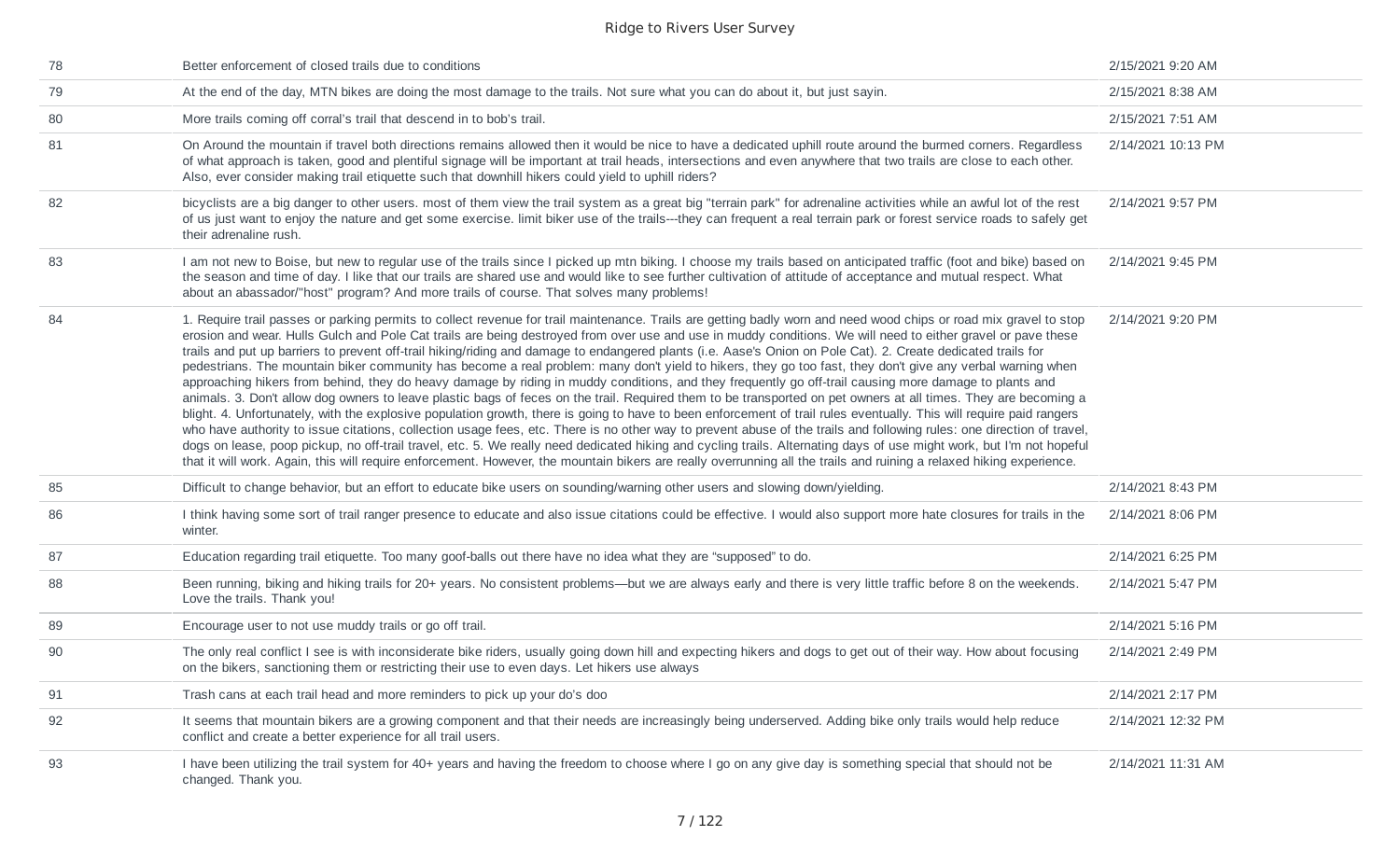| 94  | I have run up lower Hull's since the mid 80's. I really dislike the idea that I may be restricted from doing that in the future. Building a bike only route or<br>restricting this path to hiking, running, horseback would lessen traffic and potential dangerous encounters. This trail should remain two way.                                                                                                                                                                                                                                                                                                                                                                                                                                                                                                                                                                                                                                                                                                                         | 2/14/2021 11:09 AM |
|-----|------------------------------------------------------------------------------------------------------------------------------------------------------------------------------------------------------------------------------------------------------------------------------------------------------------------------------------------------------------------------------------------------------------------------------------------------------------------------------------------------------------------------------------------------------------------------------------------------------------------------------------------------------------------------------------------------------------------------------------------------------------------------------------------------------------------------------------------------------------------------------------------------------------------------------------------------------------------------------------------------------------------------------------------|--------------------|
| 95  | I understand the need for mgt strategists, especially as the trails get more usage. However, it will be hard for me to adjust to new use restrictions on existing<br>trails (days I cant use or directions I can't go) because I want to use the trials how I want to use them on the days I want to use them. If we go that way,<br>please implement enforcement strategies so I don't get annoyed that I'm following the rules and others aren't. Also, consider usage restrictions on NEW trails,<br>so I won't be annoyed with a change rather get introduced to a new trail with those usage rules from the get go. Clear signage designating rules/trial name will<br>also be key to compliance. Strategies to help trial users make informed decisions about conditions/usage - muddy updates on FB - are really helpful. An app,<br>text alerts, or weekly succinct email would also be welcome. I looooooove the trial system!! I'd gladly welcome always to help build more trails, support<br>maintenance, etc. thank you!!!! | 2/14/2021 9:54 AM  |
| 96  | Ability to close trails when unusable                                                                                                                                                                                                                                                                                                                                                                                                                                                                                                                                                                                                                                                                                                                                                                                                                                                                                                                                                                                                    | 2/14/2021 8:37 AM  |
| 97  | Please realize that there are adaptive hand cyclists and recumbent cyclists out that love mountain biking. We have different needs and with the new CAF<br>Idaho group, there are more of us coming.                                                                                                                                                                                                                                                                                                                                                                                                                                                                                                                                                                                                                                                                                                                                                                                                                                     | 2/13/2021 11:32 PM |
| 98  | Simple rules that are easy for people to understand even if they're from out of town. Rules that are easy to follow even if you've arrived at the trailhead.                                                                                                                                                                                                                                                                                                                                                                                                                                                                                                                                                                                                                                                                                                                                                                                                                                                                             | 2/13/2021 9:55 PM  |
| 99  | More downhill dedicated trails for MTBs.                                                                                                                                                                                                                                                                                                                                                                                                                                                                                                                                                                                                                                                                                                                                                                                                                                                                                                                                                                                                 | 2/13/2021 9:28 PM  |
| 100 | Thank you for your recent presentation, archived online, and your questions in this survey indicate you are already considering my family's concerns. I've lived<br>in Boise for 20 years and use has changed - we need to change with it. Beyond convenience / user experience, I'm concerned someone is going to get hurt on<br>the Hulls Gulch circuit - bikers are going so fast amidst many hikers. It has become unusable for some of us with little kids - too dangerous. I have wondered if<br>you could install more of the zig/zag wooden "gates" (chicanes?) on those trails to slow bikers down. But I'd be happy with planning our hikes on non-bike<br>days.                                                                                                                                                                                                                                                                                                                                                               | 2/13/2021 6:56 PM  |
| 101 | Unfortunately, these questions are leading in the necessary direction, i.e. directional trails and new trails for bikes are required as too many users do not seem<br>to understand how, or want to share the trails respectfully. I fear that we also need Rangers with true ability to write a ticket. People who have decided they do<br>not have to pick up after their dog are never going to without a sizable fine levied                                                                                                                                                                                                                                                                                                                                                                                                                                                                                                                                                                                                         | 2/13/2021 6:43 PM  |
| 102 | As much separate trails as possible- I mountain bike and hike with my dog so I appreciate both points of view. The new to biking people who don't abide by<br>trail etiquette are hazardous to us all as are packs of uncontrolled dogs. Hiking I hate stepping off and leashing my dig every 2 minutes for a bike, biking I hate<br>stopping every 2 minutes for hikers.                                                                                                                                                                                                                                                                                                                                                                                                                                                                                                                                                                                                                                                                | 2/13/2021 6:40 PM  |
| 103 | More projects like those going on in certain areas planting and seeding natives to help restore habitat and hopefully reduce cheat grass.                                                                                                                                                                                                                                                                                                                                                                                                                                                                                                                                                                                                                                                                                                                                                                                                                                                                                                | 2/13/2021 5:22 PM  |
| 104 | Permit process that requires users to demonstrate knowledge, as in a DL test. people must understand right of way, erosion, dogs' stress on wildlife and the<br>reasons for all rules and consequences for breaking them.                                                                                                                                                                                                                                                                                                                                                                                                                                                                                                                                                                                                                                                                                                                                                                                                                | 2/13/2021 4:37 PM  |
| 105 | Suggest considering weekends as a heavy use days to implement traffic management strategies for the 4 suggested options. Hulls Gulch management option<br>of even/odd days is challenging to implement but a weekend to either do the uphill or downhill bike restriction would be ideal but leave the trails option as is<br>during the rest of the week.                                                                                                                                                                                                                                                                                                                                                                                                                                                                                                                                                                                                                                                                               | 2/13/2021 4:01 PM  |
| 106 | If people are expected to stay on the trails to prevent damage to the ecosystem then why are dogs able to run free? Some people are also afraid of dogs and<br>do not like when a dog runs up to them. Especially large dogs.                                                                                                                                                                                                                                                                                                                                                                                                                                                                                                                                                                                                                                                                                                                                                                                                            | 2/13/2021 10:50 AM |
| 107 | Only address problems that are really problems. A beautiful weekend on the trails is not the same as most other days/times. Users need to be tolerant &<br>respectful on high use times or choose a different time. After 25 years of use, I still find users kind. Hopefully education can be more important than<br>regulating/policing.                                                                                                                                                                                                                                                                                                                                                                                                                                                                                                                                                                                                                                                                                               | 2/13/2021 8:10 AM  |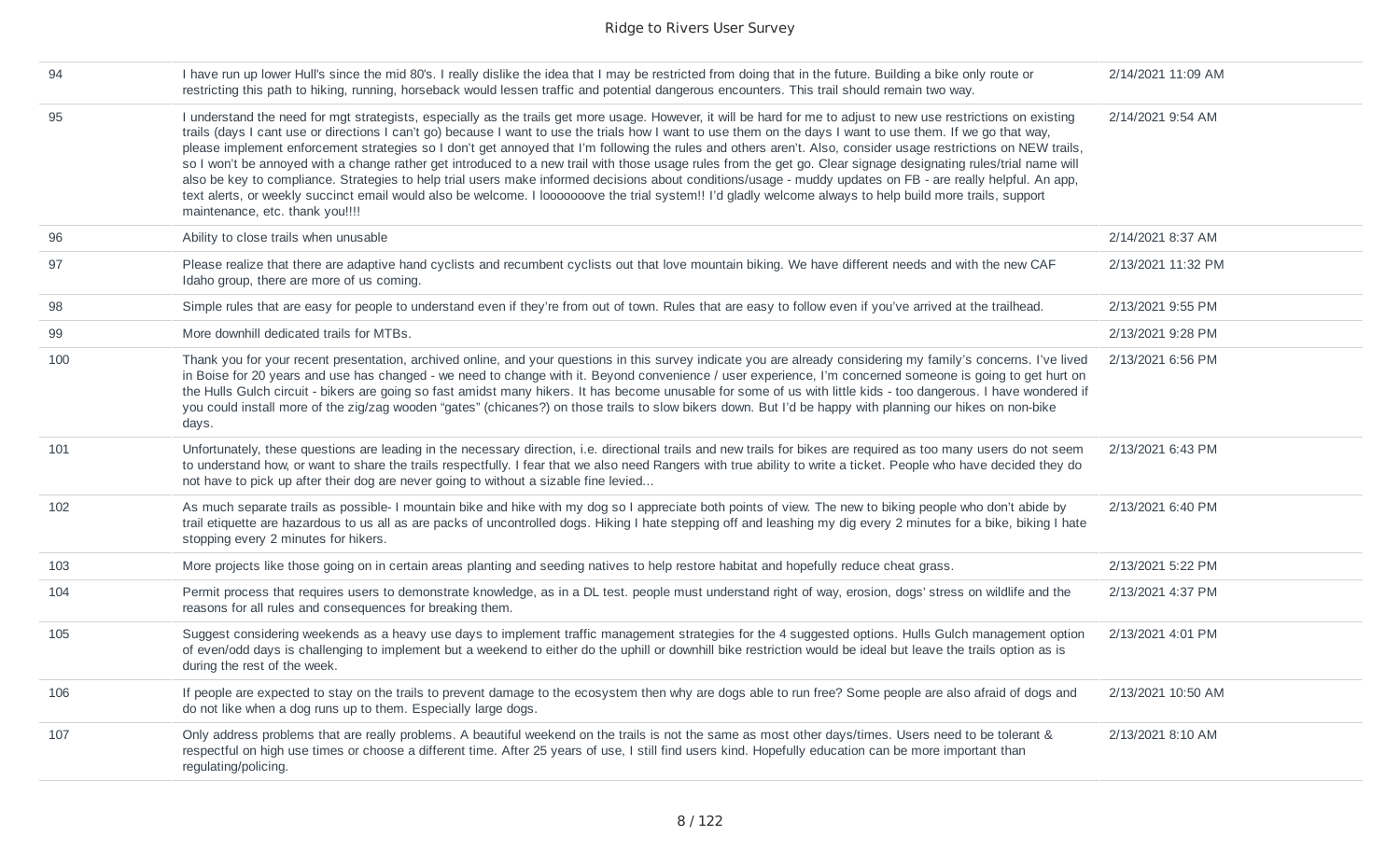| 108 | Make certain trails no bikes allowed on certain days. Rotate the days among the trails.                                                                                                                                                                                                                                                                                                                                                                                                                                                                                                                                                                                                                                                                                                                                                                                                                                                                                                                                                                                                                                                                                                                                                                                                            | 2/13/2021 8:00 AM  |
|-----|----------------------------------------------------------------------------------------------------------------------------------------------------------------------------------------------------------------------------------------------------------------------------------------------------------------------------------------------------------------------------------------------------------------------------------------------------------------------------------------------------------------------------------------------------------------------------------------------------------------------------------------------------------------------------------------------------------------------------------------------------------------------------------------------------------------------------------------------------------------------------------------------------------------------------------------------------------------------------------------------------------------------------------------------------------------------------------------------------------------------------------------------------------------------------------------------------------------------------------------------------------------------------------------------------|--------------------|
| 109 | I am new to Boise and really enjoy the trails in place so far. I think the amount of signage in place is very helpful to know where I am going. If these<br>management plans go in to effect I think it is imperative to put up proper signage so we know which trails can be used for what and which direction to travel in<br>as well as potentially develop an app for users to know when a trail can be used etc.                                                                                                                                                                                                                                                                                                                                                                                                                                                                                                                                                                                                                                                                                                                                                                                                                                                                              | 2/12/2021 6:42 PM  |
| 110 | More Trail etiquette signage. There are so many (too many) new users who don't know or follow etiquette.                                                                                                                                                                                                                                                                                                                                                                                                                                                                                                                                                                                                                                                                                                                                                                                                                                                                                                                                                                                                                                                                                                                                                                                           | 2/12/2021 6:02 PM  |
| 111 | Are the "Rangers" same as "Ambassadors" that Bogus Basin has/had on the Mountain? Purchase a Trails Pass for monies to help salvage, improve trails?<br>Bike etiquette: if you don't want a bell, use your voice up/down the trails, that you're coming, on left or right etc.                                                                                                                                                                                                                                                                                                                                                                                                                                                                                                                                                                                                                                                                                                                                                                                                                                                                                                                                                                                                                     | 2/12/2021 4:14 PM  |
| 112 | education for trail courtesy on-going fines for not picking up dog poop                                                                                                                                                                                                                                                                                                                                                                                                                                                                                                                                                                                                                                                                                                                                                                                                                                                                                                                                                                                                                                                                                                                                                                                                                            | 2/12/2021 3:45 PM  |
| 113 | Keep promoting kindness.                                                                                                                                                                                                                                                                                                                                                                                                                                                                                                                                                                                                                                                                                                                                                                                                                                                                                                                                                                                                                                                                                                                                                                                                                                                                           | 2/12/2021 2:56 PM  |
| 114 | Would love to see specified user trails/days and direction. Especially Hulls Gulch and the likeit's constant conflict. Separating the user groups to different<br>days and making trails like Hulls Gultch would be a huge improvement of fun and safety. Also, more trail. With everything happening healthwise including<br>obesity/non covid topics getting out is important to all user groups. Tired of people complaining about trail congestion and then not willing to allow more trail.<br>We all need to be able to enjoy being outside. More trail is really low on my list of environmental issues.                                                                                                                                                                                                                                                                                                                                                                                                                                                                                                                                                                                                                                                                                    | 2/12/2021 2:20 PM  |
| 115 | I don't think changes should be made or "piloted" during COVID-19. This has been a difficult season, but definitely not a time to make changes. It is generally<br>harder to pull back when instigating something, than to wait longer before initiating. These are just unique and unusual times and people's use schedules will<br>change in the somewhat near future. Have you considered also what what might refer to as "access trails?" In closing certain trails to certain access on<br>particular days, you end up making it difficult for utilization of other (perhaps higher elevation or further distanced) trails. Also, not everyone rides during "peak"<br>times. If you're going to consider "one-way" travel of some trails, it might make sense to do that as a PILOT ONLY during peak times (e.g. M-F 4:00-7:00,<br>Sat/Sun (10:00-2:00). That way, for those who can hike/ride/run at other times, they have the option of doing so any day they are available but at non-peak<br>times. Please keep in mind that we have a lot of retired people, shift employees and other shift workers who are able to use the trails any time, any day, so<br>closing the trails off to use for them during non-peak times or certain days would be a very unfortunate and sad mistake. | 2/12/2021 1:48 PM  |
| 116 | Better signage.                                                                                                                                                                                                                                                                                                                                                                                                                                                                                                                                                                                                                                                                                                                                                                                                                                                                                                                                                                                                                                                                                                                                                                                                                                                                                    | 2/12/2021 1:44 PM  |
| 117 | Come up with a different way to define trail edges / block next-to-trail usage (you know, where users ride/hike slightly off the existing single track to avoid other<br>trail traffic). The current method of placing large, spaced out rocks to do this really sucks for two reasons: 1-they don't really deter hikers, and 2-they represent<br>seriously dangerous hazards to bikers (especially new bikers) and especially when placed on blind or limited-view corners. There has to be a better, cost<br>effective method. Also, there is a place on Lower Hulls where wood RR ties are being used to support the creekside bank of the trail. The ties are held in place<br>by steel fence posts. The tops of the posts are razor sharp and sticking out well above grade. Man, if a new rider or a kid happen to go off trail right there and<br>get skewered by one of the posts, Ridge to Rivers would be sued for \$\$\$. Please install rubber caps on those bad boys ASAP!!! For everyone's good.                                                                                                                                                                                                                                                                                     | 2/12/2021 12:38 PM |
| 118 | Parking for Horse Trailers                                                                                                                                                                                                                                                                                                                                                                                                                                                                                                                                                                                                                                                                                                                                                                                                                                                                                                                                                                                                                                                                                                                                                                                                                                                                         | 2/12/2021 11:37 AM |
| 119 | If you consider single direction trails, please do not make connecting trails--trails that connect one trail to another in the middle (i.e., that do not start or end at<br>a trailhead) single directional.                                                                                                                                                                                                                                                                                                                                                                                                                                                                                                                                                                                                                                                                                                                                                                                                                                                                                                                                                                                                                                                                                       | 2/12/2021 11:37 AM |
| 120 | Easy to read and well marked signs if changes are made.                                                                                                                                                                                                                                                                                                                                                                                                                                                                                                                                                                                                                                                                                                                                                                                                                                                                                                                                                                                                                                                                                                                                                                                                                                            | 2/12/2021 11:10 AM |
| 121 | As mentioned earlier, consider a small annual 'user fee' to maintain trails better. More substantial base surfacing on some of the high-use trails would create<br>jobs, prevent erosion, protect the foothills, allow us all to share trails more                                                                                                                                                                                                                                                                                                                                                                                                                                                                                                                                                                                                                                                                                                                                                                                                                                                                                                                                                                                                                                                 | 2/12/2021 10:56 AM |
| 122 | We need directional single use trails. Many of our faster descending trails have multiple ways to access the top of the trail. We should close the descending<br>route to uphill traffic and walkers. The uphill direction should be open for bikers to climb, but no descending. This would allow hikers to go both directions on                                                                                                                                                                                                                                                                                                                                                                                                                                                                                                                                                                                                                                                                                                                                                                                                                                                                                                                                                                 | 2/12/2021 10:55 AM |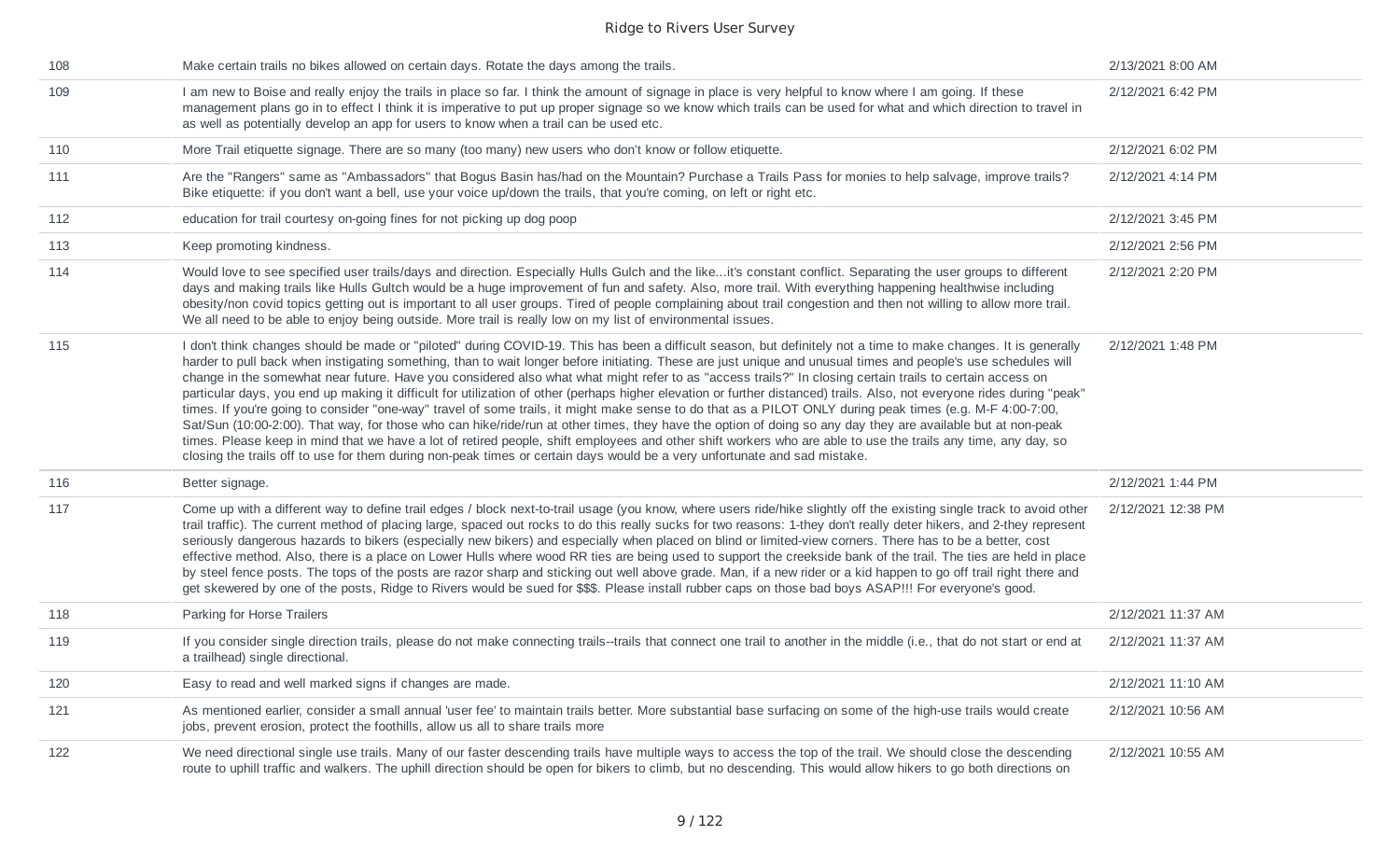the uphill trail where climbing mountain bikers are going slowly and not a danger to hikers.

| 123 | I would like to see some (or all) of the bike trails open to pedal assist e-bikes. I ride mine at Avimor and Wilson creek and have had no issues. They don't<br>damage the trails any more than regular bikes and are no more dangerous as they are throttled at 20 mph.                                                                                                                                                                                                                                                                                                                                                                                                                                                                                               | 2/12/2021 10:13 AM |
|-----|------------------------------------------------------------------------------------------------------------------------------------------------------------------------------------------------------------------------------------------------------------------------------------------------------------------------------------------------------------------------------------------------------------------------------------------------------------------------------------------------------------------------------------------------------------------------------------------------------------------------------------------------------------------------------------------------------------------------------------------------------------------------|--------------------|
| 124 | More all weather trails                                                                                                                                                                                                                                                                                                                                                                                                                                                                                                                                                                                                                                                                                                                                                | 2/12/2021 9:57 AM  |
| 125 | The increased trail usage will NOT lighten up, there are too many of us now.                                                                                                                                                                                                                                                                                                                                                                                                                                                                                                                                                                                                                                                                                           | 2/12/2021 8:44 AM  |
| 126 | Stronger E-bike compliance. There are far too many e-bikes traveling where they are prohibited.                                                                                                                                                                                                                                                                                                                                                                                                                                                                                                                                                                                                                                                                        | 2/12/2021 8:24 AM  |
| 127 | The choice for Lower Hulls seems crazy - odd-even day separation and no change. What kind of choice of that? There must be other options, surely.<br>Personally I think Lower Hulls should be closed to bikes entirely.                                                                                                                                                                                                                                                                                                                                                                                                                                                                                                                                                | 2/12/2021 7:23 AM  |
| 128 | Require all bikers to have bells and use them, so that runners/walker can hear them coming from behind.                                                                                                                                                                                                                                                                                                                                                                                                                                                                                                                                                                                                                                                                | 2/12/2021 4:18 AM  |
| 129 | I am a mtn biker, hiker and dog owner who utilizes the foothills trails most days except during winter months when the trails can be muddy. I think I have a<br>decent understanding of the needs and concerns of different user groups. I support piloting solutions that could make it safer particularly for hikers and for less<br>conflict. I do think, however, that ultimately building more or converting some existing trails as hiking only is the best solution. I always pick up after my dog<br>but sadly not all dog owners do. I believe a public campaign regarding why it's important to do so would be helpful but I also would support some type of<br>special use fee for dogs which would in turn fund necessary enforcement regarding dog waste. | 2/12/2021 2:36 AM  |
| 130 | I love the odd even days. I'd like it to be all lower trails like shanes red cliffs and sidewinder. Knowing no one would be in my way on the DH would be so epic.                                                                                                                                                                                                                                                                                                                                                                                                                                                                                                                                                                                                      | 2/12/2021 12:29 AM |
| 131 | Your team rocks. Thank you for all your work.                                                                                                                                                                                                                                                                                                                                                                                                                                                                                                                                                                                                                                                                                                                          | 2/11/2021 9:48 PM  |
| 132 | Owners are required to pick up after dogs. Why don't horses have to diaper or owners required to pick up? I don't want to step in any animals waste                                                                                                                                                                                                                                                                                                                                                                                                                                                                                                                                                                                                                    | 2/11/2021 9:14 PM  |
| 133 | Table Rock should be addressed. Not sure if implementing a directional route there will help with traffic.                                                                                                                                                                                                                                                                                                                                                                                                                                                                                                                                                                                                                                                             | 2/11/2021 9:13 PM  |
| 134 | Curtail invasive foliage. Informational signage, shoe scrapers at trail entrances to assist with seed spread                                                                                                                                                                                                                                                                                                                                                                                                                                                                                                                                                                                                                                                           | 2/11/2021 8:53 PM  |
| 135 | Perhaps, a user fee program.                                                                                                                                                                                                                                                                                                                                                                                                                                                                                                                                                                                                                                                                                                                                           | 2/11/2021 8:07 PM  |
| 136 | consider having the chickadee and owl's roost area only open to walkers, hikers, dog owners. Bikers would need to start and park at the foothills learning<br>center.                                                                                                                                                                                                                                                                                                                                                                                                                                                                                                                                                                                                  | 2/11/2021 7:55 PM  |
| 137 | To the maximum extent possible, we need to be throwing as many resources as possible into building more robust trails that can withstand year-round use.<br>People are going to ignore directives (or not be aware of them) to stay off trails during certain weather conditions, and the trails are going to continue to<br>deteriorate unless real effort is put into reinforcing them all throughout the network. Please pour resources into developing resilient trails that residents can use<br>regardless of weather!                                                                                                                                                                                                                                           | 2/11/2021 7:03 PM  |
| 138 | citations for leaving bagged dog waste along the trail. we pick up bags almost every hike, some within a few yards of a can. have dog police look for this<br>instead of leash violations. Thank you!                                                                                                                                                                                                                                                                                                                                                                                                                                                                                                                                                                  | 2/11/2021 6:22 PM  |
| 139 | Even when people have their dogs in off leash areas, they are often not at all controlled (jumping up on others, drooling, etc). Some owners seem oblivious to<br>this behavior. Perhaps in heavenly used areas, leashes should be required. Also, what if anything can be done to encourage bikers to use bike specific trail<br>such as those at the velo park?                                                                                                                                                                                                                                                                                                                                                                                                      | 2/11/2021 6:09 PM  |
| 140 | Open trails to pedal assist E-bike mtn bikes. It is discrimination not to allow E-bike mtn bikes on trails. Someone will make this a court matter in the furture.                                                                                                                                                                                                                                                                                                                                                                                                                                                                                                                                                                                                      | 2/11/2021 5:35 PM  |
| 141 | Consider trying not to engineer the experience too much-it's a drag.                                                                                                                                                                                                                                                                                                                                                                                                                                                                                                                                                                                                                                                                                                   | 2/11/2021 5:19 PM  |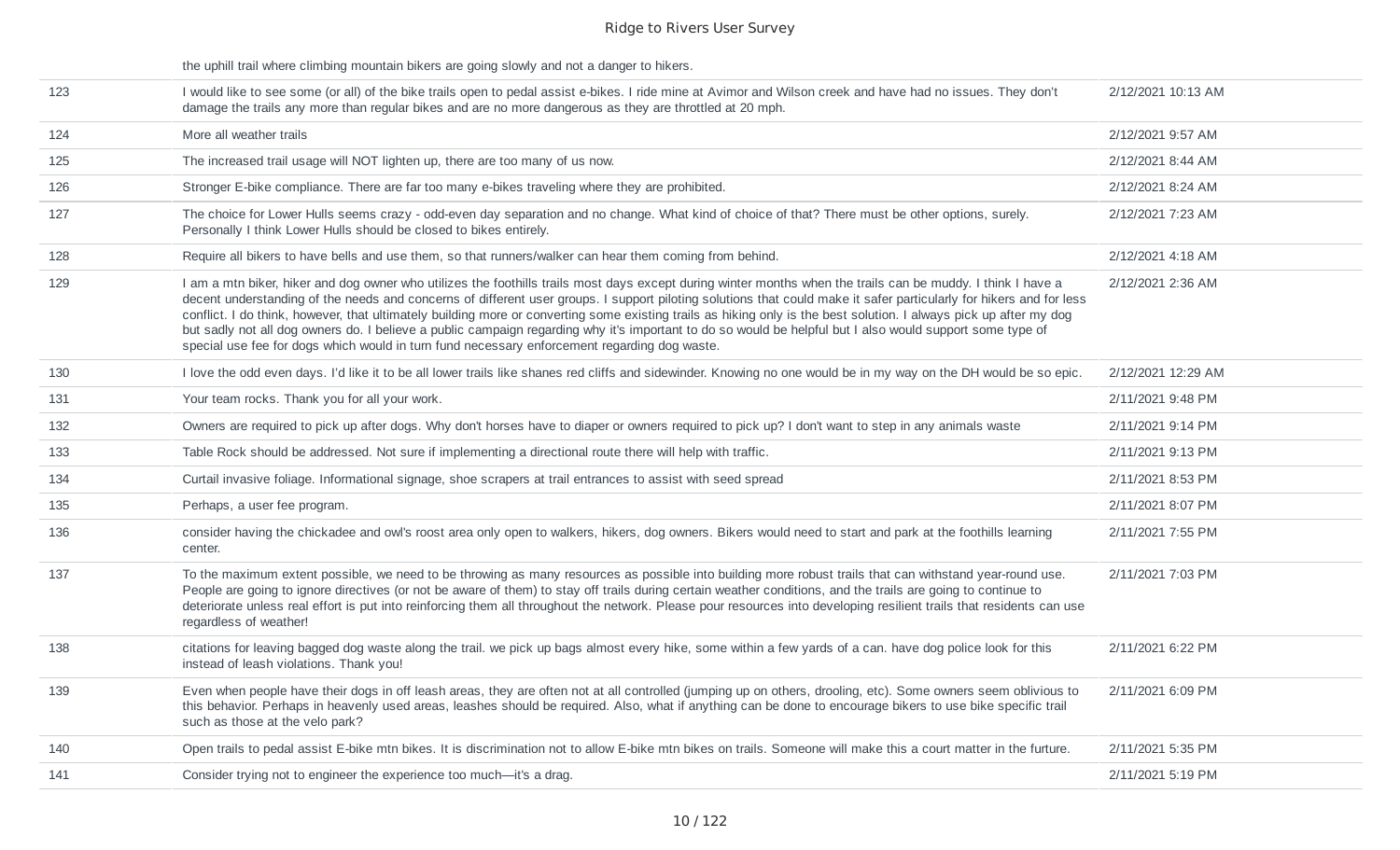| 142 | I would like a trail for electric mountain bikes and more motorcycle trails.                                                                                                                                                                                                                                                                                                                                                                                                                                                          | 2/11/2021 5:15 PM  |
|-----|---------------------------------------------------------------------------------------------------------------------------------------------------------------------------------------------------------------------------------------------------------------------------------------------------------------------------------------------------------------------------------------------------------------------------------------------------------------------------------------------------------------------------------------|--------------------|
| 143 | I know adding trails is a challenge, but whatever we can do to keep improving and increasing the options available - especially options that start close to<br>neighborhoods, the better. Try to ease some of the "bottleneck" effect that people experience. Perhaps consider increasing/improving access points to some<br>of the "further out" trails (ones you have to work harder to get to) to try and encourage more traffic spread out onto those trails (thinking of some of the ones off<br>Rocky Canyon Road for example). | 2/11/2021 5:07 PM  |
| 144 | Heightened awareness to stay off muddy trails Close trails during wet conditions Issue citations for lack of adherence to dog rules Funding for trail stewards or<br>ambassadors                                                                                                                                                                                                                                                                                                                                                      | 2/11/2021 5:07 PM  |
| 145 | Keep asking boise citizens to invest in open spaces, people who invest in something are more likely to care for it and not take it for granted                                                                                                                                                                                                                                                                                                                                                                                        | 2/11/2021 4:58 PM  |
| 146 | Fine people who don't pick up after their dogs.                                                                                                                                                                                                                                                                                                                                                                                                                                                                                       | 2/11/2021 4:46 PM  |
| 147 | Encourage responsible and cooperative trail usage. Mechanical conveyance (bicycles) do not belong on most hiking trails.                                                                                                                                                                                                                                                                                                                                                                                                              | 2/11/2021 4:30 PM  |
| 148 | Quit making laws that piss every one off and cause people to take issue with the government.                                                                                                                                                                                                                                                                                                                                                                                                                                          | 2/11/2021 4:29 PM  |
| 149 | The section from the top of Shane's loop where 3 Bears intersects down to the intersection of Shane's loop left, 3 Bears right (Upper Shane's Down strava<br>segment) should be considered for downhill only traffic.                                                                                                                                                                                                                                                                                                                 | 2/11/2021 4:24 PM  |
| 150 | Hug your trail workers!                                                                                                                                                                                                                                                                                                                                                                                                                                                                                                               | 2/11/2021 4:21 PM  |
| 151 | The canals are underutilized as public thoroughfares and city amenities.                                                                                                                                                                                                                                                                                                                                                                                                                                                              | 2/11/2021 3:20 PM  |
| 152 | I would love to see bells required on bikes. It makes a huge difference having a warning before the bikes get close. And/ or require a voice warning to hikers<br>and walkers                                                                                                                                                                                                                                                                                                                                                         | 2/11/2021 2:52 PM  |
| 153 | the more technical the trails are for cyclists the slower they will be going, this will lead to less contention between hikers and bikers.                                                                                                                                                                                                                                                                                                                                                                                            | 2/11/2021 2:35 PM  |
| 154 | Allow e-bikes. They aren't motorcycles. I will continue to ride e-bikes on r to r regardless of "rules". Change yielding "rules" to: downhill has right of way. NO<br>ONE enjoys climbing. Downhill is where the fun is. Give right of way to fun.                                                                                                                                                                                                                                                                                    | 2/11/2021 12:42 PM |
| 155 | As a law abiding and considerate mountain biker, I was menaced by dogs 6 times last year and bitten twice. In each case, the dog owner seemed oblivious to<br>the situation. "She's never done that before" is a common refrain. I know this is a touchy topic but the dog situation on R to R is kind of bonkers.                                                                                                                                                                                                                    | 2/11/2021 12:34 PM |
| 156 | Stop fining people over leash laws                                                                                                                                                                                                                                                                                                                                                                                                                                                                                                    | 2/11/2021 12:06 PM |
| 157 | Require all dogs to be on leash - too many encounters of wild dogs running and causing crashes! Clueless owners think they own the whole trail system!                                                                                                                                                                                                                                                                                                                                                                                | 2/11/2021 12:02 PM |
| 158 | I really think that it good, single-direction mtb trails were built throughout the various trail systems, you wouldn't need to do much else to reduce user conflict.<br>Make trails that people prefer to ride, and they will spend most of their time on those trails, and occasionally use other trails.                                                                                                                                                                                                                            | 2/11/2021 11:57 AM |
| 159 | Are there options for more trails in the Eagle area? More trails there could relieve some of the pressure on the Boise foothills trails.                                                                                                                                                                                                                                                                                                                                                                                              | 2/11/2021 11:48 AM |
| 160 | This is a great start.                                                                                                                                                                                                                                                                                                                                                                                                                                                                                                                | 2/11/2021 11:23 AM |
| 161 | Please install bike racks at all trailheads and encourage people to use active transportation to get to foothills                                                                                                                                                                                                                                                                                                                                                                                                                     | 2/11/2021 11:12 AM |
| 162 | I am reluctant to have alternate use days for lower hulls gulch for the entire day. This is heavily used trail. I think that enforcment of existing rules would<br>alleviate much of the problems. Off leash dogs have become a major issue there. Animals are not controlled and people do not pick up after them,. I walk with<br>a small dog and need to stop and pick him up at least ten times on my morning walk because he is being approached by other dogs. There are many dogs                                              | 2/11/2021 10:50 AM |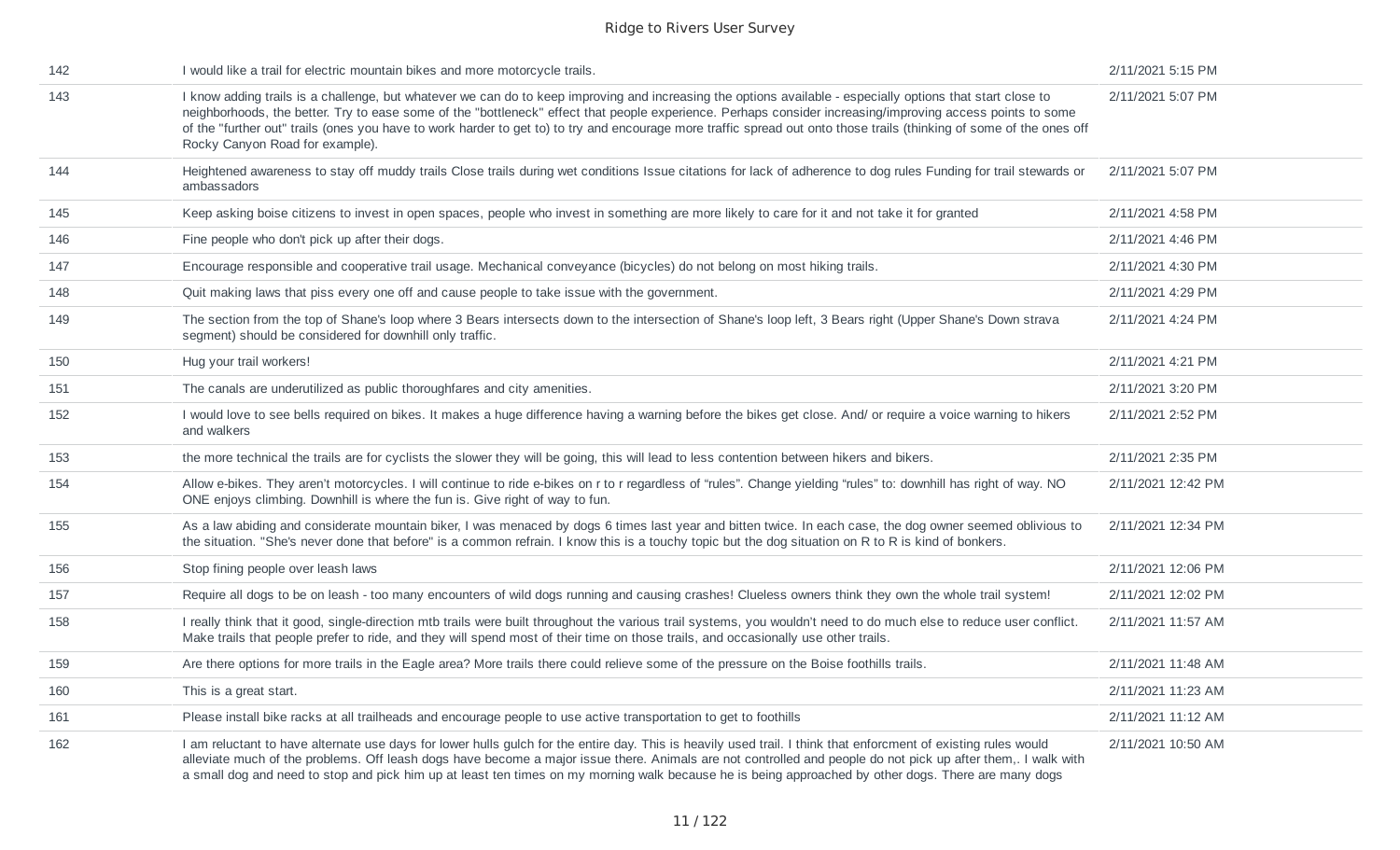running off trail through the native flora. Perhaps starting with a leash law at Hulls Gulch would naturally minimize the amount of traffic without imposing a restrictive schedule. And please, please, please enforce pick up laws. Most animals defecate right at the start of their walk and it would be failry easy to monitor this.

| 163 | Good luck                                                                                                                                                                                                                                                                                                                                                                                                                                                                                                                                                                                                                                                                                                                                                                                                                                                                                                                                                                                                                                                                                                                                                                                                                                                                                                                                                                                                                                                                                                                                                                                                                                                                                                                                                                                                                                                                                                                                                                                                                                                                                                                                                                                                                                                                                                                                                                                              | 2/11/2021 9:58 AM |
|-----|--------------------------------------------------------------------------------------------------------------------------------------------------------------------------------------------------------------------------------------------------------------------------------------------------------------------------------------------------------------------------------------------------------------------------------------------------------------------------------------------------------------------------------------------------------------------------------------------------------------------------------------------------------------------------------------------------------------------------------------------------------------------------------------------------------------------------------------------------------------------------------------------------------------------------------------------------------------------------------------------------------------------------------------------------------------------------------------------------------------------------------------------------------------------------------------------------------------------------------------------------------------------------------------------------------------------------------------------------------------------------------------------------------------------------------------------------------------------------------------------------------------------------------------------------------------------------------------------------------------------------------------------------------------------------------------------------------------------------------------------------------------------------------------------------------------------------------------------------------------------------------------------------------------------------------------------------------------------------------------------------------------------------------------------------------------------------------------------------------------------------------------------------------------------------------------------------------------------------------------------------------------------------------------------------------------------------------------------------------------------------------------------------------|-------------------|
| 164 | Common courtesy and individual responsibility for trail use is key, although possibly difficult to achieve and enforce. Citations for misuse may be an answer,<br>but would require educated enforcement officers looking to sustain the great system we have and not just look for a problem for the sake of finding one.<br>Difficult task of balancing for sure                                                                                                                                                                                                                                                                                                                                                                                                                                                                                                                                                                                                                                                                                                                                                                                                                                                                                                                                                                                                                                                                                                                                                                                                                                                                                                                                                                                                                                                                                                                                                                                                                                                                                                                                                                                                                                                                                                                                                                                                                                     | 2/11/2021 7:51 AM |
| 165 | Mountain bikes need to have trails that are designated for them or go the opposite way of pedestrians. They go way too fast and I have been almost hit by<br>bikes while running with my dog, who is always on his leash.                                                                                                                                                                                                                                                                                                                                                                                                                                                                                                                                                                                                                                                                                                                                                                                                                                                                                                                                                                                                                                                                                                                                                                                                                                                                                                                                                                                                                                                                                                                                                                                                                                                                                                                                                                                                                                                                                                                                                                                                                                                                                                                                                                              | 2/11/2021 5:34 AM |
| 166 | Rattlesnake management. Have had several encounters the past two years with younger rattlers with water at Lower Hulls. Need more signs for people<br>understanding horses are allowed and will yield to pedestrians but not bikes. Having citeable enforcement would require increased traffic for courts/code<br>enforcement/ PD for people calling. No need                                                                                                                                                                                                                                                                                                                                                                                                                                                                                                                                                                                                                                                                                                                                                                                                                                                                                                                                                                                                                                                                                                                                                                                                                                                                                                                                                                                                                                                                                                                                                                                                                                                                                                                                                                                                                                                                                                                                                                                                                                         | 2/11/2021 1:44 AM |
| 167 | More off leash dog trails. guidance that people who keep their dogs ONLEASH in OFF LEASH areas should expect their dog to be approached by other dogs.<br>Guidance that in off leash areas, it is ok for dogs to approach each other, and if you have a dog that gets aggressive in those situations they should not walk<br>them in those areas.                                                                                                                                                                                                                                                                                                                                                                                                                                                                                                                                                                                                                                                                                                                                                                                                                                                                                                                                                                                                                                                                                                                                                                                                                                                                                                                                                                                                                                                                                                                                                                                                                                                                                                                                                                                                                                                                                                                                                                                                                                                      | 2/10/2021 9:22 PM |
| 168 | Love the changes proposed - thanks for being open to hearing our feedback. I do love the idea of alternating days where one day a trail will be used by only<br>mountain bikers and then the next day only runners/hikers. As a runner and hiker most of the time, it would be nice knowing that I will not run into a biker at<br>any point on the trail, regardless of what direction they are coming from. As a beginner/intermediate mountain biker, I feel the same way in that not<br>encountering a runner/hiker would make the mountain bike ride more enjoyable.                                                                                                                                                                                                                                                                                                                                                                                                                                                                                                                                                                                                                                                                                                                                                                                                                                                                                                                                                                                                                                                                                                                                                                                                                                                                                                                                                                                                                                                                                                                                                                                                                                                                                                                                                                                                                              | 2/10/2021 9:11 PM |
| 169 | Please connect trails 11 and 12 to the trails further north.                                                                                                                                                                                                                                                                                                                                                                                                                                                                                                                                                                                                                                                                                                                                                                                                                                                                                                                                                                                                                                                                                                                                                                                                                                                                                                                                                                                                                                                                                                                                                                                                                                                                                                                                                                                                                                                                                                                                                                                                                                                                                                                                                                                                                                                                                                                                           | 2/10/2021 8:10 PM |
| 170 | All Boise taxpayers contribute to acquisition and management of the foothills landscape and trails, however R2R management seems historically preferential<br>to mountain bikers as an 'entitled' user class. Example: Question 12 indicates no restrictive options for bikes; only hikers. Not surprisingly, the bike skills park<br>in Military Reserve has led to an increase in aggressive riders and riders overall, particularly in the lower Reserve. Large groups are also more common now.<br>While many cyclists are responsible and share the resource, there's a marked increase in riders whose behavior creates more erosion (ignoring travel<br>restrictions on wet/muddy trails), endangers others and drives them away from the trails. The only enforcement to date has targeted off-leash dogs; the public<br>needs to know that all user groups are held accountable to preserve the habitat and overall user experience. And we need to know the safety of all users is<br>considered. The default position to increase leashing on high-use trails may not reflect best practices; dogs on leash pose greater risks to oncoming cyclists<br>(think clotheslining), and leashed dogs are more likely to feel vulnerable and threatened by other dogs if they are unable to avoid contact in a confined space<br>(narrow trails with steep sides can feel like confined space to a dog and some humans). There are definitely areas where leashing works well; just suggesting<br>it's important to consider trail conditions when making that decision. Finally, R2R advertises several trail segments as 'accessible.' Accessible to whom? If the<br>designation is based on wheelchair access, then parking areas and trailheads should be accessible as well; otherwise the designation means many people will<br>arrive thinking they're going to enjoy a trail experience only to find there is no level parking surface that accommodates a wheelchair ramp-equipped van or the<br>trailhead presents barriers to access. Likewise, many pedestrian-only trail segments are isolated and bounded by trails with bike traffic. Consider creating<br>pedestrian segments that allow safe travel for hikers or walkers unable to detect or evade fast-moving bikes. This includes the very old, very young, or hikers<br>with sensory disabilities like blindness or deafness. | 2/10/2021 8:04 PM |
| 171 | Off leash dogs are ruining the foothills. My family has had terrible experiences with off leash dogs running at us and the owners not caring. People don't<br>understand what "controlled off leash" means, so it shouldn't even be a possibility on trails. The amount of dog poop is so disheartening and I feel that leashes<br>might help this, just because it makes the dog owner more aware of what their dog(s) is doing.                                                                                                                                                                                                                                                                                                                                                                                                                                                                                                                                                                                                                                                                                                                                                                                                                                                                                                                                                                                                                                                                                                                                                                                                                                                                                                                                                                                                                                                                                                                                                                                                                                                                                                                                                                                                                                                                                                                                                                      | 2/10/2021 7:54 PM |
| 172 | Better parking for horse trailers would be better for other users too                                                                                                                                                                                                                                                                                                                                                                                                                                                                                                                                                                                                                                                                                                                                                                                                                                                                                                                                                                                                                                                                                                                                                                                                                                                                                                                                                                                                                                                                                                                                                                                                                                                                                                                                                                                                                                                                                                                                                                                                                                                                                                                                                                                                                                                                                                                                  | 2/10/2021 6:41 PM |
|     |                                                                                                                                                                                                                                                                                                                                                                                                                                                                                                                                                                                                                                                                                                                                                                                                                                                                                                                                                                                                                                                                                                                                                                                                                                                                                                                                                                                                                                                                                                                                                                                                                                                                                                                                                                                                                                                                                                                                                                                                                                                                                                                                                                                                                                                                                                                                                                                                        |                   |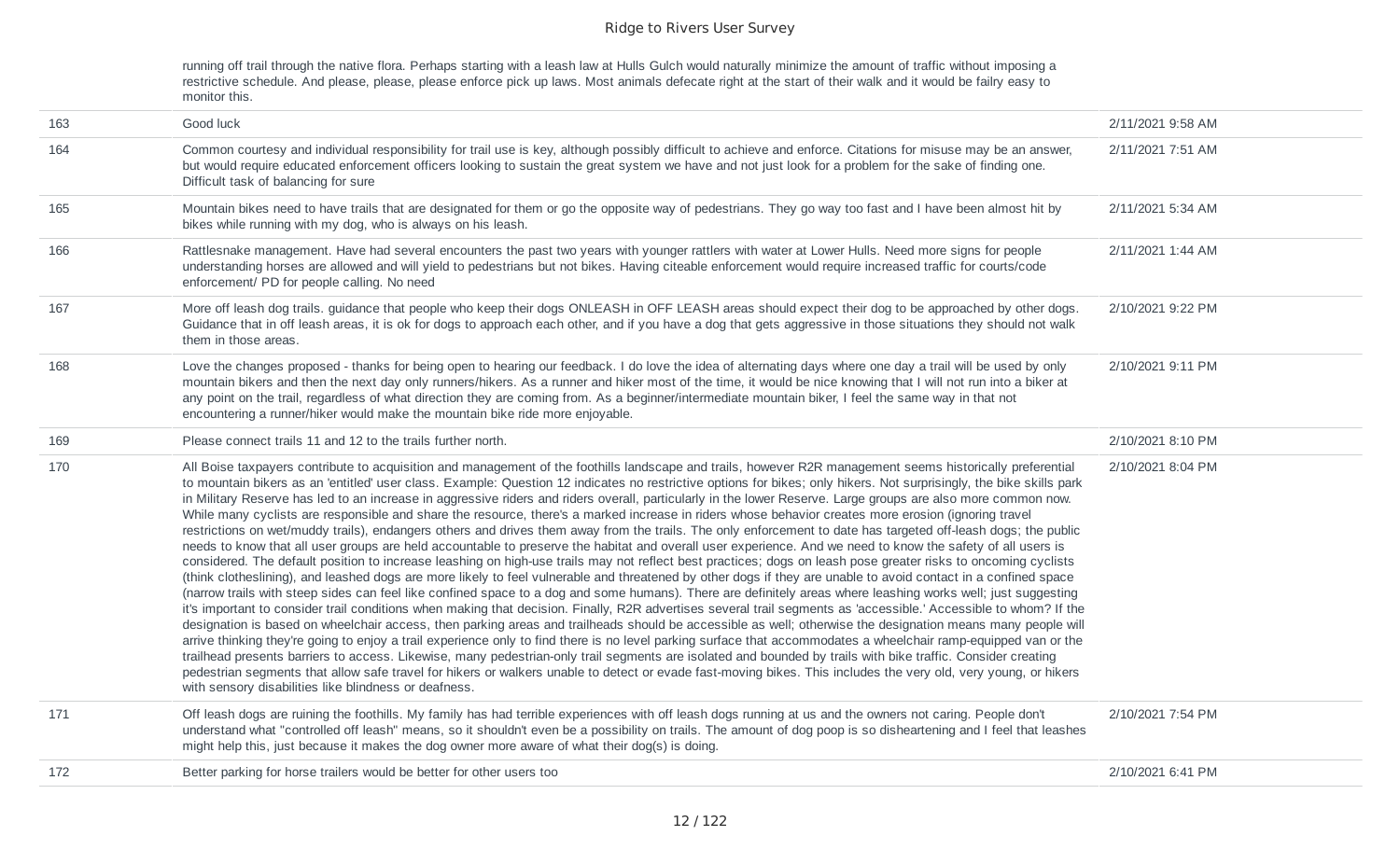| 173 | Build more trails in the bogus basin area and in the national forest                                                                                                                                                                                                                                                                                                                                                                                                                                                                                                                                                                                                                                                                                                                             | 2/10/2021 6:32 PM  |
|-----|--------------------------------------------------------------------------------------------------------------------------------------------------------------------------------------------------------------------------------------------------------------------------------------------------------------------------------------------------------------------------------------------------------------------------------------------------------------------------------------------------------------------------------------------------------------------------------------------------------------------------------------------------------------------------------------------------------------------------------------------------------------------------------------------------|--------------------|
| 174 | No dogs. Fines for leaving dog terds. Fines for leaving dog terds in bags. Fines for off leash dogs. Fines for violating trail etiquette.                                                                                                                                                                                                                                                                                                                                                                                                                                                                                                                                                                                                                                                        | 2/10/2021 5:33 PM  |
| 175 | Foot bridge installation - shingle/dry creek area and sweet Connie                                                                                                                                                                                                                                                                                                                                                                                                                                                                                                                                                                                                                                                                                                                               | 2/10/2021 5:21 PM  |
| 176 | What about lower hulls even days hikers only odd days bikers only (or vice versa) and making the trail downhill biking only?                                                                                                                                                                                                                                                                                                                                                                                                                                                                                                                                                                                                                                                                     | 2/10/2021 4:57 PM  |
| 177 | dogs off leach only when trained for voice control strict enfrcement and ticket for offense w/fine \$\$ for not cleaning dog waste                                                                                                                                                                                                                                                                                                                                                                                                                                                                                                                                                                                                                                                               | 2/10/2021 4:31 PM  |
| 178 | i have no opinion on 13 or 14 above, but that was not an option.                                                                                                                                                                                                                                                                                                                                                                                                                                                                                                                                                                                                                                                                                                                                 | 2/10/2021 4:12 PM  |
| 179 | Cyclists should yield to hikers but rarely do. If there is a way to educate mountain bikers as to the hazards to hikers when they roar up behind the hikers, that<br>would help.                                                                                                                                                                                                                                                                                                                                                                                                                                                                                                                                                                                                                 | 2/10/2021 3:49 PM  |
| 180 | A required permit (for parking and/or trail use) for the off season to limit exposure during muddy days. This way only people who really want to be there and<br>generally respect the trails will be using them during these times.                                                                                                                                                                                                                                                                                                                                                                                                                                                                                                                                                             | 2/10/2021 3:28 PM  |
| 181 | I watched your presentation and I believe you are trying to cover everyone's wishes as much as you can. Good job!                                                                                                                                                                                                                                                                                                                                                                                                                                                                                                                                                                                                                                                                                | 2/10/2021 3:19 PM  |
| 182 | You all are doing a great job! I wish we could build more and more trails but when watching the video I realize the challenges you face from all the different<br>groups involved in building trails.                                                                                                                                                                                                                                                                                                                                                                                                                                                                                                                                                                                            | 2/10/2021 2:19 PM  |
| 183 | Truly enforce dogs on leash areas in polecat gulch. More signs, citations, and a way to report violators. In a single day I have had three different dogs jump on<br>me outside of the site of their owners. Typically, I can expect at least one dog to charge me off leash each week. Typically the owner's response are to laugh<br>and say oh he just wants to say hi. Dogs are going to start getting pepper sprayed by hikers/walkers if some sort of enforcement is not put in place. I have<br>noticed a sharp increase in mountain bikers biking with their dogs off leash. Typically dogs charge off trail and jump and bark at runners or hikers. More signs<br>are required to make sure that in the polecat gulch everybody is aware that dogs must be kept on leashes at all times | 2/10/2021 2:07 PM  |
| 184 | The creation of directional trails is key. Also, some sweet flow trails would be great. XC trails are boring, specially when shared with dogs, walkers, runners, et<br>al.                                                                                                                                                                                                                                                                                                                                                                                                                                                                                                                                                                                                                       | 2/10/2021 2:06 PM  |
| 185 | citing people on muddy trails, citing dog-owners not picking up poop when near the trails                                                                                                                                                                                                                                                                                                                                                                                                                                                                                                                                                                                                                                                                                                        | 2/10/2021 11:24 AM |
| 186 | More actual trail maintenance and less wooden fences, happy trail signs, chain gates, etc. Up to 30% of the close in tails are so inverted they are more like<br>canals then trails.                                                                                                                                                                                                                                                                                                                                                                                                                                                                                                                                                                                                             | 2/10/2021 11:20 AM |
| 187 | Separate bikes from hikers/runners. Let them destroy their trails and give us back our ability to enjoy the outdoors without fear of being run into. This has<br>happened to us !!!                                                                                                                                                                                                                                                                                                                                                                                                                                                                                                                                                                                                              | 2/10/2021 11:17 AM |
| 188 | I think ebikes need to have a seat at the table, and there needs to be a community-wide discussion about trails being off-limits to them. I have older friends<br>with heart issues who can still ride because they have ebikes. Seems like the ADA will be invoked unless there is such buy in by everyone. Personally, I've<br>seen more problems with too fast downhill bike riders and pedestrians than I have with ebikes. Perhaps they get their own designated trailsor days.                                                                                                                                                                                                                                                                                                             | 2/10/2021 11:03 AM |
| 189 | Wider Trails or two lane trails. No more single-track as it gullies out the trails. Trails should be 2 handlebar or 2 shoulders wide so folks can pass on another<br>and not create deep, dangerous, erousive, "V or U" shaped troughs. They need to be wider and flatter or at least offer 20-24 inches of flatness for walkers,<br>runners, hikers. Too many bikers are rutting out the trails, narrowing them, and gullying them, and banking the corners with fast decents. We no longer live in<br>the antiquated single-track world. Double track or wider, flat track should be the goal.                                                                                                                                                                                                 | 2/10/2021 10:50 AM |
| 190 | add more directional signage with mileage                                                                                                                                                                                                                                                                                                                                                                                                                                                                                                                                                                                                                                                                                                                                                        | 2/10/2021 10:19 AM |
|     |                                                                                                                                                                                                                                                                                                                                                                                                                                                                                                                                                                                                                                                                                                                                                                                                  |                    |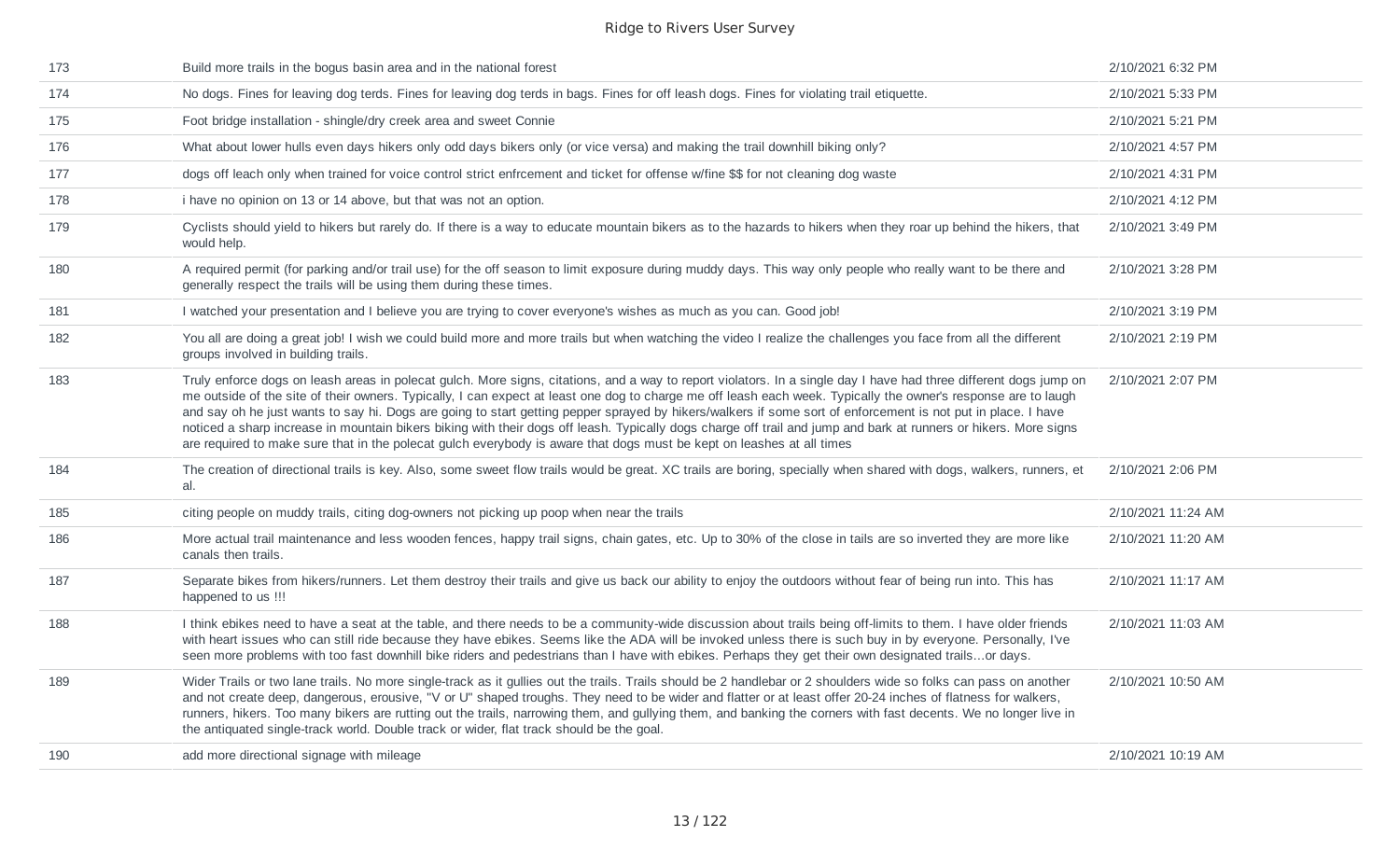| 191 | I know that bikers are supposed to yield to everyone but it would be nice if it were noted to hikers that if they are traveling downhill and they see a biker<br>traveling uphill and they are able to move over that would be preferred. I've ran into more and more hikers hiking down hill and they refuse to step to the side<br>and it's a pain in the ass to pull off and start up again while traveling uphill.                                                                                                                                                                                                                                                                                                                                                                                                                                                                                                                                                                | 2/10/2021 10:17 AM |
|-----|---------------------------------------------------------------------------------------------------------------------------------------------------------------------------------------------------------------------------------------------------------------------------------------------------------------------------------------------------------------------------------------------------------------------------------------------------------------------------------------------------------------------------------------------------------------------------------------------------------------------------------------------------------------------------------------------------------------------------------------------------------------------------------------------------------------------------------------------------------------------------------------------------------------------------------------------------------------------------------------|--------------------|
| 192 | Bikes should not be on same trails as pedestrians. Myself and others have almost gotten ran over so many times!                                                                                                                                                                                                                                                                                                                                                                                                                                                                                                                                                                                                                                                                                                                                                                                                                                                                       | 2/10/2021 8:55 AM  |
| 193 | Fines for those who use muddy trails                                                                                                                                                                                                                                                                                                                                                                                                                                                                                                                                                                                                                                                                                                                                                                                                                                                                                                                                                  | 2/10/2021 8:13 AM  |
| 194 | , Replace current management staff with experienced trail managers and maintenance experts.                                                                                                                                                                                                                                                                                                                                                                                                                                                                                                                                                                                                                                                                                                                                                                                                                                                                                           | 2/10/2021 8:12 AM  |
| 195 | Clearer communication on which trails are likely to be okay to use in all weather, and which ones are likely to be muddy. It's easier to plan routes from home<br>than it is to drive to the foothills, start walking, encounter mud, turn around and figure out a different plan. More all weather trails. Which would be a matter of<br>better drainage, I guess?                                                                                                                                                                                                                                                                                                                                                                                                                                                                                                                                                                                                                   | 2/10/2021 12:30 AM |
| 196 | Back to basics. Riders always yield to walkers. Downhill riders yield to uphill. You don't need to set a Strava record all the time. More outreach and education<br>on these simple points.                                                                                                                                                                                                                                                                                                                                                                                                                                                                                                                                                                                                                                                                                                                                                                                           | 2/10/2021 12:09 AM |
| 197 | I think it's time to look at user fees, it works for the ohv community. Maybe make downhill only mtb trails open only to bikes with an mtb sticker. It would be<br>nice to have greater enforcement on irresponsible dog owners, they seem to have the least respect for other trail users. Finally, equestrians need to take<br>responsibility for the spread of noxious weeds. They are the chief cause of their spread.                                                                                                                                                                                                                                                                                                                                                                                                                                                                                                                                                            | 2/9/2021 11:46 PM  |
| 198 | Thank you for the excellent work                                                                                                                                                                                                                                                                                                                                                                                                                                                                                                                                                                                                                                                                                                                                                                                                                                                                                                                                                      | 2/9/2021 10:10 PM  |
| 199 | Thanks for all you do!                                                                                                                                                                                                                                                                                                                                                                                                                                                                                                                                                                                                                                                                                                                                                                                                                                                                                                                                                                | 2/9/2021 9:19 PM   |
| 200 | More directional downhill only bike trails. You can remove downhill bike traffic from some of the busiest trails with blind spots, but only if bike specific<br>alternatives are created to replace them.                                                                                                                                                                                                                                                                                                                                                                                                                                                                                                                                                                                                                                                                                                                                                                             | 2/9/2021 8:57 PM   |
| 201 | Keep horses off the trails or enforce a policy where horse riders have to pick up their horse shit.                                                                                                                                                                                                                                                                                                                                                                                                                                                                                                                                                                                                                                                                                                                                                                                                                                                                                   | 2/9/2021 8:23 PM   |
| 202 | I think this is a great start and am so happy to see what comes about so we can all enjoy the outdoors!                                                                                                                                                                                                                                                                                                                                                                                                                                                                                                                                                                                                                                                                                                                                                                                                                                                                               | 2/9/2021 8:12 PM   |
| 203 | Other areas have odd/even, up only, down only, bike only, hike only trails. I believe that's where Boise is headed.                                                                                                                                                                                                                                                                                                                                                                                                                                                                                                                                                                                                                                                                                                                                                                                                                                                                   | 2/9/2021 4:53 PM   |
| 204 | I really like the citation plan!                                                                                                                                                                                                                                                                                                                                                                                                                                                                                                                                                                                                                                                                                                                                                                                                                                                                                                                                                      | 2/9/2021 2:29 PM   |
| 205 | Small reminder signs on trails with trail rules/etiquette. These could added at junctions where there is existing directional signage.                                                                                                                                                                                                                                                                                                                                                                                                                                                                                                                                                                                                                                                                                                                                                                                                                                                | 2/9/2021 2:02 PM   |
| 206 | I just heard about the happy trails pledge - more things like that. There are always going to be crazy dogs running around, bikers riding too fast, and walkers<br>paying not attention to anything. None of those things will ever change. Educating people to take that stuff in stride (and to try to not be "that guy") will go<br>much further than attempts to make everyone perfect. Same goes for mud. Raise your hand if you care about the trails but have found yourself on a trail that<br>you really shouldn't have been on due to muddiness? Ok everyone? Even if I never do it again there are a quarter million trail users, and every single one of<br>them will walk on a muddy trail at least once. Education is going to help in some instances, but will never solve the problem. Perhaps you could permanently<br>close some trails during the winter that experience the most damage, and harden some of the others? Question 8 was poorly worded/ too leading | 2/9/2021 1:41 PM   |
| 207 | more rocks!                                                                                                                                                                                                                                                                                                                                                                                                                                                                                                                                                                                                                                                                                                                                                                                                                                                                                                                                                                           | 2/9/2021 12:30 PM  |
| 208 | Seems weird that you ask about directional options and then don't include any trail specific options to have cyclists and non-cyclists travel in opposite<br>directions. I wish that had been option for lower hulls and polecat and ATM. Would also like to see option of no bikes in lower hulls due to sight lines and<br>popularity of this trail for walkers. In general, I would like to see more dedicated bike only trails as I think bikers, particularly the trend toward more agro<br>downhill oriented bikers, and hikers are just not very compatible. I do my share of hiking and walking in addition to lots of biking and really don't like the feeling                                                                                                                                                                                                                                                                                                               | 2/9/2021 11:44 AM  |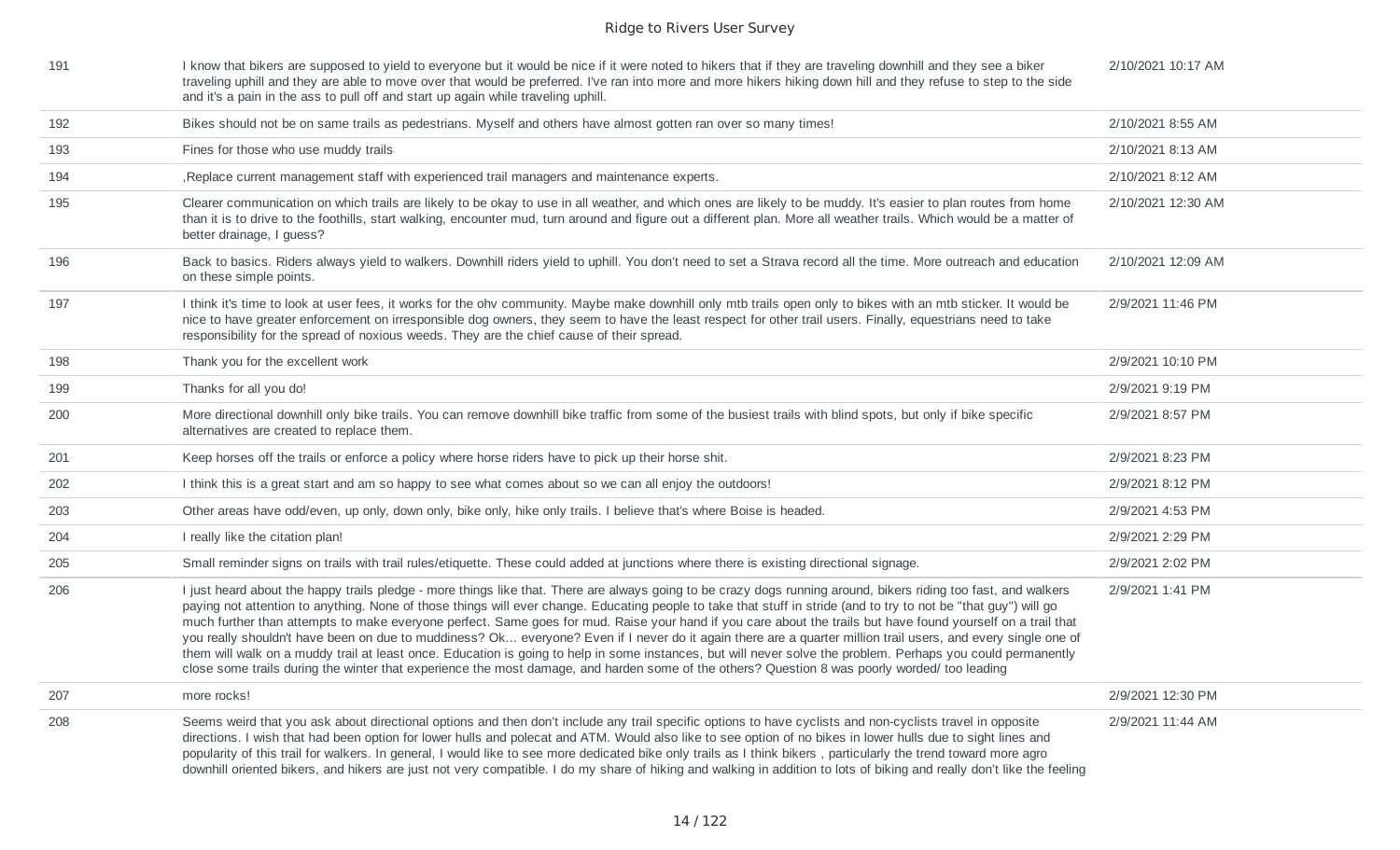of bikers flying by. Even the ones that slow down still change the walking experience. Would love to see walk and bike only trails eventually as well as mixed use. I also wish I had been able to rank my trail use by mode of travel as I think many of us use the trails in multiple ways and this reality effects our responses and the ultimate solutions. Thank you for asking and I think it is a great idea to start trying some things. I also applaud your efforts to learn about what other areas are trying and staying open and curious about best practices and creative solutions. Continuing to educate users on the complexities of ownership and how that effects your options is critical. I learned a lot from your presentation and agree that this info is crucial to the public's acceptance and understanding of eventual solutions. I would encourage you to edit the presentation (deleting the technical delays and shortening the q & a by taking out all the delays and gaps) to make it easier and faster for folks to watch so they don't miss important information. No reason to leave unedited version up at this point. More important to get more viewers. Kudos to Sarah for her help and expertise though!!! She rocks!

| 209 | A better way to deal with and report e bike users. I see them more and more on non-motorized trails and they tend to get very uppity when they get called out<br>for ignoring the rules.                                                                                                                                                                                                                                                                                                                                  | 2/9/2021 11:23 AM |
|-----|---------------------------------------------------------------------------------------------------------------------------------------------------------------------------------------------------------------------------------------------------------------------------------------------------------------------------------------------------------------------------------------------------------------------------------------------------------------------------------------------------------------------------|-------------------|
| 210 | alow mountain bikers to rebuild prospector in a sustainable way                                                                                                                                                                                                                                                                                                                                                                                                                                                           | 2/9/2021 9:54 AM  |
| 211 | I can't emphasize enough how much I would support completely separate-use trails for cyclists and pedestrians.                                                                                                                                                                                                                                                                                                                                                                                                            | 2/9/2021 9:30 AM  |
| 212 | Stop sanitizing all the trails. It's cool to have blue and black trails that not everyone can do. Ride based on ability                                                                                                                                                                                                                                                                                                                                                                                                   | 2/9/2021 9:24 AM  |
| 213 | Piggybacking on the "Ski Kind" campaign promoted by the Winter Wildlands Alliance, perhaps we should launch a "Bike Kind" program to encourage more<br>friendly interactions among bikers and especially with their encounters with peds and horses.                                                                                                                                                                                                                                                                      | 2/9/2021 8:39 AM  |
| 214 | All dogs on leash on every trail in the system. Hoping that will help with encounters and more picked up poop                                                                                                                                                                                                                                                                                                                                                                                                             | 2/9/2021 7:43 AM  |
| 215 | It is unclear to me why you made the choices above the only choices. It would have been helpful to explain why you gave us users only these choices. If I<br>may say so, they seem a bit biased toward mountain bikes. For instance, in lower Hull's Gulch - to make it mountain bikes and pedestrians on even days of<br>the month and then to make it open only to mountain bike downhill travel on odd days. Logically it feels like a more fair choice would be odd days closed to<br>bikes, even days open to bikes. | 2/9/2021 7:10 AM  |
| 216 | mtb specific directional trail system with technical features and jumps. expand on table rock's directional trails, make the features better & more plentiful                                                                                                                                                                                                                                                                                                                                                             | 2/9/2021 6:59 AM  |
| 217 | Pedal assist bikes need to be allowed. Dave Gordon can take the "no Ebikes" signs down and get with the program.                                                                                                                                                                                                                                                                                                                                                                                                          | 2/8/2021 11:12 PM |
| 218 | Please put some rocks on any new trails. Our trail system has become incredibly tame and lacks character and technicality. I understand that the newbie biker<br>and folks riding gravel bikes aka glorified road bikes don't like rocks, but come on- it's natural landscape. Boise needs more technical riding and rougher lines<br>and a jump or drop here or there wouldn't hurt                                                                                                                                      | 2/8/2021 10:41 PM |
| 219 | Bikes and non-bikes should be going opposite directions. Restricting bikes to one direction but allowing other users to go in either direction is pointless, and<br>why is it only bikes are restricted? The worst is coming up behind someone who can't see you - restricting bikes to a direction but not restricting other users<br>doesn't address this problem.                                                                                                                                                      | 2/8/2021 10:16 PM |
| 220 | Please restrict large, organized group mountain bike rides. Having to get step off trail for 20+ bikes is a bit ridiculous as is being forced to walk around a very<br>large group of young people, none of who are wearing masks and are blocking the entire road (Three Bears). This was our experience this evening. The<br>complete lack of courtesy to other trail users during pandemic is unsafe and irresponsible.                                                                                                | 2/8/2021 9:07 PM  |
| 221 | More Advanced Mountain bike trails higher up in the foothills (higher elevations tend to keep foot traffic down)                                                                                                                                                                                                                                                                                                                                                                                                          | 2/8/2021 9:02 PM  |
| 222 | Tax levee to fund trail improvements                                                                                                                                                                                                                                                                                                                                                                                                                                                                                      | 2/8/2021 9:01 PM  |
| 223 | I'm a dog owner as well as a critical trail user. Remediation efforts including native plantings appear to be spoiled in certain spots, such as Highlands<br>trail/Hippie Shake/Buena Vista area, due to dogs off trail and digging for gophers. I frequently use trails at night or twilight and it is easy to avoid collisions<br>when proper lights are used. Please exempt dark travel for direction and user group. Longtime Locals and new residents are both responsible for wet trail use                         | 2/8/2021 8:25 PM  |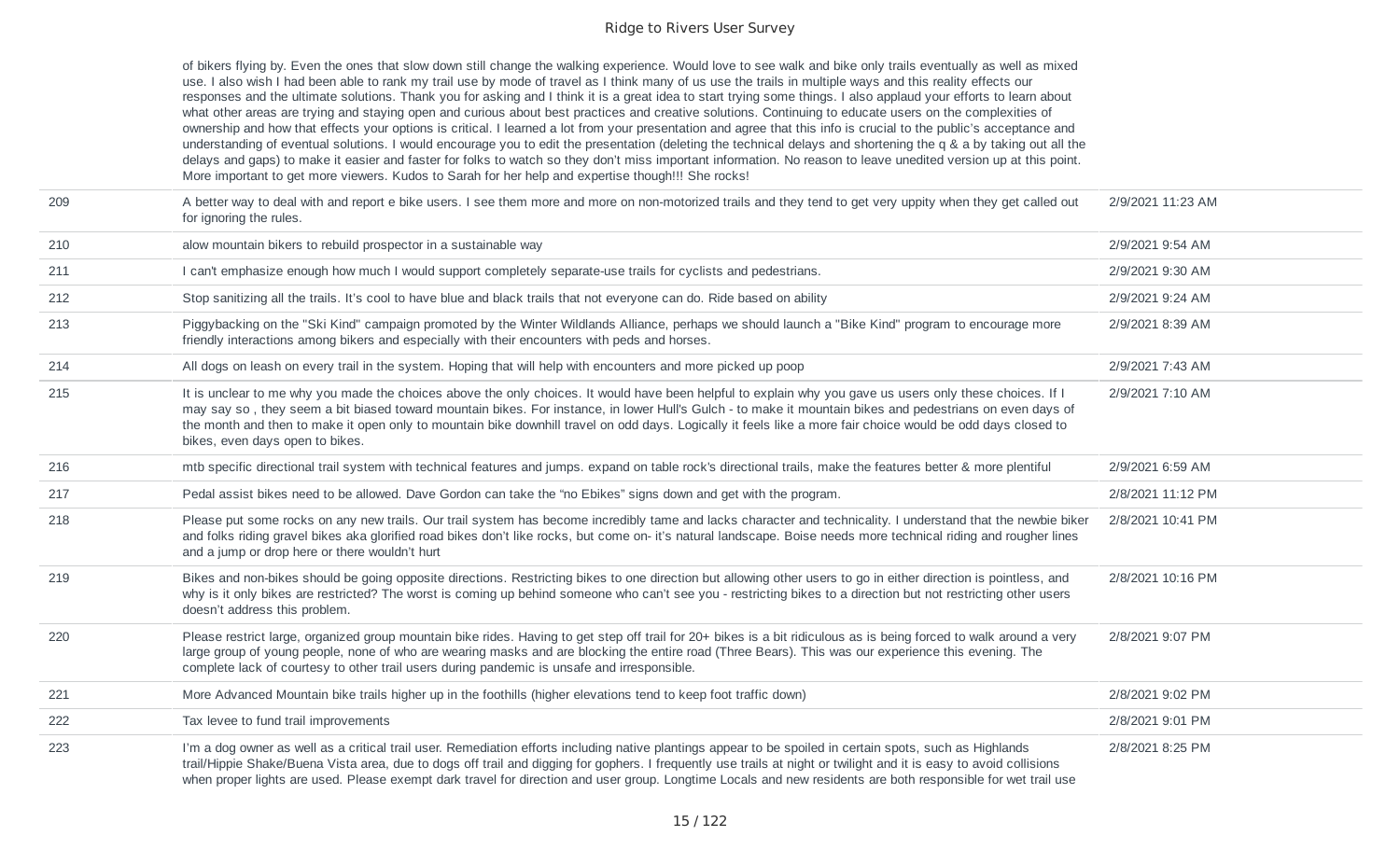|     | and degradation. For many, wet trails cannot be allowed to curtail their routine activity. This is a culture shift that must occur. Many trails such as Kestrel are<br>not muddy when damp. Most trails are Ok except for a shady corner which becomes muddy when thawed. Users are unwilling to abandon their loop when<br>these short segments are encountered. In my opinion, weatherizing select areas is reasonable versus complete shutdown when air temperatures rise above 32<br>F. I for one would comply in order to preserve the trails. Another option could be to post signs at junctions and at muddy areas which dissuade use at critical<br>times. Trail stewards may be useful for placing signs at the right time and place.           |                  |
|-----|----------------------------------------------------------------------------------------------------------------------------------------------------------------------------------------------------------------------------------------------------------------------------------------------------------------------------------------------------------------------------------------------------------------------------------------------------------------------------------------------------------------------------------------------------------------------------------------------------------------------------------------------------------------------------------------------------------------------------------------------------------|------------------|
| 224 | Just one 4-6 mile trail dedicated for hikers only. No dogs, no bikes, no horses. Just one trail with elevation and views where a hiker(s) can be immersed in the<br>foothills and possibly encounter shy wildlife and native vegetation.                                                                                                                                                                                                                                                                                                                                                                                                                                                                                                                 | 2/8/2021 8:22 PM |
| 225 | 1. Enforce no Ebikes use on non-motorized trails with larger signs at more trailheads and trail junctions, fines for those that ride their Ebikes on these trails. 2.<br>Create more bike trails so that there can be more designated down hill bike trails with a nearby uphill trail.                                                                                                                                                                                                                                                                                                                                                                                                                                                                  | 2/8/2021 8:00 PM |
| 226 | bikers one day, hikers the next. hikers and bikers on the same trail is dreadful. hikers spend most of the time stepping off trail to let the bikers go by. bikers do<br>not yieldever.                                                                                                                                                                                                                                                                                                                                                                                                                                                                                                                                                                  | 2/8/2021 7:32 PM |
| 227 | Easily accessible trails should be gravel. Encourage people to use those trails during inclement weather.                                                                                                                                                                                                                                                                                                                                                                                                                                                                                                                                                                                                                                                | 2/8/2021 7:24 PM |
| 228 | monitor trail use in muddy conditions. off leash areas continue                                                                                                                                                                                                                                                                                                                                                                                                                                                                                                                                                                                                                                                                                          | 2/8/2021 7:19 PM |
| 229 | too late now. the damage is done. too many people here and/or too many people that enjoy the trail system. it's just going to be miserable from here on out.                                                                                                                                                                                                                                                                                                                                                                                                                                                                                                                                                                                             | 2/8/2021 6:44 PM |
| 230 | Honestly, I'm currently very happy and satisfied with how it is now                                                                                                                                                                                                                                                                                                                                                                                                                                                                                                                                                                                                                                                                                      | 2/8/2021 6:01 PM |
| 231 | Additional controls around Camelsback. This area is dangerously high intensity especially at weekends. Maybe pedestrians only, with cycling only beginning at<br>the 8th St parking lot at Gold Finch /Owls Roost.                                                                                                                                                                                                                                                                                                                                                                                                                                                                                                                                       | 2/8/2021 5:13 PM |
| 232 | The trails are in the worst condition I have ever seen them in this winter. If things keep up the way they are going there will be no trials worth riding or hiking on<br>for any of us                                                                                                                                                                                                                                                                                                                                                                                                                                                                                                                                                                  | 2/8/2021 3:48 PM |
| 233 | R2R has permitted a culture of poor user conduct to persist on the trail system. Not the solution is not to address the behaviors of the individuals but rather to<br>legislate. One of the great joys of using the trails over decades was the sense of shared community. Now we are moving into silos of user groups. I wish R2R<br>would think bigger and do the work that matters.                                                                                                                                                                                                                                                                                                                                                                   | 2/8/2021 3:43 PM |
| 234 | I believe our biggest issues are: 1) inappropriate use of trails during rainy/muddy conditions that cause the erosion of the trail system and 2) lack of enough<br>easy and accessible trails for the "newbies" who are over-using the same trails, ie Hulls Gulch and Polecat. If we are able to expand trails in lower areas near<br>town, it would dramatically help over utilization of select trails                                                                                                                                                                                                                                                                                                                                                | 2/8/2021 3:35 PM |
| 235 | Thank you so much for asking! I know you guys are working hard for us to enjoy all of the trails. The only problem I really have as a runner is that the trails are<br>being destroyed by those who choose to walk/hike muddy trails. I realize there have been MORE education efforts this year, so I hoping that this can be<br>resolved with continued education and the addition of fines as a consequence. I personally spoke with a couple this weekend and advised them to turn around<br>and head back the way they came because of the mud, but they continued on. I've tried to have conversations with people, but they shrug and do what they<br>want. There's no pleasing everyone. Good luck and thank you all for your time and efforts!! | 2/8/2021 3:09 PM |
| 236 | Yes, this survey only asked for my primary trail use. I also ride bikes but less frequently in the colder months. I don't want this survey to under report bicycle<br>use as I do both.                                                                                                                                                                                                                                                                                                                                                                                                                                                                                                                                                                  | 2/8/2021 3:06 PM |
| 237 | Great job! A few more signs like on sweet connie where downhill mountain bikers are going too fast. No one intends to hurt another trail user or themselves but<br>unfortunately some folks assume the trail is wide open. Having a few trail safety reminders would be nice.                                                                                                                                                                                                                                                                                                                                                                                                                                                                            | 2/8/2021 3:04 PM |
| 238 | Please don't punish those of us who keep our dogs on the trail, pick up after our dogs and make them sit when others pass.                                                                                                                                                                                                                                                                                                                                                                                                                                                                                                                                                                                                                               | 2/8/2021 2:52 PM |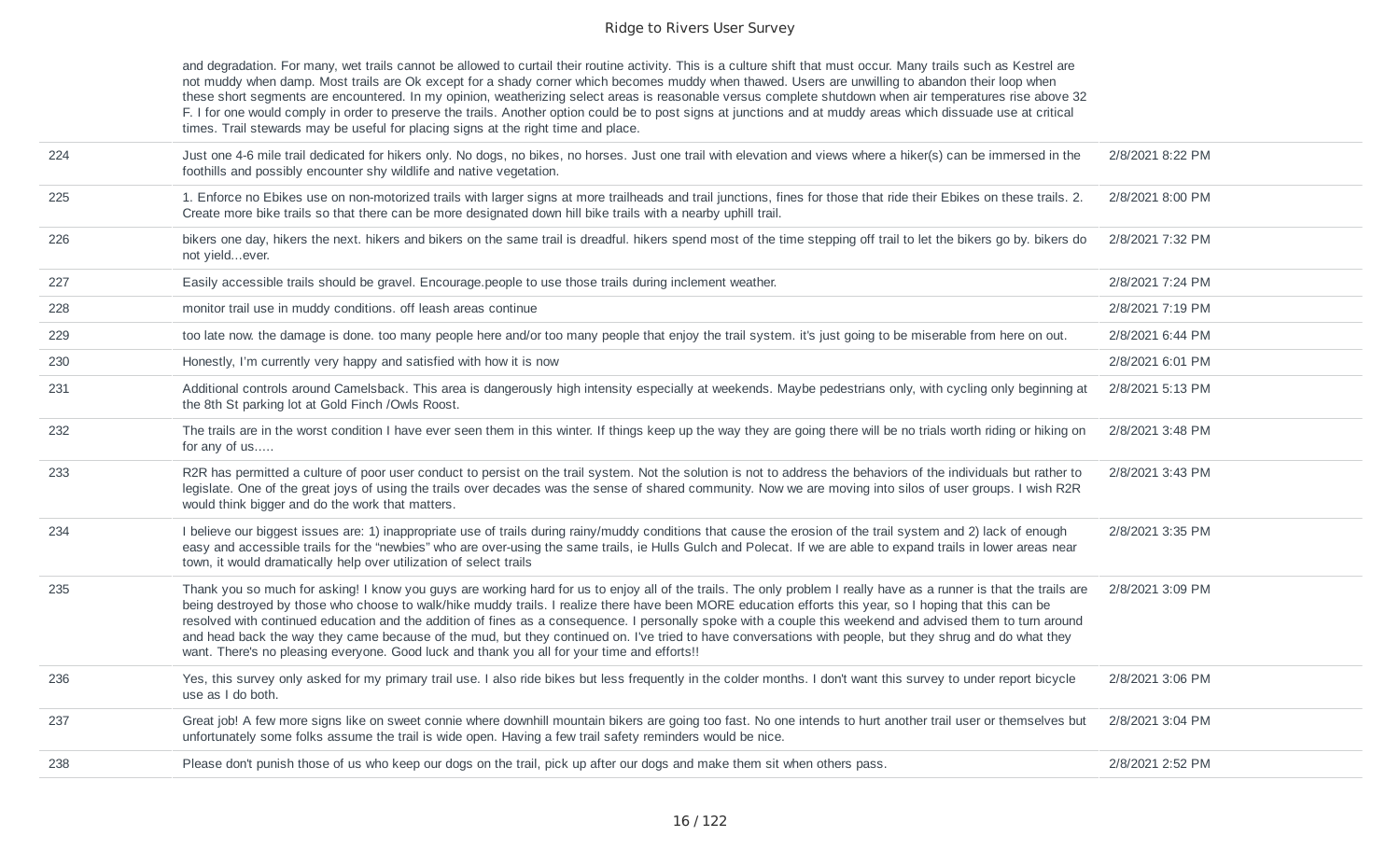| 239 | Horses. I think horse traffic should be limited to certain trails. Also we are also unclear why horse riders are not required to pick up after their horses on single<br>track trails. We are also annoyed that they don't pick up horse poop even in the parking lots when they can shovel it into a trash bin or their trailer. As a dog<br>owner it doesn't seem to make any sense. The only mammal that can poop on the trail is a horse?? What? Overall - absolutely love the trail system and it is<br>the best part of Boise!!! 17years of mountain biking and trail running with friends, family, and pets. Well done!! | 2/8/2021 2:36 PM  |
|-----|---------------------------------------------------------------------------------------------------------------------------------------------------------------------------------------------------------------------------------------------------------------------------------------------------------------------------------------------------------------------------------------------------------------------------------------------------------------------------------------------------------------------------------------------------------------------------------------------------------------------------------|-------------------|
| 240 | Rules that are not or cannot be consistently and evenly enforced are worse than no rules at all.                                                                                                                                                                                                                                                                                                                                                                                                                                                                                                                                | 2/8/2021 2:33 PM  |
| 241 | open some e-bike trails!                                                                                                                                                                                                                                                                                                                                                                                                                                                                                                                                                                                                        | 2/8/2021 1:42 PM  |
| 242 | Please review the chicanes placed in Camels back. They should either be removed or replaced with something that allows separation of bikes and hikers.<br>They turn into gather places for groups which makes it dangerous for everyone.                                                                                                                                                                                                                                                                                                                                                                                        | 2/8/2021 1:01 PM  |
| 243 | Make somme trials for dogs in each area, Hillside hollow, military, hulls, that are both on and off leash but can limit the trails instead.                                                                                                                                                                                                                                                                                                                                                                                                                                                                                     | 2/8/2021 12:59 PM |
| 244 | Due to over use and lack of public education, the trails have been torn up and are too wide. It's a shame. And the suggestion of even vs odd day usage would<br>be too confusing for the general public. They don't get the "message" to stay off trails when they're muddy, what makes you think they'll understand (abide by)<br>even vs odd days.                                                                                                                                                                                                                                                                            | 2/8/2021 12:54 PM |
| 245 | I think on polecat loop the bike traffic should be going the opposite way of foot traffic to avoid foot traffic being startled.                                                                                                                                                                                                                                                                                                                                                                                                                                                                                                 | 2/8/2021 12:47 PM |
| 246 | Why is there only one option for Hulls. That really means no option.                                                                                                                                                                                                                                                                                                                                                                                                                                                                                                                                                            | 2/8/2021 12:33 PM |
| 247 | Making trails one direction would all the time would be easier for people to understand. I think the your effort is good. But doubt the general public will not<br>comply, creating more conflicts between all users.                                                                                                                                                                                                                                                                                                                                                                                                           | 2/8/2021 12:24 PM |
| 248 | Please do not control access (restrict direction and/or days) to any trail used to access other trails that don't have another reasonable access trail. Ex: If ATM<br>direction or days is controlled, that directly affects using sections of ATM to access or return to/from Mahalo or the Ridge Road. If Hulls is similarly restricted,<br>then that will add to traffic on Crestline to get to/from Trail 4 up/down to 8th St / Bobs / Corrals etc.                                                                                                                                                                         | 2/8/2021 12:10 PM |
| 249 | Not at this time.                                                                                                                                                                                                                                                                                                                                                                                                                                                                                                                                                                                                               | 2/8/2021 12:01 PM |
| 250 | Be careful not to act or over act in reaction to the temporary impact of Covid. I suggest that now is not a good time to make any decisions at all. Let things<br>settle down a bit this summer and fall (spring is still likely to see significant Covid impact). I think the worst thing RtR could do is make long-lasting changes<br>based on a relatively short-term anomaly. Once changes are made, it becomes super difficult to go back.                                                                                                                                                                                 | 2/8/2021 12:00 PM |
| 251 | It is important to maintain a trail system that offers varying degrees of crowding. It is OK for the most crowded trails to the most accessible. It is OK for those<br>who want a more remote experience to have to work harder to get there. Maintain this model - those who want more space should have to work harder and get<br>out there further. Do not create car-accessible trailheads high up in the foothills.                                                                                                                                                                                                        | 2/8/2021 11:57 AM |
| 252 | Put in a nice matching sandstone sitting area (mini- amphitheater seating, maybe 3 rows high and 40 feet wide) near the chicane behind camel's back at the<br>end of 9th St, where all the kids play in that sandy hill area. The seating could be across the trail from the play area on that hill leading up to the dog pond.<br>That would keep parents from loitering in the trail or sitting on the chicane and out of the way.                                                                                                                                                                                            | 2/8/2021 11:50 AM |
| 253 | Please don't implement an odd/even date for specific trail use. It makes it hard for people to do what they want when it works with their schedule.                                                                                                                                                                                                                                                                                                                                                                                                                                                                             | 2/8/2021 11:26 AM |
| 254 | Enforceable penalties for muddy trail use.                                                                                                                                                                                                                                                                                                                                                                                                                                                                                                                                                                                      | 2/8/2021 11:19 AM |
| 255 | No bikes allowed on Chickadee Ridge!                                                                                                                                                                                                                                                                                                                                                                                                                                                                                                                                                                                            | 2/8/2021 11:17 AM |
| 256 | I think there needs to be more enforcement for not using moddy trails in the winter and early spring. I've seen the photos this past year of the destroyed trails,<br>and although I don't do much mountain biking, it looks like it'll be nearly impossible to ride on those trails once the mud hardens.                                                                                                                                                                                                                                                                                                                      | 2/8/2021 11:12 AM |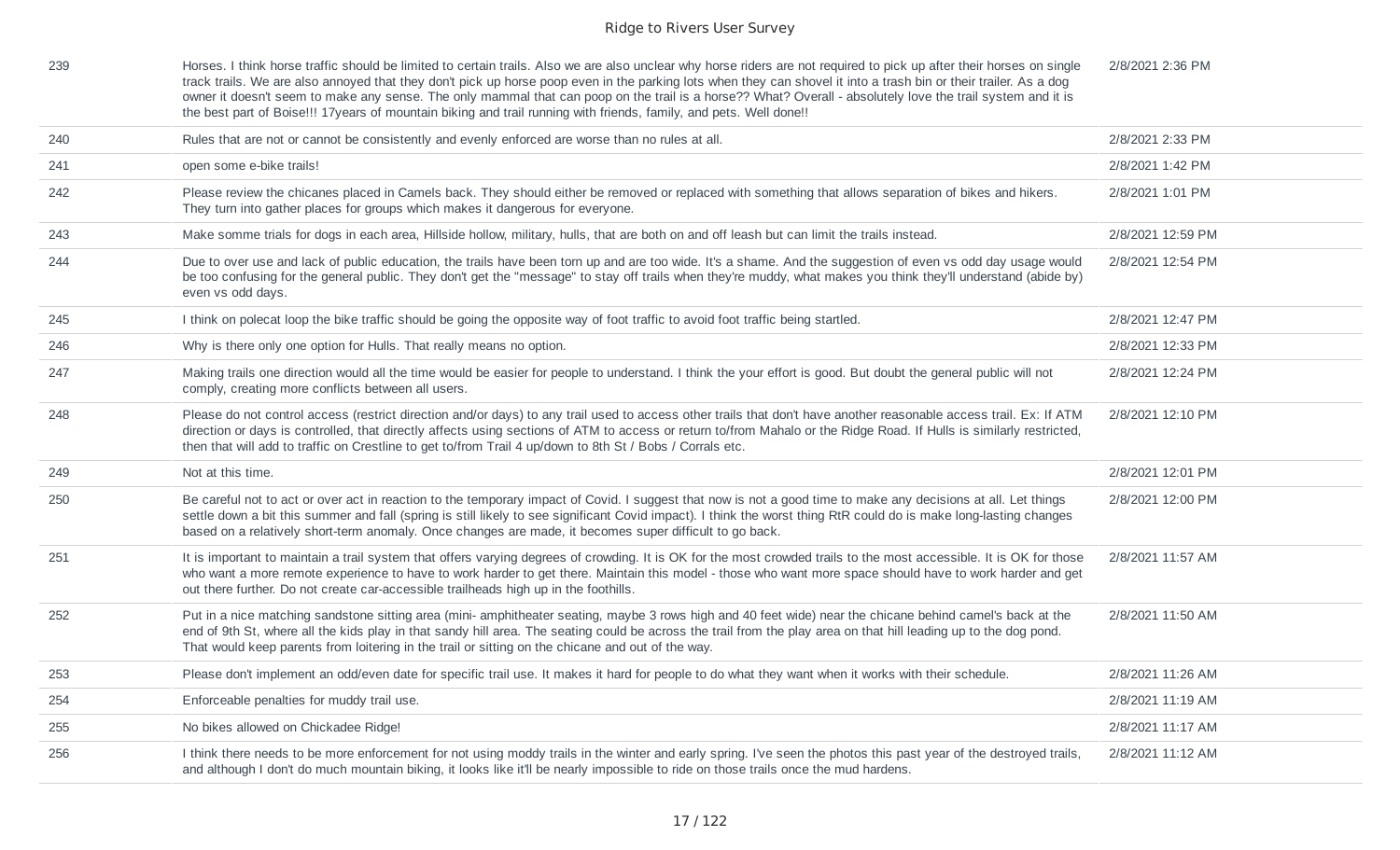| 257 | I'd like to see Lower Hull's Gulch be one-way (uphill) for mountain biking. No downhill permitted on Hull's for mtn bikers - it's too dangerous.                                                                                                                                                                                                                                                                                                                                                                                                                                                                                                                                                                                                                                                                                                                                                                                                                                   | 2/8/2021 10:30 AM |
|-----|------------------------------------------------------------------------------------------------------------------------------------------------------------------------------------------------------------------------------------------------------------------------------------------------------------------------------------------------------------------------------------------------------------------------------------------------------------------------------------------------------------------------------------------------------------------------------------------------------------------------------------------------------------------------------------------------------------------------------------------------------------------------------------------------------------------------------------------------------------------------------------------------------------------------------------------------------------------------------------|-------------------|
| 258 | Connecting watchmans to trail 5                                                                                                                                                                                                                                                                                                                                                                                                                                                                                                                                                                                                                                                                                                                                                                                                                                                                                                                                                    | 2/8/2021 10:21 AM |
| 259 | Close the parking areas when trails are muddy and fine folks who Park in those spots.                                                                                                                                                                                                                                                                                                                                                                                                                                                                                                                                                                                                                                                                                                                                                                                                                                                                                              | 2/8/2021 10:03 AM |
| 260 | Avimor to stack rock. Hidden Springs to EBP. And of course, more technical trails.                                                                                                                                                                                                                                                                                                                                                                                                                                                                                                                                                                                                                                                                                                                                                                                                                                                                                                 | 2/8/2021 9:47 AM  |
| 261 | Down hill bikes are the biggest user group causing conflicts. Mountain biking also causes greater erosion and trail damage to existing trails than foot-traffic. I<br>would recommend limiting the number of trails open to downhill bike traffic. I am also against building new trails in wildlife winter range.                                                                                                                                                                                                                                                                                                                                                                                                                                                                                                                                                                                                                                                                 | 2/8/2021 9:28 AM  |
| 262 | At polecat the signs need to be at the trailhead on the Collister side - not the parking lot where no one seems to read them. Bigger signage for DOGS ON<br>LEASH. How about pick up after you r dog as well.                                                                                                                                                                                                                                                                                                                                                                                                                                                                                                                                                                                                                                                                                                                                                                      | 2/8/2021 9:24 AM  |
| 263 | Pay special attention to single track trails. Require that all bikes use bells.                                                                                                                                                                                                                                                                                                                                                                                                                                                                                                                                                                                                                                                                                                                                                                                                                                                                                                    | 2/8/2021 9:17 AM  |
| 264 | Some trails could be no dogs                                                                                                                                                                                                                                                                                                                                                                                                                                                                                                                                                                                                                                                                                                                                                                                                                                                                                                                                                       | 2/8/2021 9:08 AM  |
| 265 | I like the idea of modifying Hulls gulch but I don't think doing different days for different users is realistic. What about Hulls being one direction only for bikes<br>and either direction for hikers? I personally like to bike down it but riders can get going pretty fast and it's heavily used by hikers so maybe its a uphill only for<br>bikes (which is better than the option I had which is No bikes and hikers only.)                                                                                                                                                                                                                                                                                                                                                                                                                                                                                                                                                | 2/8/2021 9:01 AM  |
| 266 | Entitled bicyclists are the bane of the system. Why can't we just say it? They are doing 90%+ of the damage. In many instances, R to R trails are too narrow<br>for bikes.                                                                                                                                                                                                                                                                                                                                                                                                                                                                                                                                                                                                                                                                                                                                                                                                         | 2/8/2021 7:48 AM  |
| 267 | More trash cans and restroom facilities                                                                                                                                                                                                                                                                                                                                                                                                                                                                                                                                                                                                                                                                                                                                                                                                                                                                                                                                            | 2/8/2021 6:23 AM  |
| 268 | Somehow figuring out a way to keep the trails narrower and not expanding into roads                                                                                                                                                                                                                                                                                                                                                                                                                                                                                                                                                                                                                                                                                                                                                                                                                                                                                                | 2/8/2021 4:55 AM  |
| 269 | Removing all gates and bottle necks that create clustering of people and create hazards.                                                                                                                                                                                                                                                                                                                                                                                                                                                                                                                                                                                                                                                                                                                                                                                                                                                                                           | 2/8/2021 2:09 AM  |
| 270 | I'm an avid mountain biker. I avoid the lower R2R trails because there are too many people on trail and I want to avoid on trail conflicts. I have seen mountain<br>bikers going too fast and not yielding, but I believe this is not often, but often enough to make hikers and dog walkers leery. Even though I'm a mountain biker,<br>I would not mind seeing Hulls Gulch closed to mountain biking. At least the walkers could go somewhere without being chased off the trail.                                                                                                                                                                                                                                                                                                                                                                                                                                                                                                | 2/7/2021 11:26 PM |
| 271 | What about having a yearly trail pass, say \$20 per person or family. This could generate more \$ to buy lands for more trails, maintain trails, and maybe deter<br>some of the extra heavy use we are starting to see on the trails.                                                                                                                                                                                                                                                                                                                                                                                                                                                                                                                                                                                                                                                                                                                                              | 2/7/2021 10:24 PM |
| 272 | Bucks is a great trail for uphill mountain biking. Why no option to keep the existing trail open for uphill riders?                                                                                                                                                                                                                                                                                                                                                                                                                                                                                                                                                                                                                                                                                                                                                                                                                                                                | 2/7/2021 10:00 PM |
| 273 | Increased public outreach is critical with the newbies - I feel like a lot of folk who are from a different climate don't understand sand vs. clay, freeze/thaw, etc. -<br>there needs to be more info for them. A QR code that links to daily trail info could be helpful on major trails signs.                                                                                                                                                                                                                                                                                                                                                                                                                                                                                                                                                                                                                                                                                  | 2/7/2021 9:41 PM  |
| 274 | Alternating day, single direction trail use for all users on all trails indicated: lower hulls, polecat, bucktail and ATM.                                                                                                                                                                                                                                                                                                                                                                                                                                                                                                                                                                                                                                                                                                                                                                                                                                                         | 2/7/2021 9:28 PM  |
| 275 | Question #8 did not have the option of mountain bike only downhill trails. This would be the best option. Uphill bike + hike is not as dangerous to hikers.<br>Downhill only bike trails would be WAAAAY safer for everyone and would draw many bikers to them (and get them off the rest of the trails) even if some trails<br>were accessed by uphill road like 8th street > Scotts that would be better than bikers going 10000 miles per hour and potentially maiming someone at every<br>bend. Ideally, more trails for bikers would be constructed near the existing hiking trails. However, It may be easiest to do this up high on BLM land accessed<br>from the bogus ridge road due to land rights issues. Bikers downhill can shuttle up. I bet they would sacrifice some of the lower more hike accessible trails to<br>hikers even if the bike only trails were much harder to access. Thanks for your work on this, the population boom has finally caught up to us! | 2/7/2021 9:06 PM  |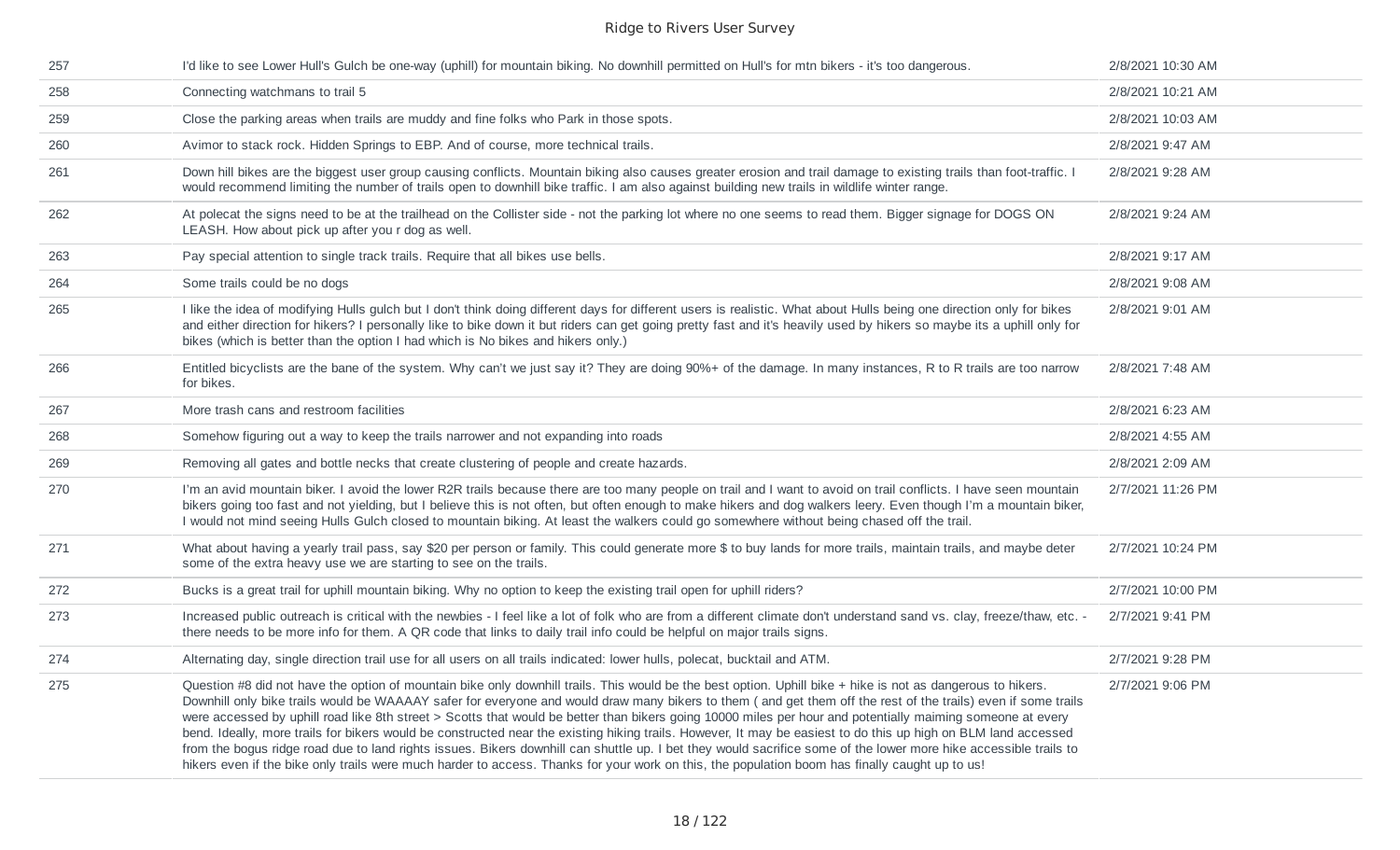| 276 | Make it clear at trailheads when the trails are CLOSED. Big red x or big barriers, high visbility signs "TRAILS CLOSED. DO NOT ENTER". It should be<br>obvious when they're closed, and therefore obvious if someone is breaking the rules by continuing to run/bike/etc on the the trails.                                                                                                                                                                                                                                                                                                                                                                                                                                                                                                                                                                                                                                                                       | 2/7/2021 9:03 PM  |
|-----|-------------------------------------------------------------------------------------------------------------------------------------------------------------------------------------------------------------------------------------------------------------------------------------------------------------------------------------------------------------------------------------------------------------------------------------------------------------------------------------------------------------------------------------------------------------------------------------------------------------------------------------------------------------------------------------------------------------------------------------------------------------------------------------------------------------------------------------------------------------------------------------------------------------------------------------------------------------------|-------------------|
| 277 | trail composition addition & maintenance(ie sand/gravel on north side/shaded areas), erosion control(adding tile and drainage) to aid in drying and<br>eliminate/reduce standing wateradding waiting areas(4'x4') for passing to eliminate "trail busting" to avoid close contact                                                                                                                                                                                                                                                                                                                                                                                                                                                                                                                                                                                                                                                                                 | 2/7/2021 7:02 PM  |
| 278 | Since so many trails have varying soil conditions throughout the whole trail, figure out a way to describe trail conditions based on sections—like highway<br>districts do for road conditions (I.e from mile marker 3 to 4 soil is muddy and non accessible when rain has happened recently or trail is sandy for first two<br>miles then soil changes and becomes muddy.)                                                                                                                                                                                                                                                                                                                                                                                                                                                                                                                                                                                       | 2/7/2021 6:36 PM  |
| 279 | More trash cans in encourage people to pick up their dog poop.                                                                                                                                                                                                                                                                                                                                                                                                                                                                                                                                                                                                                                                                                                                                                                                                                                                                                                    | 2/7/2021 3:49 PM  |
| 280 | I'm concerned about regulating trails for directional use because I often go out and back and don't have time to do the entire loop.                                                                                                                                                                                                                                                                                                                                                                                                                                                                                                                                                                                                                                                                                                                                                                                                                              | 2/7/2021 3:46 PM  |
| 281 | Different days for DH only on Lower Hulls isn't practical. Ppl don't follow the common sense of stay off trails when they're muddy. It's an all or nothing pilot<br>change to direct in my opinion. Let's do this correctly                                                                                                                                                                                                                                                                                                                                                                                                                                                                                                                                                                                                                                                                                                                                       | 2/7/2021 3:45 PM  |
| 282 | Yes. Rather than permanent clockwise vs counterclockwise directional pilots, consider these directions changing for ALL TRAFFIC on odd vs even days.<br>Additionally, I believe you will get push back for the lower hulls *bikes downhill only* days if it is every odd day. This might have better success if downhill only<br>days are limited to Tuesday / Thursday / 2nd and 4th Sunday. This might seem more complicated, but reducing the number of days that hikers have restricted<br>access increases the chances of this satisfying both user groups. Please also consider a "hiker only" day. If downhill bikes get their day, hikers should have<br>theirs without any bike traffic at all. And this is coming from a cyclist.                                                                                                                                                                                                                       | 2/7/2021 2:46 PM  |
| 283 | Community involvement in trail management, such as one week a year where the community can trim branches fill holes etc.                                                                                                                                                                                                                                                                                                                                                                                                                                                                                                                                                                                                                                                                                                                                                                                                                                          | 2/7/2021 1:57 PM  |
| 284 | More visibility to trail conditions and closures. Facebook posts are great when they happen                                                                                                                                                                                                                                                                                                                                                                                                                                                                                                                                                                                                                                                                                                                                                                                                                                                                       | 2/7/2021 1:30 PM  |
| 285 | Make off leash regulations clear that it is not permissible to have your dog run up to people with their permission.                                                                                                                                                                                                                                                                                                                                                                                                                                                                                                                                                                                                                                                                                                                                                                                                                                              | 2/7/2021 11:32 AM |
| 286 | more challenging trails for mtb. Trails with steep sections and jumps                                                                                                                                                                                                                                                                                                                                                                                                                                                                                                                                                                                                                                                                                                                                                                                                                                                                                             | 2/7/2021 11:00 AM |
| 287 | Enforced trail etiquette. All bikes should have bells to warn other users when they are coming. All dogs should be on leashes and cleaned up after.                                                                                                                                                                                                                                                                                                                                                                                                                                                                                                                                                                                                                                                                                                                                                                                                               | 2/7/2021 10:23 AM |
| 288 | Regarding right of way etiquette, I believe a safer and easier alternative to our current strategy would be giving all uphill users right of way. If you are trail<br>running or mountain biking uphill, it is more difficult to start and stop than if you are going downhill. On flat sections, pedestrians would still have right of way<br>over cyclists.                                                                                                                                                                                                                                                                                                                                                                                                                                                                                                                                                                                                     | 2/7/2021 10:08 AM |
| 289 | So the single direction trail issue to me seems odd without any enforcement. If people still using trails when the trails muddy is an issue, they how can we<br>expect any sort of compliance with single direction mandates. I see the same thing with e-bikes. I try to do some polite joking education on where e-bike<br>usage is allowed in the foothills and 100% of the time I get 'don't care, going to do what I want' as a response.                                                                                                                                                                                                                                                                                                                                                                                                                                                                                                                    | 2/7/2021 9:43 AM  |
| 290 | Please do not alternate days when you can hike or use bicycles. People use the trails based on their days off and if they are unable to use a trail on their day<br>off because it is scheduled for The opposite recreational activity, that would be unfortunate.                                                                                                                                                                                                                                                                                                                                                                                                                                                                                                                                                                                                                                                                                                | 2/7/2021 9:20 AM  |
| 291 | Lets face itpeople are not good at following rules. I think alternating use by day of the week will be a more challenging way to get compliance and may<br>increase conflict. This is especially true on trails that have been in the system a long time. Whatever changes are made should be the same 7 days a week to<br>increase chance of compliance. Additionallycan you please add to the list of possible citeable events people not picking up their Dog Waste! Please! I also<br>want to say Thank you to the Ridge to Rivers crew, I am grateful everyday for this trail system and do not take for granted all you do to make it the amazing<br>system it is. I've been using the trails for 3-5 x per week for 15 years. Seeing/experiencing the nature of their increased use lately is very hard. You have my<br>complete support in all that you are doing with these potential changes as I believe they will make a difference in the long term. | 2/7/2021 9:01 AM  |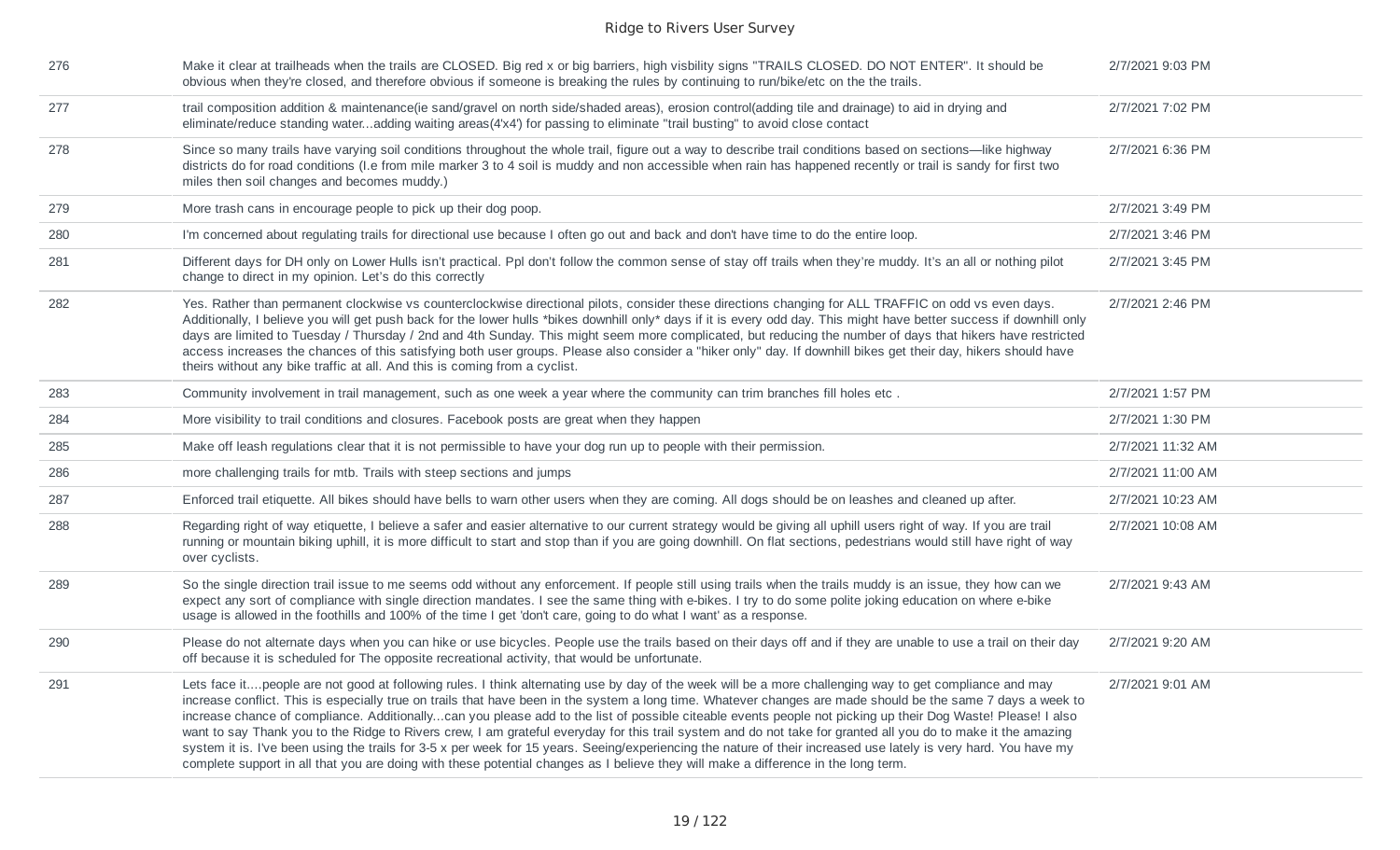| 292 | More trails!! Just kidding, I would love to stricter enforcement of not using muddy trails.                                                                                                                                                                                                                                                                                                                                                                                                                      | 2/7/2021 8:20 AM |
|-----|------------------------------------------------------------------------------------------------------------------------------------------------------------------------------------------------------------------------------------------------------------------------------------------------------------------------------------------------------------------------------------------------------------------------------------------------------------------------------------------------------------------|------------------|
| 293 | Please consider a mid-mountain connector trail that traverses the Boise Front from one end to the other at a more or less level elevation while following the<br>natural contour. It could be around 4000ft level give or take. Park City trails have such a trail though at a much higher elevation. This would allow mountain<br>bikers to connect longer rides together on the higher trails spending less time on the lower trails so better spreading out use and reducing congestion's on<br>lower trails. | 2/7/2021 8:18 AM |
| 294 | Having cyclist go one way and others going the other way could potentially lead to much more trail braiding. When bikes are going uphill, and others downhill,<br>downhill tends to continue off the trail, rather than step aside and wait. More braiding. Perhaps you also try more education around braiding.                                                                                                                                                                                                 | 2/7/2021 8:10 AM |
| 295 | Expansion in East Boise - Connectivity to Table Rock / Rocky Canyon, More options in homestead area then straight up / down                                                                                                                                                                                                                                                                                                                                                                                      | 2/7/2021 7:39 AM |
| 296 | Stop trying to over-regulate the outdoors. You can't solve the worlds problems through rules and signage. The whole reason to go outside is to get away from<br>it.                                                                                                                                                                                                                                                                                                                                              | 2/7/2021 6:22 AM |
| 297 | I realize that something needs to be done to manage the sudden influx of new users, but I really disagree with the idea of setting directional rules. I have used<br>these trails for decades, and I really think those rules could ruin the experience for a lot of us.                                                                                                                                                                                                                                         | 2/7/2021 3:14 AM |
| 298 | Open trails to pedal assist, (Non-throttle) ebikes                                                                                                                                                                                                                                                                                                                                                                                                                                                               | 2/6/2021 8:42 PM |
| 299 | Issue citations to people that don't pick up their dogs poop. Issue citations to those using muddy trails                                                                                                                                                                                                                                                                                                                                                                                                        | 2/6/2021 8:31 PM |
| 300 | Trail use in the mud and dog poop! Both should be ticketed.                                                                                                                                                                                                                                                                                                                                                                                                                                                      | 2/6/2021 7:11 PM |
| 301 | If the overcrowding only occurs on weekends/holidays, would it be possible to implement restrictions only for those days? I strongly suggest bikers be limited<br>to oneways - allowing the rest of us to chose whether to face them or have them run over us from behind (on downhills). In order to pay for allweather or<br>additional trails, I wouldn't mind paying for a parking sticker similar to the 10 dollar State Parks permit.                                                                      | 2/6/2021 7:09 PM |
| 302 | Flow trails with jumps                                                                                                                                                                                                                                                                                                                                                                                                                                                                                           | 2/6/2021 6:41 PM |
| 303 | Addition of more mtn bike only trails. Improved public outreach to educate all users. As a respectful to all users mtn bike I routinely experience neg feedback<br>on multi use trails from runners and walkers. Maybe add mtn bike specific connectors to the start of upper sections of multi use trails to ease congestion on<br>the lower sections during peak periods. Thanks!                                                                                                                              | 2/6/2021 6:40 PM |
| 304 | I enjoy the trails a lot in general. I dont have that many issues other than some signage upgrades.                                                                                                                                                                                                                                                                                                                                                                                                              | 2/6/2021 6:04 PM |
| 305 | The amount of dog poop on trails such as hulls, red fox, etc. is completely out of control. People let their dogs run wild and they lag behind and crap on the<br>trails and many owners are unaware of what their dogs are doing especially if people are their dogs. Also everyone says their dog is friendly and other runners<br>have to stop to let their dogs harass them. All dogs should be on leashes on trail lower the 6000 ft.                                                                       | 2/6/2021 5:36 PM |
| 306 | On leash only. As trails get more crowded I am continually confronted with obnoxious off leash dogs, with no owner in sight. I have my dog with me on-leash.<br>Some encounters have been dangerous.                                                                                                                                                                                                                                                                                                             | 2/6/2021 5:26 PM |
| 307 | Single direction on Polecat is problematic. How would you equate for the doe ridge and quick draw? Allow users the freedom to choose. Please, please do not<br>implement required direction on polecat.                                                                                                                                                                                                                                                                                                          | 2/6/2021 5:22 PM |
| 308 | Increased trail closures or posting signs (with a date so we know it's current) at the trail head recommending avoiding use when conditions are muddy,<br>accompanying this with updates on the interactive map of which trails are clear and which are muddy would be really helpful. I would use the map all the time<br>and adjust my use accordingly. It would be nice to have something trusted to check before you show up at a trail head.                                                                | 2/6/2021 5:20 PM |
| 309 | Off leash dog owners are getting out of control. It is why we have stopped using several trails.                                                                                                                                                                                                                                                                                                                                                                                                                 | 2/6/2021 4:14 PM |
|     |                                                                                                                                                                                                                                                                                                                                                                                                                                                                                                                  |                  |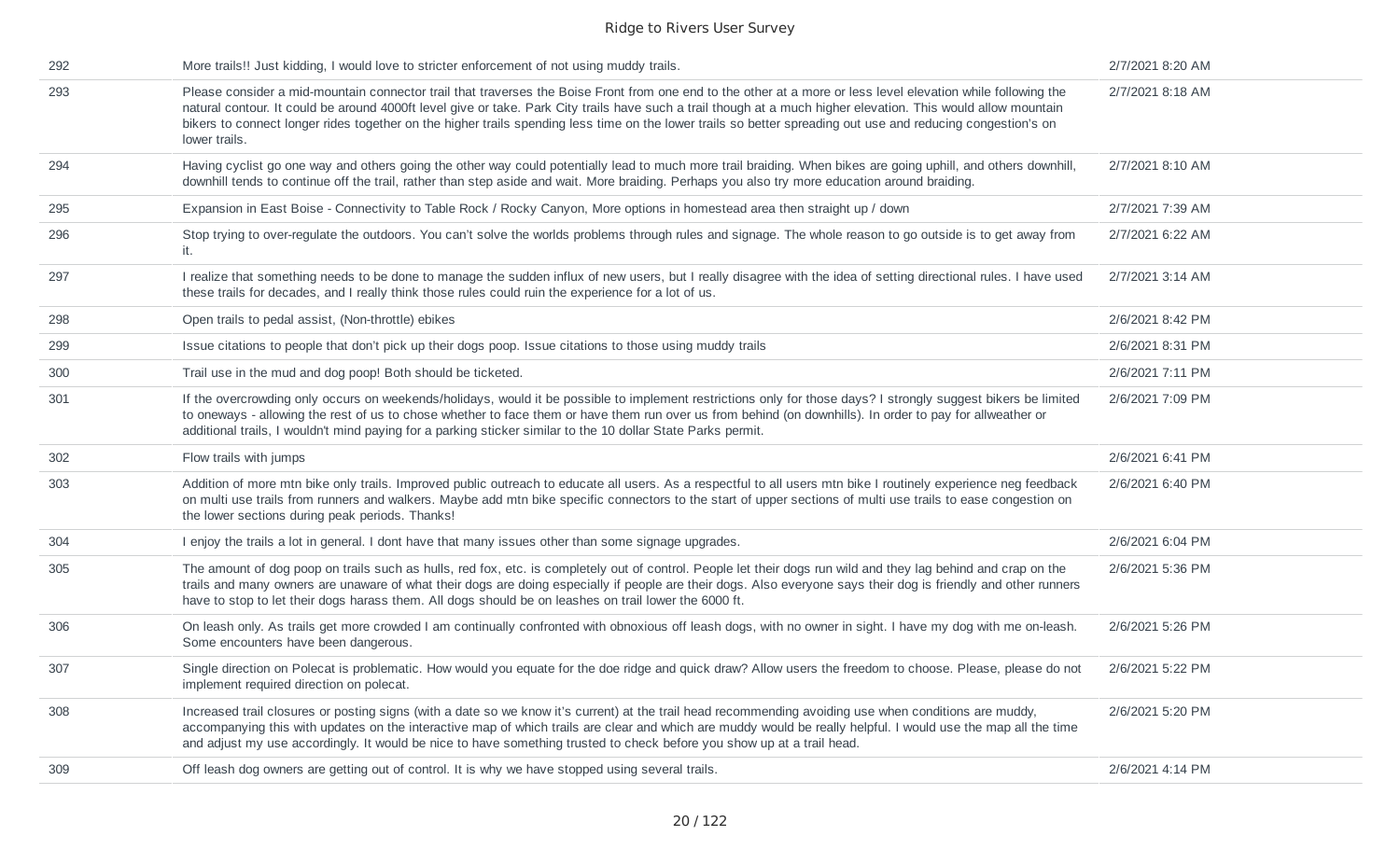| 310 | Work with Boise City Planning and Zoning to stop all development unless there are public trails allowed to cross the property and to demand that all new<br>apartments have patios that seat at least 4 people with public access to small gardens and green space on the property.                                                                                                                                                                                                                                                                                                                                       | 2/6/2021 4:12 PM  |
|-----|---------------------------------------------------------------------------------------------------------------------------------------------------------------------------------------------------------------------------------------------------------------------------------------------------------------------------------------------------------------------------------------------------------------------------------------------------------------------------------------------------------------------------------------------------------------------------------------------------------------------------|-------------------|
| 311 | Ticketing for off-leash/aggressive dogsmy dogs have been bitten on these trails and will never quite be the same                                                                                                                                                                                                                                                                                                                                                                                                                                                                                                          | 2/6/2021 4:06 PM  |
| 312 | consequences for using the trail when it is not appropriate due to weather                                                                                                                                                                                                                                                                                                                                                                                                                                                                                                                                                | 2/6/2021 3:47 PM  |
| 313 | More hiking trails in the pines.                                                                                                                                                                                                                                                                                                                                                                                                                                                                                                                                                                                          | 2/6/2021 3:23 PM  |
| 314 | Why not do a similar thing with buck tail making downhill biking only on even or odd days.                                                                                                                                                                                                                                                                                                                                                                                                                                                                                                                                | 2/6/2021 3:20 PM  |
| 315 | Dog waste cleanup needs improvement                                                                                                                                                                                                                                                                                                                                                                                                                                                                                                                                                                                       | 2/6/2021 3:19 PM  |
| 316 | Keep in mind that Covid may be driving increased activity. We should make sure we are looking at a normalized level of activity before making long-term<br>changes.                                                                                                                                                                                                                                                                                                                                                                                                                                                       | 2/6/2021 1:35 PM  |
| 317 | Dogs are a huge issue as you know. If the city had more dog parks, trail use, especially in winter might lessen. The "all-weather" trail at Highlands Hollow was<br>cut off this winter for the construction there. This greatly impacted many hikers, particularly dog walkers, and more importantly limited-mobility folks who use<br>that trail.                                                                                                                                                                                                                                                                       | 2/6/2021 1:04 PM  |
| 318 | Improve the trails that are designated as accessible for people with disabilities, include accessible parking, remove barriers on trails and at trail heads.                                                                                                                                                                                                                                                                                                                                                                                                                                                              | 2/6/2021 12:45 PM |
| 319 | Start issuing citations for bikers on muddy trails                                                                                                                                                                                                                                                                                                                                                                                                                                                                                                                                                                        | 2/6/2021 11:50 AM |
| 320 | Please do not make trails one way for foot traffic.                                                                                                                                                                                                                                                                                                                                                                                                                                                                                                                                                                       | 2/6/2021 11:29 AM |
| 321 | Regarding Polecat, I like to ride it both ways. I think it should be directional but alternate direction even/odd days.                                                                                                                                                                                                                                                                                                                                                                                                                                                                                                   | 2/6/2021 10:51 AM |
| 322 | I've said no change because you offer only one option to no change, and I disagree with the option. You need to provide more options. Options unreasonably<br>favor mountain bikers (and I am one).                                                                                                                                                                                                                                                                                                                                                                                                                       | 2/6/2021 10:51 AM |
| 323 | Dogs on leash, on all trails, all uses!!                                                                                                                                                                                                                                                                                                                                                                                                                                                                                                                                                                                  | 2/6/2021 10:26 AM |
| 324 | Dog waste is a huge issue                                                                                                                                                                                                                                                                                                                                                                                                                                                                                                                                                                                                 | 2/6/2021 10:09 AM |
| 325 | I think it's important to send out short, sweet PSAs to users in different forms - social media, website, newspaper, flyers, trailhead signs, in outdoor shops,<br>etc. All would have the same short and sweet message with links to more info. People have short attention spans these days and don't bother to read long<br>blocks of text or long explanations of why they shouldn't be using muddy trails. More education, but find an easy message that sticks and saturate the valley<br>with that message (in other words, dumb it down, unfortunately, for those who won't take the time to educate themselves.) | 2/6/2021 9:43 AM  |
| 326 | I would appreciate a public into campaign to urge mountain bikers to announce their presence when coming around a blind curve and upon pedestrians from<br>behind. I am happy to move out of their way but I need some notice.                                                                                                                                                                                                                                                                                                                                                                                            | 2/6/2021 9:31 AM  |
| 327 | Maybe work with local realtors to get the word out with newbies about muddy trails? Also is there a list somewhere that lets new people know which trails tend<br>to be muddy or not muddy? I know it's posted on Facebook sometimes. Are there other trail systems nearby but outside Boise that we can try?                                                                                                                                                                                                                                                                                                             | 2/6/2021 9:10 AM  |
| 328 | Pedal assisted electric bikes are here to stay. These are very different from throttle assisted electric bikes. Pedal assist allows seniors and the less fit to<br>access the system of trails. Going downhill they are exactly like any other bike, no difference. Going uphill they are slightly quicker than a pedal bike. These<br>pedal assist bikes are already on the trail. They should be formally accommodated rather than turning good faith users into bad guys. There is room for<br>everybody. No one's choice of recreation is of any higher value than another's. No matter what you might think.         | 2/6/2021 9:01 AM  |
| 329 | Common sense                                                                                                                                                                                                                                                                                                                                                                                                                                                                                                                                                                                                              | 2/6/2021 8:55 AM  |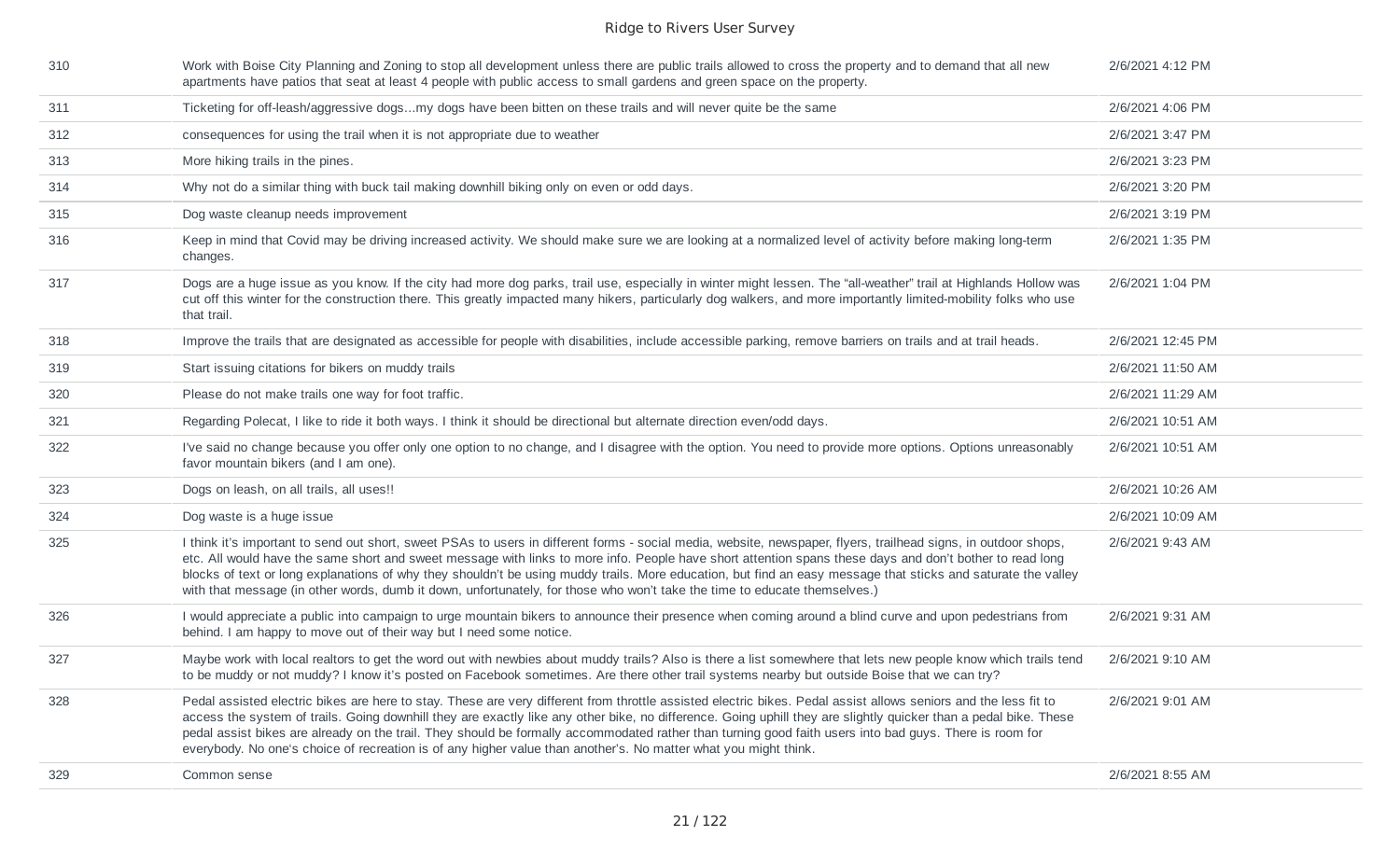| 330 | quit advertising it                                                                                                                                                                                                                                                                                                                                                                                                                                                                                                                                                                                                                                                                                                                                                        | 2/6/2021 7:58 AM  |
|-----|----------------------------------------------------------------------------------------------------------------------------------------------------------------------------------------------------------------------------------------------------------------------------------------------------------------------------------------------------------------------------------------------------------------------------------------------------------------------------------------------------------------------------------------------------------------------------------------------------------------------------------------------------------------------------------------------------------------------------------------------------------------------------|-------------------|
| 331 | Educate more on simply being a good neighbor. Be a considerate user in whatever your role is on the trail. I ride and hike alike. More and more bikes with<br>fewer people understanding courtesy or etiquette. Its going to lead to (more) incident.                                                                                                                                                                                                                                                                                                                                                                                                                                                                                                                      | 2/6/2021 7:23 AM  |
| 332 | Extend tend Eagle Cycle trails to the next ridgeline east of Rabbit Run.                                                                                                                                                                                                                                                                                                                                                                                                                                                                                                                                                                                                                                                                                                   | 2/6/2021 6:09 AM  |
| 333 | With the extreme growth in bikers, there needs to be placed more ownership on following the rules of trail adequate. No one should have to fear for their safety                                                                                                                                                                                                                                                                                                                                                                                                                                                                                                                                                                                                           | 2/5/2021 11:19 PM |
| 334 | I personally do not experience a lot of conflict on the trails but am open to some pilot ideas. I also don't always know what day of the week it is                                                                                                                                                                                                                                                                                                                                                                                                                                                                                                                                                                                                                        | 2/5/2021 10:50 PM |
| 335 | Berms and jumps drops tech                                                                                                                                                                                                                                                                                                                                                                                                                                                                                                                                                                                                                                                                                                                                                 | 2/5/2021 10:33 PM |
| 336 | Need to create more loop options if you designate one ways                                                                                                                                                                                                                                                                                                                                                                                                                                                                                                                                                                                                                                                                                                                 | 2/5/2021 10:19 PM |
| 337 | I'm not sure what can be done about the dog poop, but it is a problem. I appreciate the flags, maybe they could be more frequently used? I also like the<br>gates/zigzags at trail entries because they make you slow down and pay attention. Every gate should have signs about non use of muddy trails. And maybe<br>some sort of "we mean you" message or a "stop" sign that asks people to observe trails carefully, since so many people seem to think they are exceptions.                                                                                                                                                                                                                                                                                           | 2/5/2021 10:09 PM |
| 338 | not really, the trails work great, but as time goes on maybe more variety, for example there are not many technical bike trails in our trail system                                                                                                                                                                                                                                                                                                                                                                                                                                                                                                                                                                                                                        | 2/5/2021 10:08 PM |
| 339 | The option for hulls is the best for all implementation odd days vs even days I like that option for other trails more than what was presented. Also I think a<br>small fee and bike sticker program is warranted and funds would go into trail maintenance adding a better year round surface to more trails. Thank you                                                                                                                                                                                                                                                                                                                                                                                                                                                   | 2/5/2021 9:30 PM  |
| 340 | Citations for not picking up dog waste.                                                                                                                                                                                                                                                                                                                                                                                                                                                                                                                                                                                                                                                                                                                                    | 2/5/2021 9:24 PM  |
| 341 | A few trails to include A and B features so there could be technical options with a ride around so that it is safe for all users.                                                                                                                                                                                                                                                                                                                                                                                                                                                                                                                                                                                                                                          | 2/5/2021 9:22 PM  |
| 342 | Heavily traveled trail should have maintenance regularly. Maybe start charging a parking fees. I would be happy to pay a fee. People could buy passes and<br>that could help pay workers to maintain trails.                                                                                                                                                                                                                                                                                                                                                                                                                                                                                                                                                               | 2/5/2021 7:55 PM  |
| 343 | Like the country, like the state, like the cities, we should advocate and remember, or learn, if new, what it means to be good and caring Idahoans who have<br>tolerance and respect for others, even with differences. We can go both ways on a trail. Build more trails in outlying communities like meridian so they don't<br>have to come to Boise foothills to recreate. Dogs misbehave more often when on leash meeting other dogs. People who have unsafe dogs should not be on<br>the trails. Being off leash would help the temperaments of many unpredictable dogs (and their people). Please keep advocating for open spaces, zoning laws,<br>building laws, and not allowing money and power to encroach on what we love about Boise. Thank you for all you do | 2/5/2021 7:51 PM  |
| 344 | Make pilot programs seasonal. No need for them to be active in winter. For example, Hulls out and back is a good choice in winter, for all users, and isn't as<br>busy then                                                                                                                                                                                                                                                                                                                                                                                                                                                                                                                                                                                                | 2/5/2021 6:58 PM  |
| 345 | Trail connecting upper three bears traversing the foothills to the west over to bogus basin road                                                                                                                                                                                                                                                                                                                                                                                                                                                                                                                                                                                                                                                                           | 2/5/2021 6:58 PM  |
| 346 | Signage everywhere                                                                                                                                                                                                                                                                                                                                                                                                                                                                                                                                                                                                                                                                                                                                                         | 2/5/2021 6:28 PM  |
| 347 | If a new bike specific trail is built to supplement bucktail it should be directional. Uphill traffic should still be allowed on original bucktail but no downhill bike<br>traffic.                                                                                                                                                                                                                                                                                                                                                                                                                                                                                                                                                                                        | 2/5/2021 6:17 PM  |
| 348 | Reminders to pick up trash, not use trails when muddy, and pick up after dogs, and more right of way reminders (like the one at the top of Shane's loop). The<br>trails got trashed this year and it's so sad to see!                                                                                                                                                                                                                                                                                                                                                                                                                                                                                                                                                      | 2/5/2021 4:40 PM  |
| 349 | More trails when logical/feasible. More fundraisers/events/volunteer opportunities                                                                                                                                                                                                                                                                                                                                                                                                                                                                                                                                                                                                                                                                                         | 2/5/2021 4:40 PM  |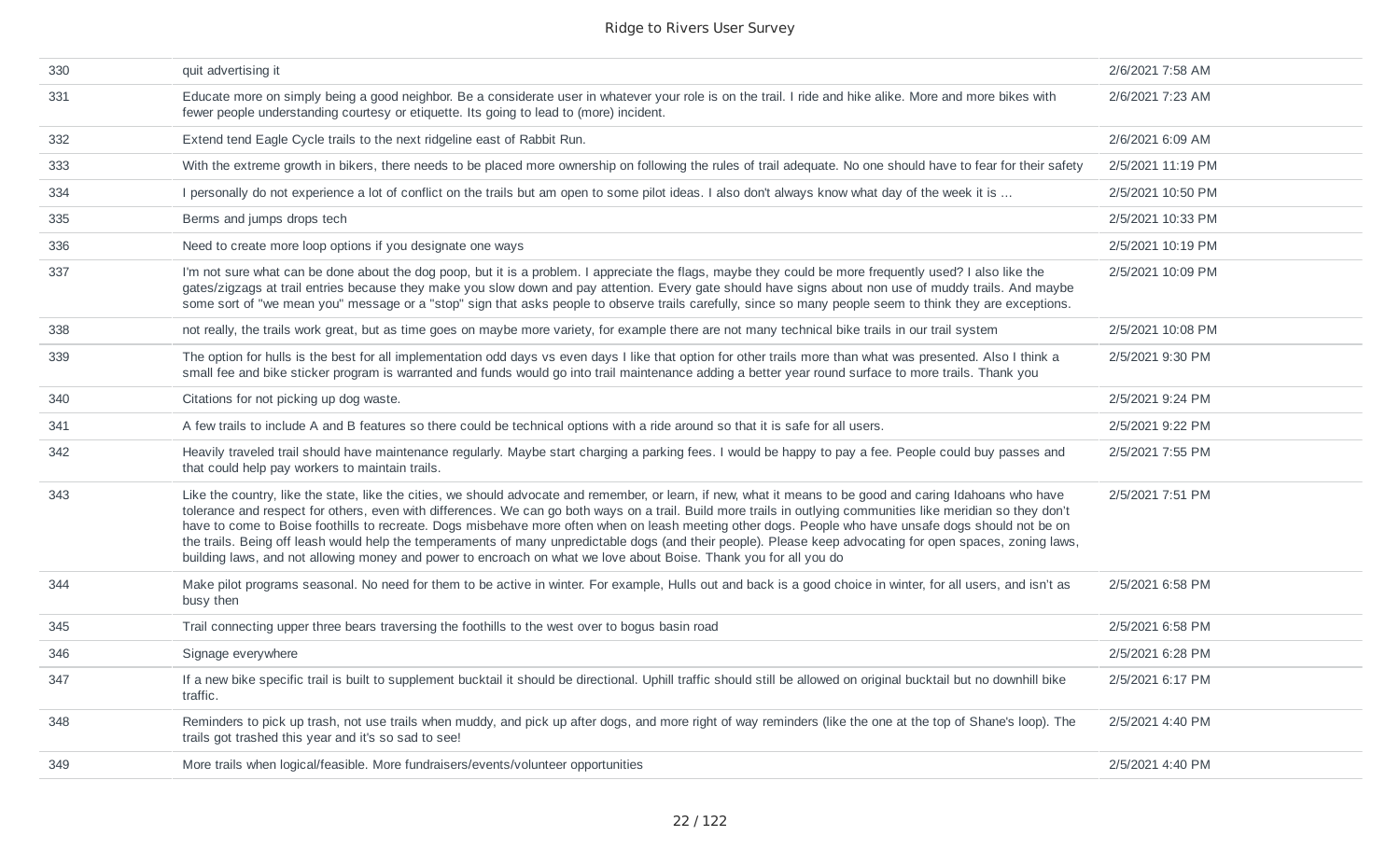| 350 | Emergency response can be an issue in the trail system. I would support a voluntary annual membership fee to assist with offsetting the cost of emergency<br>services.                                                                                                                                                                                                                                                                                                                         | 2/5/2021 4:37 PM  |
|-----|------------------------------------------------------------------------------------------------------------------------------------------------------------------------------------------------------------------------------------------------------------------------------------------------------------------------------------------------------------------------------------------------------------------------------------------------------------------------------------------------|-------------------|
| 351 | No - thank you for doing such a great job to care for our trails!                                                                                                                                                                                                                                                                                                                                                                                                                              | 2/5/2021 4:24 PM  |
| 352 | Consider adding more miles within the character of the foothills.                                                                                                                                                                                                                                                                                                                                                                                                                              | 2/5/2021 4:13 PM  |
| 353 | Maybe implement the conflict-reduction strategies at the busiest times of the day (after 5 p.m.)  and let freedom rule when use is light in the middle of the<br>day                                                                                                                                                                                                                                                                                                                           | 2/5/2021 4:11 PM  |
| 354 | Develop some way to enforce dog poop cleanup (I wish you luck!).                                                                                                                                                                                                                                                                                                                                                                                                                               | 2/5/2021 4:10 PM  |
| 355 | some high-use trails can seem dry until an oft-muddy section (that is so severe it's led to a lot of widening) - consider posting a small sign at each end of the<br>(worst) muddy sections with emphatic warning/request that people respect the trails and NOT venture into the mud (turn back). Perhaps have a public 'contest'<br>for the design/wording to be less 'generic' and more thought-provoking/clever in order to grab the public's attention and inspire compliance.            | 2/5/2021 3:58 PM  |
| 356 | any feasible way to link a new trail from chukar butte back over to pole cat thats different then the collister trail system? and as always, as much information<br>out there for trail etiquette. alotta folks dont understand the uphill ride of way or pedestrian ride of way rule i have no clue why.                                                                                                                                                                                      | 2/5/2021 3:42 PM  |
| 357 | Adding more bike specific downhill trails with berms would be great.                                                                                                                                                                                                                                                                                                                                                                                                                           | 2/5/2021 3:38 PM  |
| 358 | Safety, which I guess this is mostly about. I'm 70 and had to bail off Veterans Trail on a blind curve to avoid a speeding mountain biker. I'm stumped on what<br>to do about dog poop and poop bags left on trailshope you have ideas. Perhaps encourage city council to require a dog area at all apartment complexes with<br>more than a dozen units. Might cut down on car trips to parks, as well as poop in parks and on trails. Thanks for all your hard work and a great trail system! | 2/5/2021 2:39 PM  |
| 359 | Prohibition on using headphones on multi-use trails.                                                                                                                                                                                                                                                                                                                                                                                                                                           | 2/5/2021 2:15 PM  |
| 360 | As a mountain biker I feel that Lower Hulls Gulch needs to become pedestrian/hike only.                                                                                                                                                                                                                                                                                                                                                                                                        | 2/5/2021 1:51 PM  |
| 361 | Build more trails!!!! Add bike specific to keep bikes out of heavy hiker traffic. Community funded options available.                                                                                                                                                                                                                                                                                                                                                                          | 2/5/2021 1:42 PM  |
| 362 | Don't dumb down the trails. Mountain bikers have less and less options to ride technical single track. There's more than enough easy trails the difficulty<br>definitely needs to be raised on a lot of them.                                                                                                                                                                                                                                                                                  | 2/5/2021 1:40 PM  |
| 363 | Restrict the number of dogs an owner can bring on the trails.                                                                                                                                                                                                                                                                                                                                                                                                                                  | 2/5/2021 1:38 PM  |
| 364 | Do trail maintenance. A serious improvement to drainage, including water bars, drainage culverts and constructed dips that are dug out on a regular basis. RtR<br>can not complain about foot traffic on mud when the erosion from ruts and ditches is avoidable with proper drainage.                                                                                                                                                                                                         | 2/5/2021 1:20 PM  |
| 365 | Please consider creating a separate trail for motorcycles using trail 4 between the 8th street parking lot and lower Hulls. Motorcycle encounters there are really<br>scary.                                                                                                                                                                                                                                                                                                                   | 2/5/2021 1:20 PM  |
| 366 | I love our trail system. As far as I can tell, the lower, easily accessible, and well known trails are hardest hit. I'd like to see focus on those. Also, I know this is<br>not a popular opinion, but to me more trail users means more people to support open space and trail conservation. Would be happy to volunteer as a trail<br>ambassador (?) or other such thing on a busy non-covid time weekend. Let's bring these new and old users into the fold.                                | 2/5/2021 1:18 PM  |
| 367 | removing mountain bikes from trails that are HEAVILY used by people with children and dogs, such as lower hulls gulch, is necessary for public safety.                                                                                                                                                                                                                                                                                                                                         | 2/5/2021 1:16 PM  |
| 368 | Rainy day= all trails, except roads closed.                                                                                                                                                                                                                                                                                                                                                                                                                                                    | 2/5/2021 12:55 PM |
| 369 | Though hard to enforce, not picking up dog waste should be made a citable offense with a fine. Trails that reach a certain level of dog waste (how does one<br>"measure" that, though) maybe should be closed to dogs.                                                                                                                                                                                                                                                                         | 2/5/2021 12:35 PM |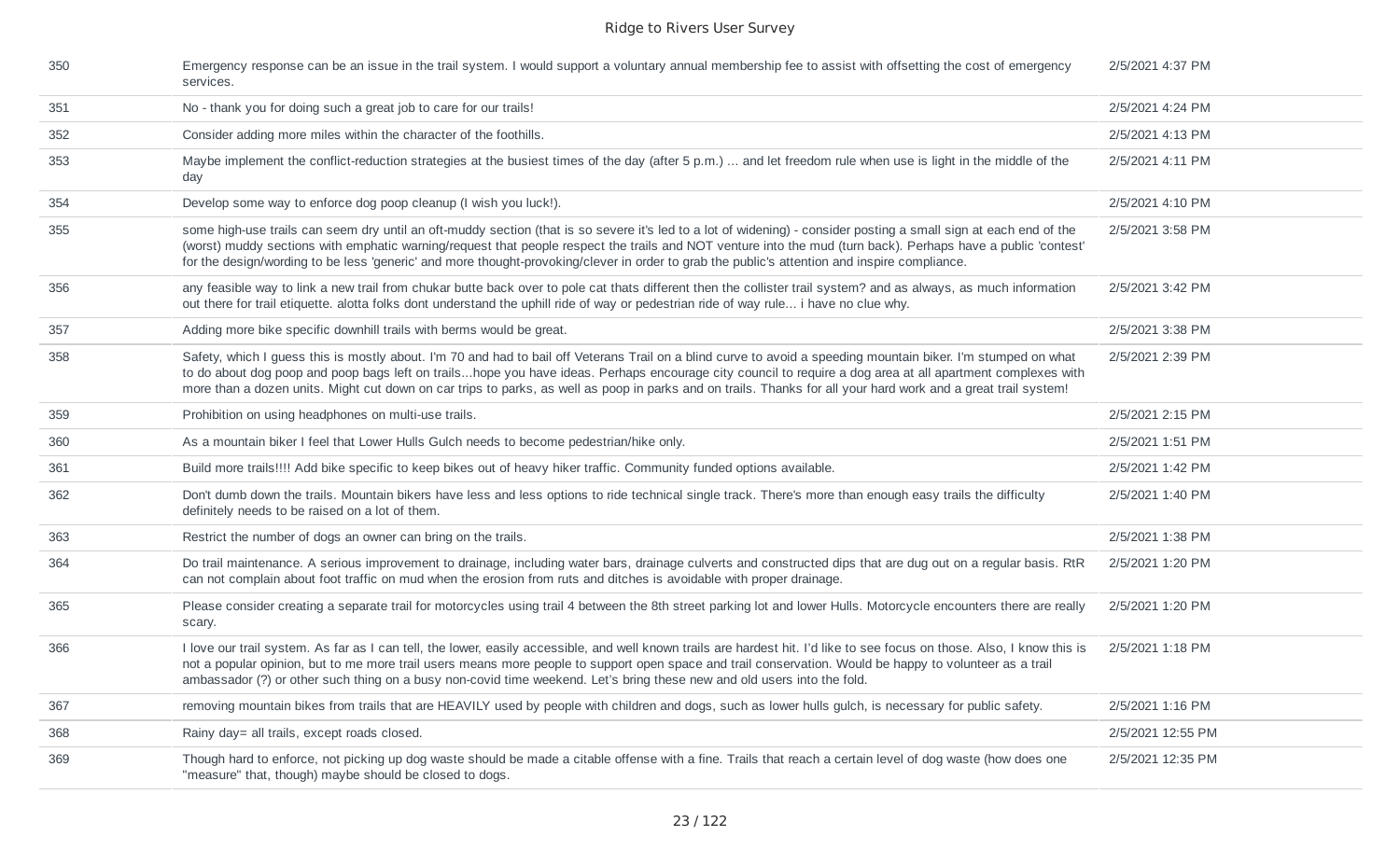| 370 | There are two issues with "downhill-only" days in Hulls. 1) Downhill-only routes are going to get ridden much more aggressively, which is understandable. Can<br>the trail bed (and limited improvement options due to the side-slope nature) take that kind of use? I defer to you all. 2) Hulls is a centrally-located fairly all-wx<br>trail. For the welfare of all other trails, does it make sense to disallow its pedestrian use 50% of winter days? How about Bucktail MTB counter-clockwise and<br>ped clockwise+ped yield? On another topic, would it work to have downhill MTB trails that allowed uphill peds who had to yield to MTB downhillers? As a ped,<br>I'd rather see a MTB coming and know that on Trail _, it's my job to yield. I MTB as well and assume the most acute user conflict scenario (aside from dogs)<br>is DH MTB and DH ped who is startled by Johnny Tomac hot on their ass. | 2/5/2021 12:31 PM |
|-----|--------------------------------------------------------------------------------------------------------------------------------------------------------------------------------------------------------------------------------------------------------------------------------------------------------------------------------------------------------------------------------------------------------------------------------------------------------------------------------------------------------------------------------------------------------------------------------------------------------------------------------------------------------------------------------------------------------------------------------------------------------------------------------------------------------------------------------------------------------------------------------------------------------------------|-------------------|
| 371 | Lower Hulls should become pedestrian only (not an option on your survey). Really need to improve dog waste situation. Obviously people with dogs love using<br>the trails and will throw a fit if anything changes, but the amount of dog waste is disgusting. If they can't pick it up, they don't belong. Also, many users hike<br>the trails with dogs on-leash by necessity, and having off-leash dogs rush on-leash dogs results in "friction." Would suggest enforcing on-leash trails and<br>designate specific off-leash dog trails from separate trailheads. For instance, in Military Reserve designated everything south of Toll Road Trail as dog ON-<br>leash, while the trails north of Toll Road Trail as dog OFF-leash.                                                                                                                                                                            | 2/5/2021 12:11 PM |
| 372 | Fewer to no dog off leash areas in lower foothills (specifically thinking of Camelsback, Red Cliffs, Kestrel, Crestline, Sidewinder area) also enforcement of this.<br>Encourage no earbuds/headphones, too many people are unaware of others around them and do not hear other users Encourage single file hiking, large groups<br>are frequently unaware of others, blocking trails                                                                                                                                                                                                                                                                                                                                                                                                                                                                                                                              | 2/5/2021 11:51 AM |
| 373 | This is super tough! It's difficult to imagine limiting certain uses to certain days (like bike only on odd days) but I understand there are only so many options.<br>Best of luck!                                                                                                                                                                                                                                                                                                                                                                                                                                                                                                                                                                                                                                                                                                                                | 2/5/2021 11:38 AM |
| 374 | More signs at all access points about cleaning up after your dog and not using muddy trails.                                                                                                                                                                                                                                                                                                                                                                                                                                                                                                                                                                                                                                                                                                                                                                                                                       | 2/5/2021 11:28 AM |
| 375 | More challenging mountain bike trails. Obstacles slow down bikers. That's a good thing.                                                                                                                                                                                                                                                                                                                                                                                                                                                                                                                                                                                                                                                                                                                                                                                                                            | 2/5/2021 10:54 AM |
| 376 | People need to wear masks, especially when they are near others. Dogs need to stay leashed. Bikers need to give audible warning when they approach<br>others, or when they approach blind corners. All this is basic trail courtesy, I know, and you are already trying to educate people on this. Hard to cure self<br>centered, thoughtless behavior.                                                                                                                                                                                                                                                                                                                                                                                                                                                                                                                                                            | 2/5/2021 10:16 AM |
| 377 | I think bike-only downhill days are important for the safety of all users. I think the pilot for this on Lower Hull's will be a great opportunity to test what many<br>other trail systems are doing in Boise.                                                                                                                                                                                                                                                                                                                                                                                                                                                                                                                                                                                                                                                                                                     | 2/5/2021 10:15 AM |
| 378 | Mountain bike only trails. Directional use on Hulls. Dogs on leash only. citations for damage to trails, such as de-sanitization of features and mud.                                                                                                                                                                                                                                                                                                                                                                                                                                                                                                                                                                                                                                                                                                                                                              | 2/5/2021 10:02 AM |
| 379 | Dogs off leash are dangerous I've been bitten and they run out in front of you and chase you as well                                                                                                                                                                                                                                                                                                                                                                                                                                                                                                                                                                                                                                                                                                                                                                                                               | 2/5/2021 9:58 AM  |
| 380 | As a supporter of trails, I am pretty disappointed by the tone and tenor or Ridge to Rivers. I fully support trail closure when trails are muddy and value the role<br>Ridge to Rivers plays in this. However, I think your organization needs to take a serious look at the tone and tenor it uses on social media/etc. Mostly, ridge to<br>rivers just sounds sour and angry. Trail management does not always have to equal trail user scolding. I would also really like to see an increase in purpose<br>built mtn bike trails more accessible to town. Love what SWMBA does!                                                                                                                                                                                                                                                                                                                                 | 2/5/2021 9:58 AM  |
| 381 | More downhill bike only trails with berms and jumps. Bikers would flock to those trails opening existing trails to hikers thus reducing conflict and collisions.                                                                                                                                                                                                                                                                                                                                                                                                                                                                                                                                                                                                                                                                                                                                                   | 2/5/2021 9:55 AM  |
| 382 | Enforcing pick up of pet waste.                                                                                                                                                                                                                                                                                                                                                                                                                                                                                                                                                                                                                                                                                                                                                                                                                                                                                    | 2/5/2021 9:54 AM  |
| 383 | There's just so much dog poop, but I don't know what can be done about that. People don't seem to be able to self-regulate much these days.                                                                                                                                                                                                                                                                                                                                                                                                                                                                                                                                                                                                                                                                                                                                                                        | 2/5/2021 9:50 AM  |
| 384 | I think citations or some sort of enforcement for people who use the trails in muddy conditions is a good idea.                                                                                                                                                                                                                                                                                                                                                                                                                                                                                                                                                                                                                                                                                                                                                                                                    | 2/5/2021 9:49 AM  |
| 385 | Signs highlighting the fact that there are no "Dog Poop Bag Fairies" to pick up your filled dog poop bags. Not sure what those people are thinking by bagging<br>the doggy do and then leaving it on the trail, but there sure are a lot of them.                                                                                                                                                                                                                                                                                                                                                                                                                                                                                                                                                                                                                                                                  | 2/5/2021 9:49 AM  |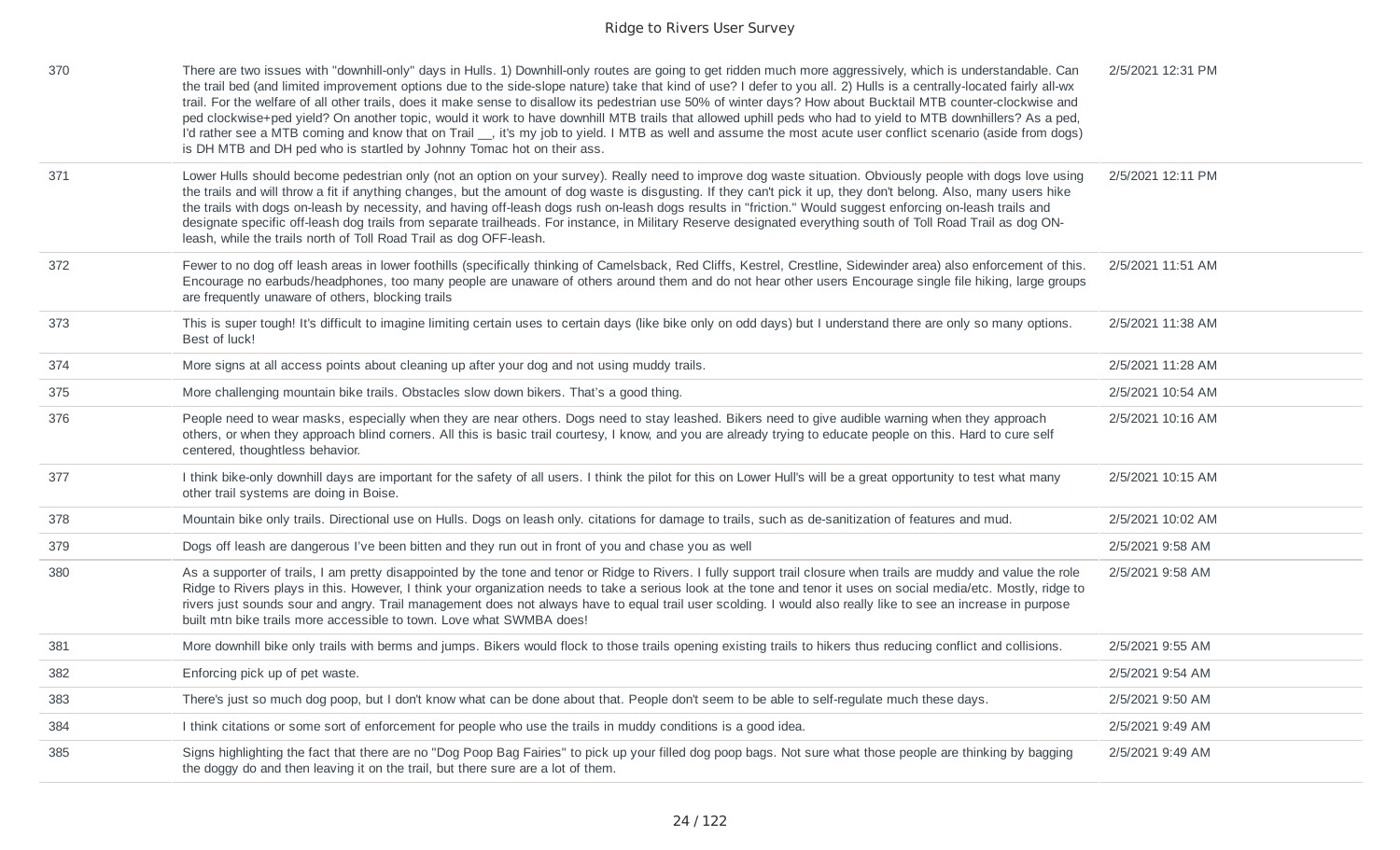| 386 | Something must be done to preserve the trails when wet/muddy                                                                                                                                                                                                                                                                                                                                                                                                                                                                                                                                                                                                                                                                                                                                                                                                                                                                                                                                                                                                         | 2/5/2021 9:44 AM  |
|-----|----------------------------------------------------------------------------------------------------------------------------------------------------------------------------------------------------------------------------------------------------------------------------------------------------------------------------------------------------------------------------------------------------------------------------------------------------------------------------------------------------------------------------------------------------------------------------------------------------------------------------------------------------------------------------------------------------------------------------------------------------------------------------------------------------------------------------------------------------------------------------------------------------------------------------------------------------------------------------------------------------------------------------------------------------------------------|-------------------|
| 387 | I think you are doing a great job managing a fantastic trail system. I have been riding these trails for 32 years and am amazed at the job you all have done<br>growing and maintaining this system. Thank you!                                                                                                                                                                                                                                                                                                                                                                                                                                                                                                                                                                                                                                                                                                                                                                                                                                                      | 2/5/2021 9:40 AM  |
| 388 | Don't impose stupid restrictions that will just cause more issue than there already is.                                                                                                                                                                                                                                                                                                                                                                                                                                                                                                                                                                                                                                                                                                                                                                                                                                                                                                                                                                              | 2/5/2021 9:38 AM  |
| 389 | Remove the gate from polecat loop. Make the Cartwright entrance to apple at the only, the main entrance to polecat gulch. Get commuter traffic off the road in<br>Briarhill residential neighborhood                                                                                                                                                                                                                                                                                                                                                                                                                                                                                                                                                                                                                                                                                                                                                                                                                                                                 | 2/5/2021 9:33 AM  |
| 390 | I think it is still super important to have dog off leash trails.                                                                                                                                                                                                                                                                                                                                                                                                                                                                                                                                                                                                                                                                                                                                                                                                                                                                                                                                                                                                    | 2/5/2021 9:19 AM  |
| 391 | Users need to be considerate and stay off trails. Education is hard and so is management when everyone takes and nobody gives                                                                                                                                                                                                                                                                                                                                                                                                                                                                                                                                                                                                                                                                                                                                                                                                                                                                                                                                        | 2/5/2021 9:14 AM  |
| 392 | Addition of more Pedestrian only trails in Lower Foothills, and education of MTB riders to ride in a more controlled manner, on steep descents like Trail #4' so<br>they can stop safely when encountering another rider or hiker going in the opposite direction. Motorcyclist on this trail show more respect than the enduro MTB<br>riders.                                                                                                                                                                                                                                                                                                                                                                                                                                                                                                                                                                                                                                                                                                                       | 2/5/2021 9:13 AM  |
| 393 | We need more down hill specific trails closed to foot traffic                                                                                                                                                                                                                                                                                                                                                                                                                                                                                                                                                                                                                                                                                                                                                                                                                                                                                                                                                                                                        | 2/5/2021 9:12 AM  |
| 394 | Allowing pedal-assist eMTBs on more trails. I know there is lots of legwork involved with making this happen, but my Levo SL is practically an acoustic bike<br>and there is no legit reason for not allowing it on the trails. With the different classes of ebikes, the trail use agreements should be renegotiated explicitly<br>allowing Class 1 pedal assist only. Thank you.                                                                                                                                                                                                                                                                                                                                                                                                                                                                                                                                                                                                                                                                                   | 2/5/2021 9:07 AM  |
| 395 | More all weather trails                                                                                                                                                                                                                                                                                                                                                                                                                                                                                                                                                                                                                                                                                                                                                                                                                                                                                                                                                                                                                                              | 2/5/2021 8:55 AM  |
| 396 | The new stack rock trail is very busy. Especially on the weekends. Trail etiquette signs would be helpful.                                                                                                                                                                                                                                                                                                                                                                                                                                                                                                                                                                                                                                                                                                                                                                                                                                                                                                                                                           | 2/5/2021 8:48 AM  |
| 397 | Please develop trails on the east side. We are locked up by the WMA and growth is exploding here. There is more to the world than Hill Road, and the<br>Northend                                                                                                                                                                                                                                                                                                                                                                                                                                                                                                                                                                                                                                                                                                                                                                                                                                                                                                     | 2/5/2021 8:29 AM  |
| 398 | Since a lot of runners and hikers wear headphones, it would be helpful to orient them towards bike traffic so that they can have a visual (at least) of the traffic<br>situation. I am a biker and a hiker (with kids) and having that mix of experiences really helps me understand trail etiquette for either use. I have had a few very<br>close encounters with DH mountain bikers almost taking me out I do think some of the directional ideas would help. However, doing different things different<br>days is way to much to administer. A better way if you have to switch directions is to switch year to year.                                                                                                                                                                                                                                                                                                                                                                                                                                            | 2/5/2021 8:24 AM  |
| 399 | Cute people who are caught leaving poop bags.                                                                                                                                                                                                                                                                                                                                                                                                                                                                                                                                                                                                                                                                                                                                                                                                                                                                                                                                                                                                                        | 2/5/2021 8:12 AM  |
| 400 | I appreciate the fact that allowing Class 1 eMTBs on the R2R system depends on the various stakeholders that trails cross. Efforts to educate the private<br>landowners etc that eMTBs have been shown to have to additional impact or detriment to trails and trail experiences would be very helpful. As an EMTB<br>advocate, I look at many other states that have made this work successfully (California, Utah, Nevada) and believe we can do this here. We've got a<br>Facebook group (Boise EMTB) of almost 150 (and growing) EMTB enthusiasts or folks who are interested in purchasing eMTBs that need a legal place to ride<br>other than Avimor (where I live as a side note - where I can ride legally and it works great for all the trail users). Local bike shops are selling thousands of<br>these bikes also which while only further the demands and needs for legal trails. We are happy to meet with and work with whoever can help us achieve more<br>access. Thank you for your consideration! - Craig Parker 208-571-1131/bombing4x@gmail.com | 2/5/2021 7:55 AM  |
| 401 | Strictly enforce the rules. It won't take long to change people's destructive behaviors if word gets out that you're actively issuing fines.                                                                                                                                                                                                                                                                                                                                                                                                                                                                                                                                                                                                                                                                                                                                                                                                                                                                                                                         | 2/5/2021 7:54 AM  |
| 402 | Perhaps having monitors out to keep people off muddy trails during the weekends. And busy times                                                                                                                                                                                                                                                                                                                                                                                                                                                                                                                                                                                                                                                                                                                                                                                                                                                                                                                                                                      | 2/5/2021 7:43 AM  |
| 403 | EBikes are the same as a mountain bike.                                                                                                                                                                                                                                                                                                                                                                                                                                                                                                                                                                                                                                                                                                                                                                                                                                                                                                                                                                                                                              | 2/4/2021 11:17 PM |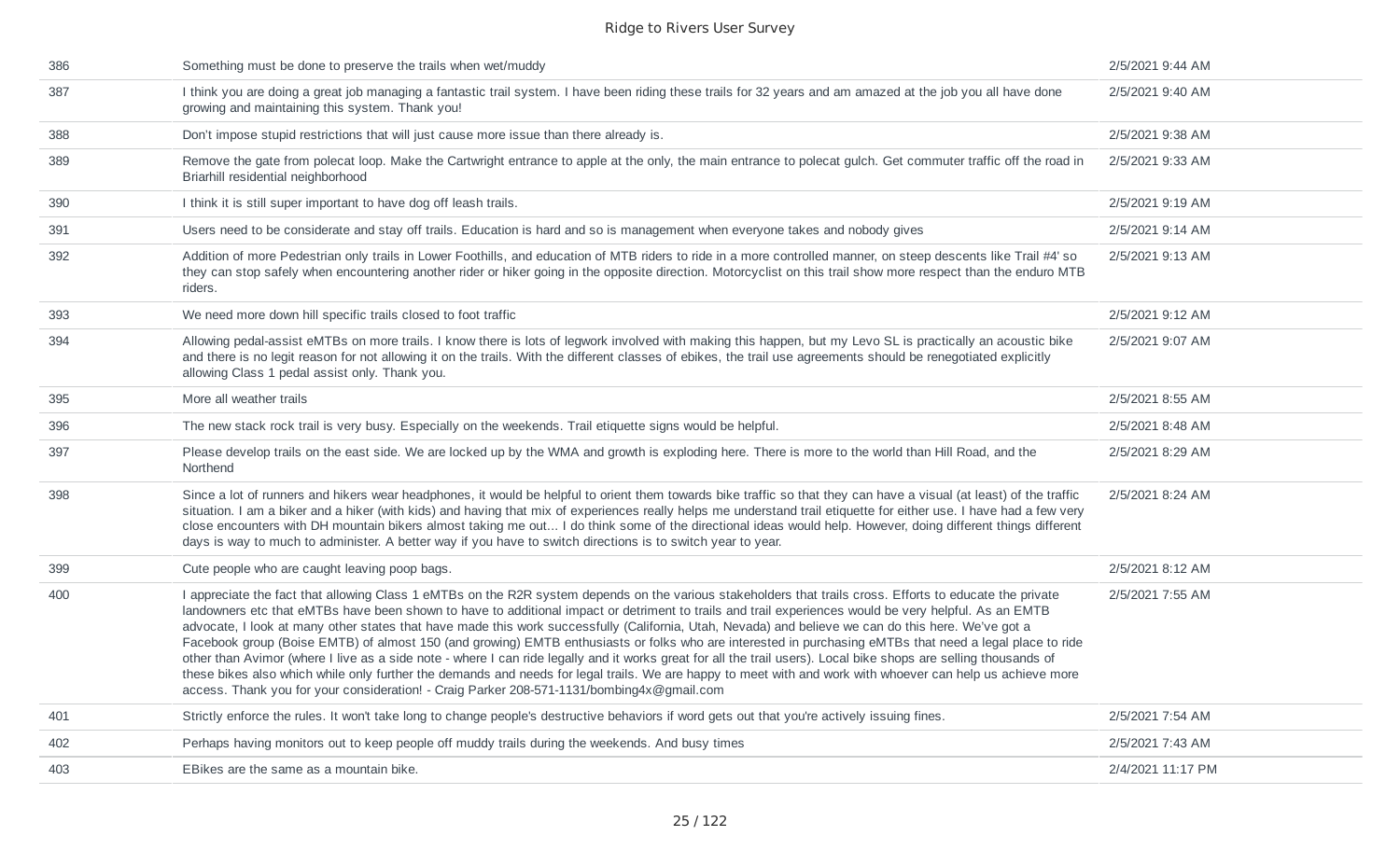| 404 | Everyone who uses the trailers other then foot traffic should pay a fee as the motorcycle people do with the "Annual Off-road Sticker"                                                                                                                                                                                                                                                                                                                                                                                                                                                                                                                                                                                                                                                                                                                                                                                                                                                                                                                                                                                                                                                                                                                                                                                                                                                                                                                                                                                                                                                                                                                  | 2/4/2021 10:09 PM |
|-----|---------------------------------------------------------------------------------------------------------------------------------------------------------------------------------------------------------------------------------------------------------------------------------------------------------------------------------------------------------------------------------------------------------------------------------------------------------------------------------------------------------------------------------------------------------------------------------------------------------------------------------------------------------------------------------------------------------------------------------------------------------------------------------------------------------------------------------------------------------------------------------------------------------------------------------------------------------------------------------------------------------------------------------------------------------------------------------------------------------------------------------------------------------------------------------------------------------------------------------------------------------------------------------------------------------------------------------------------------------------------------------------------------------------------------------------------------------------------------------------------------------------------------------------------------------------------------------------------------------------------------------------------------------|-------------------|
| 405 | This is tough because the optimal changes would require significant resources. Directional / single use trails  and enforcing them. Think this will be a tough<br>thing to make work without taking a lot of the enjoyment out of the trail system. There will be people who feel compelled to let others know they aren't<br>operating correctly  and those people will not like being told what to do. For example, bike only trails; there will be hikers who venture on them. Hike only<br>trails; there will be cyclist who poach them. Almost seems like we need a single route or two that cyclist can use to get out of the Camelback Park area to get<br>to the higher trails, and leave the rest of the lower existing trails to hikers/horses/dog owners/etc. But it needs to be something 'better than' riding up or down<br>8th street. I also think that the alternate days for use idea would not work well. This would create confusion and additional conflict.                                                                                                                                                                                                                                                                                                                                                                                                                                                                                                                                                                                                                                                                        | 2/4/2021 9:57 PM  |
| 406 | Need to keep at least one "main" trail open in each area all year table rock, military reserve, etc). Put gravel on it, transplant sand, even pave it for crying out<br>loud. You will never, even with tickets, get full compliance on using muddy trails if someone drives to one these areas and can't use a "sacrificial" trail. Only<br>practical way I see to protect the trails systems.                                                                                                                                                                                                                                                                                                                                                                                                                                                                                                                                                                                                                                                                                                                                                                                                                                                                                                                                                                                                                                                                                                                                                                                                                                                         | 2/4/2021 9:09 PM  |
| 407 | Dogs off leash is a problem  dog owners in some cases do not even attempt to supervise their dogs. They run free                                                                                                                                                                                                                                                                                                                                                                                                                                                                                                                                                                                                                                                                                                                                                                                                                                                                                                                                                                                                                                                                                                                                                                                                                                                                                                                                                                                                                                                                                                                                        | 2/4/2021 9:07 PM  |
| 408 | No                                                                                                                                                                                                                                                                                                                                                                                                                                                                                                                                                                                                                                                                                                                                                                                                                                                                                                                                                                                                                                                                                                                                                                                                                                                                                                                                                                                                                                                                                                                                                                                                                                                      | 2/4/2021 8:20 PM  |
| 409 | Keep up the great work.                                                                                                                                                                                                                                                                                                                                                                                                                                                                                                                                                                                                                                                                                                                                                                                                                                                                                                                                                                                                                                                                                                                                                                                                                                                                                                                                                                                                                                                                                                                                                                                                                                 | 2/4/2021 8:20 PM  |
| 410 | Polecat. Even numbered days all traffic clockwise. Odd numbered days counter clockwise. Bucktail. Uphill bike traffic only with a separate downhill only for<br>bike traffic.                                                                                                                                                                                                                                                                                                                                                                                                                                                                                                                                                                                                                                                                                                                                                                                                                                                                                                                                                                                                                                                                                                                                                                                                                                                                                                                                                                                                                                                                           | 2/4/2021 8:00 PM  |
| 411 | Treat pedal assist bikes like traditional bikes as they are the future of mountain biking, get more users involved and do no more damage to the trails then a<br>regular bike.                                                                                                                                                                                                                                                                                                                                                                                                                                                                                                                                                                                                                                                                                                                                                                                                                                                                                                                                                                                                                                                                                                                                                                                                                                                                                                                                                                                                                                                                          | 2/4/2021 7:37 PM  |
| 412 | I believe this is a very bad time to do long-term planning on a trail system. The trails have had a high use of atypical trail users using them to due the<br>pandemic in place, which has removed many other typical outlets for free time. A Pandemic year is not a good time for long-lasting changes. Furthermore, I<br>believe that The trail culture has been highly positive. Most people get along very well and try to do the right thing. A few bad apples give some others a bad<br>day and that should be handled on a case by case basis. Keep in mind, many times the bad apples are not the users' /behavior, rather the complainers<br>themselves. I generate grumbly moments out there here or there and I can't help but notice that more of them come when I'm having a bad day personally.<br>Based on this pandemic, I've kind of been having a bad day since March 2020. I believe this appliesacross the board. Notice how some review sites are<br>reminding people to soften up their reviews because places are "trying as hard as they can dealing with extra harsh circumstances." Negative reviews on<br>Amazon have gone up significantly since the pandemic started. The Idaho way would be to let the trails be the trails and not to start imposing a bunch of rules<br>like they have in neighboring states such as California. If said rules are imposed, then they will create an increased amount of bad feelings, a higher cost of<br>enforcement, and bad relations between trail users and those who take it upon themselves to start enforcing. This is a bad time to do anything. I'm strongly<br>against it. | 2/4/2021 7:23 PM  |
| 413 | DH directional flow trails to get bikers away from hiker conflicts.                                                                                                                                                                                                                                                                                                                                                                                                                                                                                                                                                                                                                                                                                                                                                                                                                                                                                                                                                                                                                                                                                                                                                                                                                                                                                                                                                                                                                                                                                                                                                                                     | 2/4/2021 7:01 PM  |
| 414 | More public education outreach. I would be happy to help!! Try to get more people enrolled in trail maintenance so that they understand the damage that's<br>caused when people ride, walk or horseback muddy trails or trample vegetation or leave dog poop. Also encourage people to just be friendly and smile and not<br>have their headphones on a high enough volume they can't hear bikes or runners coming up behind them.                                                                                                                                                                                                                                                                                                                                                                                                                                                                                                                                                                                                                                                                                                                                                                                                                                                                                                                                                                                                                                                                                                                                                                                                                      | 2/4/2021 6:56 PM  |
| 415 | Do not tell us what direction to hike. You are being to controlling. Let us enjoy it the way we want. Don't let liberals and democrats be the only people who<br>control the trails. They all live in the north end and boss every one around.                                                                                                                                                                                                                                                                                                                                                                                                                                                                                                                                                                                                                                                                                                                                                                                                                                                                                                                                                                                                                                                                                                                                                                                                                                                                                                                                                                                                          | 2/4/2021 6:32 PM  |
| 416 | Less emphasis on building dirt sidewalks and more trails where mountain bikes don't have to stop every 5 feet for hikers.                                                                                                                                                                                                                                                                                                                                                                                                                                                                                                                                                                                                                                                                                                                                                                                                                                                                                                                                                                                                                                                                                                                                                                                                                                                                                                                                                                                                                                                                                                                               | 2/4/2021 6:09 PM  |
| 417 | Use technical features to slow bikes speed in high use areas. Thanks                                                                                                                                                                                                                                                                                                                                                                                                                                                                                                                                                                                                                                                                                                                                                                                                                                                                                                                                                                                                                                                                                                                                                                                                                                                                                                                                                                                                                                                                                                                                                                                    | 2/4/2021 5:58 PM  |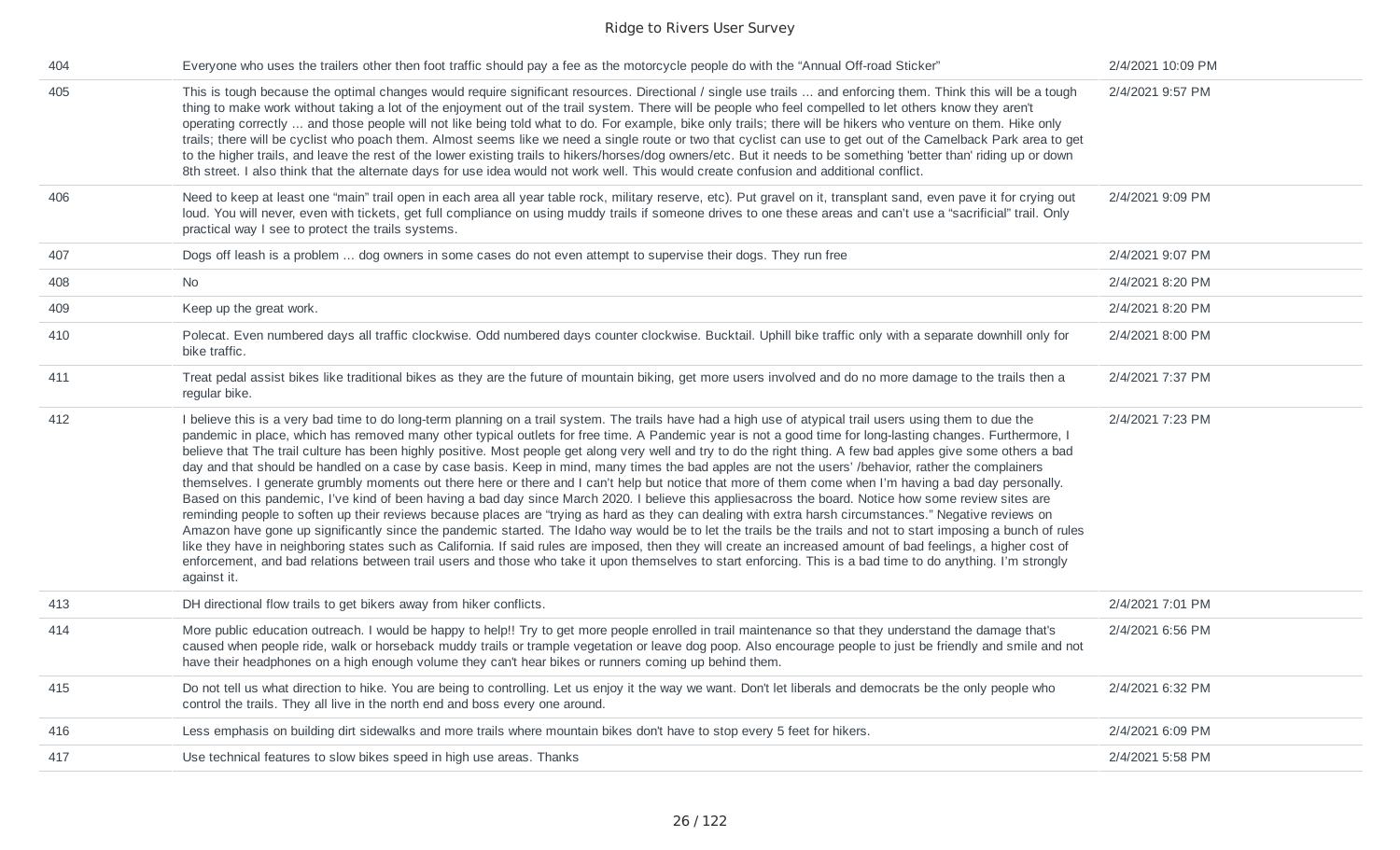| 418 | New downhill only mountain bike trails, but not closing any trails to mountain bike use.                                                                                                                                                                                                                                                                                                                                                                                                                                                                                                                                                                                                                                                                                                                                                                                     | 2/4/2021 5:52 PM |
|-----|------------------------------------------------------------------------------------------------------------------------------------------------------------------------------------------------------------------------------------------------------------------------------------------------------------------------------------------------------------------------------------------------------------------------------------------------------------------------------------------------------------------------------------------------------------------------------------------------------------------------------------------------------------------------------------------------------------------------------------------------------------------------------------------------------------------------------------------------------------------------------|------------------|
| 419 | Toilets at trailheads would be beneficial. As use continues to grow more trailhead options that link to trails would be nice. In some areas natural vegetation is<br>sparse and invasives are dominant. I think yearly replanting and rehab would be a good call on many levels. On a side note graffiti and litter is on the rise.<br>Especially near the trails up rocky canyon road. Not sure what to do.                                                                                                                                                                                                                                                                                                                                                                                                                                                                 | 2/4/2021 5:29 PM |
| 420 | Mountain bikes uphill aren't a problem on any trail. As a parent with young kids that MTB, Bucktail is a great route up or down. Get advanced downhill cyclists<br>off the busy trails by giving them better options down each drainage. They will choose the fun line without rules or closures. MTBs have been underserved by<br>R2R. Dogs are a bigger problem than anything: owners that won't clean up after them; poo bags left behind; dogs that obstruct hikers, runners, and MTBs;<br>dogs running well beyond the 40 foot rule; dogs not in control by their entitled owner. All trails should be leashed only as a pilot and if we don't have a drastic<br>elimination of poo, they should be closed to dogs.                                                                                                                                                     | 2/4/2021 5:23 PM |
| 421 | You need to be more clear about your "pilot program" and how it would be implemented I can't give an answer to many of these questions because Its unclear<br>how this will be done. This survey was written as if we all have experience managing trails. Please reconsider the design/language of the survey to be more<br>approachable to those of us that aren't in land management, but still enjoy the outdoors. I fear the answers will lead to false conclusions on your end about<br>what the general public actually wants. The greatest conflict I witness is between cyclists and hikers. I do both and get annoyed with the cyclists mainly. We<br>need more of those little mazes to slow bike traffic down. I do think cyclists should be limited on high use trails such as hulls gulch. Cyclists are by far the<br>most dangerous and entitled trail users. | 2/4/2021 5:14 PM |
| 422 | Elephant Rock is becoming Turtle Rock. People bring their children to climb all over and also climb. Erosion will reduce the structure but people are hurrying<br>the process dramatically                                                                                                                                                                                                                                                                                                                                                                                                                                                                                                                                                                                                                                                                                   | 2/4/2021 5:01 PM |
| 423 | I know it's difficult, but please continue to politely educate users on trail etiquette such.                                                                                                                                                                                                                                                                                                                                                                                                                                                                                                                                                                                                                                                                                                                                                                                | 2/4/2021 4:59 PM |
| 424 | The rules for right away                                                                                                                                                                                                                                                                                                                                                                                                                                                                                                                                                                                                                                                                                                                                                                                                                                                     | 2/4/2021 4:26 PM |
| 425 | I would support citation of people using trails when they are closed but I know only the bikers would be targeted when its obviously all the foot traffic using the<br>trail in muddy conditions                                                                                                                                                                                                                                                                                                                                                                                                                                                                                                                                                                                                                                                                             | 2/4/2021 4:13 PM |
| 426 | The city should try to work out arrangements with the canal companies to open the ditch banks to public use as has been done in other cities                                                                                                                                                                                                                                                                                                                                                                                                                                                                                                                                                                                                                                                                                                                                 | 2/4/2021 3:42 PM |
| 427 | I would like you to really enforce the dogs-on leash rule. And maybe GIANT signs. I can't tell you how often I tell people that dogs are to be on a leash at<br>Polecat and their response is always "I didn't know". I am afraid of dogs and it is scary when dogs rush up to me or jump on me.                                                                                                                                                                                                                                                                                                                                                                                                                                                                                                                                                                             | 2/4/2021 3:40 PM |
| 428 | I appreciate all of the suggestions laid out here. I do think more mountain bike-specific trails are needed and a way to cite those who don't heed directionals,<br>are out of control with speed and those creating damage to closed off trails.                                                                                                                                                                                                                                                                                                                                                                                                                                                                                                                                                                                                                            | 2/4/2021 3:38 PM |
| 429 | No, unless you have a cure for the human condition. The real fix is for everyone to behave but I understand that's not what is happening.                                                                                                                                                                                                                                                                                                                                                                                                                                                                                                                                                                                                                                                                                                                                    | 2/4/2021 3:31 PM |
| 430 | Instituting a 2-tiered Trail Status/Trail Condition index. Status= Open to all Authorized Uses, Limited (frozen trail use), Closed (extensive mud, temperature<br>above freezing) Trail surface Condition = Good, Marginal (some muddy/icy sections), Lousy (long stretches mud/ice, damaged trail-rough/uneven surfaces)                                                                                                                                                                                                                                                                                                                                                                                                                                                                                                                                                    | 2/4/2021 3:29 PM |
| 431 | No off leash dogs. Most people's dog's have no-recall and the 30' rule never works. I'm sure they will do it anyway. Last year you mentioned about coyote<br>dens and keep your dogs leashed someone's dog got attacked off leash and they complained about it on all social media                                                                                                                                                                                                                                                                                                                                                                                                                                                                                                                                                                                           | 2/4/2021 3:19 PM |
| 432 | Close muddy trails in winter and have volunteers guard the gates! Old cranky men preferred. I would donate to a fund to get them a propane heater, coffee, and<br>a small pellet gun to punish rule breakers,                                                                                                                                                                                                                                                                                                                                                                                                                                                                                                                                                                                                                                                                | 2/4/2021 3:17 PM |
| 433 | I think designated use trails are really helpful, as well as directional (directional more for mtn bikers), I see it increasing the enjoyment for all users. Mountain<br>bikers can have it on an amazing downhill without worrying about taking out a small child, walkers and runners can enjoy a trail without the continual<br>interruption of getting out of the way, and without fear that an inexperienced mountain biker is going to come around a blind corner and take them out.                                                                                                                                                                                                                                                                                                                                                                                   | 2/4/2021 2:53 PM |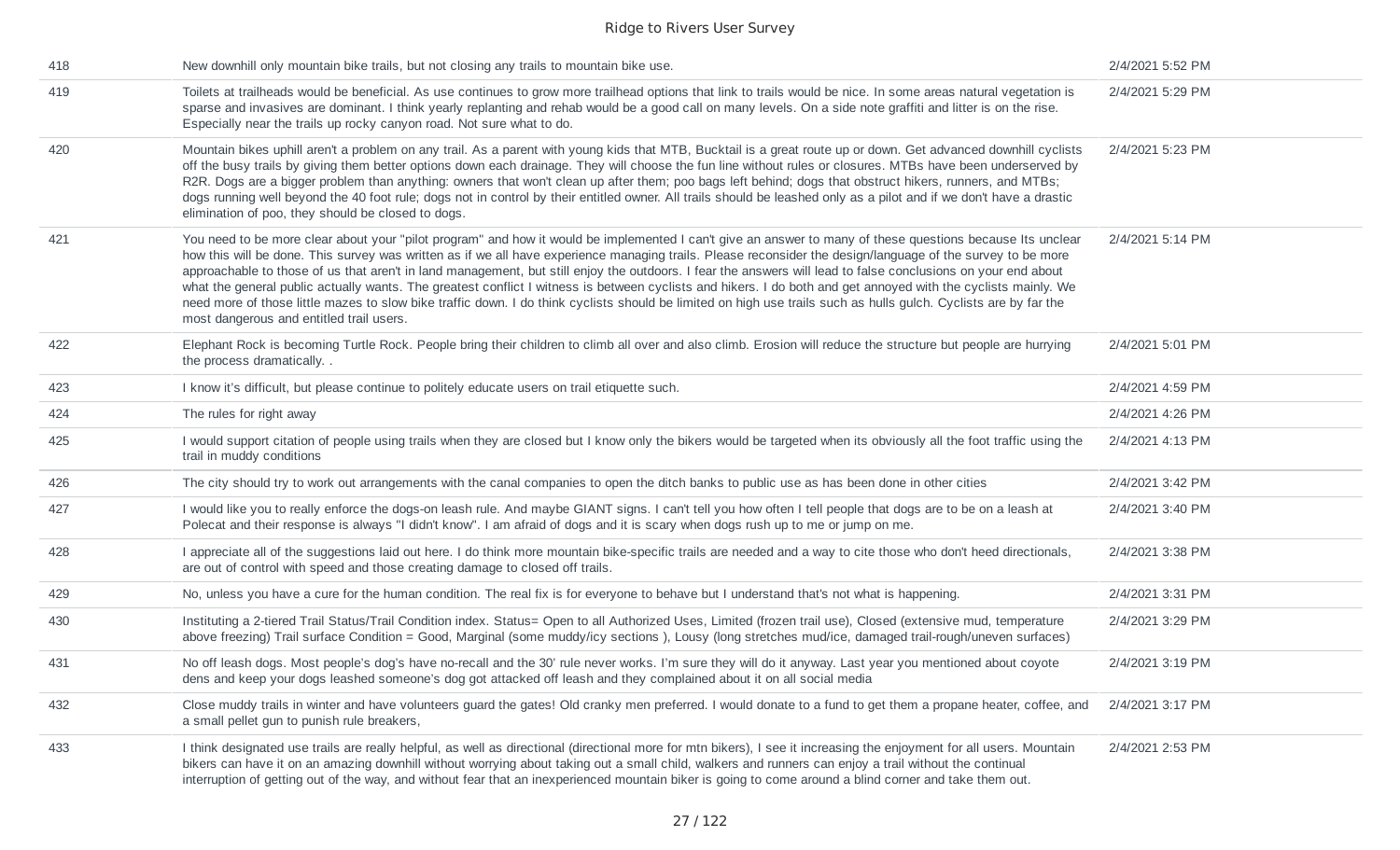| 434 | If any trail is made one way for hikers, it must be a trail short enough for hikers to safely complete the trail and return to their starting point.                                                                                                                                                                                                                                                                                                                                                                                                                                                                                                                                                                                                                                                                                    | 2/4/2021 2:30 PM  |
|-----|-----------------------------------------------------------------------------------------------------------------------------------------------------------------------------------------------------------------------------------------------------------------------------------------------------------------------------------------------------------------------------------------------------------------------------------------------------------------------------------------------------------------------------------------------------------------------------------------------------------------------------------------------------------------------------------------------------------------------------------------------------------------------------------------------------------------------------------------|-------------------|
| 435 | As a dog owner myself, I would appreciate if leash laws and waste pickup rules were more strictly enforced. Also implement enforceable closures when trail<br>conditions are poor.                                                                                                                                                                                                                                                                                                                                                                                                                                                                                                                                                                                                                                                      | 2/4/2021 2:09 PM  |
| 436 | I struggle trying to figure out a way for walkers / hikers to co exist with mt bikers. Cyclists seem to have little awareness of or respect for walkers.<br>Inappropriate speed, assuming that "it's easier for you to step off than for me to try to stop or step aside" is something I encounter constantly as a walker.<br>Cyclists often have earbuds, and can't hear (so do a lot of walkers, for that matter). But I'm really getting fed up with near misses.                                                                                                                                                                                                                                                                                                                                                                    | 2/4/2021 1:43 PM  |
| 437 | (1) Close lower hulls gulch to bikes (and I'm a mtn bike rider) (2) End motorcycle access on hulls gulch. (3)                                                                                                                                                                                                                                                                                                                                                                                                                                                                                                                                                                                                                                                                                                                           | 2/4/2021 1:40 PM  |
| 438 | Keep dogs off upper trail system like Shane's loop                                                                                                                                                                                                                                                                                                                                                                                                                                                                                                                                                                                                                                                                                                                                                                                      | 2/4/2021 1:37 PM  |
| 439 | More portapotties at trailheads and trash cans at various intervals                                                                                                                                                                                                                                                                                                                                                                                                                                                                                                                                                                                                                                                                                                                                                                     | 2/4/2021 1:18 PM  |
| 440 | Allow the use of pedal assisted only electric bike. Repeat, pedal assist only.                                                                                                                                                                                                                                                                                                                                                                                                                                                                                                                                                                                                                                                                                                                                                          | 2/4/2021 1:15 PM  |
| 441 | 1/3rd of so called "mountain bikers" on their \$7k bikes have zero class. Put a bell on them!! It is amusing to watch them climb a hill though                                                                                                                                                                                                                                                                                                                                                                                                                                                                                                                                                                                                                                                                                          | 2/4/2021 1:09 PM  |
| 442 | Equestrian users need to be required to remove the horse poop. This is disgusting, and needs to be cleaned up. Either that or severely limit access.                                                                                                                                                                                                                                                                                                                                                                                                                                                                                                                                                                                                                                                                                    | 2/4/2021 1:08 PM  |
| 443 | I believe that class 1 peddle assist bicycles should be allowed on all trails that other bicycles are allowed on. They are not motorcycle, do no more damage<br>than other bikes and are not noisy like a motorcycle. There is no legitimate reason to not allow them on those trails.                                                                                                                                                                                                                                                                                                                                                                                                                                                                                                                                                  | 2/4/2021 12:39 PM |
| 444 | Let's open up the ebike discussion.                                                                                                                                                                                                                                                                                                                                                                                                                                                                                                                                                                                                                                                                                                                                                                                                     | 2/4/2021 11:36 AM |
| 445 | Better understanding of risks to equestrians by bikes and off leash dogs                                                                                                                                                                                                                                                                                                                                                                                                                                                                                                                                                                                                                                                                                                                                                                | 2/4/2021 11:26 AM |
| 446 | Unfortunately, I don't think you can get around the fact that enforcement is key. I used to use the trails multiple times per week. Now I only use them when<br>someone I'm with really wants to go, because I don't feel safe, and I DO feel angry with the people who don't pick up after their dogs, don't keep their dogs with<br>them, don't yield or slow down, don't bother to call out or ring a bell to signal their presence, etc. It's all well and good to say everyone should speak out, but<br>we live in an area (in a state, in a country) where it's not a surprise when the person we're meant to be peer-pressuring responds in a way that's physically<br>violent. People who aren't holding themselves accountable often don't accept others who aren't in positions of authority holding them accountable either. | 2/4/2021 11:10 AM |
| 447 | Enforcement to keep people off the trails when they are muddy and if you are going to implement directional and/or alternating day management approaches,<br>they need to be enforced. There are a number of directional, bike-only trails at the Eagle bike park and hikers use them regularly because no one enforces the<br>rules. Regarding directional trails, I don't know how helpful it is on directional trails to have hikers going one way or the other because the issue of cyclists<br>over-taking hikers/other trail users causes potential for conflict regardless of the direction the hikers/other trail users are going.                                                                                                                                                                                              | 2/4/2021 10:56 AM |
| 448 | Push of public (user) education if going to cite give a one time warning and spend time to educate or have them attend a class instead of citation might<br>help                                                                                                                                                                                                                                                                                                                                                                                                                                                                                                                                                                                                                                                                        | 2/4/2021 10:50 AM |
| 449 | trails for uphill mtn bike users and pedestrians either way and downhill only trails for just mtn bikers                                                                                                                                                                                                                                                                                                                                                                                                                                                                                                                                                                                                                                                                                                                                | 2/4/2021 10:36 AM |
| 450 | Please, do not ever even think about allowing E-bikes on any trail that does not allow motorized use!                                                                                                                                                                                                                                                                                                                                                                                                                                                                                                                                                                                                                                                                                                                                   | 2/4/2021 10:25 AM |
| 451 | Mid and high elevation traverse trails: Bogus road to rocky canyon and beyond, roughly even altitude, going from the mid and upper sections of Hard guy,<br>Scotts, Femrites, 5 mile, etc. Would love to ride longer loops up some of the long vertical trails, cross a horizontal connector, and back down other long<br>vertical trails.                                                                                                                                                                                                                                                                                                                                                                                                                                                                                              | 2/4/2021 10:18 AM |
| 452 | Closing trails during winter, either by certain times of day (e.g. be off trail by 11:00 due to thaw) or for the entire winter. For instance, Seamans Gulch has been                                                                                                                                                                                                                                                                                                                                                                                                                                                                                                                                                                                                                                                                    | 2/4/2021 9:54 AM  |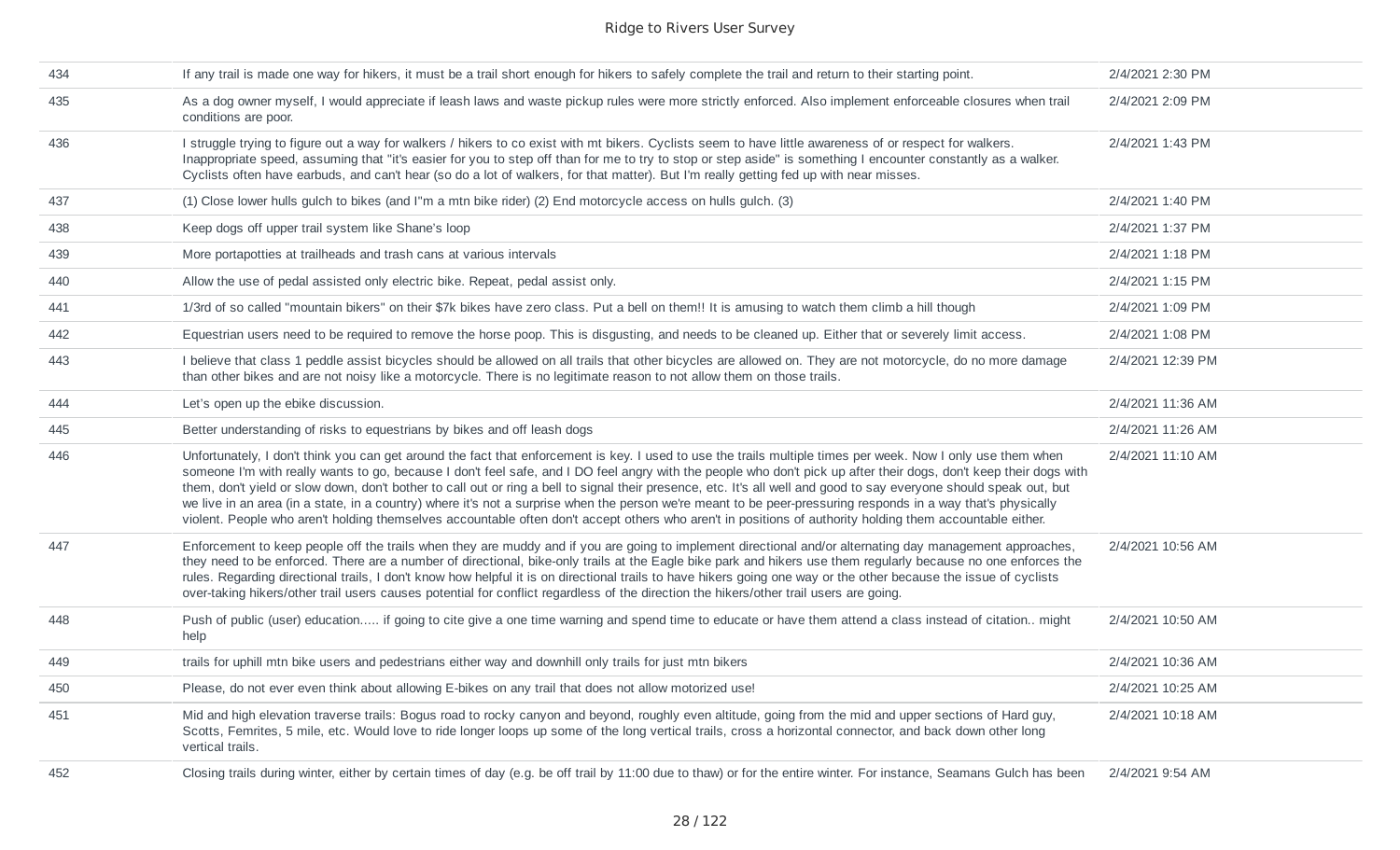thawing by 10 am and the trails are destroyed by slogged-through mud.

| 453 | Perhaps more signage regarding muddy trails, or a way to close super muddy trails. Maybe more suggestions of trails that are typically drier too.                                                                                                                                                                                                                                                                                                                                                                                                                                                                                                                                                                                                                                                                                                                                                                                                                                                                                                                                                                                                                                                                                                                                                                                                                                                                                                                                                                                                                                                                                                   | 2/4/2021 9:53 AM  |
|-----|-----------------------------------------------------------------------------------------------------------------------------------------------------------------------------------------------------------------------------------------------------------------------------------------------------------------------------------------------------------------------------------------------------------------------------------------------------------------------------------------------------------------------------------------------------------------------------------------------------------------------------------------------------------------------------------------------------------------------------------------------------------------------------------------------------------------------------------------------------------------------------------------------------------------------------------------------------------------------------------------------------------------------------------------------------------------------------------------------------------------------------------------------------------------------------------------------------------------------------------------------------------------------------------------------------------------------------------------------------------------------------------------------------------------------------------------------------------------------------------------------------------------------------------------------------------------------------------------------------------------------------------------------------|-------------------|
| 454 | The trail destruction issue is likely mostly about awareness. I would like to see more avenues explored to educate people. The Facebook page currently has<br>just under 19,000 followers, which is nothing compared to the amount of trail users. Work with the city, county, businesses, etc. to send out mailers to every<br>residence to create awareness (once a month during winter? Once a year before winter?) Ask every municipal entity to email blast any address on record. Full<br>blitz to get more awareness of proper etiquette and the Facebook page. Consider adopting a popular trail app (like Trailforks) to update the status of trails and<br>keep an accurate map. The interactive map is ok but not great, and so many people use these trail apps for navigation and trail conditions. Facebook posts,<br>emails, Signs at trailheads endorsing said app and encouraging people to report on conditions. Winterizing trails is expensive; let's try separate funding<br>campaigns for individual projects. Start with the trails that needs it most. "X amount of people use this trail a year, if all of them donate just \$Y one time, this<br>trail can be winterized." Something like that. This method could also be used to create new trails. I have had positive experiences on other trail systems where<br>they are directional by day (i.e. three days a week it's clockwise, four days a week it's counter-clockwise). In these cases it has always been that bikes go one<br>way and all others go opposite. Where possible, this could work and help alleviate some tension. Thank you for all that you do. | 2/4/2021 9:36 AM  |
| 455 | I understand the issues with the proposed downhill only bike trails but I urge the continued pursuit of these trails. I feel that having downhill only bike trails will<br>allow bikers to more naturally gravitate towards these trails and reduce the number of negative interactions between all trail users.                                                                                                                                                                                                                                                                                                                                                                                                                                                                                                                                                                                                                                                                                                                                                                                                                                                                                                                                                                                                                                                                                                                                                                                                                                                                                                                                    | 2/4/2021 9:17 AM  |
| 456 | Reduce rules. Eliminate citations for dogs off leash. Open up trails to off leash. On/off leashing trails are confusing and not needed. Promote respect amongst<br>different users. More community involvement in trail maintenance/repair. Close off trails a few times a year for "maintenance" days and encourage users to<br>show up to help with repairs. Focus limited resources on getting community involved rather than citations. Might find more people get invested in caring about<br>the trails. The hierarchy of yielding doesn't make sense often times. A mutual respect is what is required. People get too focused on right of way and less<br>focused on the terrain. At times it makes sense for an uphill user to have right of way and other times it doesn't. I see this with users who are new to the trail<br>system or use it from a single use perspective. I get that the reasons are to curb out of control MTB users going down hill w/o regard to other users, but this is<br>"behavior" that needs to be addressed not right of way. The pandemic has made things more congested, but also the growth to the valley. More trails will help<br>reduce this congestion. Create small trails that veer off existing trails and then reconnect to the main trail to help reduce congestion in high traffic trails (Lower<br>Hulls Gulch trail has this for example). Would reduce need for all new trails.                                                                                                                                                                                                             | 2/4/2021 7:41 AM  |
| 457 | More focus on actual trail maintenance and less focus on Happy Trail signs, Muddy Trail signs, Chain gates, Single Section Barrier Fences, Slow down zones,<br>etc.                                                                                                                                                                                                                                                                                                                                                                                                                                                                                                                                                                                                                                                                                                                                                                                                                                                                                                                                                                                                                                                                                                                                                                                                                                                                                                                                                                                                                                                                                 | 2/4/2021 6:32 AM  |
| 458 | In the past 7 years that I have been using these trails, I am amazed with the increase of dog poop left behind. I wish people would take more responsibility for<br>their dogs. On a separate note, any chance of having some benches spread out over the trail system?                                                                                                                                                                                                                                                                                                                                                                                                                                                                                                                                                                                                                                                                                                                                                                                                                                                                                                                                                                                                                                                                                                                                                                                                                                                                                                                                                                             | 2/3/2021 10:23 PM |
| 459 | Close trail entrances when muddy. Cost would be offset by less maintenance in summer. Also, would consider more trash cans on trails, while recognizing<br>patrons do pretty good in this area.                                                                                                                                                                                                                                                                                                                                                                                                                                                                                                                                                                                                                                                                                                                                                                                                                                                                                                                                                                                                                                                                                                                                                                                                                                                                                                                                                                                                                                                     | 2/3/2021 10:14 PM |
| 460 | Please don't change the system. Ask people to be polite.                                                                                                                                                                                                                                                                                                                                                                                                                                                                                                                                                                                                                                                                                                                                                                                                                                                                                                                                                                                                                                                                                                                                                                                                                                                                                                                                                                                                                                                                                                                                                                                            | 2/3/2021 9:26 PM  |
| 461 | Five Mile Loop Trail very rutted by all terrain vehicles. Down hill portion                                                                                                                                                                                                                                                                                                                                                                                                                                                                                                                                                                                                                                                                                                                                                                                                                                                                                                                                                                                                                                                                                                                                                                                                                                                                                                                                                                                                                                                                                                                                                                         | 2/3/2021 7:21 PM  |
| 462 | Polecat: alternate odd/even days for clockwise/counterclockwise travel Lower Hulls:                                                                                                                                                                                                                                                                                                                                                                                                                                                                                                                                                                                                                                                                                                                                                                                                                                                                                                                                                                                                                                                                                                                                                                                                                                                                                                                                                                                                                                                                                                                                                                 | 2/3/2021 6:09 PM  |
| 463 | I am surprised how little options there are for wheelchair users. I tried to take my friend to the foothills but we had to discover on our own where we could get<br>through with the wheelchair. It was sometimes quite adventurous because we were unexpectedly facing challenges and had to turn around. I map would be<br>great. Does LINC have a map of paths in the foot hills that are not too steep for wheelchairs?                                                                                                                                                                                                                                                                                                                                                                                                                                                                                                                                                                                                                                                                                                                                                                                                                                                                                                                                                                                                                                                                                                                                                                                                                        | 2/3/2021 5:42 PM  |
| 464 | I'm sure you're looking at comparable cities re: methods for maximizing trail satisfaction while minimizing ecological damage. I do support completely closing<br>off certain trails during muddy conditions. The trails should be available to everyone so long as those who use them adhere by the guidance given by R2R.                                                                                                                                                                                                                                                                                                                                                                                                                                                                                                                                                                                                                                                                                                                                                                                                                                                                                                                                                                                                                                                                                                                                                                                                                                                                                                                         | 2/3/2021 5:19 PM  |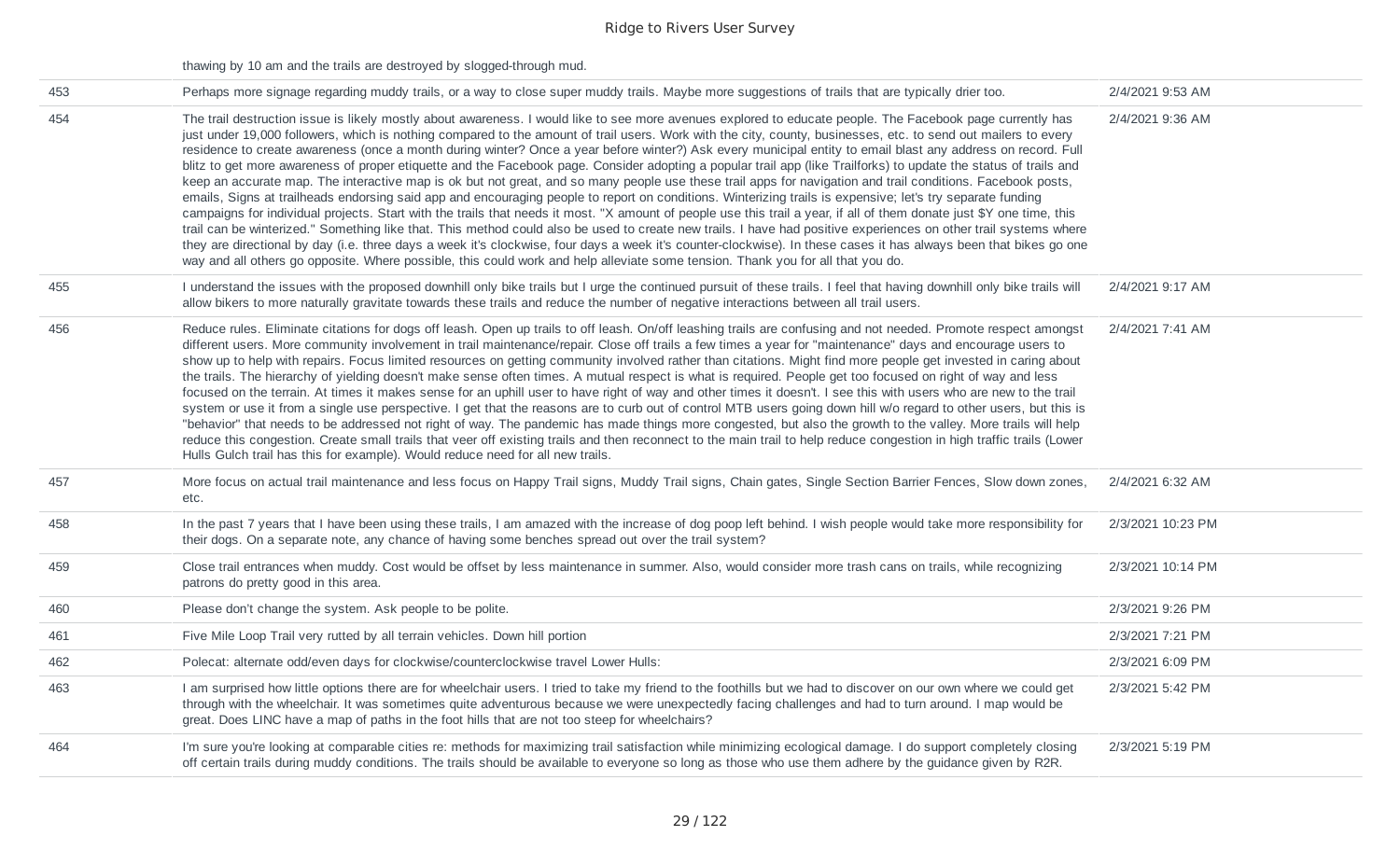| 465 | I agree totally with you about what you said, but I have one more idea I'd like to discuss in person. I think every trail should have two lanes side by side<br>(freeways); each lane goes its own direction.                                                                                                                                                                                                                                                                                                                                                                                                                                                                                                                                                                                                                                                                                                                                                                                                                                                                                                                                                                                                                               | 2/3/2021 5:12 PM |
|-----|---------------------------------------------------------------------------------------------------------------------------------------------------------------------------------------------------------------------------------------------------------------------------------------------------------------------------------------------------------------------------------------------------------------------------------------------------------------------------------------------------------------------------------------------------------------------------------------------------------------------------------------------------------------------------------------------------------------------------------------------------------------------------------------------------------------------------------------------------------------------------------------------------------------------------------------------------------------------------------------------------------------------------------------------------------------------------------------------------------------------------------------------------------------------------------------------------------------------------------------------|------------------|
| 466 | Something has to be done about dog waste - I own 3 dogs, and manage to pick up after them when we use the trail. I regularly go on poop patrol to pick up<br>other users' dog waste. And the trash cans are right thereSomehow people think that if it's not "on" the trail, it can be leftbut it's gross to look at and<br>smell. Also, the winter conditions this year are sad. I can't believe users can't abide by the no use during muddy conditions rule. The lack of enforcement is a<br>problem. More MTB education needs to be done to reinforce good trail etiquette - this includes hikers, too, when they encounter a biker. Wondering if a yearly<br>permit fee (\$10?) which includes an education component would suffice?                                                                                                                                                                                                                                                                                                                                                                                                                                                                                                   | 2/3/2021 4:20 PM |
| 467 | Warning/educational period, then Enforceable citations for people damaging trails due to mud, dog waste on trail, etc.                                                                                                                                                                                                                                                                                                                                                                                                                                                                                                                                                                                                                                                                                                                                                                                                                                                                                                                                                                                                                                                                                                                      | 2/3/2021 4:00 PM |
| 468 | Yes, I don't like that this survey asks leading questions. In all cases where there are proposed directional multi-use trails, I support pedestrians moving in the<br>opposite direction than cyclists because of the use of headphones. I ride mountain bikes and it's frustrating when I come upon a pedestrian listening to music<br>and not hearing my bell, screams, or anything for sometimes 100s of feet. At least if they were coming at me they would see me coming.                                                                                                                                                                                                                                                                                                                                                                                                                                                                                                                                                                                                                                                                                                                                                              | 2/3/2021 3:56 PM |
| 469 | Permanent gates to close trails, for example Table Rock, when there trails are muddy during the winter months.                                                                                                                                                                                                                                                                                                                                                                                                                                                                                                                                                                                                                                                                                                                                                                                                                                                                                                                                                                                                                                                                                                                              | 2/3/2021 3:52 PM |
| 470 | I really think one of the most important things to try and make happen is keeping people off muddy trails. Citations might need to be a reality.                                                                                                                                                                                                                                                                                                                                                                                                                                                                                                                                                                                                                                                                                                                                                                                                                                                                                                                                                                                                                                                                                            | 2/3/2021 3:50 PM |
| 471 | I've been using the trails for nearly 20 years. Recently it's been very busy, my biggest complaint is the amount of dog poo! I love the off leash but it's<br>ridiculous how many people don't clean up after their dog. I suggest more trash cans along the trails. Dogs tend to potty within the first quarter mile of walks<br>and that's where all the poo is. For example Military Reserve has two cans and they are too far apart. Also that stretch is on leash so people are either<br>watching their dog poo and leaving it or more likely their dog isn't leashed. Maybe a few signs reminding people to clean up or get fined?? I'm not a dog hater -<br>I take my pup up there 3x week                                                                                                                                                                                                                                                                                                                                                                                                                                                                                                                                          | 2/3/2021 3:30 PM |
| 472 | More education for the public on trail use; I am a hiker/runner and mountain biker and most often see walkers/hikers going off trail even when I stop on a bike<br>for them to walk by me. Also consider adding different trail surfaces (gravel, etc) if possible in high use areas and when there is only one or two muddy spots<br>on a trail that may limit the trail use. I would also be in support of trail closure with barriers when trail conditions are bad but not sure that staffing for citation for<br>people would be the best use of resources. I lived in Salt Lake 20 years ago and the odd/even days for very heavy use trails seemed to work well. I think you<br>may also just have to consider that some of the lower trails need to be wider due to the amount of use and focus on the single track experience on higher<br>trails. It is important for people to get exercise and the access to the lower trails I image is the most important for the large portion of the population. I am also<br>a dog owner and I do feel that it is very important to have dog off-leash trails and have to add that my belief after using these trails for 23 years is that people<br>do much more damage then the dogs! :) | 2/3/2021 3:22 PM |
| 473 | redo the steep section of freestone to make it more accessible both directions. it is an eyesore                                                                                                                                                                                                                                                                                                                                                                                                                                                                                                                                                                                                                                                                                                                                                                                                                                                                                                                                                                                                                                                                                                                                            | 2/3/2021 3:07 PM |
| 474 | The Corrals Trail is open to welfare ranching (Simplot cows). The cows destroy this trail year after year, so (1) I'd like to see us stop trying to maintain it (2)<br>There's no sense putting any "mud" restrictions on it given that it's open to grazing. The creek is an open sewer and made my dog very ill (\$250 vet bill). Let's<br>stop spending time and money and just let it be what it is.                                                                                                                                                                                                                                                                                                                                                                                                                                                                                                                                                                                                                                                                                                                                                                                                                                    | 2/3/2021 3:07 PM |
| 475 | Block off spur trails. Too many random trails and corresponding erosion                                                                                                                                                                                                                                                                                                                                                                                                                                                                                                                                                                                                                                                                                                                                                                                                                                                                                                                                                                                                                                                                                                                                                                     | 2/3/2021 3:05 PM |
| 476 | More hikers only trails, Thank You                                                                                                                                                                                                                                                                                                                                                                                                                                                                                                                                                                                                                                                                                                                                                                                                                                                                                                                                                                                                                                                                                                                                                                                                          | 2/3/2021 2:49 PM |
| 477 | Dogs on leash only to mitigate the large increase in dog feces that has occured.                                                                                                                                                                                                                                                                                                                                                                                                                                                                                                                                                                                                                                                                                                                                                                                                                                                                                                                                                                                                                                                                                                                                                            | 2/3/2021 1:39 PM |
| 478 | Expand mountain bike only trails in the network. Hikers can hike everywhere and don't really need to hike on Bike trails. It is unsafe for both parties.                                                                                                                                                                                                                                                                                                                                                                                                                                                                                                                                                                                                                                                                                                                                                                                                                                                                                                                                                                                                                                                                                    | 2/3/2021 1:39 PM |
| 479 | Discourage side by side walking. It widens trails, and get in people's way.                                                                                                                                                                                                                                                                                                                                                                                                                                                                                                                                                                                                                                                                                                                                                                                                                                                                                                                                                                                                                                                                                                                                                                 | 2/3/2021 1:34 PM |
| 480 | More frequent volunteering. Well regulated and social distanced volunteering this spring and summer.                                                                                                                                                                                                                                                                                                                                                                                                                                                                                                                                                                                                                                                                                                                                                                                                                                                                                                                                                                                                                                                                                                                                        | 2/3/2021 1:33 PM |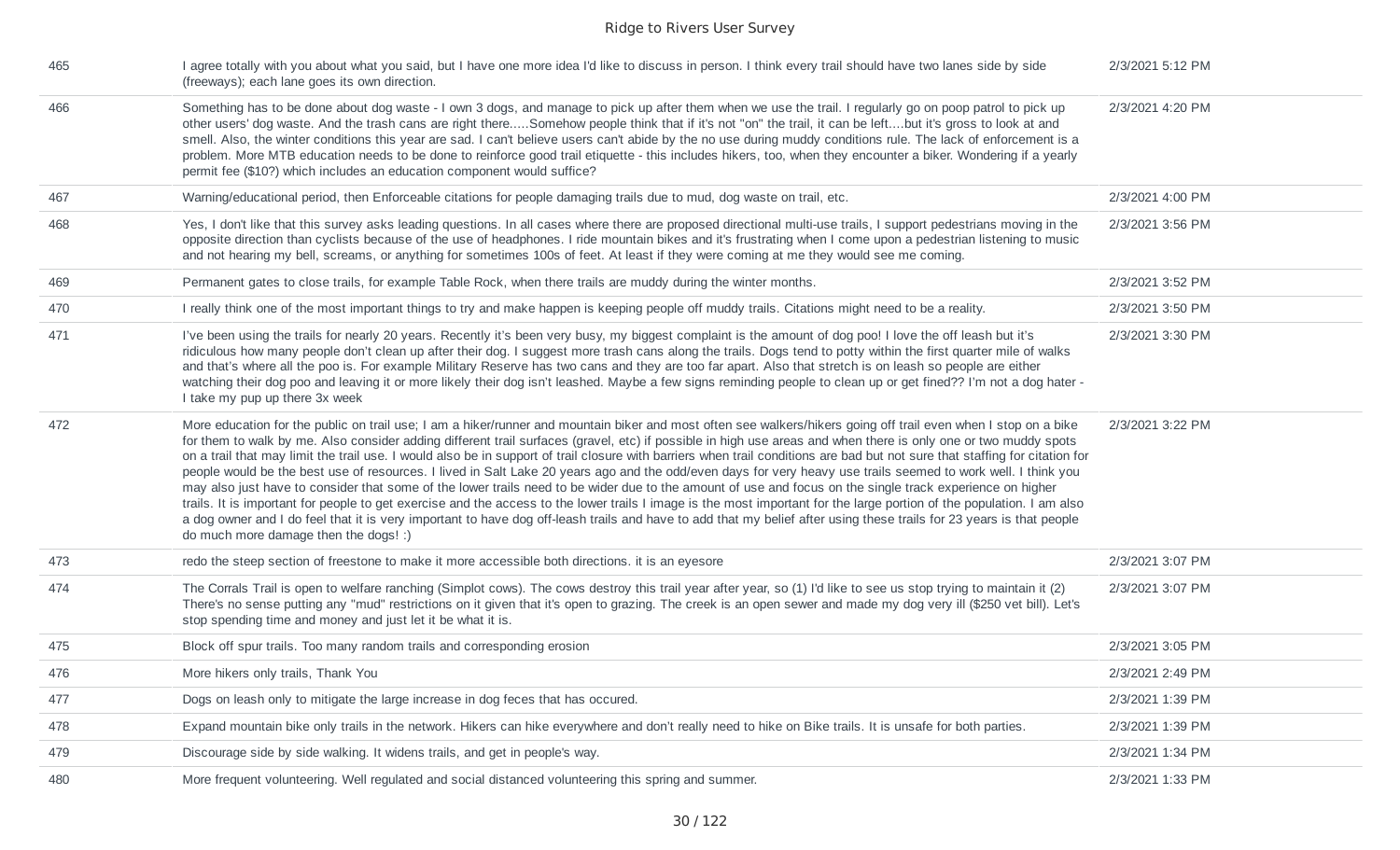| 481 | Is there anyway to enforce the non-use of E-bikes? There is a blatant disregard for the signage.                                                                                                                                                                                                                                                                                                                                                                                                                                                                                                                                                                                                                                                                                                                                                                                                                                                                                                                                                                                                                                                                                                                                                                                                                                                                                                             | 2/3/2021 12:54 PM |
|-----|--------------------------------------------------------------------------------------------------------------------------------------------------------------------------------------------------------------------------------------------------------------------------------------------------------------------------------------------------------------------------------------------------------------------------------------------------------------------------------------------------------------------------------------------------------------------------------------------------------------------------------------------------------------------------------------------------------------------------------------------------------------------------------------------------------------------------------------------------------------------------------------------------------------------------------------------------------------------------------------------------------------------------------------------------------------------------------------------------------------------------------------------------------------------------------------------------------------------------------------------------------------------------------------------------------------------------------------------------------------------------------------------------------------|-------------------|
| 482 | Making more trails all-weather seems like a much better long-term solution than stepping up consequences/enforcement which seems like a distraction from<br>focusing on RtoR's mission and not the best use of any of the stakeholder's resources. Is there any precedent where this type of action has resulted in long-<br>term better behavior on the trails? Looking toward more urban areas with trails for exampleincreasing access rather than restricting access is the only way<br>forward. Particularly if it is expected that numbers of trail users will likely only continue to increase. It is often mentioned that one of the difficulties trying to<br>implement changes is the multiple landowners that RtoR has to navigatecan these owners be empowered to take a more active role in the trails on their<br>property? Or similarly there are many passionate groups and users of the trail systemit seems like they could be better engaged to help out with fundraising<br>for various projects and contribute time/manpower/expertise etc. rather than fighting each other. Maybe this could help move forward some of the ideas/plans<br>that have "been on the plate" for RtoR for many years or address the often-heard response that "we don't have the resources." Considering the engagement of<br>the community there seems to be much untapped "resources" within to aid RtoR. | 2/3/2021 12:52 PM |
| 483 | Consider using alternate days for clockwise and counterclockwise loop trail management instead of making a trail permanently one direction.                                                                                                                                                                                                                                                                                                                                                                                                                                                                                                                                                                                                                                                                                                                                                                                                                                                                                                                                                                                                                                                                                                                                                                                                                                                                  | 2/3/2021 12:46 PM |
| 484 | Give trail program staff a pay raise!                                                                                                                                                                                                                                                                                                                                                                                                                                                                                                                                                                                                                                                                                                                                                                                                                                                                                                                                                                                                                                                                                                                                                                                                                                                                                                                                                                        | 2/3/2021 12:15 PM |
| 485 | Even days counter clockwise, odd days clockwise (on busy trails).                                                                                                                                                                                                                                                                                                                                                                                                                                                                                                                                                                                                                                                                                                                                                                                                                                                                                                                                                                                                                                                                                                                                                                                                                                                                                                                                            | 2/3/2021 12:08 PM |
| 486 | More frequent trail clean-up days so poop doesn't accumulate. Also, more looping trails and more flat trails. Thanks!                                                                                                                                                                                                                                                                                                                                                                                                                                                                                                                                                                                                                                                                                                                                                                                                                                                                                                                                                                                                                                                                                                                                                                                                                                                                                        | 2/3/2021 11:47 AM |
| 487 | 1. Please add new trails that create a more connected trail system, more loops, and the ability to have a longer run or ride. Some examples include creating a<br>stack rock loop back to Hidden Springs or a trail to connect Orchard Gulch with Lucky Peak. We also need trails that connect Table Rock with Lucky Peak or<br>Orchard Gulch. 2. Please add free dog training classes to help teach dogs to get off trail when a biker is coming. 3. Please add more poop bag and trash can<br>locations. 4. Please ticket people not cleaning up dog poop.                                                                                                                                                                                                                                                                                                                                                                                                                                                                                                                                                                                                                                                                                                                                                                                                                                                 | 2/3/2021 11:47 AM |
| 488 | Mountain bikers encouraged to be courteous to walkers and runners :)                                                                                                                                                                                                                                                                                                                                                                                                                                                                                                                                                                                                                                                                                                                                                                                                                                                                                                                                                                                                                                                                                                                                                                                                                                                                                                                                         | 2/3/2021 11:38 AM |
| 489 | Dedicated climbing trails for high use areas.                                                                                                                                                                                                                                                                                                                                                                                                                                                                                                                                                                                                                                                                                                                                                                                                                                                                                                                                                                                                                                                                                                                                                                                                                                                                                                                                                                | 2/3/2021 11:31 AM |
| 490 | Educate cyclists about hikers. I was nearly run over walking down 3 Bears. Most cyclists are polite and follow the yield and right of way signs. Dog feces in<br>plastic bags are annoying. Do dog owners expects the cleaning crew to come behind them? Need more parking at Dry Creek off BB Rd near MP 5-6. We love<br>our trails to death sometimes! Mark Daly 208-861-3733                                                                                                                                                                                                                                                                                                                                                                                                                                                                                                                                                                                                                                                                                                                                                                                                                                                                                                                                                                                                                              | 2/3/2021 11:03 AM |
| 491 | dogs on leases, fines for not picking up poop, fines for using when muddy                                                                                                                                                                                                                                                                                                                                                                                                                                                                                                                                                                                                                                                                                                                                                                                                                                                                                                                                                                                                                                                                                                                                                                                                                                                                                                                                    | 2/3/2021 11:01 AM |
| 492 | Bicyclists (and I am one) really need to obey rules. More often than not they expect hikers to give them right of way, not sure how to solve this??                                                                                                                                                                                                                                                                                                                                                                                                                                                                                                                                                                                                                                                                                                                                                                                                                                                                                                                                                                                                                                                                                                                                                                                                                                                          | 2/3/2021 10:49 AM |
| 493 | Why are there different choices for each trail above. No option for all users down hill or all users uphill on Hulls Gulch?                                                                                                                                                                                                                                                                                                                                                                                                                                                                                                                                                                                                                                                                                                                                                                                                                                                                                                                                                                                                                                                                                                                                                                                                                                                                                  | 2/3/2021 10:48 AM |
| 494 | Signage at abused areas not to continue if muddy??                                                                                                                                                                                                                                                                                                                                                                                                                                                                                                                                                                                                                                                                                                                                                                                                                                                                                                                                                                                                                                                                                                                                                                                                                                                                                                                                                           | 2/3/2021 10:28 AM |
| 495 | More use of designated days use for heaviest use trails. Ie. mon, tues, thurs for bikes, sat, sun, wed. for foot travels,                                                                                                                                                                                                                                                                                                                                                                                                                                                                                                                                                                                                                                                                                                                                                                                                                                                                                                                                                                                                                                                                                                                                                                                                                                                                                    | 2/3/2021 10:20 AM |
| 496 | Ticketing all users when muddy conditions exist is paramount to preserving trails                                                                                                                                                                                                                                                                                                                                                                                                                                                                                                                                                                                                                                                                                                                                                                                                                                                                                                                                                                                                                                                                                                                                                                                                                                                                                                                            | 2/3/2021 10:02 AM |
| 497 | There must be consequences for disobeying trial rules (enforceable rules with associated fines) and that includes e-bikes. There are simply too many people<br>who ignore the current rules. E-bikes should also be excluded from all trails except for those that are already designated for motorized vehicles.                                                                                                                                                                                                                                                                                                                                                                                                                                                                                                                                                                                                                                                                                                                                                                                                                                                                                                                                                                                                                                                                                            | 2/3/2021 9:52 AM  |
| 498 | License fee for off leash dogs. Money used to clean up excrement.                                                                                                                                                                                                                                                                                                                                                                                                                                                                                                                                                                                                                                                                                                                                                                                                                                                                                                                                                                                                                                                                                                                                                                                                                                                                                                                                            | 2/3/2021 9:50 AM  |
| 499 | Stricter rules for bikers.                                                                                                                                                                                                                                                                                                                                                                                                                                                                                                                                                                                                                                                                                                                                                                                                                                                                                                                                                                                                                                                                                                                                                                                                                                                                                                                                                                                   | 2/3/2021 9:41 AM  |
|     |                                                                                                                                                                                                                                                                                                                                                                                                                                                                                                                                                                                                                                                                                                                                                                                                                                                                                                                                                                                                                                                                                                                                                                                                                                                                                                                                                                                                              |                   |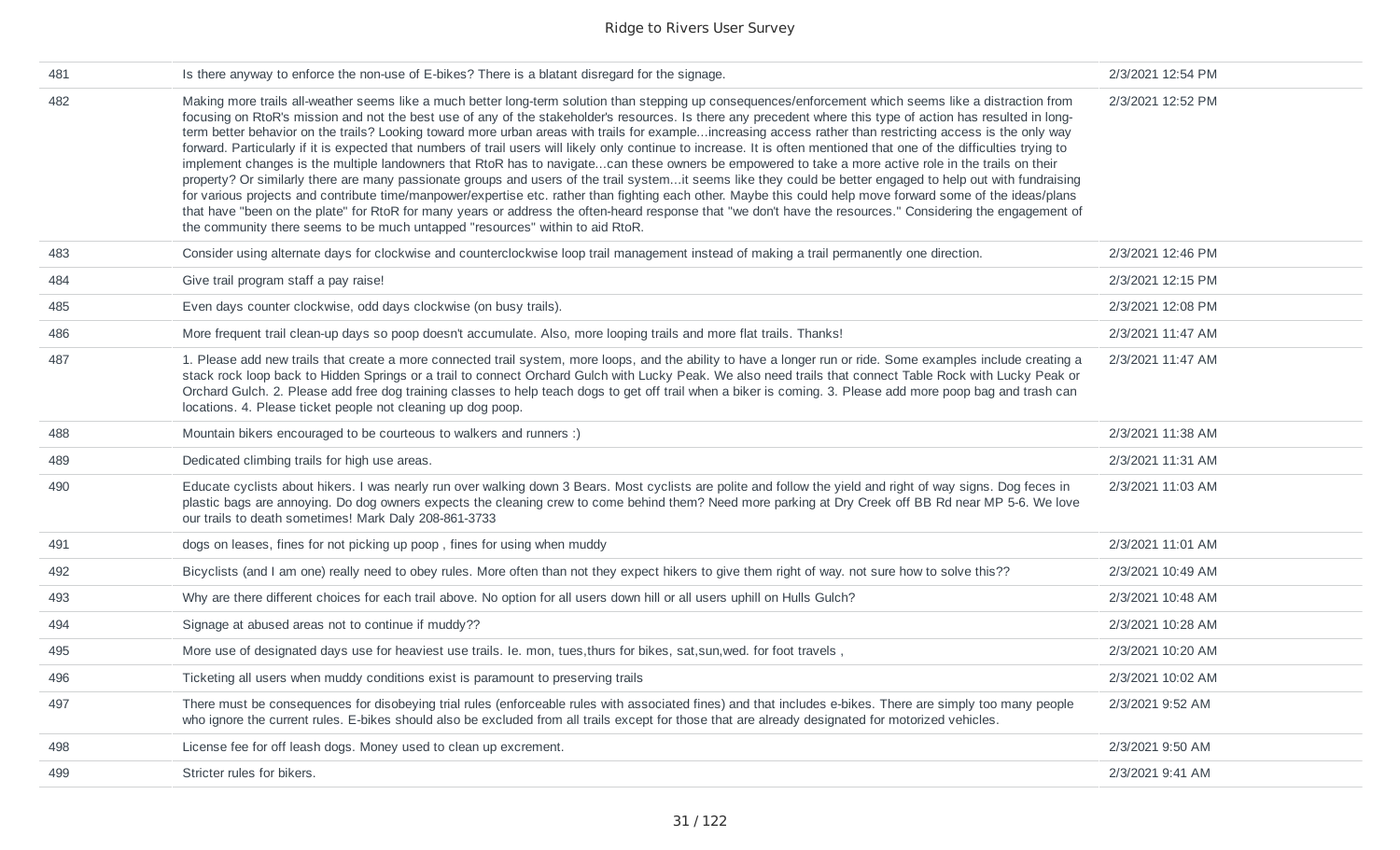| 500 | Yes--- equestrian parking for safety and easy access                                                                                                                                                                                                                                                                                                                                                                                                                                                                                  | 2/3/2021 9:33 AM  |
|-----|---------------------------------------------------------------------------------------------------------------------------------------------------------------------------------------------------------------------------------------------------------------------------------------------------------------------------------------------------------------------------------------------------------------------------------------------------------------------------------------------------------------------------------------|-------------------|
| 501 | Add more gravel trails.                                                                                                                                                                                                                                                                                                                                                                                                                                                                                                               | 2/3/2021 9:20 AM  |
| 502 | I answered no to 16 because there are numerous trails on this face some of which are wide and easily accommodate all types of travelers. Bikers got an<br>elaborate park, the hikers need a bike-free zone of their own. Other considerations - outslope the trails so they drain better on all mid-slope cuts. They don't<br>need to be perfectly level. Use old road templates when possible and leave them as double track to accommodate future increases in traffic.                                                             | 2/3/2021 9:13 AM  |
| 503 | Yes, implementation and understanding, the more complex the less compliance you will have. Days off/on, whatever the decision one SIMPLE sign to explain.<br>The current dog park signs with the red are not intuitive, it looks as though the red is where dogs are not allowed, when it is just the opposite. I suggest you<br>look at the center for plain language ideas for signange.                                                                                                                                            | 2/3/2021 8:52 AM  |
| 504 | The odd/even day system could be very confusing. A lot of trail users don't even look at the signs that are there (e.g., mountain bikers often don't stop for<br>peds)                                                                                                                                                                                                                                                                                                                                                                | 2/3/2021 8:50 AM  |
| 505 | more signage (directional, points of interest), handheld maps for each trail                                                                                                                                                                                                                                                                                                                                                                                                                                                          | 2/3/2021 8:39 AM  |
| 506 | Ticketing for trail users on muddy trails. Warning tickets left on cars at muddy trailheads. Trail rangers on trails teaching good etiquette to users as needed--<br>Badges or stickers, t-shirts, hatssomething to show that individual has taken the Happy Trails Pledge that they can wear with pride.                                                                                                                                                                                                                             | 2/3/2021 8:29 AM  |
| 507 | Require horse riders to clean up after their animals. It's unacceptable they don't have to. This isn't the wilderness!                                                                                                                                                                                                                                                                                                                                                                                                                | 2/3/2021 8:19 AM  |
| 508 | With regards to muddy trails—Rather than proposing citations (that are more likely to be in equitable) and posting passive-aggressive Facebook post PSAs<br>(that from a comma and marketing perspective use an admonishing tone that is less effective), consider abatement strategies for erosion and mud. How can<br>the tails be updated for better drainage, sanded surfaces, etc.                                                                                                                                               | 2/3/2021 8:18 AM  |
| 509 | As a longtime trail user, I am heartbroken at the overuse and abuse of the trails in the past 12 months (and even before). I commend the R to R team for your<br>commitment to trail maintenance in the face of a growing population that seems not to care about preserving them. I would wholeheartedly endorse some sort<br>of enforcement capabilitycitations issued for those using muddy trails, not monitoring their dogs, riding recklessly. It might be the only way you can get<br>everyone's attention. Thanks for asking! | 2/3/2021 7:55 AM  |
| 510 | If there is a plan to have bikes only allowed M, Th, F and hikers the other days, could we make it possible for that to only be 'enforced' on either Military reserve<br>or Camelsbak? Basically so we can ride every day, just have the two different locations for designated trail user days.                                                                                                                                                                                                                                      | 2/3/2021 7:29 AM  |
| 511 | Biggest concerns I have are mountain bikes using the area when it's too muddy and ruining the trails, and motorized use. Not a fan of allowing any motorized<br>use.                                                                                                                                                                                                                                                                                                                                                                  | 2/3/2021 7:20 AM  |
| 512 | Really appreciate all the hard work that goes into creating and maintaining our trail system. You have a mighty effort continue your efforts with the influx of<br>people to the valley. Unfortunately, the mindset of a few bad apples is probably the biggest hurdle. Keep educating                                                                                                                                                                                                                                                | 2/3/2021 7:06 AM  |
| 513 | No                                                                                                                                                                                                                                                                                                                                                                                                                                                                                                                                    | 2/3/2021 6:17 AM  |
| 514 | Dogs. Sick of the damn dogs and their crap.                                                                                                                                                                                                                                                                                                                                                                                                                                                                                           | 2/3/2021 12:06 AM |
| 515 | The pet waste, unruly dogs, the bat if hell mountain bikers.                                                                                                                                                                                                                                                                                                                                                                                                                                                                          | 2/2/2021 11:10 PM |
| 516 | We need to select at least one trail in each of our high-use areas where other users yield to downhill mountain bike traffic. With almost all trails currently<br>requiring bikes to yield to other users, the two obvious solutions to minimize conflict are: a. Make new trails that are dedicated to downhill biking b. Carefully<br>choose existing trails to be dedicated to downhill biking                                                                                                                                     | 2/2/2021 10:16 PM |
| 517 | I often take advantage of the trails on bike or foot during off peak hours or weekdays and don't find them overrun but i do avoid certain areas in the weekends.                                                                                                                                                                                                                                                                                                                                                                      | 2/2/2021 10:12 PM |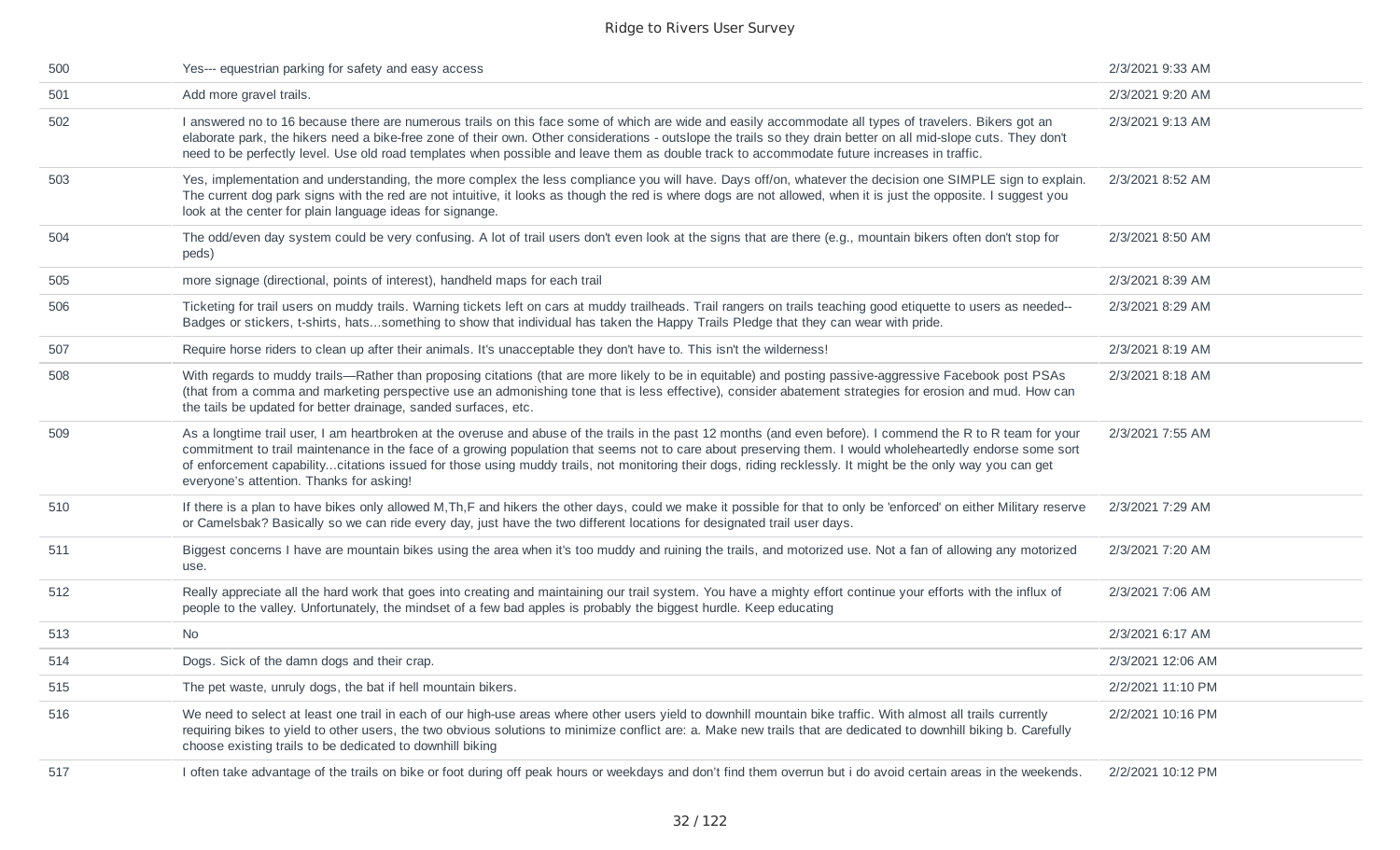This trail system makes boise a fabulous place to live. We do need a place for our dogs to run and exercise off leash that does not require a car trip to a trail head. I hate driving to recreate. Thanks for all you do.

| 518 | Fining dog owners who do not clean up the mess                                                                                                                                                                                                                                                                                                                                                                                                                                                                                                                                                                                                                                                                                                             | 2/2/2021 9:48 PM |
|-----|------------------------------------------------------------------------------------------------------------------------------------------------------------------------------------------------------------------------------------------------------------------------------------------------------------------------------------------------------------------------------------------------------------------------------------------------------------------------------------------------------------------------------------------------------------------------------------------------------------------------------------------------------------------------------------------------------------------------------------------------------------|------------------|
| 519 | High concerns with dog owners not cleaning up after their dogs. I haven't hiked the foothills as much in the past 5 years because many trails have piles of<br>poop everywhere which makes the hiking experience less enjoyable. Other concerns include owners not having dogs on a leash and/or allowing their dog to<br>jump on other people. I think that there should be a limit of 1 dog per person. I saw a dog walker w/ 4 unleashed dogs in the lower gulch trail. I have seen<br>unleashed dogs getting into fights with each other which is concerning for other trail users. Some people who suffer from trauma due to past dog attacks may<br>struggle with being around unleashed dogs which may lower their desire to hike the foothills.    | 2/2/2021 9:06 PM |
| 520 | Adding more trails is what we need! With all of the new residents a trail expansion is the only way to spread people out. There is plenty of room to cut new<br>trails between the existing trail that I have literally been riding since 1998. Add trails and make them directional please.                                                                                                                                                                                                                                                                                                                                                                                                                                                               | 2/2/2021 9:03 PM |
| 521 | Enforce the on leash policy on trails like Polecat. Many people just ignore the signs and disrespect the reserve.                                                                                                                                                                                                                                                                                                                                                                                                                                                                                                                                                                                                                                          | 2/2/2021 9:02 PM |
| 522 | Somehow educate people to stay off muddy trails. The last two years have been horrible.                                                                                                                                                                                                                                                                                                                                                                                                                                                                                                                                                                                                                                                                    | 2/2/2021 8:40 PM |
| 523 | Users damaging the trails in winter are a problem. I would be in favor of citing these people that just don't listen when the trails are clearly too wet to be used.                                                                                                                                                                                                                                                                                                                                                                                                                                                                                                                                                                                       | 2/2/2021 8:31 PM |
| 524 | Fines for those that don't clean up after their animals (dog and horse poop - trails covered in horse excrement is a pet-peeve).                                                                                                                                                                                                                                                                                                                                                                                                                                                                                                                                                                                                                           | 2/2/2021 8:30 PM |
| 525 | Educating new users about the importance of not using trails when muddy!                                                                                                                                                                                                                                                                                                                                                                                                                                                                                                                                                                                                                                                                                   | 2/2/2021 8:19 PM |
| 526 | More information to new residents about the trail system and why it is harmful to use trails in muddy conditions. Maye a community booth set up on the<br>weekends at the most popular trails in the area a few times a month educating the public. Brochures/maps are handed out to people, a local tour guide could<br>answer questions, and fun stickers are available for kids. Just more community outreach and education in order to preserve this treasure for future<br>generations. I would certainly volunteer to help- I am sure others would too.                                                                                                                                                                                              | 2/2/2021 8:13 PM |
| 527 | Consideration could be considered to limit free dog tragic on certain trails on certain days (odd-even) or certain days of the week.                                                                                                                                                                                                                                                                                                                                                                                                                                                                                                                                                                                                                       | 2/2/2021 7:51 PM |
| 528 | The trails are too focused on mt. bikes. Need to close more trails to mt bikes and make them pedestrian only. Trails to close to mt bikes would be lower Hulls,<br>Table Rock and Pole Cat. Cite mt bikers for speeding and failure to obey trail etiquette. Close neighborhood trail heads, Brumback and Bob's Trail. Too much<br>impact on the neighborhoods. Expand parking by 100% and implement a user fee for parking. Keep up the good work. Thank you all for your efforts to make a<br>pleasant, safe, and environmentally friendly user experience.                                                                                                                                                                                              | 2/2/2021 7:10 PM |
| 529 | Could we implement parallel trails for cyclists and walkers to use simultaneously?                                                                                                                                                                                                                                                                                                                                                                                                                                                                                                                                                                                                                                                                         | 2/2/2021 7:06 PM |
| 530 | 1. More maintenance: the trail crews do an excellent job and we could benefit from more trail crews with support from those handy Bobcat machines. 2. More<br>'winterized' trails with substrates that can handle use during wet and/or snowy conditions. 3. Two-track passing lanes for areas of high use. 4. Consider trying<br>to accommodate all uses rather than restricting certain users from trails. For example, add chicanes or other slow-down features to areas where high-speed<br>bikes encounter hikers rather than restricting one user type completely or limiting the direction one can travel. I like to bike and hike with and without a dog,<br>and I support as much multiple use as possible with the fewest restrictions possible. | 2/2/2021 7:01 PM |
| 531 | Please continue to build more trails. Especially trails that cater to the enjoyment of riding bikes.                                                                                                                                                                                                                                                                                                                                                                                                                                                                                                                                                                                                                                                       | 2/2/2021 6:40 PM |
| 532 | Fine people who are on muddy trails and do not clean up dog poop.                                                                                                                                                                                                                                                                                                                                                                                                                                                                                                                                                                                                                                                                                          | 2/2/2021 6:29 PM |
| 533 | Comments on previous questions: #6 Maybe, should have been a option. #12 The Odd days of the Mth comment- will never work in my opinion. #14 If<br>separate bike and foot trails, could they both be either direction? Maybe a little better trail signage or repair broken or missing signs. Overall I think this is a<br>great survey!                                                                                                                                                                                                                                                                                                                                                                                                                   | 2/2/2021 6:27 PM |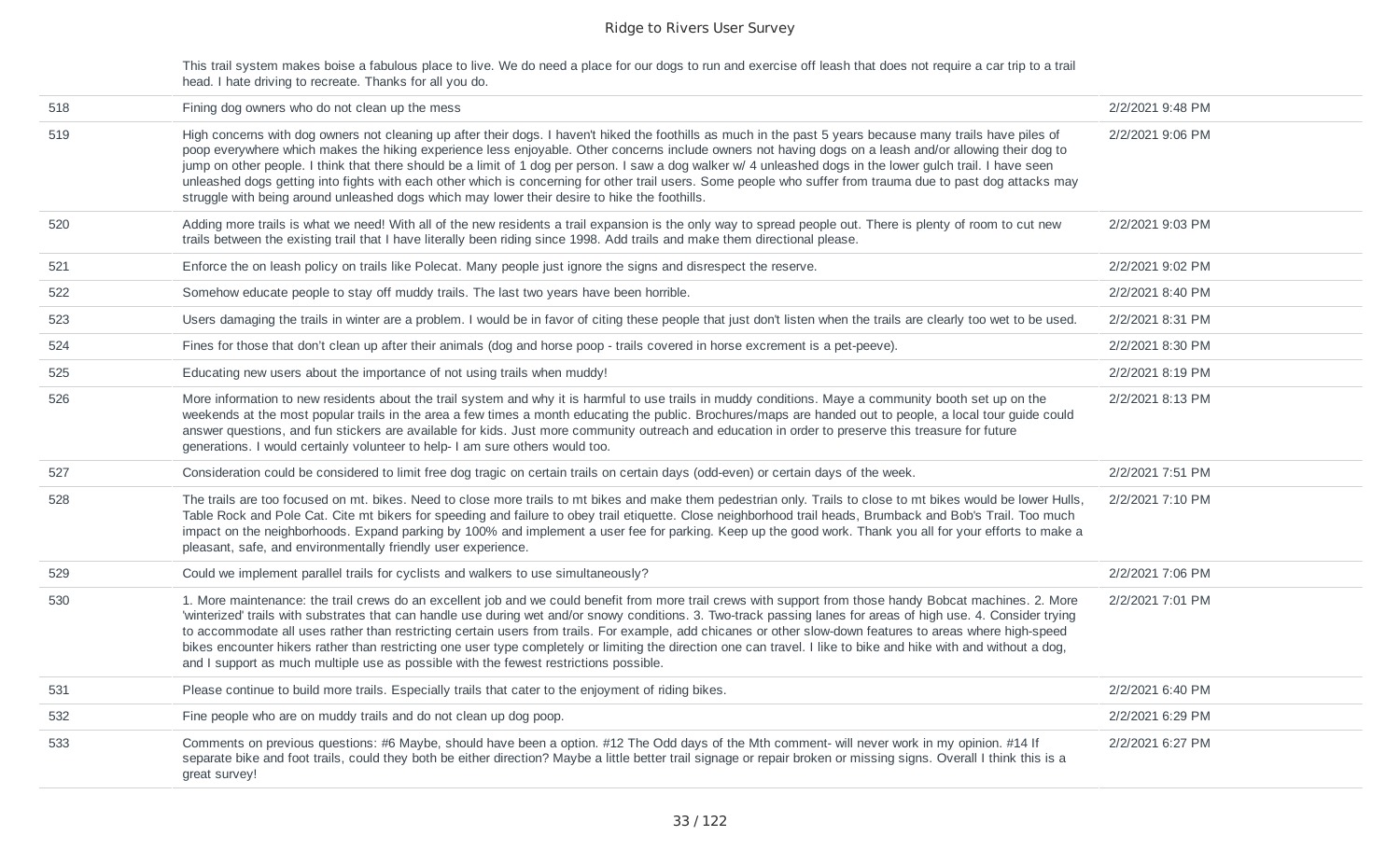| 534 | Better signage for trail etiquette or more signs throughout trails                                                                                                                                                                                                                                                                                                                                                                                                                                                                                                                                                                                                                                                                                                                                                                                                                                                                                                                                                                                                                                                                                                                                                                                                                                                                                                                                                                                                                                                               | 2/2/2021 6:24 PM |
|-----|----------------------------------------------------------------------------------------------------------------------------------------------------------------------------------------------------------------------------------------------------------------------------------------------------------------------------------------------------------------------------------------------------------------------------------------------------------------------------------------------------------------------------------------------------------------------------------------------------------------------------------------------------------------------------------------------------------------------------------------------------------------------------------------------------------------------------------------------------------------------------------------------------------------------------------------------------------------------------------------------------------------------------------------------------------------------------------------------------------------------------------------------------------------------------------------------------------------------------------------------------------------------------------------------------------------------------------------------------------------------------------------------------------------------------------------------------------------------------------------------------------------------------------|------------------|
| 535 | Bigger signage or more signage to remind ppl to pick up their dog poop. Most poop is seen just on the sides of the trails (Rabbit Run entrance for example).                                                                                                                                                                                                                                                                                                                                                                                                                                                                                                                                                                                                                                                                                                                                                                                                                                                                                                                                                                                                                                                                                                                                                                                                                                                                                                                                                                     | 2/2/2021 6:21 PM |
| 536 | More traverse trails like fat tire in the upper foothills. Need a traverse connection from watchmen to hard guy!                                                                                                                                                                                                                                                                                                                                                                                                                                                                                                                                                                                                                                                                                                                                                                                                                                                                                                                                                                                                                                                                                                                                                                                                                                                                                                                                                                                                                 | 2/2/2021 6:20 PM |
| 537 | I support ticketing people who are causing damage on the trails (like what has happened at eagle bike park and kestral) but if we go this way, I hope there is a<br>way to check when certain areas are closed                                                                                                                                                                                                                                                                                                                                                                                                                                                                                                                                                                                                                                                                                                                                                                                                                                                                                                                                                                                                                                                                                                                                                                                                                                                                                                                   | 2/2/2021 5:40 PM |
| 538 | When I lived in Washington they had some all weather trails that were packed gravel/sand. It would be great to have a few of these options on the close to<br>town trails so maybe the other trails would not get ruined during the wet season. I think the daily Facebook posts are very valuable and especially like when<br>suggestions are given for trails that are ok to use when the others are muddy (including suggesting that people hit the Greenbelt). Not sure how to get the word<br>out to people who don't realize the damage they are doing, maybe flyers on cars at trailheads when trails are not useable as a education tool/warning? Maybe<br>the cost of this education would balance out the cost of trail crews that have to fix the damage? I have helped with past volunteer trail work and would like to<br>see more of these events and would volunteer (although I understand how difficult volunteer projects can be). I think people have a better appreciation for the<br>trails when they have helped build one and they also have some ownership in keeping them in good condition. Maybe volunteer trail "rangers" could help<br>educate people on trail use and when to not go on the trails, something like the greenbelt has? It seems crazy that it is needed but maybe a volunteer sitting at<br>popular trail heads telling people to not use them when they are muddy. Thank you to everyone who helps to plan and maintain these great trails. I appreciate<br>all of your hard work! | 2/2/2021 5:15 PM |
| 539 | I think ya'll are doing a great job, especially considering the amount of growth in user ship and demands on our trails. Horses really do a number on the trails,<br>tearing them up, and cause conflicts for all other user groups. I think there are only a handful of trails where they should be allowed, if at all.                                                                                                                                                                                                                                                                                                                                                                                                                                                                                                                                                                                                                                                                                                                                                                                                                                                                                                                                                                                                                                                                                                                                                                                                         | 2/2/2021 5:09 PM |
| 540 | Heavily enforce and fine for use during muddy trails                                                                                                                                                                                                                                                                                                                                                                                                                                                                                                                                                                                                                                                                                                                                                                                                                                                                                                                                                                                                                                                                                                                                                                                                                                                                                                                                                                                                                                                                             | 2/2/2021 4:31 PM |
| 541 | R2R does not need to impose more rules, directional use, etc. R2R needs to NOT build trails that encourage speed and downhill only use by Mt bikers. Instead<br>of looking at this as a management issue, look at it as a use and how the trail is built issue. If you do not want problems with user interaction do not make it<br>so that one type of user can get speeds upward of 15mph downhill around blind corners. And if all users are created equal, then why on earth would you<br>suggest that mt. Bikers only use a certain trail downhill?. Why not suggest they only use a certain trail uphill? Other users both ways? If mt Bikers were only<br>permitted to use certain trails up hill, interface problem solved. However, I don't like that idea any more than the others. Instead of spending resources on<br>making trails fast, spend resources on making a parallel trail system for uphill and down hill users, or for mt. Bikes and other users. Enforcement is costly,<br>spend the resources elsewhere. The extreme amount of pressure on the trail system was never predicted when it was created. Create trail a trail system that<br>permits all users to use it safely. Most trails are now unsafe due to the mt bike pressure for equestrians. If you create a system that is safe for the most<br>vulnerable users, then you create a trail system that is safe for everyone. Stop catering to one user class especially if it is the majority of users.                                        | 2/2/2021 3:56 PM |
| 542 | trails that connect highland valley to table rock and from table rock to military reserve. trails from table rock down to harris ranch as well.                                                                                                                                                                                                                                                                                                                                                                                                                                                                                                                                                                                                                                                                                                                                                                                                                                                                                                                                                                                                                                                                                                                                                                                                                                                                                                                                                                                  | 2/2/2021 3:46 PM |
| 543 | We desperately need some kind of education program for those who are moving into the valley. The locals know and understand the etiquette. We also need to<br>limit the number of people in mountain bike groups on the trails. The Byrds and other groups often have ten or more riders. This greatly congested the trails.                                                                                                                                                                                                                                                                                                                                                                                                                                                                                                                                                                                                                                                                                                                                                                                                                                                                                                                                                                                                                                                                                                                                                                                                     | 2/2/2021 3:38 PM |
| 544 | Fines for dog waste and litter                                                                                                                                                                                                                                                                                                                                                                                                                                                                                                                                                                                                                                                                                                                                                                                                                                                                                                                                                                                                                                                                                                                                                                                                                                                                                                                                                                                                                                                                                                   | 2/2/2021 3:26 PM |
| 545 | We need better quality mtb trails consisting of berms and pump.                                                                                                                                                                                                                                                                                                                                                                                                                                                                                                                                                                                                                                                                                                                                                                                                                                                                                                                                                                                                                                                                                                                                                                                                                                                                                                                                                                                                                                                                  | 2/2/2021 3:22 PM |
| 546 | Further education and social media campaigns; muddy trail awareness or closures; close some trails to equestrian use; on the most popular trails, we should<br>consider trail work to include road mix or other landscaping to make the trails all-weather trails, with the goal of directing trail users to those trails during wet<br>and muddy conditions                                                                                                                                                                                                                                                                                                                                                                                                                                                                                                                                                                                                                                                                                                                                                                                                                                                                                                                                                                                                                                                                                                                                                                     | 2/2/2021 3:19 PM |
| 547 | "electric bikes" have a MOTOR. Treat them as such. MOTORized. Technology will continue to improve, and it's impossible to regulate the bikes to "only" the<br>class 1 [somewhat] low power assist only, even if we wanted to (IMHO, i do not want any) A normal human can only sustain a couple hundred watts anyway -                                                                                                                                                                                                                                                                                                                                                                                                                                                                                                                                                                                                                                                                                                                                                                                                                                                                                                                                                                                                                                                                                                                                                                                                           | 2/2/2021 2:54 PM |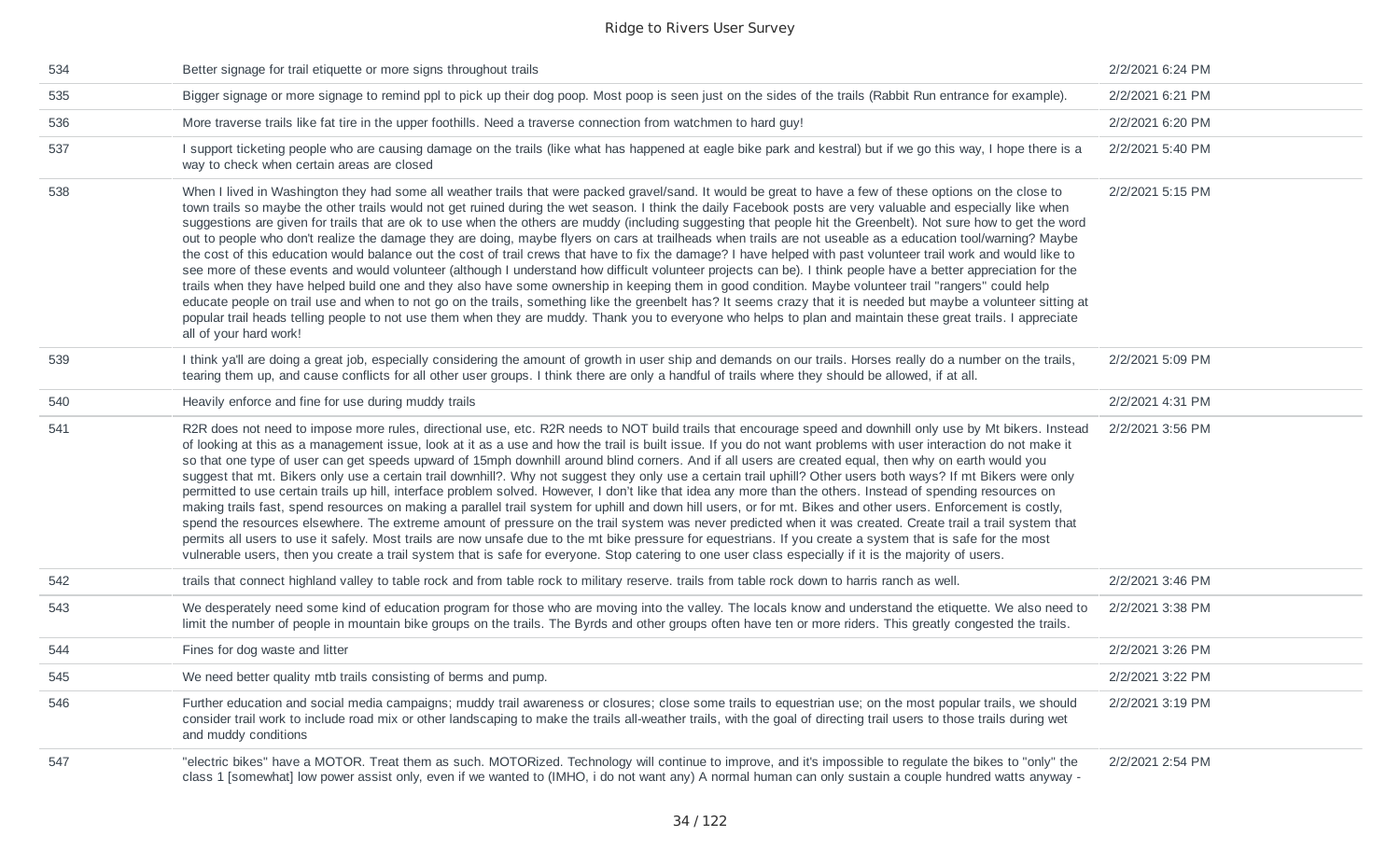| electric&without mtb. | so even "class 1" 250w bikes are doubling human output. BTW - i have two ebikes and although I trail run more than i bike, I am an avid user of both |
|-----------------------|------------------------------------------------------------------------------------------------------------------------------------------------------|
|-----------------------|------------------------------------------------------------------------------------------------------------------------------------------------------|

| 548 | I understand you can't make a bunch of new trails but I feel like that is the best solution. Make a bunch of lower trails for foot traffic only and that would<br>alleviate a lot of the problems.                                                                                                                                                                                                                                                                                                                                                                                                                                                                                                                                                                                                                                                          | 2/2/2021 2:46 PM  |
|-----|-------------------------------------------------------------------------------------------------------------------------------------------------------------------------------------------------------------------------------------------------------------------------------------------------------------------------------------------------------------------------------------------------------------------------------------------------------------------------------------------------------------------------------------------------------------------------------------------------------------------------------------------------------------------------------------------------------------------------------------------------------------------------------------------------------------------------------------------------------------|-------------------|
| 549 | I have been riding our trails for 30 years. I have seen the increase of use these past years and am glad to see attention given to this issue. If parallel trails<br>were built next to the high traffic trails to be directional, I would be in favor of. What I do not want to have happen in our Foothills, is to be like Boulder, Co. I<br>lived and raced out of Boulder in 96, and all trails within a 45 minute bike ride were closed to all cyclists because of the increased population of Denver.<br>Remember this, our trails were made by motorcycles, and they got pushed to higher ground. Unfortunately, the most damage to our trails are from hikers and<br>trail runners when conditions are muddy. Tablerock and Cottonwood trails being the worst hiker offenders. Let's protect the trails for all users. Thank you.<br>Shawn Mitchell | 2/2/2021 2:39 PM  |
| 550 | Increase signage/aggressively encourage public admonishment to reduce use when muddy, unrecovered dog leavings, other thoughtless use such as<br>excessive speed by bikers                                                                                                                                                                                                                                                                                                                                                                                                                                                                                                                                                                                                                                                                                  | 2/2/2021 2:17 PM  |
| 551 | Strategically located portapotties.                                                                                                                                                                                                                                                                                                                                                                                                                                                                                                                                                                                                                                                                                                                                                                                                                         | 2/2/2021 2:16 PM  |
| 552 | Making certain days 'bike only' days will likely be frustrating and confusing for those of us involved in NICA (Natl Interscholastic Cycling association). I like the<br>idea of 'bike only' and 'hike only' new trails, however. I'd rather just make it easier for bikers and hikers to exist on current trails and i'm not exactly sure of the<br>best approach there. I do like traffic flow in a certain direction only for bikes - that could help. Seems like it could be safest if hikers and bikers are in opposite<br>directions so hikers can always see a bike coming? Then again, hikers always seem attune to bikers regardless of their direction.                                                                                                                                                                                           | 2/2/2021 1:59 PM  |
| 553 | make more trails. there is room for twice as many trails than there are now.                                                                                                                                                                                                                                                                                                                                                                                                                                                                                                                                                                                                                                                                                                                                                                                | 2/2/2021 1:50 PM  |
| 554 | yes, stop dumbing down trails! stop putting mountain bikers to the bottom of your priority list! stop ruining challenging trails by removing rocks or blocking<br>routes, if people can't ride they should find different trails to ride. alternate easier routes will work against your plan by making the trails rideable by more<br>people, riders should build up their skills if they want to ride challenging trails.                                                                                                                                                                                                                                                                                                                                                                                                                                 | 2/2/2021 1:44 PM  |
| 555 | The alternate day plan seems unrealistic to me because people may travel to use the trails without consulting information. I do like the idea of directional trails<br>with good signage.                                                                                                                                                                                                                                                                                                                                                                                                                                                                                                                                                                                                                                                                   | 2/2/2021 1:39 PM  |
| 556 | resurfacing trails to make more of them all season, this was a great improvement for Mtn. Cove and the beginning of the toll road in Military Reserve                                                                                                                                                                                                                                                                                                                                                                                                                                                                                                                                                                                                                                                                                                       | 2/2/2021 1:10 PM  |
| 557 | Nothing you are not already taking into account based on watching your busy trails video. I support your efforts to: Build more trails Push for allowing class 1<br>ebikes on all non-motorized trails open to mtn bikes Putting down treatments in muddy areas that would help reduce mud problems I understand the use<br>increase is challenging and how people abuse the trails is challenging. However, I am not yet in favor of policing/writing citations to trail users and would rather<br>see us try to solve these problems more indirectly through signage, dog waste containers, trail treatments to cut down on the mud, etc. I know you are already<br>doing these things                                                                                                                                                                    | 2/2/2021 12:58 PM |
| 558 | Build or give priority to at least one trail for downhill mtb use that ends at Camelsback Park. This is a glaringly obvious need that was easily identifiable 5<br>years ago, and with added trail users our need is so much worse now. It will continue to get worse until a good, dedicated downill mtb route that ends in<br>Camelsback park is prioritized. Our access to the foothills is supposed to be a benefit, but it does need to be managed to the benefit of the most active users.<br>With the way mountain bike access has been ignored in and around Camelsback park, it seems more like an unmanaged problem.                                                                                                                                                                                                                              | 2/2/2021 12:42 PM |
| 559 | Enforcement of existing trail etiquette? ie. staying off muddy trails, bikes yielding to pedestrians, downhill riders yielding to uphill riders? Too many stupid trail<br>users! We can't educate the unwilling                                                                                                                                                                                                                                                                                                                                                                                                                                                                                                                                                                                                                                             | 2/2/2021 12:20 PM |
| 560 | I know there are obstacles in new trail construction, but I'd love to see additional trail options expanding the network. Is there potential for separate<br>pedestrian/mountain bike trails that lead up to Tablerock?                                                                                                                                                                                                                                                                                                                                                                                                                                                                                                                                                                                                                                     | 2/2/2021 12:06 PM |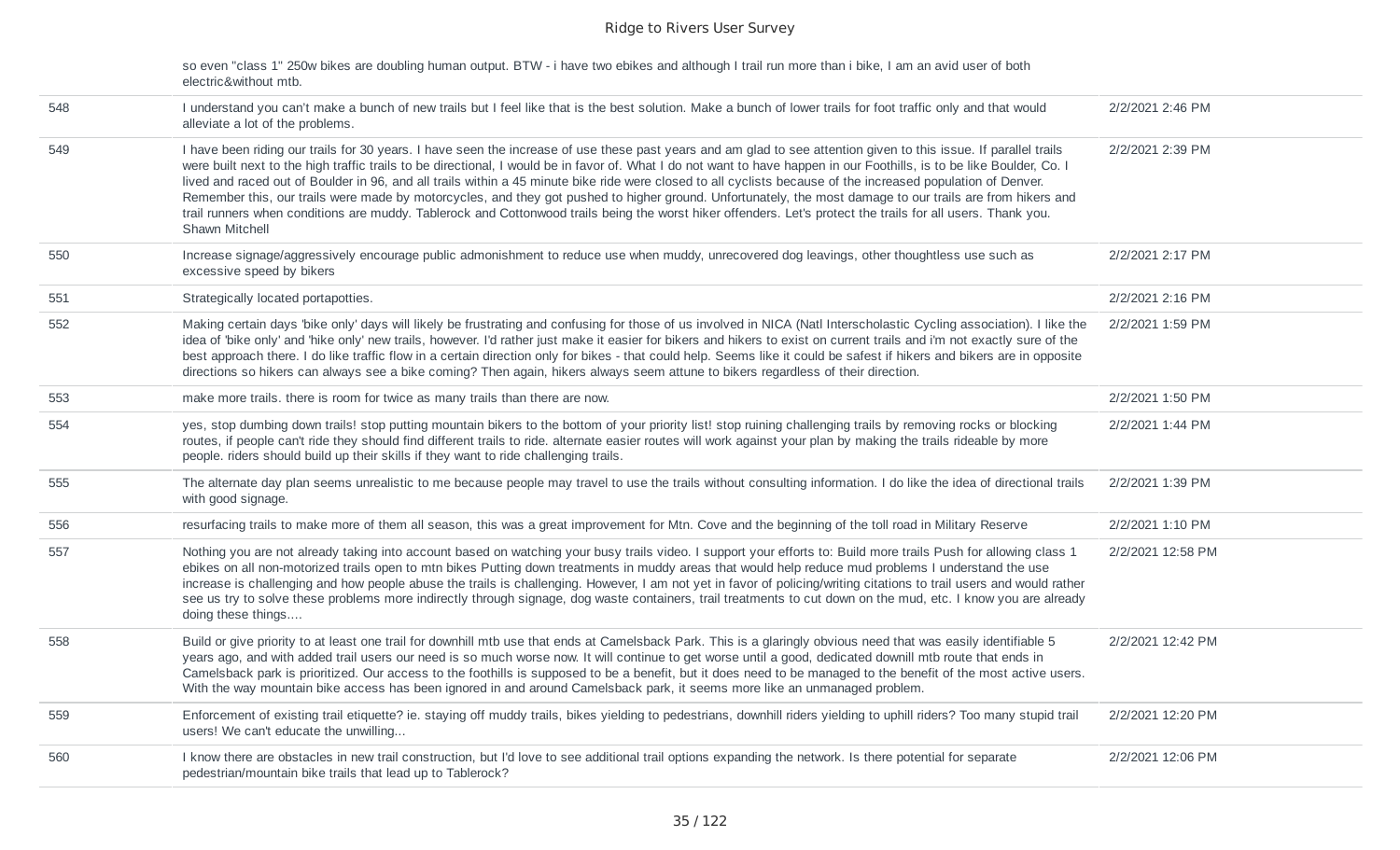| 561 | With regards to dogs on leash on heavily used trails, contraolled dogs off leash never used to be a problem on most trails, but with the increased use of our<br>trail system, the heavy use seems to stretch further and further up/away from main trail heads. So how do you quantify "heavy use" to determine where dogs<br>should be on leash and where it is better to designate a trail "controlled off leash"?                                                                                            | 2/2/2021 11:47 AM |
|-----|------------------------------------------------------------------------------------------------------------------------------------------------------------------------------------------------------------------------------------------------------------------------------------------------------------------------------------------------------------------------------------------------------------------------------------------------------------------------------------------------------------------|-------------------|
| 562 | People need to pick after their dogs                                                                                                                                                                                                                                                                                                                                                                                                                                                                             | 2/2/2021 11:38 AM |
| 563 | No E-Bikes of any kind on mountain biking (dirt) trails. E-Bikes limited to paved or gravel roads only.                                                                                                                                                                                                                                                                                                                                                                                                          | 2/2/2021 11:04 AM |
| 564 | As a dog owner, I would prefer all dogs to be required to be on leash.                                                                                                                                                                                                                                                                                                                                                                                                                                           | 2/2/2021 10:53 AM |
| 565 | Education on proper trail etiquette.                                                                                                                                                                                                                                                                                                                                                                                                                                                                             | 2/2/2021 10:18 AM |
| 566 | Build the bikers a cool flow trail somewhere so they can get it out of their system.                                                                                                                                                                                                                                                                                                                                                                                                                             | 2/2/2021 10:15 AM |
| 567 | No headphones or earplugs allowed!                                                                                                                                                                                                                                                                                                                                                                                                                                                                               | 2/2/2021 10:08 AM |
| 568 | Please do something about owners controlling their dogs                                                                                                                                                                                                                                                                                                                                                                                                                                                          | 2/2/2021 10:03 AM |
| 569 | It would be great to have volunteer patrols on the ridge to rivers trail system similar to the Boise greenbelt to help enforce people staying off of wet trails and<br>for people to pick up their dog's poop                                                                                                                                                                                                                                                                                                    | 2/2/2021 9:58 AM  |
| 570 | Please keep upper trails as dog off leash! For the easily accessed and high use trails, it is reasonable for dog on leash rules. But the Hills are a haven for dog<br>owners and a wonderful source of freedom and exercise - please don't leash our pups.                                                                                                                                                                                                                                                       | 2/2/2021 9:29 AM  |
| 571 | Directional trails on Sidewinder and Bucks tail are great ideas.                                                                                                                                                                                                                                                                                                                                                                                                                                                 | 2/2/2021 8:21 AM  |
| 572 | Use common sense! Riding/hiking with your earbuds cranked up is a recipe for conflict. Cut back some foliage on narrow single track trails so hikers/bikers<br>can see each other coming. Mark each trail as 'two-way' traffic and ask people to use common sense and courtesy. Build new/alternative downhill only trails<br>for bikes BEFORE making any changes; most of the conflict/noise is likely from a few vocal users that are abusing a privilege in the first place and not using<br>common courtesy! | 2/2/2021 7:59 AM  |
| 573 | Explore non-motorized connectivity between Hillside to Hollow and Corralls/Miller Gulch trailheads. Also, connect Hawkins Loop to Sweet Connie.                                                                                                                                                                                                                                                                                                                                                                  | 2/2/2021 7:50 AM  |
| 574 | The obvious one with the growth in the valley is just more trails in general, but I know the hoops that need to be jumped through can slow this down. Exclusive<br>use trails and one way travel trails would be awesome. Nothing ruins a day more than crashing into other bikers or hikers.                                                                                                                                                                                                                    | 2/2/2021 7:31 AM  |
| 575 | At most 20% of mountain bikers have any trail etiquette. Why would you even consider closing Hulls Gulch to foot traffic on half of days for the benefit of the<br>least polite user group?                                                                                                                                                                                                                                                                                                                      | 2/2/2021 5:30 AM  |
| 576 | Like what you did to create the all weather trail at military. Simular upgrades on other lower trails could help spread people out and lessen damage during wet<br>times                                                                                                                                                                                                                                                                                                                                         | 2/2/2021 5:29 AM  |
| 577 | More all weather trail segments.                                                                                                                                                                                                                                                                                                                                                                                                                                                                                 | 2/2/2021 5:27 AM  |
| 578 | Bathroom at trailheads.                                                                                                                                                                                                                                                                                                                                                                                                                                                                                          | 2/2/2021 5:22 AM  |
| 579 | Open up more trails to E bikes                                                                                                                                                                                                                                                                                                                                                                                                                                                                                   | 2/2/2021 12:35 AM |
| 580 | Parking restrictions, pay parking at trail head lots, signed no parking for street parking outside of agreed upon designated parking for trial heads. May reduce<br>congestion on popular but less accessible trails and possibly create revenue to help fund trial repairs since no one can seem to stay the hell off muddy trails.                                                                                                                                                                             | 2/1/2021 10:46 PM |
| 581 | volunteer muddy spot bucket brigade. dump gravel at bottom of trail leave some buckets and shovels there put up a sign telling tail users to put whatever                                                                                                                                                                                                                                                                                                                                                        | 2/1/2021 10:03 PM |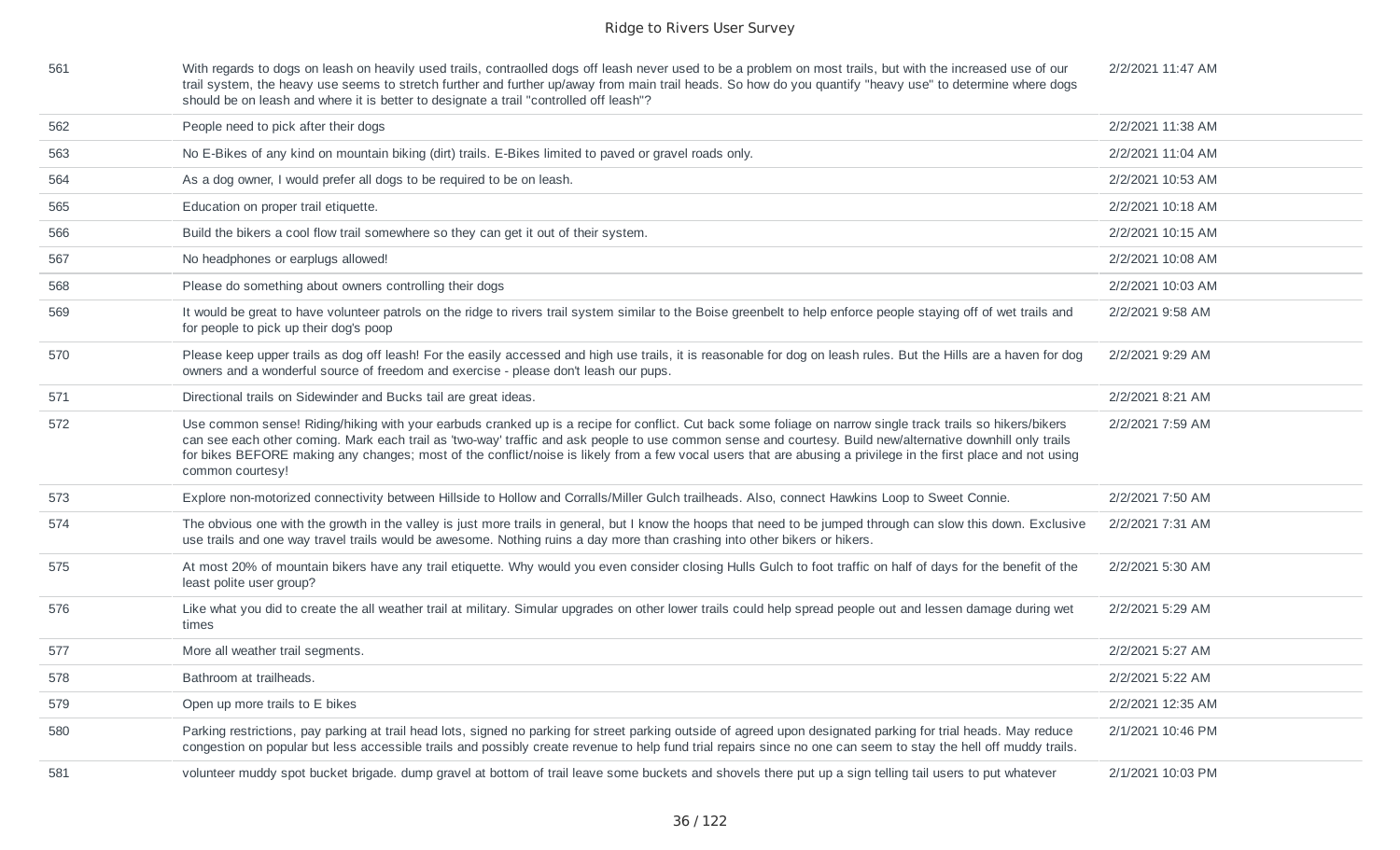|     | amount they can carry in a muddy spot                                                                                                                                                                                                                                                                                                                                                                                                                                                                                                                                                                                                                                                                                                                                                                                                                                                                                                                                                                                                                                                                                                                                                                                                                           |                  |
|-----|-----------------------------------------------------------------------------------------------------------------------------------------------------------------------------------------------------------------------------------------------------------------------------------------------------------------------------------------------------------------------------------------------------------------------------------------------------------------------------------------------------------------------------------------------------------------------------------------------------------------------------------------------------------------------------------------------------------------------------------------------------------------------------------------------------------------------------------------------------------------------------------------------------------------------------------------------------------------------------------------------------------------------------------------------------------------------------------------------------------------------------------------------------------------------------------------------------------------------------------------------------------------|------------------|
| 582 | Trails are needed that exclude bikes from trails used by equestrians and other users. By default many equestrians have been pushed out of the Ridge to<br>Rivers trail system because bikes and horses are not compatible. Among other issues is the down hill speed of the bikes, horses being afraid of them and trail<br>rutting that horses don't like to walk in.                                                                                                                                                                                                                                                                                                                                                                                                                                                                                                                                                                                                                                                                                                                                                                                                                                                                                          | 2/1/2021 9:22 PM |
| 583 | Add some E-bike allowable trails. Ideal would be allow 1-2 uphill e-bike routes, and then open all trails to downhill ebike use. This would minimize any conflicts<br>as e-bikes perform nearly identical on dowhills to pedal only bikes.                                                                                                                                                                                                                                                                                                                                                                                                                                                                                                                                                                                                                                                                                                                                                                                                                                                                                                                                                                                                                      | 2/1/2021 8:54 PM |
| 584 | Expand pedal assist ebike access to be the same as bicycles to match secretary of the interior                                                                                                                                                                                                                                                                                                                                                                                                                                                                                                                                                                                                                                                                                                                                                                                                                                                                                                                                                                                                                                                                                                                                                                  | 2/1/2021 8:54 PM |
| 585 | I bike a lot in Bend and their lower trails are one way or down or one way up. Some have also have a one way up with a designated down trail. Their usage is<br>off the charts but we rarely see others as everyone is headed the same direction. I think if all people go the same way there is less room for conflict and most<br>importantly widening and degradation of trails.                                                                                                                                                                                                                                                                                                                                                                                                                                                                                                                                                                                                                                                                                                                                                                                                                                                                             | 2/1/2021 8:49 PM |
| 586 | I like the overall one direction -all use for most trails. As we grow I think it will be safer more pleasant experience for all users.                                                                                                                                                                                                                                                                                                                                                                                                                                                                                                                                                                                                                                                                                                                                                                                                                                                                                                                                                                                                                                                                                                                          | 2/1/2021 8:43 PM |
| 587 | Ticket people that hike or bike when the trails are closed and muddy. Possible more trash cans for dog poop. Aggressive dogs should be on the leash!                                                                                                                                                                                                                                                                                                                                                                                                                                                                                                                                                                                                                                                                                                                                                                                                                                                                                                                                                                                                                                                                                                            | 2/1/2021 8:26 PM |
| 588 | Nominal annual license/fee for valley residents. Expand trails into Eagle foothills area to offload Boise trails via easements, referendums, investment from real<br>estate developers.                                                                                                                                                                                                                                                                                                                                                                                                                                                                                                                                                                                                                                                                                                                                                                                                                                                                                                                                                                                                                                                                         | 2/1/2021 8:21 PM |
| 589 | I think for Bucktail, if we were to make it one use only the option should be to make the existing trail the downhill bike trail and weave a running trail through it.<br>The downhill has fantastic curves meant for a bike.                                                                                                                                                                                                                                                                                                                                                                                                                                                                                                                                                                                                                                                                                                                                                                                                                                                                                                                                                                                                                                   | 2/1/2021 8:16 PM |
| 590 | I think there a a number a trails that we should expand from "single track" to double wide, single track to accommodate two-way traffic and minimize conflict<br>and inconvenience for user and user types. (Think of the Crestline fireroad, lower Corrals, top of Central Ridge). Alternatively, consider building parallel<br>directional single tracks - Double Bucktail, Double Hulls, Double Sidewinder, Double Shanes. I know we try to keep single-track single, but braids and double<br>tracks are very useful and can be a practical solution on high-use access trails close to parking lots and elsewhere (when legally permissible and practical). As<br>related to the odd/even day issue. If we MUST do this (and someday soon this day will be here), could we limit the directional rules to 8AM to 8PM? Trail<br>usage is light in the AM and Late evenings. We could allow hardcore early birds riders like me to get a quick hit before or after the crowds. Regarding muddy<br>trails I ride all winter, but avoid mud by riding frozen trails. Not sure how we educate and enforce and be Boise kind. Thanks for all you do. R2R is the #1<br>best thing about Boise. Call if you want any other feedback - Mike diVittorio 208.859.2486 | 2/1/2021 8:16 PM |
| 591 | If possible, monitor the mountain bike riders speed and recklessness when there are hikers present. Someone is bound to get killed if bikers don't change their<br>behavior. Ticketing might help initially w changes.                                                                                                                                                                                                                                                                                                                                                                                                                                                                                                                                                                                                                                                                                                                                                                                                                                                                                                                                                                                                                                          | 2/1/2021 8:09 PM |
| 592 | Closed gates for highly used trails when they are too muddy like what is used at table rock                                                                                                                                                                                                                                                                                                                                                                                                                                                                                                                                                                                                                                                                                                                                                                                                                                                                                                                                                                                                                                                                                                                                                                     | 2/1/2021 8:06 PM |
| 593 | Leave the trails alone. It's nice to be able to hike in whatever direction you want. The whole experience of going on trails is to explore. This is not a road where<br>people drive on the right side of the road. People need to stay off the trails that become muddy. Education of trail use is what is needed. More closure signs<br>when trails are not in condition to be used. Also, LET people volunteer to help fix and maintain trails instead of using a virus as an excuse not help or do<br>anything.                                                                                                                                                                                                                                                                                                                                                                                                                                                                                                                                                                                                                                                                                                                                             | 2/1/2021 8:00 PM |
| 594 | Enforcement of dog on leash trails                                                                                                                                                                                                                                                                                                                                                                                                                                                                                                                                                                                                                                                                                                                                                                                                                                                                                                                                                                                                                                                                                                                                                                                                                              | 2/1/2021 7:59 PM |
| 595 | Bucktail downhill only.                                                                                                                                                                                                                                                                                                                                                                                                                                                                                                                                                                                                                                                                                                                                                                                                                                                                                                                                                                                                                                                                                                                                                                                                                                         | 2/1/2021 7:58 PM |
| 596 | Greater enforcement re: dogs and dog waste.                                                                                                                                                                                                                                                                                                                                                                                                                                                                                                                                                                                                                                                                                                                                                                                                                                                                                                                                                                                                                                                                                                                                                                                                                     | 2/1/2021 7:22 PM |
| 597 | While making these decisions, a number of considerations seem to have not been offered or been taken. (1) It doesn't seem to be a good idea to make                                                                                                                                                                                                                                                                                                                                                                                                                                                                                                                                                                                                                                                                                                                                                                                                                                                                                                                                                                                                                                                                                                             | 2/1/2021 7:21 PM |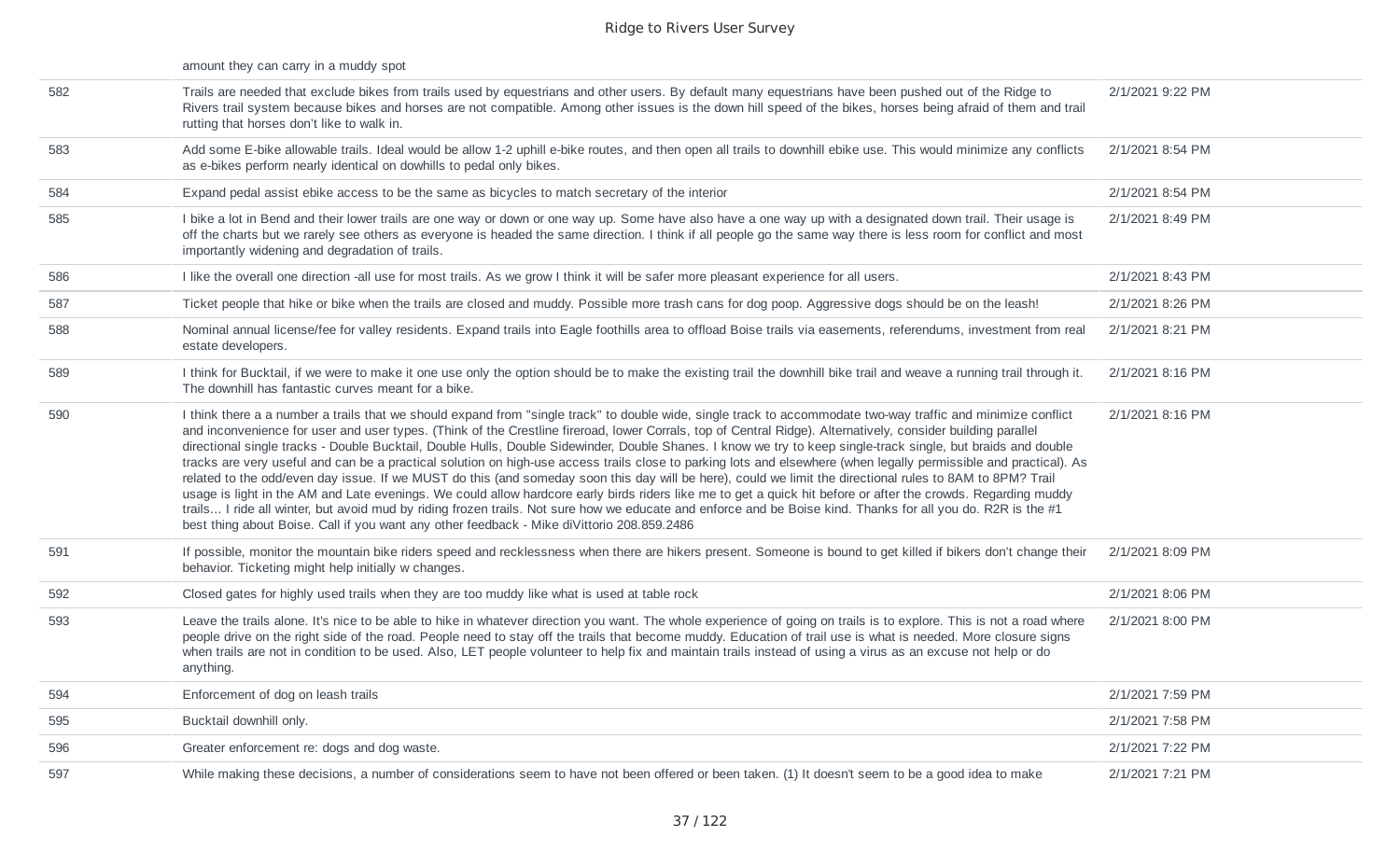|     | changes (especially permanent) during a pandemic that has temporarily created escalated trail use. This past year we saw many families (That's great!)<br>utilizing the trails during times when they would not normally be available to use them (Monday-Friday days). There are many retired people, myself among<br>them, who intentionally use them during non-peak times as much as possible. This pandemic will not last forever, children will be back in school and adults<br>back at the workplace. It would be a shame to limit use during those daytime hours only to find that our amazing trails are not being used to their full capability.<br>We retirees can help minimize peak trail use by not being limited to certain days since we have flexibility during any given day. (2) I'll reiterate that there seem<br>to be a lot more off-leash dogs (3 and sometimes 4) per/person or party of two. I think people found a need to invest in more canine companions during these<br>difficult times but, truly, I've yet to witness any of these parties who could manage that many dogs off-leash safely for everyone. I'd like to see no more than<br>one off-leash dog per person. (3) My reasoning for opposite direction travel for bikers and walkers/runner/horses is that MANY people have music on, are on<br>their phones, and a number of other things that make them not hear bikers shouting "biker back" AND ringing a bike bell. That's unsafe to everyone and, quite<br>frankly, disrespectful to all other trail users. To prevent this from happening, opposite direction travel MAY be a good solution. (4) There are trails that would<br>make GREAT downhill only bike trails, however, many people like to use those as a tougher hike and/or bike climb for the actual workout of them; for that<br>reason, it would be a shame to either make them one way or close them to other uses. A suggestion MAY be to limit to downhill traffic only during certain<br>obvious peak times and/or weekends. (5) I mentioned it in an earlier note and I'll cover it again. Many of the trails during winter months, especially winters like<br>this one and last, are in their best form ever with the exception of a few spots that seem like they could be made to not be muddy due to standing water and<br>drainage. Many of these sections can be no more than 20 feet long. It would be fabulous to see what could be done to some of these areas in order to not<br>have to avoid the whole trail. Sidewinder, of late, has been one such trail, where almost the entire trail is a good as it ever gets. (6) Regarding the one direction<br>only trails, by doing so it doesn't afford a person the ability to do an out-and-back. Many people are getting out on limited time and by changing that, they may<br>lose the opportunity due to lack of time if they cannot turn around or don't have the time to complete whatever the loop might be. (7) Overall, most people are<br>kind and respectful of each other. (8) E-bikes have not been addressed here either. Though I do not believe that e-bikes cause any more damage to the trails<br>than other users, if consideration is being made to cite people for using trails when they're muddy, then I also believe that citations should be given for e-bike<br>use (where prohibited), dog doo being left in the trail, other littering and other aggressive behaviors. |                  |
|-----|------------------------------------------------------------------------------------------------------------------------------------------------------------------------------------------------------------------------------------------------------------------------------------------------------------------------------------------------------------------------------------------------------------------------------------------------------------------------------------------------------------------------------------------------------------------------------------------------------------------------------------------------------------------------------------------------------------------------------------------------------------------------------------------------------------------------------------------------------------------------------------------------------------------------------------------------------------------------------------------------------------------------------------------------------------------------------------------------------------------------------------------------------------------------------------------------------------------------------------------------------------------------------------------------------------------------------------------------------------------------------------------------------------------------------------------------------------------------------------------------------------------------------------------------------------------------------------------------------------------------------------------------------------------------------------------------------------------------------------------------------------------------------------------------------------------------------------------------------------------------------------------------------------------------------------------------------------------------------------------------------------------------------------------------------------------------------------------------------------------------------------------------------------------------------------------------------------------------------------------------------------------------------------------------------------------------------------------------------------------------------------------------------------------------------------------------------------------------------------------------------------------------------------------------------------------------------------------------------------------------------------------------------------------------------------------------------------------------------------------------------------------------------------------------------------------------------------------------------------------------------------------------------------------------------------------------------------------------------------------------------------------------------------------------------------------------------------------------------------------------------------------------------------------------------------------------------------------------------------------------------------------------------------------------------------------------------------------------------------------------------------------------------------------------------------------------------------------------------|------------------|
| 598 | There are a lot of "new" users that need education on the use of the trails. Who has the right-of-way, controlled speed for bikes, etc. A hand out would be nice<br>at trailheads in addition to the existing signage. May need to place on windshields of out of state cars and cars with new plates.                                                                                                                                                                                                                                                                                                                                                                                                                                                                                                                                                                                                                                                                                                                                                                                                                                                                                                                                                                                                                                                                                                                                                                                                                                                                                                                                                                                                                                                                                                                                                                                                                                                                                                                                                                                                                                                                                                                                                                                                                                                                                                                                                                                                                                                                                                                                                                                                                                                                                                                                                                                                                                                                                                                                                                                                                                                                                                                                                                                                                                                                                                                                                                       | 2/1/2021 7:17 PM |
| 599 | I'm a Boise native and have lived in and accessed the foothills for 50 years. The growth in the valley has created a lot more trail congestion and tension<br>among users. I remember when the foothills were a mess with no rules and open access so I value the efforts made to maintain a healthy trail system. While I<br>can appreciate the need for quidelines, the rules have gotten confusing and often don't make common sense. On leash/off leash trails are confusing and often<br>don't make sense. I don't like people using the trails when they are muddy, but citations just create more tension and the need for monitoring. Making more<br>complicated rules (odd/even days/up/down for one user other the other) just adds to tensions and creates more problems. Get away from the rules and focus<br>on behavior and respect among users. When I'm using the trails I need to show respect for ALL USERS and use my best judgement when I encounter another<br>user about trail etiquette. There are times when it makes more sense for an uphill hiker to move out of the way for a biker going down hill (depending on the<br>terrain). I also see runners wearing ear buds or not moving out of the way despite the biker using a bell to alert them of their presence. I use the trails for hiking<br>and running pretty much the same frequency that I ride my MTB. I question whether or not some of the complaints are coming from single use trail users. Trail<br>etiquette and guidelines need to be generated from a multi use perspective. More trails are always great and needed as Boise grows. In addition to creating<br>new trails, make modifications to existing trails by creating bulb out trails within trails, which reduces congestion and allows for fluid encounters with other trail<br>users. I also recommend getting community involvement in trail maintenance and repair. This helps to get people more invested in the trail system.                                                                                                                                                                                                                                                                                                                                                                                                                                                                                                                                                                                                                                                                                                                                                                                                                                                                                                                                                                                                                                                                                                                                                                                                                                                                                                                                                                                                                                                                                  | 2/1/2021 7:17 PM |
| 600 | More trash cans for dog crap- maybe then people would pick up more.                                                                                                                                                                                                                                                                                                                                                                                                                                                                                                                                                                                                                                                                                                                                                                                                                                                                                                                                                                                                                                                                                                                                                                                                                                                                                                                                                                                                                                                                                                                                                                                                                                                                                                                                                                                                                                                                                                                                                                                                                                                                                                                                                                                                                                                                                                                                                                                                                                                                                                                                                                                                                                                                                                                                                                                                                                                                                                                                                                                                                                                                                                                                                                                                                                                                                                                                                                                                          | 2/1/2021 7:14 PM |
| 601 | Keep e-bikes off the trails.                                                                                                                                                                                                                                                                                                                                                                                                                                                                                                                                                                                                                                                                                                                                                                                                                                                                                                                                                                                                                                                                                                                                                                                                                                                                                                                                                                                                                                                                                                                                                                                                                                                                                                                                                                                                                                                                                                                                                                                                                                                                                                                                                                                                                                                                                                                                                                                                                                                                                                                                                                                                                                                                                                                                                                                                                                                                                                                                                                                                                                                                                                                                                                                                                                                                                                                                                                                                                                                 | 2/1/2021 7:04 PM |
| 602 | Bike courtesy on the trails!                                                                                                                                                                                                                                                                                                                                                                                                                                                                                                                                                                                                                                                                                                                                                                                                                                                                                                                                                                                                                                                                                                                                                                                                                                                                                                                                                                                                                                                                                                                                                                                                                                                                                                                                                                                                                                                                                                                                                                                                                                                                                                                                                                                                                                                                                                                                                                                                                                                                                                                                                                                                                                                                                                                                                                                                                                                                                                                                                                                                                                                                                                                                                                                                                                                                                                                                                                                                                                                 | 2/1/2021 6:51 PM |
| 603 | Stop prioritizing hikers over all other users. Hikers also need to pay attention and respect other trail users.                                                                                                                                                                                                                                                                                                                                                                                                                                                                                                                                                                                                                                                                                                                                                                                                                                                                                                                                                                                                                                                                                                                                                                                                                                                                                                                                                                                                                                                                                                                                                                                                                                                                                                                                                                                                                                                                                                                                                                                                                                                                                                                                                                                                                                                                                                                                                                                                                                                                                                                                                                                                                                                                                                                                                                                                                                                                                                                                                                                                                                                                                                                                                                                                                                                                                                                                                              | 2/1/2021 6:49 PM |
| 604 | I'm not sure if the survey will address this issue. Overuse of trails when muddy.                                                                                                                                                                                                                                                                                                                                                                                                                                                                                                                                                                                                                                                                                                                                                                                                                                                                                                                                                                                                                                                                                                                                                                                                                                                                                                                                                                                                                                                                                                                                                                                                                                                                                                                                                                                                                                                                                                                                                                                                                                                                                                                                                                                                                                                                                                                                                                                                                                                                                                                                                                                                                                                                                                                                                                                                                                                                                                                                                                                                                                                                                                                                                                                                                                                                                                                                                                                            | 2/1/2021 5:49 PM |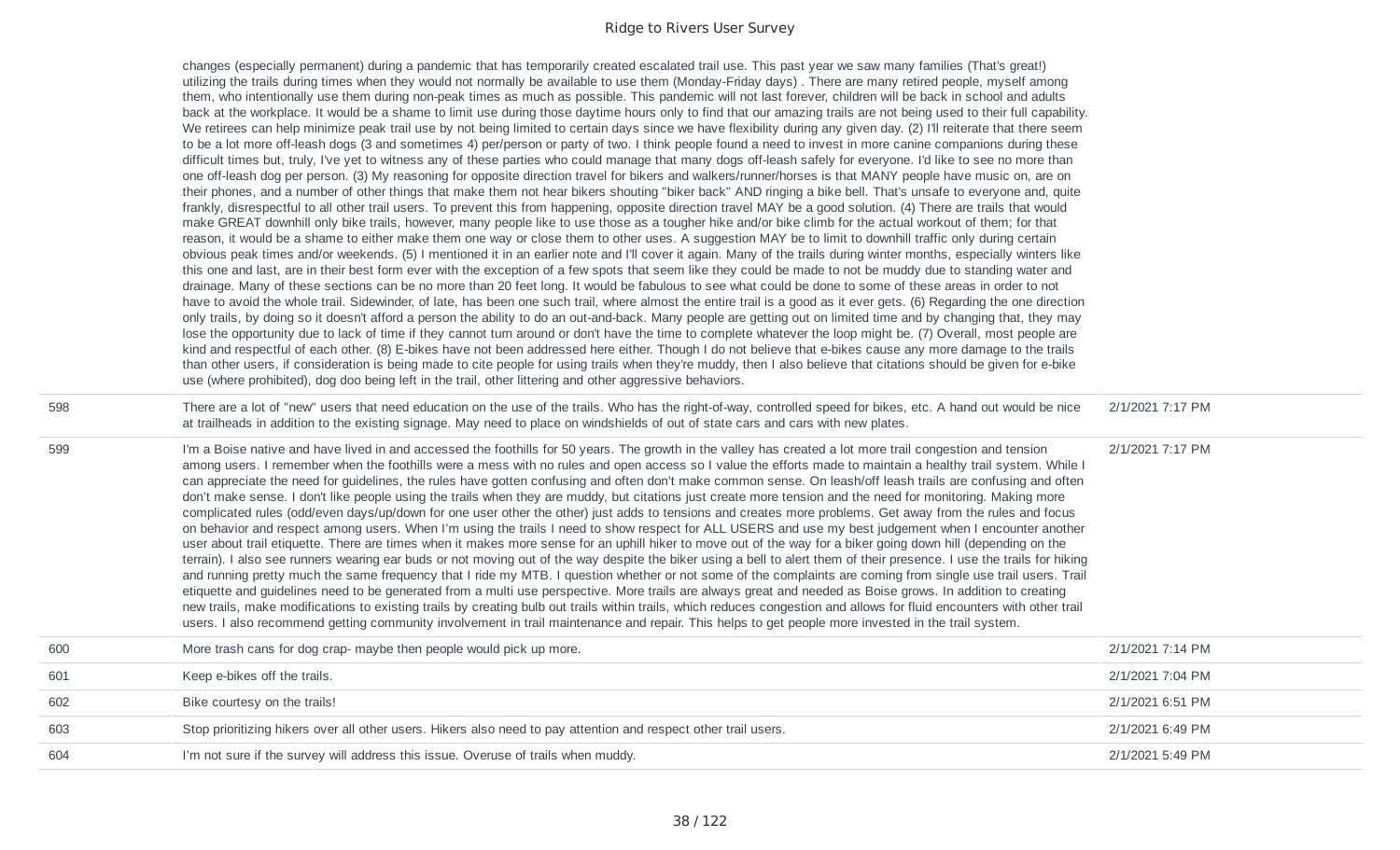| 605 | No downhill bikes on lower hills gulch #29                                                                                                                                                                                                                                                                                                                                                                                                                                                                                                                                                                                                                                                                                                                                                                                                                                                                                                                                                                                                                                                                                                                                                                                                                                                                                                                                                                                                                                                                                                                                                                                                                                                                                                                                                                                                                                                                                                                                                                                                                                                                                                                                                                                                                                                                       | 2/1/2021 5:26 PM |
|-----|------------------------------------------------------------------------------------------------------------------------------------------------------------------------------------------------------------------------------------------------------------------------------------------------------------------------------------------------------------------------------------------------------------------------------------------------------------------------------------------------------------------------------------------------------------------------------------------------------------------------------------------------------------------------------------------------------------------------------------------------------------------------------------------------------------------------------------------------------------------------------------------------------------------------------------------------------------------------------------------------------------------------------------------------------------------------------------------------------------------------------------------------------------------------------------------------------------------------------------------------------------------------------------------------------------------------------------------------------------------------------------------------------------------------------------------------------------------------------------------------------------------------------------------------------------------------------------------------------------------------------------------------------------------------------------------------------------------------------------------------------------------------------------------------------------------------------------------------------------------------------------------------------------------------------------------------------------------------------------------------------------------------------------------------------------------------------------------------------------------------------------------------------------------------------------------------------------------------------------------------------------------------------------------------------------------|------------------|
| 606 | Allow ebikes under certain conditions                                                                                                                                                                                                                                                                                                                                                                                                                                                                                                                                                                                                                                                                                                                                                                                                                                                                                                                                                                                                                                                                                                                                                                                                                                                                                                                                                                                                                                                                                                                                                                                                                                                                                                                                                                                                                                                                                                                                                                                                                                                                                                                                                                                                                                                                            | 2/1/2021 5:15 PM |
| 607 | Periodic, small space, to step aside when others are passing. Similar to the slow vehicle turnout on Bogus Basin road but very small space                                                                                                                                                                                                                                                                                                                                                                                                                                                                                                                                                                                                                                                                                                                                                                                                                                                                                                                                                                                                                                                                                                                                                                                                                                                                                                                                                                                                                                                                                                                                                                                                                                                                                                                                                                                                                                                                                                                                                                                                                                                                                                                                                                       | 2/1/2021 4:59 PM |
| 608 | How can those who don't clean up pet waste be fined? This is a large problem. I feel dogs should be banned from a subset of popular trails.                                                                                                                                                                                                                                                                                                                                                                                                                                                                                                                                                                                                                                                                                                                                                                                                                                                                                                                                                                                                                                                                                                                                                                                                                                                                                                                                                                                                                                                                                                                                                                                                                                                                                                                                                                                                                                                                                                                                                                                                                                                                                                                                                                      | 2/1/2021 4:56 PM |
| 609 | Booths set up at popular trail heads to monitor high volume days and provide education on trail etiquette. A possible strike system or fines for trail offenders.                                                                                                                                                                                                                                                                                                                                                                                                                                                                                                                                                                                                                                                                                                                                                                                                                                                                                                                                                                                                                                                                                                                                                                                                                                                                                                                                                                                                                                                                                                                                                                                                                                                                                                                                                                                                                                                                                                                                                                                                                                                                                                                                                | 2/1/2021 4:55 PM |
| 610 | When you're making you daily decisions about if a trail should be open, having a sign to reflect that at each trailhead would be helpful. Especially as conditions<br>change during the day.                                                                                                                                                                                                                                                                                                                                                                                                                                                                                                                                                                                                                                                                                                                                                                                                                                                                                                                                                                                                                                                                                                                                                                                                                                                                                                                                                                                                                                                                                                                                                                                                                                                                                                                                                                                                                                                                                                                                                                                                                                                                                                                     | 2/1/2021 4:08 PM |
| 611 | As a female trail user I feel safest having my dog with me not to mention my dog's joy when on the trails. I have seen many more restrictions put in place in<br>the recent past and fear more are on the books. Running on a single track trail with a dog on a leash is not safe or practical. Requiring dogs be under control<br>and not interfere with others trail experience is my hope for the future.                                                                                                                                                                                                                                                                                                                                                                                                                                                                                                                                                                                                                                                                                                                                                                                                                                                                                                                                                                                                                                                                                                                                                                                                                                                                                                                                                                                                                                                                                                                                                                                                                                                                                                                                                                                                                                                                                                    | 2/1/2021 4:00 PM |
| 612 | Be careful to separate weekday use (relatively very low general traffic) from weekend use (typically way higher). I do not want to have limited trail use during<br>weekday days when there is very low traffic.                                                                                                                                                                                                                                                                                                                                                                                                                                                                                                                                                                                                                                                                                                                                                                                                                                                                                                                                                                                                                                                                                                                                                                                                                                                                                                                                                                                                                                                                                                                                                                                                                                                                                                                                                                                                                                                                                                                                                                                                                                                                                                 | 2/1/2021 3:57 PM |
| 613 | More off leash trails for dogs. Convince more mountain bikers they're not in a race.                                                                                                                                                                                                                                                                                                                                                                                                                                                                                                                                                                                                                                                                                                                                                                                                                                                                                                                                                                                                                                                                                                                                                                                                                                                                                                                                                                                                                                                                                                                                                                                                                                                                                                                                                                                                                                                                                                                                                                                                                                                                                                                                                                                                                             | 2/1/2021 3:47 PM |
| 614 | i like giving fines to people who go out on muddy days. It is helpful also when you say be off the trails by 10 today.                                                                                                                                                                                                                                                                                                                                                                                                                                                                                                                                                                                                                                                                                                                                                                                                                                                                                                                                                                                                                                                                                                                                                                                                                                                                                                                                                                                                                                                                                                                                                                                                                                                                                                                                                                                                                                                                                                                                                                                                                                                                                                                                                                                           | 2/1/2021 2:54 PM |
| 615 | Everyone yield to uphill users, regardless of on foot/horse/bike.                                                                                                                                                                                                                                                                                                                                                                                                                                                                                                                                                                                                                                                                                                                                                                                                                                                                                                                                                                                                                                                                                                                                                                                                                                                                                                                                                                                                                                                                                                                                                                                                                                                                                                                                                                                                                                                                                                                                                                                                                                                                                                                                                                                                                                                | 2/1/2021 2:49 PM |
| 616 | I think that mountain bikers need a larger voice within Ridges to Rivers as I feel that decisions are entirely made to benefit hikers.                                                                                                                                                                                                                                                                                                                                                                                                                                                                                                                                                                                                                                                                                                                                                                                                                                                                                                                                                                                                                                                                                                                                                                                                                                                                                                                                                                                                                                                                                                                                                                                                                                                                                                                                                                                                                                                                                                                                                                                                                                                                                                                                                                           | 2/1/2021 2:38 PM |
| 617 | make some trails for hikers only.                                                                                                                                                                                                                                                                                                                                                                                                                                                                                                                                                                                                                                                                                                                                                                                                                                                                                                                                                                                                                                                                                                                                                                                                                                                                                                                                                                                                                                                                                                                                                                                                                                                                                                                                                                                                                                                                                                                                                                                                                                                                                                                                                                                                                                                                                | 2/1/2021 2:35 PM |
| 618 | 1. I experienced much higher trail use in 2020 and strongly suspect it was due to the pandemic. As typical activities re-open I expect trail use to decrease to<br>typical levels. My opinion is not to make drastic changes due to the past year's increased use. Some of the survey questions remind me of what has been<br>adopted in other places, such as Boulder, CO. I lived there in the 90's and trail culture has just become more contentious. In contrast, directional trails on the<br>North Shore in Vancouver, B.C. serve a purpose for the culture of extreme downhill terrain. We don't have that here and I don't think it's the best approach. 2.<br>One way to decrease the density of trail users is to build new trails. The newest trails are the best ones in terms of routing, flow, and drainage, and I'd love to<br>see more. 3. I agree that using muddy trails is not a good idea and I absolutely avoid it. That said, I don't think it's as big a deal as it's made out to be.<br>Mountain bike tracks and footprints go away. Horse prints eventually go away. Some of the trails with persistent wet spots may be able to be improved with<br>some all weather treatment as is done in Harrison Hollow--not the whole trail, but just the trouble spots. Some of the trails may also be routed around the wet<br>spots to prevent them from becoming double-track. I'm not a trail builder, but suspect that some of the kelly humps are not an effective tool. I've ridden plenty<br>of places in the northwest where they're either much smaller or not present. 3. My negative experiences are limited to 2 categories. A) Pedestrians and<br>cyclists wearing earbuds who cannot hear others approaching or even calling to pass. I don't know what to do about that. B) Mountain bikers riding downhill<br>who do not follow the rights-of-way rules. There are some signs posted, but this should be improved. My opinion is that this is more important than staying off<br>muddy trails because it causes injuries. 4. ebikes should be limited to motorcycle trails and people with qualifying disabilities. They are too fast and too quiet<br>to safely mix with pedestrians, bicycles, and dogs. I know of one injury caused by a collision and there will be more. | 2/1/2021 2:35 PM |
| 619 | Given social distancing, as well as multiple use trails, it seems necessary that hikers move off-trail to let others pass safely. I don't know to what extent this<br>contributes to erosion or trail widening, but if it's found to be significant, perhaps periodic wide spots or secondary paths placed strategically to prevent erosion<br>could help?                                                                                                                                                                                                                                                                                                                                                                                                                                                                                                                                                                                                                                                                                                                                                                                                                                                                                                                                                                                                                                                                                                                                                                                                                                                                                                                                                                                                                                                                                                                                                                                                                                                                                                                                                                                                                                                                                                                                                       | 2/1/2021 1:48 PM |
| 620 | 1. Lower Hulls Gulch, down only for bikes I love climbing this but there's clearly an advantage to make it directional. 2. Freestone Ridge, up only for bikes I<br>know, I know.                                                                                                                                                                                                                                                                                                                                                                                                                                                                                                                                                                                                                                                                                                                                                                                                                                                                                                                                                                                                                                                                                                                                                                                                                                                                                                                                                                                                                                                                                                                                                                                                                                                                                                                                                                                                                                                                                                                                                                                                                                                                                                                                 | 2/1/2021 1:27 PM |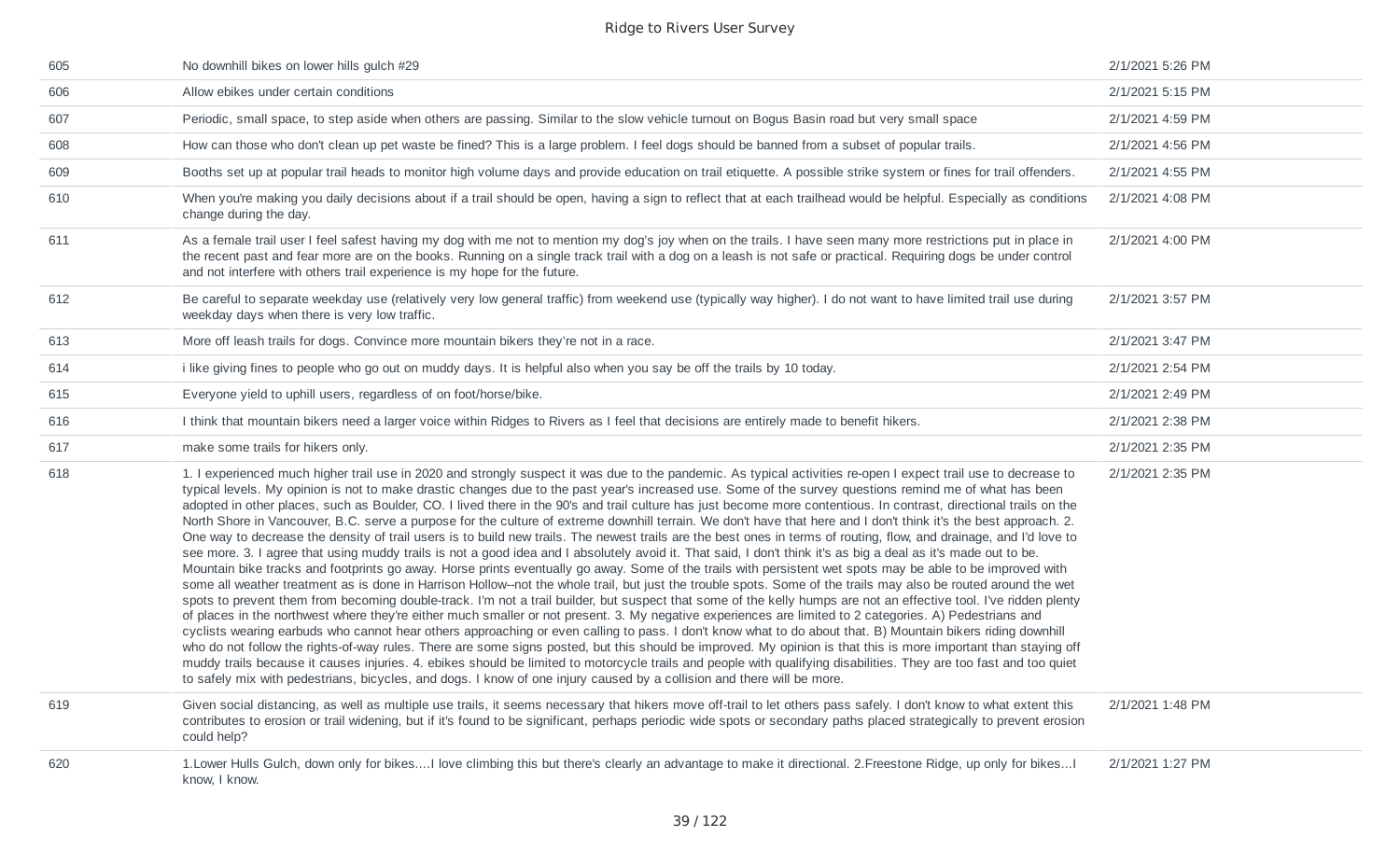| 621 | More hiker only trails in the higher elevations (not just close to the city) similar to Upper Hulls Gulch Interpretive Trail.                                                                                                                                                                                                                                                                                                                                                                                                                                                                                                                                                                                                                                                                                                                                 | 2/1/2021 1:25 PM  |
|-----|---------------------------------------------------------------------------------------------------------------------------------------------------------------------------------------------------------------------------------------------------------------------------------------------------------------------------------------------------------------------------------------------------------------------------------------------------------------------------------------------------------------------------------------------------------------------------------------------------------------------------------------------------------------------------------------------------------------------------------------------------------------------------------------------------------------------------------------------------------------|-------------------|
| 622 | No horses on lower trails. They really beat up trails                                                                                                                                                                                                                                                                                                                                                                                                                                                                                                                                                                                                                                                                                                                                                                                                         | 2/1/2021 1:24 PM  |
| 623 | more enforcement of no-use on days that trails are muddy, wet, etc. It is tiring to see people use and abuse trails such as Table Rock which ruins the trails for<br>the remainder of the year.                                                                                                                                                                                                                                                                                                                                                                                                                                                                                                                                                                                                                                                               | 2/1/2021 1:15 PM  |
| 624 | I am a regular user of the trails for primarily mountain biking, but I also hike. It's disappointing that some mountain bikers are cruising too fast and upsetting<br>other users. I always try to go slow and be conscious of other users. You can't expect to "go for time" on these trails. Are there other incentives to slow down<br>bikers rather than complicating the usage requirements?                                                                                                                                                                                                                                                                                                                                                                                                                                                             | 2/1/2021 12:37 PM |
| 625 | Build more trails. And thanks for all you do!                                                                                                                                                                                                                                                                                                                                                                                                                                                                                                                                                                                                                                                                                                                                                                                                                 | 2/1/2021 12:29 PM |
| 626 | Please look at options to enforce pet owners that don't pick up their waste. Pack it in, pack it out should apply to all users.                                                                                                                                                                                                                                                                                                                                                                                                                                                                                                                                                                                                                                                                                                                               | 2/1/2021 12:23 PM |
| 627 | $\overline{7}$                                                                                                                                                                                                                                                                                                                                                                                                                                                                                                                                                                                                                                                                                                                                                                                                                                                | 2/1/2021 11:35 AM |
| 628 | It is possible for everyone to share if they follow the rules - bikes with bells to use when going around corners, dogs on leashes and people picking up after<br>them (runners do not stop to do this and it is incredibly inconsiderate. If they don't want to break their run, then leave the dog home), following the<br>horse/hiker/mountain bike rule. Most hikers are very willing to let a biker keep their ride going, but a thank you would be nice.                                                                                                                                                                                                                                                                                                                                                                                                | 2/1/2021 11:07 AM |
| 629 | plenty of trash bins and dog poop pickup bags and bins.                                                                                                                                                                                                                                                                                                                                                                                                                                                                                                                                                                                                                                                                                                                                                                                                       | 2/1/2021 11:05 AM |
| 630 | Requiring dog's to be on leash at all times would solve two problems: owner's would be aware of dog poop and have control of their dog. The most conflict I<br>see is from dogs not being controlled by their owner. An off leash dog can bite other trail users, inhibit other trail users by becoming an obstacle, and off leash<br>dogs are more likely to poop without their owner being aware.                                                                                                                                                                                                                                                                                                                                                                                                                                                           | 2/1/2021 10:25 AM |
| 631 | Yes, If you group horse back riders, walkers, hikers, runners, sight seers, bird watchers they are the majority and they get along. Yet, it seems as if bicyclists<br>get priority treatment and they can be the most dangerous to other users because of the speed they can ride, blind spots along trails, narrow places on the<br>trail, the ear plugs they wear and sometimes their lack of consideration for other trail users. PS I have 4 bikes.                                                                                                                                                                                                                                                                                                                                                                                                       | 2/1/2021 10:14 AM |
| 632 | Outreach for trial etiquette, most users do not understand the needs of trail use in any fashion other than their own. For example, I participate in multiple<br>activities on shared use trails and thus have a unique understanding of the needs of all other trail users while most of those that I encounter seem preoccupied<br>with their needs. I use our trial system as a mountain biker, equestrian rider, runner, dog walker, and hiker all to equal amounts and as such when I am running,<br>I understand the perspective of someone on horseback while many of the hikers I encounter have no sense of what it is like to see things from the other<br>perspective. I believe that less conflict could be achieved by reaching across to educate users not only about the specific guidelines for their activity, but<br>those of other sports. | 2/1/2021 10:14 AM |
| 633 | Bogus already effectively makes atm one direction only by placing do not enter signs on the morning star end of the trail. Additionaly if hikers are allowed to<br>only go one direction there will need to be some serious signage put up explaining the full length of the loop including taking the long way back down sunshine<br>cat track/trail as there is no other way for hikers to get back to their cars once they start it the trail is one way. As a summer patroller at bogus I have<br>frequently gone out to that trail to bring water and navigational help to people who dont comprehend the length or commitement of that hike.                                                                                                                                                                                                            | 2/1/2021 10:12 AM |
| 634 | Keep all trails open for uphill mountain biking and shared use. But build more downhill specific mountain bike trails.                                                                                                                                                                                                                                                                                                                                                                                                                                                                                                                                                                                                                                                                                                                                        | 2/1/2021 9:58 AM  |
| 635 | These are great considerations; I appreciate the forethought and seeking of feedback. I think whatever change is decided on, it should be definitive, easy to<br>understand and CONSISTENT. I would support funds dedicated to a sweeping awareness campaign and enforcement at the start until a cultural shift has been<br>developed. A patchwork of solutions or convoluted rules will undermine the intention of this project and I believe be a waste of resources. I think the easiest<br>solution for users to adapt to would be #1 directional trails and #2 closures and fines for trail use in poor conditions. I support the continued construction of new                                                                                                                                                                                         | 2/1/2021 9:48 AM  |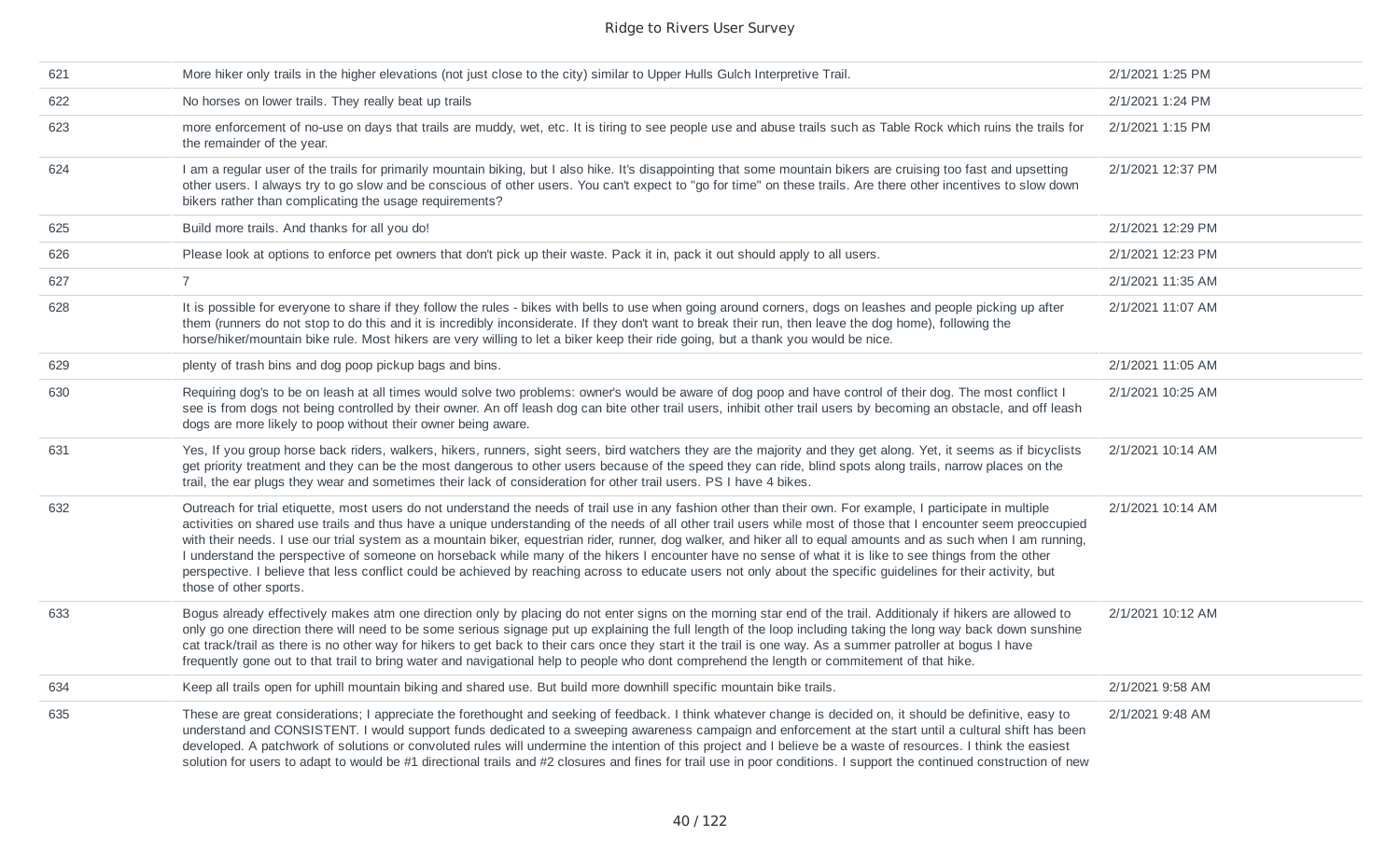trails but I do believe that these two solutions in particular need to be implemented immediately considering COVID and the continue increase in use they will see this Spring and Summer. Thank you for your work.

| 636 | Low use periods should have the possibility of not having any introduced restrictions                                                                                                                                                                                                                                                                                                                                                                                                                                                                                                                                                                                                                                                                                                                                                                                                                                                                          | 2/1/2021 9:43 AM   |
|-----|----------------------------------------------------------------------------------------------------------------------------------------------------------------------------------------------------------------------------------------------------------------------------------------------------------------------------------------------------------------------------------------------------------------------------------------------------------------------------------------------------------------------------------------------------------------------------------------------------------------------------------------------------------------------------------------------------------------------------------------------------------------------------------------------------------------------------------------------------------------------------------------------------------------------------------------------------------------|--------------------|
| 637 | Highly interested in RTR system connector trails. Could there be a separate discussion of evolution of trail system in addition to this trail use survey?<br>Desirable trails from 10 year plan are Polecat to Highlands Hollow and from Rocky Cayon to upper Freestone. thx                                                                                                                                                                                                                                                                                                                                                                                                                                                                                                                                                                                                                                                                                   | 2/1/2021 9:40 AM   |
| 638 | all of military reserve and lower hulls gulch                                                                                                                                                                                                                                                                                                                                                                                                                                                                                                                                                                                                                                                                                                                                                                                                                                                                                                                  | 2/1/2021 9:32 AM   |
| 639 | Better signage that indicates clear open or closed status during fall and winter. This should be backed up with enforceable citations.                                                                                                                                                                                                                                                                                                                                                                                                                                                                                                                                                                                                                                                                                                                                                                                                                         | 2/1/2021 9:30 AM   |
| 640 | I know mud and destruction is a huge priority. More aggressive / bright colored signage. More chains across trails to make people think?                                                                                                                                                                                                                                                                                                                                                                                                                                                                                                                                                                                                                                                                                                                                                                                                                       | 2/1/2021 9:14 AM   |
| 641 | Citing people for not cleaning up after their dogs!                                                                                                                                                                                                                                                                                                                                                                                                                                                                                                                                                                                                                                                                                                                                                                                                                                                                                                            | 2/1/2021 7:41 AM   |
| 642 | Please clarify if E-Bikes are categorized as "Motorized" (electric motor). This has not been clear to me when questions arise relative to motorized trail use.                                                                                                                                                                                                                                                                                                                                                                                                                                                                                                                                                                                                                                                                                                                                                                                                 | 2/1/2021 7:35 AM   |
| 643 | stop promoting Boise as a cool place to live                                                                                                                                                                                                                                                                                                                                                                                                                                                                                                                                                                                                                                                                                                                                                                                                                                                                                                                   | 2/1/2021 7:23 AM   |
| 644 | few more signs expressing to be respectful and courteous to others.                                                                                                                                                                                                                                                                                                                                                                                                                                                                                                                                                                                                                                                                                                                                                                                                                                                                                            | 2/1/2021 7:22 AM   |
| 645 | To relieve pressure I propose 2 directional trails. One "draining" the Hulls Reserve/Camelsback area and the other to "drain" the Military area. I fear switching<br>existing trails to directional/alternanting days might prove to be too confusing to many folks, both old time natives of the area as well as new users. A<br>descending cyclist might feel as though there will be no threat of uphill traffic and really let loose potentially severely hurting someone else or themselves. In<br>order to implement a safe experience for all users a new "facility/trail" should be constructed. If this in not possible for the near future then I feel no change<br>should be applied, and PROPER PLACEMENT of "SLOW ZONE" signage is proper course of action to keep the peace. Also, someone needs to contact<br>STRAVA and flag ALL of our SLOW ZONE lower descents as hazardous and therefore be removed from any racing leaderboardjust sayin'. | 1/31/2021 11:41 PM |
| 646 | Can we somehow up enforcement of dog etiquette? I am a dog person, a dog trainer and do NOT want to restrict trail use for people and their pups. I even like<br>off leash. But people seem to skip past the "controlled" part of "controlled off leash dogs." The amount of dogs that run up and harass me and my pup, often<br>grumpily or antagonistically, is really defeating. When we pass controlled off leash dogs, there is no problem and it's so pleasant to see people and dogs<br>enjoying nature. But I hate being constantly on guard because of the people who just don't care and let their pups run amuck, and jump on, or get in the face of<br>my dog. And there are always off leash dogs even in the "leashed dog" trails. So there's no getting away from it.                                                                                                                                                                           | 1/31/2021 10:49 PM |
| 647 | Some questions were too 'leading' or did not have enough options. Why some solutions on some trails but not on others? It seems like the author had some<br>preconceived ideas with limited options for certain 'problem' trails. Q#12 is complex. It should be off limits to downhill bikes but only when an alternative<br>downhill bike only trail is created. If a downhill trail is created, HG should become open to uphill riding only. Some of the alignments shown are not ideal and<br>have too many switchbacks that can lead to shortcutting. Cartwright Ridge Trail reroutes are needed but the most westerly route has a weird switchback that is<br>not needed. Consider slightly steeper grades (but still retain a sustainable grade) and loose the switch backs. Great job overall. Especially seeking public<br>input. Thanks for all the team is doing.                                                                                    | 1/31/2021 10:31 PM |
| 648 | You can't regulate etiquette. Please stop trying to get the public to support complicated management strategies and divisive perspectives. Trail users do get<br>along well in the Boise foothills. There will always be minor challenges. If you can't enforce the policies you are encouraging (this survey is biased in its<br>wording) then please do not present them as viable.                                                                                                                                                                                                                                                                                                                                                                                                                                                                                                                                                                          | 1/31/2021 10:22 PM |
| 649 | Have signs at the beginning of the trails about trail ettiequte, i.e, up hill has right a way, etc                                                                                                                                                                                                                                                                                                                                                                                                                                                                                                                                                                                                                                                                                                                                                                                                                                                             | 1/31/2021 10:19 PM |
| 650 | Enforce trail use at Polecat. The misuse of this trail is criminal                                                                                                                                                                                                                                                                                                                                                                                                                                                                                                                                                                                                                                                                                                                                                                                                                                                                                             | 1/31/2021 9:50 PM  |
| 651 | Better dog control.                                                                                                                                                                                                                                                                                                                                                                                                                                                                                                                                                                                                                                                                                                                                                                                                                                                                                                                                            | 1/31/2021 9:48 PM  |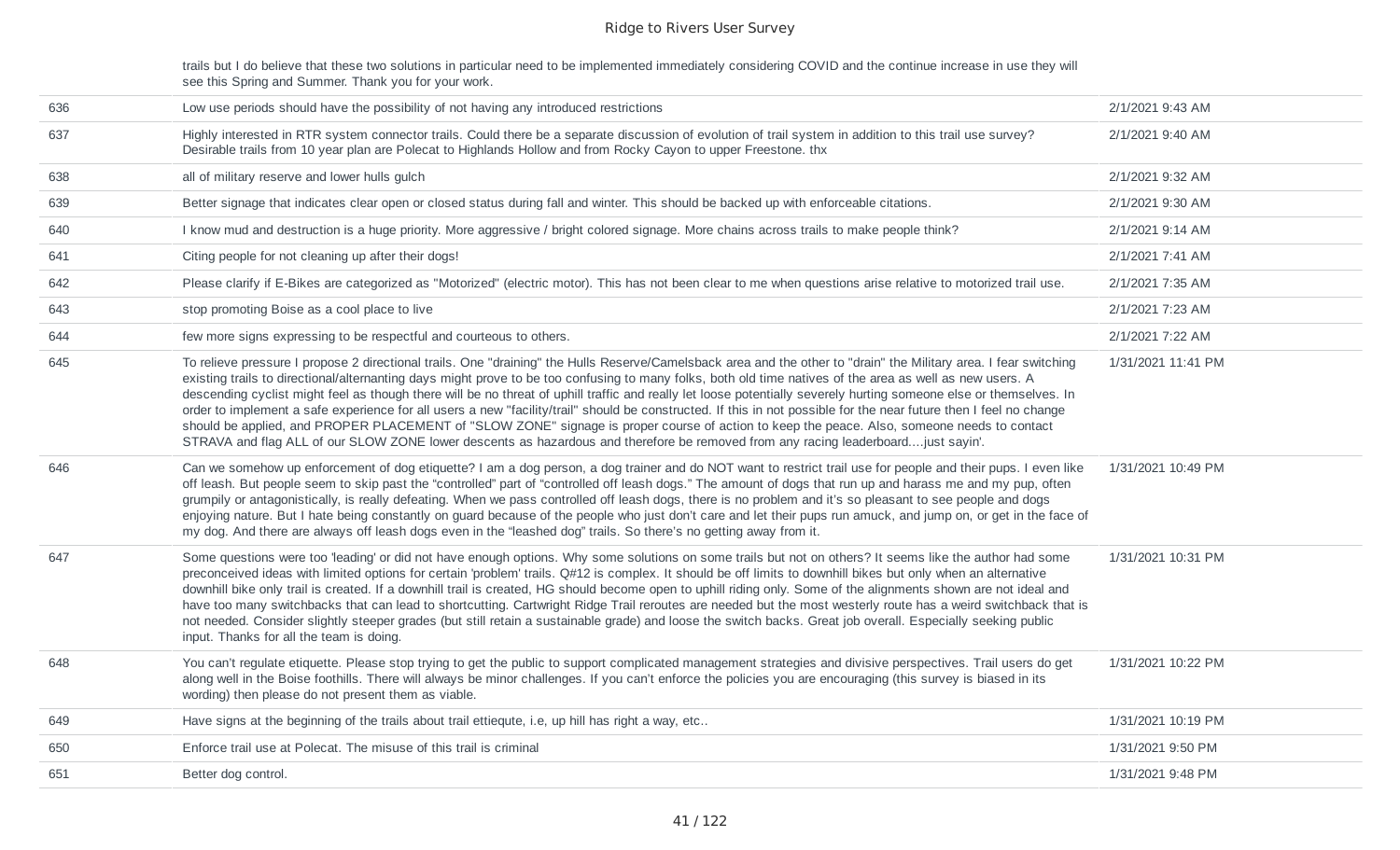| 652 | More technical trails                                                                                                                                                                                                                                                                                                                                                                                                                                  | 1/31/2021 9:38 PM |
|-----|--------------------------------------------------------------------------------------------------------------------------------------------------------------------------------------------------------------------------------------------------------------------------------------------------------------------------------------------------------------------------------------------------------------------------------------------------------|-------------------|
| 653 | Post the rules of trail etiquette at every trailhead.                                                                                                                                                                                                                                                                                                                                                                                                  | 1/31/2021 9:36 PM |
| 654 | Education for trail etiquette, getting word spread about the Happy Trails pledge, offering tips for controlled off-leash training/commands, encouraging pride and<br>gratitude for this awesome resource so that people want to treat it well for all to enjoy! Thank you for all you & the rangers do already!                                                                                                                                        | 1/31/2021 9:29 PM |
| 655 | I would rather you close muddy trails and monitor/cite offenders than restrict trail use by type of activity.                                                                                                                                                                                                                                                                                                                                          | 1/31/2021 8:44 PM |
| 656 | Improved accessibility parking and trail head access. Improved disability etiquette education and disability trail rating information.                                                                                                                                                                                                                                                                                                                 | 1/31/2021 8:34 PM |
| 657 | Education education education, I don't think newly arrived mountain bikers understand trail etiquette. I am an avid biker and know it can be done where<br>everyone enjoys the trails. The trail pledge is not enough, need more presence. I am certain you'd have many volunteers to held if you made the request. Also,<br>more dedicated trails, look at what Bend Oregon has done, very well managed trail network.                                | 1/31/2021 8:16 PM |
| 658 | The area is growing like crazy. We need more trails, more bathrooms, and more parking lots. Along with more trash cans. Maybe charge folks for a pass for<br>their car to park in popular lots. \$5-10 a yr Due to the growing area dogs need to be on leashes at all times. Too many dogs are on the trails now.                                                                                                                                      | 1/31/2021 8:10 PM |
| 659 | Provide enough parking for trail users so that they don't use private driveways and block nearby homeowners. Require dogs to be leashed on trails! I am a dog<br>owner and off leash dogs do a lot of habitat destruction and harass wildlife.                                                                                                                                                                                                         | 1/31/2021 7:56 PM |
| 660 | Dogs that are aggressive should stay home or be contained by owner on the trails. Have seen handlers and their dogs intimidate friendly dogs.                                                                                                                                                                                                                                                                                                          | 1/31/2021 7:53 PM |
| 661 | Horses seem to be greatly overlooked in any dialogues, question answering, & concessions— & bikes seem FAR too favored. Why such extreme bias?                                                                                                                                                                                                                                                                                                         | 1/31/2021 7:32 PM |
| 662 | More motorized trails. When was the last time there was a new motorized trail? There are very few motorized trails in the system. The population of our has<br>expanded and we need more trails to disburse the users. Frustrating to always see new additions of hike and bike trails, nothing for motorized.                                                                                                                                         | 1/31/2021 7:23 PM |
| 663 | Just keep building more trails and improve the connectivity, especially to the west.                                                                                                                                                                                                                                                                                                                                                                   | 1/31/2021 7:20 PM |
| 664 | Teacher trail etiquette, maybe though local news stations. Hikers and bikers doing how to videos. We have so many new people in the Boise Valley.                                                                                                                                                                                                                                                                                                      | 1/31/2021 6:45 PM |
| 665 | Pay to play on some or all the trails                                                                                                                                                                                                                                                                                                                                                                                                                  | 1/31/2021 6:40 PM |
| 666 | If possible, bell stations that bikers can borrow and hopefully put back to help prevent collisions with hikers and other bikers. Signs to encourage/remind to use<br>bells.                                                                                                                                                                                                                                                                           | 1/31/2021 6:26 PM |
| 667 | I'm a hiker and occasion trail runner. I don't ever use a mountain bike. I'm sometimes pissed off by people who use the trails unproperly. But at the same time,<br>I don't think more management, rules, and restrictions are the answer. Please keep nature open and untouched. I don't think our problems are bad enough yet<br>for citations and directional rules. Yuck.                                                                          | 1/31/2021 6:09 PM |
| 668 | Restrooms at more trailheads.                                                                                                                                                                                                                                                                                                                                                                                                                          | 1/31/2021 6:04 PM |
| 669 | Do not limit trail use in any way. It is counter to the purpose and mission to allow residents to enjoy these valuable resources. Continue your work to create<br>new trails across the foothills to spread out users- from Eagle to Barber Valley.                                                                                                                                                                                                    | 1/31/2021 5:56 PM |
| 670 | I think it only makes sense to implement strategies that create less conflict between riders and walkers. Riders would LOVE to go fast on trails with no hikers<br>to injure. And hikers would LOVE to walk the trails without fear of being "run over" by a speeding biker. So swapping days, or designating a large number of<br>trails as single use (biking or hiking only), only makes sense in the long run. Thanks for considering. John Hacker | 1/31/2021 5:50 PM |
| 671 | More outreach, Facebook is not enough. Economical annual permit - \$5-\$10 - and use funds to conduct professional public outreach campaign and surveys to<br>understand who all the users are. We have lots of people on the trails that do not have a clue how to hike sustainably or how to share the trails. Dog owners                                                                                                                            | 1/31/2021 4:58 PM |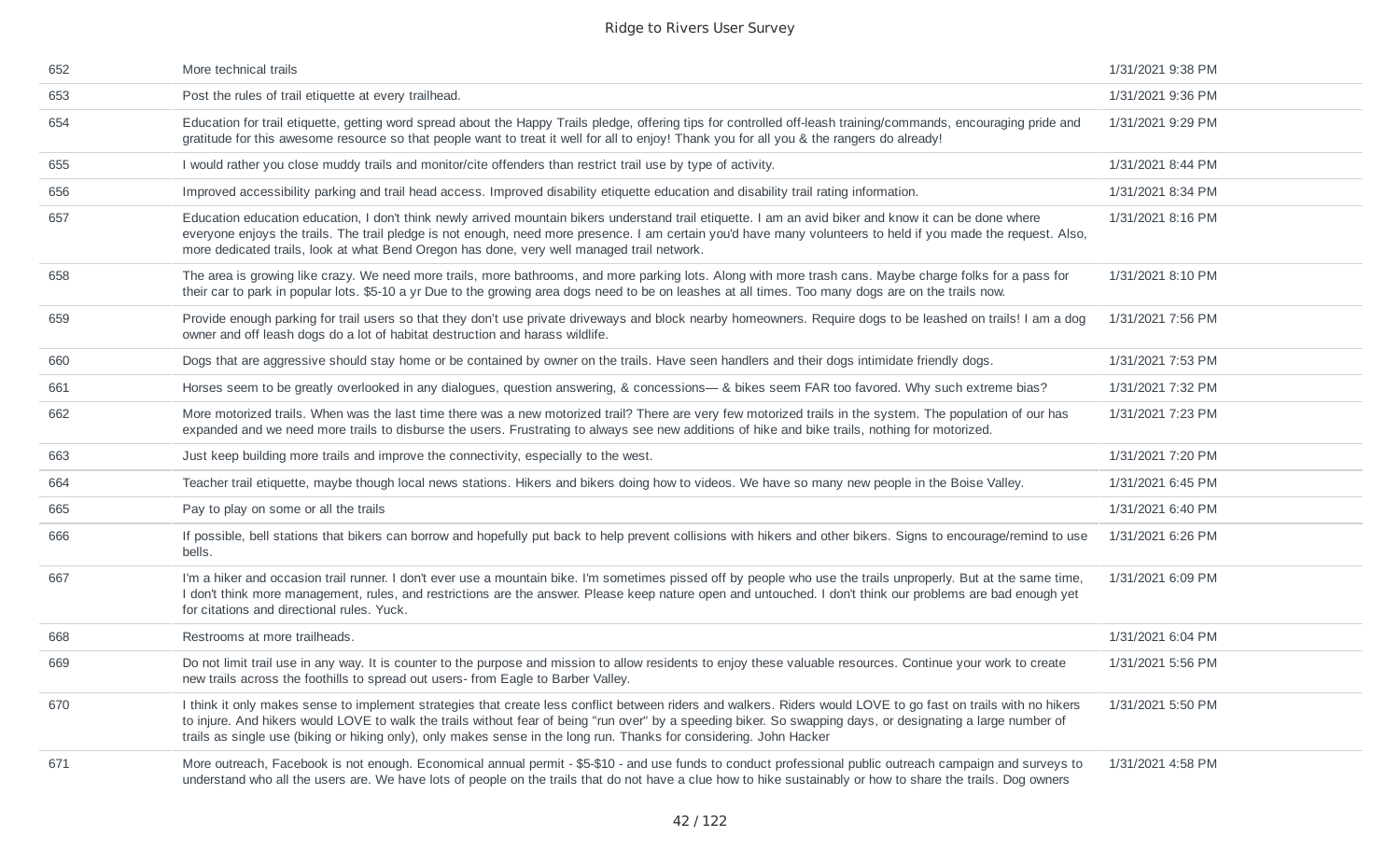are some of the worse. Maybe if we propose taking them off the tails because of all the dog poop and near misses with bikes and nuisance to other hikers, they will take seriously that they need to control their dogs and pick up after themselves. Developers need to pay impact fees to help sustain the resource and they will take seriously that they need to control their dogs support what is needed to address the impacts they create by bringing more people here. Go to BSU and give presentations at the new student orientations about responsible use, etc. Lots of ideas for better outreach. Someone needs to organize this and we need to find away to fund it.

| 672 | On Polecat, it would be nice to have an every other day option even days they go quite clockwise odd days they go counterclockwise or something like that.                                                                                                                                                                                                                                                                                                                                                                                                                                                                                                                                                 | 1/31/2021 4:49 PM  |
|-----|------------------------------------------------------------------------------------------------------------------------------------------------------------------------------------------------------------------------------------------------------------------------------------------------------------------------------------------------------------------------------------------------------------------------------------------------------------------------------------------------------------------------------------------------------------------------------------------------------------------------------------------------------------------------------------------------------------|--------------------|
| 673 | More pedestrian only trails. Are you listening? 4th survey with same request.                                                                                                                                                                                                                                                                                                                                                                                                                                                                                                                                                                                                                              | 1/31/2021 4:39 PM  |
| 674 | Just be nice and educate in a non confrontational way as much as you can.                                                                                                                                                                                                                                                                                                                                                                                                                                                                                                                                                                                                                                  | 1/31/2021 4:37 PM  |
| 675 | I don't really like requiring non-cyclists to use trails only on even/odd days. In most weeks, I can only go out on Sundays, and that would limit my ability to use<br>those trails.                                                                                                                                                                                                                                                                                                                                                                                                                                                                                                                       | 1/31/2021 4:30 PM  |
| 676 | somehow more education. Our family of 2 doesn't use social media. More info at trail heads on conditions might be helpful.                                                                                                                                                                                                                                                                                                                                                                                                                                                                                                                                                                                 | 1/31/2021 4:17 PM  |
| 677 | Consideration of complete trail closure during certain times of the day, non-morning hours, during winter months and other times when trails are more muddy.<br>Possible consideration of a fine for individuals who use the trails during muddy conditions.                                                                                                                                                                                                                                                                                                                                                                                                                                               | 1/31/2021 3:10 PM  |
| 678 | Make sure there's a media push to communicate trail expectations, courtesy, changes, and updates. Don't assume all newcomers will go to your site. Clearly<br>they don't or many current issues would t exist. Post these things at trailheads. Create a campaign. Have trail ambassadors. Cite and fine those who violate.                                                                                                                                                                                                                                                                                                                                                                                | 1/31/2021 2:51 PM  |
| 679 | No dogs off leash anywhere on trails. I'm really tired (& frightened) by aggressive dogs with owners exclaiming "He/she won't hurt youI'm not sure why<br>he/she is acting that way, etc etc. MAJOR fines if caught leaving plastic bag full of dog manure on a trail. Bikes need speed limits on turns with obstructions,<br>etc.                                                                                                                                                                                                                                                                                                                                                                         | 1/31/2021 2:41 PM  |
| 680 | Make around the mountain bike only and choose other bogus trails to be pedestrian only to compensate.                                                                                                                                                                                                                                                                                                                                                                                                                                                                                                                                                                                                      | 1/31/2021 2:21 PM  |
| 681 | Whenever citations are issued, offender should be required to participate in trail restoration. Period.                                                                                                                                                                                                                                                                                                                                                                                                                                                                                                                                                                                                    | 1/31/2021 2:05 PM  |
| 682 | General thought: I know you have a tough job, especially with the growing use. I would just plead with you keep trails sustainable and not to build any more<br>than you can adequately maintain. I appreciated hearing that you consider environmental resources in your decision making. I want to continue to see deer,<br>raptors, coyotes and other wildlife, as well as sagebrush and grasses, while working on the trails. That's a big part in why I use them. Keep it so there is still a<br>sense of 'wildness' close to the city. Thank you for being a public servant and all the work that you do.                                                                                            | 1/31/2021 2:05 PM  |
| 683 | The R2R trail system is a gem. So unique and adds so much to our community. With so much use I am supportive of policies that will keep our trail system in<br>good shape with the fewest possible conflicts. Thanks for including the community in your decision-making process. Happy Trails!                                                                                                                                                                                                                                                                                                                                                                                                            | 1/31/2021 1:55 PM  |
| 684 | Bikes should go _clockwise_ on Polecat with other users either direction.                                                                                                                                                                                                                                                                                                                                                                                                                                                                                                                                                                                                                                  | 1/31/2021 1:28 PM  |
| 685 | Be firm on no E-bikes in most of the system- this will be a growing user group if not curtailed in the near term. Probably will need citation enforcement<br>eventually.                                                                                                                                                                                                                                                                                                                                                                                                                                                                                                                                   | 1/31/2021 1:12 PM  |
| 686 | Bicycle only xc trails. Closing the foothills in the winter to all travel to give the wintering wildlife and trails a break. Citations to vehicles parked at trail heads<br>during this time. Utilization of densely graded aggregate to fill in trenches. Properly locate water drainage, especially in areas with wheeled traffic.                                                                                                                                                                                                                                                                                                                                                                       | 1/31/2021 12:47 PM |
| 687 | More rules and separation only add to conflict and create more division between users. While I get pretty chafed at users who travel on muddy trails, I don't<br>endorse citations. Create more community involvement w/ trail maintenance. There are areas that have been eroded and water accumulates in these low<br>spots. Have organic material and signage w/ instructions at the trail heads and flags on areas that need material. Give users the option to fill in these areas<br>(with their own bags) w/ provided material on their walks. Get people involved in caring about the trails and they will have more respect. Could be a fun<br>project/activity for kids and families on outings. | 1/31/2021 12:38 PM |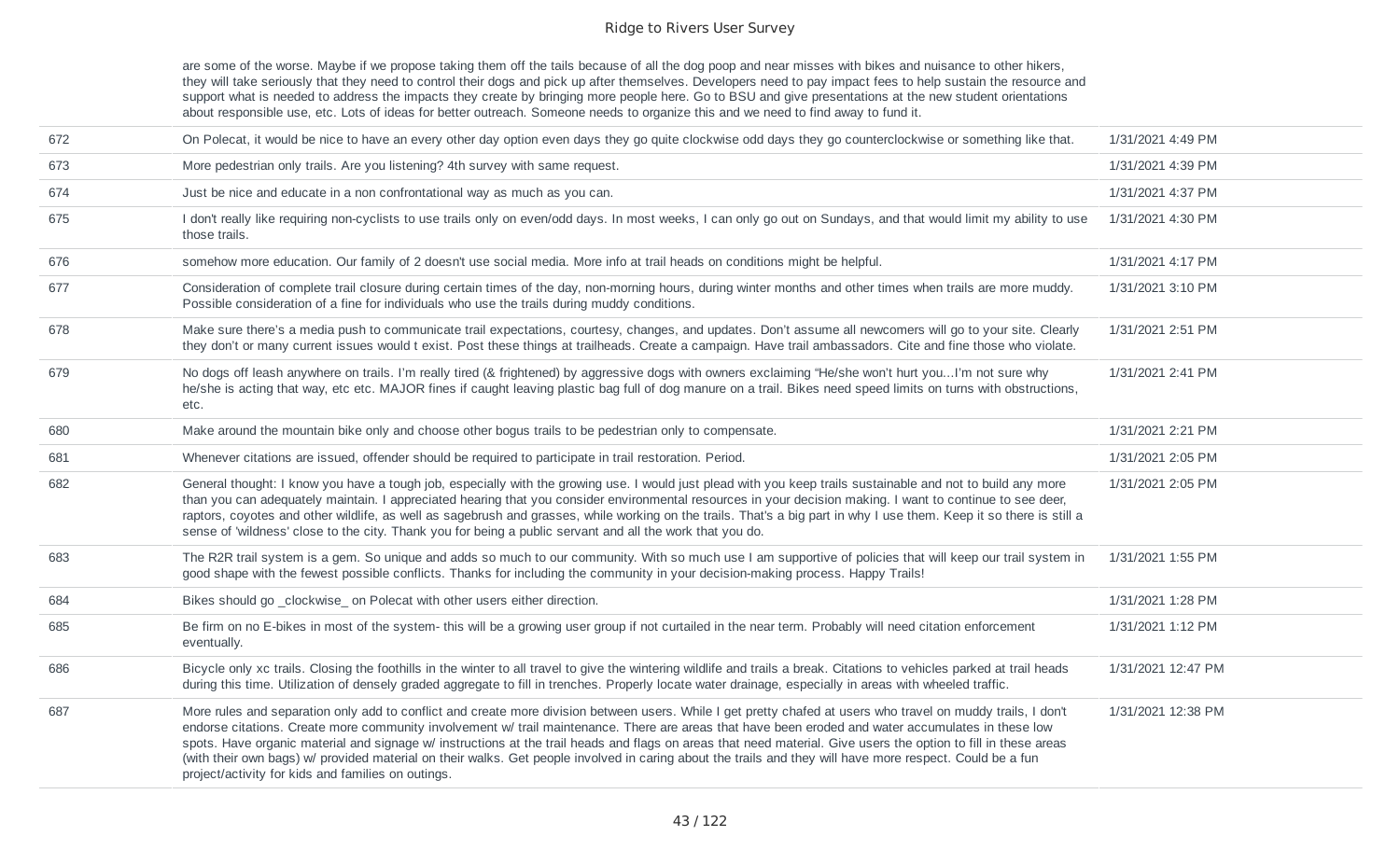| 688 | So frustrating to see muddy trail use. MilRes seems to get hit the hardest - put a gate on Mountain Cove before the Cottonwood Cr. trailhead (have card key<br>access for residents at the end of the road perhaps) and just shut the whole thing down when muddy - even frozen mornings. The area needs to heal. Also<br>consider an adopt a trail program for citizens - we could pick up trash and dog poop, report issues and trends to you via a shared online spreadsheet, and help<br>participate in trail repair projects. Thank you for all you do!                                                                                                                                                                                                                                                                                                                                                                                                                                                                                                                                                                                                                                                                                                                                                                                                                                                                                                                                                                                                                                                                                                                                                                                                                                                                                                                                                                                                    | 1/31/2021 12:05 PM |
|-----|-----------------------------------------------------------------------------------------------------------------------------------------------------------------------------------------------------------------------------------------------------------------------------------------------------------------------------------------------------------------------------------------------------------------------------------------------------------------------------------------------------------------------------------------------------------------------------------------------------------------------------------------------------------------------------------------------------------------------------------------------------------------------------------------------------------------------------------------------------------------------------------------------------------------------------------------------------------------------------------------------------------------------------------------------------------------------------------------------------------------------------------------------------------------------------------------------------------------------------------------------------------------------------------------------------------------------------------------------------------------------------------------------------------------------------------------------------------------------------------------------------------------------------------------------------------------------------------------------------------------------------------------------------------------------------------------------------------------------------------------------------------------------------------------------------------------------------------------------------------------------------------------------------------------------------------------------------------------|--------------------|
| 689 | I think that seasonal closures based on a physical examination of the trails is the best way to limit trail damage. The best way to limit controversy is to<br>educate users on trail etiquette in person. The proposed changes address the symptoms of the problem but not the actual problem. Trail rules aren't the issue,<br>people are.                                                                                                                                                                                                                                                                                                                                                                                                                                                                                                                                                                                                                                                                                                                                                                                                                                                                                                                                                                                                                                                                                                                                                                                                                                                                                                                                                                                                                                                                                                                                                                                                                    | 1/31/2021 11:59 AM |
| 690 | Encourage staying on trails versus walking/riding off trail. Educate.                                                                                                                                                                                                                                                                                                                                                                                                                                                                                                                                                                                                                                                                                                                                                                                                                                                                                                                                                                                                                                                                                                                                                                                                                                                                                                                                                                                                                                                                                                                                                                                                                                                                                                                                                                                                                                                                                           | 1/31/2021 11:53 AM |
| 691 | #14. That trail location is a good idea. Make it walking only. Overall, the survey configuration indicates you've made up your minds about something already<br>and are looking for support for what is already planned. One issue I have with this survey/ options to consider are time of the day or day of the week. Other<br>than the pandemic which has things a mess all over, most conflict is weekends and after 4 pm on week days. I can ride at odd hours and have not issue with<br>any of the trails or crowding. It might be easier to have some trails walk or bike based on the day of the week end. Perhaps an unintended result of the odd /<br>even or day of the week is going to push people into fewer trail options. Only trails such as flow trails should be exclusive use to bikes. Otherwise, it would be<br>too easy to have fast bikers running slower bikers off the trail. A limit on the number of dogs per person is a good idea leash or no leash. Thank you for<br>providing a place for a comment.                                                                                                                                                                                                                                                                                                                                                                                                                                                                                                                                                                                                                                                                                                                                                                                                                                                                                                                           | 1/31/2021 11:49 AM |
| 692 | Military Reserve *is* my backyard. My dog and I want to be able to walk there without interference from hardbodied yahoos on bikes. As we've gotten older our<br>ability to get out of the way is diminished. I had hoped that the new bike park would teach courtesy to bikers, but it mostly hasn't happened. (And yes, I pick<br>up our poop and anybody else's I see twice a day. Thanks for the trash cans.) And how is my gender relevant to this survey? What possible difference could it<br>make? Yes, I'm an old lady, but that won't mean my answers are more or less relevant.                                                                                                                                                                                                                                                                                                                                                                                                                                                                                                                                                                                                                                                                                                                                                                                                                                                                                                                                                                                                                                                                                                                                                                                                                                                                                                                                                                      | 1/31/2021 11:34 AM |
| 693 | Definitely enforcement of trail use when muddy. More trail info. about trail conditions during questionable weather.                                                                                                                                                                                                                                                                                                                                                                                                                                                                                                                                                                                                                                                                                                                                                                                                                                                                                                                                                                                                                                                                                                                                                                                                                                                                                                                                                                                                                                                                                                                                                                                                                                                                                                                                                                                                                                            | 1/31/2021 11:33 AM |
| 694 | Consider widening very high use trail sections or providing short "passing" sections (i.e. lower Shane's Loop, Bucktail, lower Freestone Creek). Consider<br>graveling sections of high use trails with specific area that are subject to being muddy due to soil type or drainage patterns. I prefer the natural trail surface,<br>but this seems to have helped segments of Freestone Creek trail. I would support Lower Hulls Gulch as downhill bike, uphill ped. Bikers seem to use Bucktail<br>uphill due to the flatter grade, especially the less experienced, so having this trail downhill ped, uphill bike might be best. I don't use Harrison Hollow trails<br>much, but they seem to be the most suceptible to muddy conditions and get a fair amount of use. The steep pitch up Table Rock is another section that could<br>use gravel. I think that most people get on the trails and don't realize the conditions. I have done it myself. If there was an effective way to notify trail users<br>that a section was muddy (i.e. sandwich board sign, gate, heavy rubber based sign like at crosswalks), then I would support citations. I don't like the concept<br>of single use trails (with the exception of trails constructed for technical downhill mtn biking as they have at Bogus Basin). The public can gain a lot more<br>value and disperse use if trails are open to all users. I have never had an issue with bikes in the Foothills (over hundreds of runs), but on the heavier use trails<br>it is hard to step out of the way without getting off trail if the trail is narrow. I have also not had problems with dogs, but I would understand having them on<br>leash on heavy use trails, especially those that are more "natural" and narrow. Lower Hulls Gulch would be a good on leash trail, but the Harrison Hollow trails<br>seem better off leash trails even with the high use due to the widths and good visibility. | 1/31/2021 11:33 AM |
| 695 | These trail management strategies to trial are likely the most important beyond doing the excellent job of maintenance you are already doing. I appreciate the<br>emphasis on kindness and positive feedback whenever possible.                                                                                                                                                                                                                                                                                                                                                                                                                                                                                                                                                                                                                                                                                                                                                                                                                                                                                                                                                                                                                                                                                                                                                                                                                                                                                                                                                                                                                                                                                                                                                                                                                                                                                                                                 | 1/31/2021 11:32 AM |
| 696 | Please link Seamen's Gulch to the trail system. Northwest Boise has great need for connecting to the system.                                                                                                                                                                                                                                                                                                                                                                                                                                                                                                                                                                                                                                                                                                                                                                                                                                                                                                                                                                                                                                                                                                                                                                                                                                                                                                                                                                                                                                                                                                                                                                                                                                                                                                                                                                                                                                                    | 1/31/2021 11:31 AM |
| 697 | More education is needed to help everyone understand trail rules. Perhaps trail hosts on heavy use times would be good.                                                                                                                                                                                                                                                                                                                                                                                                                                                                                                                                                                                                                                                                                                                                                                                                                                                                                                                                                                                                                                                                                                                                                                                                                                                                                                                                                                                                                                                                                                                                                                                                                                                                                                                                                                                                                                         | 1/31/2021 11:16 AM |
| 698 | Just more downhill mountain bike trails                                                                                                                                                                                                                                                                                                                                                                                                                                                                                                                                                                                                                                                                                                                                                                                                                                                                                                                                                                                                                                                                                                                                                                                                                                                                                                                                                                                                                                                                                                                                                                                                                                                                                                                                                                                                                                                                                                                         | 1/31/2021 10:46 AM |
| 699 | Anything to keep people off muddy trails!!!!                                                                                                                                                                                                                                                                                                                                                                                                                                                                                                                                                                                                                                                                                                                                                                                                                                                                                                                                                                                                                                                                                                                                                                                                                                                                                                                                                                                                                                                                                                                                                                                                                                                                                                                                                                                                                                                                                                                    | 1/31/2021 10:39 AM |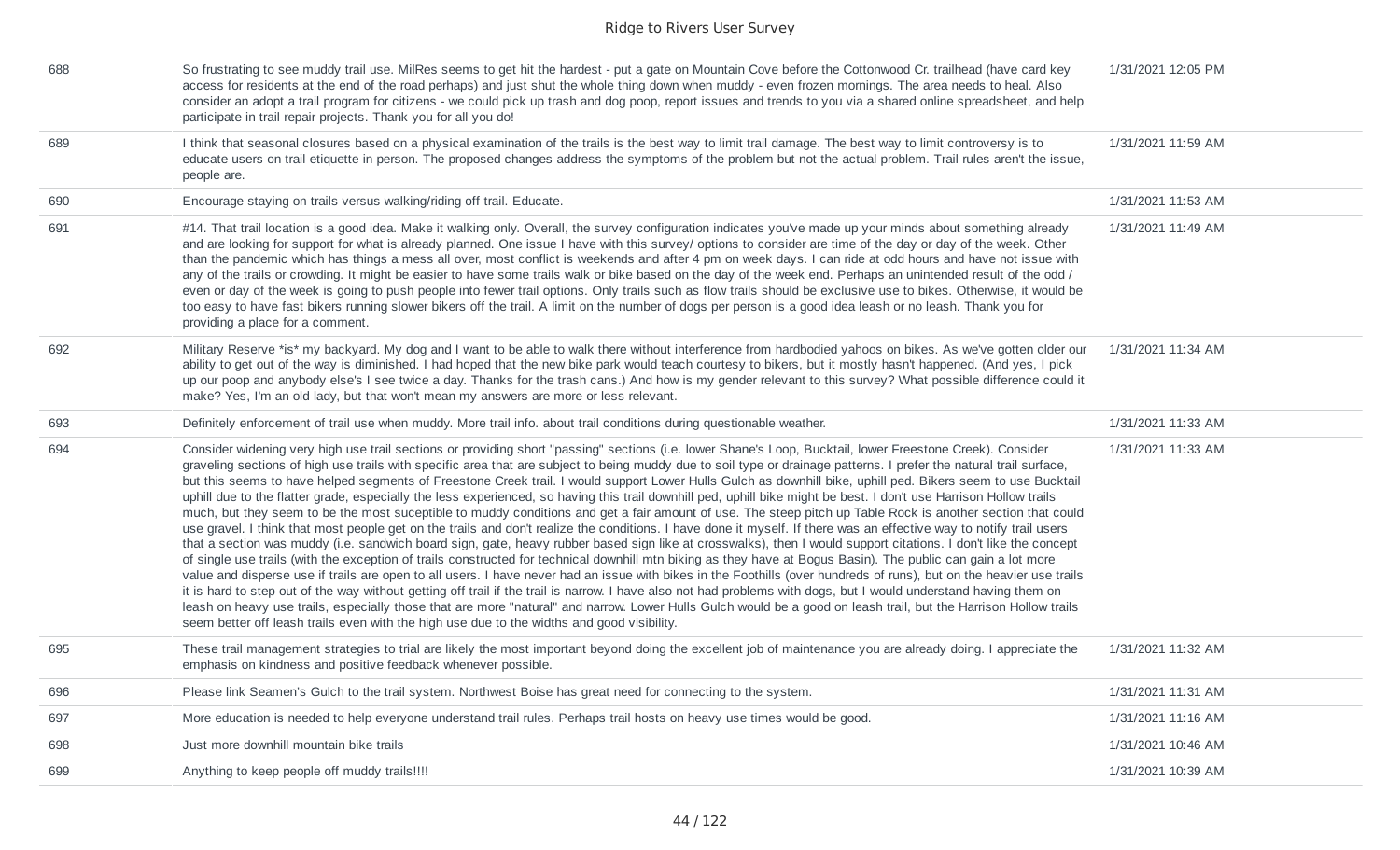| 700 | The only trail, in my opinion that should stop allowing mountain bikers is lowers hills gulch. I'm a mountain biker and when I hike this trail I have many near<br>misses from mountain bikers bombing down this trail. So even as a mountain biker. I never ride down lowers hills gulch.                                                                                                                                                                                                                                                                                                                                                                                                                                                                                                                                                                                                                                                                                                                                                                                                                                                                                            | 1/31/2021 10:33 AM |
|-----|---------------------------------------------------------------------------------------------------------------------------------------------------------------------------------------------------------------------------------------------------------------------------------------------------------------------------------------------------------------------------------------------------------------------------------------------------------------------------------------------------------------------------------------------------------------------------------------------------------------------------------------------------------------------------------------------------------------------------------------------------------------------------------------------------------------------------------------------------------------------------------------------------------------------------------------------------------------------------------------------------------------------------------------------------------------------------------------------------------------------------------------------------------------------------------------|--------------------|
| 701 | More on-leash trails to lessen vegetation damage due to dogs.                                                                                                                                                                                                                                                                                                                                                                                                                                                                                                                                                                                                                                                                                                                                                                                                                                                                                                                                                                                                                                                                                                                         | 1/31/2021 10:11 AM |
| 702 | We need mountain bike specific built trails (flow trail, jumps, rocks, berms, etc). Less Switchbacks                                                                                                                                                                                                                                                                                                                                                                                                                                                                                                                                                                                                                                                                                                                                                                                                                                                                                                                                                                                                                                                                                  | 1/31/2021 10:11 AM |
| 703 | Given that there are so many new users that typically don't have previous etiquette to draw from I feel that education on trail etiquette, conditions, and<br>preparedness would be good. The more people know, the more in control they feel. I feel that most "old Boiseans" are knowledgeable and friendly and try to<br>follow the rules but I have noticed people that are obviously new to the area are the ones with no etiquette and little respect for others as well. If we cultivate a<br>culture of respect, kindness and accountability then maybe we can keep our trails as open as possible. It would be a shame to not be able to use our favorite<br>trails on certain days as that would greatly limit some users' ability to use them at all due to scheduling. I do think that adding more trails with high use<br>sustainability (sandy trails) will alleviate some of this as well as there would ideally be less people using the same trails at the same time. Rather than dictate<br>direction or day of use and patrol the areas perhaps put those man hours to adding miles of trails to spread people out and encourage the culture referred to<br>above. | 1/31/2021 10:02 AM |
| 704 | Consider uphill only bike travel on L Hulls and Bucktail                                                                                                                                                                                                                                                                                                                                                                                                                                                                                                                                                                                                                                                                                                                                                                                                                                                                                                                                                                                                                                                                                                                              | 1/31/2021 10:00 AM |
| 705 | Extending the river to ridges trail system to include foothills trails in Star to significantly reduce trail use in Eagle and Boise.                                                                                                                                                                                                                                                                                                                                                                                                                                                                                                                                                                                                                                                                                                                                                                                                                                                                                                                                                                                                                                                  | 1/31/2021 9:56 AM  |
| 706 | The pandemic is not permanent and neither will the increased trail use. The muddy season is by far the most damaging and that alone should be dealt with,<br>not a pilot program during a time that does not equal the damage being addressed now. Bikers and pet owners typically courteous especially those who<br>frequent the trails. Newcombers have much to learn but as soon as the pandemic is over many of them will fade way from the trails. If the problem you are<br>trying to solve is trail erosion then you're not going about it the right way. Implement simpler solutions like limit parking and fine if parked outside designated<br>spots. Close parking lot entry when trails are muddy. Or employ user generated content to post photos of trail conditions posted to a site so others steer clear.<br>Use your mega phone and educate the public.                                                                                                                                                                                                                                                                                                             | 1/31/2021 9:54 AM  |
| 707 | I have a problem with the "walkers have the right of way over bikers" rule. It is SOOOOO quick and easy for hikers to just take a step off the trail and so very<br>dangerous for a mountain biker to quickly slow down and put a foot down, especially if the sides of the trail are steep. This rule really needs to be examined<br>and changed.                                                                                                                                                                                                                                                                                                                                                                                                                                                                                                                                                                                                                                                                                                                                                                                                                                    | 1/31/2021 9:53 AM  |
| 708 | Freestone ridge from Fat Tire Traverse down to Three Bears should be downhill mtn bike onlyconstruct a pedestrian only trail nearby.                                                                                                                                                                                                                                                                                                                                                                                                                                                                                                                                                                                                                                                                                                                                                                                                                                                                                                                                                                                                                                                  | 1/31/2021 9:53 AM  |
| 709 | Condition related trail closures and enforcement of on leash, both with citations.                                                                                                                                                                                                                                                                                                                                                                                                                                                                                                                                                                                                                                                                                                                                                                                                                                                                                                                                                                                                                                                                                                    | 1/31/2021 9:50 AM  |
| 710 | Some way to manage people not leaving there dog poop bags along trails.                                                                                                                                                                                                                                                                                                                                                                                                                                                                                                                                                                                                                                                                                                                                                                                                                                                                                                                                                                                                                                                                                                               | 1/31/2021 9:30 AM  |
| 711 | A parallel designated use trail for Hulls Gulch. This is the highest use trail and instead of taking away Hulls from a group have an option for bikes and all other<br>users                                                                                                                                                                                                                                                                                                                                                                                                                                                                                                                                                                                                                                                                                                                                                                                                                                                                                                                                                                                                          | 1/31/2021 9:18 AM  |
| 712 | Dealing with dog poop issue                                                                                                                                                                                                                                                                                                                                                                                                                                                                                                                                                                                                                                                                                                                                                                                                                                                                                                                                                                                                                                                                                                                                                           | 1/31/2021 8:41 AM  |
| 713 | Charge a \$10 trail pass for all users. The funds can be used for trail maintenance and building new trails.                                                                                                                                                                                                                                                                                                                                                                                                                                                                                                                                                                                                                                                                                                                                                                                                                                                                                                                                                                                                                                                                          | 1/31/2021 8:02 AM  |
| 714 | Toilets at popular trailheads (e.g., Polecat)                                                                                                                                                                                                                                                                                                                                                                                                                                                                                                                                                                                                                                                                                                                                                                                                                                                                                                                                                                                                                                                                                                                                         | 1/31/2021 7:16 AM  |
| 715 | Need to start enforcement of rules. Education isn't enough                                                                                                                                                                                                                                                                                                                                                                                                                                                                                                                                                                                                                                                                                                                                                                                                                                                                                                                                                                                                                                                                                                                            | 1/31/2021 5:39 AM  |
| 716 | Communicate clearly & at regular intervals the intended use of a given trail. Signs with pics are best b/c users run or bike past too fast to read words. (Pics<br>i.e. bike silhouette to indicate bikes allowed; or a hiker silhouette for foot traffic allowed.) I've been half way down a trail when I begin wondering if I'm on a bike                                                                                                                                                                                                                                                                                                                                                                                                                                                                                                                                                                                                                                                                                                                                                                                                                                           | 1/31/2021 5:34 AM  |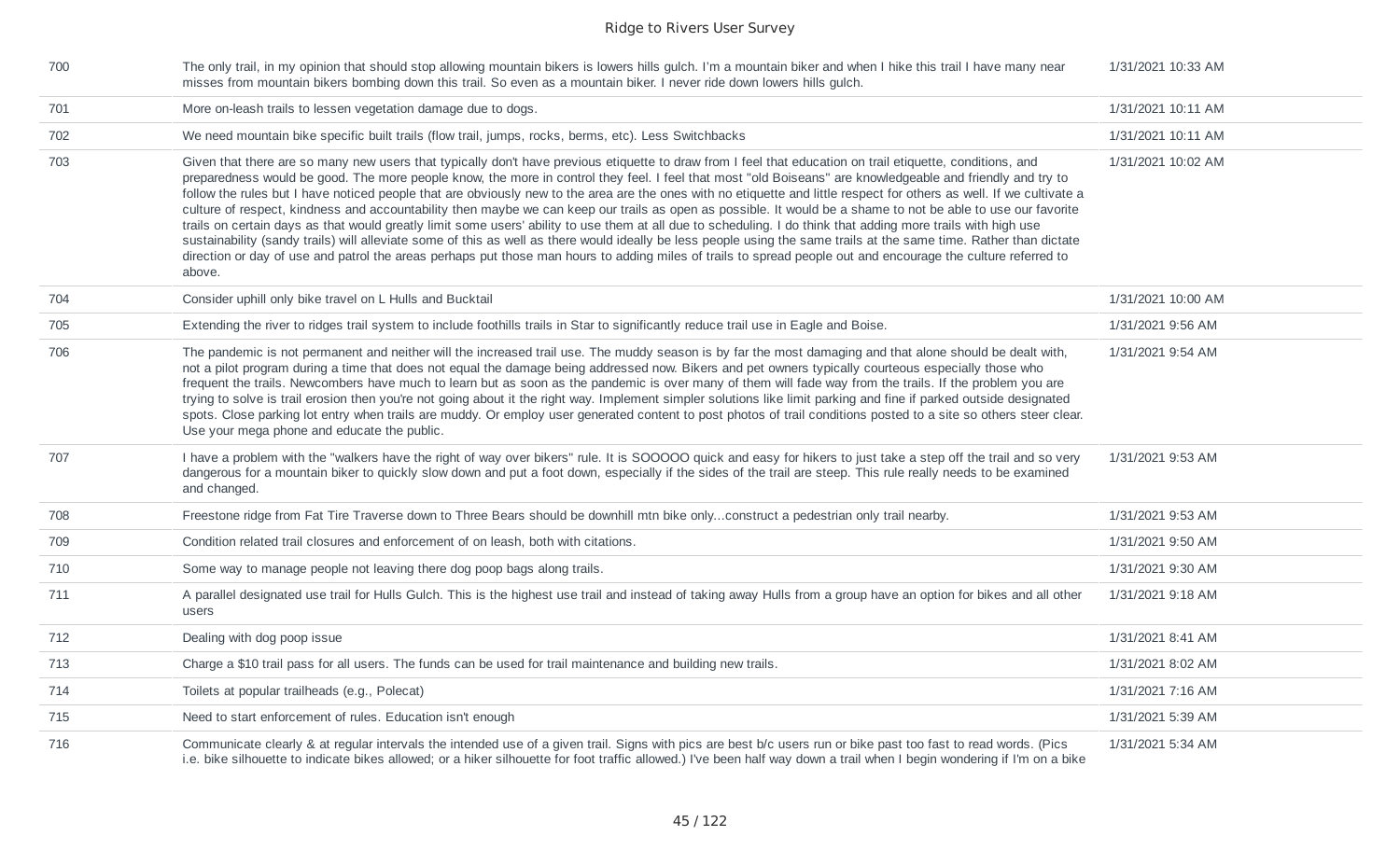only trail (I'm a runner). It would be nice to have a sign mid-trail length that would help the user confirm (at a glance) the trail's intended users. No need to junk up the trails with signs, however! Just a few strategically placed signs will do.

| 717 | Users have to follow rules, but they don't respect all the signage regarding muddy trails now. Trail guides or cameras monitoring the trails might help, but<br>maybe not                                                                                                                                                                                                                                                                                                                                                                                                                                                                                                                                                                                                               | 1/31/2021 12:45 AM |
|-----|-----------------------------------------------------------------------------------------------------------------------------------------------------------------------------------------------------------------------------------------------------------------------------------------------------------------------------------------------------------------------------------------------------------------------------------------------------------------------------------------------------------------------------------------------------------------------------------------------------------------------------------------------------------------------------------------------------------------------------------------------------------------------------------------|--------------------|
| 718 | Always easier for unleashed dogs to poop than leashed dogs, convenient for the owner, not so for others.                                                                                                                                                                                                                                                                                                                                                                                                                                                                                                                                                                                                                                                                                | 1/30/2021 10:25 PM |
| 719 | People are unneccesarily concerned about tracks in the mud on trails. The real issue is erosion by heavy rainfall and non-compliance by mountain bikers who<br>don't observe trail protocol and people who don't control their dogs or pick up their dog's shit.                                                                                                                                                                                                                                                                                                                                                                                                                                                                                                                        | 1/30/2021 9:47 PM  |
| 720 | Lots of signage                                                                                                                                                                                                                                                                                                                                                                                                                                                                                                                                                                                                                                                                                                                                                                         | 1/30/2021 9:43 PM  |
| 721 | Dispersed trash cans for dog poop so responsible dog owners who always pick up poop don't have to carry it with them for the whole loop. I would pay more<br>taxes to improve available resources for trail managers to reduce dog poop and muddy trail damage.                                                                                                                                                                                                                                                                                                                                                                                                                                                                                                                         | 1/30/2021 9:40 PM  |
| 722 | Complete a trail the length of Dry Creek, including from Bogus Basin Road down to Peggy's Trail, and then off of Peggy's Trail to Cartwright Road. Opening up<br>parts of Farmers Union Canal to help connect Seamans Gulch and Polecat Gulch, and finishing up the trails on Cartwright Ridge. Can we get Morning Star<br>open to pedestrians again?                                                                                                                                                                                                                                                                                                                                                                                                                                   | 1/30/2021 9:35 PM  |
| 723 | Season passes for access to certain trails.                                                                                                                                                                                                                                                                                                                                                                                                                                                                                                                                                                                                                                                                                                                                             | 1/30/2021 9:19 PM  |
| 724 | Consider adding the Oregon Trail area currently managed by BLM beneath Bonneville Point. Promoting and maintaining this area under the R2R banner may<br>lure more users and relieve some of the stress on other parts of the system. Again, the stress on the limited WMA trail system will only increase as the<br>residential development expands in the Barber Valley. The Greenbelt can't be the only recreational outlet for those unable to tackle the "aggressive" and<br>"strenuous" options to recreate in the E Boise foothills - especially in the summer months when the wildlife are not present and have migrated to the high<br>country. An expanded WMA trail system with a winter closure option seems like a reasonable compromise for IDFG to consider.             | 1/30/2021 8:52 PM  |
| 725 | Why not add more trails for all users such as motorcycles?                                                                                                                                                                                                                                                                                                                                                                                                                                                                                                                                                                                                                                                                                                                              | 1/30/2021 8:51 PM  |
| 726 | https://nyti.ms/3sSrNFr PLEASE require dogs to be leashed on all trails. I have 3 dogs myself. I know it's not popular but I stopped bringing my dogs on the<br>trails years ago because other owners refuse to control their off/leash dogs. "My dog is friendly" is the worst thing to hear as their dog is running at you full<br>speed. Unfortunately owners ruin it for their dogs.                                                                                                                                                                                                                                                                                                                                                                                                | 1/30/2021 8:44 PM  |
| 727 | Wilson Creek expanding trail area                                                                                                                                                                                                                                                                                                                                                                                                                                                                                                                                                                                                                                                                                                                                                       | 1/30/2021 8:40 PM  |
| 728 | Dogs cause me the most challenges. Usually because owners are just clueless of the danger that a dog standing across the middle of a trail poses to a runner<br>or cyclist. I feel like it should be made very clear that dogs never have right of way and owners are responsible for keeping dogs out of people's way. I do not<br>like being approached by dogs when I am out exercising- I don't want to change my stride because they want to run up next to me or stand in the trail. I find<br>that there are very few issues with people being in the way- for the most part everyone is courteous and gives right of way. As a woman I love how safe I feel<br>on the trails even when alone and in the evening. Thank you for keeping that culture alive. I hope it continues. | 1/30/2021 8:26 PM  |
| 729 | Bigger signs, that tell people don't use when muddy                                                                                                                                                                                                                                                                                                                                                                                                                                                                                                                                                                                                                                                                                                                                     | 1/30/2021 8:09 PM  |
| 730 | Implementation of all one direction for bikes and /or walkers is too restrictive. Other biking communities have successfully implemented one way<br>directional.section that are technical or valid to uphill traffic. All the rules are only as good as the enforcement. Please consider widening some heavy use<br>trails (sidewinder). Super fun trail to ride down but impossible to flow it with all the people AND on a single track trail.                                                                                                                                                                                                                                                                                                                                       | 1/30/2021 7:54 PM  |
| 731 | Education and respect for other users and the rules. I've been hiking all around the trail system for many years and the only issue I've run across is an<br>occasional rude biker not yielding to up hill hikers and then cursing at us for not jumping out of their way. And every time it has been an older male. Not a kid<br>or even a younger guy like you would expect.                                                                                                                                                                                                                                                                                                                                                                                                          | 1/30/2021 6:49 PM  |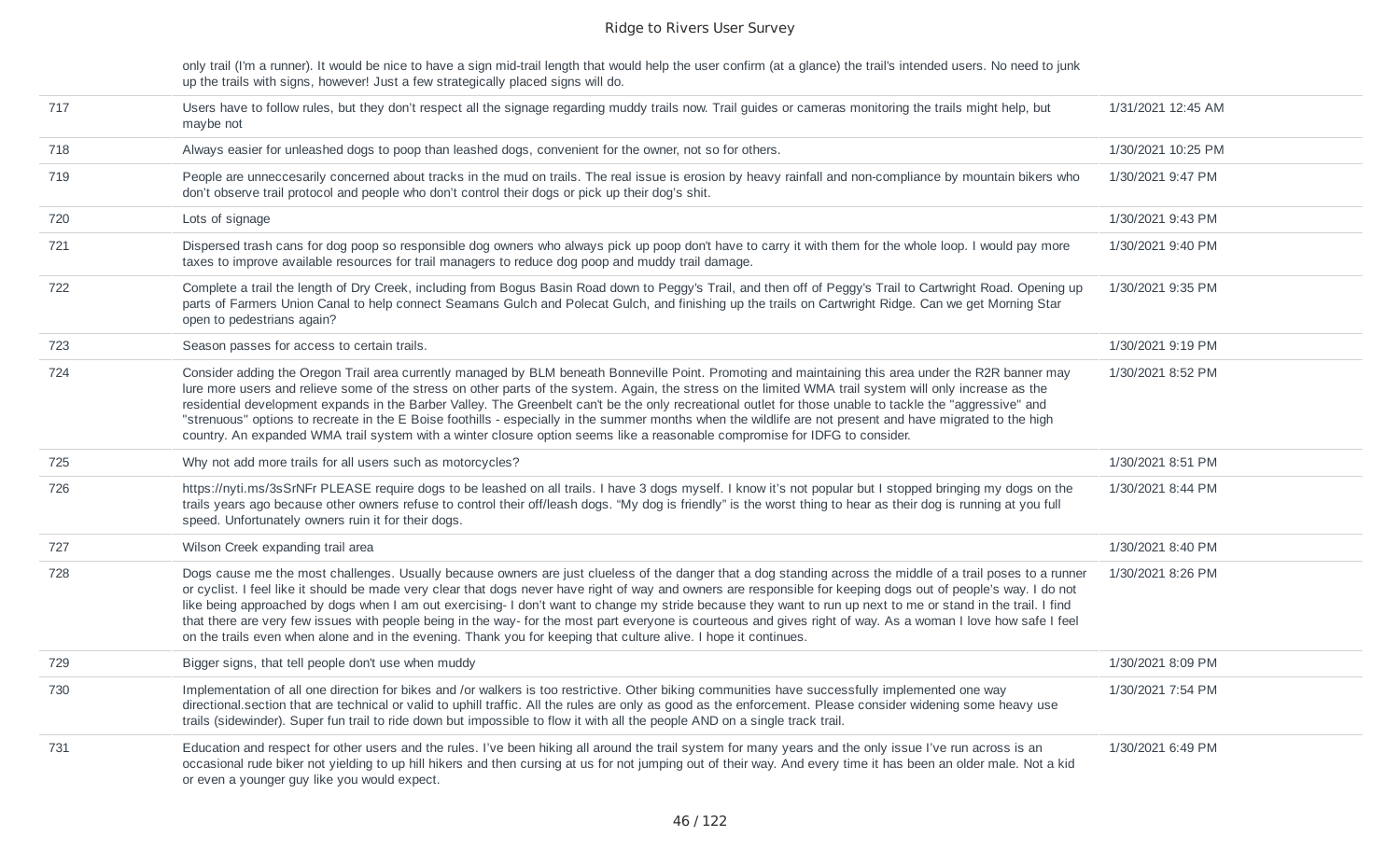| 732 | I like seeing interpretive signs and materials, and maybe that would help educate and instill some stewardship for the trails. I also think trail education<br>programs for grade school/junior high/high school students would be valuable, as many of those people quickly become bikers or hikers in the area that may<br>not be aware of how to correctly use trails and what a valuable resource they are. Also, telling the story of our area's geology and history can help inspire<br>stewards for the future!                                                                                                                                                                                                                                                                                                                                                       | 1/30/2021 6:08 PM |
|-----|------------------------------------------------------------------------------------------------------------------------------------------------------------------------------------------------------------------------------------------------------------------------------------------------------------------------------------------------------------------------------------------------------------------------------------------------------------------------------------------------------------------------------------------------------------------------------------------------------------------------------------------------------------------------------------------------------------------------------------------------------------------------------------------------------------------------------------------------------------------------------|-------------------|
| 733 | Please consider that designating directional single use trails for bikers will encourage the speeding and lack of consideration of others that is causing issues<br>now. If you designate a trail as a race course - it will become one and any collision events will be more devastating. I am primarily a MT. biker and I find some<br>of the riding behaviors and lack of awareness of others to be disgusting and at times, frightening. Thanks for trying to improve things for all of us.                                                                                                                                                                                                                                                                                                                                                                              | 1/30/2021 6:06 PM |
| 734 | Build more trails higher up in the foothills. Say, connect scotts to hard guy. This would relieve pressure on the lower portions of the system.                                                                                                                                                                                                                                                                                                                                                                                                                                                                                                                                                                                                                                                                                                                              | 1/30/2021 5:45 PM |
| 735 | Class 1 e-bike should be allowed on any mt bike trail. At a minimum all downhill mt bike trails should allow class 1 e-bike going down hill. No other class of e-<br>bike should be allowed. Trails should be closed due to inclement conditions, clearly no one takes any personnel responsibility in this regard. Owners should<br>clean up after there dogs. I                                                                                                                                                                                                                                                                                                                                                                                                                                                                                                            | 1/30/2021 5:26 PM |
| 736 | Close down trails when their is inclement weather/conditions!!! Put up signs and gates galore!!! I cherish this trail system and am more than angered by users<br>on the trails when muddy. UGH. Secondly, I think a huge help would be distinguishing what direction users can use the trails. I think have cyclists one<br>direction and everyone else another, it would be safer. If mountain bikers are hauling ass downhill and don't say anything, it has scared me as a hiker when<br>they come up behind me so fast. If I could see them coming it would help both parties out! I don't think closing use on certain days of the month is fair<br>because I only have a few days off a week (like most people) from work, and the forecast can be unreliable. It would be nice to keep all trails open all days,<br>just determine direction for cyclists vs hikers. | 1/30/2021 5:10 PM |
| 737 | I am very frustrated with people using the trails when they are muddy. I'm not sure how you enforce, but I worry about the future condition of the trails!                                                                                                                                                                                                                                                                                                                                                                                                                                                                                                                                                                                                                                                                                                                   | 1/30/2021 5:07 PM |
| 738 | Pave it allput in more houses                                                                                                                                                                                                                                                                                                                                                                                                                                                                                                                                                                                                                                                                                                                                                                                                                                                | 1/30/2021 4:47 PM |
| 739 | I definitely think more trails should be designated downhill only, as the up hill climbers/walkers detract from maximizing the down hill experience.                                                                                                                                                                                                                                                                                                                                                                                                                                                                                                                                                                                                                                                                                                                         | 1/30/2021 4:37 PM |
| 740 | Somehow close access to muddy trails whether it be through volunteer trailhead monitors or cameras.                                                                                                                                                                                                                                                                                                                                                                                                                                                                                                                                                                                                                                                                                                                                                                          | 1/30/2021 4:12 PM |
| 741 | Armoring or improving drainage on short areas of otherwise sandy trails to improve year round access: e.g., couple of black dirt segments on Highlands, Bob's<br>and Corrals                                                                                                                                                                                                                                                                                                                                                                                                                                                                                                                                                                                                                                                                                                 | 1/30/2021 4:03 PM |
| 742 | I think you guys are doing a great job and you have some good ideas to try with the current plan/survey inoformation.                                                                                                                                                                                                                                                                                                                                                                                                                                                                                                                                                                                                                                                                                                                                                        | 1/30/2021 3:22 PM |
| 743 | Keep in mind that more technical trails actually make mountain bikers ride more slowly. Since R2R has done so much to remove rocks and technical features<br>from the trails, bikers just resort to riding as fast as they can. Please keep the rocks in the trail!!! If alternate-day use goes into effect (and I hope it does)<br>consider having it be effective only during peak hours. I often ride the trails much later in the evening, when sharing the trail with multiple users is less of an<br>issue. You talk about building more bike-only trails, but as a mtn biker, I also support hikers getting a few more hiker-only trails. Then hikers can hike without<br>bikes, and there will naturally be fewer of them on shared trails.                                                                                                                          | 1/30/2021 3:09 PM |
| 744 | Definitely the enforcement on muddy trails, it has gotten ridiculous! Thank you for protecting and maintaining our wonderful trails system.                                                                                                                                                                                                                                                                                                                                                                                                                                                                                                                                                                                                                                                                                                                                  | 1/30/2021 2:34 PM |
| 745 | Patrols to keep people off the trails when the are muddy                                                                                                                                                                                                                                                                                                                                                                                                                                                                                                                                                                                                                                                                                                                                                                                                                     | 1/30/2021 2:32 PM |
| 746 | I believe you should close the trails in the winter. But if you have to keep open then only open from 6 am til 10am every day. If caught on trails after this then<br>you get a \$45 ticket.                                                                                                                                                                                                                                                                                                                                                                                                                                                                                                                                                                                                                                                                                 | 1/30/2021 2:01 PM |
| 747 | You guys/gals/pronouns kickass!                                                                                                                                                                                                                                                                                                                                                                                                                                                                                                                                                                                                                                                                                                                                                                                                                                              | 1/30/2021 1:55 PM |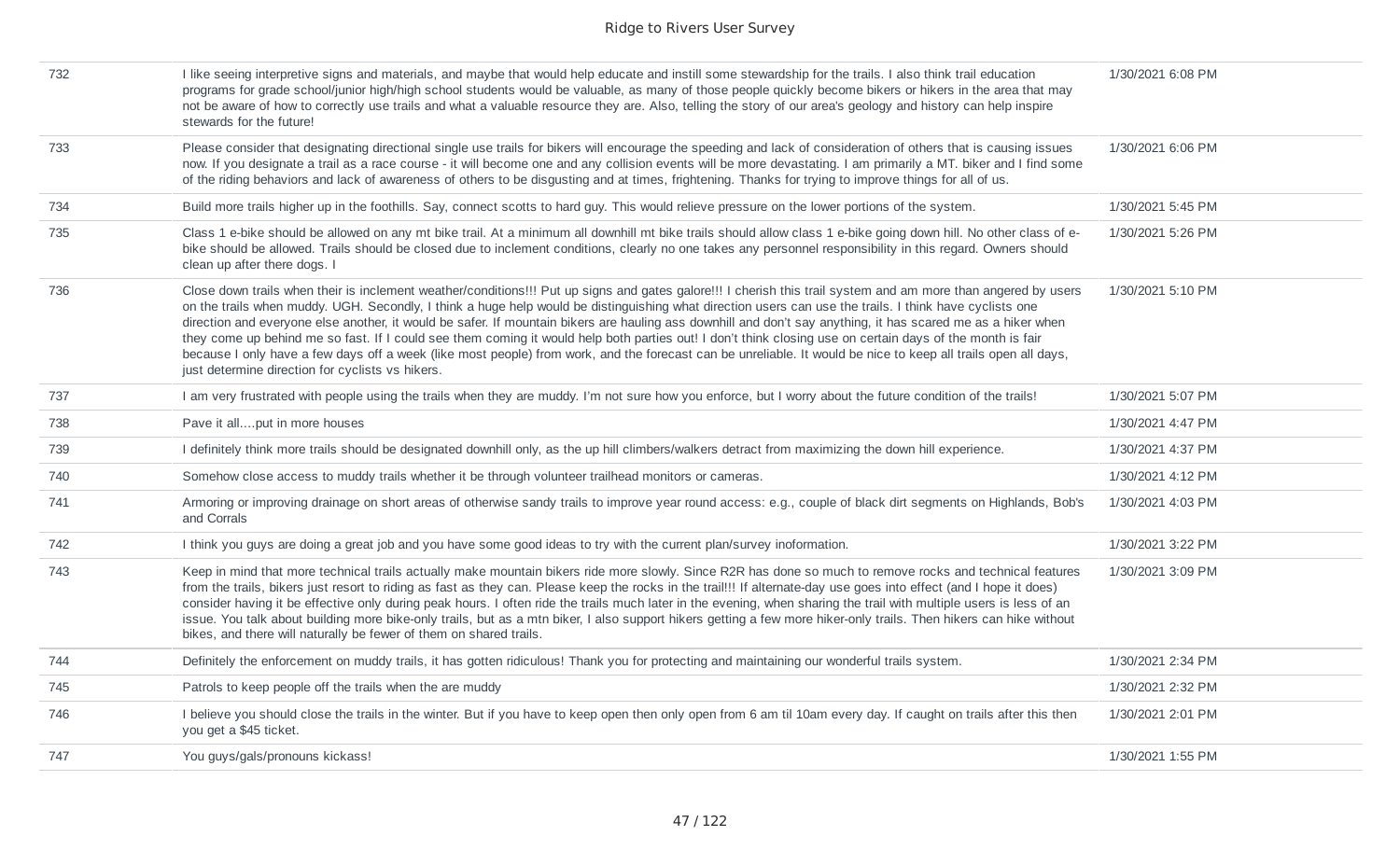| 748 | While I support pilot mgmt programs I answered no to change because I keep think ing about enforcement. Will it be the honor system? will you add signage?<br>Lots to do and think about but glad you're working on improvements. Thank you                                                                                                                                                                                                                                                                                                                                                                                                                                                                                                                                                                                                                                                                                                                                                                                                                                                                                                                                                              | 1/30/2021 1:50 PM  |
|-----|----------------------------------------------------------------------------------------------------------------------------------------------------------------------------------------------------------------------------------------------------------------------------------------------------------------------------------------------------------------------------------------------------------------------------------------------------------------------------------------------------------------------------------------------------------------------------------------------------------------------------------------------------------------------------------------------------------------------------------------------------------------------------------------------------------------------------------------------------------------------------------------------------------------------------------------------------------------------------------------------------------------------------------------------------------------------------------------------------------------------------------------------------------------------------------------------------------|--------------------|
| 749 | Add a Vault toilet at trailhead parking to Pole Cat/Peggy's trail off Cartwright road. Trash can at Dry Creek trailhead. We pick up lots of poop bags found there.                                                                                                                                                                                                                                                                                                                                                                                                                                                                                                                                                                                                                                                                                                                                                                                                                                                                                                                                                                                                                                       | 1/30/2021 1:46 PM  |
| 750 | Build more trails with alternate tech sections where rocks exist. We love the Rock Garden/lower Tram trail to Warm Springs as it is the only real tech trail in<br>the lower foothills. Appreciate the signage on these trails to warn hikers to watch for bikers. More and more hikers are using this narrow trail making it more<br>difficult to ride.                                                                                                                                                                                                                                                                                                                                                                                                                                                                                                                                                                                                                                                                                                                                                                                                                                                 | 1/30/2021 11:37 AM |
| 751 | Connect the Oregon trail system to the Green Belt and other trails in East Boise. It would be great to be able to ride from Bogus Basin road/North end to the<br>Oregon trail system without getting into traffic. Additionally if we could develop some longer "gravel style" road/ trail systems that would be amazing.                                                                                                                                                                                                                                                                                                                                                                                                                                                                                                                                                                                                                                                                                                                                                                                                                                                                                | 1/30/2021 11:25 AM |
| 752 | Dog prohibition depending upon dog poop bag levels found on trails.                                                                                                                                                                                                                                                                                                                                                                                                                                                                                                                                                                                                                                                                                                                                                                                                                                                                                                                                                                                                                                                                                                                                      | 1/30/2021 11:18 AM |
| 753 | Greater level of enforcement of trail use violations—especially erosion control. Seek greater involvement from the community for trail maintenance.                                                                                                                                                                                                                                                                                                                                                                                                                                                                                                                                                                                                                                                                                                                                                                                                                                                                                                                                                                                                                                                      | 1/30/2021 11:16 AM |
| 754 | Trail upkeep and cleanliness is the absolute most important thing (even above traffic flow). Besides citations issued for using trails in muddy conditions, I think<br>trail users would appreciate fines for misbehaving dogs and users not picking up after their dogs. Inconsiderate dog users are a serious problem.                                                                                                                                                                                                                                                                                                                                                                                                                                                                                                                                                                                                                                                                                                                                                                                                                                                                                 | 1/30/2021 11:04 AM |
| 755 | Avoid intentionally placing rocks, boulders, fencing material on outside edge of corners for erosion control. Knowing erosion control is needed however there<br>needs to be a more thoughtful process for strategically shaped & placed to avoid as I have witnessed extreme injury done to mountain bikers who<br>unintentionally take a corner too wide and end up in the hospital.                                                                                                                                                                                                                                                                                                                                                                                                                                                                                                                                                                                                                                                                                                                                                                                                                   | 1/30/2021 10:43 AM |
| 756 | Encourage dog owners to pick up waste by providing dog waste bag stations at the trailhead including a trash can. The heavily used trails are so disgusting<br>during the summer months. (smelly).                                                                                                                                                                                                                                                                                                                                                                                                                                                                                                                                                                                                                                                                                                                                                                                                                                                                                                                                                                                                       | 1/30/2021 10:29 AM |
| 757 | More robust education on trail etiquette. Maybe on site education opportunities at high traffic trailheads.                                                                                                                                                                                                                                                                                                                                                                                                                                                                                                                                                                                                                                                                                                                                                                                                                                                                                                                                                                                                                                                                                              | 1/30/2021 10:28 AM |
| 758 | I think more mtb specific trail is the best way to ease conflict                                                                                                                                                                                                                                                                                                                                                                                                                                                                                                                                                                                                                                                                                                                                                                                                                                                                                                                                                                                                                                                                                                                                         | 1/30/2021 10:18 AM |
| 759 | I've been riding these trails since I moved to Boise in 2002. It's an invaluable resource and, to me, contributes greatly to my physical, spiritual and<br>psychological well being. Over the years, I have noticed an increase in poor trail etiquette and hostility that impacts my experience. I'm pleased that there<br>more public announcements from Ridge to Rivers regarding the impact to our trails from overuse, improper use (bicycle and foot travel on muddy trails, riding<br>over vegetation, etc); however, it is still an increasing problem. I wonder how many users are aware of the Ridge to Rivers website and that there are guidelines<br>for trail use? Maybe there can be a force of volunteer trail "Rangers" that can hand out fliers to trail users and diplomatically remind people of the proper use of<br>the trails? Sometimes I wish I looked more "official" when I remind riders about yielding to uphill riders, avoiding riding off of the trail, etc). I realize that this is<br>an ongoing challenge that Ridge toRivers is facing. I'm sure the SWIMBA members would be willing to help somehow and I appreciate your efforts to protect<br>our vital resource. | 1/30/2021 10:16 AM |
| 760 | Citation for failure to remove dog waste while with your pet.                                                                                                                                                                                                                                                                                                                                                                                                                                                                                                                                                                                                                                                                                                                                                                                                                                                                                                                                                                                                                                                                                                                                            | 1/30/2021 10:09 AM |
| 761 | Conflict seems a low occurrence in my opinion.                                                                                                                                                                                                                                                                                                                                                                                                                                                                                                                                                                                                                                                                                                                                                                                                                                                                                                                                                                                                                                                                                                                                                           | 1/30/2021 9:58 AM  |
| 762 | Honestly, I think that the different days for different groups plan is bound to fail. Most people won't check the schedule or remember the days or respect the<br>plan if they arrive at a trailhead and it's not "their" day. Right now during the pandemic, it's too hard to remember what day it is anyway :) I encourage you to<br>choose mitigation strategies that are easy for all users to remember and therefore comply with.                                                                                                                                                                                                                                                                                                                                                                                                                                                                                                                                                                                                                                                                                                                                                                   | 1/30/2021 9:38 AM  |
| 763 | More dedicated staff or volunteers to monitor trail conditions and close trails when conditions are too wet.                                                                                                                                                                                                                                                                                                                                                                                                                                                                                                                                                                                                                                                                                                                                                                                                                                                                                                                                                                                                                                                                                             | 1/30/2021 9:32 AM  |
| 764 | No dog trail!                                                                                                                                                                                                                                                                                                                                                                                                                                                                                                                                                                                                                                                                                                                                                                                                                                                                                                                                                                                                                                                                                                                                                                                            | 1/30/2021 9:31 AM  |
|     |                                                                                                                                                                                                                                                                                                                                                                                                                                                                                                                                                                                                                                                                                                                                                                                                                                                                                                                                                                                                                                                                                                                                                                                                          |                    |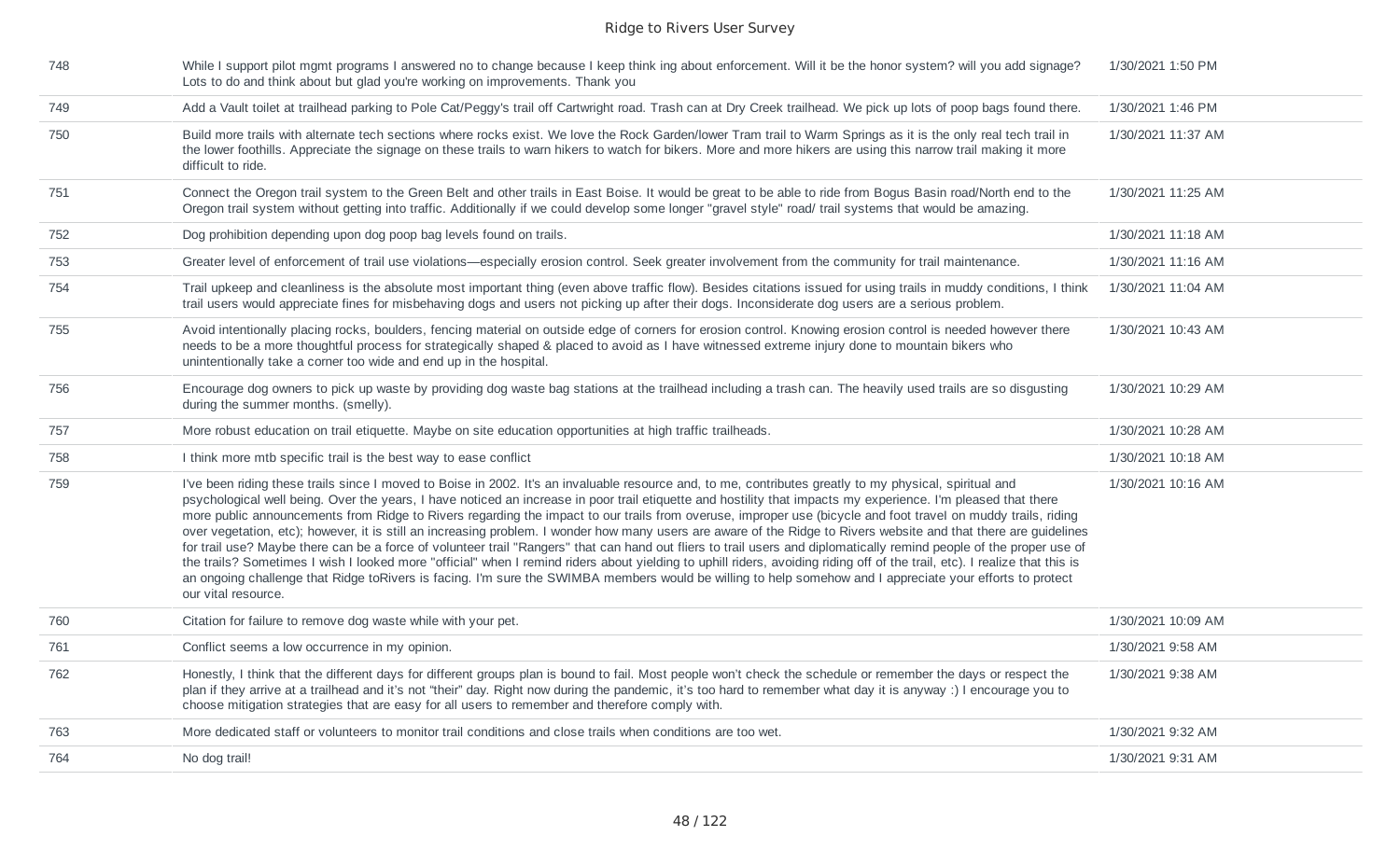| 765 | Better enforcement, especially on dog owners who disregard rules and restrictions                                                                                                                                                                                                                                                                                                               | 1/30/2021 9:26 AM  |
|-----|-------------------------------------------------------------------------------------------------------------------------------------------------------------------------------------------------------------------------------------------------------------------------------------------------------------------------------------------------------------------------------------------------|--------------------|
| 766 | I hike the Military Reserve with dog, she is very good and stays by me listens to commands. We love our time together in the foothills. Please do not take that<br>away from us. I do not have much problems with bikes most are curtious and careful, blind spots seem to be the only problem I have encoutered with bikes.<br>Really do not want separate trail systems for bikes and others. | 1/30/2021 9:19 AM  |
| 767 | To help with the muddy trail problem make some trails with gravel like the Oregon Trail Reserve. That is my go to place for hiking when/after it's raining. No<br>trail damage.                                                                                                                                                                                                                 | 1/30/2021 9:15 AM  |
| 768 | The lower trails seem to be the main thoroughfare and it just seems impossible to keep them single track. Could we purposely widen them (which is what is<br>happening anyway) and concede that these will all be "two lane" trails.                                                                                                                                                            | 1/30/2021 9:08 AM  |
| 769 | Many off-leash dogs are not "controlled". Creates issues when I hike with my child Loren as well as when I run or am mountain biking.                                                                                                                                                                                                                                                           | 1/30/2021 8:53 AM  |
| 770 | Add even more trails and trail heads to access them with adequate parking!                                                                                                                                                                                                                                                                                                                      | 1/30/2021 8:30 AM  |
| 771 | More mountain bike specific trails or turning Hulk's into mountain bike only                                                                                                                                                                                                                                                                                                                    | 1/30/2021 7:52 AM  |
| 772 | Upper Hulls rarely gets used by hikers when it is a Pedestrian-only trail. Make lower Hulls mountain bike only or allow bikes on upper Hulls                                                                                                                                                                                                                                                    | 1/30/2021 7:46 AM  |
| 773 | Leave the trails the way they are.                                                                                                                                                                                                                                                                                                                                                              | 1/30/2021 7:45 AM  |
| 774 | you're doing great! I support anything to increase enforcement of muddy trail users                                                                                                                                                                                                                                                                                                             | 1/29/2021 11:20 PM |
| 775 | Awarenessof trail etiquette, right of ways sharing trails. I use Harrison hollow and 5 mile /orchard the most with my dog and prefer unleashed under owner<br>control.                                                                                                                                                                                                                          | 1/29/2021 11:15 PM |
| 776 | Educational pamphlets left on cars in parking lots when the trails are muddy explaining why our trails can't handle the traffic when it's wet.                                                                                                                                                                                                                                                  | 1/29/2021 10:52 PM |
| 777 | More trails in Harris Ranch area. More variety of trails in that area.                                                                                                                                                                                                                                                                                                                          | 1/29/2021 10:27 PM |
| 778 | All single track going up to lucky peak lookout from Harris ranch area. One way                                                                                                                                                                                                                                                                                                                 | 1/29/2021 10:27 PM |
| 779 | I would love to be hired as a trail ambassador to help all these changes run smoothly with other Trail users! I am overjoyed to be in the foothills on foot or bike,<br>and I love connecting with others!                                                                                                                                                                                      | 1/29/2021 10:17 PM |
| 780 | Address the litter problems and dog wastes                                                                                                                                                                                                                                                                                                                                                      | 1/29/2021 10:14 PM |
| 781 | More motorized trails.                                                                                                                                                                                                                                                                                                                                                                          | 1/29/2021 9:29 PM  |
| 782 | Add more trash cans on trail for litter and dog waste collection. Add patrols of trails to help educate users of existing rules and enforce rules.                                                                                                                                                                                                                                              | 1/29/2021 9:20 PM  |
| 783 | I think the Hulls idea is poorly written. Too hard to keep track and enforce. It will really make people mad. Try all users bike one direction, walk the other to<br>decrease bike issues. Or walkers with headsets in who can't hear bikers.                                                                                                                                                   | 1/29/2021 9:16 PM  |
| 784 | More calls to the community for maintenance support                                                                                                                                                                                                                                                                                                                                             | 1/29/2021 8:46 PM  |
| 785 | Conservation should have equal priority with recreation. Ie. It shouldn't be turned into one giant bike park. It should remain a wild land on which we get visit not<br>overtake.                                                                                                                                                                                                               | 1/29/2021 7:50 PM  |
| 786 | Consider limiting upper trails to mountain bikes. Trails like upper Dry Creek and Shingle Creek. Hikers driving up to hike upper trails create unexpected<br>encounters with cyclists who don't expect foot traffic so high.                                                                                                                                                                    | 1/29/2021 7:40 PM  |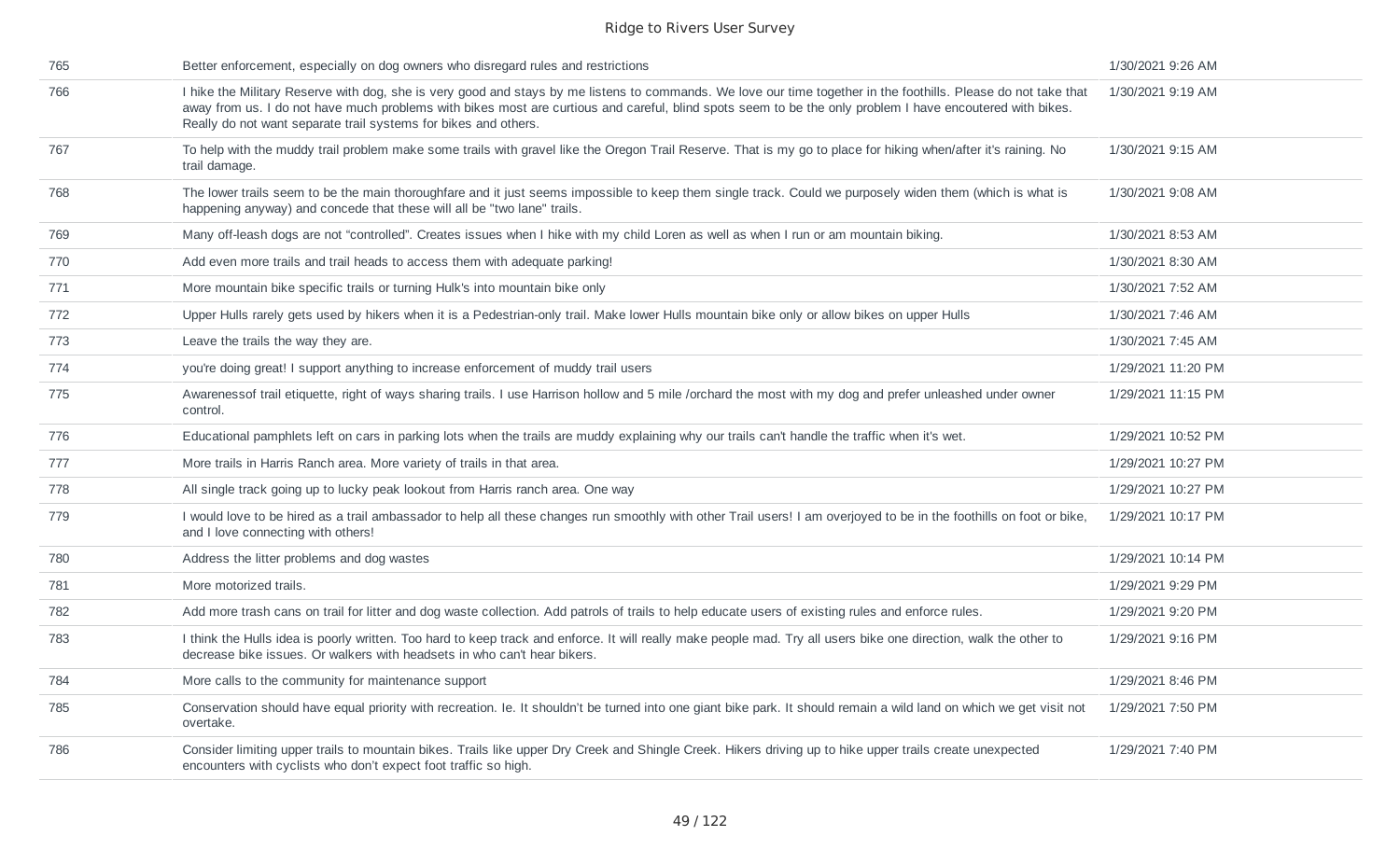| 787 | Don't be too restrictive, you'll ruin it for everyone!                                                                                                                                                                                                                                                                                                                                                                                                                                                                                                                                                                                                                   | 1/29/2021 7:22 PM |
|-----|--------------------------------------------------------------------------------------------------------------------------------------------------------------------------------------------------------------------------------------------------------------------------------------------------------------------------------------------------------------------------------------------------------------------------------------------------------------------------------------------------------------------------------------------------------------------------------------------------------------------------------------------------------------------------|-------------------|
| 788 | Nothing other than the possibility of new trails given the rate of growth in the Treasure Valley. Any thoughts on trail construction south of I-84 or,. is it too flat to<br>be of use?                                                                                                                                                                                                                                                                                                                                                                                                                                                                                  | 1/29/2021 7:20 PM |
| 789 | Have Ranger program run year-round to help stop users causing trail destruction during muddy days.                                                                                                                                                                                                                                                                                                                                                                                                                                                                                                                                                                       | 1/29/2021 7:08 PM |
| 790 | 1. Several new very technical trails for downhill travel only. This will also help to keep mountain bikers from the current more technical trails such as Lower<br>Hulls and Bobs. Please do this, people will volunteer their time if you ask. 2. Actually limit or eliminate trail usage during muddy times and enforce that policy.<br>3. Downhill days only is awesome! Please do that, not only on lower hulls but also on bobs. 4. Please continue to eliminate noxious weeds and invasive<br>species. Utilize volunteers                                                                                                                                          | 1/29/2021 7:04 PM |
| 791 | More motorcycle trails                                                                                                                                                                                                                                                                                                                                                                                                                                                                                                                                                                                                                                                   | 1/29/2021 6:45 PM |
| 792 | More downhill specific trails                                                                                                                                                                                                                                                                                                                                                                                                                                                                                                                                                                                                                                            | 1/29/2021 6:41 PM |
| 793 | Thanks for all the hard work! I'd like to see more enforcement of the rules and trail etiquette. Have more patrols approaching trail users that are on the trails<br>when it is muddy, or having off leash dogs where they shouldn't be off leash or bikers on foot only trails (upper Hull's). Starting with education/warnings but<br>'tickets' violations would be good too. Educating people to not go off of the trail when encountering others - which ends up widening the trail.                                                                                                                                                                                 | 1/29/2021 6:40 PM |
| 794 | 1. Dogs on leash mandatory within a mile from lower elevation trailheads. 2. On steeper and rockier trails there wouldn't be conflicts between pedestrians and<br>bikers. Extreme example the Incline Trail in Colorado Springs where people come from far away to experience this adventure. Steeper trails are not always<br>more difficult to maintain; see the incline trail on Table Rock. It's doing fine and doesn't need more maintenance than other trails. 3. As a test, declare a trail as<br>"low maintenance trail", which would be allowed also when muddy. See how that goes. Maybe it even takes a bit of pressure away from other trails when<br>muddy. | 1/29/2021 5:41 PM |
| 795 | Cite-able offense for dog owners who don't pick up AND dispose of their waste. (As hard as it may be to enforce, it may be increased deterrent).                                                                                                                                                                                                                                                                                                                                                                                                                                                                                                                         | 1/29/2021 5:29 PM |
| 796 | I feel that young children should be well attended by their parents and possibly kept on trails that meet their skill level. Sometimes on weekends it's like being<br>on a golf course following a group of hackers.                                                                                                                                                                                                                                                                                                                                                                                                                                                     | 1/29/2021 5:29 PM |
| 797 | Better signage that clearly states the rules. And also reminds people to USE THEIR MANNERS!                                                                                                                                                                                                                                                                                                                                                                                                                                                                                                                                                                              | 1/29/2021 5:16 PM |
| 798 | Keep encouraging people to be friendly on the trails!                                                                                                                                                                                                                                                                                                                                                                                                                                                                                                                                                                                                                    | 1/29/2021 5:11 PM |
| 799 | Parking. We'd like to think that most users will be able to walk or bike to their intended trail, but this simply isn't the case for most users from all over the<br>valley. The lack of sufficient parking has made conditions quite dangerous near trailheads such as 8th St/Hulls Gulch, Military Reserve, and Polecat, with<br>overflow parking happening on the road, which increases the risk of accidents involving kids and dogs as users are getting in and out of vehicles.                                                                                                                                                                                    | 1/29/2021 4:59 PM |
| 800 | do not really like the few choices you allowed for #12 a parallel path by the road for downhill bikes onlyopen to all others                                                                                                                                                                                                                                                                                                                                                                                                                                                                                                                                             | 1/29/2021 4:58 PM |
| 801 | More education for new comers, especially regarding trash, no hiking on soft trails.                                                                                                                                                                                                                                                                                                                                                                                                                                                                                                                                                                                     | 1/29/2021 4:35 PM |
| 802 | Improve popular trails (e.g table rock area) for all season use (gravel, boardwalks or stairs etc.)                                                                                                                                                                                                                                                                                                                                                                                                                                                                                                                                                                      | 1/29/2021 4:27 PM |
| 803 | I absolutely think the downhill bike traffic is causing lots of issues on the trails. I believe that having the trails designated as hiking only or a pill only would<br>help a lot. Hulls is a huge problem with downhill cyclist these days.                                                                                                                                                                                                                                                                                                                                                                                                                           | 1/29/2021 4:27 PM |
| 804 | Most people are thoughtful and kind on the trail system. I love our Ridge to Rivers System! But, there is a problem with Mountain Bikers. 80% are polite and<br>kind and on a typical run I see anywhere from 30 to 70 Riders. It is the 20% of Mountain Bike Riders who have chosen to go roque who are the problem. I have<br>been physically lifted on to a rider's handle bars and carried for 20 yards because he refused to slow down--this occurred on Watchman and it was very                                                                                                                                                                                   | 1/29/2021 4:25 PM |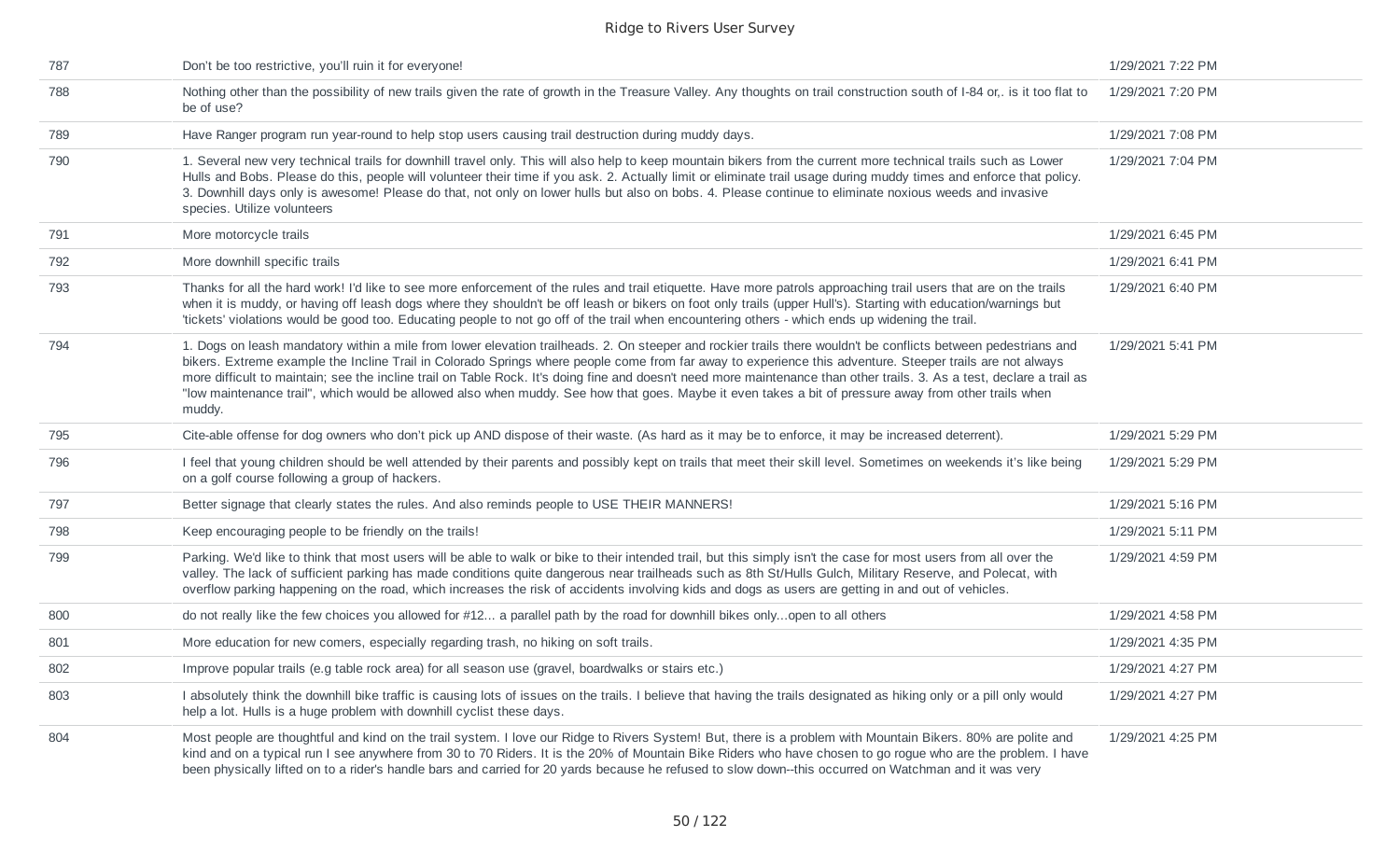| unpleasant. I have had bikers scream at me, yell expletives to get out of the way, and generally just involve themselves in abhorrent behavior. I am tired of    |
|------------------------------------------------------------------------------------------------------------------------------------------------------------------|
| dealing with this small percentage who appear to have learned from So-Cal surfers--"My beach, my wave--get the fuck out of the way!" There needs to be a         |
| bike patrol and fines like there is ski patrol at Bogus. The 20% of bikers are ruining for everyone what should be a relaxing, joyful experience in nature. Our  |
| hills are too beautiful and valuable to have a small group of bullies destroy our experience. I am sure the managers of ridge to rivers are already aware of the |
| issue with Mountain Bikers. I would be happy to volunteer as a monitor. I am a counselor and fairly good at de-escalating volatile situations. We can do this    |
| together. Lots of love to the foothills.                                                                                                                         |

| 805 | I think a major challenge is biking etiquette. I have had two very bad experiences as a hiker that would not have been a problem if the bikers had been<br>considerate and polite. One experience was life threatening; if the biker had not stopped in time, I would have been hospitalized from the effects of the impact<br>of being hit. (He stopped inches from me.) In addition to the bad experiences, I probably pass several inconsiderate bikers on every hike. Perhaps, Ridge to<br>Rivers might consider a "Biker Safety Class." This might help change the mostly toxic biking culture of the Ridge to Rivers trail system. Hikers and runners<br>have to contend with many, many bikers. I can easily pass 50+ bikers during a day hike. Most bikers are totally fine and I'm happy to get over and let them<br>scream on the downhill but there are a few who ruin everything with the reckless endangerment of others. There is no doubt that someone will get hurt. I hope<br>it isn't me! I want to say that I love the Ridge to River System and consider a highlight of our community. I am willing to follow any rules to support the<br>thoughtful use of our trails. Thank you for doing this survey!                                                                                                                                                                                                                          | 1/29/2021 4:19 PM |
|-----|-------------------------------------------------------------------------------------------------------------------------------------------------------------------------------------------------------------------------------------------------------------------------------------------------------------------------------------------------------------------------------------------------------------------------------------------------------------------------------------------------------------------------------------------------------------------------------------------------------------------------------------------------------------------------------------------------------------------------------------------------------------------------------------------------------------------------------------------------------------------------------------------------------------------------------------------------------------------------------------------------------------------------------------------------------------------------------------------------------------------------------------------------------------------------------------------------------------------------------------------------------------------------------------------------------------------------------------------------------------------------------------------------------------------------------------------------------|-------------------|
| 806 | More signage/outreach efforts to facilitate education regarding trail rules and etiquette. It seems like some issues are equally attributable to user behavior and<br>trail use itself.                                                                                                                                                                                                                                                                                                                                                                                                                                                                                                                                                                                                                                                                                                                                                                                                                                                                                                                                                                                                                                                                                                                                                                                                                                                               | 1/29/2021 4:07 PM |
| 807 | I'm convinced our trail system is one of the best in the world, so thank you for all that you do. Here are some other suggestions: 1. I love the signage at Park<br>City trails to help maintain the culture (I could only find one on google search: https://i.pinimg.com/564x/97/3e/29/973e29d4ae5beee15ede92000057ab4a.jpg).<br>They say things like, "take a deep breath and relax" and "wave to others", etc. The are cool, fun, and I would love this type of signage all over the heavily<br>populated trails. I've seen the new signs near the education centerlove them, but I also think they could be more fun and "hip" to reinforce the culture I think<br>embodies the foothills trail system. 2. I fully support more in rule enforcement, including volunteers to help monitor trail usage. There would have to be careful<br>consideration in enforcement activities to be surewe don't want an overbearing police force on the trails. That said, SO MANY people now use the trails, and,<br>so much more often, folks seem to run afoul of rules that protect the trails and the people that use them. Using muddy trails, going off trail, improperly yielding,<br>etc. If we have trail rules, they should be enforceable. 3. Education days/centers/pamphlets at trail heads to help educate the (so many now) new users of the<br>trail system of the basics. 4. Raise fees at parking lots to help fund some of these things. | 1/29/2021 3:56 PM |
| 808 | My experience indicates that trail use on weekday mornings is light, but gets heavier on afternoons. Also, weekend use is much heavier than weekday use. So<br>a popular, heavy use trail might have no restrictions on weekday mornings but have some restrictions on weekday afternoons and weekends. Similarly, some<br>trails might be designated off leash for dogs up to say 11:00 AM and on leash after 11:00 AM. Thanks for asking! Mike Merz                                                                                                                                                                                                                                                                                                                                                                                                                                                                                                                                                                                                                                                                                                                                                                                                                                                                                                                                                                                                 | 1/29/2021 3:54 PM |
| 809 | More trash cans and poop bags to encourage proper cleanup after pets.                                                                                                                                                                                                                                                                                                                                                                                                                                                                                                                                                                                                                                                                                                                                                                                                                                                                                                                                                                                                                                                                                                                                                                                                                                                                                                                                                                                 | 1/29/2021 3:23 PM |
| 810 | New user education - perhaps some gentle tips and pointers on heavy weekend days?                                                                                                                                                                                                                                                                                                                                                                                                                                                                                                                                                                                                                                                                                                                                                                                                                                                                                                                                                                                                                                                                                                                                                                                                                                                                                                                                                                     | 1/29/2021 3:19 PM |
| 811 | Not everyone loves dogs. Some trails should be designated "no dogs." Other trails should mandate leashes. Some trails should continue to be a free-for-all.                                                                                                                                                                                                                                                                                                                                                                                                                                                                                                                                                                                                                                                                                                                                                                                                                                                                                                                                                                                                                                                                                                                                                                                                                                                                                           | 1/29/2021 3:02 PM |
| 812 | I would love to see hike only days or hike only trails, and it would also be terrific if, on off leash trails, there were some way to assure that dogs stay under<br>owners control. As a small person, I am often knocked down by dogs that are just plain having fun. I would prefer being able to hike without having to fear<br>dogs.                                                                                                                                                                                                                                                                                                                                                                                                                                                                                                                                                                                                                                                                                                                                                                                                                                                                                                                                                                                                                                                                                                             | 1/29/2021 2:56 PM |
| 813 | Difficult question. Any changes need to begin with personal commitments by all users to comply with the current rules and to practice good trail etiquette to<br>everyone they encounter.                                                                                                                                                                                                                                                                                                                                                                                                                                                                                                                                                                                                                                                                                                                                                                                                                                                                                                                                                                                                                                                                                                                                                                                                                                                             | 1/29/2021 2:42 PM |
| 814 | do not understand the lack of care people have to care for our fortunate availability of outdoor enjoyment. See it on the News, but maybe speak at schools, ?<br>how to teach folks to care?                                                                                                                                                                                                                                                                                                                                                                                                                                                                                                                                                                                                                                                                                                                                                                                                                                                                                                                                                                                                                                                                                                                                                                                                                                                          | 1/29/2021 2:41 PM |
|     |                                                                                                                                                                                                                                                                                                                                                                                                                                                                                                                                                                                                                                                                                                                                                                                                                                                                                                                                                                                                                                                                                                                                                                                                                                                                                                                                                                                                                                                       |                   |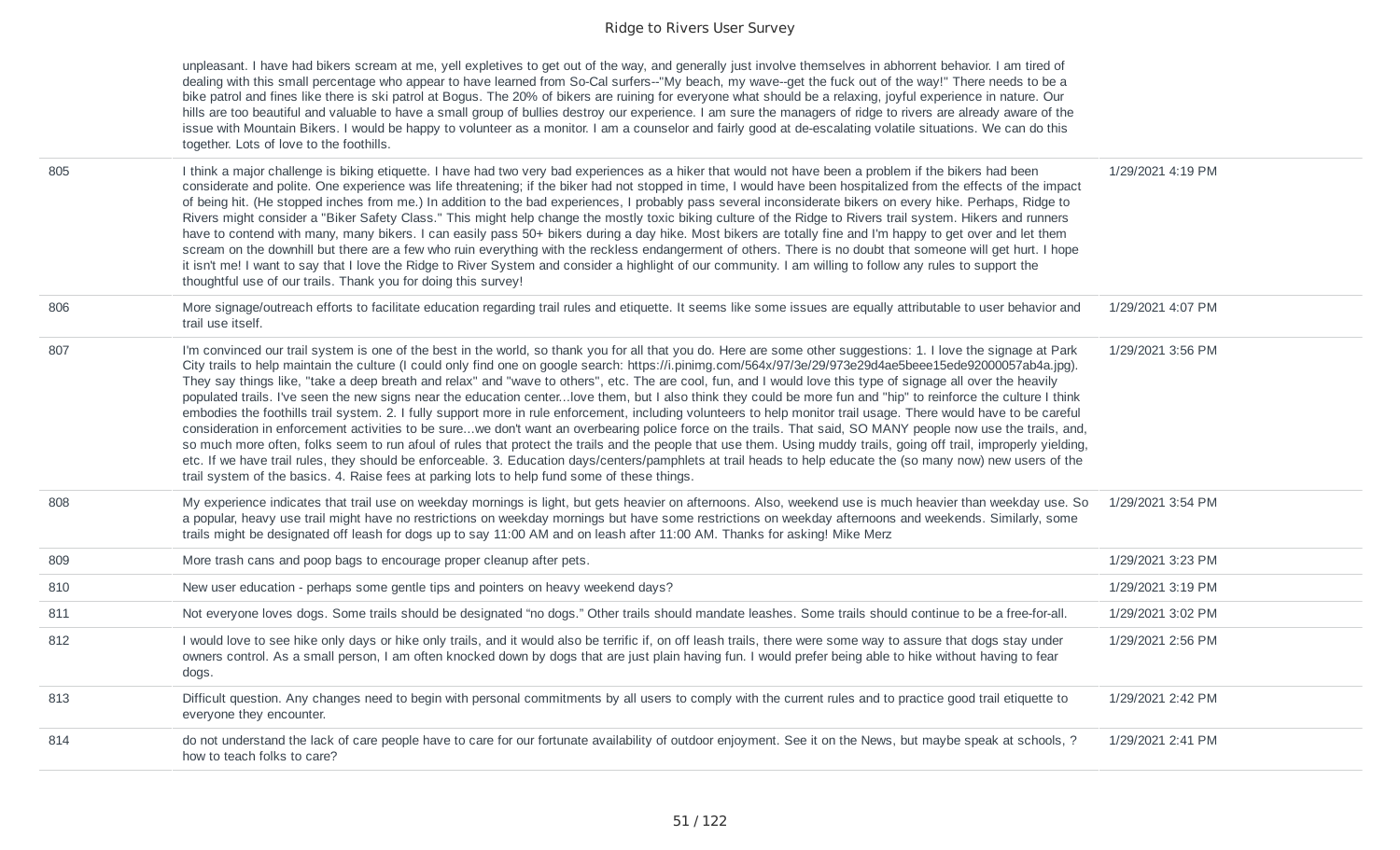| 815 | Regulation of off-lesh dogs needs more consideration: If a trail user has more than one dog, then all of that user's dogs must be on-lesh, and no more than two<br>dogs per trail user under any circumstance. Off-lesh dogs annoy all trail users except one; their owner.                                                                                                                                                                                                                                                                                                                                                                                                                                                                                                                                                                                                                                                                                                                                                                                                                                                                                                                                                                                                                                                                                                                                                                                                                                                                                                                                                                                                                                                                                                                                                                                                                                                                                                                                                                                                                                                                                                                                                                                                                                                                                                                                                                                                                                                                                                                                                                                                                                                                                                                                                                                                                                                                                                                                                                                                                                                                                                                                                                                                                                                                                                                                                                                                                                                                                                                                                                                                                                                                                        | 1/29/2021 2:36 PM |
|-----|--------------------------------------------------------------------------------------------------------------------------------------------------------------------------------------------------------------------------------------------------------------------------------------------------------------------------------------------------------------------------------------------------------------------------------------------------------------------------------------------------------------------------------------------------------------------------------------------------------------------------------------------------------------------------------------------------------------------------------------------------------------------------------------------------------------------------------------------------------------------------------------------------------------------------------------------------------------------------------------------------------------------------------------------------------------------------------------------------------------------------------------------------------------------------------------------------------------------------------------------------------------------------------------------------------------------------------------------------------------------------------------------------------------------------------------------------------------------------------------------------------------------------------------------------------------------------------------------------------------------------------------------------------------------------------------------------------------------------------------------------------------------------------------------------------------------------------------------------------------------------------------------------------------------------------------------------------------------------------------------------------------------------------------------------------------------------------------------------------------------------------------------------------------------------------------------------------------------------------------------------------------------------------------------------------------------------------------------------------------------------------------------------------------------------------------------------------------------------------------------------------------------------------------------------------------------------------------------------------------------------------------------------------------------------------------------------------------------------------------------------------------------------------------------------------------------------------------------------------------------------------------------------------------------------------------------------------------------------------------------------------------------------------------------------------------------------------------------------------------------------------------------------------------------------------------------------------------------------------------------------------------------------------------------------------------------------------------------------------------------------------------------------------------------------------------------------------------------------------------------------------------------------------------------------------------------------------------------------------------------------------------------------------------------------------------------------------------------------------------------------------------------|-------------------|
| 816 | Connections to the west                                                                                                                                                                                                                                                                                                                                                                                                                                                                                                                                                                                                                                                                                                                                                                                                                                                                                                                                                                                                                                                                                                                                                                                                                                                                                                                                                                                                                                                                                                                                                                                                                                                                                                                                                                                                                                                                                                                                                                                                                                                                                                                                                                                                                                                                                                                                                                                                                                                                                                                                                                                                                                                                                                                                                                                                                                                                                                                                                                                                                                                                                                                                                                                                                                                                                                                                                                                                                                                                                                                                                                                                                                                                                                                                            | 1/29/2021 2:19 PM |
| 817 | n/a                                                                                                                                                                                                                                                                                                                                                                                                                                                                                                                                                                                                                                                                                                                                                                                                                                                                                                                                                                                                                                                                                                                                                                                                                                                                                                                                                                                                                                                                                                                                                                                                                                                                                                                                                                                                                                                                                                                                                                                                                                                                                                                                                                                                                                                                                                                                                                                                                                                                                                                                                                                                                                                                                                                                                                                                                                                                                                                                                                                                                                                                                                                                                                                                                                                                                                                                                                                                                                                                                                                                                                                                                                                                                                                                                                | 1/29/2021 2:05 PM |
| 818 | Don't be afraid to add rocks and structure to trails. We very much appreciate all that you do for Boise. Thank you!                                                                                                                                                                                                                                                                                                                                                                                                                                                                                                                                                                                                                                                                                                                                                                                                                                                                                                                                                                                                                                                                                                                                                                                                                                                                                                                                                                                                                                                                                                                                                                                                                                                                                                                                                                                                                                                                                                                                                                                                                                                                                                                                                                                                                                                                                                                                                                                                                                                                                                                                                                                                                                                                                                                                                                                                                                                                                                                                                                                                                                                                                                                                                                                                                                                                                                                                                                                                                                                                                                                                                                                                                                                | 1/29/2021 1:53 PM |
| 819 | Prevention of trail erosion by citations to trail users on muddy trails. Such as after 10am in the winter when trail thaws, the day after it rains if the trail is still<br>muddy. I do not want the directional restrictions. If we have these, please start them after 10am in the morning as this is when traffic is having the greatest<br>volume. No horses on Peggy's and Sweet Connie's should be allowed any longer.                                                                                                                                                                                                                                                                                                                                                                                                                                                                                                                                                                                                                                                                                                                                                                                                                                                                                                                                                                                                                                                                                                                                                                                                                                                                                                                                                                                                                                                                                                                                                                                                                                                                                                                                                                                                                                                                                                                                                                                                                                                                                                                                                                                                                                                                                                                                                                                                                                                                                                                                                                                                                                                                                                                                                                                                                                                                                                                                                                                                                                                                                                                                                                                                                                                                                                                                       | 1/29/2021 1:39 PM |
| 820 | A more direct route (walking and biking from Military Reserve to the Veterans admin access. Connecting the North End to the East End.                                                                                                                                                                                                                                                                                                                                                                                                                                                                                                                                                                                                                                                                                                                                                                                                                                                                                                                                                                                                                                                                                                                                                                                                                                                                                                                                                                                                                                                                                                                                                                                                                                                                                                                                                                                                                                                                                                                                                                                                                                                                                                                                                                                                                                                                                                                                                                                                                                                                                                                                                                                                                                                                                                                                                                                                                                                                                                                                                                                                                                                                                                                                                                                                                                                                                                                                                                                                                                                                                                                                                                                                                              | 1/29/2021 1:35 PM |
| 821 | NA.                                                                                                                                                                                                                                                                                                                                                                                                                                                                                                                                                                                                                                                                                                                                                                                                                                                                                                                                                                                                                                                                                                                                                                                                                                                                                                                                                                                                                                                                                                                                                                                                                                                                                                                                                                                                                                                                                                                                                                                                                                                                                                                                                                                                                                                                                                                                                                                                                                                                                                                                                                                                                                                                                                                                                                                                                                                                                                                                                                                                                                                                                                                                                                                                                                                                                                                                                                                                                                                                                                                                                                                                                                                                                                                                                                | 1/29/2021 1:18 PM |
| 822 | Pet owners must cleanup after their animals or be cited.                                                                                                                                                                                                                                                                                                                                                                                                                                                                                                                                                                                                                                                                                                                                                                                                                                                                                                                                                                                                                                                                                                                                                                                                                                                                                                                                                                                                                                                                                                                                                                                                                                                                                                                                                                                                                                                                                                                                                                                                                                                                                                                                                                                                                                                                                                                                                                                                                                                                                                                                                                                                                                                                                                                                                                                                                                                                                                                                                                                                                                                                                                                                                                                                                                                                                                                                                                                                                                                                                                                                                                                                                                                                                                           | 1/29/2021 1:13 PM |
| 823 | I dislike that random people take it upon themselves to become the mud-police. IF there are ways to formally close trails sometimes or actually build<br>improvements that minimize mud issue, that might create fewer weird trail-mud situations that aren't as much based on user-opinions. So many more users, I<br>will always support more trails!                                                                                                                                                                                                                                                                                                                                                                                                                                                                                                                                                                                                                                                                                                                                                                                                                                                                                                                                                                                                                                                                                                                                                                                                                                                                                                                                                                                                                                                                                                                                                                                                                                                                                                                                                                                                                                                                                                                                                                                                                                                                                                                                                                                                                                                                                                                                                                                                                                                                                                                                                                                                                                                                                                                                                                                                                                                                                                                                                                                                                                                                                                                                                                                                                                                                                                                                                                                                            | 1/29/2021 1:10 PM |
| 824 | I would like to see vigorous pursuit of approval of class 1 e bike approval on all bicycle trails. class one e bikes require peddling (no throttle) so, in the interim,<br>can they be ridden with battery off without getting ticket?                                                                                                                                                                                                                                                                                                                                                                                                                                                                                                                                                                                                                                                                                                                                                                                                                                                                                                                                                                                                                                                                                                                                                                                                                                                                                                                                                                                                                                                                                                                                                                                                                                                                                                                                                                                                                                                                                                                                                                                                                                                                                                                                                                                                                                                                                                                                                                                                                                                                                                                                                                                                                                                                                                                                                                                                                                                                                                                                                                                                                                                                                                                                                                                                                                                                                                                                                                                                                                                                                                                             | 1/29/2021 1:05 PM |
| 825 | I encourage Ridge to Rivers to not make any rash changes in the short run due to the increased use of the foothills during COVID-19. As soon as people can<br>return to flirting at gyms, drinking too much at bars to recreate the next day, and standing around Simplot Field deluding themselves into thinking their child will<br>get a college scholarship to kick a ball, I suspect Trail use will moderate significantly. Also, remember that for every negative interaction in the foothills, we all<br>enjoy hundreds of positive interactions. I am amazed at how Boise friendly most people tend to be and how many smiles and greetings can be exchanged in<br>an hour in the foothills. That said, I am concerned about the growing use and misuse of e-mountain bikes in the foothills. They may be fun and popular, but E-<br>bikes add a new, quiet, and motorized level of speed that is dangerous on single track trails designed for non-motorized use. So far, e-bike use seems<br>tolerated throughout the foothills. I have a friend who already needed stiches after a rented e-bike zoomed around a corner and collided with her. Users with<br>handicaps should be welcomed and issued placards. Other e-bike riders poaching trails in the foothills need to be punished (legally, like a ticket or seizure of<br>their battery, not vigilante-Sidi-dental-work kind of punishment). Also, we should be thinking and planning ahead. First, consider making some trails usable year<br>round. For example, throw some gravel on Trail 15 up Tablerock. It's an iconic hike that draws lots of regular users and neophytes into the foothills. It seems to<br>be just an old road, so make it year-round assessable so that people can plod up and down Tablerock rain or shine. Likewise, look to the East, the Oregon<br>Trail Reserve could be a gateway to a great network of recreational trails in the area between East Boise, Lucky Peak, and Bonniville Point. Presently, it<br>seems to be a unsanctioned playground overused by Rednecks in pickups and Quads to slowly destroy a historic area (somewhere under all the deep ruts and<br>mud lies the Oregon Trail), shoot guns (way to close to people and houses), and dump trash. This area could be an amazing asset instead of a dead zone of<br>blight. Also, look to the access roads for the irrigation canals for opportunities. Many people already recreate (and technically trespass) on the gravel access<br>roads adjacent to canals but these gravel roads could provide amazing recreational opportunities that would take pressure off the foothills trails. I love dogs but<br>leases need to be required on busy trails. This should help minimize user conflicts and the unacceptable volume of dog poop near busy trailheads. Simply,<br>jogging dog owners don't notice their dog dropping the deuce while free-ranging fifty-feet away. Last, continue to improve and modernize trail construction and<br>maintenance. We live in a desert, if trails can be built in Sandpoint that flow, drain moisture, and need little maintenance, we should be able to built similar<br>trails in Boise. There is nothing magical or anomalous about our soils or annual precipitation. Trail 22A is a great example, flowing and fun which also seems to<br>aid drainage and minimize the maintenance needed. But the poorly reconstructed Kelly humps placed in a straight line at the bottom of Three Bears provide an<br>example of what not to do. They seemed to be built at the wrong angle and spread too far apart. People crashed while these Kelly humps were "wearing in"<br>and the humps are still spread to far apart to help much with drainage. | 1/29/2021 1:03 PM |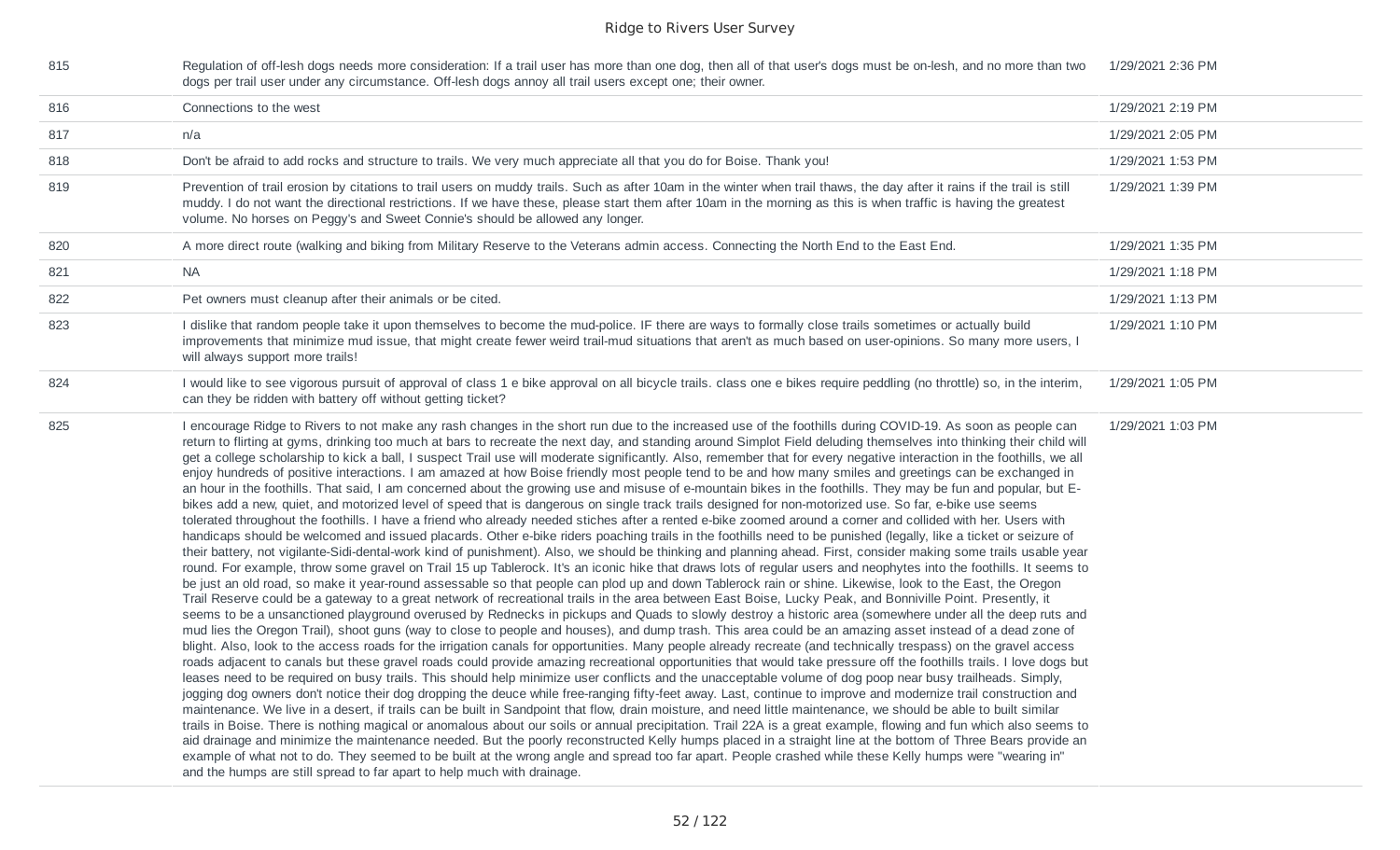| 826 | Proactive education                                                                                                                                                                                                                                                                                                                                                                                                                                                                                                                                                                                                                                                                                                                                                                                                                                                                                                                                                                                                                                                                                                                                                                                                                                                                                                                                                                                                                                                                                                                                                                                                                                                                                                                                                                                                                                                                                                                                                                                                                                                                                                                                                                                                                                                                                                                                                                                                                                                                                                                                                           | 1/29/2021 12:50 PM |
|-----|-------------------------------------------------------------------------------------------------------------------------------------------------------------------------------------------------------------------------------------------------------------------------------------------------------------------------------------------------------------------------------------------------------------------------------------------------------------------------------------------------------------------------------------------------------------------------------------------------------------------------------------------------------------------------------------------------------------------------------------------------------------------------------------------------------------------------------------------------------------------------------------------------------------------------------------------------------------------------------------------------------------------------------------------------------------------------------------------------------------------------------------------------------------------------------------------------------------------------------------------------------------------------------------------------------------------------------------------------------------------------------------------------------------------------------------------------------------------------------------------------------------------------------------------------------------------------------------------------------------------------------------------------------------------------------------------------------------------------------------------------------------------------------------------------------------------------------------------------------------------------------------------------------------------------------------------------------------------------------------------------------------------------------------------------------------------------------------------------------------------------------------------------------------------------------------------------------------------------------------------------------------------------------------------------------------------------------------------------------------------------------------------------------------------------------------------------------------------------------------------------------------------------------------------------------------------------------|--------------------|
| 827 | Add bike trails higher up in the terrain. This will help separate bikers from foot traffic simply because bikers will be able to reach it easier then typical<br>runners/hikers                                                                                                                                                                                                                                                                                                                                                                                                                                                                                                                                                                                                                                                                                                                                                                                                                                                                                                                                                                                                                                                                                                                                                                                                                                                                                                                                                                                                                                                                                                                                                                                                                                                                                                                                                                                                                                                                                                                                                                                                                                                                                                                                                                                                                                                                                                                                                                                               | 1/29/2021 12:49 PM |
| 828 | Technical trails for bikes                                                                                                                                                                                                                                                                                                                                                                                                                                                                                                                                                                                                                                                                                                                                                                                                                                                                                                                                                                                                                                                                                                                                                                                                                                                                                                                                                                                                                                                                                                                                                                                                                                                                                                                                                                                                                                                                                                                                                                                                                                                                                                                                                                                                                                                                                                                                                                                                                                                                                                                                                    | 1/29/2021 12:36 PM |
| 829 | I would love to see at least a couple trails only for horses and hikers. Trails for horses do not require extensive construction. Bridges are not required for creek<br>crossings - just pruning back vegetation. Bicycle and horse trails should be separated.                                                                                                                                                                                                                                                                                                                                                                                                                                                                                                                                                                                                                                                                                                                                                                                                                                                                                                                                                                                                                                                                                                                                                                                                                                                                                                                                                                                                                                                                                                                                                                                                                                                                                                                                                                                                                                                                                                                                                                                                                                                                                                                                                                                                                                                                                                               | 1/29/2021 12:30 PM |
| 830 | Figure out how to keep people and elk off muddy trails. Make Quarry trail and Tablerock trail "all weather" trails, especially on the steeper parts--- the dugway<br>and the section above the informational signs. "All weather" like the Shoshone-Bannock trail, which has held up well. The elk herd above Tablerock, of over<br>100, comes down for water every evening in the winter. We watch them from our home. Some to the river, some to the area near Quarry View Park.                                                                                                                                                                                                                                                                                                                                                                                                                                                                                                                                                                                                                                                                                                                                                                                                                                                                                                                                                                                                                                                                                                                                                                                                                                                                                                                                                                                                                                                                                                                                                                                                                                                                                                                                                                                                                                                                                                                                                                                                                                                                                            | 1/29/2021 12:29 PM |
| 831 | You guys are doing a great job, just keep doing what you do. If it's for the best for the environment why not                                                                                                                                                                                                                                                                                                                                                                                                                                                                                                                                                                                                                                                                                                                                                                                                                                                                                                                                                                                                                                                                                                                                                                                                                                                                                                                                                                                                                                                                                                                                                                                                                                                                                                                                                                                                                                                                                                                                                                                                                                                                                                                                                                                                                                                                                                                                                                                                                                                                 | 1/29/2021 12:25 PM |
| 832 | The best trail systems use design to manage user conflict. Good trail design helps users make choices about what trial will provide them the best experience<br>without having to resort and costly to enforce rules or closures. The easiest place to start is with maps and signage. The Ridge to Rivers map should be<br>updated to explain what routes get the most traffic, and let users know what routes might be better. Likewise, you could add similar notes to trail signage. The<br>perfect candidate is Lower Hulls Gulch - experienced riders know to avoid it for Downhill use during "prime time." Ridge to Rivers needs to be a leader in<br>sharing this knowledge. Next, Ridge to Rivers should add greater diversity to the design of its trails. Currently, we have a monoculture of relatively smooth,<br>machine maintained trails with minimal features that provide a similar experience for all users in both directions. This is a recipe for conflict. Strategically<br>incorporating features into existing trails help users sort themselves out will reduce conflict. A rock garden or other feature at the lower intersection of Three<br>Bears and Shanes, for example, would communicate to users that there are better uphill routes one could ride. Next, Ridge to Rivers and the City of Boise<br>needs to be much more vocal about the need for new trails and existing system improvement projects. The easiest step would be to highlight current projects<br>on the Ridge to Rivers webpage. This page could link the sites of Ridge to Rivers' partners to facilitate greater public involvement. Right now, the public<br>outreach favors those most likely to seek out information, namely NIMBY's and the conservation establishment. Needless to say, these rules out the bulk of<br>the public who use these trails and favor the continued sustainable development of the R2R trail system. Finally, R2R needs to get off its heels and change<br>the conversation. Currently, R2R public outreach look like it reacts to public complaints. This frames trail use as a zero-sum contest between groups and leads<br>to solutions where some groups win and others loose. R2R needs to stop measuring opposition to bad ideas - like use schedules and trail closures - and start<br>measuring support for good ideas - like better design, in trail features and an improved trail network. Failure to do so will lead to a trail system that doesn't<br>support user needs and and an eroded support for the R2R generally. | 1/29/2021 12:24 PM |
| 833 | I think making some of the higher use trails directional trails (mountain bikes and non bikers all one way) or only bike trails, or only foot traffic. The thing that is<br>the scariest being a trail runner, is coming around a corner or going up a hill and not knowing when a mountain biker is going to come flying around the corner.<br>Especially if you have dogs. It's dangerous for all parties.                                                                                                                                                                                                                                                                                                                                                                                                                                                                                                                                                                                                                                                                                                                                                                                                                                                                                                                                                                                                                                                                                                                                                                                                                                                                                                                                                                                                                                                                                                                                                                                                                                                                                                                                                                                                                                                                                                                                                                                                                                                                                                                                                                  | 1/29/2021 12:19 PM |
| 834 | Need a few e-Bike trails so they will go there instead of ignoring e-Bike rules and just using all the trails they are currently riding.                                                                                                                                                                                                                                                                                                                                                                                                                                                                                                                                                                                                                                                                                                                                                                                                                                                                                                                                                                                                                                                                                                                                                                                                                                                                                                                                                                                                                                                                                                                                                                                                                                                                                                                                                                                                                                                                                                                                                                                                                                                                                                                                                                                                                                                                                                                                                                                                                                      | 1/29/2021 12:18 PM |
| 835 | I often wonder why there seems to be little push to increase the number of all season trails by using rock to armor against the weather. It's true I know nothing<br>of the cost or the possible environmental concerns but with the number of people using trails year round it seems there should be more than a little backing for<br>this. Places like sections of Table Rock, etc????                                                                                                                                                                                                                                                                                                                                                                                                                                                                                                                                                                                                                                                                                                                                                                                                                                                                                                                                                                                                                                                                                                                                                                                                                                                                                                                                                                                                                                                                                                                                                                                                                                                                                                                                                                                                                                                                                                                                                                                                                                                                                                                                                                                    | 1/29/2021 12:15 PM |
| 836 | If the trails were wider, passing each other wouldn't be a problem.                                                                                                                                                                                                                                                                                                                                                                                                                                                                                                                                                                                                                                                                                                                                                                                                                                                                                                                                                                                                                                                                                                                                                                                                                                                                                                                                                                                                                                                                                                                                                                                                                                                                                                                                                                                                                                                                                                                                                                                                                                                                                                                                                                                                                                                                                                                                                                                                                                                                                                           | 1/29/2021 12:00 PM |
| 837 | More education at trailheads about using muddy trails. I think citing people is too heavy handed but the impact this winter has been significant so some<br>change must occur.                                                                                                                                                                                                                                                                                                                                                                                                                                                                                                                                                                                                                                                                                                                                                                                                                                                                                                                                                                                                                                                                                                                                                                                                                                                                                                                                                                                                                                                                                                                                                                                                                                                                                                                                                                                                                                                                                                                                                                                                                                                                                                                                                                                                                                                                                                                                                                                                | 1/29/2021 11:46 AM |
| 838 | Bathroom and Peggy's trailhead                                                                                                                                                                                                                                                                                                                                                                                                                                                                                                                                                                                                                                                                                                                                                                                                                                                                                                                                                                                                                                                                                                                                                                                                                                                                                                                                                                                                                                                                                                                                                                                                                                                                                                                                                                                                                                                                                                                                                                                                                                                                                                                                                                                                                                                                                                                                                                                                                                                                                                                                                | 1/29/2021 11:38 AM |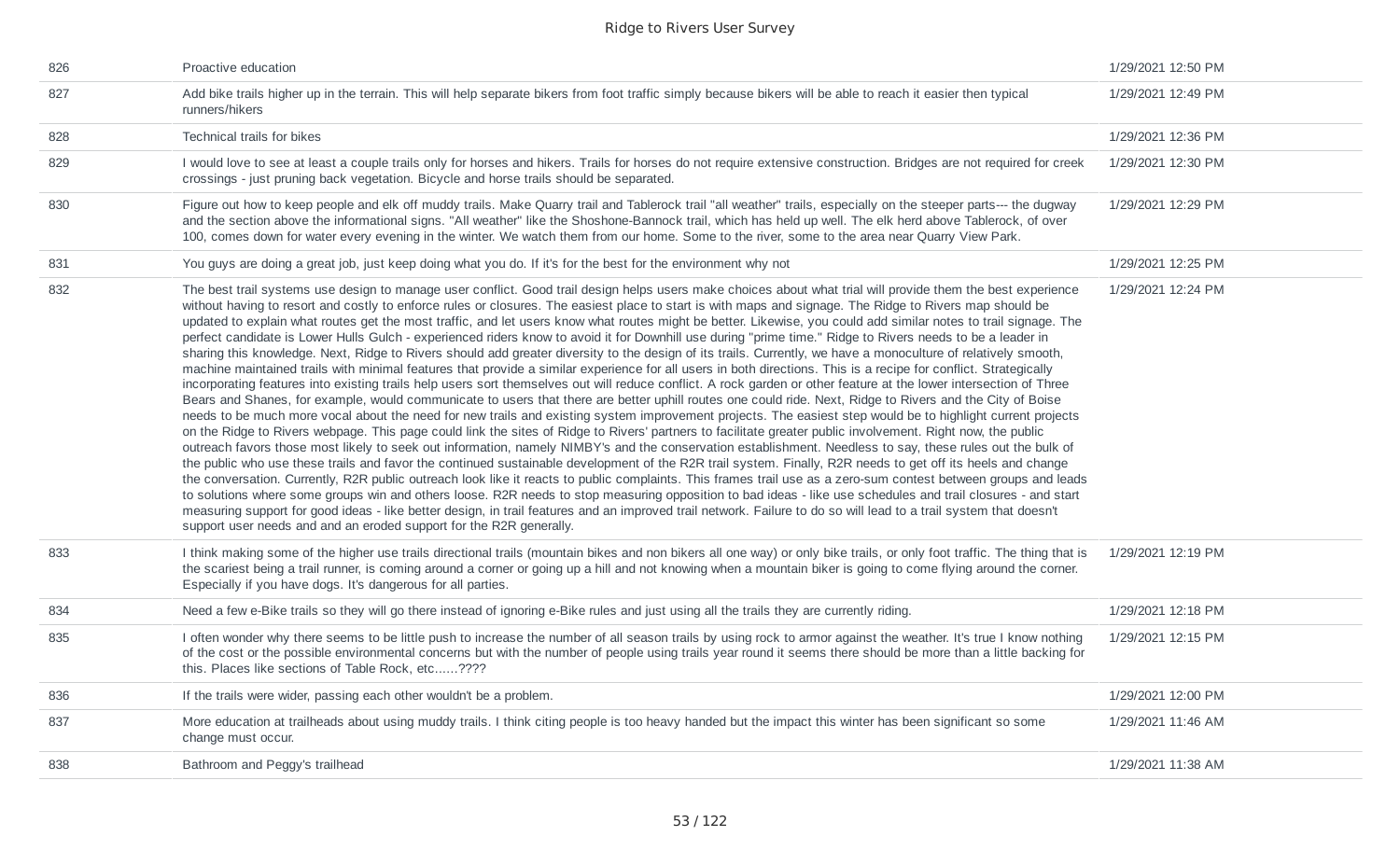| 839 | I LOVE that I can take my dog off leash on so many trails but I completely endorse a many more trails being dog-on-leash only so that we can preserve this<br>amazing resource we have.                                                                                                                                                                                                                                                                                                                                                                                                                                                                                                                                                                                                  | 1/29/2021 11:31 AM |
|-----|------------------------------------------------------------------------------------------------------------------------------------------------------------------------------------------------------------------------------------------------------------------------------------------------------------------------------------------------------------------------------------------------------------------------------------------------------------------------------------------------------------------------------------------------------------------------------------------------------------------------------------------------------------------------------------------------------------------------------------------------------------------------------------------|--------------------|
| 840 | Earbuds are a problem constantly. They lead to issues daily.                                                                                                                                                                                                                                                                                                                                                                                                                                                                                                                                                                                                                                                                                                                             | 1/29/2021 11:31 AM |
| 841 | Closing trails on muddy days to prevent erosion                                                                                                                                                                                                                                                                                                                                                                                                                                                                                                                                                                                                                                                                                                                                          | 1/29/2021 11:27 AM |
| 842 | I support the construction of more trails for all users.                                                                                                                                                                                                                                                                                                                                                                                                                                                                                                                                                                                                                                                                                                                                 | 1/29/2021 11:19 AM |
| 843 | Bathroom at Peggy's trailhead. Sustainable trail reroute for trail 5 from FTT to 3 Bears. Singletrack from Watchmen to the junction of trail 5/6.                                                                                                                                                                                                                                                                                                                                                                                                                                                                                                                                                                                                                                        | 1/29/2021 11:17 AM |
| 844 | Equitable access for all travel types. Motorized, mtn bike and hiker/runners deserve equal access, depending on condition. Mountain bikes in mud do as much<br>damage as a dirt bike, but only dirt bikes get banned from trails. Truly shared trails should be the goal.                                                                                                                                                                                                                                                                                                                                                                                                                                                                                                                | 1/29/2021 11:16 AM |
| 845 | I am strongly against equestrians being on any Boise front "Urban" trails. They weight 1500 pounds, have four steel shovels for feet, they tear up trails, their<br>feet sink into soft ground. Horse waste is full of noxious weed seed, etc The vehicles, big trucks pulling large long trailers fill up parking areas, etc I travel to<br>Utah, Colorado, Oregon for MTB riding vacations, trails there do not allow horses on same trials.                                                                                                                                                                                                                                                                                                                                           | 1/29/2021 11:13 AM |
| 846 | Consider changes to the way Lower Hulls is designated could limit opportunities for usage on wetter days. Hulls is notoriously one of the better options if<br>conditions are questionable.                                                                                                                                                                                                                                                                                                                                                                                                                                                                                                                                                                                              | 1/29/2021 11:11 AM |
| 847 | Better signage to stop idiots using muddy trails and ruining them for the rest of us. Threats about citations, more prominent signs, etc.                                                                                                                                                                                                                                                                                                                                                                                                                                                                                                                                                                                                                                                | 1/29/2021 11:02 AM |
| 848 | My biggest concerns are people using muddy trails and cyclists not slowing down or moving over when they approach hikers                                                                                                                                                                                                                                                                                                                                                                                                                                                                                                                                                                                                                                                                 | 1/29/2021 11:02 AM |
| 849 | Encourage the use of bike bells such as the Timber Bell to reduce user conflict. Discourage the use of headphones on trails for all users to increase<br>awareness. Perhaps make this a requirement in heavily congested areas.                                                                                                                                                                                                                                                                                                                                                                                                                                                                                                                                                          | 1/29/2021 11:02 AM |
| 850 | More dog on leash trails since people don't follow the "controlled" part of the off leash trails.                                                                                                                                                                                                                                                                                                                                                                                                                                                                                                                                                                                                                                                                                        | 1/29/2021 10:58 AM |
| 851 | For many years there was a deer path behind our home. Sadly, the deer have decreased and human use took hold. We allowed use for the trail system for the<br>last decade as popularity in use increased. We have however decided to close off use due to the dosrespective behaviors of various users. Therefore we are<br>unable to support any further trails in the Military Reserve including the I'll advised 0.8 of elephant rock. I believe the appeal to city council regarding the<br>proposed trail into the Military Reserve would have given administrators a clue to the surrounding sentiments of the poorly devised trail system. Not everybody<br>has the drive to go fast and miss the beauty of life. Good Luck catching up to the overgrown mess of the trail system. | 1/29/2021 10:58 AM |
| 852 | Education for all the new people. They're clueless where they are, don't understand trail etiquette, and don't clean up dog shit.                                                                                                                                                                                                                                                                                                                                                                                                                                                                                                                                                                                                                                                        | 1/29/2021 10:46 AM |
| 853 | As a kayaker, I feel that separate days for different users (kayakers and surfers) had created a lot of animosity between user groups. I feel that by being polite,<br>I'm able to have pleasant experiences with most other tail users. I also whole heartedly support punishment for people who abuse trails in muddy conditions.                                                                                                                                                                                                                                                                                                                                                                                                                                                      | 1/29/2021 10:44 AM |
| 854 | Provide a few modest benches at terminal areas that are being denuded by users gathering.                                                                                                                                                                                                                                                                                                                                                                                                                                                                                                                                                                                                                                                                                                | 1/29/2021 10:39 AM |
| 855 | Starting and/or advertising a trail user reporting method for users to report issues like widening trails or illegal routing of trails so they can be mitigated quicker.                                                                                                                                                                                                                                                                                                                                                                                                                                                                                                                                                                                                                 | 1/29/2021 10:25 AM |
| 856 | Close certain trails, for extended periods of time, during wet seasonal conditions to keep them intact.                                                                                                                                                                                                                                                                                                                                                                                                                                                                                                                                                                                                                                                                                  | 1/29/2021 10:21 AM |
| 857 | Pedestrians should be allowed on all trails. Bikes should be limited to certain trails.                                                                                                                                                                                                                                                                                                                                                                                                                                                                                                                                                                                                                                                                                                  | 1/29/2021 10:15 AM |
| 858 | I would love to see additional signage indicating the rules - not just at the trailheads, but elsewhere on the trails. Particularly on trails where new people are<br>most likely to hike. Specifically, who has the right of way (bikes, people, horses, etc.) and which direction, dog owner responsibilities - poop. If possible,<br>increase the number of locations to dispose of pet waste - this might encourage people to pick up their dog waste.                                                                                                                                                                                                                                                                                                                               | 1/29/2021 10:13 AM |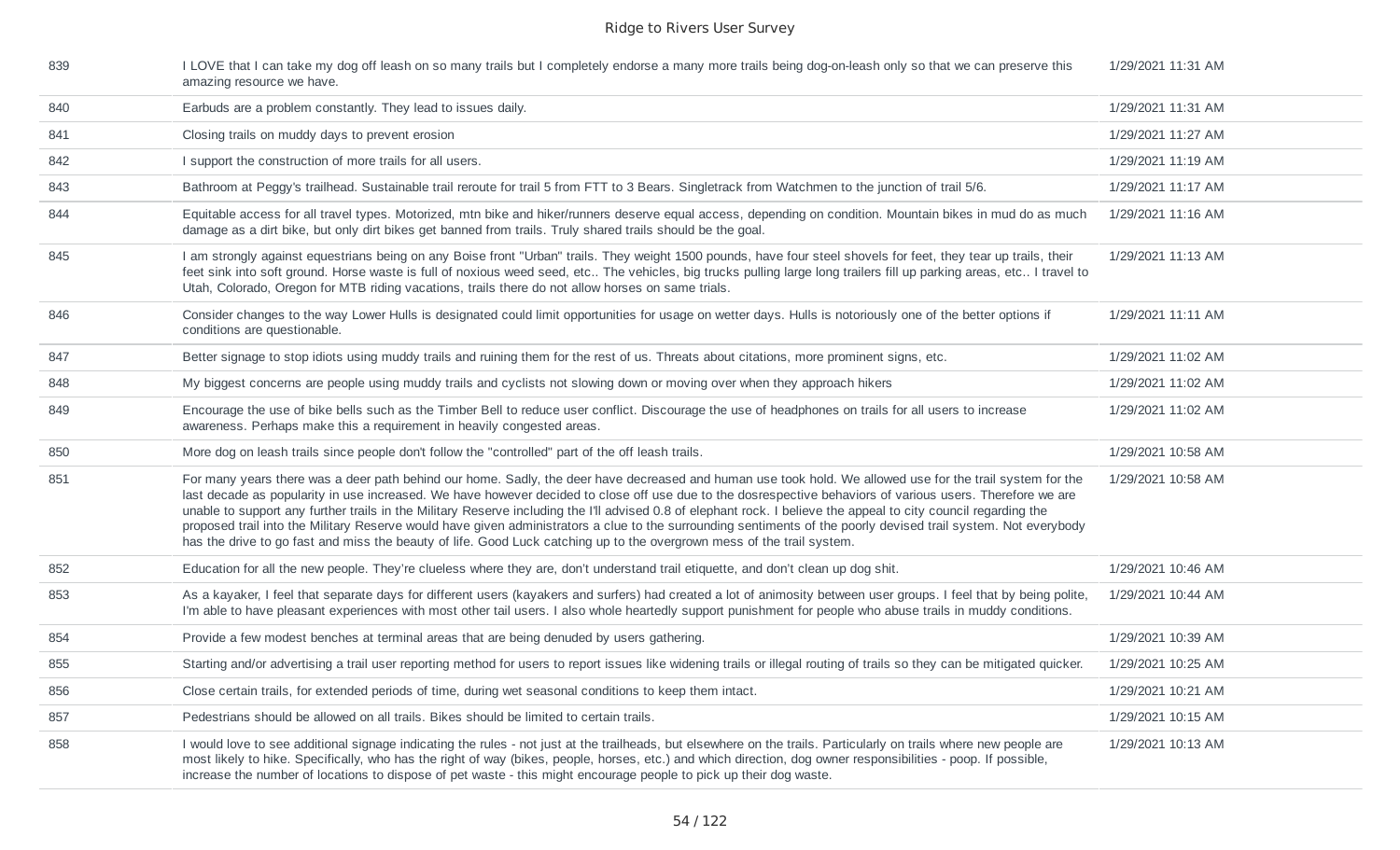| 859 | Stronger outreach to prevent use (and destruction) of muddy trails                                                                                                                                                                                                                                                                                                                                                                                                                                                                                                                                                                                                                                                                                                                                                                                                                                                                                                                                                                                                                                                                                                                                                                                                                                                                                                                                  | 1/29/2021 10:02 AM |
|-----|-----------------------------------------------------------------------------------------------------------------------------------------------------------------------------------------------------------------------------------------------------------------------------------------------------------------------------------------------------------------------------------------------------------------------------------------------------------------------------------------------------------------------------------------------------------------------------------------------------------------------------------------------------------------------------------------------------------------------------------------------------------------------------------------------------------------------------------------------------------------------------------------------------------------------------------------------------------------------------------------------------------------------------------------------------------------------------------------------------------------------------------------------------------------------------------------------------------------------------------------------------------------------------------------------------------------------------------------------------------------------------------------------------|--------------------|
| 860 | With regard to potential muddy trails, is it possible to have a post at trail intersections and/or nearing known problematic areas that has a 'green' means go or<br>'red' means stop notice. Something that trail users could actually adjust themselves to notify other users. Sometimes I hike a section of trail or loop that I<br>discover is too muddy. I'd like to inform other users so that they don't make the same mistake. I'd also appreciate having this info myself so that I would have<br>known to avoid an area. Sometimes I start a loop and the majority of it is fine only to discover a muddy section that I could have avoided if I knew about it<br>ahead of time. I understand that is likely too costly to hire trail monitors, but what if there was a system managed by the trail users themselves?                                                                                                                                                                                                                                                                                                                                                                                                                                                                                                                                                                     | 1/29/2021 9:59 AM  |
| 861 | Maybe have a limit on the number of signs at trailheads. The people who abuse the rules don't read them. The rest is mostly common sense                                                                                                                                                                                                                                                                                                                                                                                                                                                                                                                                                                                                                                                                                                                                                                                                                                                                                                                                                                                                                                                                                                                                                                                                                                                            | 1/29/2021 9:54 AM  |
| 862 | dog poop. figure out a way to get people to pick up after their dog. Encourage people to not leave the bag of poop along the trail, because they often forget to<br>pick it up later. maybe the punishment for rule infraction would be to spend some hours picking up the poop.                                                                                                                                                                                                                                                                                                                                                                                                                                                                                                                                                                                                                                                                                                                                                                                                                                                                                                                                                                                                                                                                                                                    | 1/29/2021 9:38 AM  |
| 863 | I am an avid hiker and MTB rider. I also ride an E-MTB (pedal assist) which has become my preferred form of riding. I feel there should be more trails that are<br>open to pedal assist bikes as this opens up biking to more of the population and I don't believe these bikes pose any additional danger or damage to trails than<br>standard MTBs. I can go just as fast on by non "E" bike.                                                                                                                                                                                                                                                                                                                                                                                                                                                                                                                                                                                                                                                                                                                                                                                                                                                                                                                                                                                                     | 1/29/2021 9:28 AM  |
| 864 | Nope                                                                                                                                                                                                                                                                                                                                                                                                                                                                                                                                                                                                                                                                                                                                                                                                                                                                                                                                                                                                                                                                                                                                                                                                                                                                                                                                                                                                | 1/29/2021 9:25 AM  |
| 865 | I would open upper hulls to bikers and close lower hulls to bikers. Keep both open for non bikers. Bikes on lower hulls are dangerous given all the pedestrian<br>and dog traffic. Not that many bikers will climb all the way up to go down upper, thus limiting traffic.                                                                                                                                                                                                                                                                                                                                                                                                                                                                                                                                                                                                                                                                                                                                                                                                                                                                                                                                                                                                                                                                                                                          | 1/29/2021 9:13 AM  |
| 866 | prohibit bright glaring and flashing lights on bikes and hikers                                                                                                                                                                                                                                                                                                                                                                                                                                                                                                                                                                                                                                                                                                                                                                                                                                                                                                                                                                                                                                                                                                                                                                                                                                                                                                                                     | 1/29/2021 9:09 AM  |
| 867 | 1. You have to enforce trail closures. The work of many volunteers is being obliterated by a small number of entitled SOB's who don't seem to be remotely<br>interested in changing their ways. There has to be consequences. 2. E-bikes: Either enforce the prohibition on e-bikes or get rid of it all together. Non-<br>enforcement of this or any other policy simply begs non-compliance of additional policies. It's starting to look like a free-for-all out there. 3. Question #14, it<br>seems like all options result in excluding bikes or making the route downhill only. It doens't make sense to me to make this gentle grade to downhill only as the<br>grade on Central Ridge make it nearly impossible for many cyclists. Going up Ridge Crest, while not impossible, is certainly pretty challenging for lesser<br>experienced cyclists. Many end up walking. 4. I very much appreciate the reroute of Trail 6 and I understand its necessity to control erosion. However, I don't<br>understand why the reroute had to be 5' wide. It is nearly a road and doesn't function at all like a single track. 5. There are some other sections of trails in the<br>upper foothills that are begging for reroutes to control erosion as well as provide a more friendly (rideable) experience. Please consider reroutes for upper<br>sections of Trail #4 & upper sections of Trail #6. | 1/29/2021 9:07 AM  |
| 868 | Extending the trail network west towards Middleton.                                                                                                                                                                                                                                                                                                                                                                                                                                                                                                                                                                                                                                                                                                                                                                                                                                                                                                                                                                                                                                                                                                                                                                                                                                                                                                                                                 | 1/29/2021 9:06 AM  |
| 869 | I do not support closures based on trail conditions. Educating trill users about the damage they can do is better. I opposed the idea of any new trails. What we<br>have is amazing carving more scars in it doesn't make it better.                                                                                                                                                                                                                                                                                                                                                                                                                                                                                                                                                                                                                                                                                                                                                                                                                                                                                                                                                                                                                                                                                                                                                                | 1/29/2021 9:01 AM  |
| 870 | Again a local life long Idaho that wants dog off leash continued. Bikers and people who don't like dogs can adapt                                                                                                                                                                                                                                                                                                                                                                                                                                                                                                                                                                                                                                                                                                                                                                                                                                                                                                                                                                                                                                                                                                                                                                                                                                                                                   | 1/29/2021 8:52 AM  |
| 871 | The dog friendly nature of our trails is everything to me. I would barely use it if my dog couldn't be off leash. That said, I despise the abandoned poop. I would<br>support citing people who don't pick up their dogs poop (trail cams?), and also a few poop pick up parties on some of the more impacted trails. Maybe that<br>would be hard to get many of volunteers for? Haha oh well, I'll continue my party of one pick ups. I would just be devastated to lose the ability to share our<br>trails with my dog.                                                                                                                                                                                                                                                                                                                                                                                                                                                                                                                                                                                                                                                                                                                                                                                                                                                                           | 1/29/2021 8:46 AM  |
| 872 | Fee based trail pass                                                                                                                                                                                                                                                                                                                                                                                                                                                                                                                                                                                                                                                                                                                                                                                                                                                                                                                                                                                                                                                                                                                                                                                                                                                                                                                                                                                | 1/29/2021 8:42 AM  |
| 873 | Reroute steep section of freestone ridge.                                                                                                                                                                                                                                                                                                                                                                                                                                                                                                                                                                                                                                                                                                                                                                                                                                                                                                                                                                                                                                                                                                                                                                                                                                                                                                                                                           | 1/29/2021 8:32 AM  |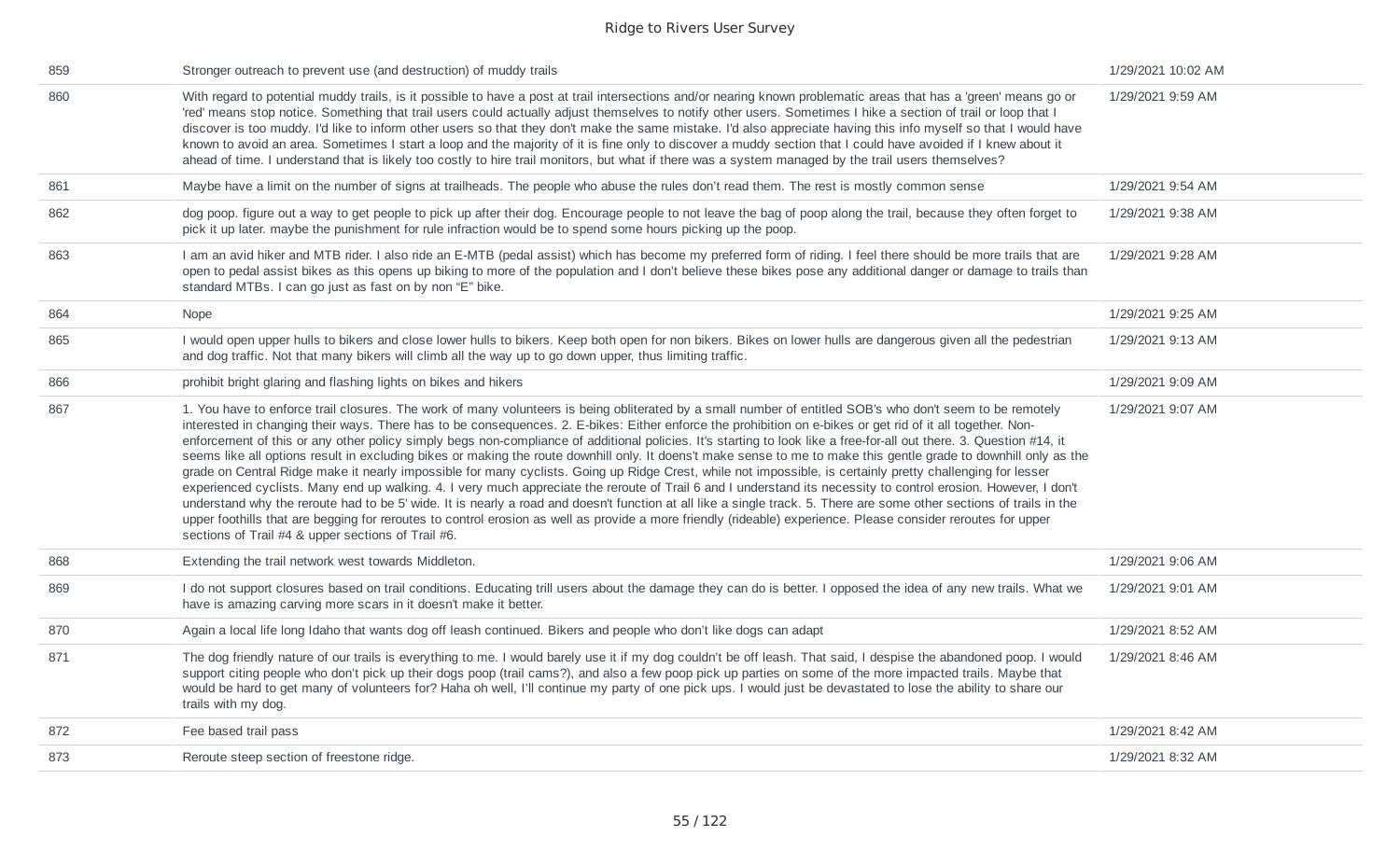| 874 | Purpose build downhill trails for mtn bikes. Would love to see berms and jumps to match what other communities are embracing for bikers.                                                                                                                                                                                                                                                                                                                                                                                                                                                                                                                                                                                                                                                                                                                                                       | 1/29/2021 8:31 AM |
|-----|------------------------------------------------------------------------------------------------------------------------------------------------------------------------------------------------------------------------------------------------------------------------------------------------------------------------------------------------------------------------------------------------------------------------------------------------------------------------------------------------------------------------------------------------------------------------------------------------------------------------------------------------------------------------------------------------------------------------------------------------------------------------------------------------------------------------------------------------------------------------------------------------|-------------------|
| 875 | Sounds like the Lower Hulls Gulch Trail #29 plan is very biker-centric. Giving them a one-day complete biker use only would completely remove a trail from<br>hiker use (odd days). It would be better to implement with even days as stated and odd days bikes can go up and downhill but not exclude the use for others.                                                                                                                                                                                                                                                                                                                                                                                                                                                                                                                                                                     | 1/29/2021 8:22 AM |
| 876 | Education or some mandatory course regarding rules. Bikers to yield, stay off muddy trails, etc.                                                                                                                                                                                                                                                                                                                                                                                                                                                                                                                                                                                                                                                                                                                                                                                               | 1/29/2021 8:12 AM |
| 877 | We love the trails! Thank you for keeping them nice for everyone's use! We hope as the community grows, all can grow to better respect what is right out our<br>doors! Thank you!                                                                                                                                                                                                                                                                                                                                                                                                                                                                                                                                                                                                                                                                                                              | 1/29/2021 8:07 AM |
| 878 | Enforcing people to clean up after their dogs or not have dogs on the trails.                                                                                                                                                                                                                                                                                                                                                                                                                                                                                                                                                                                                                                                                                                                                                                                                                  | 1/29/2021 8:06 AM |
| 879 | Any individual change or new project will (seemingly) favor one group of trail users over others. I think it will be important to accept that fact, and instead of<br>trying to please everyone with a single item, please different groups with different items. Right now, the hardest part of using the trails is that they are crowded,<br>and all groups are mixed together.                                                                                                                                                                                                                                                                                                                                                                                                                                                                                                              | 1/29/2021 8:03 AM |
| 880 | For the private land owners would better incentives like no property tax on parcels with easements for trails help?                                                                                                                                                                                                                                                                                                                                                                                                                                                                                                                                                                                                                                                                                                                                                                            | 1/29/2021 7:54 AM |
| 881 | Maintain hiking option to go both directions on all trails minimize or prohibit bike traffic on certain days                                                                                                                                                                                                                                                                                                                                                                                                                                                                                                                                                                                                                                                                                                                                                                                   | 1/29/2021 7:53 AM |
| 882 | Enforce dog owners to leash their dogs and pick up their Pooh.                                                                                                                                                                                                                                                                                                                                                                                                                                                                                                                                                                                                                                                                                                                                                                                                                                 | 1/29/2021 7:50 AM |
| 883 | I'm a national park manager. Human behaviors are hard to change. I suggest instead, especially to address the muddy trails situations, to fund better surfacing<br>on busiest trails. Take Table Rock - a hardened surface (I've heard them called TRoads) would take away the mud problems associated with people on wet<br>trails. Instead of trying to stop an activity that will continue without enforcement capacity, change the trail surface. I realize that takes money though. I'd be<br>happy to help once I retire and will reach out when I do. Icmazzu@gmail.com                                                                                                                                                                                                                                                                                                                 | 1/29/2021 7:47 AM |
| 884 | I'd be willing to buy a \$10 annual users pass to help pay for more trail rangers. Their presence would help reduce trail damage & enforce rules. (Encourage<br>people to pick up dog waste, leash enforcement, pick up trash, stay off muddy trails, etc)                                                                                                                                                                                                                                                                                                                                                                                                                                                                                                                                                                                                                                     | 1/29/2021 7:47 AM |
| 885 | Charge \$20 for a yearly car parking sticker, or \$3 for a day sticker.                                                                                                                                                                                                                                                                                                                                                                                                                                                                                                                                                                                                                                                                                                                                                                                                                        | 1/29/2021 7:42 AM |
| 886 | A trash can at the Dry Creek trailhead. Vault toilet at the Polecat/Peggy's parking lot on Cartwright.                                                                                                                                                                                                                                                                                                                                                                                                                                                                                                                                                                                                                                                                                                                                                                                         | 1/29/2021 7:35 AM |
| 887 | Consider D-1 gravel or an alternative on heavily used lower foothills trails that are prone to mud or in sections prone to mud when the rest of the trail is<br>typically passable. This would cut down on people beginning a trail that looks dry and then continuing through mud rather than turning around when they<br>encounter it half way.                                                                                                                                                                                                                                                                                                                                                                                                                                                                                                                                              | 1/29/2021 7:29 AM |
| 888 | I would not want trails closed in winter when frozen but would like to see people off the trails when muddy. They really get torn up so I think that citations are a<br>good idea. I was on the Who Now Loop at Harrison Hollow and the trail was almost unusable when frozen due to people hiking when muddy. Other hikers I met<br>that day were unhappy too. I will not go back there for a while. Would like to see Seaman's Gulch connect with other trails. Polcat? Would like to see<br>connection between Hidden Springs and the Avimore Trail System. Would like to see a connection between Harrison Hollow and other trails in the system.<br>Would like to improvements i.e. more parking at the Upper Dry Creek Trailhead. Only room for 6 vehicles currently and I worry someone will block exit so I<br>can't get out. Also would like to see a restroom at Hillside to Hollow. | 1/29/2021 7:28 AM |
| 889 | Have "ridge runners" patrolling the trail to educate users and have authority to issue citations for using trails when closed                                                                                                                                                                                                                                                                                                                                                                                                                                                                                                                                                                                                                                                                                                                                                                  | 1/29/2021 7:25 AM |
| 890 | Make Stack Rock one way for all users and add a trail for loop purposes                                                                                                                                                                                                                                                                                                                                                                                                                                                                                                                                                                                                                                                                                                                                                                                                                        | 1/29/2021 7:18 AM |
| 891 | I would support citation for destruction or graffiti. Thank you for the good work you all do. We appreciate it.                                                                                                                                                                                                                                                                                                                                                                                                                                                                                                                                                                                                                                                                                                                                                                                | 1/29/2021 7:15 AM |
|     |                                                                                                                                                                                                                                                                                                                                                                                                                                                                                                                                                                                                                                                                                                                                                                                                                                                                                                |                   |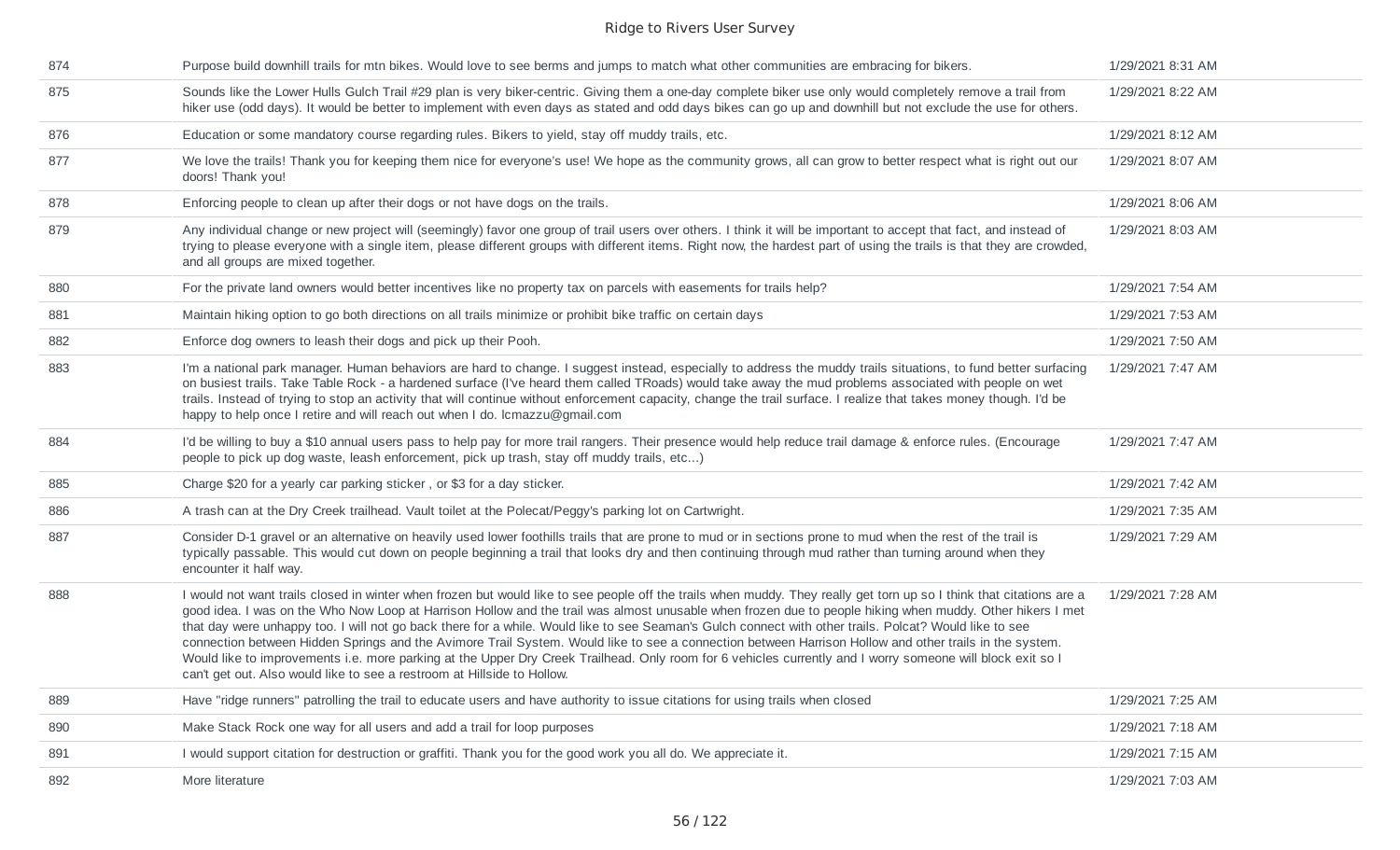| 893 | Leash dogs on lower trails, narrow trails, add rocks, build mtb specific trails.                                                                                                                                                                                                                                                                                                                                                                                                                                                                                                                                                                                                                                                                                               | 1/29/2021 6:32 AM  |
|-----|--------------------------------------------------------------------------------------------------------------------------------------------------------------------------------------------------------------------------------------------------------------------------------------------------------------------------------------------------------------------------------------------------------------------------------------------------------------------------------------------------------------------------------------------------------------------------------------------------------------------------------------------------------------------------------------------------------------------------------------------------------------------------------|--------------------|
| 894 | IF directional changes are made, please make the changes VISIBLE and CLEAR to all users. Same goes for any closures. Please make it obviously clear<br>that an area is off limits.                                                                                                                                                                                                                                                                                                                                                                                                                                                                                                                                                                                             | 1/29/2021 6:24 AM  |
| 895 | I would support an annual trai-use fee                                                                                                                                                                                                                                                                                                                                                                                                                                                                                                                                                                                                                                                                                                                                         | 1/29/2021 6:16 AM  |
| 896 | A pilot with ample signage and education opportunities that allows the public to "vote" like this survey is a great start.                                                                                                                                                                                                                                                                                                                                                                                                                                                                                                                                                                                                                                                     | 1/29/2021 6:07 AM  |
| 897 | Maintain freedom and choice for users, what a headache to have to consider "use" days or travel direction, when I have the gift of time to hike I just want to<br>go!!!                                                                                                                                                                                                                                                                                                                                                                                                                                                                                                                                                                                                        | 1/29/2021 6:06 AM  |
| 898 | Recommending bells For bikers on tight Trails-I'd happily get out of the way if I knew they were coming. It helps me prepare my dog too.                                                                                                                                                                                                                                                                                                                                                                                                                                                                                                                                                                                                                                       | 1/29/2021 6:00 AM  |
| 899 | There's no way to enforce users going in the same direction, what's the purpose??? Please don't tell me it due to COVID! Let people enjoy the outdoors,<br>please!!!!                                                                                                                                                                                                                                                                                                                                                                                                                                                                                                                                                                                                          | 1/29/2021 5:41 AM  |
| 900 | Great work to date, but know that tougher decisions are ahead, and others have made them too. Courtesy and respect for trails ould eliminate half the problem,<br>but it j3asnt worked                                                                                                                                                                                                                                                                                                                                                                                                                                                                                                                                                                                         | 1/29/2021 5:05 AM  |
| 901 | As a hiker, biker and trail runner in the foothills for over a decade I have 13-15 miles a day I do in the good months regularly that require using trails mentioned<br>in BOTH directions. I also cannot image lower hulls being one that is being considered because that it is one of the few all weather trails which for it needs to<br>be an out and back. This just seems like it would be encouraged to connect to trails that aren't all weather. Lower hulls more than any other trail I take in both<br>directions on a Very Very regular basis. In the all weather season as an out and back and in the summer I sometimes run up or down as part of much longer<br>excursions. Please don't change that one. Please.                                              | 1/29/2021 4:34 AM  |
| 902 | People are NOT following the guidelines for the on-leash trails, Polecat is a huge problem with this.                                                                                                                                                                                                                                                                                                                                                                                                                                                                                                                                                                                                                                                                          | 1/29/2021 1:57 AM  |
| 903 | Lower Hulls Gulch should be pedestrian only.                                                                                                                                                                                                                                                                                                                                                                                                                                                                                                                                                                                                                                                                                                                                   | 1/28/2021 11:44 PM |
| 904 | More trails on the north side to help spread out usage.                                                                                                                                                                                                                                                                                                                                                                                                                                                                                                                                                                                                                                                                                                                        | 1/28/2021 11:00 PM |
| 905 | Camping/living in the foothills causes significant damage as well. Think about ways that Ridge to Rivers can help tackle litter and human waste as well as the<br>lower hanging fruit of erosion and user satisfaction.                                                                                                                                                                                                                                                                                                                                                                                                                                                                                                                                                        | 1/28/2021 10:59 PM |
| 906 | all trails have a separate area for bikes vs walking traffic to prevent accaidents                                                                                                                                                                                                                                                                                                                                                                                                                                                                                                                                                                                                                                                                                             | 1/28/2021 10:58 PM |
| 907 | More trail maintenance- trailhead donation information (venmo, cash box, etc)- happy to donate to keep these available to everyone!                                                                                                                                                                                                                                                                                                                                                                                                                                                                                                                                                                                                                                            | 1/28/2021 10:48 PM |
| 908 | A big issue is that trails can be dry at bottom but wet further up mtn - I don't know how do you solve getting info to folks regarding condutitions up mtn                                                                                                                                                                                                                                                                                                                                                                                                                                                                                                                                                                                                                     | 1/28/2021 10:47 PM |
| 909 | Winter closure of trails                                                                                                                                                                                                                                                                                                                                                                                                                                                                                                                                                                                                                                                                                                                                                       | 1/28/2021 10:47 PM |
| 910 | 1. Limiting the number of dogs people can have on non-leash trails. I continue to encounter people with several dogs that are not under control. It is<br>irresponsible and dangerous. 2. For directional trails, the best option is to have bikes going one way, and all other users going the opposite way. This is the<br>easiest way for opposing groups to see each other coming, and avoid unnecessary conflict. This should be considered for any directional trail proposal. 3.<br>Does R2R still have the "rangers" program? I still think having trail ambassadors, identifiable by jerseys, makes sense as an educational tool. But shouldn't be<br>limited to peak riding times. I frequently ride mid-day during the week and run into several other trail users. | 1/28/2021 10:44 PM |
| 911 | Increased number of trail maint. crew.                                                                                                                                                                                                                                                                                                                                                                                                                                                                                                                                                                                                                                                                                                                                         | 1/28/2021 10:42 PM |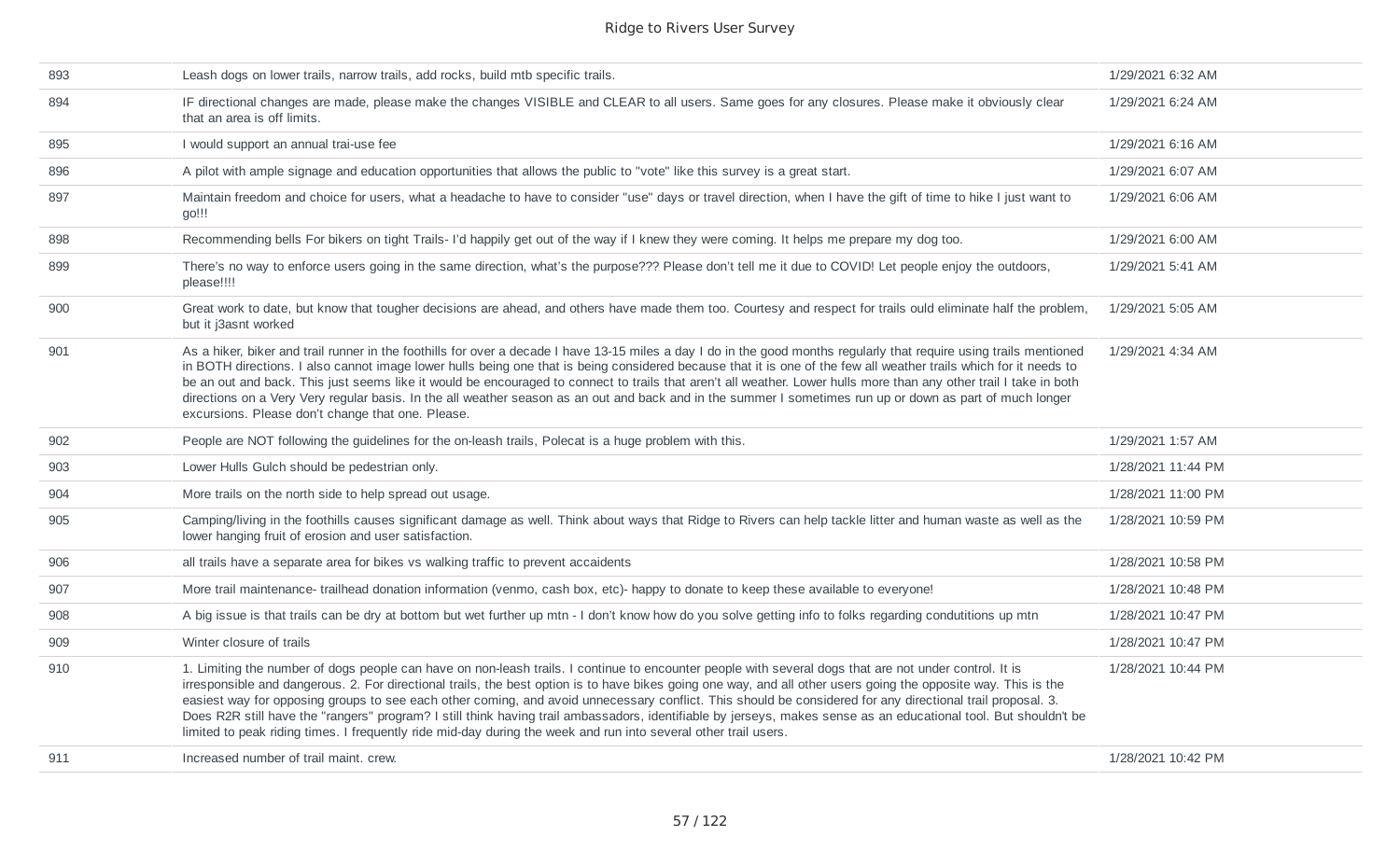| 912 | Use education, not rules and enforcement for the shared use of our trails.                                                                                                                                                                                                                                                                                                                                                                                                                                                                                                                                                                                                                                                                                                                                                                                                                                                                                 | 1/28/2021 10:30 PM |
|-----|------------------------------------------------------------------------------------------------------------------------------------------------------------------------------------------------------------------------------------------------------------------------------------------------------------------------------------------------------------------------------------------------------------------------------------------------------------------------------------------------------------------------------------------------------------------------------------------------------------------------------------------------------------------------------------------------------------------------------------------------------------------------------------------------------------------------------------------------------------------------------------------------------------------------------------------------------------|--------------------|
| 913 | I think there should be more biker only trails. It is stressful mountain biking and not knowing when a hiker will appear around the corner. This happens often on<br>trail #29 and I have had some scary incidents near the creek. I don't love the idea of different days for different uses. I would rather just have more trails<br>designated for biking. Biking trails don't always need to be as scenic as the hiking trails. It really increases the quality of the trail if you know there isn't a good<br>chance of running into any hikers. If there are going to be rules for restricting trail use to certain days of the week, there should be another option very close. I<br>can see how that is going to be very confusing and it would be frustrating to have plans to hike and then show up and see a sign that you aren't allowed. I also<br>think there should continue to be plenty of off leash dog trails, they are so appreciated. | 1/28/2021 10:26 PM |
| 914 | Close trails when muddy.                                                                                                                                                                                                                                                                                                                                                                                                                                                                                                                                                                                                                                                                                                                                                                                                                                                                                                                                   | 1/28/2021 10:20 PM |
| 915 | Issue citations for non compliance                                                                                                                                                                                                                                                                                                                                                                                                                                                                                                                                                                                                                                                                                                                                                                                                                                                                                                                         | 1/28/2021 10:09 PM |
| 916 | If these restrictions are piloted- perhaps it could be during certain hours of the day? Allowing early morning users or evening user to have a little more freedom<br>with significantly less traffic                                                                                                                                                                                                                                                                                                                                                                                                                                                                                                                                                                                                                                                                                                                                                      | 1/28/2021 10:08 PM |
| 917 | Make changes relative to days of use/direction/user groups more expansive than what is necessary now, even greater than what is needed in 15 years.<br>Population is swelling, people getting out, trails desirable and this process takes a lot of time and energy.                                                                                                                                                                                                                                                                                                                                                                                                                                                                                                                                                                                                                                                                                       | 1/28/2021 10:07 PM |
| 918 | Please don't change anything                                                                                                                                                                                                                                                                                                                                                                                                                                                                                                                                                                                                                                                                                                                                                                                                                                                                                                                               | 1/28/2021 10:05 PM |
| 919 | Yes, require bells or horns on bikes to warn other users.                                                                                                                                                                                                                                                                                                                                                                                                                                                                                                                                                                                                                                                                                                                                                                                                                                                                                                  | 1/28/2021 10:03 PM |
| 920 | Don't do anything. I run on lower hulls gulch everyday and it has never been a problem. You are addressing something for the small minority of complainers                                                                                                                                                                                                                                                                                                                                                                                                                                                                                                                                                                                                                                                                                                                                                                                                 | 1/28/2021 10:02 PM |
| 921 | I would love to see more of the lower trails built to be more weather proof (e.g. sand/gravel type overlays so they don't get muddy) to allow for walks/runs/hikes<br>on wet days in more locations.                                                                                                                                                                                                                                                                                                                                                                                                                                                                                                                                                                                                                                                                                                                                                       | 1/28/2021 10:01 PM |
| 922 | None at this time                                                                                                                                                                                                                                                                                                                                                                                                                                                                                                                                                                                                                                                                                                                                                                                                                                                                                                                                          | 1/28/2021 9:44 PM  |
| 923 | Single use days may be nice. For example, on high conflict trails, bikes get exclusive use Monday, Wednesday, and Thursday; foot traffic Tuesday, Friday,<br>Sunday. Everyone shares Saturday.                                                                                                                                                                                                                                                                                                                                                                                                                                                                                                                                                                                                                                                                                                                                                             | 1/28/2021 9:35 PM  |
| 924 | I have never been on the previously mentioned trails so I really can't speak to the recommendations. I would prefer not to walk on any trail bicyclists use<br>especially i they are coming downhill.                                                                                                                                                                                                                                                                                                                                                                                                                                                                                                                                                                                                                                                                                                                                                      | 1/28/2021 9:34 PM  |
| 925 | I think that most people are courteous and share the trails well. I think a few entitled folks complain loudly but that the majority are quite happy and<br>considerate of others                                                                                                                                                                                                                                                                                                                                                                                                                                                                                                                                                                                                                                                                                                                                                                          | 1/28/2021 9:26 PM  |
| 926 | Close muddy trails in the winter to preserve the landscape                                                                                                                                                                                                                                                                                                                                                                                                                                                                                                                                                                                                                                                                                                                                                                                                                                                                                                 | 1/28/2021 9:22 PM  |
| 927 | More trails in East Boise, please. We've got a lot more recent transplants but few new trails to accommodate them. Thanks for everything you do.                                                                                                                                                                                                                                                                                                                                                                                                                                                                                                                                                                                                                                                                                                                                                                                                           | 1/28/2021 9:19 PM  |
| 928 | Enforcement/citations for people not picking up their dog waste                                                                                                                                                                                                                                                                                                                                                                                                                                                                                                                                                                                                                                                                                                                                                                                                                                                                                            | 1/28/2021 9:18 PM  |
| 929 | Quit removing each and every last rock from the trails. Some of us like technical challenges, and few remain.                                                                                                                                                                                                                                                                                                                                                                                                                                                                                                                                                                                                                                                                                                                                                                                                                                              | 1/28/2021 9:11 PM  |
| 930 | please pick up dog shit bags. maybe trade them in for a free beer at participating breweries                                                                                                                                                                                                                                                                                                                                                                                                                                                                                                                                                                                                                                                                                                                                                                                                                                                               | 1/28/2021 9:11 PM  |
| 931 | More enforcement, maybe with volunteer patrols like the Greenbelt has.                                                                                                                                                                                                                                                                                                                                                                                                                                                                                                                                                                                                                                                                                                                                                                                                                                                                                     | 1/28/2021 9:09 PM  |
| 932 | Close trails in winter. Repair bucktail and others where the 1.5" minus rubble was used to repair. Dump spread gravel at all the mudhole-prone spots. Use some                                                                                                                                                                                                                                                                                                                                                                                                                                                                                                                                                                                                                                                                                                                                                                                             | 1/28/2021 9:05 PM  |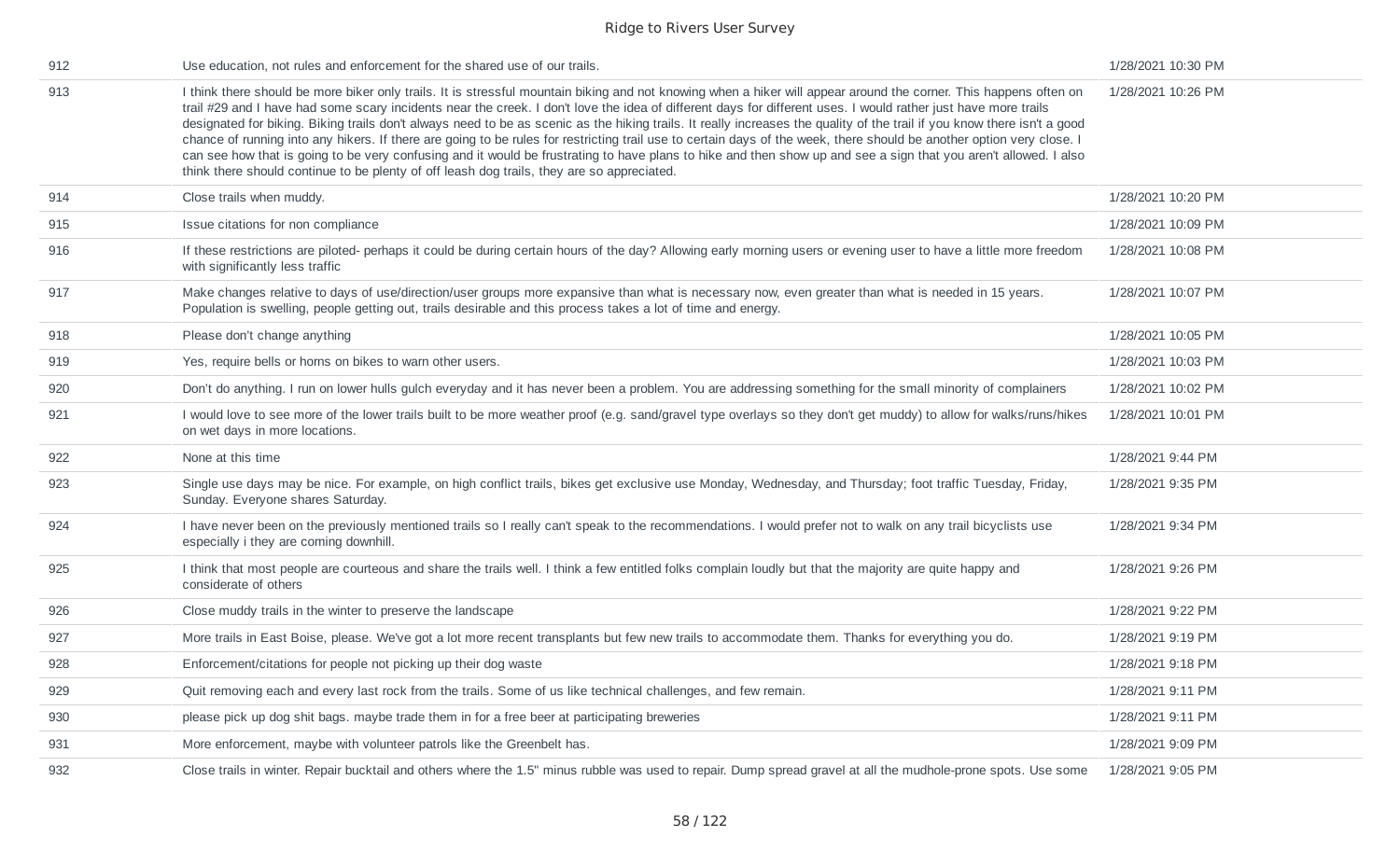civil engr in selecting repair material - the stuff on lower cottonwood worked great.

| 933 | Have more areas with dogs on leash. Have more segregated trails: hikers only and no bikes.                                                                                                                                                                                                                                                                                                                                                                                                                                                                                                                                                                                                                                                                                                                                                                                 | 1/28/2021 8:57 PM |
|-----|----------------------------------------------------------------------------------------------------------------------------------------------------------------------------------------------------------------------------------------------------------------------------------------------------------------------------------------------------------------------------------------------------------------------------------------------------------------------------------------------------------------------------------------------------------------------------------------------------------------------------------------------------------------------------------------------------------------------------------------------------------------------------------------------------------------------------------------------------------------------------|-------------------|
| 934 | This is not an original thought, but I'd like to see more oversight when it comes to using wet trails and damaging them, and leaving dog waste. Those, for me,<br>are the two big issues.                                                                                                                                                                                                                                                                                                                                                                                                                                                                                                                                                                                                                                                                                  | 1/28/2021 8:55 PM |
| 935 | Stronger volunteer/friends group for management support and funding                                                                                                                                                                                                                                                                                                                                                                                                                                                                                                                                                                                                                                                                                                                                                                                                        | 1/28/2021 8:54 PM |
| 936 | In general, construction of more and more trails. I know that easier said than done, but I have also felt the increase in pressure on the trails and I imagine this<br>will only continue.                                                                                                                                                                                                                                                                                                                                                                                                                                                                                                                                                                                                                                                                                 | 1/28/2021 8:50 PM |
| 937 | You have good signage on the trails, but maybe markers could be placed indicating all weather trails at the appropriate trailheads. Thank you for all you do to<br>improve our trail experience.                                                                                                                                                                                                                                                                                                                                                                                                                                                                                                                                                                                                                                                                           | 1/28/2021 8:50 PM |
| 938 | Regarding question 12, I think alternating which days of the month cyclists or pedestrians have access to a trail would be confusing. Otherwise, generally, it<br>would be cool to have more interactive education about trail use etiquette, and about the local ecology surrounding the trails. This would hopefully motivate<br>people to be more aware and careful.                                                                                                                                                                                                                                                                                                                                                                                                                                                                                                    | 1/28/2021 8:49 PM |
| 939 |                                                                                                                                                                                                                                                                                                                                                                                                                                                                                                                                                                                                                                                                                                                                                                                                                                                                            | 1/28/2021 8:47 PM |
| 940 | Something to help the dog waste situation. More dog waste trash cans. Organized goathead eradication. Citations for using trails when muddy.                                                                                                                                                                                                                                                                                                                                                                                                                                                                                                                                                                                                                                                                                                                               | 1/28/2021 8:40 PM |
| 941 | I do a lot of running and biking on the trails, and I would like to see more foot traffic-only trails (upper hulls is a great example of this). Also, I saw there was a<br>proposal for a downhill-only bike day on lower hulls, I think this will wreck the trail and it's unnecessary, downhillers can go to so many other trails if that's<br>important to them (femrites, bogus, hard guy).                                                                                                                                                                                                                                                                                                                                                                                                                                                                            | 1/28/2021 8:30 PM |
| 942 | 1. Pick two or three mellow trails to weatherize for the winter so people will not tear up the muddy trails. I miss hiking in Jan-Feb because I try to do the right<br>thing. It would be great to have a couple "for sures" in the winter. 2. Install cameras and "Do not leave valuables in your car" signs in the trailhead parking lots<br>to deter vehicle burglaries. This problem is getting worse!                                                                                                                                                                                                                                                                                                                                                                                                                                                                 | 1/28/2021 8:30 PM |
| 943 | Do some actual trail maintenance not just building slowing fences. Maybe hire an actual trail builder ?                                                                                                                                                                                                                                                                                                                                                                                                                                                                                                                                                                                                                                                                                                                                                                    | 1/28/2021 8:29 PM |
| 944 | Require usage permits like national parks. For example \$25 per year.                                                                                                                                                                                                                                                                                                                                                                                                                                                                                                                                                                                                                                                                                                                                                                                                      | 1/28/2021 8:18 PM |
| 945 | Think you all do a great job! As always, far more concerned about my safety due to bikers on the train than the wildlife.                                                                                                                                                                                                                                                                                                                                                                                                                                                                                                                                                                                                                                                                                                                                                  | 1/28/2021 8:17 PM |
| 946 | Not at this time.                                                                                                                                                                                                                                                                                                                                                                                                                                                                                                                                                                                                                                                                                                                                                                                                                                                          | 1/28/2021 8:17 PM |
| 947 | I'm very concerned about the North Collister trail. I live on N. Collister and although it is a nice idea, I really hope that the trail is not immediately in the back<br>yards of all the homes located along N. Collister. This is an invasion of our privacy. We have already had lots of foot traffic in the area behind our home and it<br>feels unsafe and unnerving. Also, we were told that there are wild onions that grown in those foothills which prohibits construction. Is this taken into<br>considerations? Please try to keep the trail as far from the homes as possible. Thank you for your consideration!                                                                                                                                                                                                                                              | 1/28/2021 8:15 PM |
| 948 | Make (or designate) bike only and pedestrian only trails. In recent years there are just TOO many bikes on trails. Especially Polecat Trail.                                                                                                                                                                                                                                                                                                                                                                                                                                                                                                                                                                                                                                                                                                                               | 1/28/2021 8:13 PM |
| 949 | I think it would be helpful to publish "suggested" directions for trails that don't have direction restrictions. For example, nearly all MTB traffic on Kestrel is<br>uphill. This would help bikers unfamiliar with the area create loops that use the trails in a way that most people are using them. I think it'd also be helpful to use<br>trail difficulty systems with more gradations. Some third-party trail websites have trails categorized as green, green/blue, blue, blue/black, and black. I think<br>having only three categories as it is right now is a little misleading. For example, I don't think Hull's Gulch and Red Cliffs are really the same difficulty level, but<br>they have the same rating. Red Cliffs isn't really a green and Hull's isn't really a black, but Hull's is definitely tougher than Red Cliffs, at least for a MTB rider. I | 1/28/2021 8:12 PM |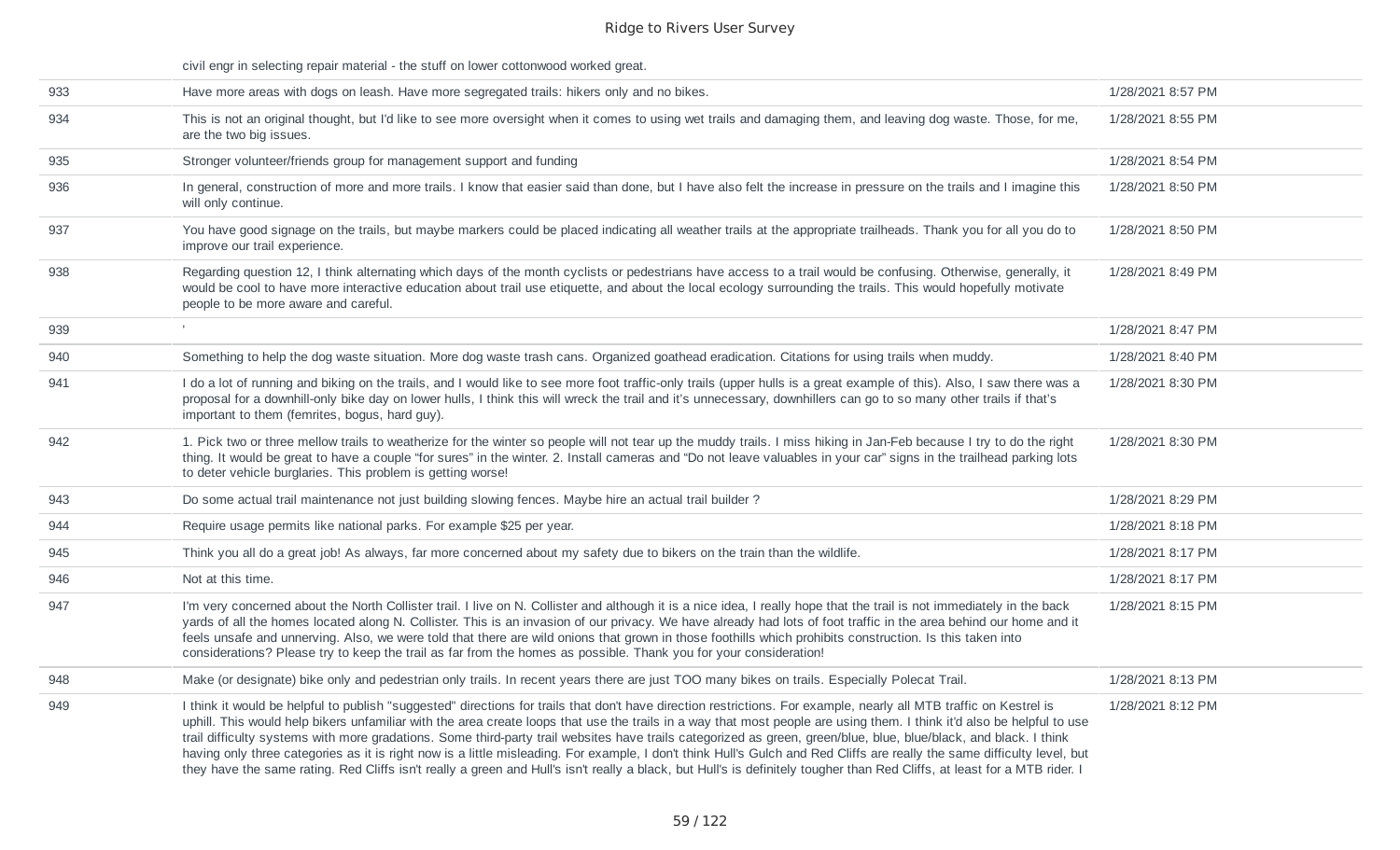do some riding southeast of Boise, in the Oregon Trail area between the end of E Columbia Rd, Lucky Peak Reservoir, and Bonneville Point. I think it'd be really awesome if Ridge to Rivers could start managing some of those trails. There's already some two-track trails out there that are fun to ride and there's a lot of potential for some great new trails that would be really fun to ride or hike and provide some really great views of the valley and the reservoir. The trails are all open to motorized traffic and heavily rutted, so adding some single track would help avoid conflicts. Plus, I think it would help preserve some of the historic nature of the Oregon Trail, especially as housing continues to be built on that end of the city.

| 950 | Need more signs warning of potentially muddy conditions. Sometimes a trail seems good, but deteriorates as it travels uphill. Maybe some areas could be<br>"leashed" dog areas while others are not.                                                                                                                                                                                                                                             | 1/28/2021 8:07 PM |
|-----|--------------------------------------------------------------------------------------------------------------------------------------------------------------------------------------------------------------------------------------------------------------------------------------------------------------------------------------------------------------------------------------------------------------------------------------------------|-------------------|
| 951 | Consider expanding the system in SE Boise with options for hiking/mountain biking                                                                                                                                                                                                                                                                                                                                                                | 1/28/2021 8:04 PM |
| 952 | Consequences for muddy trail use, possible to ask volunteers to manage trailheads, enforcement on parking crowding, more control over dog poop bags left<br>behind                                                                                                                                                                                                                                                                               | 1/28/2021 7:59 PM |
| 953 | I'd love it if runners had right of way in front of walkers                                                                                                                                                                                                                                                                                                                                                                                      | 1/28/2021 7:58 PM |
| 954 | Enforcing picking up after dogs -- and selves. We are dismayed at the amount of dog poop on the trail and other trash. What can you do about irresponsible<br>pet owners/people?? Especially those walking through muddy trails !!!                                                                                                                                                                                                              | 1/28/2021 7:57 PM |
| 955 | Approve E Bikes to all trails. I'm not sure why the federal government can approve all trails for E bikes but Boise can't?                                                                                                                                                                                                                                                                                                                       | 1/28/2021 7:55 PM |
| 956 | Recognition of the local taxes paid or private donations for Boise's R2R Trails on a permanent sign or rock, similar to the acknowledgement on the trail just<br>south of Table Rock.                                                                                                                                                                                                                                                            | 1/28/2021 7:55 PM |
| 957 | When considering trail management strategies consider having different strategies for time of the year. for example, during winter I ride early when trails are<br>frozen. maybe no need for train management in the winter when traffic is much lower?                                                                                                                                                                                          | 1/28/2021 7:52 PM |
| 958 | The idea to cite people for misuse of trails may be a disproportionate penalty for individuals depending on SES if monetarily based. Perhaps a non-monetary<br>consequence with inclusion may benefit change and community?                                                                                                                                                                                                                      | 1/28/2021 7:48 PM |
| 959 | keep up the good work!                                                                                                                                                                                                                                                                                                                                                                                                                           | 1/28/2021 7:40 PM |
| 960 | Actual extreme DH biking trail options, no dumbing them down!                                                                                                                                                                                                                                                                                                                                                                                    | 1/28/2021 7:39 PM |
| 961 | Downhill mountain bike only trails. Flow trails.                                                                                                                                                                                                                                                                                                                                                                                                 | 1/28/2021 7:36 PM |
| 962 | Tickets for people who leave dog poop bags for someone else to pick up!                                                                                                                                                                                                                                                                                                                                                                          | 1/28/2021 7:21 PM |
| 963 | Sadly, I think we need significant gates/barriers at every trailhead that need to be closed when conditions are too muddy. Not only has the "honor" system<br>never worked, it is worse now as the population grows. Ridge to Rivers needs paid staff to handle that work load.                                                                                                                                                                  | 1/28/2021 7:21 PM |
| 964 | Unleashed and untrained dogs are increasingly problematic. I have had many uncomfortable encounters, both while hiking and mountain biking.                                                                                                                                                                                                                                                                                                      | 1/28/2021 7:11 PM |
| 965 | Make some trails equestrian only. Other users are ignorant about horses and spook them, making it very dangerous. Having trails near by doesn't solve this<br>problem as horses can hear and see other traffic/ users and these often are sudden scary movement. Please respect equestrians who developed these trails<br>and have been using them for over 40 years. We are running out of places to ride and this is part of Idaho's heritage. | 1/28/2021 7:09 PM |
| 966 | As I said earlier, encourage car pooling to trailheads. Closing some trails when muddy or citing violators                                                                                                                                                                                                                                                                                                                                       | 1/28/2021 7:06 PM |
| 967 | I wish newer residents were more aware of trail etiquette and would stay off muddy trails!                                                                                                                                                                                                                                                                                                                                                       | 1/28/2021 7:00 PM |
| 968 | Thank you for all you do. When we all get to go back to work at the office and the kids are back in school then the trails should get back to some sense of                                                                                                                                                                                                                                                                                      | 1/28/2021 7:00 PM |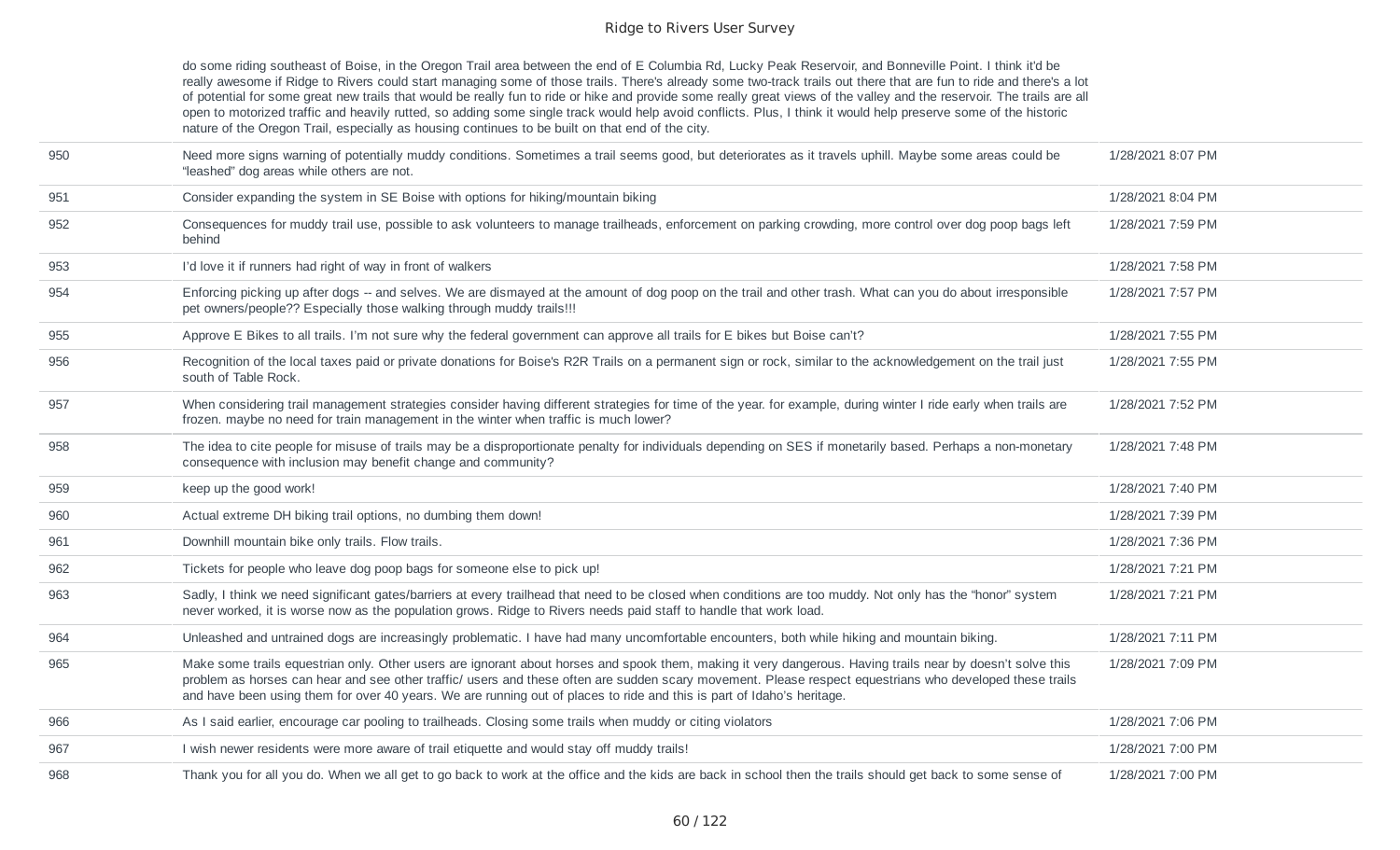normalcy. Let's not restrict the use of our trails because of these unprecedented times.

| 969 | Find a way to deal with the dog shit. Give people ultimatum either pick it up or ban dogs. Mountains of poop or green bags everywhere get old. Work with local<br>bike shops to teach trail etiquette. Most bikers are trails have go's give them a speed limit when pedestrians are present. 1. Figure out a more robust revenue<br>stream. All the cars with 2c plates parked up 8th street and camels back. What are they contributing to trail upkeep . 2. Too macro I know but trail problem is a<br>symptom of dysfunctional regional planning. Bedroom communities castigating Boise for taxes or too liberal but use services and don't see hypocrisy. 3. Get<br>state legislature out of city of Boise business. 4. Can we get an Ada county levy for more land for public use? Lastly born and raised here but sadden of what<br>we become. I don't blame people moving here I plan ADa county commission, state legislatures from rural Idaho who spend all their energy trying to control<br>the local city government. I am bummed. I hope covaid ends soon so I can volunteer my time and money | 1/28/2021 6:53 PM |
|-----|---------------------------------------------------------------------------------------------------------------------------------------------------------------------------------------------------------------------------------------------------------------------------------------------------------------------------------------------------------------------------------------------------------------------------------------------------------------------------------------------------------------------------------------------------------------------------------------------------------------------------------------------------------------------------------------------------------------------------------------------------------------------------------------------------------------------------------------------------------------------------------------------------------------------------------------------------------------------------------------------------------------------------------------------------------------------------------------------------------------|-------------------|
| 970 | On #7, I answered that I supported single use trails, i.e. pedestrian/horses only and bicycle only. I do support this, but I don't want it to be the focus of new<br>trail development. I think most trails should accommodate all, but it would be nice within the overall system to have 1-3 flow trails for bikes only and 1-3<br>hike/horse only trails.                                                                                                                                                                                                                                                                                                                                                                                                                                                                                                                                                                                                                                                                                                                                                  | 1/28/2021 6:49 PM |
| 971 | Our main concerns have involved the pedestrian and mountain bike usage on narrow trails or around blind corners, and the inappropriate trail use on clay soils.                                                                                                                                                                                                                                                                                                                                                                                                                                                                                                                                                                                                                                                                                                                                                                                                                                                                                                                                               | 1/28/2021 6:46 PM |
| 972 | The issue I have on the trails are cyclist going toooo fast. Would be great to have separate trails for bikes wherever possible. I use the seamans gulch trail the<br>most because it is close to my house it is so great to have the ability to run our dog up there. He does get injured frequently on barb wire (we think that is the<br>main culprit) that has been an issue for us but he travels off trail. So not your responsibility. The only other problem we have had is people not picking up poop<br>regardless of the fact that there are bags. You can't manage peoples lack of respect however so we usually pick up others besides just our dogs and we pick<br>up any trash we find but that is to be good stewards of the trails. I am torn in regards to citations I do think it is okay to site for using muddy trails if signage is<br>extremely visible and postings are up to date online and there is not conflicting info between the state of trails onsite and online. I also prefer people on the<br>trails respect others by wearing masks when the trails are busy.            | 1/28/2021 6:41 PM |
| 973 | Please reroute freestone ridge, as it contains steep, washed out sections with a wide trail that's visible from town. It could provide a valuable commute to<br>many people.                                                                                                                                                                                                                                                                                                                                                                                                                                                                                                                                                                                                                                                                                                                                                                                                                                                                                                                                  | 1/28/2021 6:36 PM |
| 974 | People relocating here seem to be clueless on trail etiquette. Since everyone has to take a test to get their ID license, piggy back on that opportunity and<br>require they pass a trail etiquette test too.                                                                                                                                                                                                                                                                                                                                                                                                                                                                                                                                                                                                                                                                                                                                                                                                                                                                                                 | 1/28/2021 6:35 PM |
| 975 | In general, I support efforts to improved trail user experience that also protect and maintain trail quality (eg prevent erosion, etc). As a hiker and cyclist, I<br>dislike the current yield rules, which has cyclist's yielding to pedestrians. Pedestrians are typically more mobile, moving at slower speeds and have an easier<br>time allowing cyclists to pass. I strongly support not having shared use trails between horses and cyclists; that is often a recipe for conflict with bikes<br>spooking horses and horses significantly degrading trail quality. A nice thing to prevent trail erosion would be a real-time online trail map that shows which trails<br>are dry and which are muddy and shouldn't be used (green, yellow, red overlays) as a quick way of assessing where is feasible to use (maybe this exists and<br>I'm not aware of it yet). I appreciate your organization's efforts to work on these issues and work with various landowners on access and easements. Thank<br>you!                                                                                             | 1/28/2021 6:35 PM |
| 976 | Honestly I think our trails are managed very well. I am not personally keen on restricting certain uses on certain days or making the trails directional. Being<br>able to choose which way to go is one thing that makes our trails great.                                                                                                                                                                                                                                                                                                                                                                                                                                                                                                                                                                                                                                                                                                                                                                                                                                                                   | 1/28/2021 6:29 PM |
| 977 | Have DMV require people moving from out of state to pass an outdoors/trail etiquette test to get an Idaho drivers license.                                                                                                                                                                                                                                                                                                                                                                                                                                                                                                                                                                                                                                                                                                                                                                                                                                                                                                                                                                                    | 1/28/2021 6:24 PM |
| 978 | I think the best thing we can do is educate new users on proper trail use and etiquette. I'm not sure the best way to achieve this, but users that are jumping on<br>trails when they're wet most likely aren't checking the daily updates on Facebook. Maybe station volunteers at trailheads, letting users know the trails are<br>especially fragile? More signs? I'm not sure. But until we have a user group that collectively cares about the trails and is committed to keeping them in decent<br>condition, they'll just continue to get worse.                                                                                                                                                                                                                                                                                                                                                                                                                                                                                                                                                       | 1/28/2021 6:22 PM |
| 979 | Don't limit trail usage during the pandemic. We can rehabilitate the land afterwards. Being outside is important for mental health and suicide rates are 2.5 times                                                                                                                                                                                                                                                                                                                                                                                                                                                                                                                                                                                                                                                                                                                                                                                                                                                                                                                                            | 1/28/2021 6:21 PM |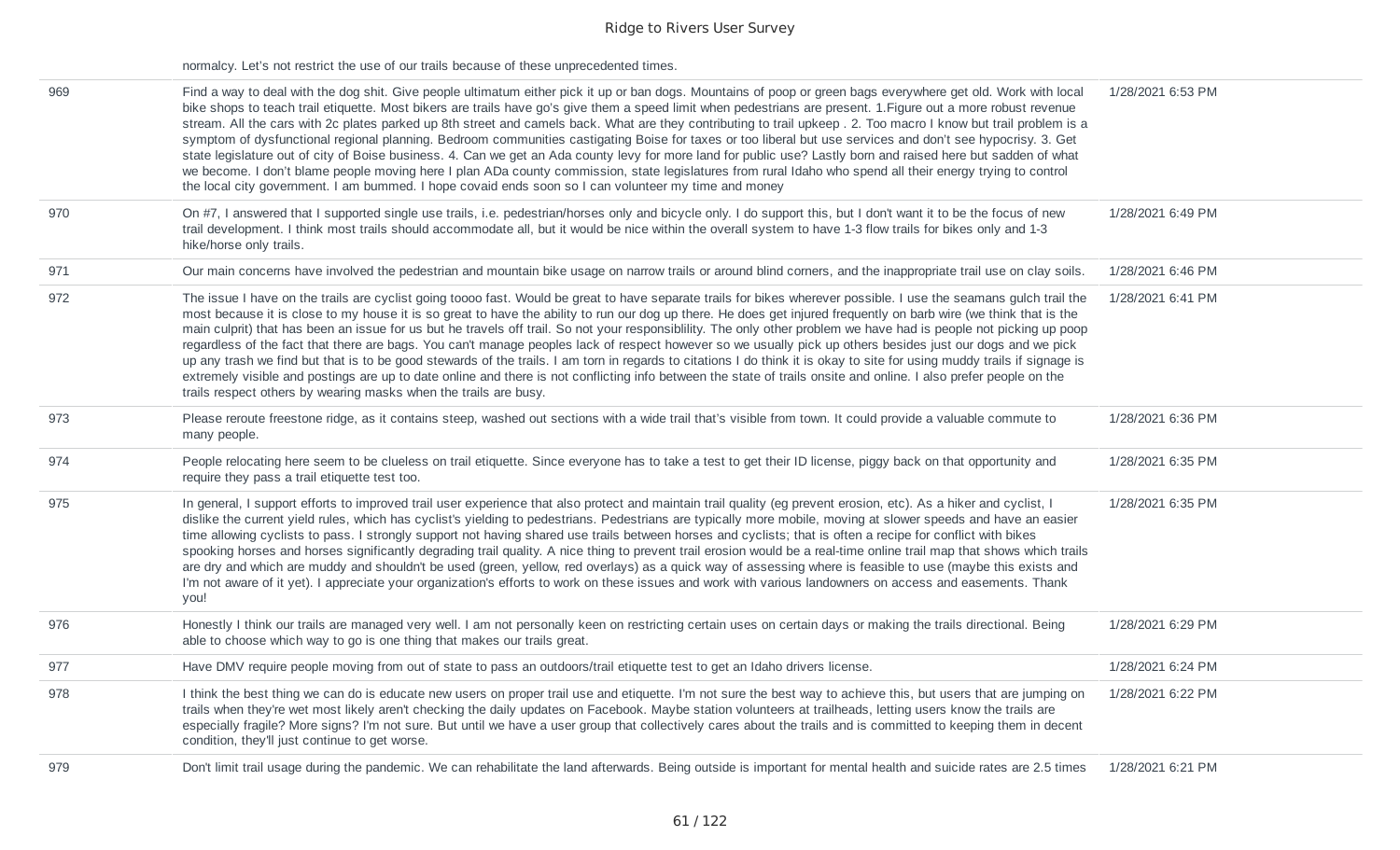|     | higher this year. Some problems can be fixed later but some are permanent.                                                                                                                                                                                                                                                                                                                                                                                                                                                                                                                                                                                                                                                                                                                                                                                        |                   |
|-----|-------------------------------------------------------------------------------------------------------------------------------------------------------------------------------------------------------------------------------------------------------------------------------------------------------------------------------------------------------------------------------------------------------------------------------------------------------------------------------------------------------------------------------------------------------------------------------------------------------------------------------------------------------------------------------------------------------------------------------------------------------------------------------------------------------------------------------------------------------------------|-------------------|
| 980 | The trail system is one of the greatest assets of Boise, don't change things. The pandemic will eventually be over and usage will drop back to normal levels                                                                                                                                                                                                                                                                                                                                                                                                                                                                                                                                                                                                                                                                                                      | 1/28/2021 6:21 PM |
| 981 | Please find some way to enforce leash laws on those trails that are on-leash only. It would be great if folks would pick up their dog waste.                                                                                                                                                                                                                                                                                                                                                                                                                                                                                                                                                                                                                                                                                                                      | 1/28/2021 6:17 PM |
| 982 | Are there any places for shady trails? Too in summer to use most of these.                                                                                                                                                                                                                                                                                                                                                                                                                                                                                                                                                                                                                                                                                                                                                                                        | 1/28/2021 6:15 PM |
| 983 | Oregon Trail Recreation Area should be added for consideration.                                                                                                                                                                                                                                                                                                                                                                                                                                                                                                                                                                                                                                                                                                                                                                                                   | 1/28/2021 6:15 PM |
| 984 | Consider making some trails permanently dog-free                                                                                                                                                                                                                                                                                                                                                                                                                                                                                                                                                                                                                                                                                                                                                                                                                  | 1/28/2021 6:12 PM |
| 985 | Hulls gulch should not be closed to hikers at all. If cyclists can't share the trail then the more intense activity should be moved to an appropriate spot that can<br>accommodate.                                                                                                                                                                                                                                                                                                                                                                                                                                                                                                                                                                                                                                                                               | 1/28/2021 6:11 PM |
| 986 | Dogs add a great deal of value to the owners and encourage people to get exercise and should be allowed as they are now I would caution that horses are<br>leaving feces and destroying the trails and may need to be limited to which trails are appropriate                                                                                                                                                                                                                                                                                                                                                                                                                                                                                                                                                                                                     | 1/28/2021 6:05 PM |
| 987 | Don't allow people to use the trails when it's muddy. It significantly reduces the quality of the tralls, especially for cyclists, for weeks/months afterwards. If<br>there is a bad rainstorm, then don't allow bikers to use the trails, and emphasize that pedestrians take it easy. When it's very muddy, don't allow anybody to<br>use the trails.                                                                                                                                                                                                                                                                                                                                                                                                                                                                                                           | 1/28/2021 6:02 PM |
| 988 | No. I think everyone one of you does an amazing job. You can not please everyone. The folks who complain about muddy trails still use the trails when they<br>are muddy. I am guilty myself. I have used hulls gulch in the early morning when frozen and on my hike back it was unthawing. There was several people still<br>heading to the trails knowing they were muddy. If you want to avoid this issue. Close the trails when muddy. I would pay to support that. Don't convolute the<br>beautiful peaceful nature with signs and rules. People need to learn to co exist and enjoy the peace that the ridge to rivers brings during the experience. When<br>people can't follow the rules out there already what makes the board think implementing more rules is the answer. Keep doing a great job and very appreciate<br>all that Ridge to Rivers does. | 1/28/2021 5:59 PM |
| 989 | More directional bike trails to avoid collisions and improve ride quality.                                                                                                                                                                                                                                                                                                                                                                                                                                                                                                                                                                                                                                                                                                                                                                                        | 1/28/2021 5:57 PM |
| 990 | More ticketing capabilities for ridge to rivers employees and volunteers to enforce destroying trails and e-bike use and trail etiquette                                                                                                                                                                                                                                                                                                                                                                                                                                                                                                                                                                                                                                                                                                                          | 1/28/2021 5:56 PM |
| 991 | These aren't great options and many of these aren't yes or no answers. For example, leave buck tail the way it is for MTBs and then build som additional trail<br>for other users, unless you built a DH trail for MTBs. However, ridge to rivers has yet to build a solid DH trail anywhere. R2R needs to start thinking outside the<br>box. People with bikes have money and travel to ride. Look at Bend or Moab or S. Utah, they have MTB trails. They are destination spots. Boise needs to up<br>their game to contend with these areas. We have a lot to offer, but can't market Boise for trails until we actually get trails worth marketing to MTBs. From a<br>runners perspective, Boise is amazing! Being able to run from downtown to Bogus via trails is spectacular! Our trails are amazing running trails. We need to up<br>the MTB game.         | 1/28/2021 5:54 PM |
| 992 | Take better care of current trails before building more.                                                                                                                                                                                                                                                                                                                                                                                                                                                                                                                                                                                                                                                                                                                                                                                                          | 1/28/2021 5:48 PM |
| 993 | More bathrooms at trailheads would be nice!                                                                                                                                                                                                                                                                                                                                                                                                                                                                                                                                                                                                                                                                                                                                                                                                                       | 1/28/2021 5:41 PM |
| 994 | prohibit bikes in the whole Hulls Gulch lower system, allow bikes in a completely different system of trails. Prohibit E Bikes from all trails                                                                                                                                                                                                                                                                                                                                                                                                                                                                                                                                                                                                                                                                                                                    | 1/28/2021 5:39 PM |
| 995 | I'm curious what other kind of outreach programs you guys have tried to implement for both educating the public and maintaining the trails. I follow you on<br>Facebook, lead hikes, and do my best to educate people on the rules of the trails. But it seems like unless you already know about the problem of using<br>muddy trails, you don't know about the problem. So, while I love the daily updates that help me make better choices, I'm not aware of what efforts are being<br>made to educate more people as they move to the area. It seems like RTR could do with some good marketing strategies to get the word out and also                                                                                                                                                                                                                       | 1/28/2021 5:39 PM |

mobilize the masses who are concerned, ready, and willing to help. Ideas offhand would be to have a trail maintenance celebration akin to Goathead Fest and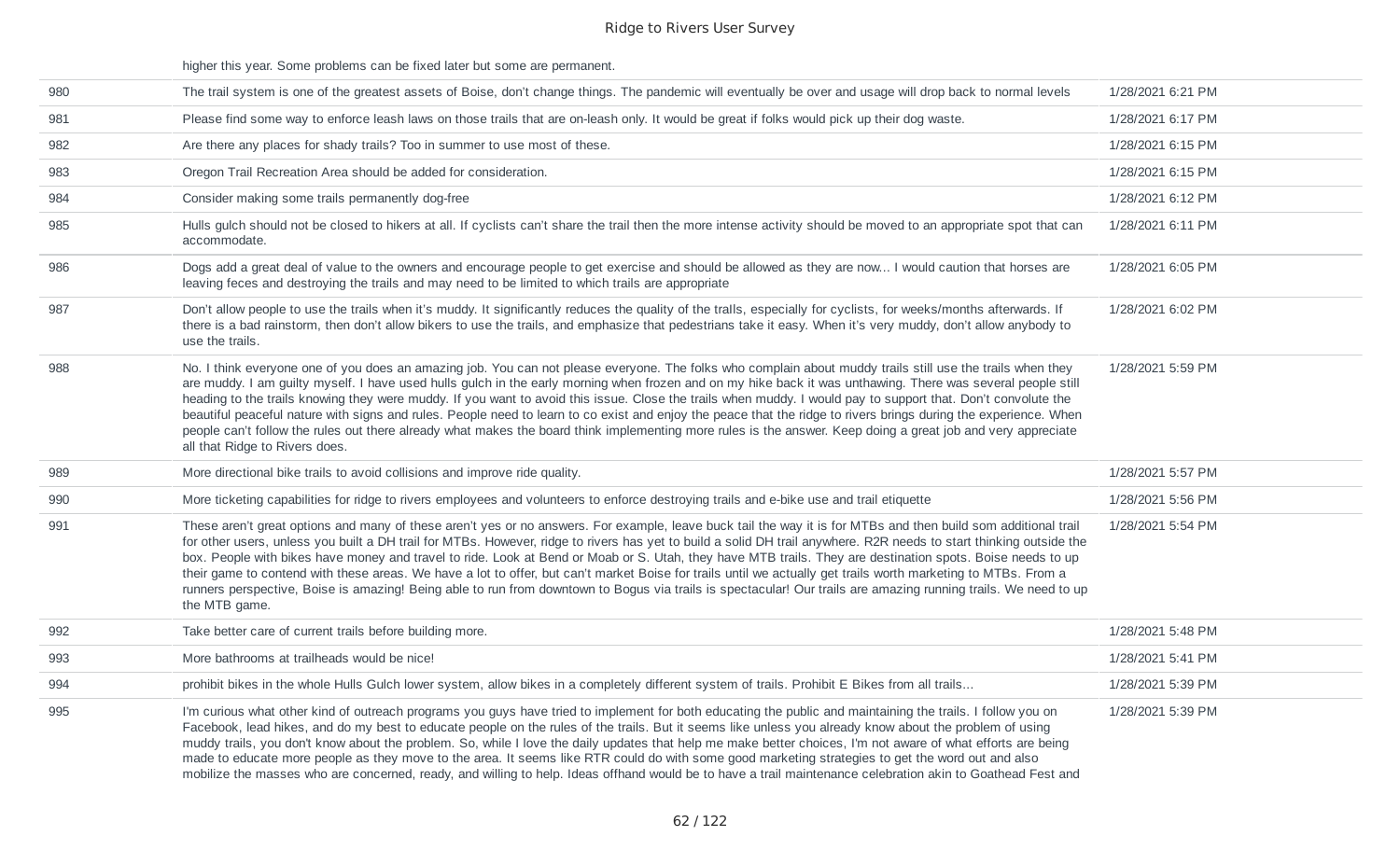the Boise Kind day - getting lots of people out at one time making repairs or even out before the rains start to lay down straw or sawdust if that would help mitigate damage over the winter (when the question was asked about if sawdust or straw would help the problem, the answer seemed to be that it would be too much work to do. I think people would be very willing to volunteer to help). Maybe also fliers at the DMVs throughout the Valley that explain the rules of the trails, why not to hike on muddy trails, which trails are all-weather, etc... I don't know what that would look like in terms of involving the DMV, but pretty much everyone has to go there so it would be a potential place to get the word out to newcomers. Advertisements on radio stations, billboards, Boise Weekly, etc... to educate people. When I lead hikes (pre-covid), it's mostly through meetup.com and people who are new to the area. They just don't understand that the ecosystem in the area is different than everywhere else in the U.S. I've lived in 7 states, in all different regions of the U.S., and this is the only place I've experienced the importance of not using muddy trails. People don't get it. Word of mouth is great, but it really seems that there's a lot of opportunities to get the word out, educate people in the area more proactively (maybe also do education in the schools. Kids are great at guilting parents into doing what's right!), and also utilize all of the users who really want to help. Questions came up about volunteering for trail maintenance days and sponsoring trails, but we have such a great community here that would love to pitch in and help, we just need to be guided in how to help.

| 996  | More port o potties                                                                                                                                                                                                                                                                                                                                                                                                                                                                                                                                                                                                                                                                                                                                                                                                                                                                                                                                                                                                                 | 1/28/2021 5:33 PM |
|------|-------------------------------------------------------------------------------------------------------------------------------------------------------------------------------------------------------------------------------------------------------------------------------------------------------------------------------------------------------------------------------------------------------------------------------------------------------------------------------------------------------------------------------------------------------------------------------------------------------------------------------------------------------------------------------------------------------------------------------------------------------------------------------------------------------------------------------------------------------------------------------------------------------------------------------------------------------------------------------------------------------------------------------------|-------------------|
| 997  | You do not explicitly state which trails are considered heavily used versus others when considering allowing dogs off-leash. Certainly, all of the trails closely<br>associated with Hull's Gulch and Camel's Back park are heavily used. Other trails that seem to get heavy use at times like Crestline are suitable of off-leash<br>dog use. How do you plan to enforce trail restrictions? I've never seen anyone doing trail rule enforcement, and I have seen many occasions where the<br>conditions of trail use are ignored. Most of the restrictions are applicable to mountain bikes and their users are the offenders most of the time. I've seen<br>numerous spots where trail widths are increasing because trails are either inadequately drained, or the soil conditions remain wet and muddy for days or more<br>after wet periods. If there is no enforcement of the rules of use, the same people who obey rules today will continue to obey the rules and others will not.                                       | 1/28/2021 5:29 PM |
| 998  | Thank you for all you have done and continue to do to keep the trails open and safe. Hopefully newbies will start to understand trail condition use and trail<br>etiquette.                                                                                                                                                                                                                                                                                                                                                                                                                                                                                                                                                                                                                                                                                                                                                                                                                                                         | 1/28/2021 5:28 PM |
| 999  | Some trails closed to dogs. Strict management of dog waste pick up.                                                                                                                                                                                                                                                                                                                                                                                                                                                                                                                                                                                                                                                                                                                                                                                                                                                                                                                                                                 | 1/28/2021 5:07 PM |
| 1000 | Allowing E-Bikes                                                                                                                                                                                                                                                                                                                                                                                                                                                                                                                                                                                                                                                                                                                                                                                                                                                                                                                                                                                                                    | 1/28/2021 5:05 PM |
| 1001 | Take into consideration 2020 and 2021 are influenced by the pandemic. As society gradually returns to varied outdoor activities in the coming year, or so, the<br>intense use of Ridge to River trails will decrease. The present concerns may dissipate.                                                                                                                                                                                                                                                                                                                                                                                                                                                                                                                                                                                                                                                                                                                                                                           | 1/28/2021 5:04 PM |
| 1002 | Enforcing that people put dog poop bags in the trash                                                                                                                                                                                                                                                                                                                                                                                                                                                                                                                                                                                                                                                                                                                                                                                                                                                                                                                                                                                | 1/28/2021 5:03 PM |
| 1003 | Keep up the great work!                                                                                                                                                                                                                                                                                                                                                                                                                                                                                                                                                                                                                                                                                                                                                                                                                                                                                                                                                                                                             | 1/28/2021 4:58 PM |
| 1004 | allow e-bikes,                                                                                                                                                                                                                                                                                                                                                                                                                                                                                                                                                                                                                                                                                                                                                                                                                                                                                                                                                                                                                      | 1/28/2021 4:56 PM |
| 1005 | funding increases for staff to conduct stewardship and on the ground/ranger presence                                                                                                                                                                                                                                                                                                                                                                                                                                                                                                                                                                                                                                                                                                                                                                                                                                                                                                                                                | 1/28/2021 4:51 PM |
| 1006 | If directional trails are implemented there should be something like Wacky Wednesdays when the directions are reversed. A new downhill only trail down near<br>Central Ridge with berms and twists would be amazing!                                                                                                                                                                                                                                                                                                                                                                                                                                                                                                                                                                                                                                                                                                                                                                                                                | 1/28/2021 4:46 PM |
| 1007 | I would prefer that money be spent on more garbage cans and dog pick poop bag stations and the resources needed to manage more trash stations. I think<br>that designating trails for one way use will cause more conflict. People access trails from different access points and combine trails for longer runs and rides<br>and will find themselves going the wrong way. Are you really going to fine someone for hiking or running the wrong way on a trail? Do you want people to be<br>taking pictures and posting on social media and calling out people that were going the wrong way on a dirt trail? The people that use these trails weekly are<br>very friendly with each other to bikers, hikers, runners, horse riders and motocyclers. I run these trails 5 days a week every single week and I have NEVER<br>had an altercation with anyone on any trail. The people that are complaining are a small % of the serious trail users. We co-exist quite well out there on the<br>trails even with our dogs off leash. | 1/28/2021 4:46 PM |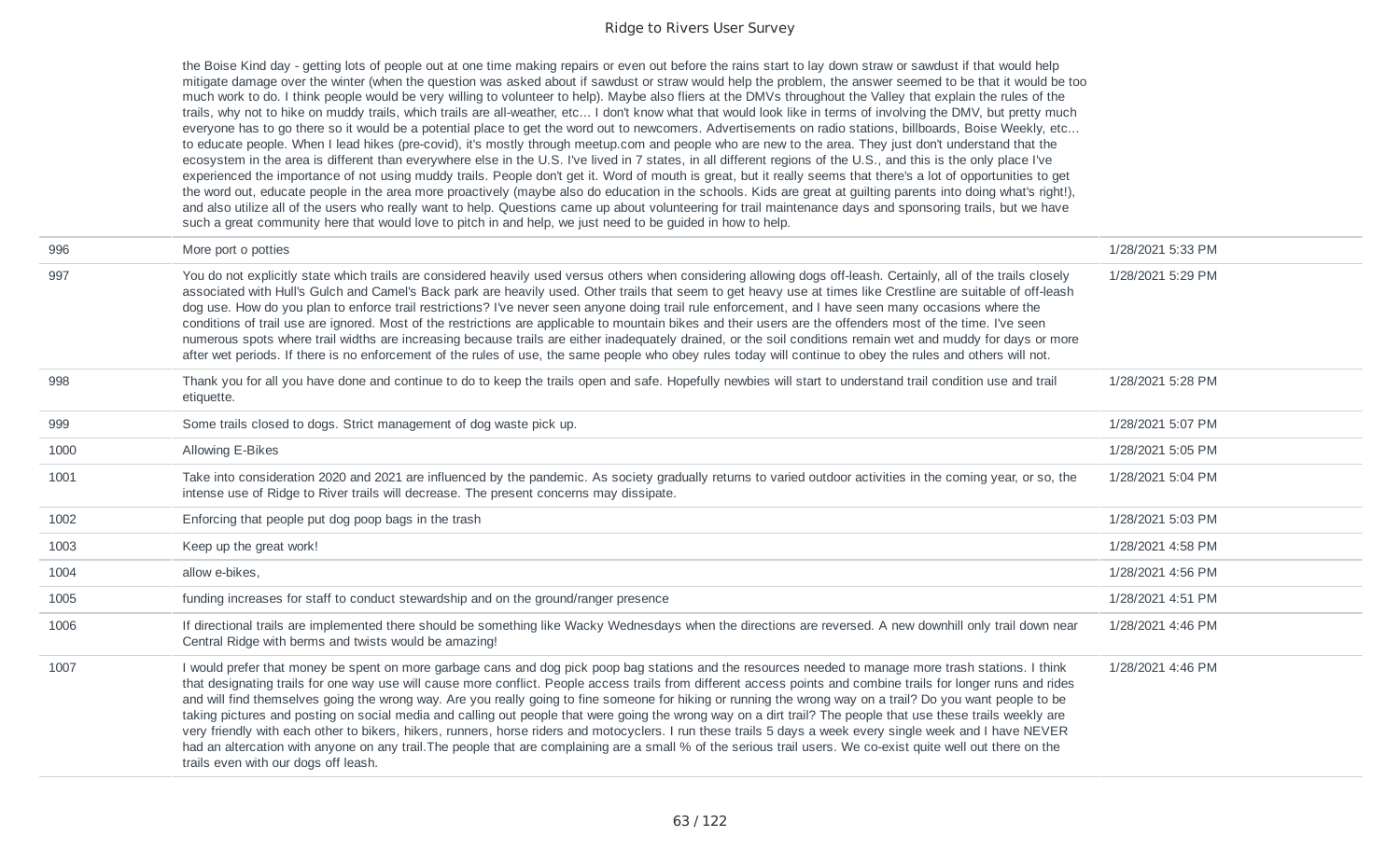| 1008 | Around the Mountain, cyclists one way, hikers either: one way the opposite direction or hikers both ways. It's safer to meet cyclists head on in my opinion. I<br>hate to be hiking and have someone come up quickly behind you                                                                                                                                                                                                                                                                                                                                                                                                                                                                                                                                   | 1/28/2021 4:45 PM |
|------|-------------------------------------------------------------------------------------------------------------------------------------------------------------------------------------------------------------------------------------------------------------------------------------------------------------------------------------------------------------------------------------------------------------------------------------------------------------------------------------------------------------------------------------------------------------------------------------------------------------------------------------------------------------------------------------------------------------------------------------------------------------------|-------------------|
| 1009 | Open more trails for dogs off leash. Open more trails for mountain biking only. The greatest damage to the trails are caused by equestrian riders, if you're so<br>determined to restrict use of our trails, start with that group.                                                                                                                                                                                                                                                                                                                                                                                                                                                                                                                               | 1/28/2021 4:44 PM |
| 1010 | Speed limit for bikes.                                                                                                                                                                                                                                                                                                                                                                                                                                                                                                                                                                                                                                                                                                                                            | 1/28/2021 4:43 PM |
| 1011 | Reroute freestone please                                                                                                                                                                                                                                                                                                                                                                                                                                                                                                                                                                                                                                                                                                                                          | 1/28/2021 4:41 PM |
| 1012 | Dog poop. I know R2R probably gets feedback on this topic all the time and there are only so many things to be done about it if you can't rely on people acting<br>responsibly. But it's absolutely amazing how much poop is along our lower foothills trails. I was recently on one of those sloooow hikes with my 2 year old<br>where you really get the chance to look around. We were at Seaman's Gulch trails, and I'm not exaggerating in the least when I say that every 2 feet of trail on<br>both sides lay dog poop in various stages of decomposition ranging from "fresh off the boat" to "saltine cracker dry". This was true for at least the first quarter<br>mile of trail from the lower trailhead near the canal. I stopped looking after that. | 1/28/2021 4:28 PM |
| 1013 | I am in favor of a few more all weather trails with road base added so that they can be used on wet days. The addition of road base at Highland Hollow, behind<br>Camels Back and along the road going up from Ft Boise has really helped. I think these areas could be advertised more on a website or a sign that says:<br>or some version of that so that there are options that can be accessed when it's muddy. For the most part people<br>Rainy Days - try these trails<br>are respectful and it's safe for kids, dogs, older folks. Let's help people make good decisions by giving them more options and advertising where those options<br>are. Thanks for listening                                                                                    | 1/28/2021 4:27 PM |
| 1014 | A connector from 36th Street to Polecat to link Polecat - Hillside Harrison Hollow.                                                                                                                                                                                                                                                                                                                                                                                                                                                                                                                                                                                                                                                                               | 1/28/2021 4:23 PM |
| 1015 | I think certain trails should be closed during winter/wet months. There are options that people can use. Post vulnerable trails as closed, and then issue<br>citations now and then.                                                                                                                                                                                                                                                                                                                                                                                                                                                                                                                                                                              | 1/28/2021 4:21 PM |
| 1016 | Making sure that the trails are not used when conditions warrant. People should be fined for use when muddy and the money can go directly back in to the<br>trails.                                                                                                                                                                                                                                                                                                                                                                                                                                                                                                                                                                                               | 1/28/2021 4:20 PM |
| 1017 | #13, I am not familiar with that trail so can't answer any question about it                                                                                                                                                                                                                                                                                                                                                                                                                                                                                                                                                                                                                                                                                      | 1/28/2021 4:20 PM |
| 1018 | I agree something needs to be done to manage trail use when conditions are bad. But it will get very confusing if there are different uses and directions on<br>different days. If these things are implemented it would be helpful to have an app that would have the information updated in real time. So if a trail was closed<br>because of mud or such, it would be marked on the app (this could then be a notification toggle users could choose) rather than trying to just post on<br>Facebook. I do appreciate the information there, but I'm not always on and Facebook is terrible about showing information, even if you've "followed" for<br>notifications.                                                                                         | 1/28/2021 4:16 PM |
| 1019 | The trail system should make landslide loop #70 a one way downhill mountain biking only trail.                                                                                                                                                                                                                                                                                                                                                                                                                                                                                                                                                                                                                                                                    | 1/28/2021 4:15 PM |
| 1020 | separation of uses on a few trails (bike or pedestrian only trails), trial of e-bikes on a few trails                                                                                                                                                                                                                                                                                                                                                                                                                                                                                                                                                                                                                                                             | 1/28/2021 4:06 PM |
| 1021 | How about amending the soil in trouble spots? There's plenty of natural sand throughout the foothills that could be added to trails to solve muddy areas.<br>Instead of water bars, add gravel sand and soil to those muddy areas.                                                                                                                                                                                                                                                                                                                                                                                                                                                                                                                                | 1/28/2021 4:03 PM |
| 1022 | If the decision is made to implement directional and/or single use trails (which I do NOT support, with the possible exception of a new trail or two for downhill<br>bikes), at least do it only on weekends and holidays. It seems silly to do this on other days, when usage is much lower. I do NOT want to see E-bike access<br>expanded.                                                                                                                                                                                                                                                                                                                                                                                                                     | 1/28/2021 4:02 PM |
| 1023 | Please keep the trails mostly off-leash. There are the green belts where dogs need to be leashed, so foothills should be off leash. However I support ticketing<br>people who do not pick up after their dogs.                                                                                                                                                                                                                                                                                                                                                                                                                                                                                                                                                    | 1/28/2021 4:00 PM |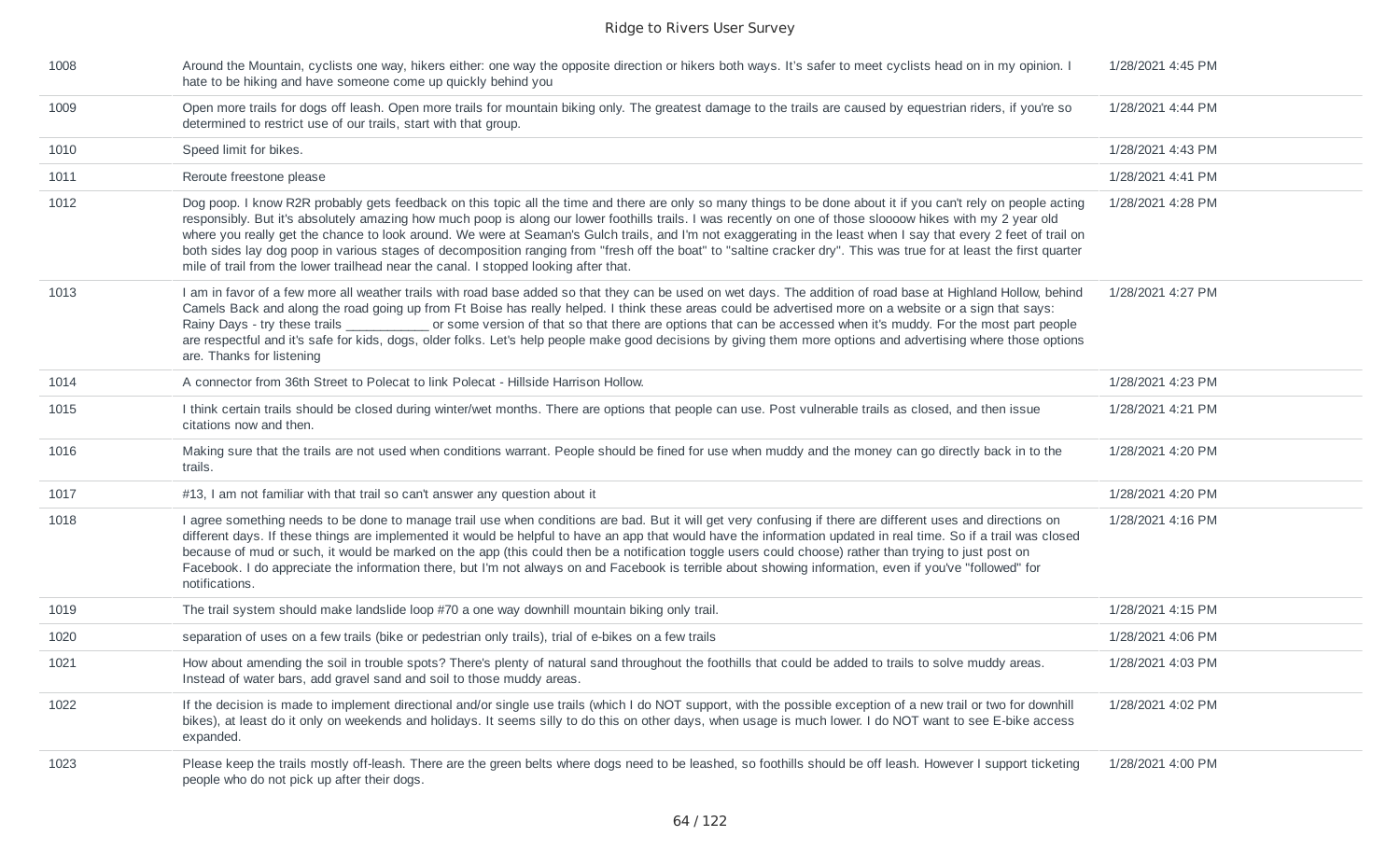| 1024 | Education/information followed up with enforcement/citations                                                                                                                                                                                                                                                                                                                                                                                                                                                                                                                                                           | 1/28/2021 3:59 PM |
|------|------------------------------------------------------------------------------------------------------------------------------------------------------------------------------------------------------------------------------------------------------------------------------------------------------------------------------------------------------------------------------------------------------------------------------------------------------------------------------------------------------------------------------------------------------------------------------------------------------------------------|-------------------|
| 1025 | Less dog feces                                                                                                                                                                                                                                                                                                                                                                                                                                                                                                                                                                                                         | 1/28/2021 3:57 PM |
| 1026 | I've almost been hit by bikes on numerous occasions so I love the idea of different directions if it is enforced.                                                                                                                                                                                                                                                                                                                                                                                                                                                                                                      | 1/28/2021 3:57 PM |
| 1027 | Isn't it time for Boise to re-claim the greenbelt from Settlers Canal, west of old Fire Training facility on the south side of the Boise River?                                                                                                                                                                                                                                                                                                                                                                                                                                                                        | 1/28/2021 3:55 PM |
| 1028 | no comment                                                                                                                                                                                                                                                                                                                                                                                                                                                                                                                                                                                                             | 1/28/2021 3:55 PM |
| 1029 | keep everyone off muddy trails. no stepping WAY OFF to the side when riders come by - nice gesture, but it ruins / widens the trails even more - education is<br>needed here. Also, people WILL NOT catch COVID outdoors when going by someone for .2 seconds.                                                                                                                                                                                                                                                                                                                                                         | 1/28/2021 3:55 PM |
| 1030 | Since so many of the heavy use trails are now braided, would it be possible to have cyclists on one side and pedestrians/equestrians on the other?                                                                                                                                                                                                                                                                                                                                                                                                                                                                     | 1/28/2021 3:51 PM |
| 1031 | Allow ebikes.                                                                                                                                                                                                                                                                                                                                                                                                                                                                                                                                                                                                          | 1/28/2021 3:46 PM |
| 1032 | Enforcement of restrictions to trails if conditions are muddy.                                                                                                                                                                                                                                                                                                                                                                                                                                                                                                                                                         | 1/28/2021 3:45 PM |
| 1033 | More atv trails with no other users allowed.                                                                                                                                                                                                                                                                                                                                                                                                                                                                                                                                                                           | 1/28/2021 3:37 PM |
| 1034 | Widen the trails so we don't have a directional course. I have never had a problem ever riding on any of the trails. The nice thing about it is you can go up or<br>down any trail. Sometimes it is fun to reverse course. No one has time for directional days that makes no sense. Make more foot only trails/ bike only trails.<br>On the trails you are worried about erosionwell fix it. How can motor bikes tear up trails in the spring with no problem but foot traffic is? Lay in some gravel<br>on those muddy sections. Allow for more run off or diversions. Tell all the california people to go back lol | 1/28/2021 3:36 PM |
| 1035 | 1. Lower Hulls Gulch should not be restricted by day or direction as in wet weather it is one of the only longer trails easily accessible from downtown/the<br>northend. Perhaps there is a way to crack down/enforce people not following the right of way/passing rules and practices 2. Constructing more all-weather trails<br>wherever possible would be useful 3. A connection between 27a tollroad and shaw mountain rd/n briar In would be useful                                                                                                                                                              | 1/28/2021 3:36 PM |
| 1036 | Citing individuals for trail damage should be strongly considered. Take a look at the widest trails, aside from collision issues the primary way to narrow those<br>up is from directional use. More technical directional trails would likely draw cyclists away from more popular trails and reduce high speed conflict.                                                                                                                                                                                                                                                                                             | 1/28/2021 3:32 PM |
| 1037 | Dedicated, purpose designed, downhill MTB trails to offload MTB and foot traffic interactions                                                                                                                                                                                                                                                                                                                                                                                                                                                                                                                          | 1/28/2021 3:30 PM |
| 1038 | I know you do a lot of education for users. I don't see much saying WHY we shouldn't be using muddy trails. Lots of other climates it's not as big a deal to use<br>wet/muddy trails. I've noticed (anecdotally) that the trails that have your muddy picture and don't use are not as torn up. I go out when trails are frozen but<br>have stopped even doing that because that seemed hard on those "churned up" areas.                                                                                                                                                                                              | 1/28/2021 3:29 PM |
| 1039 | I wouldn't be opposed to a yearly fee or fines for those use if the trails when they are muddyhard to police though                                                                                                                                                                                                                                                                                                                                                                                                                                                                                                    | 1/28/2021 3:25 PM |
| 1040 | Cite people who use trails when they are muddy                                                                                                                                                                                                                                                                                                                                                                                                                                                                                                                                                                         | 1/28/2021 3:21 PM |
| 1041 | Separate trails for horses only on odd or even days so that riders and horse can ride safely                                                                                                                                                                                                                                                                                                                                                                                                                                                                                                                           | 1/28/2021 3:10 PM |
| 1042 | Rather than all users going the same direction, I would rather see bikers go the opposite direction because when hiking, I am far more likely to see a bicyclist<br>coming toward me than behind me and, the bicyclists aren't having to slowly go the pace of the hikers  the interaction time between the hiker and biker<br>would be less. Maybe increase the use of etiquette tables with the use of volunteers; put at more trailheads and in the winter when needed just for a few hours.                                                                                                                        | 1/28/2021 3:10 PM |
| 1043 | For heavy use trails, alternating days for users as is done in some Salt Lake City trails would be good. For example, no bikes on even days (and hikers and off<br>leash dogs ok) and bikes on odd days (hikers and on leash dogs ok).                                                                                                                                                                                                                                                                                                                                                                                 | 1/28/2021 3:08 PM |
|      |                                                                                                                                                                                                                                                                                                                                                                                                                                                                                                                                                                                                                        |                   |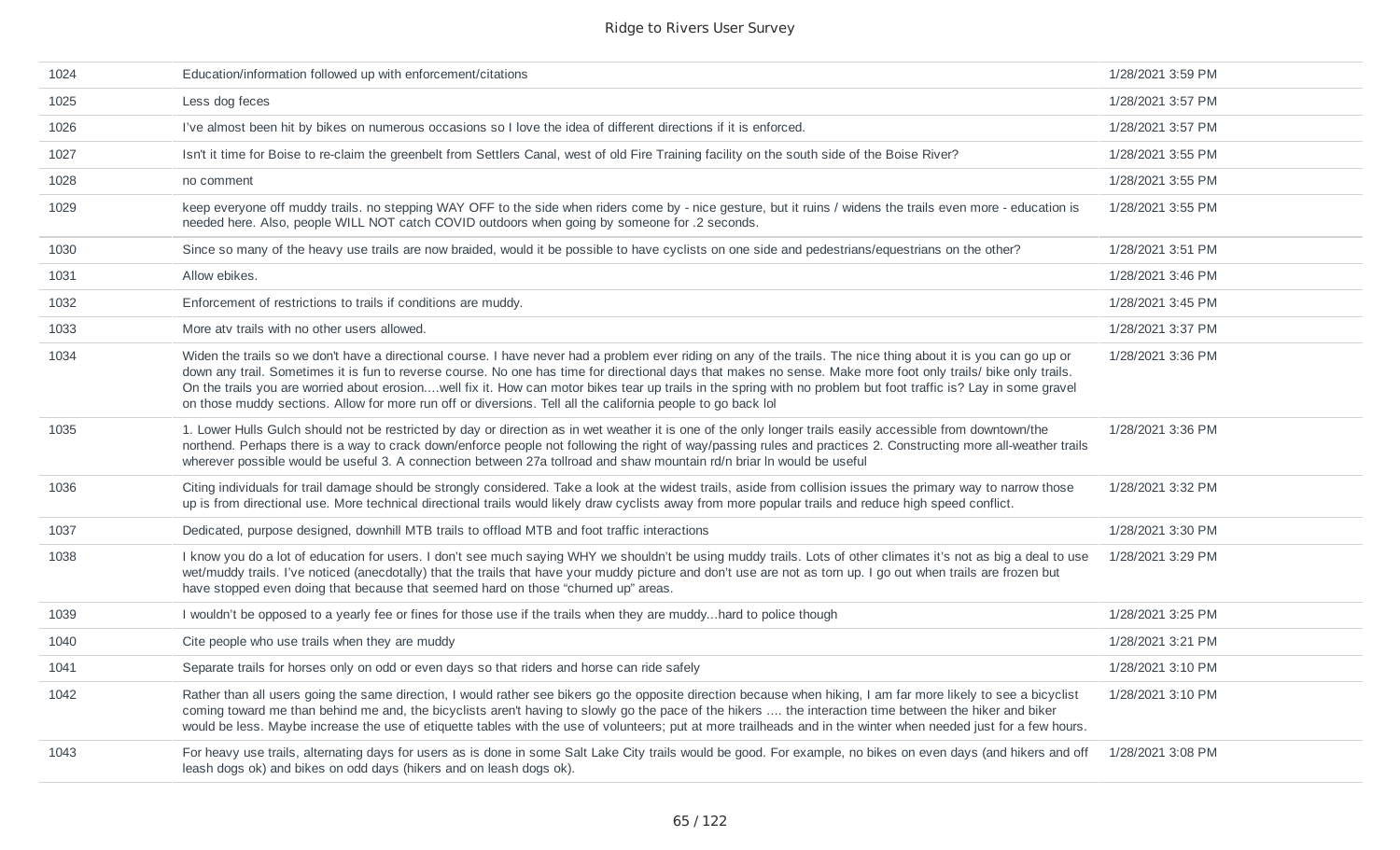| 1044 | Close lower Hulls Gulch to bikes - line of sight and narrow trails make it dangerous for older hikers and novice bikers.                                                                                                                                                                                                                                                                                                                                                                                                                                                                                                                                                                                                                                   | 1/28/2021 2:51 PM  |
|------|------------------------------------------------------------------------------------------------------------------------------------------------------------------------------------------------------------------------------------------------------------------------------------------------------------------------------------------------------------------------------------------------------------------------------------------------------------------------------------------------------------------------------------------------------------------------------------------------------------------------------------------------------------------------------------------------------------------------------------------------------------|--------------------|
| 1045 | The influx of new trail users who do not know and/or abide by "trail etiquette" has increased and I believe signs at trail heads with information on etiquette<br>would help. This influx has also shown a big need for increasing new trail builds.                                                                                                                                                                                                                                                                                                                                                                                                                                                                                                       | 1/28/2021 2:51 PM  |
| 1046 | Muddy trails need to be closed, and it needs to be enforced. Also, the amount of people using the trails is more than trailhead parking lots can support, which<br>means they spill out into the neighborhoods, where they unload their bikes/gear/dogs/etc and do not clean up after themselves leaving trash/dog poop<br>everywhere. When they return, they drink beer on the tailgates and leave more trash on city sidewalks/yards. Having more trail access throughout different<br>parts of the city, to hopefully space out the amount of users in one area, so that parking doesn't overflow into neighborhoods.                                                                                                                                   | 1/28/2021 2:37 PM  |
| 1047 | I admittedly am not familiar enough with the issues so I can only comment on obvious safety concerns, which it seems you're attempting to do.                                                                                                                                                                                                                                                                                                                                                                                                                                                                                                                                                                                                              | 1/28/2021 2:26 PM  |
| 1048 | nothing                                                                                                                                                                                                                                                                                                                                                                                                                                                                                                                                                                                                                                                                                                                                                    | 1/28/2021 2:20 PM  |
| 1049 | Expensive tickets for muddy use, failure to pick up after dogs. In addition to long hours of community service.                                                                                                                                                                                                                                                                                                                                                                                                                                                                                                                                                                                                                                            | 1/28/2021 2:20 PM  |
| 1050 | Seasonal closures for wildlife. Allowing races.                                                                                                                                                                                                                                                                                                                                                                                                                                                                                                                                                                                                                                                                                                            | 1/28/2021 2:20 PM  |
| 1051 | Virus protocol aside, there are lots (hopefully) of volunteers ready to set up education tables, and willing to help out in repair and restoration. Give us a call!                                                                                                                                                                                                                                                                                                                                                                                                                                                                                                                                                                                        | 1/28/2021 2:20 PM  |
| 1052 | An education program help educate users about trail etiquette how to be more respectful of others while using the trails. Start in grade schools (much akin to<br>fire prevention week for children-don't laugh it works, look at the data. Users seem to be uneducated about our trails, and etiquette and it has caused more<br>division. User also need to be held accountable for their actions and trail abuse, even if it just comes down to them not reading or knowing the rules and<br>etiquette. Just like speeding or other infractions. We should be able to hold people accountable for ruining the trails when wet or muddy, seek restitution for<br>damage, this will help educate users, difficult and costly, but it would educate users. | 1/28/2021 2:07 PM  |
| 1053 | To reduce conflict and increase good will, guidelines for how to address persons who are not following the rules - would be helpful. Like dogs off leash, bikers<br>going wrong way, e-bikes on non-designated e-bike trails, etc.                                                                                                                                                                                                                                                                                                                                                                                                                                                                                                                         | 1/28/2021 2:01 PM  |
| 1054 | I feel there needs to be user specific trails created for bikers.                                                                                                                                                                                                                                                                                                                                                                                                                                                                                                                                                                                                                                                                                          | 1/28/2021 1:56 PM  |
| 1055 | I am really concerned about the lack of respect for our trails when it is muddy, and would love to help, if there is anything concrete I can do. Thank you                                                                                                                                                                                                                                                                                                                                                                                                                                                                                                                                                                                                 | 1/28/2021 1:51 PM  |
| 1056 | 1) There needs to be much more monitoring of muddy/wet trail usage and somehow make this a punishable offense. 2) Off leash and out of control dogs are a<br>big problem. I work in orthopedic surgery. We have 6-10 patients per year with fractured clavicles. These are mountain bike riders who have encountered off<br>leash dogs - causing the rider the crash. 3) DOG POOP!!! It's everywhere. By the end of summer/early fall - the lower trails reek of feces.                                                                                                                                                                                                                                                                                    | 1/28/2021 1:48 PM  |
| 1057 | I do endorse citations or otherwise discouraging people from activity that ruins trails. Thank you for looking into this.                                                                                                                                                                                                                                                                                                                                                                                                                                                                                                                                                                                                                                  | 1/28/2021 1:43 PM  |
| 1058 | I really think you guys do a great job. I just don't like being on the same trails with bikes that are ripping at high speeds through riparian areas and blind<br>corners. I think when you look at trails you need to look at foliage before we declare that a trail is either a bike or pedestrian in function.                                                                                                                                                                                                                                                                                                                                                                                                                                          | 1/28/2021 1:32 PM  |
| 1059 | More technical bike trails and features                                                                                                                                                                                                                                                                                                                                                                                                                                                                                                                                                                                                                                                                                                                    | 1/28/2021 1:25 PM  |
| 1060 | Make not picking up trash and poop a higher priority offense. Possibly reward those that pick up others?                                                                                                                                                                                                                                                                                                                                                                                                                                                                                                                                                                                                                                                   | 1/28/2021 1:25 PM  |
| 1061 | More motorized single track trails                                                                                                                                                                                                                                                                                                                                                                                                                                                                                                                                                                                                                                                                                                                         | 1/28/2021 1:03 PM  |
| 1062 | Temporary graphic signage placed in winter/spring months near notoriously muddy areas recommending people turn around if wet                                                                                                                                                                                                                                                                                                                                                                                                                                                                                                                                                                                                                               | 1/28/2021 12:58 PM |
| 1063 | I think some kind of trail patrol to report abuses, user conflicts, harassment and hold users accountable for picking up after pets, excessive speed, and<br>general disrespectfulness.                                                                                                                                                                                                                                                                                                                                                                                                                                                                                                                                                                    | 1/28/2021 12:55 PM |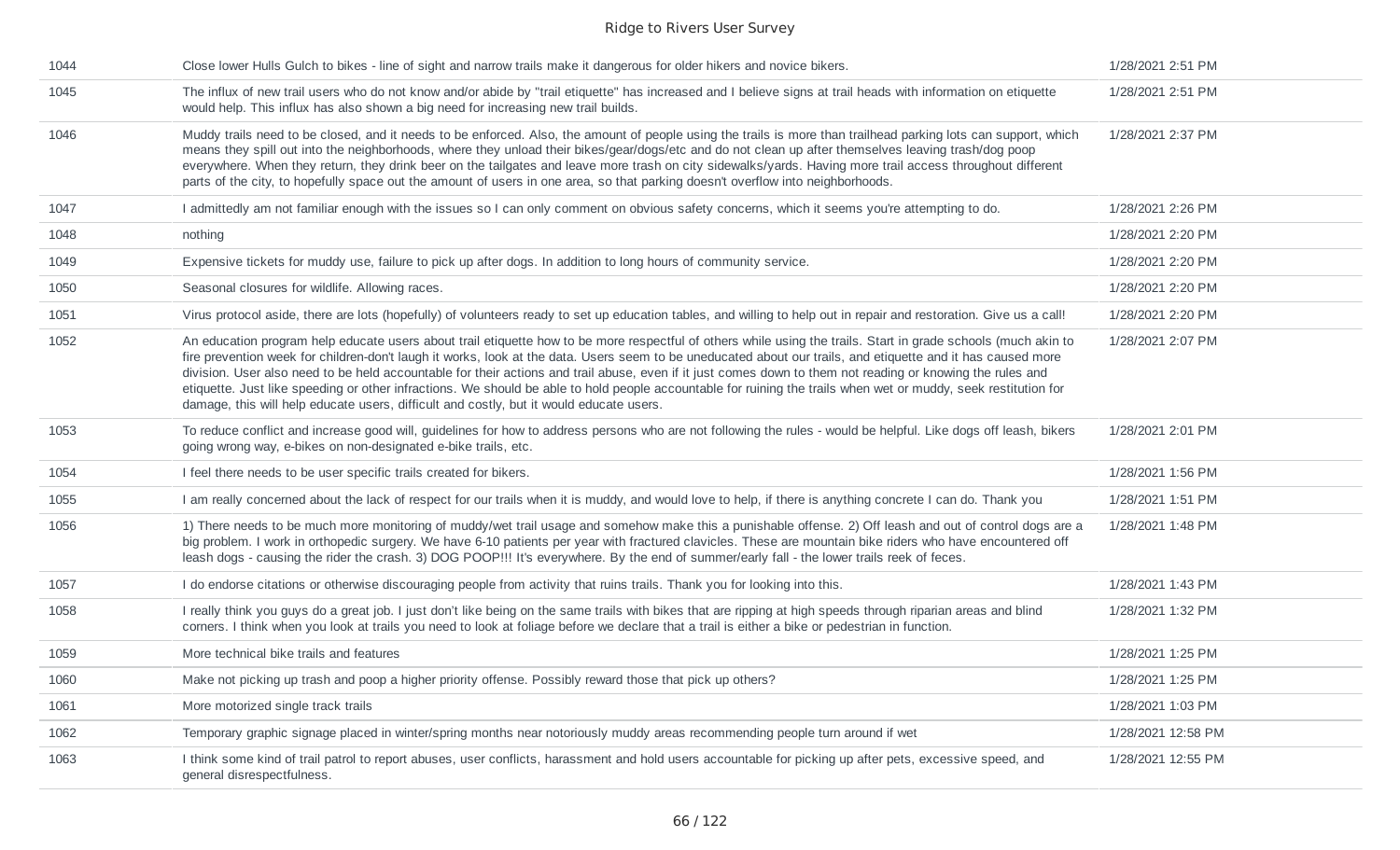| 1064 | More trash cans at trail heads for people to dispose of trash and dog poop. Fewer dog off-leash trails in the lower foothills. I think having directional loops<br>where possible would help out a lot at the more popular trailheads.                                                                                                                                                                                                                                                                                                                                                                                       | 1/28/2021 12:53 PM |
|------|------------------------------------------------------------------------------------------------------------------------------------------------------------------------------------------------------------------------------------------------------------------------------------------------------------------------------------------------------------------------------------------------------------------------------------------------------------------------------------------------------------------------------------------------------------------------------------------------------------------------------|--------------------|
| 1065 | Add a connecting trail extending from the lower segment of Military Reserve Connector along the countour, passing above the military cemetery, and<br>continuing on the countour to the west into Powderhouse Gulch, eventually joining the Powderhouse Trail before it exits Military Reserve near the powderhouse<br>ruin. Rationale: An easiliy-constructed trail that would help disperse users, avoid the need to use Mountain Cove Road along this segment, and would create a<br>City-owned link that someday might connect up to Crestline Drive and then into Boise Hills Park and up to Hull's Gulch trail system. | 1/28/2021 12:52 PM |
| 1066 | I think there are several areas of the trail system where an additional trail (or a few) could be constructed to spread traffic out, and select trails could be<br>bike/foot specific. Additionally, parking enhancements up Shaw mtn road would be a great improvement                                                                                                                                                                                                                                                                                                                                                      | 1/28/2021 12:49 PM |
| 1067 | If creating directional trails, I would suggest cyclist going opposite direction as foot traffic. It eliminates the potential for riders to come upon hikers that are not<br>aware of their presence.                                                                                                                                                                                                                                                                                                                                                                                                                        | 1/28/2021 12:45 PM |
| 1068 | 1. Controlling where off leash areas can start (ie dogs stay on leash for initial portion of trail to minimize impacts to surrounding homes and high interaction<br>area with cars/street/waste deposits that are not picked up 2. After hours trail use restrictions, with table rock gate to restrict access to top of table rock after<br>sunset, we are concerned this will divert inappropriate night time use to other access points to table rock 3. We support ticketing users who disregard muddy<br>trail restrictions or use the trails inappropriately                                                           | 1/28/2021 12:43 PM |
| 1069 | More frequent posting of ridgetorivers website so new users are reminded it exists and maybe will start using it. Would it be possible to print daily<br>recommended trail use postings at busy trailheads so everyone would see them?                                                                                                                                                                                                                                                                                                                                                                                       | 1/28/2021 12:35 PM |
| 1070 | Recruit volunteer Trail Stewards to occasionally set up tables at Harrison Hollow and Hulls Gulch trailheads to promote carrying dog waste bags and packing it<br>out, esp. by joggers and cyclists with dogs.                                                                                                                                                                                                                                                                                                                                                                                                               | 1/28/2021 12:33 PM |
| 1071 | I support citations. The good faith system isn't working!                                                                                                                                                                                                                                                                                                                                                                                                                                                                                                                                                                    | 1/28/2021 12:33 PM |
| 1072 | N/A                                                                                                                                                                                                                                                                                                                                                                                                                                                                                                                                                                                                                          | 1/28/2021 12:25 PM |
| 1073 | No                                                                                                                                                                                                                                                                                                                                                                                                                                                                                                                                                                                                                           | 1/28/2021 12:19 PM |
| 1074 | Keep people off trails when muddy.                                                                                                                                                                                                                                                                                                                                                                                                                                                                                                                                                                                           | 1/28/2021 12:05 PM |
| 1075 | Stronger / Expanded partnerships with user groups (shops, clubs, organizations) to enhance education relevant to user compliance, edict and overall<br>stewardship of the natural resources.                                                                                                                                                                                                                                                                                                                                                                                                                                 | 1/28/2021 12:05 PM |
| 1076 | fine people for not picking up after their dog.                                                                                                                                                                                                                                                                                                                                                                                                                                                                                                                                                                              | 1/28/2021 12:02 PM |
| 1077 | All my trail use is for running. I run with my dog and currently he is always on leash, no matter what trail we are on. My "pet" peeve is dog poop and other trash<br>(I almost hate orange peels more than dog poop!). The second trash at Highlands and Corrals is rather convenient and it seems to me more cans would be<br>less garbage on the landscape. I know the logistics are difficult at best but there are places that cold work, such as the intersection of Polecat and the<br>Collister access trail especially for those who loop from Cartwright. Anyway, just a thought.                                  | 1/28/2021 11:59 AM |
| 1078 | Keep investing in infrastructure and trail expansion. It is one of the premier assets in the Boise area. Connect all trail systems so it's possible to travel on dirt<br>from the eastern area management boundary to the western boundary and the opposite direction too. Thanks for all you do.                                                                                                                                                                                                                                                                                                                            | 1/28/2021 11:53 AM |
| 1079 | I would like to see something in place to help promote new trail users to be educated on proper trail etiquette. Maybe at the trailhead list highlights and post a<br>link for more info. I don't know the best way to go about it, but with increased use last year, there were a lot of newbies who had no clue about trail etiquette,<br>right-of-way, etc.                                                                                                                                                                                                                                                               | 1/28/2021 11:50 AM |
| 1080 | I think clearing line of sight in some obvious areas would help all users. This would mainly be clearing bushes and brush on certain corners. Make all trails on-                                                                                                                                                                                                                                                                                                                                                                                                                                                            | 1/28/2021 11:50 AM |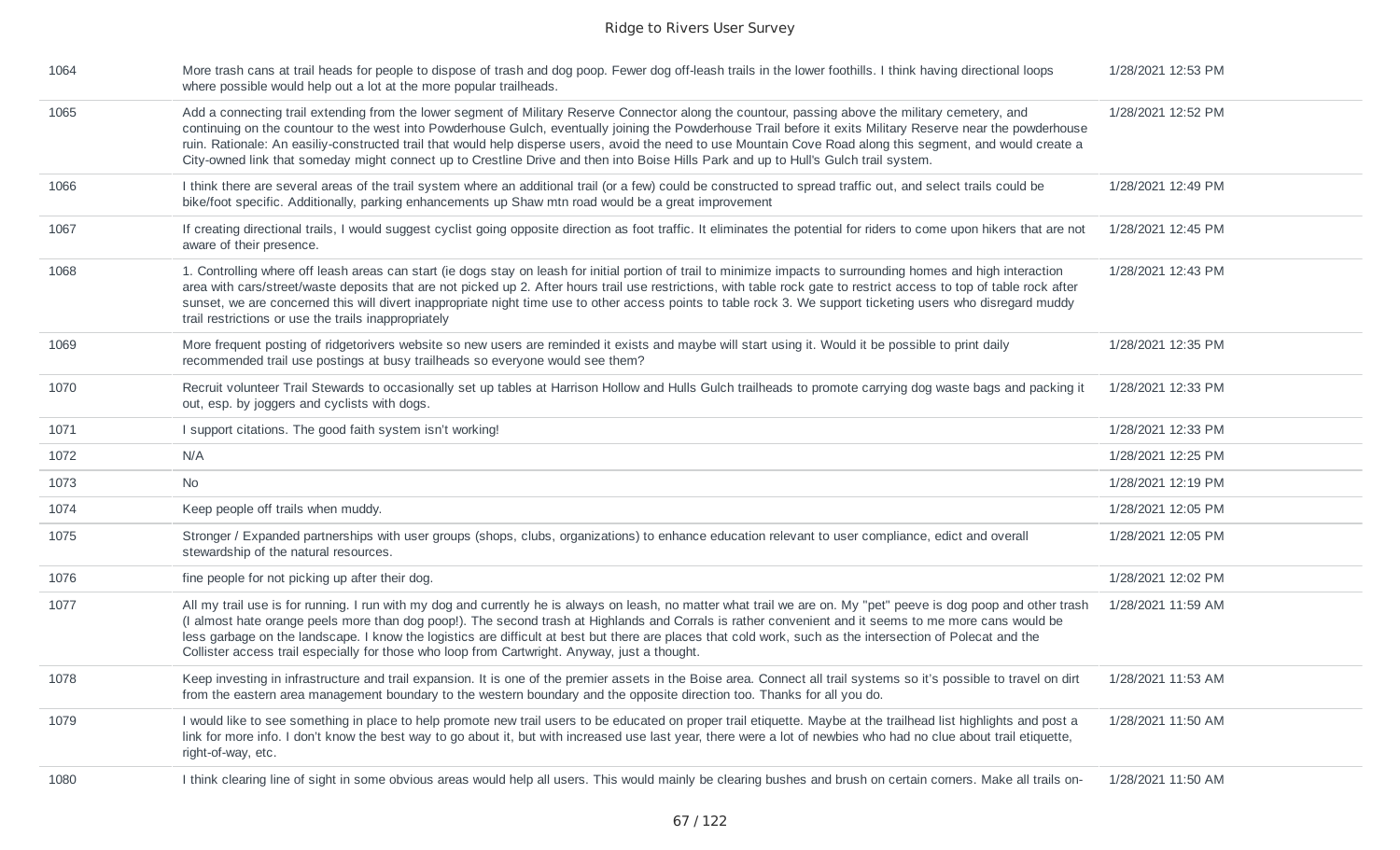leash. I love dogs and I didn't used to feel this way but people with dogs have gotten completely out of hand. There are so many dogs in the foothills now and few people have much command over them if they aren't on a leash. If there was anyway you could make headphone use illegal or at least strongly discouraged with lots of signage in my opinion that would be the single most impactful way to improve trail use conditions. As much as I like using the trails in the winter I'm starting to be in favor of them being closed for a big part of the winter or maybe somehow only have them open when they are frozen. The past two or three winters have been particularly hard on them and I fully support people being cited for using the trails when they are causing damage. I also think it's past time for there to be some kind of parking pass required at all trail access points. This would hopefully help with funding, dissuade so many people from driving to the trials, and actually decrease usage of the trail system overall. Lastly I would happily volunteer my time if there were more opportunities to help with trail maintenance throughout the year.

| 1081 | Trails in Eagle foothills would be desireable.                                                                                                                                                                                                                                                                                                                              | 1/28/2021 11:41 AM |
|------|-----------------------------------------------------------------------------------------------------------------------------------------------------------------------------------------------------------------------------------------------------------------------------------------------------------------------------------------------------------------------------|--------------------|
| 1082 | Separate some trails from mountain bikers, or days with no riders, especially narrow trails like Polecat where it is dangerous to step off the trail with riders<br>speeding downhill.                                                                                                                                                                                      | 1/28/2021 11:35 AM |
| 1083 | As E-Bikes become more popular, there needs to be a way to enforce compliance with restricting them on non-motorized trails.                                                                                                                                                                                                                                                | 1/28/2021 11:32 AM |
| 1084 | Please keep the equestrian community in the loop. Many of the trails have historically been equestrian trails and we would love to continue to share them<br>safely.                                                                                                                                                                                                        | 1/28/2021 11:31 AM |
| 1085 | More pedestrian/dog off leash only trails. No bikes for safety reasons                                                                                                                                                                                                                                                                                                      | 1/28/2021 11:30 AM |
| 1086 | I think most of ideas of one way or certain day is going to be very hard to enforce. People already use trails when it's muddy. Responsible people follow rules<br>anyway but the others will care little about how it affects the trails.                                                                                                                                  | 1/28/2021 11:28 AM |
| 1087 | Add trails whenever possible. Seek donations if more money would allow more/better trails. Thanks for all you do! R2R is a big part of why Boise is so<br>awesome!                                                                                                                                                                                                          | 1/28/2021 11:27 AM |
| 1088 | Keeping an open dialogue, like this survey, as an ongoing tool instead of thinking it's all going to be solved or obvious from one surveyIt will likely need to<br>evolve and be a somewhat flexible plan.                                                                                                                                                                  | 1/28/2021 11:26 AM |
| 1089 | Cyclists are the major problem when it comes to user conflicts because they move much faster than any other user. Any restrictions should only apply to<br>cyclists.                                                                                                                                                                                                        | 1/28/2021 11:23 AM |
| 1090 | more educational videos on social media and/or tv on trail etiquette, picking up after dog                                                                                                                                                                                                                                                                                  | 1/28/2021 11:23 AM |
| 1091 | More signs stating trail etiquette.                                                                                                                                                                                                                                                                                                                                         | 1/28/2021 11:22 AM |
| 1092 | Make dog owners leash their dogs on all trails, especially the Blue Healers, Border Collies and herding dogs that chase and bite everything that moves. It is in<br>their genes no matter how well trained. My wife was bitten by a Blue Healer and it took over a year for it to properly heal with treatment at the Wound Center of<br>Boise.                             | 1/28/2021 11:20 AM |
| 1093 | Keep in mind the "vocal minority". In my experience, the majority are happy and say nothing. I hike, bike and run on the trails regularly and have been for the<br>last 20 years. I encounter all types on the trails and have had virtually no problems ever. Interactions with people on the trail are almost always pleasant and<br>people generally seem understanding. | 1/28/2021 11:20 AM |
| 1094 | Trail 15 - Pedestrian Only Trail - Next to Old Pen Bathroom. You need to put in Road Mix from gate up hill to left turn. Have you seen the mud this year<br>scraped on rocks at gate!                                                                                                                                                                                       | 1/28/2021 11:13 AM |
| 1095 | Enhance awareness of lesser used sections of the trail system to encourage spreading out.                                                                                                                                                                                                                                                                                   | 1/28/2021 11:10 AM |
| 1096 | Having there be enforceable tickets for cyclists not following rules about right of way. Increase the number of controlled dog off leash trails. Ticket dog owners                                                                                                                                                                                                          | 1/28/2021 11:04 AM |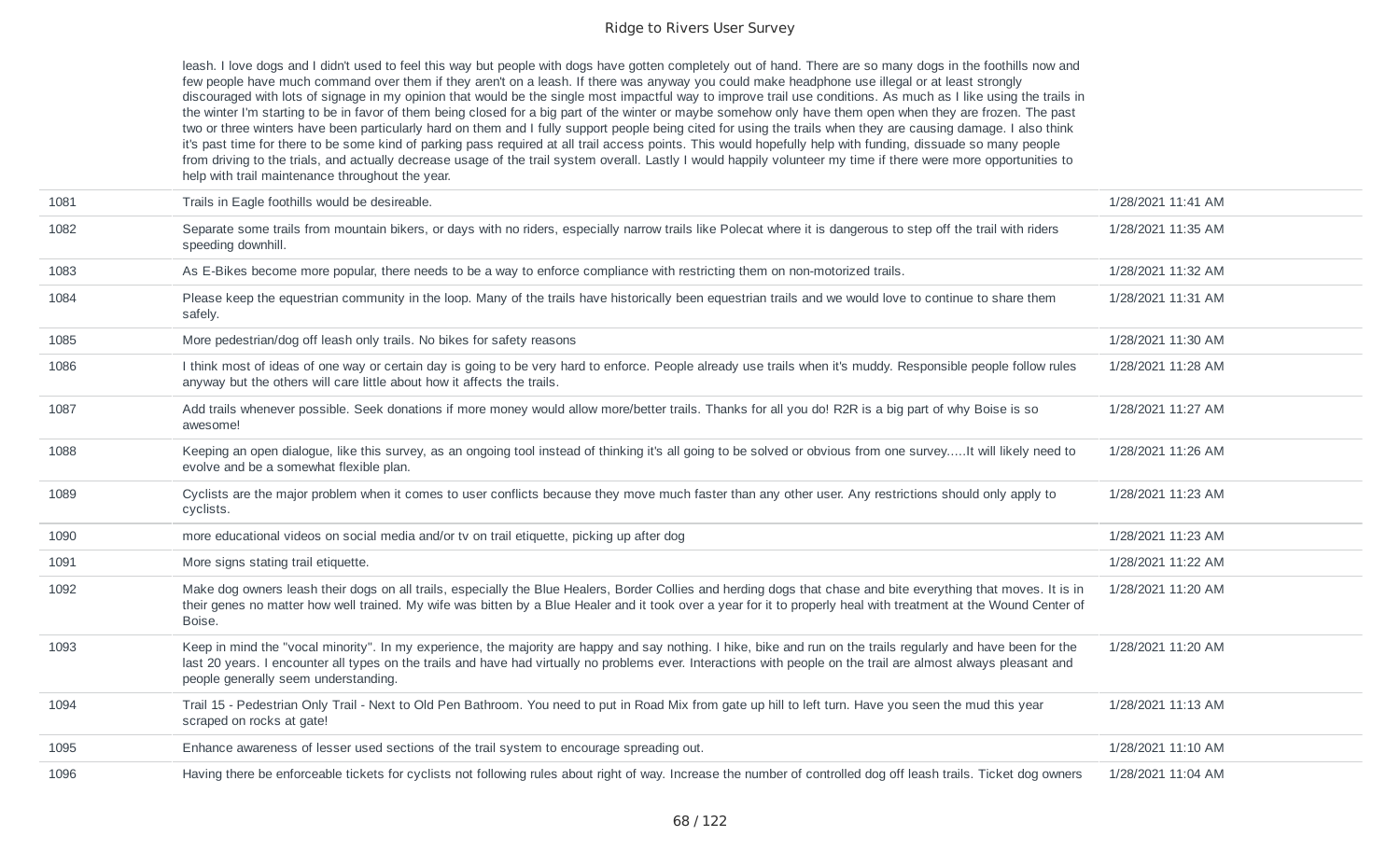|      | that leave poop bags behind.                                                                                                                                                                                                                                                                                                                                                                                                                                                                                                                                                                                                                                                                                                                                                                                                                                                                                                                                                                  |                    |
|------|-----------------------------------------------------------------------------------------------------------------------------------------------------------------------------------------------------------------------------------------------------------------------------------------------------------------------------------------------------------------------------------------------------------------------------------------------------------------------------------------------------------------------------------------------------------------------------------------------------------------------------------------------------------------------------------------------------------------------------------------------------------------------------------------------------------------------------------------------------------------------------------------------------------------------------------------------------------------------------------------------|--------------------|
| 1097 | Require bikers to register on Happy Trails, pay a \$10 annual trail use fee that get a cool sticker to put on your bike. I run, walk dogs, and bike on the trails and<br>totally agree that all users have the right to be on the trails and I like the concept of the happy trails pledge and mutual respect and friendliness that will<br>improve everyone's experience. Some people are already anticipating conflict and there can be unnecessary tension at times. I get most annoyed though when<br>bikers do not slow down or yield when going downhill and it seems we get a lot of new users that don't respect others and think they don't need to slow down or<br>make way for others when they are flying down hills. If they slow down, I will gladly get out of the way if possible. I like the idea of some nice downhill<br>directional trails for bikers to provide them places to really rip down hills without interruption as they desire. Thanks for all the great work! | 1/28/2021 11:04 AM |
| 1098 | Educating new residents about etiquette on trails and citations for unruly dogs, not picking up dog poop, and hurting muddy trails would be appreciated. It<br>would be better if everyone could just be polite and respectful, but I think that more signs or advertisements educating people could be helpful.                                                                                                                                                                                                                                                                                                                                                                                                                                                                                                                                                                                                                                                                              | 1/28/2021 11:03 AM |
| 1099 | Impose Trail user fees and enforce regulations by citations                                                                                                                                                                                                                                                                                                                                                                                                                                                                                                                                                                                                                                                                                                                                                                                                                                                                                                                                   | 1/28/2021 11:03 AM |
| 1100 | More horse trails                                                                                                                                                                                                                                                                                                                                                                                                                                                                                                                                                                                                                                                                                                                                                                                                                                                                                                                                                                             | 1/28/2021 11:02 AM |
| 1101 | Why in the world do people who love the outdoors feel it's okay to leave behind their dog poop bags????? Worse yet, not pick up after their dogs.                                                                                                                                                                                                                                                                                                                                                                                                                                                                                                                                                                                                                                                                                                                                                                                                                                             | 1/28/2021 10:57 AM |
| 1102 | Increased education                                                                                                                                                                                                                                                                                                                                                                                                                                                                                                                                                                                                                                                                                                                                                                                                                                                                                                                                                                           | 1/28/2021 10:57 AM |
| 1103 | Etiquette videos and signage for interacting with people with disabilities. Accessible trail information for people with low vision or blind.                                                                                                                                                                                                                                                                                                                                                                                                                                                                                                                                                                                                                                                                                                                                                                                                                                                 | 1/28/2021 10:54 AM |
| 1104 | My overriding concern when I'm hiking with my small dogs are cyclists traveling at high speeds. The majority of cyclists are considerate and careful. It is the<br>racers that expect me to jump out of their way, and sometimes say something rude as they wiz by, that are dangerous. A biking speed limit on some trails<br>would be nice with specific trails for racers.                                                                                                                                                                                                                                                                                                                                                                                                                                                                                                                                                                                                                 | 1/28/2021 10:48 AM |
| 1105 | Renew poop pick pledge, Bring back water fountains for dogs as soon as feasible, improve parking situation on 8th Street                                                                                                                                                                                                                                                                                                                                                                                                                                                                                                                                                                                                                                                                                                                                                                                                                                                                      | 1/28/2021 10:47 AM |
| 1106 | It would be nice to have a Designated Dog off leash trail use ONLY. At Highlands to Hollow trail as an off leash dog walker sometimes walkers without dogs are<br>annoyed that dogs are off leash and sometimes bikes zooming by with lots of dogs off leash can be worrisome $\odot$                                                                                                                                                                                                                                                                                                                                                                                                                                                                                                                                                                                                                                                                                                         | 1/28/2021 10:47 AM |
| 1107 | I Love these trails. Thanks for all the hard work getting them to where they are now. I like the idea of one way travel on the busier trails (lower hulls, bucktail,<br>etc) it makes a lot of sense to have scheduled decent route and I think a lot of people already kind of do that.                                                                                                                                                                                                                                                                                                                                                                                                                                                                                                                                                                                                                                                                                                      | 1/28/2021 10:47 AM |
| 1108 | Allocating more staff either paid (I know this is a long shot); or volunteers on trails to enforce "rules". ALL bike dealers should be providing information on trail<br>etiquette. New and first time riders need to be informed, especially with the influx of new members in our community.                                                                                                                                                                                                                                                                                                                                                                                                                                                                                                                                                                                                                                                                                                | 1/28/2021 10:43 AM |
| 1109 | Garbage cans on heavily trafficked trails to reduce pet waste on trails, not just in the beginning of trails. Ones that prevent wildlife from being able to get into it.<br>There are plastic bags full of poop on most trails I use.                                                                                                                                                                                                                                                                                                                                                                                                                                                                                                                                                                                                                                                                                                                                                         | 1/28/2021 10:42 AM |
| 1110 | More dedicated trails. Consider proximity close to existing in hopes of faster approvals. More connections between trails.                                                                                                                                                                                                                                                                                                                                                                                                                                                                                                                                                                                                                                                                                                                                                                                                                                                                    | 1/28/2021 10:38 AM |
| 1111 | Please continue to allow dirt bikes on existing moto trails. I mountain bike AND dirt bike and I do my part to respectfully and responsibly enjoy R2R trails on<br>both toys. Thanks!                                                                                                                                                                                                                                                                                                                                                                                                                                                                                                                                                                                                                                                                                                                                                                                                         | 1/28/2021 10:36 AM |
| 1112 | The dog waste problem is completely out of control. What about a free or very low cost dog license that dog owners can obtain only after taking a short virtual<br>"class" on responsible pet use on the trail system? The license would be required for all pets on the trail system, and it can cover leash vs off-leash, pet<br>waste, and at the end the owner acknowledges they understand that failure to follow those rules leads to them receiving a per-incident citation. The goal being<br>reducing the pet-related trail issues while increasing owner awareness.                                                                                                                                                                                                                                                                                                                                                                                                                 | 1/28/2021 10:34 AM |
| 1113 | Connectivity between Table Rock and Homestead trail and Military Reserve                                                                                                                                                                                                                                                                                                                                                                                                                                                                                                                                                                                                                                                                                                                                                                                                                                                                                                                      | 1/28/2021 10:30 AM |
|      |                                                                                                                                                                                                                                                                                                                                                                                                                                                                                                                                                                                                                                                                                                                                                                                                                                                                                                                                                                                               |                    |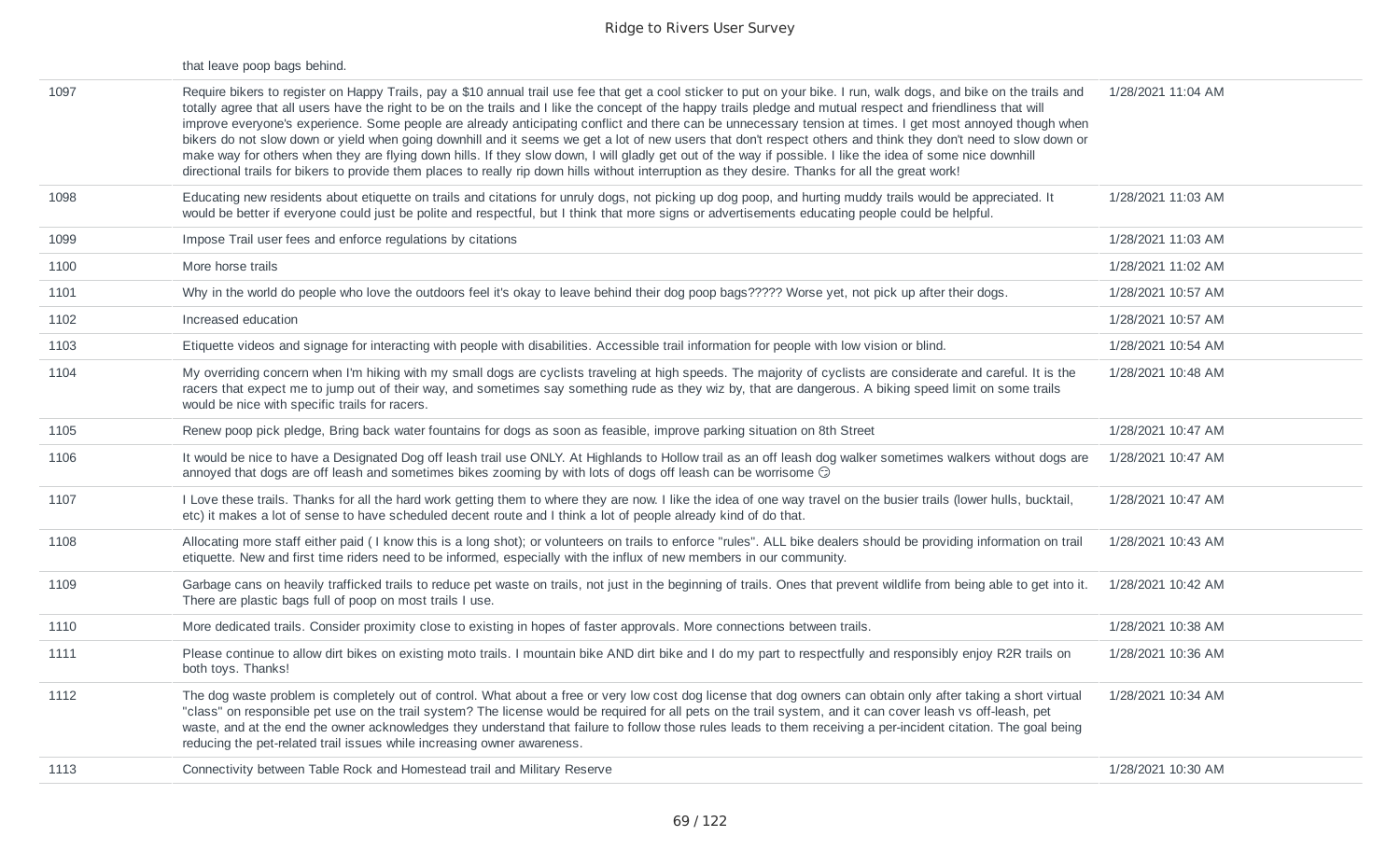| 1114 | We need directional, parallel trails to Sidewinder + Red Cliffs. If more trails are not an option, then Sidewinder + Red Cliffs should be directional.                                                                                                                                                                                                                                                                                                                                                                                                                                                                                                                                                                                               | 1/28/2021 10:30 AM |
|------|------------------------------------------------------------------------------------------------------------------------------------------------------------------------------------------------------------------------------------------------------------------------------------------------------------------------------------------------------------------------------------------------------------------------------------------------------------------------------------------------------------------------------------------------------------------------------------------------------------------------------------------------------------------------------------------------------------------------------------------------------|--------------------|
| 1115 | Seems like locking trails to dates or directions slightly ignores the responsibility issues I commonly see while on the trail. I, as a biker, stop for almost all<br>people. It's not a timed race. I'm supposed to pull over. It's just the right thing to do. I see that directional action as being important for the amount of people.<br>Makes sense but does restrict users' ability to ride (bike/horse) and walk as they see fit. I know it's a situation that can't be fixed but some mitigation can help.<br>Just my 2 cents!                                                                                                                                                                                                              | 1/28/2021 10:30 AM |
| 1116 | More parking areas.                                                                                                                                                                                                                                                                                                                                                                                                                                                                                                                                                                                                                                                                                                                                  | 1/28/2021 10:29 AM |
| 1117 | Citations for biking on non-bike trails and citations for bicycle riders on muddy trails. Iimiting bike use trails and/or having specific bike use only trails.<br>mountain biking increases erosion and damages trails much more than traditional hiking or horse back riding. bicycle riders are supposed to yield to pedestrian<br>traffic always, yet rarely they do. Every time I hike/walk my dog on any of the Camels back trails bicycle riders never yield (especially going downhill) and I<br>always see at least one bicycler riding on a trails designated as pedestrian/foot traffic only.                                                                                                                                             | 1/28/2021 10:26 AM |
| 1118 | Making sure that trails are wide enough for hand crank bikes. Also as an equestrian I prefer to have bikes approach from the front, it seems sfaer.                                                                                                                                                                                                                                                                                                                                                                                                                                                                                                                                                                                                  | 1/28/2021 10:24 AM |
| 1119 | I think as far as dog leashing goes, we could implement something like they do in SLC canyons where dogs are leashed on odd days and off leash on even<br>days where all trail users can know what to expect. And maybe just keep Harrison Hollow Trailhead area off leash all the time since it really is one of the most<br>dog-friendly areas, I do think people know what to expect there.                                                                                                                                                                                                                                                                                                                                                       | 1/28/2021 10:24 AM |
| 1120 | I'm not sure how, but it seems more education needs to occur people Don't seem to be on the same page.                                                                                                                                                                                                                                                                                                                                                                                                                                                                                                                                                                                                                                               | 1/28/2021 10:14 AM |
| 1121 | My biggest complaint is all the hikers and bikers that use the trails when they are muddy. This is going to ruin the entire system for us all.                                                                                                                                                                                                                                                                                                                                                                                                                                                                                                                                                                                                       | 1/28/2021 10:13 AM |
| 1122 | Closing trails when they are too muddy so people don't use them. And posting the information on an easy to check website for those who don't have social<br>media.                                                                                                                                                                                                                                                                                                                                                                                                                                                                                                                                                                                   | 1/28/2021 10:10 AM |
| 1123 | enforcement would be number one -- I see bikes flinging mud on days that I do not walk on trails, (staying on roads only) and yet they seem to feel entitled to<br>trail ride. On non muddy trail days I have bike riders every walk I take not yield to hikers, not slow down. See dog owners with no leash available and not<br>picking up waste. I disagree that off leash dogs are creating significant trail erosion. I take my dog off leash and 95% of the time she is on trail. Feel that there<br>should be more off leash trails. enforce and educate-- a few bad apples should not ruin it for the majority. Hikers have as much right to trials as bikers. More<br>trails maintained volunteers days set aside, youth projects, educate. | 1/28/2021 10:09 AM |
| 1124 | These are great ideas. Thank you for taking care of our foothills.                                                                                                                                                                                                                                                                                                                                                                                                                                                                                                                                                                                                                                                                                   | 1/28/2021 10:04 AM |
| 1125 | Maybe adding a sign at trailheads reminding people to not have their earbuds and headphones turned up so loudly. And it would be great if we could discourage<br>groups that are larger than 4 (especially bikers). A big group of bikers automatically dominates the hill by default, no matter how polite everyone in the group<br>might be.                                                                                                                                                                                                                                                                                                                                                                                                       | 1/28/2021 10:03 AM |
| 1126 | I know it takes time, money and person power, but building more trails and infrastructure as quickly as possible would be great. Thanks for all you do!!                                                                                                                                                                                                                                                                                                                                                                                                                                                                                                                                                                                             | 1/28/2021 10:01 AM |
| 1127 | I have nothing but good experiences. These trails add significantly to my quality of life. Thank you thank you thank you.                                                                                                                                                                                                                                                                                                                                                                                                                                                                                                                                                                                                                            | 1/28/2021 10:01 AM |
| 1128 | Don't build the Collister connection - there is no parking at the proposed new entrance and the overflow of cars will cause a major problem to the small side<br>streets around it. The Collister and Outlook intersection below it is a blind curve and not safe for increased pedestrian and bike traffic. There are car accidents<br>at that corner now - it would be a shame to see any trail users injured. There's a trail head with parking up the road - why can't we leave it at that?                                                                                                                                                                                                                                                      | 1/28/2021 10:01 AM |
| 1129 | Allow for rougher trail in most places, completely smooth trail is boring on foot and bikes. The wooden fences on bucks need to be replaced with some other<br>diversion, they are in dangerous fall zones. Large rocks on the outside of the turns to keep people on the trail would be better and safer. The slow traffic fences<br>in places such as near the nature center built for a different purpose are fine and should stay in place. I also understand the purpose of water bars, but when                                                                                                                                                                                                                                                | 1/28/2021 9:57 AM  |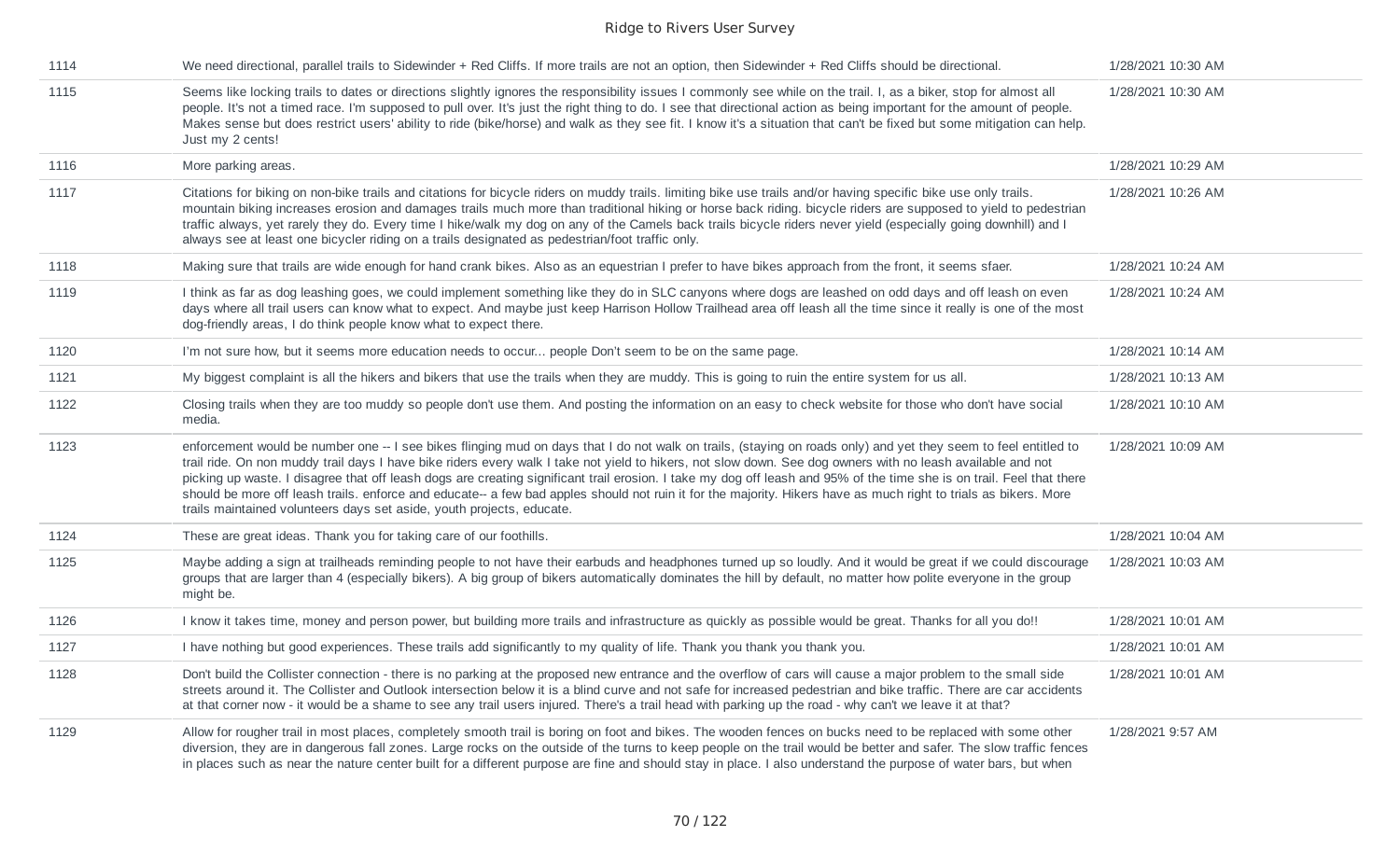| they get rebuilt from time to time they tend to be very steep makes for a difficult and potentially dangerous jump on bikes, and should be shaped with bike |
|-------------------------------------------------------------------------------------------------------------------------------------------------------------|
| traffic in mind as well.                                                                                                                                    |

| 1130 | Quit being so "kind" to violators. In case you had not noticed, "educating" the violators does not work. They don't care. It's "all about me! me! me!" Instead of<br>spending money on new trails, spend it on enforcement. Too many people, too many out of control dogs-- especially the multi-dog households.                                                                                                                                                                                                                                                                                                                                                                                                                                                    | 1/28/2021 9:54 AM |
|------|---------------------------------------------------------------------------------------------------------------------------------------------------------------------------------------------------------------------------------------------------------------------------------------------------------------------------------------------------------------------------------------------------------------------------------------------------------------------------------------------------------------------------------------------------------------------------------------------------------------------------------------------------------------------------------------------------------------------------------------------------------------------|-------------------|
| 1131 | Please fine people for leaving their doggie poop bags on the trail. There are no magic fairies who are going to come along and pick it up. I honestly think<br>people forget to pick their bag up on the way back or else they decide to go back a different way. It's getting pretty bad on some trails.                                                                                                                                                                                                                                                                                                                                                                                                                                                           | 1/28/2021 9:54 AM |
| 1132 | trail along Rocky Canyon Rd connecting Shanes Outlet up to 5 Mile without requiring riding on the rd                                                                                                                                                                                                                                                                                                                                                                                                                                                                                                                                                                                                                                                                | 1/28/2021 9:52 AM |
| 1133 | I think limiting use by even/odd, day of week, is really complicated and maybe unenforceable - gee, I thought it was Wednesday Also users might feel<br>cheated if trail was wet on "their" day. Directional use - might be a good idea, but I do not have a preference which direction, no option to choose that. In<br>general, it seems like everyone going the same way would make it easier to navigate around other users. Limiting / encouraging group size, especially narrow<br>trails where there is nowhere to step aside and in times of Covid. Trails identified are often part of "loops" or segments rather than separate trails, whis might<br>encourage disreguarding management if the middle of a loop is "off limits", going the wrong way etc. | 1/28/2021 9:51 AM |
| 1134 | Build more trails. More trails will spread our growing population and reduce user conflict without changing rules. We need more fun loops near town to keep<br>people from focusing on Lower Hulls and the Military Reserve.                                                                                                                                                                                                                                                                                                                                                                                                                                                                                                                                        | 1/28/2021 9:48 AM |
| 1135 | Start with education at trail head for no use on mud days - followed by fines for use on mud days                                                                                                                                                                                                                                                                                                                                                                                                                                                                                                                                                                                                                                                                   | 1/28/2021 9:47 AM |
| 1136 | see previous comment - consider making the Harrison Hollow trails pedestrian only, since there are steep slopes and lots of blind corners, which makes the<br>experience less safe for everyone if bikers are involved.                                                                                                                                                                                                                                                                                                                                                                                                                                                                                                                                             | 1/28/2021 9:46 AM |
| 1137 | Thanks for all the work/love you put into our trails! I really appreciate it.                                                                                                                                                                                                                                                                                                                                                                                                                                                                                                                                                                                                                                                                                       | 1/28/2021 9:45 AM |
| 1138 | enforce the rules you have                                                                                                                                                                                                                                                                                                                                                                                                                                                                                                                                                                                                                                                                                                                                          | 1/28/2021 9:40 AM |
| 1139 | 1. Trail closures during inclement weather; (2) When trails are damaged due to widening, signs explaining that rocks/fencing, etc. have been placed due to<br>widening; Trail rangers at heavily used trailheads at key times (inclement weather; high use times) explaining restrictions and etiquette to users                                                                                                                                                                                                                                                                                                                                                                                                                                                    | 1/28/2021 9:37 AM |
| 1140 | More trails around Lucky Peak                                                                                                                                                                                                                                                                                                                                                                                                                                                                                                                                                                                                                                                                                                                                       | 1/28/2021 9:36 AM |
| 1141 | Improve Connie's trail for horse back riders down to Dry Creek.                                                                                                                                                                                                                                                                                                                                                                                                                                                                                                                                                                                                                                                                                                     | 1/28/2021 9:35 AM |
| 1142 | Education, enforcement, and engineering are how you get the public to follow trail rules. Education is typically the best long-term solution, but is the most<br>expensive and can be the hardest to implement. New trail users (and old ones stuck in their ways) would benefit from more education about these potential<br>changes and then hopefully there would be more buy in. Thanks!!                                                                                                                                                                                                                                                                                                                                                                       | 1/28/2021 9:30 AM |
| 1143 | Cite, fine, confiscate e-bikes. Require all Boise bike store provide education to buyers.                                                                                                                                                                                                                                                                                                                                                                                                                                                                                                                                                                                                                                                                           | 1/28/2021 9:30 AM |
| 1144 | Would be grateful for continuing posting caution on blind corners for equines to raise awareness.                                                                                                                                                                                                                                                                                                                                                                                                                                                                                                                                                                                                                                                                   | 1/28/2021 9:29 AM |
| 1145 | Bike only, downhill only "drains" -- trails that attract MTB's, thus reducing conflicts that result from a differential in speeds on two-way multi-use trails.                                                                                                                                                                                                                                                                                                                                                                                                                                                                                                                                                                                                      | 1/28/2021 9:29 AM |
| 1146 | My thought is often considered radical by my peers. Lower Hulls is very accessible and sees a lot of traffic. Make Lower Hulls foot traffic only and work with<br>the BLM to open upper Hulls to bike traffic. Upper Hulls probably sees 10% of the foot traffic Lower Hulls does. Crazy, I know                                                                                                                                                                                                                                                                                                                                                                                                                                                                    | 1/28/2021 9:18 AM |
| 1147 | More trails spreading out from Bogus Basin. Presently there are few trails considering that the lifts are delivering downhill riders and it's getting crowded.<br>Actually I would support no lift served riding but I understand that isn't going to happen. But there certainly is a lot of beautiful territory for users who want to                                                                                                                                                                                                                                                                                                                                                                                                                             | 1/28/2021 9:17 AM |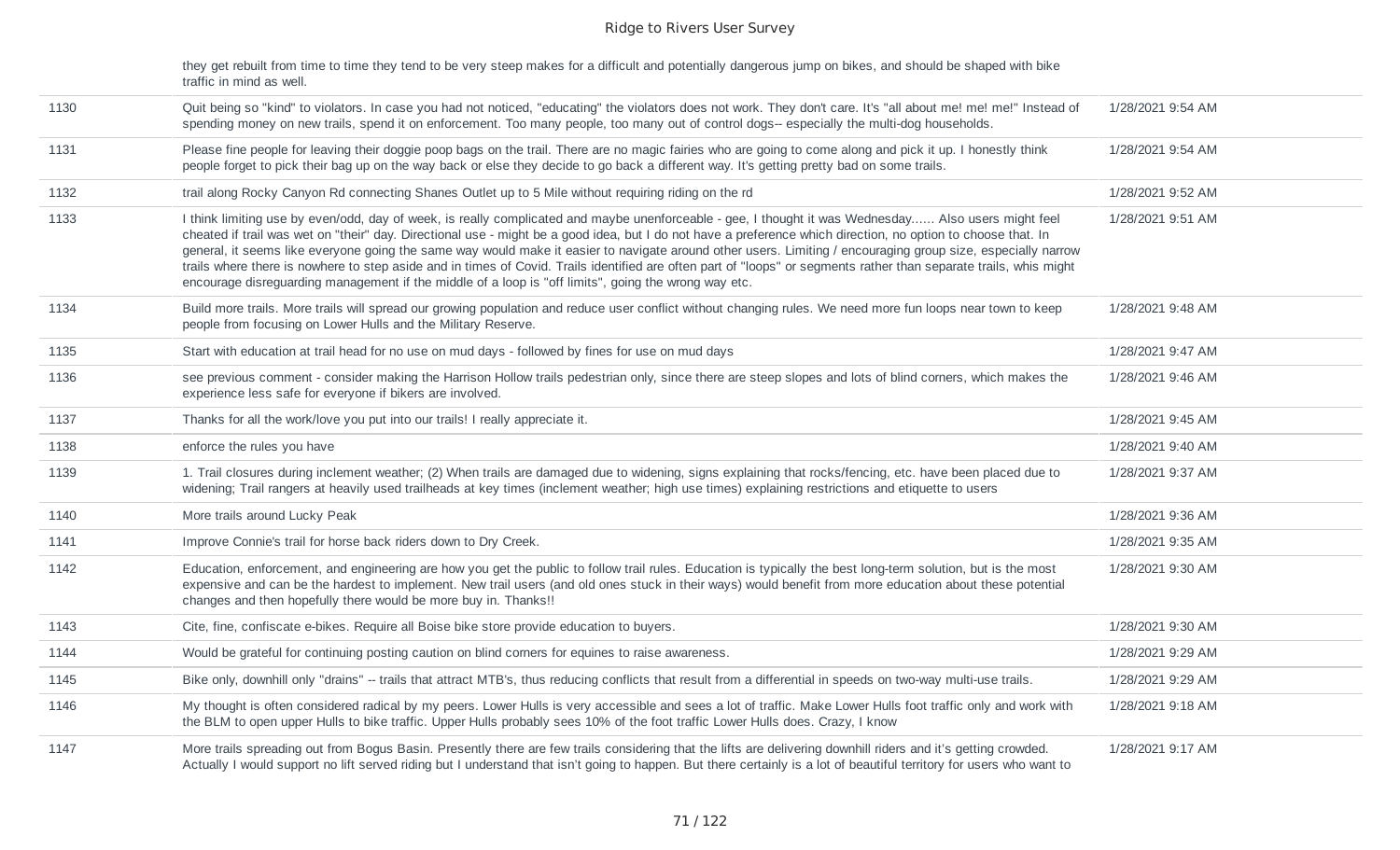get out cross country rather than be in the zone of influence of the lifts. This would restore summers at Bogus Basin to being a natural experience rather than a play park.

| 1148 | More signs at trail heads indicating closure or open.                                                                                                                                                                                                                                                                                                                                                                                                                                                                                                                                                                                                                                                                                                                                                                                                                                  | 1/28/2021 9:14 AM |
|------|----------------------------------------------------------------------------------------------------------------------------------------------------------------------------------------------------------------------------------------------------------------------------------------------------------------------------------------------------------------------------------------------------------------------------------------------------------------------------------------------------------------------------------------------------------------------------------------------------------------------------------------------------------------------------------------------------------------------------------------------------------------------------------------------------------------------------------------------------------------------------------------|-------------------|
| 1149 | It would be nice to connect Avimor to Hidden Springs. It would be nice to extend the Spring Valley Creek trail in Avimor up to the Stack Rock Loop trail. It<br>would be nice to connect the Eagle Bike Park to Hidden Springs. I don't know what programs are available for volunteers to help with trail maintenance. I would<br>like to help with trail maintenance, but don't know how to go about it.                                                                                                                                                                                                                                                                                                                                                                                                                                                                             | 1/28/2021 9:13 AM |
| 1150 | more hiker only trails in town trail systems ie reserve, 8th st, tablerock                                                                                                                                                                                                                                                                                                                                                                                                                                                                                                                                                                                                                                                                                                                                                                                                             | 1/28/2021 9:12 AM |
| 1151 | Strictly speaking, the Ridge to Rivers trails are open "Sunrise to Sunset". I'm glad to find that this isn't enforced, because it would mean that anyone with a<br>day job wouldn't be able to use the trails during the winter when daylight is scant. I understand that the trails are not meant for camping, so I think the policy<br>should simply be worded as "No overnight use".                                                                                                                                                                                                                                                                                                                                                                                                                                                                                                | 1/28/2021 9:07 AM |
| 1152 | Leave us alone. Just put up notices about wet trails.                                                                                                                                                                                                                                                                                                                                                                                                                                                                                                                                                                                                                                                                                                                                                                                                                                  | 1/28/2021 9:06 AM |
| 1153 | Parking in the hulls gulch area could use improvement to sustain high use on weekends. For trails that are DH travel for bike only, and either direction for<br>pedestrians should require dogs be on leash                                                                                                                                                                                                                                                                                                                                                                                                                                                                                                                                                                                                                                                                            | 1/28/2021 9:05 AM |
| 1154 | yes - more (or any at all) trash cans in the Hillside to Hollow system! I use that area a lot and there are only trash cans at trailheads, which I appreciate, but I<br>think more "remote" trash cans would cut down on people not picking up after their dogs.                                                                                                                                                                                                                                                                                                                                                                                                                                                                                                                                                                                                                       | 1/28/2021 9:05 AM |
| 1155 | Parking lot sizes need to increase. Trail building should be the priority. Formally requesting the transfer of Upper Hulls to allow multi-use would decrease some<br>pressure on lower hulls. Finding a way to accelerate the appeals process for new trails, single very small organizations should not be able to grind our system<br>exansion. The lack of new trails is increasing the damage to existing high use trails.                                                                                                                                                                                                                                                                                                                                                                                                                                                         | 1/28/2021 9:03 AM |
| 1156 | I like the ability to bike between trail systems. I'd really like to see a way to bike from Table Rock to the Military Reserve. I hike the trails as well and would<br>also like to see a pedestrian-only trail like Upper Hulls that's closer to town. Overall, the trail system is fantastic and I'm on it nearly every week of the year.<br>I've had very few negative encounters: most people I meet are super-friendly. I'm amazed at how well the trail system works without using management<br>strategies like alternate days/direction of travel. I've learned to avoid the busy times/places. I also think mountain bikers should try walking once in a while so<br>they know what it feels like to have a biker come up fast on them. In fact, I think most of my negative encounters have been as a hiker running into mountain<br>bikers. Anyway, keep up the great work! | 1/28/2021 9:00 AM |
| 1157 | We should let all cyclists enjoy the trails, including ebikes. E-bikes don't do more harm, let them ride.                                                                                                                                                                                                                                                                                                                                                                                                                                                                                                                                                                                                                                                                                                                                                                              | 1/28/2021 8:58 AM |
| 1158 | PLEASE. Dog owners. Deal with your dog. I AM NOT INTERESTED IN PLAYING WITH YOUR DOG. EVER. I do not care if it is the most adorable dog on the<br>planet. Take care of your dog.                                                                                                                                                                                                                                                                                                                                                                                                                                                                                                                                                                                                                                                                                                      | 1/28/2021 8:56 AM |
| 1159 | More open space protected trails such as Pierce Park area between Pierce and Cartwright                                                                                                                                                                                                                                                                                                                                                                                                                                                                                                                                                                                                                                                                                                                                                                                                | 1/28/2021 8:53 AM |
| 1160 | Continue to educate with signage about proper trail etiquette and yielding, in blind high risk or congested areas put up signage to warn and ask folks to slow<br>down. I live next to the trails near camels back and it can get busy at times however like a ski hill folks spread out well in on a trail for the most part. The most<br>crowded areas seem to be at the parking lots where I assume most of the frustration is coming from however that is a common issue across all municipal<br>public areas with good trail access.                                                                                                                                                                                                                                                                                                                                              | 1/28/2021 8:50 AM |
| 1161 | Open all trails to Type 1 E-Bikes                                                                                                                                                                                                                                                                                                                                                                                                                                                                                                                                                                                                                                                                                                                                                                                                                                                      | 1/28/2021 8:49 AM |
| 1162 | Fines for adverse condition trail use and not picking up after your dog.                                                                                                                                                                                                                                                                                                                                                                                                                                                                                                                                                                                                                                                                                                                                                                                                               | 1/28/2021 8:48 AM |
| 1163 | Ground glue for trails that are used heavily. Ask public opinion for this suggestion.                                                                                                                                                                                                                                                                                                                                                                                                                                                                                                                                                                                                                                                                                                                                                                                                  | 1/28/2021 8:45 AM |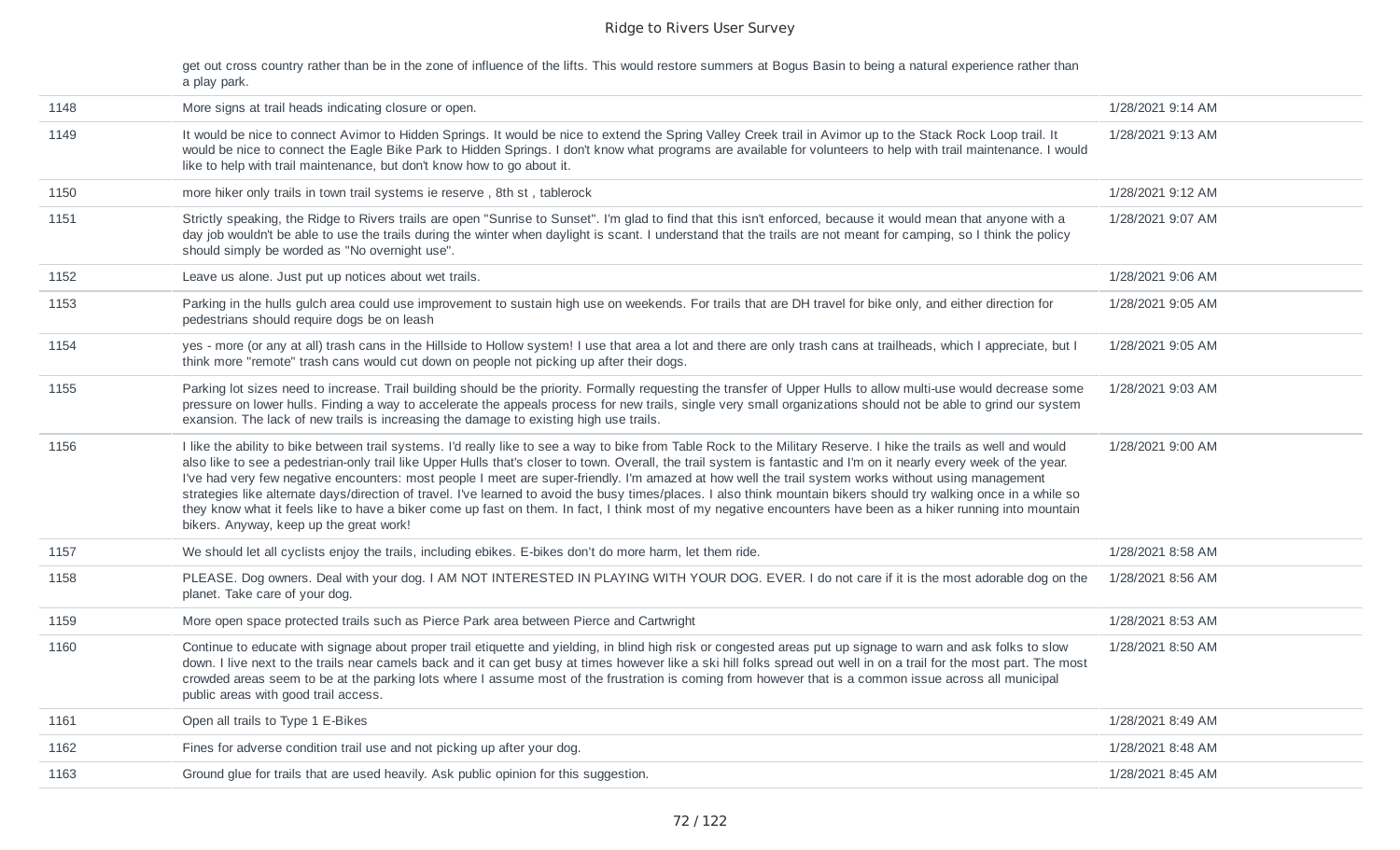| 1164 | Perhaps rock or other trail surface material could be added to selected sections of some trails so as to make them suitable for all weather use. For example<br>the shortest loop from the Colister parking lot would only has a few spots that are muddy.                                                                                                                                                                                                                                                                                                                                                                      | 1/28/2021 8:45 AM |
|------|---------------------------------------------------------------------------------------------------------------------------------------------------------------------------------------------------------------------------------------------------------------------------------------------------------------------------------------------------------------------------------------------------------------------------------------------------------------------------------------------------------------------------------------------------------------------------------------------------------------------------------|-------------------|
| 1165 | Do nothing that would confuse folks and cause usage to drop. If usage drops, so will eventual financial support.                                                                                                                                                                                                                                                                                                                                                                                                                                                                                                                | 1/28/2021 8:44 AM |
| 1166 | Trail rangers with enforcement/citation authority.                                                                                                                                                                                                                                                                                                                                                                                                                                                                                                                                                                              | 1/28/2021 8:44 AM |
| 1167 | Trail limitation should apply only dawn till dusk.                                                                                                                                                                                                                                                                                                                                                                                                                                                                                                                                                                              | 1/28/2021 8:38 AM |
| 1168 | My biggest concern is mountain bikers and hikers on the same trails because when the biker is traveling downhill they can turn a corner pretty fast where a<br>hiker may be unaware on the opposite side of the corner hidden from view.                                                                                                                                                                                                                                                                                                                                                                                        | 1/28/2021 8:37 AM |
| 1169 | I mostly walk lightly used trails on off hours and weekdays. Don't encounter many people which is my preference. That said, I know some trials at peak times<br>are very crowded. I'm not a big fan of new/more rules but do believe they may be necessary sometimes on trails going forward. Overall I think you folks do a<br>great job of management and the trail system is a great asset to Boise.                                                                                                                                                                                                                         | 1/28/2021 8:37 AM |
| 1170 | No need for all downhill bike traffic on Hulls- for the hard core downhill riding, there are other trails- Trail 4, Freestone. No need to eliminate 1/2 of the close<br>proximity hiking for families. Also, no need to eliminate biking up/down Bucks- this is a nice family ride- maybe alternate days to allow downhill riding and allow<br>up hill every day with hikers. Also, alternating direction for around the mountain would be nice. What it really comes down to is - respect for each other and the<br>land.                                                                                                      | 1/28/2021 8:35 AM |
| 1171 | Creating a one way pattern on one section, might just move the point of pain. If Bucks becomes a one way, it just pushes more volume to Central Ridge. I also<br>think there's a need to watch group sizes, especially the organized groups that have spread out speeds (like the Birds). Some of the congestion problem is just<br>numbers, so these large packs create a lot of interactions. I would also say a few people make the situation worse for everyone. Generally, my interactions are<br>good, but there's always a few interactions that give everything a bad rap. That goods for all bikes, runners, & hikers. | 1/28/2021 8:32 AM |
| 1172 | Please do not mess with the Around the Moutain trail. PLEASE!! More traffic this last year due to covid but normally not many problems                                                                                                                                                                                                                                                                                                                                                                                                                                                                                          | 1/28/2021 8:30 AM |
| 1173 | More prominent information to educate people the rules of the trails - most new people to town do not know? Also much stricter penalties for not picking up<br>after your dog! There has been an incredible surge of animal feces along the trails.                                                                                                                                                                                                                                                                                                                                                                             | 1/28/2021 8:30 AM |
| 1174 | More e bike friendly trails and dirt bike trails.                                                                                                                                                                                                                                                                                                                                                                                                                                                                                                                                                                               | 1/28/2021 8:26 AM |
| 1175 | ticketed offense for use of trail when muddy                                                                                                                                                                                                                                                                                                                                                                                                                                                                                                                                                                                    | 1/28/2021 8:25 AM |
| 1176 | Add More trails in NW Boise and SE Boise, away from the busy downtown corridor, please.                                                                                                                                                                                                                                                                                                                                                                                                                                                                                                                                         | 1/28/2021 8:21 AM |
| 1177 | Large printed signs, so users cannot say they didn't see them before traveling on muddy trails                                                                                                                                                                                                                                                                                                                                                                                                                                                                                                                                  | 1/28/2021 8:19 AM |
| 1178 | This will be controversial, but perhaps users purchasing a pass to use the trails which will help support the building of new trails, or charge for parking.                                                                                                                                                                                                                                                                                                                                                                                                                                                                    | 1/28/2021 8:18 AM |
| 1179 | Thank you for making our community so amazing!                                                                                                                                                                                                                                                                                                                                                                                                                                                                                                                                                                                  | 1/28/2021 8:15 AM |
| 1180 | Solar red lights for closed trails                                                                                                                                                                                                                                                                                                                                                                                                                                                                                                                                                                                              | 1/28/2021 8:13 AM |
| 1181 | Please do not take away off-leash for dogs simply because trails become popular, but instead find effective solutions where everyone benefits, such as<br>restricting use for groups on certain days.                                                                                                                                                                                                                                                                                                                                                                                                                           | 1/28/2021 8:12 AM |
| 1182 | Shane's loop Clockwise only for bikes. Both directions for hikers.                                                                                                                                                                                                                                                                                                                                                                                                                                                                                                                                                              | 1/28/2021 8:10 AM |
| 1183 | Daily announcements on morning news about trails                                                                                                                                                                                                                                                                                                                                                                                                                                                                                                                                                                                | 1/28/2021 8:08 AM |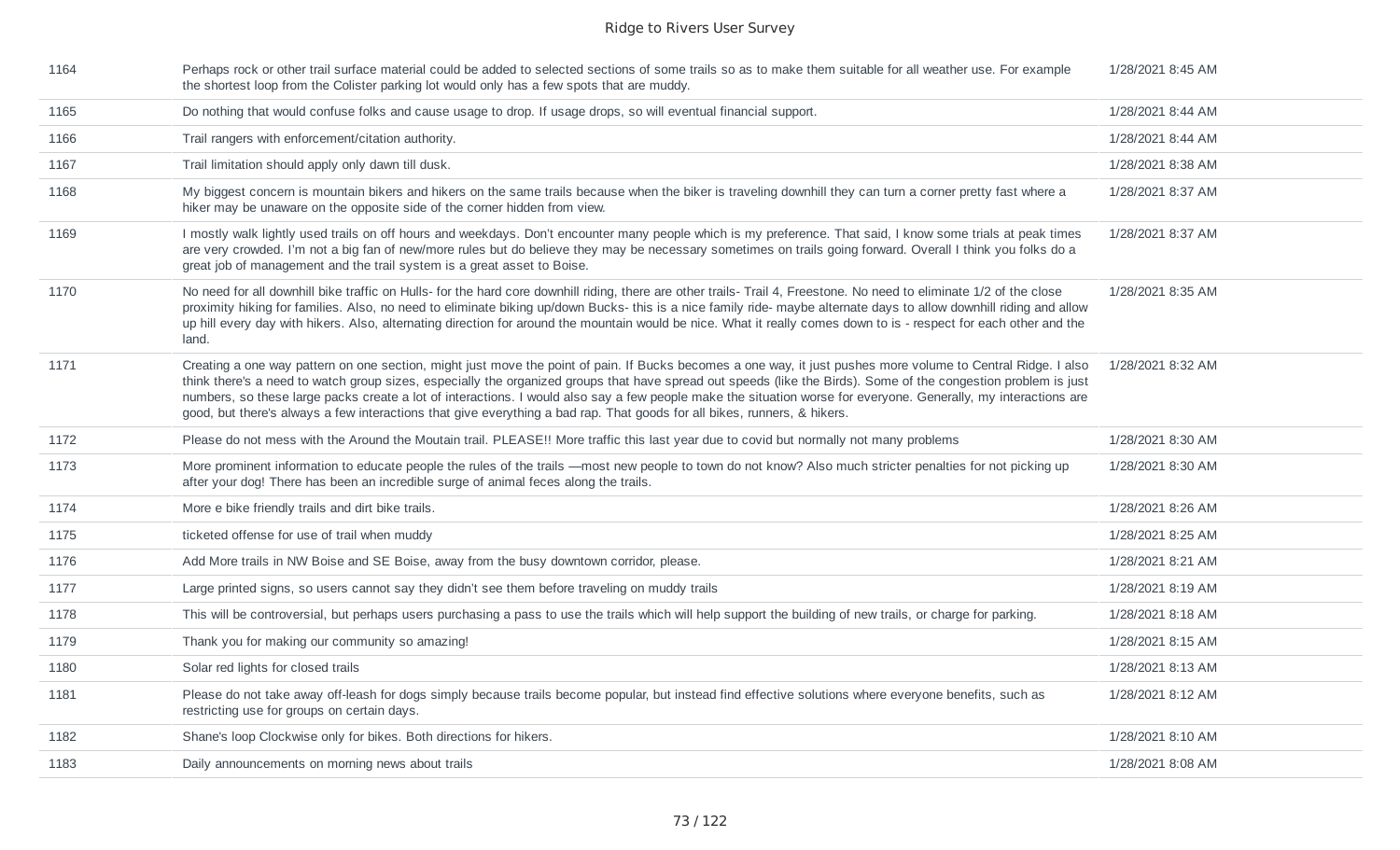| 1184 | Put out more public service announcements to educate the public.                                                                                                                                                                                                                                                                                                                                                                                                                                                                                                                                                                                                                                                            | 1/28/2021 8:06 AM |
|------|-----------------------------------------------------------------------------------------------------------------------------------------------------------------------------------------------------------------------------------------------------------------------------------------------------------------------------------------------------------------------------------------------------------------------------------------------------------------------------------------------------------------------------------------------------------------------------------------------------------------------------------------------------------------------------------------------------------------------------|-------------------|
| 1185 | More visibility of rules. More dogs on leases. Poop pick up enforced. Pedestrians/runners encouraged to be considerate, even though they have the right of<br>way. Only one headphone, because people can't hear when you need to pass them. Downhill bikers need some downhill only trails.                                                                                                                                                                                                                                                                                                                                                                                                                                | 1/28/2021 8:04 AM |
| 1186 | More education on trail etiquette, especially for those new to the trail system.                                                                                                                                                                                                                                                                                                                                                                                                                                                                                                                                                                                                                                            | 1/28/2021 8:03 AM |
| 1187 | It seems the options above don't really limit bikes, rather gives them access every day. In my experience, more people walk or run on the lower trails (even<br>though a ton bike!). I would definitely approve of bike only trails, or limiting biking in the lower hills to every other day. Please don't limit running on trails.<br>Bikers can go further than runners and walkers. Also dogs are a big problem unleashed. Every day I hear "oh they are nice" - my mother in law has been bitten,<br>and my kids are terrified of "nice" dogs. Thanks for asking that question. Greatly appreciated. I cannot thank you enough for all you do and look forward to<br>serving with RTR in the months and years to come. | 1/28/2021 8:01 AM |
| 1188 | Lots of downhill only trails for bikes is best solution. Alternating days is complicated. All Dogs should be on leashes.                                                                                                                                                                                                                                                                                                                                                                                                                                                                                                                                                                                                    | 1/28/2021 7:54 AM |
| 1189 | As always more signage or education. Theres alotta folks out there that dont understand how to let others by without completely leaving the trail thereby either<br>widening it or helping to produce double track                                                                                                                                                                                                                                                                                                                                                                                                                                                                                                          | 1/28/2021 7:54 AM |
| 1190 | Dog owners need to pick up poop.                                                                                                                                                                                                                                                                                                                                                                                                                                                                                                                                                                                                                                                                                            | 1/28/2021 7:53 AM |
| 1191 | More motorcycle trails                                                                                                                                                                                                                                                                                                                                                                                                                                                                                                                                                                                                                                                                                                      | 1/28/2021 7:51 AM |
| 1192 | I know it becomes an enforcement issue, but I would be supportive of seasonal closers on certain trails and networks. Polecat for instances gets trashed<br>every winter/spring.                                                                                                                                                                                                                                                                                                                                                                                                                                                                                                                                            | 1/28/2021 7:51 AM |
| 1193 | add color level to trails for user knowledge (mtn biking), control of pets (this I would highly recommend for citation if not followed. Been nipped at / bitten by<br>unleashed animals multiple years) owners either do not care or are dismissive of the occurance, not good                                                                                                                                                                                                                                                                                                                                                                                                                                              | 1/28/2021 7:50 AM |
| 1194 | More trash cans along trails. I know this makes it more difficult to empty them, but I think their would be less dog waste left behind if owners knew a trash can<br>was along the way. I always pick up my dogs pop, and carry it, but I'm always annoyed when my dog poops within the first few minutes of the hike and now I<br>have to carry it for a couple of hours while we hike. I do it to keep trails nice, but it's no fun. I think more owners would be better about picking up dog waste<br>(and not leaving dog waste bags behind), if we had more opportunities along the trails to throw it away. Other than that, I love our trail system and really<br>appreciate all the work that is put into it!       | 1/28/2021 7:46 AM |
| 1195 | Adding more trails to disperse the crowds more                                                                                                                                                                                                                                                                                                                                                                                                                                                                                                                                                                                                                                                                              | 1/28/2021 7:41 AM |
| 1196 | After 18+ years living and running in the foothills, Boise's growth + added foothills traffic/pressure requires serious management decisions. This survey is a<br>nice step. Please continue to seek solutions to increased overcrowding. Thank you.                                                                                                                                                                                                                                                                                                                                                                                                                                                                        | 1/28/2021 7:41 AM |
| 1197 | Just keep educating the "newbies" on respectful trail usage. With so many people moving here from out of the area, and the massive increase is usage on the<br>trails, there seems to be a real lack of respect for keeping the trails in good shape. Apparently that's "someone else's job" and not the folks using the trails.<br>Thank you for all the work you do on giving us an amazing trail system!                                                                                                                                                                                                                                                                                                                 | 1/28/2021 7:40 AM |
| 1198 | More trails to ease congestion and connect table rock with Harris ranch.                                                                                                                                                                                                                                                                                                                                                                                                                                                                                                                                                                                                                                                    | 1/28/2021 7:36 AM |
| 1199 | Dogs (especially hunting dogs) off-leash disturb wildlife, especially ground nesting birds. Also some people use trails as a dog dumping ground, as opposed to<br>actually walking their dog - deserves citations which wouldn't be difficult as they don't stray far from parking lot/trailhead.                                                                                                                                                                                                                                                                                                                                                                                                                           | 1/28/2021 7:30 AM |
| 1200 | I don't know what the enforceable answer is, but people walking or biking on muddy trails is a huge problem.                                                                                                                                                                                                                                                                                                                                                                                                                                                                                                                                                                                                                | 1/28/2021 7:27 AM |
| 1201 | It seems like you guys have thought about a lot of options, which is awesome! Maybe another thing, you could open up a few more of the higher elevation                                                                                                                                                                                                                                                                                                                                                                                                                                                                                                                                                                     | 1/28/2021 7:24 AM |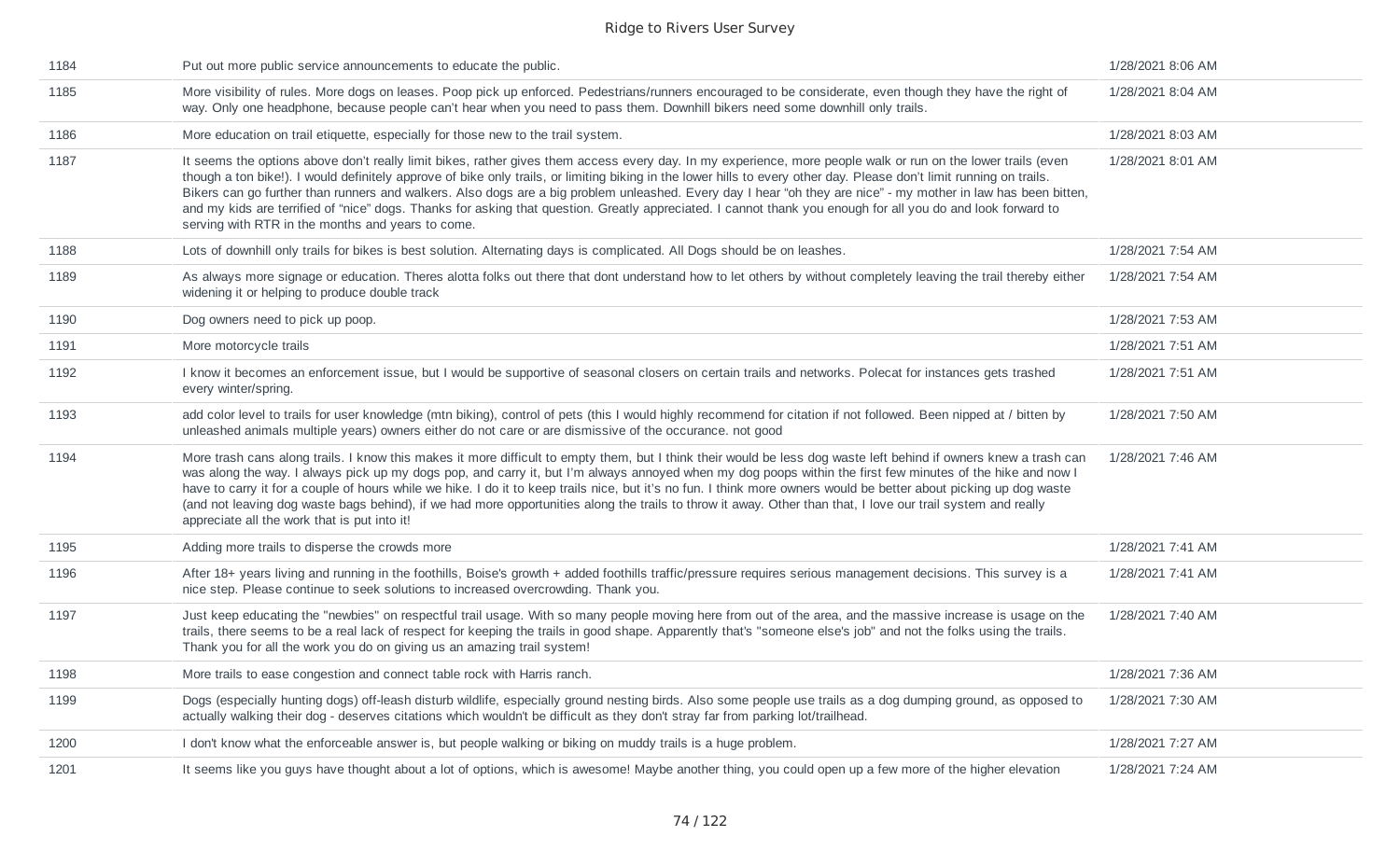trails to class 1 e-bikes only. Other then that, the one way trails or single use trails would be great!

| 1202 | For downhill cyclists it is preferable to consider hiking uphill-only such that hikers can see downhill bikes coming. I have a bell on my bike and still have<br>occasions where a hiker also traveling downhill cannot hear me due to headphones. These encounters are the most problematic/dangerous/annoying                                                                                                                                                                               | 1/28/2021 7:22 AM |
|------|-----------------------------------------------------------------------------------------------------------------------------------------------------------------------------------------------------------------------------------------------------------------------------------------------------------------------------------------------------------------------------------------------------------------------------------------------------------------------------------------------|-------------------|
| 1203 | Additional trails opened for e-bikes. Allow a few more trails to be approved for e-bikes, but not all trails.                                                                                                                                                                                                                                                                                                                                                                                 | 1/28/2021 7:11 AM |
| 1204 | Having bikes go the opposite direction of other trail users helps other users see the bikes early and find the best space to allow each to pass. While I approve<br>any trail management strategies, I think that, especially on skinnier trails, opposite directions are a better management strategy.                                                                                                                                                                                       | 1/28/2021 7:10 AM |
| 1205 | I split time between biking and hiking or trail riding on the trails. I am an avid mountain biker. I do not think bikes should be allowed on lower Hulls. Why are<br>you not considering some of these trails being closed bikes? I have lived in Boise for almost 20 years. The increased use on trails is unprecedented as I'm<br>sure you know. Many people on the trails I have never been here before, have you considered a way to increase donations to support responsible trail use? | 1/28/2021 7:09 AM |
| 1206 | Strongly support citing users when trails are closed or muddy                                                                                                                                                                                                                                                                                                                                                                                                                                 | 1/28/2021 7:08 AM |
| 1207 | Give out \$100 tickets to unleashed dog owners. Give out \$100 tickets to walkers using muddy trails.                                                                                                                                                                                                                                                                                                                                                                                         | 1/28/2021 7:02 AM |
| 1208 | I think varying use by day is going to be too complicated, irritate users, and people are going claim they didn't know and ignore the rules.                                                                                                                                                                                                                                                                                                                                                  | 1/28/2021 7:00 AM |
| 1209 | Too fast bikers are my main concern.                                                                                                                                                                                                                                                                                                                                                                                                                                                          | 1/28/2021 6:59 AM |
| 1210 | Maintain the trail from Seaman Gulch to Cartwright Ridge and Pierce Park. This trail system although not part of RR is popular with all users.                                                                                                                                                                                                                                                                                                                                                | 1/28/2021 6:56 AM |
| 1211 | Try to keep trail use requirements simple. -- you will get more compliance. The proposal for Lower Hulls Gulch is too complicated!                                                                                                                                                                                                                                                                                                                                                            | 1/28/2021 6:50 AM |
| 1212 | I believe citations for use during wet/muddy conditions should be considered, as well as littering.                                                                                                                                                                                                                                                                                                                                                                                           | 1/28/2021 6:50 AM |
| 1213 | Better education on trail etiquette for mountain bikers and hikers. Maybe more signs at trailheads.                                                                                                                                                                                                                                                                                                                                                                                           | 1/28/2021 6:48 AM |
| 1214 | Perhaps try promoting dog use on less popular trails. I love taking my dog hiking, but have had to start finding random trails I've never used to avoid the crush<br>of people on and off of bikes. It would be nice to know which trails are best for pups, perhaps have some shade, without having to guess.                                                                                                                                                                                | 1/28/2021 6:47 AM |
| 1215 | Require bike bells; I've had too many close calls with bikers going fast around blind corners.                                                                                                                                                                                                                                                                                                                                                                                                | 1/28/2021 6:47 AM |
| 1216 | Pedestrians should always yield.                                                                                                                                                                                                                                                                                                                                                                                                                                                              | 1/28/2021 6:46 AM |
| 1217 | for both Polecat and Around the Mountain, I rather support on/off days for directional use, as with Hulls Gulch, with all users going the same directions on each<br>designated day. I mountain bike as well and would be disappointed if I couldn't ride Polecat or ATM both directions-each direction is a different ride!                                                                                                                                                                  | 1/28/2021 6:46 AM |
| 1218 | signage to tell people to use music at a range they can here other trail users.                                                                                                                                                                                                                                                                                                                                                                                                               | 1/28/2021 6:40 AM |
| 1219 | Dogs on Leash or enforce 30 ft rule and picking up dog waste. Strava users are a problem for cutting trails and not being good trail users. The pandemic is a<br>large part of why these changes are being considered. Dont make decisions based on one year. Requitr bikes to have a bell. I bike and hike with my dogs and<br>bells work great for alerting hikers & dogs                                                                                                                   | 1/28/2021 6:40 AM |
| 1220 | Educate people on how to behave on trails. Perhaps people with some authority on the trails who can stop people and explain how to use trails properly. I don't<br>know if that would work, but there are many trail users who don't know anything about how to behave.                                                                                                                                                                                                                       | 1/28/2021 6:37 AM |
| 1221 | Some trail hardening (NOT paved) on heavily used trails                                                                                                                                                                                                                                                                                                                                                                                                                                       | 1/28/2021 6:37 AM |
| 1222 | Nothing comes to mind, but y'all are doing an awesome job.                                                                                                                                                                                                                                                                                                                                                                                                                                    | 1/28/2021 6:33 AM |
|      |                                                                                                                                                                                                                                                                                                                                                                                                                                                                                               |                   |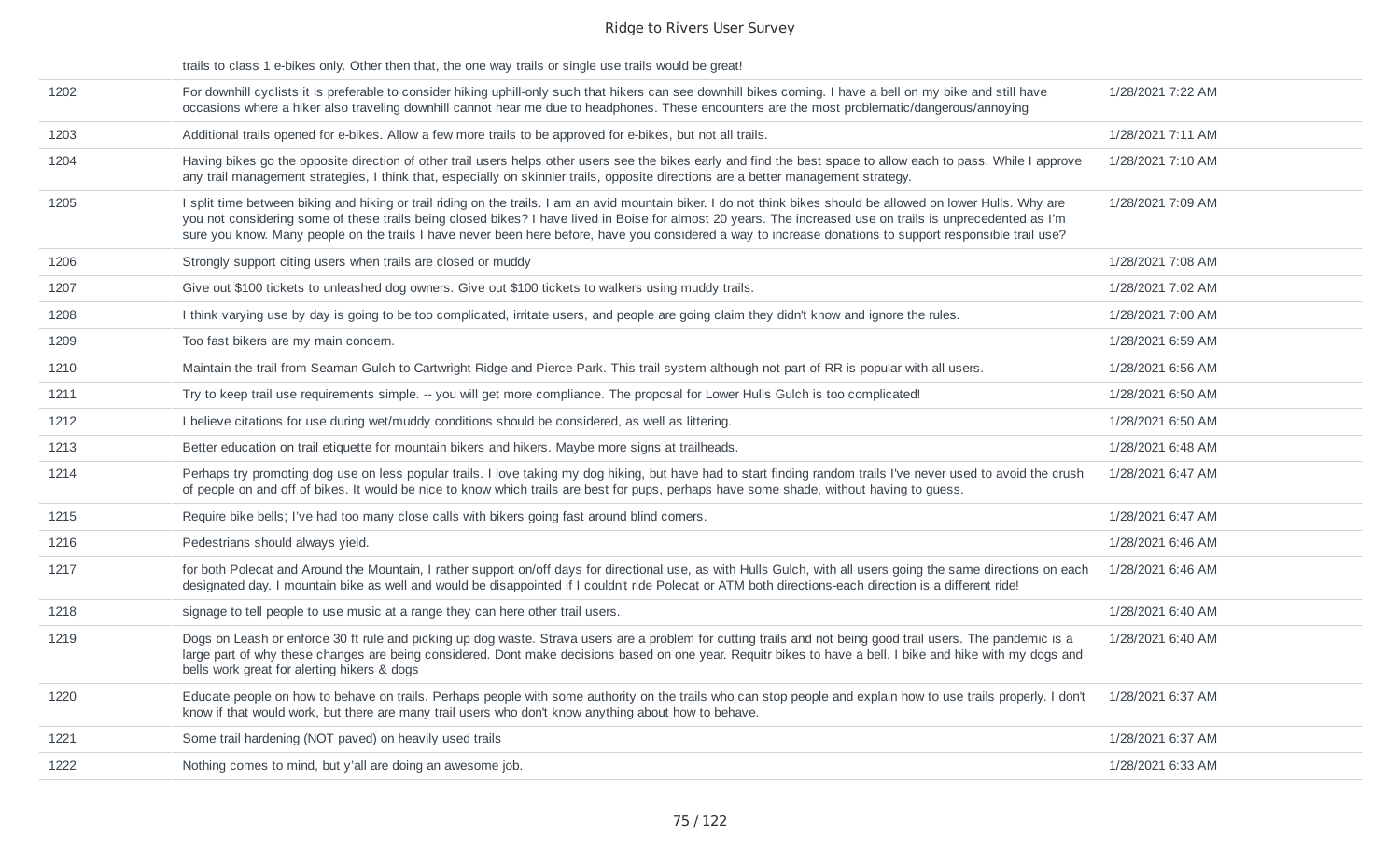| 1223 | Designated trailer parking for equestrian use only. I would like to say that it should be open to everyone, but people that don't have horses don't understand our<br>need for large open parking areas and it would be abused, I think.                                                                                                                                                                                                                                                                                                                                                                                                                                                                                                                                                                                                                                                                                                                                 | 1/28/2021 6:19 AM |
|------|--------------------------------------------------------------------------------------------------------------------------------------------------------------------------------------------------------------------------------------------------------------------------------------------------------------------------------------------------------------------------------------------------------------------------------------------------------------------------------------------------------------------------------------------------------------------------------------------------------------------------------------------------------------------------------------------------------------------------------------------------------------------------------------------------------------------------------------------------------------------------------------------------------------------------------------------------------------------------|-------------------|
| 1224 | This survey is biased towards hikers. The best way to alleviate congestion is with trail expansion. Multiple trail projects have been proposed/committed as<br>documented in Statesman articles, yet little to no action. These projects would have the greatest impact. What gives?                                                                                                                                                                                                                                                                                                                                                                                                                                                                                                                                                                                                                                                                                     | 1/28/2021 5:57 AM |
| 1225 | My dog and I walk each day (trail conditions and weather permitting) at the Military reserve. I enjoy using a different trail every day to experience varying levels<br>of cardio exercise. We arrive at sunrise to ensure best trail conditions and less traffic on the trails. I would hate to see our favorite off-leash trails be eliminated<br>or changed into directional trails (I enjoy the uphill challenges). I understand that in order to keep enjoying this privilege, trail management—in all its forms—is<br>necessary. I suggest, that the trails be designated either bike trails or pedestrian trails on alternating days, but ONLY during heavy traffic hours. For example:<br>M-F Sunrise to 3:30 pm trails are open to all; 3:30 pm - Sunset alternate days on designated paths for bike and pedestrians; Weekends Sunrise - 10:30 am all<br>trails are open to all; 10:30 - Sunset alternating days on designated paths for bikes and pedestrians. | 1/28/2021 5:54 AM |
| 1226 | Increased education regarding dog waste and muddy trails                                                                                                                                                                                                                                                                                                                                                                                                                                                                                                                                                                                                                                                                                                                                                                                                                                                                                                                 | 1/28/2021 5:51 AM |
| 1227 | More bike specific trails. Preferably ones that include more technical challenges.                                                                                                                                                                                                                                                                                                                                                                                                                                                                                                                                                                                                                                                                                                                                                                                                                                                                                       | 1/28/2021 5:49 AM |
| 1228 | More trails to the West. Get Eagle and star to build some trails. Boise can't support the whole trail system. More education. Close trails in wet conditions.<br>People are destroying our trails. Leave the weekdays alone. The traffic is so much less.                                                                                                                                                                                                                                                                                                                                                                                                                                                                                                                                                                                                                                                                                                                | 1/28/2021 5:47 AM |
| 1229 | There could be more prominent information at the various trail heads denoting if e-bikes are allowed. My encounters with e-bikes on trails have been fair to<br>poor in that they are on trails not designated for that use, they make no announcements they are going to pass you (which can be startling considering how<br>quiet these bikes are). My encounters with e-bikes have been limited but in each encounter they were on trails they should not have been on and more<br>importantly, no announcements are made of their presence.                                                                                                                                                                                                                                                                                                                                                                                                                          | 1/28/2021 5:18 AM |
| 1230 | Fines for people leaving dog waste on trails.                                                                                                                                                                                                                                                                                                                                                                                                                                                                                                                                                                                                                                                                                                                                                                                                                                                                                                                            | 1/28/2021 5:08 AM |
| 1231 | Stop with those "be respectful" "be kind" "blah blah blah signs" You can't fix stupid, if anything, more signs bigger signs informing people to stay off muddy<br>trails AND stay on the trail don't widen them. Personally I think it's a hopeless effort.                                                                                                                                                                                                                                                                                                                                                                                                                                                                                                                                                                                                                                                                                                              | 1/28/2021 5:03 AM |
| 1232 | Stop trying to control people. If people aren't enjoying themselves on the hikes or trail experience then they don't have to go. You are trying to control people,<br>stop it! People are going to do what they want anyway.                                                                                                                                                                                                                                                                                                                                                                                                                                                                                                                                                                                                                                                                                                                                             | 1/28/2021 4:10 AM |
| 1233 | More trash cans with poop bags                                                                                                                                                                                                                                                                                                                                                                                                                                                                                                                                                                                                                                                                                                                                                                                                                                                                                                                                           | 1/28/2021 4:08 AM |
| 1234 | Designate more mountain bike only trails & restrict mountain bikes on pedestrian/jogging trails.                                                                                                                                                                                                                                                                                                                                                                                                                                                                                                                                                                                                                                                                                                                                                                                                                                                                         | 1/28/2021 3:18 AM |
| 1235 | As stated previously, more "policing" and trail closures when conditions warrant.                                                                                                                                                                                                                                                                                                                                                                                                                                                                                                                                                                                                                                                                                                                                                                                                                                                                                        | 1/28/2021 1:50 AM |
| 1236 | Trailhead horse trailer parking                                                                                                                                                                                                                                                                                                                                                                                                                                                                                                                                                                                                                                                                                                                                                                                                                                                                                                                                          | 1/28/2021 1:48 AM |
| 1237 | Do more to separate pedestrian traffic from all other traffic, especially bicycles.                                                                                                                                                                                                                                                                                                                                                                                                                                                                                                                                                                                                                                                                                                                                                                                                                                                                                      | 1/28/2021 1:32 AM |
| 1238 | Really the biggest thing I want to see is the citations for muddy use & leaving dog poop. I think this year especially, we have seen how completely<br>unaccountable people are and it's sad for trail users who support the trail system and try to do the right thing every time, and I can imagine there's tenfold<br>frustration for employees and volunteers to ridge to rivers. People MUST be held accountable!                                                                                                                                                                                                                                                                                                                                                                                                                                                                                                                                                   | 1/28/2021 1:23 AM |
| 1239 | All of your suggested pilot programs suggest direction changes rather than separated days. I would suggest at least one pilot program try the separated days.<br>Direction For horses, it is just as bad as a fast bike coming from behind them or in front of them. You also did not include horses in any of the directionals<br>suggestions, the main problem is the Around the Mountain trail. It is a beautiful trail to ride on horseback however in its present state, most equestrians are<br>very nervous about riding that trail due to bikes approaching from the front or back. The risk is simply too high and many equestrians have simply chosen not                                                                                                                                                                                                                                                                                                      | 1/28/2021 1:15 AM |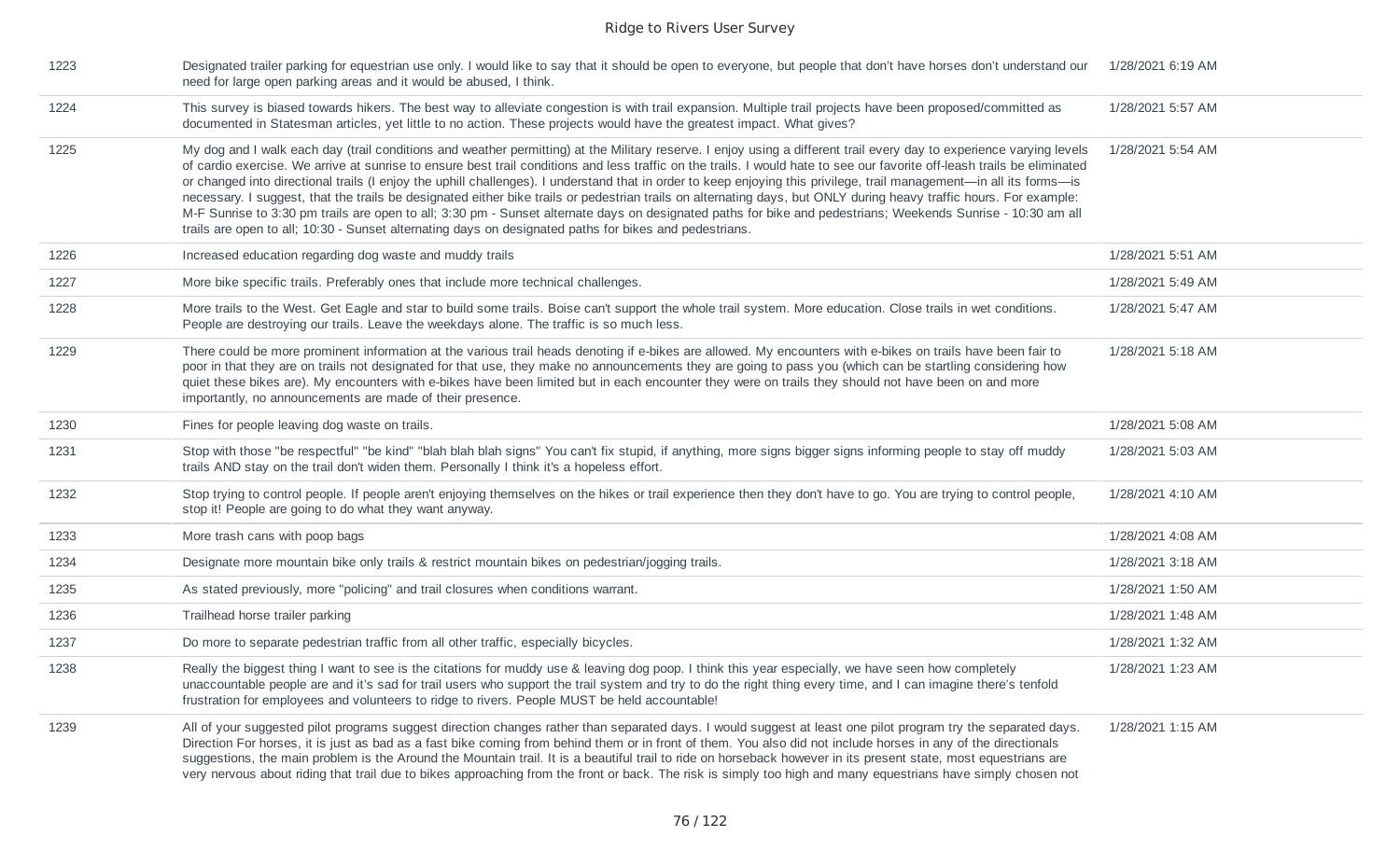to use it. The Around the Mountain trail would greatly benefit from separated days. Put equestrians and pedestrians together and bikers together. Bottom Line: Pilot separated days on the Around the Mountain trail. Advertise it well so equestrians as well as other users know which days they can ride that trail without the concern of bikes. Equestrians will then go back to riding it more.

| 1240 | Build downhill technical trails and you will resolve a lot of the on going issues. I have been riding for 6 years and nothing has changed. Kudos to the<br>maintenance crew.                                                                                                                                                                                                                                                                                                                  | 1/28/2021 1:10 AM  |
|------|-----------------------------------------------------------------------------------------------------------------------------------------------------------------------------------------------------------------------------------------------------------------------------------------------------------------------------------------------------------------------------------------------------------------------------------------------------------------------------------------------|--------------------|
| 1241 | It would be helpful for the website to list trails that are currently useable as well as the location of their trailhead. I also have seen a huge increase in dog waste<br>being left on trails and off-leash animals that are out of control. Cyclists seem unaware of the rules about right-of-way. Many cyclists think it's ok to tear<br>downhill at top speed. I would love more trails designated for foot traffic only, as well as dog-free trails.                                    | 1/28/2021 12:13 AM |
| 1242 | Be willing to build alternate lines for more technical trail terrain with signage as they do in many other trail systems. Be willing to put in technical features<br>instead of removing them.                                                                                                                                                                                                                                                                                                | 1/28/2021 12:03 AM |
| 1243 | don't allow earbuds!                                                                                                                                                                                                                                                                                                                                                                                                                                                                          | 1/27/2021 11:59 PM |
| 1244 | Already mentioned leashing dogs, but would emphasize that requirement as I have been confronted by growling and barking dogs with their owners far enough<br>away that they cannot immediately control their dog.                                                                                                                                                                                                                                                                             | 1/27/2021 11:49 PM |
| 1245 | Not trail related per day, but trail usage related: I have had multiple trail runs that ended with my dog rolling in human feces. This has been happening for the<br>past year. There is a need to educate trail users to either carry out or bury. I have heard the same story from many other trail users.                                                                                                                                                                                  | 1/27/2021 11:40 PM |
| 1246 | It would be great if there were more places to throw away dog poo bags on the trail. I know it would be a hassle to get the trash out of a long loop, but I see SO<br>many poop bags along the trail (and increasing amounts of unbagged poop) and I think part of it is that some dog owners don't want to carry the poop bag back<br>to the trailhead with them. It would also be great if citations could be issued for people who don't bag the poo. (And I say all this as a dog owner!) | 1/27/2021 11:12 PM |
| 1247 | require joggers/hikers to NOT wear headphones in both ears, teach trail etiquette to kids in school, build new trails, seek to more actively recruit volunteer trail<br>workers, explore building more trail connections and/or extensions on existing trails, issue citations for rainy/muddy users, explore widening certain heavily<br>trafficked trails, leash dogs on the most heavily used trails, give out free beer and movie passes to pull people off of the trails :)              | 1/27/2021 11:12 PM |
| 1248 | Trails are great! Just please don't let the land become privatized.                                                                                                                                                                                                                                                                                                                                                                                                                           | 1/27/2021 11:02 PM |
| 1249 | Make some trails more technical, not every trail needs to be sidewalk smooth.                                                                                                                                                                                                                                                                                                                                                                                                                 | 1/27/2021 11:00 PM |
| 1250 | Construction of additional downhill-only bicycle trails where users could really open it up and just fly without foot traffic or uphill bike traffic                                                                                                                                                                                                                                                                                                                                          | 1/27/2021 10:45 PM |
| 1251 | Damage to muddy trails is my single biggest concern                                                                                                                                                                                                                                                                                                                                                                                                                                           | 1/27/2021 10:42 PM |
| 1252 | Thank you!                                                                                                                                                                                                                                                                                                                                                                                                                                                                                    | 1/27/2021 10:36 PM |
| 1253 | Although, some single use only options might eventually be necessary, like in other areas (Park City), I think the vast majority of trails should remain free and<br>open to everybody. We should limit any single directional regulations to a minimum. People just need to relax, enjoy the trails and quit complaining about<br>everything.                                                                                                                                                | 1/27/2021 10:34 PM |
| 1254 | Just build a good, fun, downhill trail that's steep and sick for the mtn bikers. That way all the mtn bikers will leave the good running trails and everyone is<br>happier, it's simple                                                                                                                                                                                                                                                                                                       | 1/27/2021 10:27 PM |
| 1255 | Push mountain biking up a bit and let casual use only for lowest trails. Put in parallel trails to separate usage.                                                                                                                                                                                                                                                                                                                                                                            | 1/27/2021 10:25 PM |
| 1256 | I love it the way it is. It may be nice, moving forward to have bike only trails. But I really have no huge issue now                                                                                                                                                                                                                                                                                                                                                                         | 1/27/2021 10:21 PM |
| 1257 | Keep it open for horses                                                                                                                                                                                                                                                                                                                                                                                                                                                                       | 1/27/2021 10:19 PM |
|      |                                                                                                                                                                                                                                                                                                                                                                                                                                                                                               |                    |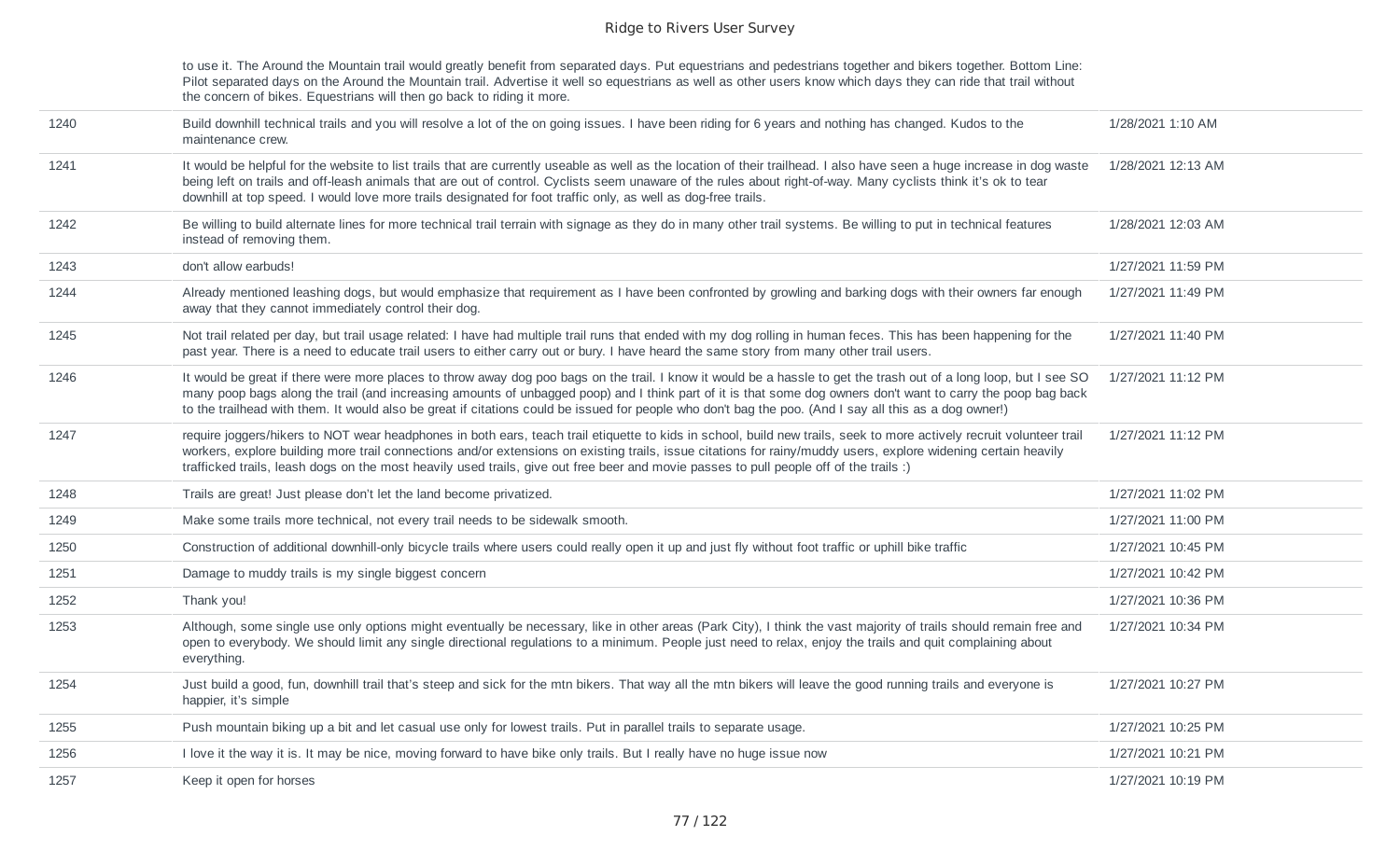| 1258 | One dog per trail user                                                                                                                                                                                                                                                                                                                                                                                                                                                                                                                                                                                                                                                                                                                                                                                                                                                                                                                                                                                                                                                                                                                                                                                                                                                                                                                                                                                                                                                                                                                                                                                                                                                               | 1/27/2021 10:15 PM |
|------|--------------------------------------------------------------------------------------------------------------------------------------------------------------------------------------------------------------------------------------------------------------------------------------------------------------------------------------------------------------------------------------------------------------------------------------------------------------------------------------------------------------------------------------------------------------------------------------------------------------------------------------------------------------------------------------------------------------------------------------------------------------------------------------------------------------------------------------------------------------------------------------------------------------------------------------------------------------------------------------------------------------------------------------------------------------------------------------------------------------------------------------------------------------------------------------------------------------------------------------------------------------------------------------------------------------------------------------------------------------------------------------------------------------------------------------------------------------------------------------------------------------------------------------------------------------------------------------------------------------------------------------------------------------------------------------|--------------------|
| 1259 | People (us runners) think they can go early and get back before muddy and they dont they still abuse the trail during mud closure but than they blame others if<br>we should stay off stay off                                                                                                                                                                                                                                                                                                                                                                                                                                                                                                                                                                                                                                                                                                                                                                                                                                                                                                                                                                                                                                                                                                                                                                                                                                                                                                                                                                                                                                                                                       | 1/27/2021 10:13 PM |
| 1260 | Create equestrian trails with adequate and safe parking access.                                                                                                                                                                                                                                                                                                                                                                                                                                                                                                                                                                                                                                                                                                                                                                                                                                                                                                                                                                                                                                                                                                                                                                                                                                                                                                                                                                                                                                                                                                                                                                                                                      | 1/27/2021 10:11 PM |
| 1261 | Thank for you for your work making my recreation possible. You all are doing so much for this community! Thank you thank you thank you!!!                                                                                                                                                                                                                                                                                                                                                                                                                                                                                                                                                                                                                                                                                                                                                                                                                                                                                                                                                                                                                                                                                                                                                                                                                                                                                                                                                                                                                                                                                                                                            | 1/27/2021 10:10 PM |
| 1262 | I didn't see a lot of people upset with each other. I do not use trails if they are not dry. I felt like walkers are fine. Some joggers were the jerks. They are<br>worried about their times more than curiosity. Especially when going up hill on a bike and runners coming down hill. Maybe keep a few lower trails closed to<br>bikers on Saturdays and sundays from 10am to 5pm.                                                                                                                                                                                                                                                                                                                                                                                                                                                                                                                                                                                                                                                                                                                                                                                                                                                                                                                                                                                                                                                                                                                                                                                                                                                                                                | 1/27/2021 10:09 PM |
| 1263 | Similar to the New Years rush at gyms, usage will regulate when as Covid influence declines.                                                                                                                                                                                                                                                                                                                                                                                                                                                                                                                                                                                                                                                                                                                                                                                                                                                                                                                                                                                                                                                                                                                                                                                                                                                                                                                                                                                                                                                                                                                                                                                         | 1/27/2021 10:08 PM |
| 1264 | You are doing an awesome job! Please look past the negativity and realize you really are improving all of our lives by doing a great job of managing our trails.                                                                                                                                                                                                                                                                                                                                                                                                                                                                                                                                                                                                                                                                                                                                                                                                                                                                                                                                                                                                                                                                                                                                                                                                                                                                                                                                                                                                                                                                                                                     | 1/27/2021 10:07 PM |
| 1265 | 1. The partnership with Bogus Basin needs to come up with better mapping and signage at Bogus for what is a downhill-only mountain bike trail, and what is an<br>all-purpose Ridge to Rivers trail, specifically in the area near the top of Morningstar Lift. Bogus does not show RtR trails on their map, and RtR does not show<br>Bogus trails on theirs, which makes it really confusing when you're trying to hike from that area, specifically when completing the Around the Mountain Loop<br>using Sunshine or Pioneer to Bogus Creek. 2. Adoption of Pat's Trail as an official RtR route would be excellent and would probably remove some of the<br>congestion from Freddy's Stack Rock. 3. All of the trails in the LT number system could use some love this spring. They're very overgrown and uneven,<br>except the lower part of LT6. 4. Adoption of the difficulty signage that you use online on the interactive map (green circles, blue squares etc.) onto the physical<br>signage on at the trailheads could help reduce traffic/improve flow on more difficult trails. 5. Paving or leveling the parking lot at the Lower Corrals/Corrals<br>Connector trailhead would be a huge improvement - it's very rutted. 6. On West Highland Valley Trail, it is not apparent at the top which direction you should go<br>- the trail goes left through a gate while continuing straight brings you to the Archery Range and parking lot. Better signage here would help first time hikers<br>continue the typical loop to Cobb Trail. 7. Similar to #2, Adoption of Adelmann Mine Trail to official RtR status would be really awesome. Not sure how easy<br>that is. | 1/27/2021 10:04 PM |
| 1266 | Please require dogs to be leashed and ticket for dog poop. I say this as a loving dog owner.                                                                                                                                                                                                                                                                                                                                                                                                                                                                                                                                                                                                                                                                                                                                                                                                                                                                                                                                                                                                                                                                                                                                                                                                                                                                                                                                                                                                                                                                                                                                                                                         | 1/27/2021 10:00 PM |
| 1267 | Thank you for everything you do!                                                                                                                                                                                                                                                                                                                                                                                                                                                                                                                                                                                                                                                                                                                                                                                                                                                                                                                                                                                                                                                                                                                                                                                                                                                                                                                                                                                                                                                                                                                                                                                                                                                     | 1/27/2021 10:00 PM |
| 1268 | All weather "trails". Consider a foothills greenbelt. More neighborhood trails to encourage usage close to home and lessen the impact on popular trails.                                                                                                                                                                                                                                                                                                                                                                                                                                                                                                                                                                                                                                                                                                                                                                                                                                                                                                                                                                                                                                                                                                                                                                                                                                                                                                                                                                                                                                                                                                                             | 1/27/2021 10:00 PM |
| 1269 | Allow ebikes                                                                                                                                                                                                                                                                                                                                                                                                                                                                                                                                                                                                                                                                                                                                                                                                                                                                                                                                                                                                                                                                                                                                                                                                                                                                                                                                                                                                                                                                                                                                                                                                                                                                         | 1/27/2021 9:58 PM  |
| 1270 | The chicane at 9th Street is in a bad spot. Sand and play area                                                                                                                                                                                                                                                                                                                                                                                                                                                                                                                                                                                                                                                                                                                                                                                                                                                                                                                                                                                                                                                                                                                                                                                                                                                                                                                                                                                                                                                                                                                                                                                                                       | 1/27/2021 9:52 PM  |
| 1271 | More signage so all users understand the rules                                                                                                                                                                                                                                                                                                                                                                                                                                                                                                                                                                                                                                                                                                                                                                                                                                                                                                                                                                                                                                                                                                                                                                                                                                                                                                                                                                                                                                                                                                                                                                                                                                       | 1/27/2021 9:49 PM  |
| 1272 | Try to educate cyclists on trail etiquette for foot traffic.                                                                                                                                                                                                                                                                                                                                                                                                                                                                                                                                                                                                                                                                                                                                                                                                                                                                                                                                                                                                                                                                                                                                                                                                                                                                                                                                                                                                                                                                                                                                                                                                                         | 1/27/2021 9:47 PM  |
| 1273 | This focuses much on 'bikers vs everyone else' but the distinction should be 'dog walkers vs everyone else' people walking dogs are NOT runners, or hikers. If<br>you just close the trails to dogs outside of specific dog walking hours, all problems would be solved. I run and bike and talk to many runners and bikers, they<br>are all cool. Add dog walkers to the mix and everyone gets upset. Some people are great with their dogs, but most are not. People walk their dogs in mud,<br>they don't leash, they don't train, they don't care. Poop bags everywhere, dogs jumping at everyone, no respect for the trials or users. I really believe your<br>primary distinct should be dog vs no-dog, not foot vs non-foot traffic.                                                                                                                                                                                                                                                                                                                                                                                                                                                                                                                                                                                                                                                                                                                                                                                                                                                                                                                                          | 1/27/2021 9:47 PM  |
| 1274 | I have concerns about alternate days for different users. Don't support that idea as it would be unfair for those that work till 4 or 5. May end up loosing out on a                                                                                                                                                                                                                                                                                                                                                                                                                                                                                                                                                                                                                                                                                                                                                                                                                                                                                                                                                                                                                                                                                                                                                                                                                                                                                                                                                                                                                                                                                                                 | 1/27/2021 9:45 PM  |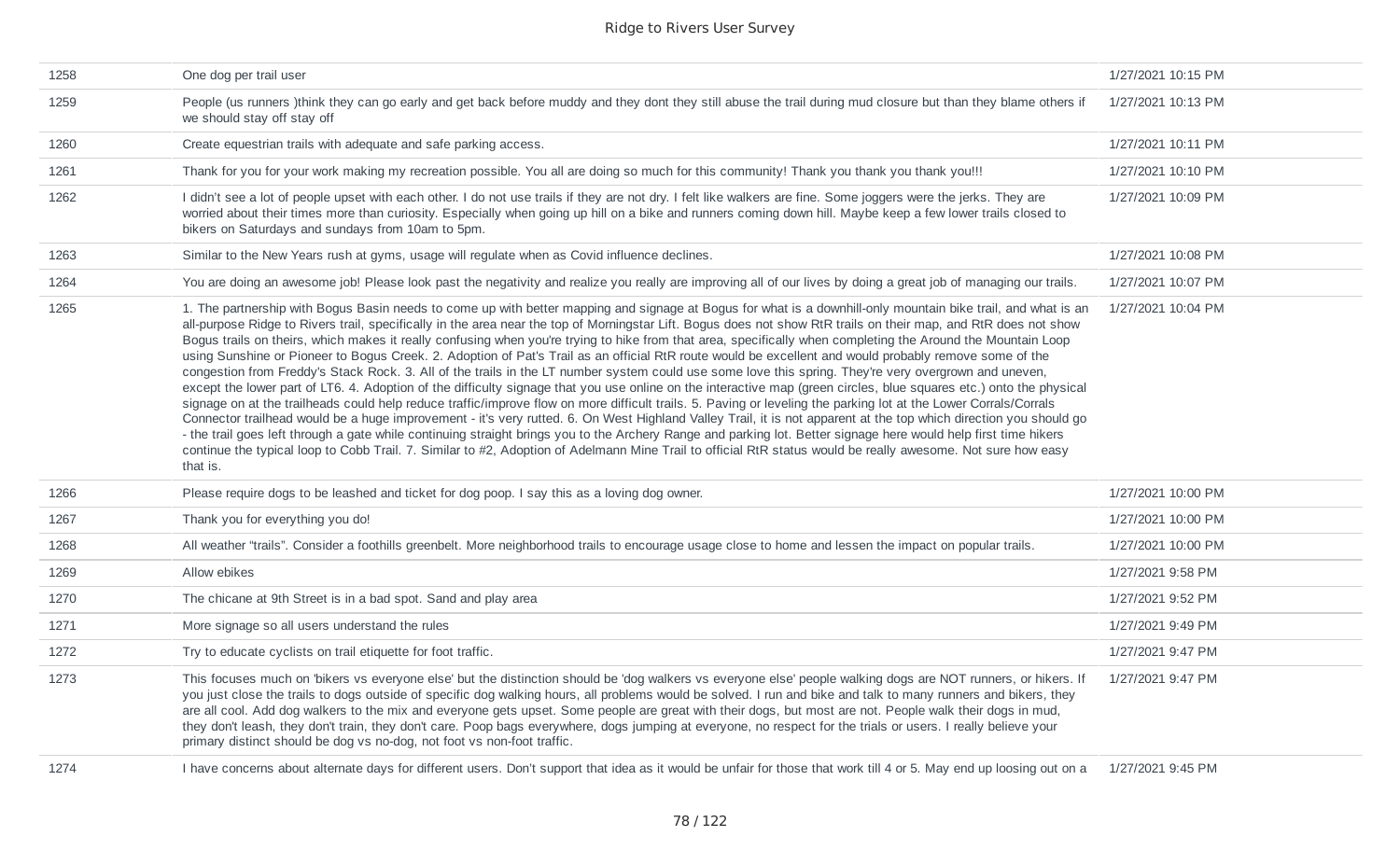|      | good weather day. If it is implemented would be nice to only be during a few hours of the day. Maybe 5-7. Seems like those of us that work till 5 get shafted<br>with rule changes.                                                                                                                                                                                                                                                                                                                                                                                                                                                                                                                                                             |                   |
|------|-------------------------------------------------------------------------------------------------------------------------------------------------------------------------------------------------------------------------------------------------------------------------------------------------------------------------------------------------------------------------------------------------------------------------------------------------------------------------------------------------------------------------------------------------------------------------------------------------------------------------------------------------------------------------------------------------------------------------------------------------|-------------------|
| 1275 | Continue encouraging picking up dog poo, and have a few more trash receptacles. Continue education about not using muddy trails—- also, maybe "pave"<br>certain muddy areas with boards??                                                                                                                                                                                                                                                                                                                                                                                                                                                                                                                                                       | 1/27/2021 9:44 PM |
| 1276 | I appreciate all of the above proposed ideas and the thought that has clearly gone into them. I believe there are many similar ideas that could be equally<br>helpful, and I am sure that many people will suggest some of them. Ultimately, I am in full support of trying something, regardless of what you find in this<br>survey (and regardless of how many subtle changes to your proposed changes you get). Use this is a pre-pilot data set, and then compare post-pilot.                                                                                                                                                                                                                                                               | 1/27/2021 9:42 PM |
| 1277 | Parking is already terrible at the VA. Don't make it worse for veterans. Also, placing non-binary as an option is laughable,                                                                                                                                                                                                                                                                                                                                                                                                                                                                                                                                                                                                                    | 1/27/2021 9:41 PM |
| 1278 | Bikers required to have bells on bikes; dogs under voice control and within sight of their owner                                                                                                                                                                                                                                                                                                                                                                                                                                                                                                                                                                                                                                                | 1/27/2021 9:41 PM |
| 1279 | Consider setting up Polecat as counter clockwise one day and clockwise another day with all traffic flowing the same direction.                                                                                                                                                                                                                                                                                                                                                                                                                                                                                                                                                                                                                 | 1/27/2021 9:41 PM |
| 1280 | Ticket people whose dogs are off leash in leash areas.                                                                                                                                                                                                                                                                                                                                                                                                                                                                                                                                                                                                                                                                                          | 1/27/2021 9:37 PM |
| 1281 | Closing trails when conditions are present that would ruin the trails. (Hard closures to keep people off of muddy trails)                                                                                                                                                                                                                                                                                                                                                                                                                                                                                                                                                                                                                       | 1/27/2021 9:35 PM |
| 1282 | Given Boise's population growth and the high number of new users who ignore common sense trail use suggestions (i.e stay off the wet trails), I think there<br>has to be both more on trail education and also the ability to write citations as needed. This should also apply to agressive riding.                                                                                                                                                                                                                                                                                                                                                                                                                                            | 1/27/2021 9:34 PM |
| 1283 | I'd like to see a PR ranger on the trails to collect data and promote trail etiquette.                                                                                                                                                                                                                                                                                                                                                                                                                                                                                                                                                                                                                                                          | 1/27/2021 9:34 PM |
| 1284 | More trails towards eagle or avimor                                                                                                                                                                                                                                                                                                                                                                                                                                                                                                                                                                                                                                                                                                             | 1/27/2021 9:33 PM |
| 1285 | Thanks for all you do. Know it can be discouraging when people are out on muddy trails, etc. Our trails are a wonderful asset.                                                                                                                                                                                                                                                                                                                                                                                                                                                                                                                                                                                                                  | 1/27/2021 9:31 PM |
| 1286 | More hiker only trails and / or alternate days for hiking and mountain biking                                                                                                                                                                                                                                                                                                                                                                                                                                                                                                                                                                                                                                                                   | 1/27/2021 9:28 PM |
| 1287 | Keep some trails open to equestrians.                                                                                                                                                                                                                                                                                                                                                                                                                                                                                                                                                                                                                                                                                                           | 1/27/2021 9:27 PM |
| 1288 | I think these ideas to reduce confrontation, etc are very bad. For starters it is going to be a ton of work, and likely will have people who are not aware of these<br>new extended rules. Yes, you might make some loud, whinny people happy so they can bike downhill without peds, or be peds without bikes, or whatever. But<br>this will just be a lot of work to have more angry and confrontation among trail users. If mt. bikers don't want to come across hikers, they can take themselves<br>up the hill. I run, hike and bike, and everyone could use, especially the bikers, some reminders in how to share. Please spend your limited resources on<br>education and trail repairs, not this effort to increase new rules. Thanks! | 1/27/2021 9:26 PM |
| 1289 | I am all for the enforcement and closing off of trails during muddy season. I'd pay a yearly fee to help pay for repairs. I REALLY wish there were fines for those<br>who miss use the trails                                                                                                                                                                                                                                                                                                                                                                                                                                                                                                                                                   | 1/27/2021 9:23 PM |
| 1290 | Let mtb users have a few trails that they are allowed to have built specifically for mtb use only. Don't make these trails "safe", but let mtb experts build and<br>maintain them.                                                                                                                                                                                                                                                                                                                                                                                                                                                                                                                                                              | 1/27/2021 9:22 PM |
| 1291 | I would like to see NO bikes on Highlamds Hallow trails - too narrow of trails and too many dogs; bikers ride fast and walkers/runners don't always have<br>visibility of bikers when they ride around corners!!! I've almost been hit many times!!!                                                                                                                                                                                                                                                                                                                                                                                                                                                                                            | 1/27/2021 9:20 PM |
| 1292 | In my years hiking in the foothills, I have almost always had great encounters with mountain bikes. I yield to them almost always. It's easier for everyone that<br>way. I think imposing rules on which direction someone can go on a trail is very restrictive and takes away the feeling of enjoying a trail in the great outdoors.<br>If anything should be done, it should be publically shaming and/or ticketing cars in the parking lot when trails are obviously at an easy first glance unsuitable                                                                                                                                                                                                                                     | 1/27/2021 9:20 PM |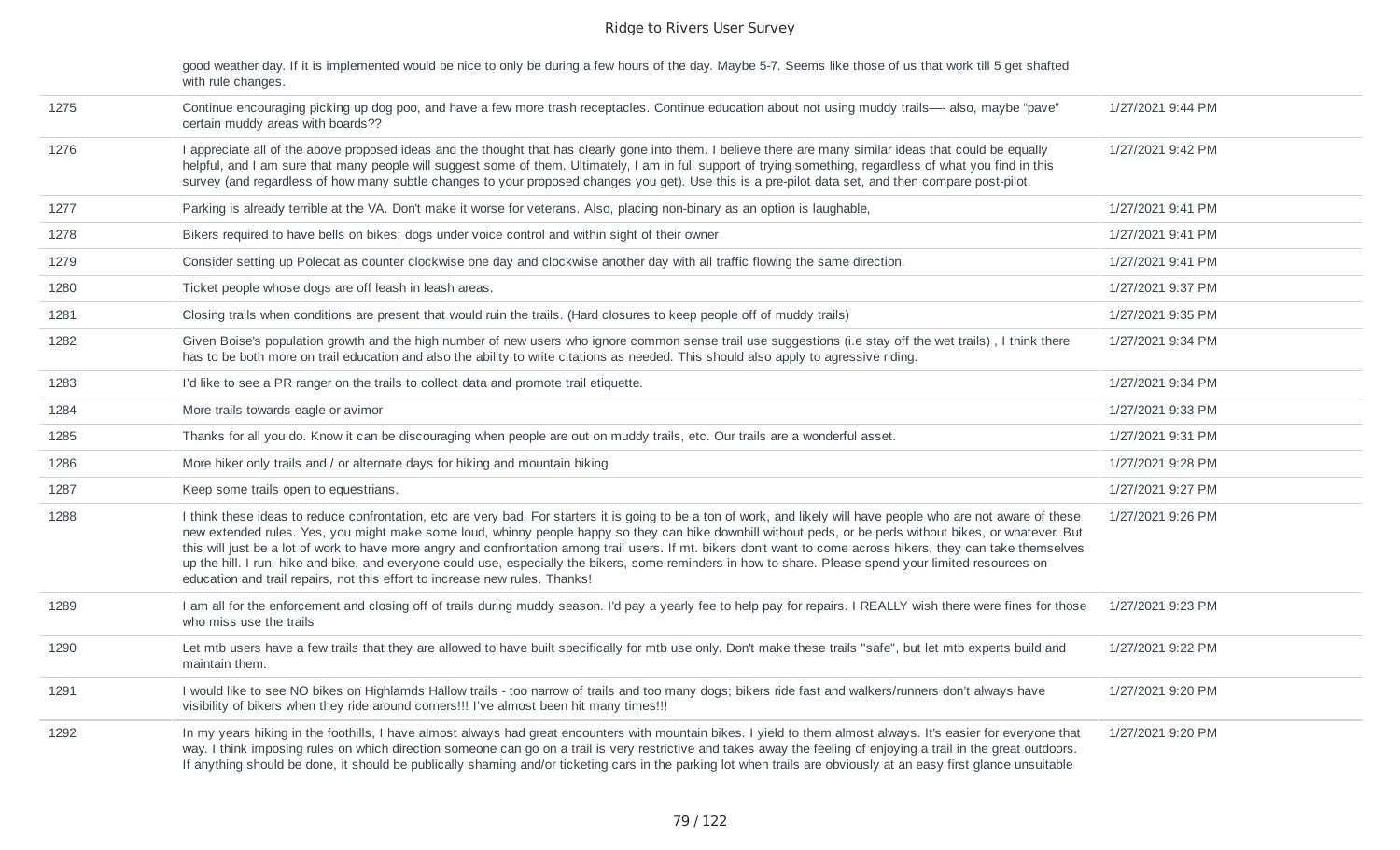|      | for use. Im tired of humoring people that say they don't realize this is not a good thing. It's obvious the minute you step foot on one of our muddy trails. The<br>population increase is a big factor in how our trails have changed yet they are being damaged by irresponsible use. We need to kick them off of them.                                                                                                                                                                                                                                                                                                                                                                                                                                                                                                                                                                                                                                                                                   |                   |
|------|-------------------------------------------------------------------------------------------------------------------------------------------------------------------------------------------------------------------------------------------------------------------------------------------------------------------------------------------------------------------------------------------------------------------------------------------------------------------------------------------------------------------------------------------------------------------------------------------------------------------------------------------------------------------------------------------------------------------------------------------------------------------------------------------------------------------------------------------------------------------------------------------------------------------------------------------------------------------------------------------------------------|-------------------|
| 1293 | I don't know if you already do this or not: Make more effort to label which trails are good for what type of travel. Example: So-in-So Trail is open to X, Y, & Z<br>users, but it's best suited for Z users. As for rules, directions, user limits  go for it, be bold, experiment, you can always switch it back. Change it up. And<br>finally, more trails! I'll never complain and will only support more public lands purchases and trails built. Thanks.                                                                                                                                                                                                                                                                                                                                                                                                                                                                                                                                              | 1/27/2021 9:20 PM |
| 1294 | I know that people love to take their dogs out onto the trailsI love to take my dog, too. However, she has to stay on leash and other unleashed dogs running<br>up on her causes leash frustration and makes it hard for either of us to enjoy hiking as we habe to be so guarded. I have had so many people yell out "Sorry,<br>my dog is friendly" like it excuses the fact that their dog ran up on mine without listening to being recalled by their owner. Because people don't pay attentionn<br>or care to comply with which trails are leashed or off leash, it's up to me to constantly be aware and get out of the way, turn around, yell out, etc. So much so,<br>I have stopped taking my dog. I know it may not seem like a big deal to some, but, there are no dog parks that cater to shy dogs or ones that want to run but<br>are dog selective. I would love having a trail to take her on that was for leashed only pups with some sort of enforcable action for anyone who didn't abide. | 1/27/2021 9:14 PM |
| 1295 | Issue citations and fines against people who use the trails when they are muddy or actually close the trails when they are muddy.                                                                                                                                                                                                                                                                                                                                                                                                                                                                                                                                                                                                                                                                                                                                                                                                                                                                           | 1/27/2021 9:11 PM |
| 1296 | The positivity messaging of a few years ago encouraging everyone to be nice was good. Especially with so many new transplants moving to town teaching the<br>culture of niceness is important.                                                                                                                                                                                                                                                                                                                                                                                                                                                                                                                                                                                                                                                                                                                                                                                                              | 1/27/2021 9:09 PM |
| 1297 | Consider having a test that people must pass to have dogs off-leash on all trails instead of having on-leash and off-leash trails.                                                                                                                                                                                                                                                                                                                                                                                                                                                                                                                                                                                                                                                                                                                                                                                                                                                                          | 1/27/2021 9:08 PM |
| 1298 | Limiting bikes every other day is too complicated. Most of the day it is fine. "Rush hour" and weekends are really the only problems.                                                                                                                                                                                                                                                                                                                                                                                                                                                                                                                                                                                                                                                                                                                                                                                                                                                                       | 1/27/2021 9:06 PM |
| 1299 | Thanks for all you do.                                                                                                                                                                                                                                                                                                                                                                                                                                                                                                                                                                                                                                                                                                                                                                                                                                                                                                                                                                                      | 1/27/2021 9:06 PM |
| 1300 | Find a way for hikers to be safe in relation to bikers. It is sooo scary with kids hiking for fear of them getting hit by a bike zooming downhill                                                                                                                                                                                                                                                                                                                                                                                                                                                                                                                                                                                                                                                                                                                                                                                                                                                           | 1/27/2021 9:05 PM |
| 1301 | I don't know how you would do it, but the dog waste issue is becoming serious: both unbagged and bagged and left by the side of the trail. (In addition to<br>people using very poor judgement on muddy trails, but it sounds as if that is part of the plan already.) Thank you for doing a greatly appreciated job.                                                                                                                                                                                                                                                                                                                                                                                                                                                                                                                                                                                                                                                                                       | 1/27/2021 9:04 PM |
| 1302 | No one follows the rules now. If you make more rules you'll have more lawlessness. I recommend working on multi agency enforcement strategies that might<br>work. You may find it clears up a lot of issues.                                                                                                                                                                                                                                                                                                                                                                                                                                                                                                                                                                                                                                                                                                                                                                                                | 1/27/2021 8:59 PM |
| 1303 | Yes do not push out the single track motorcycle users.                                                                                                                                                                                                                                                                                                                                                                                                                                                                                                                                                                                                                                                                                                                                                                                                                                                                                                                                                      | 1/27/2021 8:59 PM |
| 1304 | The construction of more trials would be nice and possibly relieve presssure on existing ones. The trails are so busy and being misused. I live by Big Springs<br>and can see trails from my house. I am amazed at how many people are out there when it's muddy. I really love being able to take my dog out there off leash,<br>so I hope that will remain.                                                                                                                                                                                                                                                                                                                                                                                                                                                                                                                                                                                                                                               | 1/27/2021 8:58 PM |
| 1305 | I like the alternating days on hulls, but think it could be very difficult to enforce, and my kids love riding bikes up bucktail.                                                                                                                                                                                                                                                                                                                                                                                                                                                                                                                                                                                                                                                                                                                                                                                                                                                                           | 1/27/2021 8:55 PM |
| 1306 | Better linkage/signage for a trail from he Oregon Trail trailhead to Bonneville Point. And them over to lucky Peak.                                                                                                                                                                                                                                                                                                                                                                                                                                                                                                                                                                                                                                                                                                                                                                                                                                                                                         | 1/27/2021 8:54 PM |
| 1307 | The new dog park in Ann Morrison park saw a dramatic increase in waste that needed to be addressed. We are experiencing this same increase at the<br>entrances of some trails heavily used by dogs. This issue will need to be addressed before it becomes a health issue.                                                                                                                                                                                                                                                                                                                                                                                                                                                                                                                                                                                                                                                                                                                                  | 1/27/2021 8:53 PM |
| 1308 | Limit size of group rides/hikes. If funds are needed for maintenance/improvements/increasing staff, create an annual/day pass for trail use. Require muddy trail<br>offenders to do community service - trail maintenance, instead of fines. Thanks for your dedication and hard work to protect and expand our cherished trails.<br>So sad to see the damage and overuse.                                                                                                                                                                                                                                                                                                                                                                                                                                                                                                                                                                                                                                  | 1/27/2021 8:49 PM |
| 1309 | Great job! More connectors.                                                                                                                                                                                                                                                                                                                                                                                                                                                                                                                                                                                                                                                                                                                                                                                                                                                                                                                                                                                 | 1/27/2021 8:48 PM |
|      |                                                                                                                                                                                                                                                                                                                                                                                                                                                                                                                                                                                                                                                                                                                                                                                                                                                                                                                                                                                                             |                   |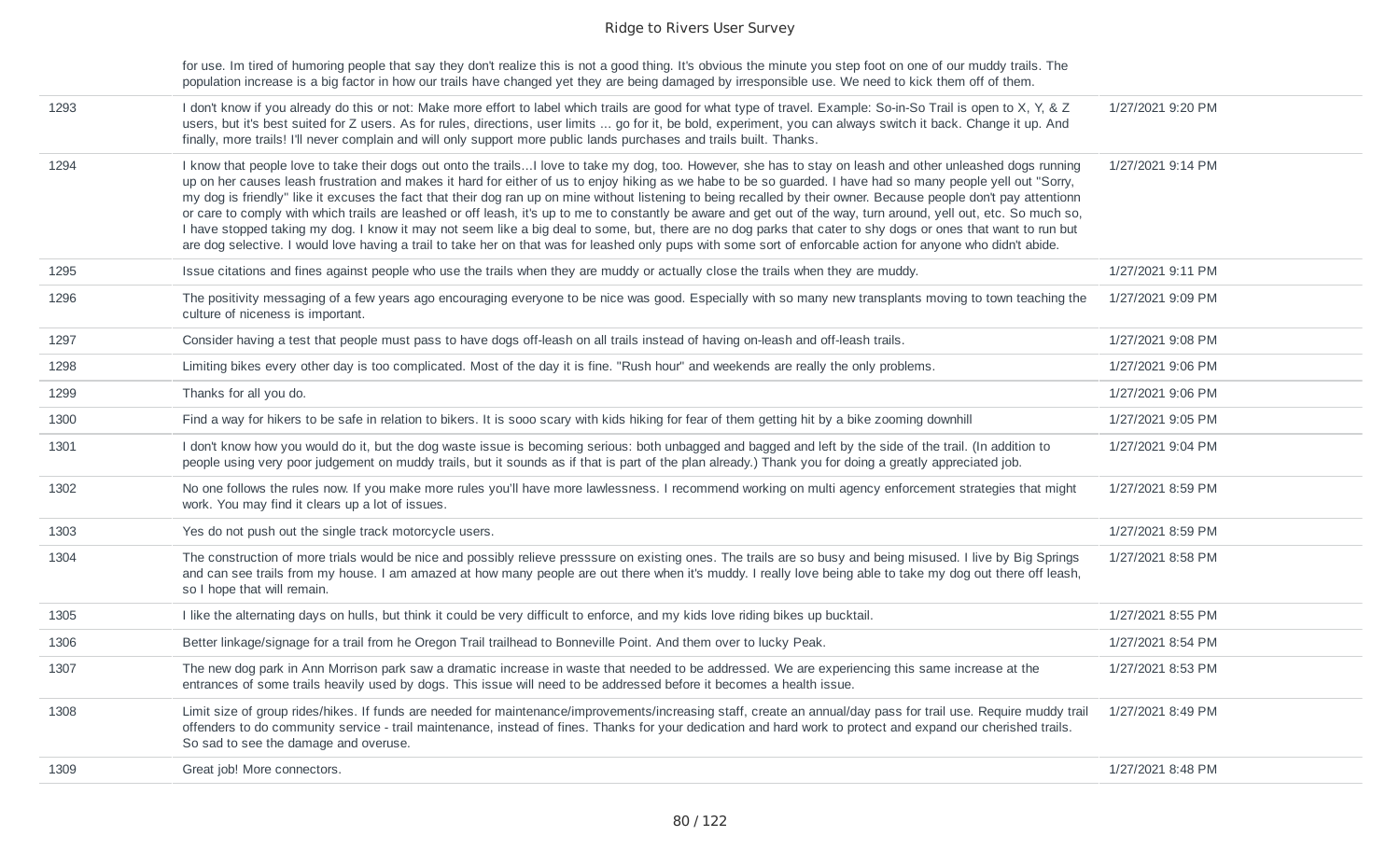| 1310 | Don't restrict dog use.                                                                                                                                                                                                                                                                                                                                                                                                                                                                                                                                                                                                                                                                                                                                                                                                                          | 1/27/2021 8:47 PM |
|------|--------------------------------------------------------------------------------------------------------------------------------------------------------------------------------------------------------------------------------------------------------------------------------------------------------------------------------------------------------------------------------------------------------------------------------------------------------------------------------------------------------------------------------------------------------------------------------------------------------------------------------------------------------------------------------------------------------------------------------------------------------------------------------------------------------------------------------------------------|-------------------|
| 1311 | How can we get information to people that just moved here about trail education and etiquette? Education to schools? I would love to help!                                                                                                                                                                                                                                                                                                                                                                                                                                                                                                                                                                                                                                                                                                       | 1/27/2021 8:47 PM |
| 1312 | More mountain bike trails with features                                                                                                                                                                                                                                                                                                                                                                                                                                                                                                                                                                                                                                                                                                                                                                                                          | 1/27/2021 8:45 PM |
| 1313 | Technical Alternate Lines, user specific trails for trail expansion, man made technical features, better dog poo and leash enforcement, not all trails need to be<br>made for a BOB stroller.                                                                                                                                                                                                                                                                                                                                                                                                                                                                                                                                                                                                                                                    | 1/27/2021 8:45 PM |
| 1314 | Please don't forget about horse riders. With more people coming to the valley, it's getting harder and harder to find places to ride. More horse people are<br>coming into the valley daily. So please don't forget about us                                                                                                                                                                                                                                                                                                                                                                                                                                                                                                                                                                                                                     | 1/27/2021 8:43 PM |
| 1315 | Leave the rocks! Do regular maintenance on trail features not called water bars.                                                                                                                                                                                                                                                                                                                                                                                                                                                                                                                                                                                                                                                                                                                                                                 | 1/27/2021 8:42 PM |
| 1316 | Trail closures (to all traffic) during muddy season. I have a strict policy of not riding trails between December and April, because I know that's best for the<br>trails.                                                                                                                                                                                                                                                                                                                                                                                                                                                                                                                                                                                                                                                                       | 1/27/2021 8:38 PM |
| 1317 | I agree that some deconfliction would help on trails like Lower Hulls; however, this is not really necessary on weekdays / non-holidays. I feel that an even / odd<br>day strategy is overkill. Weekday restrictions punish those of us that try and time our rides specifically to avoid crowds. I also am increasingly frustrated that<br>users continue to flaunt the rules and act selfishly. Self-policing doesn't work when the trail abusers are knowingly violating the rules and don't care about the<br>greater good. For example, every time I politely attempt to let an e-biker know they are on a no-motorized trail, they become rude and aggressive. I don't know<br>what the answer is, but at some point, we will need some form of enforcement if the population of self-centered idiots on our trails continues to multiply. | 1/27/2021 8:34 PM |
| 1318 | Allow ebikes                                                                                                                                                                                                                                                                                                                                                                                                                                                                                                                                                                                                                                                                                                                                                                                                                                     | 1/27/2021 8:32 PM |
| 1319 | Better regulate the entitled mountain bikers that are rude and discourteous tonhikers. They unfairly give a bad name to all cyclists and greatly reduced<br>everyone's enjoyment.                                                                                                                                                                                                                                                                                                                                                                                                                                                                                                                                                                                                                                                                | 1/27/2021 8:29 PM |
| 1320 | I'm not a fan of different days for different uses. I think we should focus on building separate cycling trails from other uses. I think there should be an official<br>opening and closing of trails published before sunrise every morning. It should include a time when trails will close due to thawing during the winter. If people<br>are given clear directions they will obey, but there is too much judgment with how the trail report is conducted today.                                                                                                                                                                                                                                                                                                                                                                             | 1/27/2021 8:28 PM |
| 1321 | Dirtbikes should be allowed on the entire mountain. Mountain bikers need to move over. #equalityforall                                                                                                                                                                                                                                                                                                                                                                                                                                                                                                                                                                                                                                                                                                                                           | 1/27/2021 8:25 PM |
| 1322 | Build more trails in the Foothills. Part of the problems in this survey are related to growth.                                                                                                                                                                                                                                                                                                                                                                                                                                                                                                                                                                                                                                                                                                                                                   | 1/27/2021 8:22 PM |
| 1323 | Ticket dog owners who don't clean up after their pets.                                                                                                                                                                                                                                                                                                                                                                                                                                                                                                                                                                                                                                                                                                                                                                                           | 1/27/2021 8:21 PM |
| 1324 | With the exception of the above recommendations, I do not have a lot of faith in the "getting along" theory. Separate days/trails seems to be the only way but I<br>do not foresee a smooth transition from the hiking community.                                                                                                                                                                                                                                                                                                                                                                                                                                                                                                                                                                                                                | 1/27/2021 8:21 PM |
| 1325 | Please stop removing big rocks and obstacles from the trails to make it easier for people. It's nice to have technical things to work on.                                                                                                                                                                                                                                                                                                                                                                                                                                                                                                                                                                                                                                                                                                        | 1/27/2021 8:20 PM |
| 1326 | No parking on rocky canyon road. Need better way to connect bobs and corrals area back to hulls without being on the road. One connection and you<br>destroyed it. More downhill only mtb trails                                                                                                                                                                                                                                                                                                                                                                                                                                                                                                                                                                                                                                                 | 1/27/2021 8:19 PM |
| 1327 | Even odd days seems to work for SLC wasatch front. Dogs aren't the problem but bikers are including expectations that a biped be listening for them. So<br>many ride way too fast and are discourteous to other trail users. Most hikers yield to them out of courtesy due to how hard it is to start and stop on a bike in<br>the hills but they don't seem to appreciate that they are the "cars" of the trails. They put all other users in danger and make it less relaxing to share the trail<br>with them. Do what you can to separate these users just like cars and bikes on the roadways. In the end it doesn't matter who's right of way it is, the car wins<br>and bicyclist loses. Same with hikers and bikers in RTR.                                                                                                               | 1/27/2021 8:19 PM |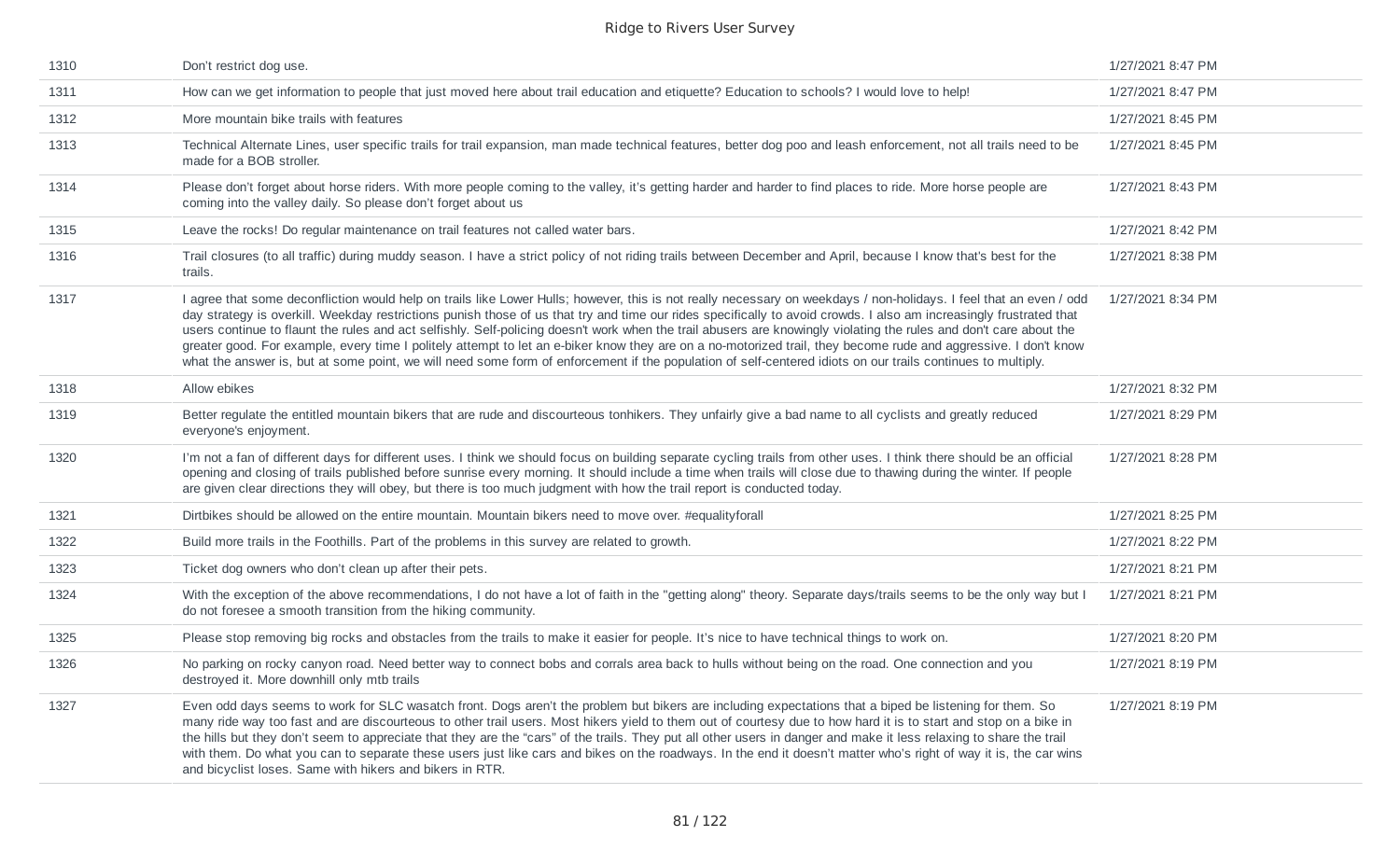| 1328 | Additional consideration for directional traffic on sidewinder trail                                                                                                                                                                                                                                                                                                                                                                                                                                                                                                                                                                                                                                                                                                                                                                                                                                                                                                                                                                                                                                                                                                                                                                                                                                                                                                                                                                                                                                                                                                                                                                                                                                                                                                                                   | 1/27/2021 8:18 PM |
|------|--------------------------------------------------------------------------------------------------------------------------------------------------------------------------------------------------------------------------------------------------------------------------------------------------------------------------------------------------------------------------------------------------------------------------------------------------------------------------------------------------------------------------------------------------------------------------------------------------------------------------------------------------------------------------------------------------------------------------------------------------------------------------------------------------------------------------------------------------------------------------------------------------------------------------------------------------------------------------------------------------------------------------------------------------------------------------------------------------------------------------------------------------------------------------------------------------------------------------------------------------------------------------------------------------------------------------------------------------------------------------------------------------------------------------------------------------------------------------------------------------------------------------------------------------------------------------------------------------------------------------------------------------------------------------------------------------------------------------------------------------------------------------------------------------------|-------------------|
| 1329 | Cite equestrian user for using trails when soft (leaving hoof prints and large holes) and not picking up horse poop. What's the difference between horse poop or<br>dog poop on trails? Dogs and horses are pets- users should pick up after either animal.                                                                                                                                                                                                                                                                                                                                                                                                                                                                                                                                                                                                                                                                                                                                                                                                                                                                                                                                                                                                                                                                                                                                                                                                                                                                                                                                                                                                                                                                                                                                            | 1/27/2021 8:16 PM |
| 1330 | Adding some disc golf courses would be a great tjing to consider. Boise is running out of spaces to have any space available for diac golf and having disc golf<br>in the foothills would be something to help ensure our open spaces stay open, while still being available and accessible to friends and family alike.                                                                                                                                                                                                                                                                                                                                                                                                                                                                                                                                                                                                                                                                                                                                                                                                                                                                                                                                                                                                                                                                                                                                                                                                                                                                                                                                                                                                                                                                               | 1/27/2021 8:16 PM |
| 1331 | Don't get too strict on enforcing use when muddy. After 34 years of using them regular it appears they repair themselves pretty well by packing them back<br>down by use when semi soft but not muddy.                                                                                                                                                                                                                                                                                                                                                                                                                                                                                                                                                                                                                                                                                                                                                                                                                                                                                                                                                                                                                                                                                                                                                                                                                                                                                                                                                                                                                                                                                                                                                                                                 | 1/27/2021 8:13 PM |
| 1332 | Let volunteers help build more trails. Please don't change buck tail. It's wide open and I've never had a problem there.                                                                                                                                                                                                                                                                                                                                                                                                                                                                                                                                                                                                                                                                                                                                                                                                                                                                                                                                                                                                                                                                                                                                                                                                                                                                                                                                                                                                                                                                                                                                                                                                                                                                               | 1/27/2021 8:06 PM |
| 1333 | Both my husband and I have concerns over the expertise growth in the use of e-bikes and what has happened to the trails. Overuse, for one, has diminished<br>the quality of the trailswash boarding and washed out sandy trails especially on corners is one effect, the other is overcrowding on the trails. We both (as<br>many others do) work incredibly hard to access places of solitude and it's disappointing having people crowd areas that were once quieter and more peaceful,<br>not to mention many MANY users of e-bikes neglect to educate themselves on where they can use their bikes and they expect people who are working for<br>their turns to move aside for them while they're on assist. For the people that are putting the effort and work in and value the trails and their experiences on<br>them and don't take them for granted it's hard to see people with such disregard for the rules. We'd like to see e-bikes with a pass affixed to their bikes which<br>indicate they have permission to be on certain trails for their "health issues/impairments". Bike shops need to be responsible for informing new e-bike buyers of<br>where they can and cannot go. We would also be more than happy to pay an annual fee (like our State Parks pass) that gives us access to our trails and in<br>turn supports their upkeep and helps build and maintain new trails. People need to be invested and committed to the care of our trails and foothills. Misuse<br>from what seems to be newer people in the valley is an enormous problem. I'm constantly picking up bits of trash, burying other people's toilet paper and even<br>twice now their feces. You've probably heard of these issues and seen them yourselves. I'd love to see some progress in these areas. | 1/27/2021 8:04 PM |
| 1334 | Educate users and post signage instead of making trails one directional or only usable by single groups of users. It is a shame that the upper Hulls gulch is<br>not rideable by Mountain bike and I would hate to see more trails go the same route. Invest in more trail connections and rideable trails. It is a good start on<br>the Femrites trail and would be great if the whole trail was made rideable by more than the most advanced riders uphill. A connection between 3 bears and the<br>top of Freestone ridge would also be welcome. Overall, the system is getting really good with all the new trails connecting Hidden Springs. Please keep up the<br>good work!                                                                                                                                                                                                                                                                                                                                                                                                                                                                                                                                                                                                                                                                                                                                                                                                                                                                                                                                                                                                                                                                                                                     | 1/27/2021 8:03 PM |
| 1335 | I never thought I would be the person to say dogs must be leashed. But too many times there are loose dogs ranging far ahead of their humans and they growl<br>and bark and lunge at other dogs, and they run up to horses. For the sake of trail safety, dogs should be leashed. How about designating some trails no dogs<br>allowed?                                                                                                                                                                                                                                                                                                                                                                                                                                                                                                                                                                                                                                                                                                                                                                                                                                                                                                                                                                                                                                                                                                                                                                                                                                                                                                                                                                                                                                                                | 1/27/2021 8:01 PM |
| 1336 | Consider making Central Ridge trail #22 ped uphill (west- to-east) and bike downhill (east-to-west) so peds can see the bikes coming in time to step off trail.                                                                                                                                                                                                                                                                                                                                                                                                                                                                                                                                                                                                                                                                                                                                                                                                                                                                                                                                                                                                                                                                                                                                                                                                                                                                                                                                                                                                                                                                                                                                                                                                                                        | 1/27/2021 8:00 PM |
| 1337 | Songs on leash at all times No use when muddy CLEAN UP YOUR DOG POOP!!!!!!!!                                                                                                                                                                                                                                                                                                                                                                                                                                                                                                                                                                                                                                                                                                                                                                                                                                                                                                                                                                                                                                                                                                                                                                                                                                                                                                                                                                                                                                                                                                                                                                                                                                                                                                                           | 1/27/2021 7:59 PM |
| 1338 | The dog issue is out of control. We hike with a small child and don't always feel safe.                                                                                                                                                                                                                                                                                                                                                                                                                                                                                                                                                                                                                                                                                                                                                                                                                                                                                                                                                                                                                                                                                                                                                                                                                                                                                                                                                                                                                                                                                                                                                                                                                                                                                                                | 1/27/2021 7:56 PM |
| 1339 | Have more volunteer opportunities.                                                                                                                                                                                                                                                                                                                                                                                                                                                                                                                                                                                                                                                                                                                                                                                                                                                                                                                                                                                                                                                                                                                                                                                                                                                                                                                                                                                                                                                                                                                                                                                                                                                                                                                                                                     | 1/27/2021 7:55 PM |
| 1340 | Fees to help maintain trails, closures during wet days                                                                                                                                                                                                                                                                                                                                                                                                                                                                                                                                                                                                                                                                                                                                                                                                                                                                                                                                                                                                                                                                                                                                                                                                                                                                                                                                                                                                                                                                                                                                                                                                                                                                                                                                                 | 1/27/2021 7:54 PM |
| 1341 | Closing muddy trails with enforcement. Keeping some trails as dogs must be leashed.                                                                                                                                                                                                                                                                                                                                                                                                                                                                                                                                                                                                                                                                                                                                                                                                                                                                                                                                                                                                                                                                                                                                                                                                                                                                                                                                                                                                                                                                                                                                                                                                                                                                                                                    | 1/27/2021 7:52 PM |
| 1342 | implement Ridge to Rivers annual user fee/pass for non native Idahoans! :)                                                                                                                                                                                                                                                                                                                                                                                                                                                                                                                                                                                                                                                                                                                                                                                                                                                                                                                                                                                                                                                                                                                                                                                                                                                                                                                                                                                                                                                                                                                                                                                                                                                                                                                             | 1/27/2021 7:51 PM |
| 1343 | Add accesible motorcycle connection trail from Harris ranch area to connect to a trail that leads to 8th street.                                                                                                                                                                                                                                                                                                                                                                                                                                                                                                                                                                                                                                                                                                                                                                                                                                                                                                                                                                                                                                                                                                                                                                                                                                                                                                                                                                                                                                                                                                                                                                                                                                                                                       | 1/27/2021 7:49 PM |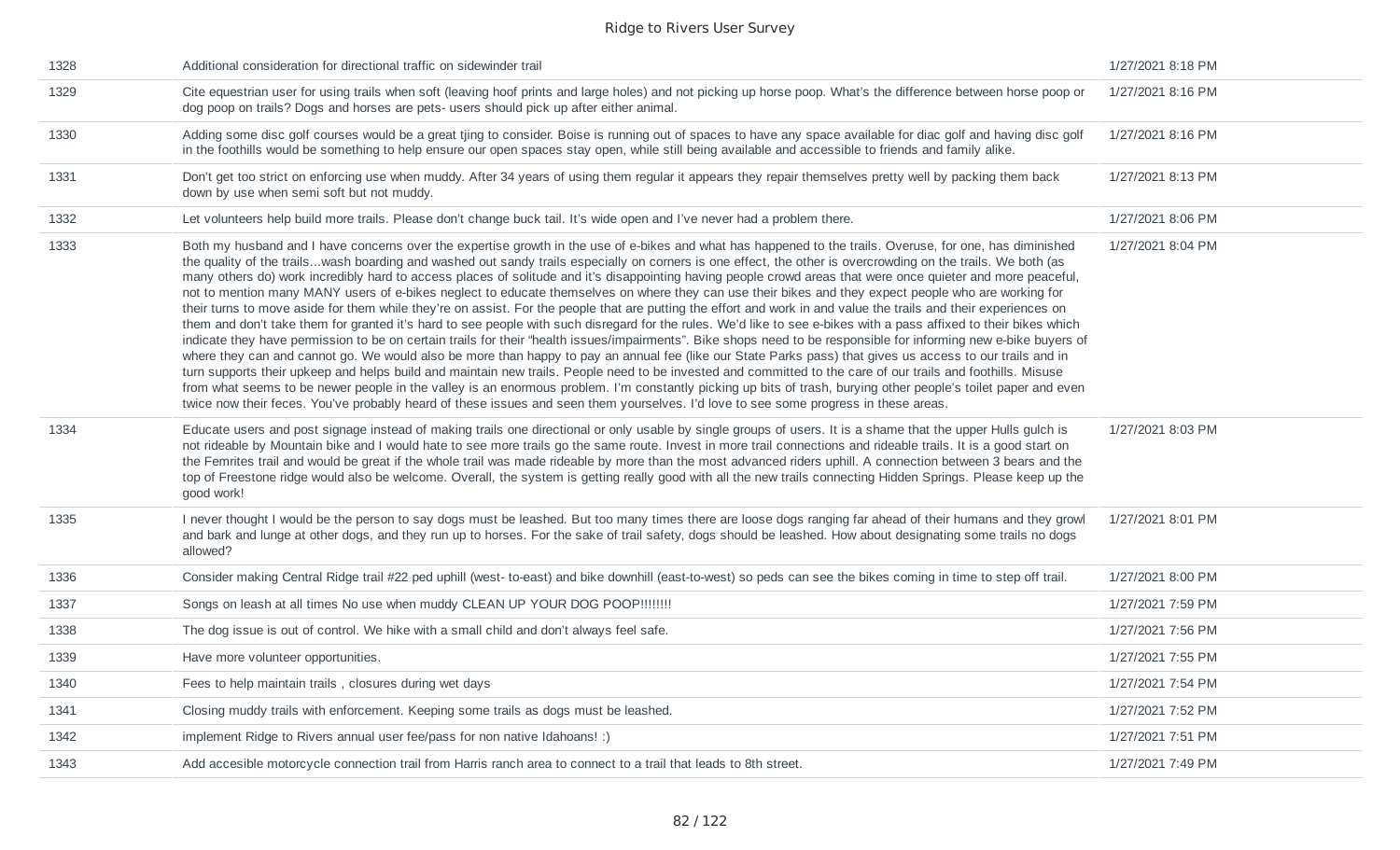| Make lower hulls gulch an uphill mtb trail only, giving pedestrians safer trail use.                                                                                                                                                                                                                                                                                                                                                                                              | 1/27/2021 7:49 PM |
|-----------------------------------------------------------------------------------------------------------------------------------------------------------------------------------------------------------------------------------------------------------------------------------------------------------------------------------------------------------------------------------------------------------------------------------------------------------------------------------|-------------------|
| The amount of *bagged* dog poop on the trails is atrocious. Perhaps more garbage cans? Maybe at junctions? Or enforcement? Patrols? It's embarrassing<br>that so many are capable of bagging the poop but incapable of actually disposing of it.                                                                                                                                                                                                                                  | 1/27/2021 7:49 PM |
| Directional trails won't allow for an out and back ride/bike etc. often I don't have the time to do a big loop. As a walker - I want to see fast moving objects<br>coming at me! As a biker i want to give people as much time to see me vs hearing me. Assist bikes - get over the crap and figure it out. Bikes don't move on<br>their ownpedaling is required. The excuse are B.Sbtw, I don't own one. Other than my ego has ever been effected by an interaction.             | 1/27/2021 7:49 PM |
| More signage to encourage users to stay on the main trail and not create wider trails. A way to know if a trail is going to be muddy at the top or in a certain<br>section, because sometimes the trail is fine at first but then you encounter a muddy section. A way to keep owners accountable for dogs that are off leash and<br>not in control, without ruining it for dogs that are well behaved and are fine off leash. Signs informing users not to write on cliff faces. | 1/27/2021 7:48 PM |
| Dog poop is a big problem as are loose, uncontrolled dogs. For the poop aspect, maybe we could have a frequent super duper pooper contest such that<br>persons compete for prizes for most poop collected ©                                                                                                                                                                                                                                                                       | 1/27/2021 7:47 PM |
| You are doing an amazing job and really appreciate your daily post on Facebook to give us an update.                                                                                                                                                                                                                                                                                                                                                                              | 1/27/2021 7:46 PM |
| More all weather trails on segments people use when muddy. Users are just not going to comply with responsible use by staying off trails when muddy, but<br>they may make better choices if they have options.                                                                                                                                                                                                                                                                    | 1/27/2021 7:43 PM |
| Cite off leash dogs owners, provide dog poop education and disposal options.                                                                                                                                                                                                                                                                                                                                                                                                      | 1/27/2021 7:41 PM |
| I truly can't imagine trying to keep so many user groups happy and I appreciate you reaching out to us for feedback. I'm 100% a hiker (w/out dogs), but I also<br>want the trails to be fun for bikers who want to fly down hills and for dog owners to have a place to let their dogs run off some steam. It comes down to the<br>respect we have for each other, and that's something that it's really hard for Ridge to Rivers to influence.                                   | 1/27/2021 7:41 PM |
| Citation consideration for failure to clean up after their dogs                                                                                                                                                                                                                                                                                                                                                                                                                   | 1/27/2021 7:41 PM |
| unless we are able to enforce the rules, then there will be people not following them and causing confusion and issues on the trails.                                                                                                                                                                                                                                                                                                                                             | 1/27/2021 7:40 PM |
| The improvement work on Polecat Gulch (added rocks, planted sagebrush) looks awesome. Part of what makes it so great is it has still left some wider spots<br>for folks to step aside to leave room for each other. Creating more obvious places for people to step aside will help ease some of the traffic by having clearer<br>places this can occur, especially - where feasible! - in steeper, contoured sections.                                                           | 1/27/2021 7:38 PM |
| If use is bikes one day and walkers another people are going to be tempted to cheat if a storm is on the way--maybe. I sure wish people really would keep their<br>dogs within 30 feet and under voice control, sigh.                                                                                                                                                                                                                                                             | 1/27/2021 7:38 PM |
| Please don't give special consideration to mountain bikers. Hikers and horses should have priority.                                                                                                                                                                                                                                                                                                                                                                               | 1/27/2021 7:37 PM |
| no                                                                                                                                                                                                                                                                                                                                                                                                                                                                                | 1/27/2021 7:36 PM |
| Please keep some trails open to equestrians                                                                                                                                                                                                                                                                                                                                                                                                                                       | 1/27/2021 7:36 PM |
| Updates on Curlew and Hawkins trails                                                                                                                                                                                                                                                                                                                                                                                                                                              | 1/27/2021 7:33 PM |
| Please work on a larger awareness program for muddy trails. Staff or volunteer at major trailheads on muddy days or so difficult to look up on Castle Rock<br>and watch people slog through the mud.                                                                                                                                                                                                                                                                              | 1/27/2021 7:31 PM |
| A downhill specific trail would be great in the foothills It used to be known among users to be Connie until they was put into the Boise trails challenge as an<br>uphill. The Boise trails challenge should have to give Ridge to Rivers some of their money.                                                                                                                                                                                                                    | 1/27/2021 7:31 PM |
|                                                                                                                                                                                                                                                                                                                                                                                                                                                                                   |                   |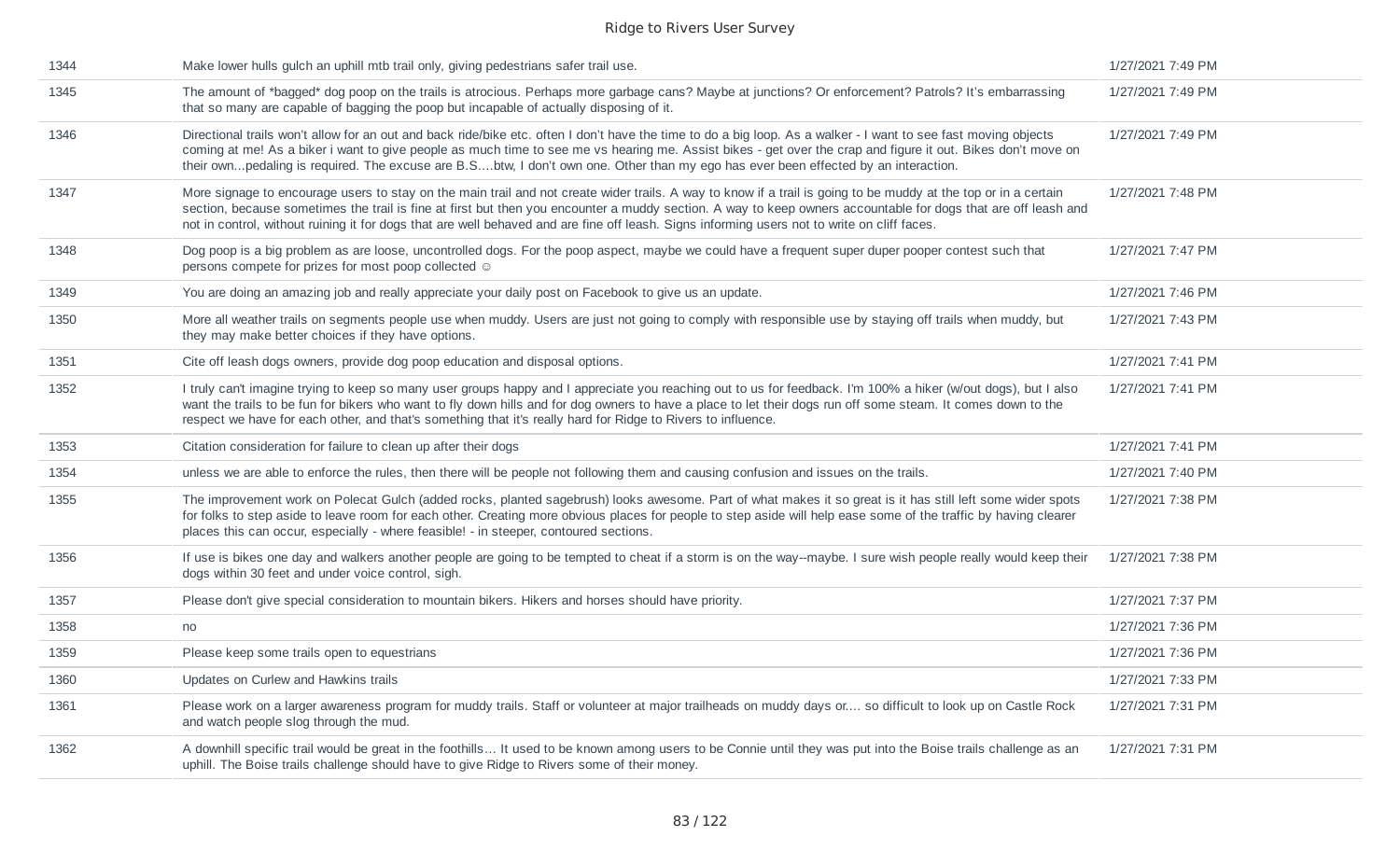| 1363 | Some people just behave badly no matter how hard R2R tries to educate and help. I don't know how we can fix people who don't care. Maybe hitting them in<br>the pocketbook would help them care.                                                                                                                                                                                                                                                                                                                                                                                               | 1/27/2021 7:31 PM |
|------|------------------------------------------------------------------------------------------------------------------------------------------------------------------------------------------------------------------------------------------------------------------------------------------------------------------------------------------------------------------------------------------------------------------------------------------------------------------------------------------------------------------------------------------------------------------------------------------------|-------------------|
| 1364 | I know RTR tries rally hard, as well as SWIMBA, to encourage "civility" among all users, but as a hiker I must say, the message is still not getting across to<br>most of the mtn. bikers I've encountered, as far as correctsly sharing the trails! Steep up hills still find me having to jump off the trail because cyclists won't<br>stop.                                                                                                                                                                                                                                                 | 1/27/2021 7:31 PM |
| 1365 | We make a point on every hike to pick up other people's dog poop (bagged or not). It seems dog off leash contribute to the poop problem more than dogs in<br>leash                                                                                                                                                                                                                                                                                                                                                                                                                             | 1/27/2021 7:30 PM |
| 1366 | Odd/even day on Lower Hull's is a recipe for disaster and a nightmare waiting to happen. With our growing population, there will be violators -- and if mountain<br>bikers ride the trail as if everyone else is following the schedule, there could be serious collisions. I don't support that idea -- it makes no sense especially from<br>a liability standpoint. Any changes should be easier to follow for the lowest-common denominator (in other words, the people who are not going to pay<br>attention, out of ignorance or entitlement. Please do not use this idea on Lower Hulls. | 1/27/2021 7:29 PM |
| 1367 | Connect mahalo to atm                                                                                                                                                                                                                                                                                                                                                                                                                                                                                                                                                                          | 1/27/2021 7:26 PM |
| 1368 | More new trails designated for single use. Having a hiker/biker only trails would allow or everyone to have a more enjoyable experience. Also, having trails that<br>do not allow any dogs would be nice. Often, it is not the hiker that is problematic, but the several dogs they have in tow                                                                                                                                                                                                                                                                                                | 1/27/2021 7:26 PM |
| 1369 | Stop worrying about e bikes. Let them ride. Who cares how they get to the top of how fast. I'm out there for me, not them.                                                                                                                                                                                                                                                                                                                                                                                                                                                                     | 1/27/2021 7:24 PM |
| 1370 | In mill creek canyon in Utah they have odd days are dog off leash days and no bikes. Even days are bike days where dogs have to be on leash. It helps<br>minimize conflict. In Colorado some of the heavily trailed trails were all comers during the week but odd number weekend days were hiking only and even<br>number weekend days are biking ONLY! There were trail "police" at the trail entrances to enforce on weekends.                                                                                                                                                              | 1/27/2021 7:23 PM |
| 1371 | More signage and enforcement of dogs off leash in areas not designated for this use.                                                                                                                                                                                                                                                                                                                                                                                                                                                                                                           | 1/27/2021 7:23 PM |
| 1372 | Provide more information on where to park, real time information on parking lot capacity, and more direction on where not to park (i.e. neighborhood streets,<br>residential areas, in roadways, etc.)                                                                                                                                                                                                                                                                                                                                                                                         | 1/27/2021 7:23 PM |
| 1373 | Downhill bikes should have right of way                                                                                                                                                                                                                                                                                                                                                                                                                                                                                                                                                        | 1/27/2021 7:22 PM |
| 1374 | I suggest working with the folks speaking out and offering to help. I am part of Boise Trail Dog. Would LOVE to work WITH R2R to deal with the dog crap issue<br>and off leash dog rules.                                                                                                                                                                                                                                                                                                                                                                                                      | 1/27/2021 7:21 PM |
| 1375 | Enforce dogs on leashes, cite people for using muddy trails                                                                                                                                                                                                                                                                                                                                                                                                                                                                                                                                    | 1/27/2021 7:20 PM |
| 1376 | More motocross trails                                                                                                                                                                                                                                                                                                                                                                                                                                                                                                                                                                          | 1/27/2021 7:20 PM |
| 1377 | Like the idea of directional splits in high use, tight sections. Bend has this and seems to work really well.                                                                                                                                                                                                                                                                                                                                                                                                                                                                                  | 1/27/2021 7:19 PM |
| 1378 | I feel the largest issue is people using the trial when they are muddy. Unfortunately, people are inconsiderate and I guess citation is the only way people will<br>respect the trails.                                                                                                                                                                                                                                                                                                                                                                                                        | 1/27/2021 7:16 PM |
| 1379 | Allow e bikes for all.                                                                                                                                                                                                                                                                                                                                                                                                                                                                                                                                                                         | 1/27/2021 7:15 PM |
| 1380 | More trails that connect to the other trail systems                                                                                                                                                                                                                                                                                                                                                                                                                                                                                                                                            | 1/27/2021 7:15 PM |
| 1381 | Alternate days you can go each direction for variety instead a trail always being one directional                                                                                                                                                                                                                                                                                                                                                                                                                                                                                              | 1/27/2021 7:13 PM |
| 1382 | More portable toilets.                                                                                                                                                                                                                                                                                                                                                                                                                                                                                                                                                                         | 1/27/2021 7:12 PM |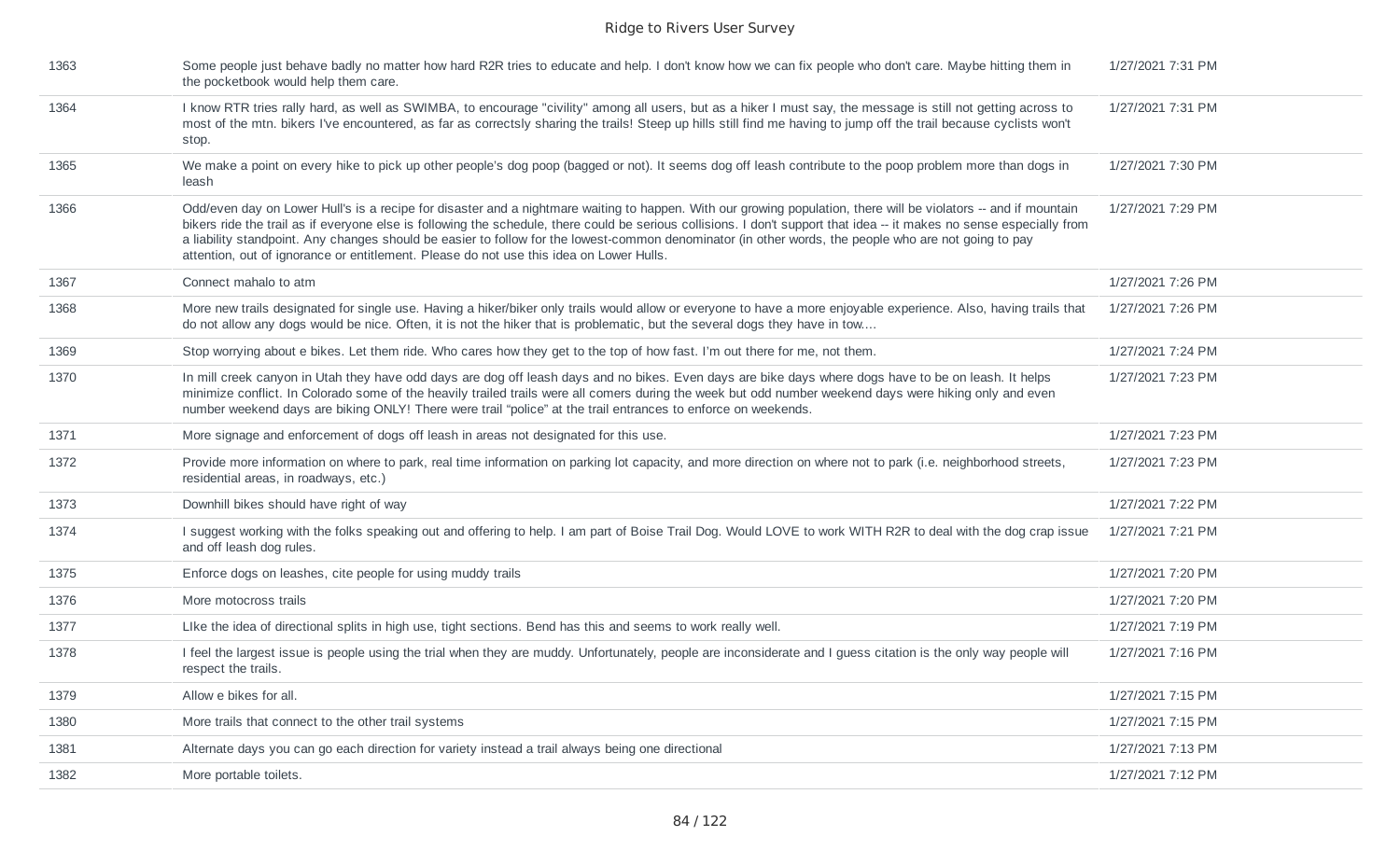| 1383 | Signs with QR-codes in parking lots that link to a trail website of what is closed and whats open for that day.                                                                                                                                                                                                                                                                                                                                                                     | 1/27/2021 7:12 PM |
|------|-------------------------------------------------------------------------------------------------------------------------------------------------------------------------------------------------------------------------------------------------------------------------------------------------------------------------------------------------------------------------------------------------------------------------------------------------------------------------------------|-------------------|
| 1384 | Larger signage, use of bright colors in the signs to indicate cycling/pet restrictions as applicable Larger signs for muddy conditions QR codes at trail heads<br>that link to a trail report page                                                                                                                                                                                                                                                                                  | 1/27/2021 7:10 PM |
| 1385 | If trails are too muddy for use a clear and easy to read web page should be updated daily so users can determine if they are open.                                                                                                                                                                                                                                                                                                                                                  | 1/27/2021 7:08 PM |
| 1386 | Maybe a loop trail along 8th street for hikers/ dog walkers to keep Bob's more of a mtb trail and avoid user conflicts.                                                                                                                                                                                                                                                                                                                                                             | 1/27/2021 7:08 PM |
| 1387 | Is it time to cover some trails with roadmix or rock bark to make them usable in wet conditions and to keep the trails open more?                                                                                                                                                                                                                                                                                                                                                   | 1/27/2021 7:08 PM |
| 1388 | Enforceable closures                                                                                                                                                                                                                                                                                                                                                                                                                                                                | 1/27/2021 7:07 PM |
| 1389 | There is only so much you can do with trail abusers. If they throw away trash, don't pick up dog poop, speed on their bikes - it will be hard to ever stop. I<br>commend everyone connected with building and maintaining the trails. You have done an outstanding job.                                                                                                                                                                                                             | 1/27/2021 7:02 PM |
| 1390 | More "all weather" trails, or portions of trails, if possible.                                                                                                                                                                                                                                                                                                                                                                                                                      | 1/27/2021 7:02 PM |
| 1391 | I want to add I appreciate the effort. I am pro directional trails and separating uses; HOWEVER - I do not like the idea of only being only to trail run or hike on<br>odd days of the month. That seems particularly drastic.                                                                                                                                                                                                                                                      | 1/27/2021 7:02 PM |
| 1392 | Trail closures are typical very out of date. We run at 5 or 6 on "closed" trails when trail conditions are fine. Need better tracking and reporting if you want to<br>close or ticket people                                                                                                                                                                                                                                                                                        | 1/27/2021 7:01 PM |
| 1393 | More public restrooms and all dogs on leashed                                                                                                                                                                                                                                                                                                                                                                                                                                       | 1/27/2021 7:00 PM |
| 1394 | I don't feel there is much of a problem out on the trails. People are very considerate of each other. They stop for each other For passing without having the<br>other person get off the trail. I feel the only problem is people being inconsiderate when there's muddy trails. Otherwise the trail system works magically.                                                                                                                                                       | 1/27/2021 7:00 PM |
| 1395 | Designated trails for foot traffic only. Along with trails for Mt bike only. No motorized period Close muddy trails in the winter and ticket those caught<br>destroying these trails                                                                                                                                                                                                                                                                                                | 1/27/2021 6:57 PM |
| 1396 | On BLM land I can do whatever I want                                                                                                                                                                                                                                                                                                                                                                                                                                                | 1/27/2021 6:57 PM |
| 1397 | I really dont agree with a trail being single use with alternating days throughout the month. It should just always be one way or another.                                                                                                                                                                                                                                                                                                                                          | 1/27/2021 6:57 PM |
| 1398 | Please close the trails if you have to. Our neighborhood trails are tracked deeply this year. Never before has it been like this. There are trail rules plainly<br>posted and on FaceBook. The BFF have done such a beautiful job and I am so sad to even today, see people on muddy trails. I am so sad how this beautiful<br>gift has been desecrated. I'm so sorry. I haven't been in the foothills for over 4 months, but it's been my haven for me through good times and bad. | 1/27/2021 6:56 PM |
| 1399 | 2020 was incredibly crowded - way more so than in the past. If this is the new normal, I think we need to consider lots of options. However, if post-covid things<br>return to 2019 levels I think there is less of a need for change.                                                                                                                                                                                                                                              | 1/27/2021 6:56 PM |
| 1400 | Duplicate systems that work like Bend, Oregon and Bentonville, AR. You aren't launching space shuttles, figure it out. Also make people pay a use fee.<br>Similar to Idaho Parks and Rec. Every user should pay a yearly fee to help maintain, build new trails, and user education.                                                                                                                                                                                                | 1/27/2021 6:55 PM |
| 1401 | downhill only bike trails would be great and most of the upper trails should stay any use and direction on any day (Fat Tire, Watchmansm 5-mile etc)                                                                                                                                                                                                                                                                                                                                | 1/27/2021 6:52 PM |
| 1402 | You folks have tough jobs. Dunno about the day of the week thing. I think it assumes the problematic trail users care. Feels like it has to be simple.                                                                                                                                                                                                                                                                                                                              | 1/27/2021 6:51 PM |
| 1403 | I think more clear signage regarding muddy conditions would be really helpful for those not originally from Boise. I don't think people understand WHY walking<br>in the mud is a problem. Thanks for doing all that you do!!                                                                                                                                                                                                                                                       | 1/27/2021 6:51 PM |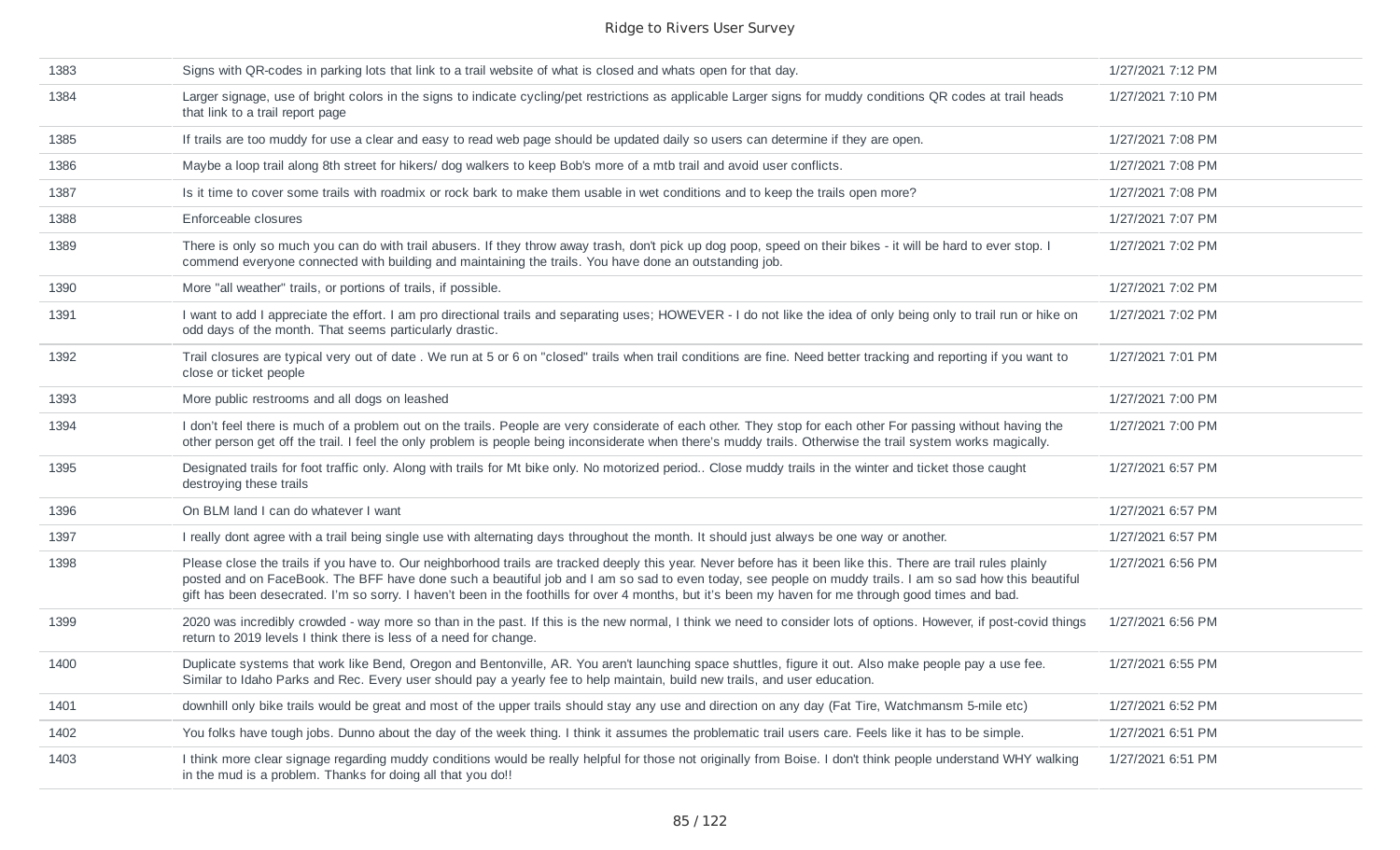| 1404 | Expand over Highway 21 to cover the trail system on the bluffs in the Oregon Trail Reserve area, it would disperse your increased load over currently<br>underused trails. There's more to Boise than the north end. We in southeast boise respect our trails.                                                                                                                                                                                                                                                                                                                                                                       | 1/27/2021 6:48 PM |
|------|--------------------------------------------------------------------------------------------------------------------------------------------------------------------------------------------------------------------------------------------------------------------------------------------------------------------------------------------------------------------------------------------------------------------------------------------------------------------------------------------------------------------------------------------------------------------------------------------------------------------------------------|-------------------|
| 1405 | More single use trails (ie bike only or foot traffic only) ideally close to existing popular trails.                                                                                                                                                                                                                                                                                                                                                                                                                                                                                                                                 | 1/27/2021 6:48 PM |
| 1406 | Close the trails when muddy. Est bike only trails                                                                                                                                                                                                                                                                                                                                                                                                                                                                                                                                                                                    | 1/27/2021 6:48 PM |
| 1407 | Don't remove rocks, add right around, and generally sanitize the trails. If people don't feel like they can ride it, they can get off their bikes.                                                                                                                                                                                                                                                                                                                                                                                                                                                                                   | 1/27/2021 6:47 PM |
| 1408 | Maybe post a few more garbage cans with dog baggies to encourage more people picking up after their pooches. The dogs are great on the trails, just too<br>much waste.                                                                                                                                                                                                                                                                                                                                                                                                                                                               | 1/27/2021 6:44 PM |
| 1409 | I was recently in Boulder, Colorado. The off leash dog program there should be considered for Ridge to Rivers. It is based on education of dog owners and the<br>requirement to purchase a dog tag. I'm a dog owner who frequently hikes with my dogs off leash. I'm tired of inconsiderate dog owners such as bikers with<br>dogs who obviously aren't under control and the owner isn't picking up their dog's waste; people walking "packs" of dogs (Boulder has a 2 dog maximum);<br>people with out of control or aggressive dogs. The situation with dogs is only going to get worse if you don't put something in place soon. | 1/27/2021 6:42 PM |
| 1410 | The biggest issue for me is being able to cite or fine people who ignore trail closures and damage trails during wet conditions destroying trails for everyone.<br>This is akin to property damage and should be punished somehow.                                                                                                                                                                                                                                                                                                                                                                                                   | 1/27/2021 6:41 PM |
| 1411 | No change                                                                                                                                                                                                                                                                                                                                                                                                                                                                                                                                                                                                                            | 1/27/2021 6:36 PM |
| 1412 | I have not experienced that shared use of the trails by mountain bikers, hikers and hikers with dogs to be an issue and I do both (bike and hike).                                                                                                                                                                                                                                                                                                                                                                                                                                                                                   | 1/27/2021 6:35 PM |
| 1413 | parking for the trails along Rocky Canyon Road                                                                                                                                                                                                                                                                                                                                                                                                                                                                                                                                                                                       | 1/27/2021 6:34 PM |
| 1414 | Pedestrians should yield to all. Bikers should yield to horseback. Horseback should have preference. Pedestrians usually move anyways, and it's awkward to<br>wave them along on a bike. It's also easier for them to continue on the trail after stopping than bikers and horseback.                                                                                                                                                                                                                                                                                                                                                | 1/27/2021 6:34 PM |
| 1415 | My only issues occur on the easily accessed trails. Users further up into the foothills are experienced and nearly uniformly courteous. Full time enforcement<br>on the lower Hulls trails would be greatly appreciated.                                                                                                                                                                                                                                                                                                                                                                                                             | 1/27/2021 6:32 PM |
| 1416 | I think that content panels, where they exist, are very effective in cultivating awareness of and respect for the sensitive habitat. I world think that more of<br>these could only help improve behavior and adherence to rules. Thanks for all your hard work!                                                                                                                                                                                                                                                                                                                                                                     | 1/27/2021 6:32 PM |
| 1417 | Perhaps people should be cited and held accountable for misusing the trails. Community service to help repair damage that is done by using when too muddy<br>or wet and not picking up dog excrement.                                                                                                                                                                                                                                                                                                                                                                                                                                | 1/27/2021 6:32 PM |
| 1418 | Add verbiage to current user yield signs stating downhill yields to uphill regardless of user. Many people do not realize this & increasing understanding may<br>reduce conflicts.                                                                                                                                                                                                                                                                                                                                                                                                                                                   | 1/27/2021 6:31 PM |
| 1419 | More bathrooms, trash spots, encouraging dog owners to pick up after their dogs.                                                                                                                                                                                                                                                                                                                                                                                                                                                                                                                                                     | 1/27/2021 6:30 PM |
| 1420 | Do more to label parking at trail heads. Fill holes in parking area for Cottonwood trail.                                                                                                                                                                                                                                                                                                                                                                                                                                                                                                                                            | 1/27/2021 6:28 PM |
| 1421 | Speed limits for bicycles, or perhaps in certain areas (blind corners.)                                                                                                                                                                                                                                                                                                                                                                                                                                                                                                                                                              | 1/27/2021 6:27 PM |
| 1422 | I think more education, which i know you are already doing, and citations for using trails when conditions will damage them amd leaving dog poop on trails<br>bagged or not.                                                                                                                                                                                                                                                                                                                                                                                                                                                         | 1/27/2021 6:27 PM |
| 1423 | Trail closures during winter/spring when they are likely to be damaged. Have certain times of day where direction/activities are allowed as oppose to days of<br>the week. Ex. downhill MTB only allowed on hulls gulch before 10 am and after 5 pm on weekends. Would allow for free use during less crowded hours, cut                                                                                                                                                                                                                                                                                                             | 1/27/2021 6:23 PM |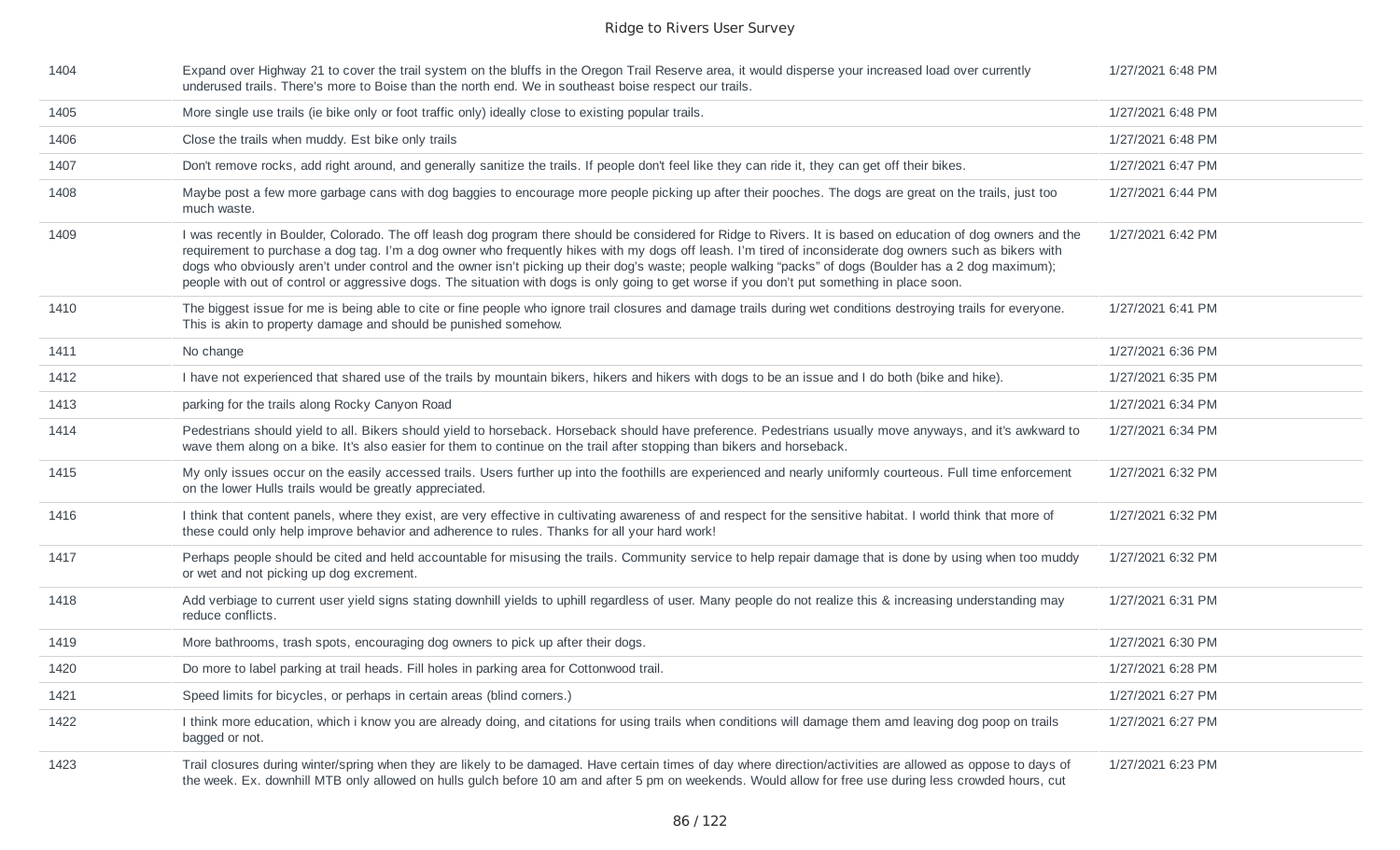### down on congestion during mid day.

| 1424 | Extend the system on the SE side of Lucky Peak and Arrowrock.                                                                                                                                                                                                                                                                                                                                                                                                                                                                                                                                                                                                                                                                                                                                                                                                                                                                                                                                                                                                                                                                                                                                                                                                                                                                                                                                                                                                                                                                                                                                                                                                                                                                           | 1/27/2021 6:22 PM |
|------|-----------------------------------------------------------------------------------------------------------------------------------------------------------------------------------------------------------------------------------------------------------------------------------------------------------------------------------------------------------------------------------------------------------------------------------------------------------------------------------------------------------------------------------------------------------------------------------------------------------------------------------------------------------------------------------------------------------------------------------------------------------------------------------------------------------------------------------------------------------------------------------------------------------------------------------------------------------------------------------------------------------------------------------------------------------------------------------------------------------------------------------------------------------------------------------------------------------------------------------------------------------------------------------------------------------------------------------------------------------------------------------------------------------------------------------------------------------------------------------------------------------------------------------------------------------------------------------------------------------------------------------------------------------------------------------------------------------------------------------------|-------------------|
| 1425 | Close trails when muddy.                                                                                                                                                                                                                                                                                                                                                                                                                                                                                                                                                                                                                                                                                                                                                                                                                                                                                                                                                                                                                                                                                                                                                                                                                                                                                                                                                                                                                                                                                                                                                                                                                                                                                                                | 1/27/2021 6:21 PM |
| 1426 | E bikes ok for seniors                                                                                                                                                                                                                                                                                                                                                                                                                                                                                                                                                                                                                                                                                                                                                                                                                                                                                                                                                                                                                                                                                                                                                                                                                                                                                                                                                                                                                                                                                                                                                                                                                                                                                                                  | 1/27/2021 6:18 PM |
| 1427 | What I see as the biggest issues are uninformed user or user who don't give a damn about what they do when out on the trails. Unfortunately, unless you can<br>patrol trails and give punitive citations these people aren't going to change what they do. It's unfortunate, but that way some people are.                                                                                                                                                                                                                                                                                                                                                                                                                                                                                                                                                                                                                                                                                                                                                                                                                                                                                                                                                                                                                                                                                                                                                                                                                                                                                                                                                                                                                              | 1/27/2021 6:18 PM |
| 1428 | Most of the issues are with bikers and blind corners. They just don't have time to react. Also, motorized use should be prohibited on ALL trails.                                                                                                                                                                                                                                                                                                                                                                                                                                                                                                                                                                                                                                                                                                                                                                                                                                                                                                                                                                                                                                                                                                                                                                                                                                                                                                                                                                                                                                                                                                                                                                                       | 1/27/2021 6:18 PM |
| 1429 | Dogs off leash in open areas is fine. But any dog off leash in trails is a hazard. So many run ins with dogs crossing in front, across and just stopping in the<br>trail. Believe these questions covered the current issues                                                                                                                                                                                                                                                                                                                                                                                                                                                                                                                                                                                                                                                                                                                                                                                                                                                                                                                                                                                                                                                                                                                                                                                                                                                                                                                                                                                                                                                                                                            | 1/27/2021 6:18 PM |
| 1430 | Connect Veterans to Seaman's Gulch by single track.                                                                                                                                                                                                                                                                                                                                                                                                                                                                                                                                                                                                                                                                                                                                                                                                                                                                                                                                                                                                                                                                                                                                                                                                                                                                                                                                                                                                                                                                                                                                                                                                                                                                                     | 1/27/2021 6:17 PM |
| 1431 | Enforcement of staying off muddy trails and dog owners packing out poo                                                                                                                                                                                                                                                                                                                                                                                                                                                                                                                                                                                                                                                                                                                                                                                                                                                                                                                                                                                                                                                                                                                                                                                                                                                                                                                                                                                                                                                                                                                                                                                                                                                                  | 1/27/2021 6:17 PM |
| 1432 | Dog and owner control                                                                                                                                                                                                                                                                                                                                                                                                                                                                                                                                                                                                                                                                                                                                                                                                                                                                                                                                                                                                                                                                                                                                                                                                                                                                                                                                                                                                                                                                                                                                                                                                                                                                                                                   | 1/27/2021 6:17 PM |
| 1433 | Expectations need to be clear, consistently applied, and well-marked on trailhead signage. Even and odd days is a ludicrous idea, and it won't be well-adhered<br>to. Requiring all users go a certain direction will encounter a lot of resistance as well, especially on trails that are essentially closed loops like Polecat. Having<br>a uniform ascent/descent is a better idea because that better characterizes the mentality of trail users, not clockwise/counterclockwise. And remember that<br>the cyclists that are most apt to fight against this or break rules are folks who want maximum vertical descent with minimal climbing, so that's your key to a<br>satisfied bro culture, as well as luring them out of xc style trails so I don't keep getting nearly plowed into. And I bike on the trails as well, I'm just not under the<br>impression that I'm at some redbull event at mt whistler. You need to have a blowoff valve for those folks because you can't expect them to follow otherwise<br>reasonable rules. Lower traffic trails like Peggy's might not require so much oversight, and you need to seriously consider widening the trails to better<br>accomplish all of what you're describing, both multi-directional use as well as volume, and giving enough room to get out of the way of inconsiderate trail<br>users. You may also need to task people with actually citing dangerous trail use, but what constitutes 'dangerous' has to be well defined. You should definitely<br>have tickets for closed trails, but you need to mark which trails are closed in order to head off accusations of unfairness or spiteful/unwarranted ticketing, and<br>to prevent any argument from ignorance. | 1/27/2021 6:16 PM |
| 1434 | Education on trail etiquette needs to be put out there more                                                                                                                                                                                                                                                                                                                                                                                                                                                                                                                                                                                                                                                                                                                                                                                                                                                                                                                                                                                                                                                                                                                                                                                                                                                                                                                                                                                                                                                                                                                                                                                                                                                                             | 1/27/2021 6:15 PM |
| 1435 | More features for mountain biking                                                                                                                                                                                                                                                                                                                                                                                                                                                                                                                                                                                                                                                                                                                                                                                                                                                                                                                                                                                                                                                                                                                                                                                                                                                                                                                                                                                                                                                                                                                                                                                                                                                                                                       | 1/27/2021 6:14 PM |
| 1436 | Thank you so much! It is very important to me that the trails stay open, and that the impact of use is reduced enough to keep them that way.                                                                                                                                                                                                                                                                                                                                                                                                                                                                                                                                                                                                                                                                                                                                                                                                                                                                                                                                                                                                                                                                                                                                                                                                                                                                                                                                                                                                                                                                                                                                                                                            | 1/27/2021 6:10 PM |
| 1437 | Put up signage for blind corners/slow down on heavily traveled trails like Polecat in the cliffy section.                                                                                                                                                                                                                                                                                                                                                                                                                                                                                                                                                                                                                                                                                                                                                                                                                                                                                                                                                                                                                                                                                                                                                                                                                                                                                                                                                                                                                                                                                                                                                                                                                               | 1/27/2021 6:10 PM |
| 1438 | Better/more obvious/clear signs. I wouldn't trust a directional trail with the current respects people have been showing with signage                                                                                                                                                                                                                                                                                                                                                                                                                                                                                                                                                                                                                                                                                                                                                                                                                                                                                                                                                                                                                                                                                                                                                                                                                                                                                                                                                                                                                                                                                                                                                                                                   | 1/27/2021 6:10 PM |
| 1439 | Education, education, education! I know it's no small task but I don't think the vast majority of people realize the challenges R2R faces, in partiucalr dealing<br>with multiple agencies and private land owners and this creates a lot of misplaced frustration. The recent webinar/zoom call was a great step toward this<br>process!! but I think more can and should be done. When the private land owner closed the Van Halen Jump Line and parts of Trail 4 were altered this past<br>summer I saw a lot of angry voices blaming R2R saying they hate mountain bikers and only want boring hiking trails. If people were made more aware of these<br>challenges and of better ways to use focus their engagement/input (like commenting on the EIS process for example) then I think there would be more<br>patience and understanding from trail users. Thank you for all your work!                                                                                                                                                                                                                                                                                                                                                                                                                                                                                                                                                                                                                                                                                                                                                                                                                                           | 1/27/2021 6:09 PM |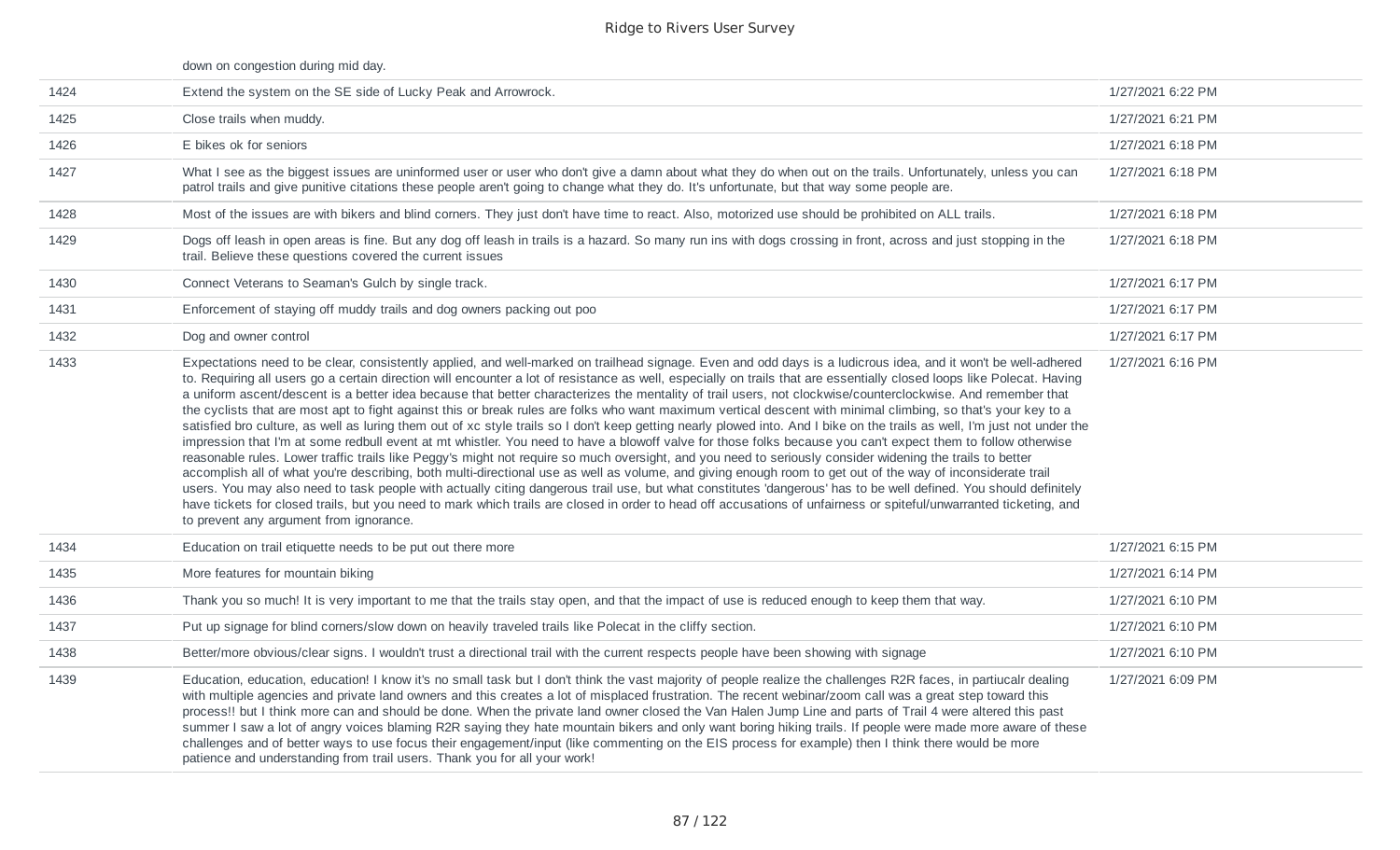| 1440 | Yes, the 80/20 rule. 80% of the users have no issues and there are never any problems. 20% of the users cause 80% of the problems. Don't punish us all and<br>do not close anything please. I have hiked these trails at least 3 days per week for 5 years and have had almost zero problems ever.                                                                                                                                                                                                                                                                                                                                                                                                                                  | 1/27/2021 6:08 PM |
|------|-------------------------------------------------------------------------------------------------------------------------------------------------------------------------------------------------------------------------------------------------------------------------------------------------------------------------------------------------------------------------------------------------------------------------------------------------------------------------------------------------------------------------------------------------------------------------------------------------------------------------------------------------------------------------------------------------------------------------------------|-------------------|
| 1441 | More signs or yellow tape where trails are too muddy.                                                                                                                                                                                                                                                                                                                                                                                                                                                                                                                                                                                                                                                                               | 1/27/2021 6:05 PM |
| 1442 | Tickets for dog poop especially in the lower areas. Trail sticker or parking sticker. Just like the off-road sticker for motorcycles to help fund trails.                                                                                                                                                                                                                                                                                                                                                                                                                                                                                                                                                                           | 1/27/2021 6:03 PM |
| 1443 | Education on proper trail use. Enforcement of rules. More trails is not the answer, just more scars on the landscape.                                                                                                                                                                                                                                                                                                                                                                                                                                                                                                                                                                                                               | 1/27/2021 6:02 PM |
| 1444 | As a hiker, it is easier to spot cyclists coming towards us rather than from behind. It gives us time to move aside or warn the cyclist that there are hikers in<br>front of them. We often become startled by cyclists approaching fast from behind usnot all cyclists ring a bell to give you warning. As a leader of a large<br>hiking club, I have been nearly hit several times by cyclists coming from behind me who don't provide a warning and who do not slow down. While there has<br>only been 2 times in 11 years that a cyclist and I both were surprised coming towards each other on a blind corner. Just something to consider in your decision<br>about directional use for cyclists and other users on the trail. | 1/27/2021 6:02 PM |
| 1445 | I am strongly against citations, or encouraging other citizens to harass citizens that don't know any better and are hiking in conditions bad for the trail. I do<br>support signage. I would be mortified if I was a new hiker and someone came up to me and was rude to me. I'd never go back. Yes, this is what people are<br>talking about doing in the local hiking groups.                                                                                                                                                                                                                                                                                                                                                    | 1/27/2021 6:00 PM |
| 1446 | more signage about e-bike prohibition. citations for e-bikers that are breaking those rules. holding local bike businesses accountable for proper information to<br>buyers of ebikes about trails that can and cannot be used.                                                                                                                                                                                                                                                                                                                                                                                                                                                                                                      | 1/27/2021 5:59 PM |
| 1447 | Small thing, but would love to see a legend to the map. When friends reference a trail by name, I have to go hunting for it. It takes me way longer than it ought<br>to.                                                                                                                                                                                                                                                                                                                                                                                                                                                                                                                                                            | 1/27/2021 5:56 PM |
| 1448 | Yes, connecting seaman's gulch to the Cartwright ridge trail.                                                                                                                                                                                                                                                                                                                                                                                                                                                                                                                                                                                                                                                                       | 1/27/2021 5:55 PM |
| 1449 | Please keep trails open for dogs off-leash. The trails are the dogs main refuge for exercise since land is developed, parks are on-leash and homes are no<br>longer built with much yard to speak of.                                                                                                                                                                                                                                                                                                                                                                                                                                                                                                                               | 1/27/2021 5:54 PM |
| 1450 | Trying to get all users to take The Happy Trails Pledge                                                                                                                                                                                                                                                                                                                                                                                                                                                                                                                                                                                                                                                                             | 1/27/2021 5:54 PM |
| 1451 | There are too many trails. The Foothills Levy (both of them) were supposed to protect wildlife and habitat. Carving it up with all of these trails is noticeably<br>detrimental to all wildlife. Bikes and dogs have driven the animals into hiding at best, out of the area completely at worst. Bikes and dogs are documented<br>negative influences on wildlife. Poop and rutted trails are the least of them. BPR needs to reflect and support the original intent of land preservation in the<br>Foothills. A gigantic dog park/playground for middle-aged white men with bikes costing in the thousands of dollars were not selling points for the levies.                                                                    | 1/27/2021 5:52 PM |
| 1452 | Better enforcement of leash usage on trails where leashes are required                                                                                                                                                                                                                                                                                                                                                                                                                                                                                                                                                                                                                                                              | 1/27/2021 5:51 PM |
| 1453 | Your budget and staffing is woefully inadequate to manage the dramatic increases in trail users. Current, public education efforts are not reaching new users.<br>We NEED more technical features in the lower Footies.                                                                                                                                                                                                                                                                                                                                                                                                                                                                                                             | 1/27/2021 5:51 PM |
| 1454 | Put the mountain bikers farther out past the heavily hiked trails. They can travel farther.                                                                                                                                                                                                                                                                                                                                                                                                                                                                                                                                                                                                                                         | 1/27/2021 5:51 PM |
| 1455 | OHV access is important! Many enjoy riding OHV trails downhill. Ebikes are also an incredible resource for many people to access trails and practice safe trail<br>usage. I strongly urge you to reconsider your E-bike policy. Many federal and state organizations have accepted responsible E-bike trail usage and the results<br>have been fantastic.                                                                                                                                                                                                                                                                                                                                                                           | 1/27/2021 5:51 PM |
| 1456 | Asking all users to volunteer for trail maintenance or donations to help                                                                                                                                                                                                                                                                                                                                                                                                                                                                                                                                                                                                                                                            | 1/27/2021 5:48 PM |
| 1457 | If doing these trials, please include plenty of signage in order to alleviate conflict on the trails. Also, you may want to monitor on Next Door                                                                                                                                                                                                                                                                                                                                                                                                                                                                                                                                                                                    | 1/27/2021 5:46 PM |
|      |                                                                                                                                                                                                                                                                                                                                                                                                                                                                                                                                                                                                                                                                                                                                     |                   |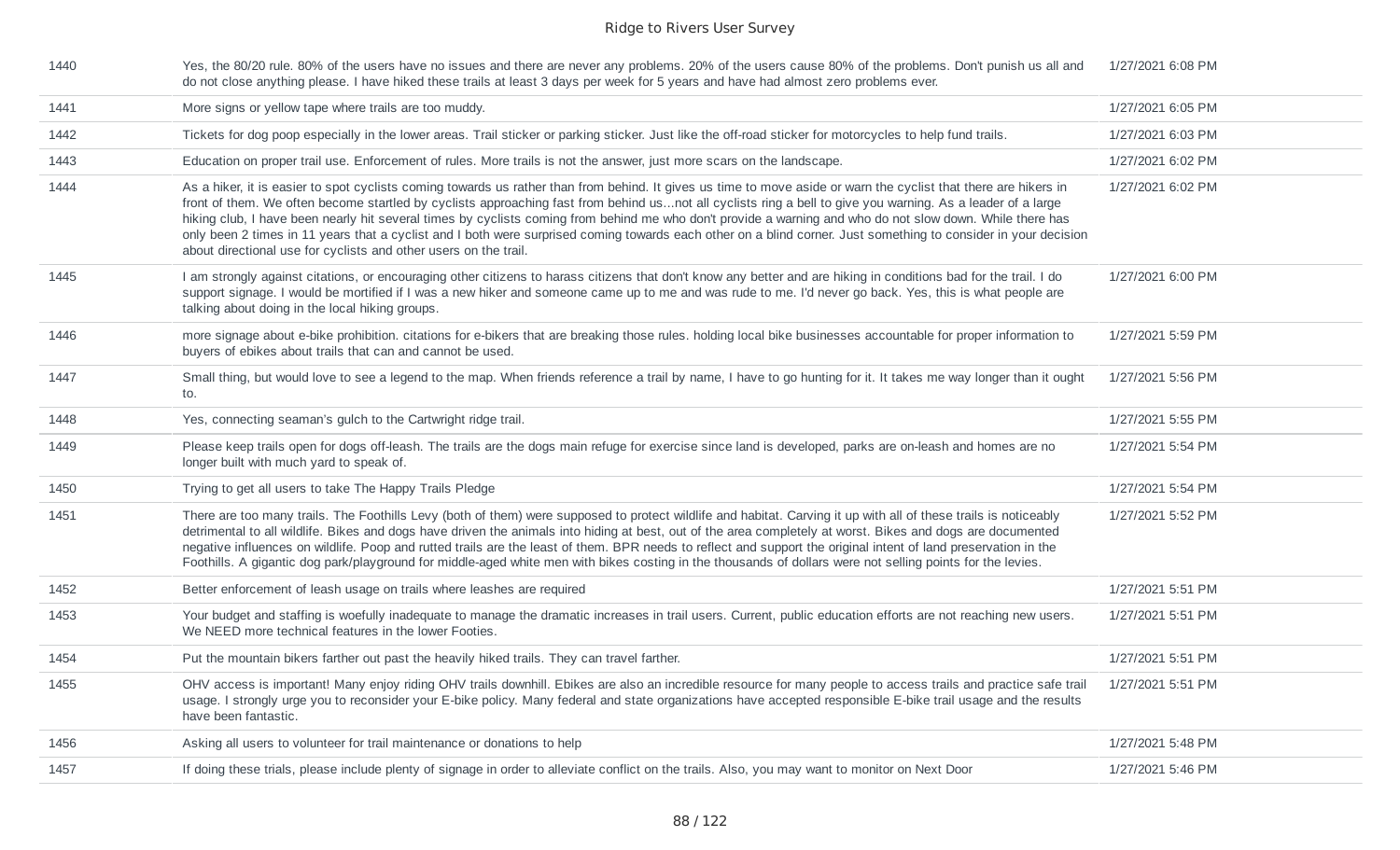| 1458 | There are certain stretches that are straight and steep. Fun for bikers letting loose, sometimes dangerous for hikers. Consider creating a separate footpath to<br>the side, guarded by small boulders, to allow hikers to go up/down without getting buzzed by overenthusiastic riders.                                                                                                                                                                                                                                                                                                                                                                                                                                                                                                                                                                                                                                                                                                                                                                                                                                                                                                                                                                                                                                                                                                                                                                                                                                                                                                                                                                                                                                                                                                                                                                                                                                                                                                                                                                                                                                                                                                                                                                                                                                                                                                                                                                                                                                                                                                                                                                    | 1/27/2021 5:46 PM |
|------|-------------------------------------------------------------------------------------------------------------------------------------------------------------------------------------------------------------------------------------------------------------------------------------------------------------------------------------------------------------------------------------------------------------------------------------------------------------------------------------------------------------------------------------------------------------------------------------------------------------------------------------------------------------------------------------------------------------------------------------------------------------------------------------------------------------------------------------------------------------------------------------------------------------------------------------------------------------------------------------------------------------------------------------------------------------------------------------------------------------------------------------------------------------------------------------------------------------------------------------------------------------------------------------------------------------------------------------------------------------------------------------------------------------------------------------------------------------------------------------------------------------------------------------------------------------------------------------------------------------------------------------------------------------------------------------------------------------------------------------------------------------------------------------------------------------------------------------------------------------------------------------------------------------------------------------------------------------------------------------------------------------------------------------------------------------------------------------------------------------------------------------------------------------------------------------------------------------------------------------------------------------------------------------------------------------------------------------------------------------------------------------------------------------------------------------------------------------------------------------------------------------------------------------------------------------------------------------------------------------------------------------------------------------|-------------------|
| 1459 | More connections or trails for ada bike park.                                                                                                                                                                                                                                                                                                                                                                                                                                                                                                                                                                                                                                                                                                                                                                                                                                                                                                                                                                                                                                                                                                                                                                                                                                                                                                                                                                                                                                                                                                                                                                                                                                                                                                                                                                                                                                                                                                                                                                                                                                                                                                                                                                                                                                                                                                                                                                                                                                                                                                                                                                                                               | 1/27/2021 5:43 PM |
| 1460 | Horse trail separate                                                                                                                                                                                                                                                                                                                                                                                                                                                                                                                                                                                                                                                                                                                                                                                                                                                                                                                                                                                                                                                                                                                                                                                                                                                                                                                                                                                                                                                                                                                                                                                                                                                                                                                                                                                                                                                                                                                                                                                                                                                                                                                                                                                                                                                                                                                                                                                                                                                                                                                                                                                                                                        | 1/27/2021 5:42 PM |
| 1461 | Not sure why bikers and hikers in the same direction is useful. As many bikers don't seem to be able to use their voices and warn hikers they're coming.<br>Whereas allowing hikers to see bikers coming, allows them to step off the trail if necessary as many bikers don't seem to know trail etiquette. Also, strongly<br>support citations. People don't know how to listen or pay attention to rules now. Fines are the only things that get their attention.                                                                                                                                                                                                                                                                                                                                                                                                                                                                                                                                                                                                                                                                                                                                                                                                                                                                                                                                                                                                                                                                                                                                                                                                                                                                                                                                                                                                                                                                                                                                                                                                                                                                                                                                                                                                                                                                                                                                                                                                                                                                                                                                                                                         | 1/27/2021 5:41 PM |
| 1462 | I haven't had any issue with any of the bike riders I have encountered while riding my horse. Everyone needs to continue to be nice to each other. There is a<br>large parking lot designated for horse trailers that was filled with nothing but cars one day. We need more horse trailer parking.                                                                                                                                                                                                                                                                                                                                                                                                                                                                                                                                                                                                                                                                                                                                                                                                                                                                                                                                                                                                                                                                                                                                                                                                                                                                                                                                                                                                                                                                                                                                                                                                                                                                                                                                                                                                                                                                                                                                                                                                                                                                                                                                                                                                                                                                                                                                                         | 1/27/2021 5:40 PM |
| 1463 | keep it simple and easy to understand. confusion will have people fighting in the foothills. there is definitely times when the trails are impacted more than<br>others, during the week not so busy, maybe less restrictions during these times.                                                                                                                                                                                                                                                                                                                                                                                                                                                                                                                                                                                                                                                                                                                                                                                                                                                                                                                                                                                                                                                                                                                                                                                                                                                                                                                                                                                                                                                                                                                                                                                                                                                                                                                                                                                                                                                                                                                                                                                                                                                                                                                                                                                                                                                                                                                                                                                                           | 1/27/2021 5:38 PM |
| 1464 | Somehow connect the eagle bike park trails to the seaman's gulch trails.                                                                                                                                                                                                                                                                                                                                                                                                                                                                                                                                                                                                                                                                                                                                                                                                                                                                                                                                                                                                                                                                                                                                                                                                                                                                                                                                                                                                                                                                                                                                                                                                                                                                                                                                                                                                                                                                                                                                                                                                                                                                                                                                                                                                                                                                                                                                                                                                                                                                                                                                                                                    | 1/27/2021 5:37 PM |
| 1465 | Stop taking rocks out trails, perhaps build "ride around" options. More rangers.                                                                                                                                                                                                                                                                                                                                                                                                                                                                                                                                                                                                                                                                                                                                                                                                                                                                                                                                                                                                                                                                                                                                                                                                                                                                                                                                                                                                                                                                                                                                                                                                                                                                                                                                                                                                                                                                                                                                                                                                                                                                                                                                                                                                                                                                                                                                                                                                                                                                                                                                                                            | 1/27/2021 5:36 PM |
| 1466 | Please Please don't designate specific day/specific use days for trails. Keep trails open to everyone every day PLEASE                                                                                                                                                                                                                                                                                                                                                                                                                                                                                                                                                                                                                                                                                                                                                                                                                                                                                                                                                                                                                                                                                                                                                                                                                                                                                                                                                                                                                                                                                                                                                                                                                                                                                                                                                                                                                                                                                                                                                                                                                                                                                                                                                                                                                                                                                                                                                                                                                                                                                                                                      | 1/27/2021 5:35 PM |
| 1467 | Better enforcement against ebikes, fines for riding/walking in the mud                                                                                                                                                                                                                                                                                                                                                                                                                                                                                                                                                                                                                                                                                                                                                                                                                                                                                                                                                                                                                                                                                                                                                                                                                                                                                                                                                                                                                                                                                                                                                                                                                                                                                                                                                                                                                                                                                                                                                                                                                                                                                                                                                                                                                                                                                                                                                                                                                                                                                                                                                                                      | 1/27/2021 5:33 PM |
| 1468 | Citing dog owners that don't pick up pet waste.                                                                                                                                                                                                                                                                                                                                                                                                                                                                                                                                                                                                                                                                                                                                                                                                                                                                                                                                                                                                                                                                                                                                                                                                                                                                                                                                                                                                                                                                                                                                                                                                                                                                                                                                                                                                                                                                                                                                                                                                                                                                                                                                                                                                                                                                                                                                                                                                                                                                                                                                                                                                             | 1/27/2021 5:33 PM |
| 1469 | Please recognize that people really just like to complain about others when they choose to do something in a different way. Are there really any actual conflicts<br>other than from people who like being grouchy about bikers or dogs? I really question whether, outside of a few rare accidents, bikers and dogs are really<br>causing any harm to people. (Outside of the poop sich. We gotta get a handle on the poop sich) "I got startled" is not a conflict. "A dog ran toward me" is not a<br>conflict. We hear about pedestrian-biker conflicts all the time on the greenbelt and there really are very few and in general, it is overblown as an actual issue<br>that needs to be addressed. By indulging them you are validating their crabby attitudes. I would support *considering* a mud ordinance because I think all<br>options should be looked at. But I don't think I am in support of writing people tickets for hiking on muddy trails and think that has the potential to backfire.<br>Honestly, I am pretty surprised most of this survey up to this point has asked about trail conflicts. My impression from following your social media was that<br>trail and ecosystem damage from misuse was probably the main problem. Seems pretty arbitrary to make people go one direction, but maybe that's just me<br>being grouchy. I really think we can do better than telling people which direction to walk in or what day they can do it on. Again, that could set us up for a<br>backfire and potentially some actual conflict as I really doubt people are going to care what day is their day to walk or bike. Imagine this: "but Tuesday,<br>Thursday, and Saturdays are MYYYYYYYYYY DAYYYYYS" punctuated by an assertive foot stamp. I think there are ways to look at the muddy trails issue.<br>Consider hiring a trails ambassador or organizing a trails ambassador volunteer program to go out and talk with people at the trailheads and at community<br>events. Increasing signage and include explanations about why hiking on muddy trails is bad. Generally, people don't like simply being told not to do<br>something, but if you can explain why, they might be more inclined to listen. Organize a media campaign and get creative with it. Team up with some schools<br>to do some outreach for the future generation of trail users. Set up an educational exhibit to demonstrate trail erosion & widening. Install more gates. Close<br>certain trails during the wet season. Set up a wildlife trial camera to snap pictures of people walking in the mud or using closed trails and shame them publicly. | 1/27/2021 5:31 PM |
| 1470 | PLEASE PLEASE PLEASE build some hard tech trails (black diamond and harder)! They don't need to be in the lower foothills, but being able to ride to them<br>from Boise in under 2 hours is ideal. Having to drive to Bogus for jump lines and one tech trail (G19) is inadequate. TL;DR; More TECH!                                                                                                                                                                                                                                                                                                                                                                                                                                                                                                                                                                                                                                                                                                                                                                                                                                                                                                                                                                                                                                                                                                                                                                                                                                                                                                                                                                                                                                                                                                                                                                                                                                                                                                                                                                                                                                                                                                                                                                                                                                                                                                                                                                                                                                                                                                                                                        | 1/27/2021 5:29 PM |
| 1471 | <b>Trail Rule Enforcement</b>                                                                                                                                                                                                                                                                                                                                                                                                                                                                                                                                                                                                                                                                                                                                                                                                                                                                                                                                                                                                                                                                                                                                                                                                                                                                                                                                                                                                                                                                                                                                                                                                                                                                                                                                                                                                                                                                                                                                                                                                                                                                                                                                                                                                                                                                                                                                                                                                                                                                                                                                                                                                                               | 1/27/2021 5:28 PM |
| 1472 | Love trail closures in winter when wet so that they are in good shape                                                                                                                                                                                                                                                                                                                                                                                                                                                                                                                                                                                                                                                                                                                                                                                                                                                                                                                                                                                                                                                                                                                                                                                                                                                                                                                                                                                                                                                                                                                                                                                                                                                                                                                                                                                                                                                                                                                                                                                                                                                                                                                                                                                                                                                                                                                                                                                                                                                                                                                                                                                       | 1/27/2021 5:25 PM |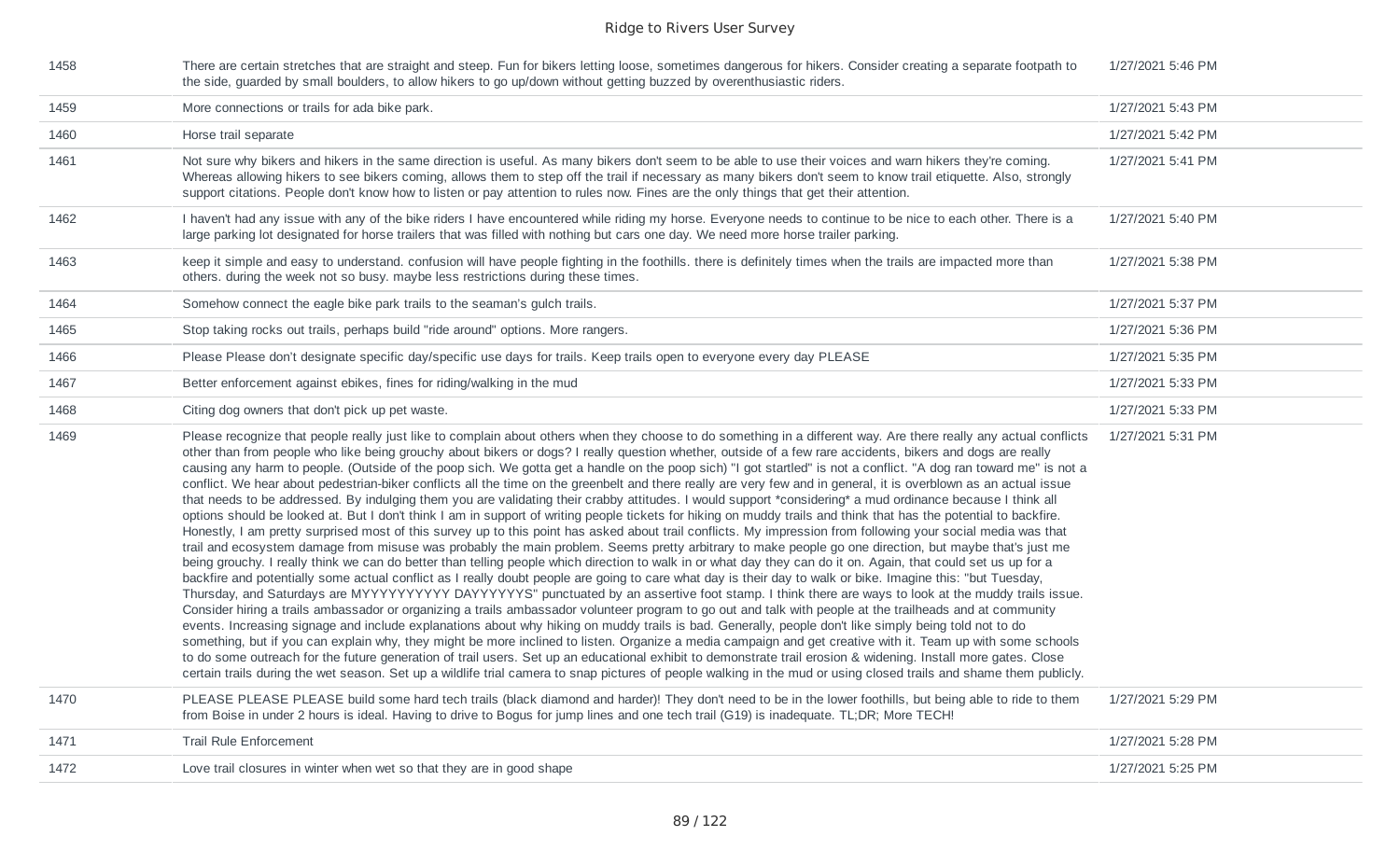| 1473 | Disable comments on the Facebook page. Just creates viral enragement. Users can submit trail updates, etc to an R2R moderator who can include or not. The<br>discussions in the comments are not productive.                                                                                                                                                                                                                                                                                    | 1/27/2021 5:24 PM |
|------|-------------------------------------------------------------------------------------------------------------------------------------------------------------------------------------------------------------------------------------------------------------------------------------------------------------------------------------------------------------------------------------------------------------------------------------------------------------------------------------------------|-------------------|
| 1474 | Signs at select mileage markers reminding people to stay on the trail? That's more about the trails than user experience, but my heart lies with the trails.<br>Thank you for all you do!                                                                                                                                                                                                                                                                                                       | 1/27/2021 5:24 PM |
| 1475 | Restrictions on more heavily used trails should be implemented during heavily used times (ex. Weekdays from 4pm - 9pm during the Spring - Fall and 8am -<br>8pm during Weekends, for example.                                                                                                                                                                                                                                                                                                   | 1/27/2021 5:24 PM |
| 1476 | The bottom of Hulls(i.e. behind Camelsback) is insanely crowded. Not only directional for hulls but can Chickadee Ridge to Red Fox be bikes only on Odd<br>days as well? Also, a DH (downhill) specific flow trail with jumps coming off Sidewinder down to Mountain Cove would be an amazing, fun connection for<br>cyclists. I will volunteer to help build!!                                                                                                                                 | 1/27/2021 5:24 PM |
| 1477 | Ticket dog owners that don't pick up after them. Consider separate trails for horses.                                                                                                                                                                                                                                                                                                                                                                                                           | 1/27/2021 5:21 PM |
| 1478 | Require users to purchase a parking permit to park in all designated parking lots at the trail head, or require trail users to purchase an annual permit to use the<br>trails, like a 15 dollar annual fee. Money can be used to hire someone to cite offenders who don't have a permit. Close down trails after 10am during muddy<br>season, Jodi L                                                                                                                                            | 1/27/2021 5:21 PM |
| 1479 | N/A                                                                                                                                                                                                                                                                                                                                                                                                                                                                                             | 1/27/2021 5:21 PM |
| 1480 | More east/west trails that are at level elevation and not up/down out & backs or loops. I love downhilling on my bike, but that's really my only option on most<br>trails. East/west trails would slow down the bike traffic and also make it easier for novices to enjoy the hills.                                                                                                                                                                                                            | 1/27/2021 5:21 PM |
| 1481 | Bigger signage! Clearly the small signs asking people to turn around at mud only works if people see the sign. Yesterday a woman told me when I was turning<br>around at mud, no big deal there's a short cut and she straight walked up where you had clearly marked that you are replanting between Robert smylie and<br>buena vista.                                                                                                                                                         | 1/27/2021 5:17 PM |
| 1482 | I feel that making use of different days of the week or bikers going one way hikers going another will only create greater conflict. People don't follow the rules<br>now. I can't see how they are going to follow new or different ones. So many people feel they have the "right" to do as they please. Please ticket the offenders<br>and require them to do trail maintenance. Maybe they will learn to appreciate and respect the trail system and environment.                           | 1/27/2021 5:17 PM |
| 1483 | Allow motorized use as much as possible.                                                                                                                                                                                                                                                                                                                                                                                                                                                        | 1/27/2021 5:16 PM |
| 1484 | Remove the "speed check" rocks being put around certain corners of normally rock-less trails. They don't actually slow down any bikers that already have the<br>skills to go fast and instead are a hazard to new riders. I say this from a position of being experienced enough to not get slowed down by the rocks AND from<br>having personally seen children and beginners fall off the side of the trail after either hitting those rocks or getting freaked out by them and swerving off. | 1/27/2021 5:14 PM |
| 1485 | Issue citations to people that are using trails when muddy or otherwise treating trails poorly                                                                                                                                                                                                                                                                                                                                                                                                  | 1/27/2021 5:13 PM |
| 1486 | I turned off Facebook recently and realized that was my primary way of understanding trail conditions. Is there a way to also publish those updates<br>automatically in email format, would be great to get that each morning.                                                                                                                                                                                                                                                                  | 1/27/2021 5:11 PM |
| 1487 | Education i moved here from Utah and the use of muddy trails is disheartening if people understood the damage there doing                                                                                                                                                                                                                                                                                                                                                                       | 1/27/2021 5:10 PM |
| 1488 | Blocking trail access during poor conditions                                                                                                                                                                                                                                                                                                                                                                                                                                                    | 1/27/2021 5:10 PM |
| 1489 | Enforce e-bike restrictions. Add restrooms at Cartwright and Hidden Springs.                                                                                                                                                                                                                                                                                                                                                                                                                    | 1/27/2021 5:05 PM |
| 1490 | As a runner and a mountain biker I do not want to be forced into even odd days. Some people work shifts and weekends and this would cause some<br>frustration. Especially if I go very early or late to avoid crowds. Part of the enjoyment is running the trails different direction. I think there could be a time limit.                                                                                                                                                                     | 1/27/2021 5:03 PM |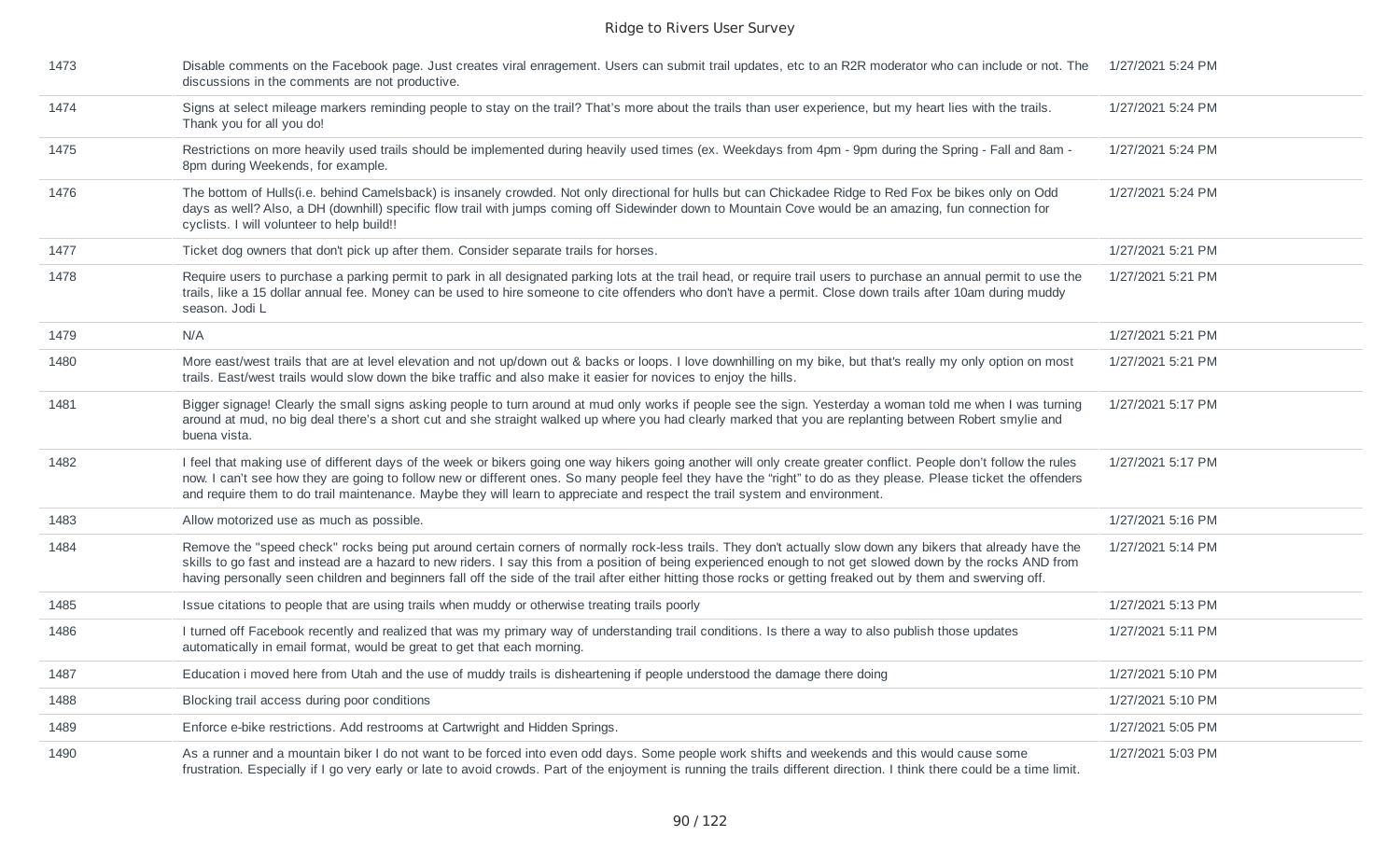After a certain time runners should stick to a direction as bikers. Most bikers are not out early enough to warrant direction when many runners are out.

| 1491 | More education for all trail users and more focus on cooperation between user groups.                                                                                                                                                                                                                                                                                                                                                                                                                                                                                                                                              | 1/27/2021 5:02 PM |
|------|------------------------------------------------------------------------------------------------------------------------------------------------------------------------------------------------------------------------------------------------------------------------------------------------------------------------------------------------------------------------------------------------------------------------------------------------------------------------------------------------------------------------------------------------------------------------------------------------------------------------------------|-------------------|
| 1492 | Make the changes you know need to be made, like the ones you are asking about. Sometimes being in a leadership position like you are means making hard<br>decisions and doing what is right. I've lived here my whole life and have visited places where these things are being done successfully. Don't just sit idle,<br>make change please.                                                                                                                                                                                                                                                                                     | 1/27/2021 5:02 PM |
| 1493 | Something needs to be done about the dog poop. Maybe more trash cans further out on trails? I know it really kind of lands on people to just take care of it,<br>but I think more trash cans along the trails might encourage people to pick up after their pets. Of course, I understand that that requires more people to travel<br>farther to empty them, so I don't know what the solution is. Again, people are the worst.                                                                                                                                                                                                    | 1/27/2021 5:01 PM |
| 1494 | Better warnings at major trail heads about which trails are typically good or bad in the wetter months. I know there are lists online usually, but it's easy to forget<br>the safer trails when you're out there (and not a super heavy user)                                                                                                                                                                                                                                                                                                                                                                                      | 1/27/2021 4:59 PM |
| 1495 | Consider downhill bike only trail that is challenging and fast to give those type of riders a place away from foot traffic. Citations for using closed for wet<br>conditions trails. Citations for not picking up after your dog and even a citation for being on trails with dogs and not carrying a way to scoop. Enforcement of<br>parking laws at trailheads. I'm generally a fewer rules type of person but the public is showing us why we can't have nice things.                                                                                                                                                           | 1/27/2021 4:56 PM |
| 1496 | More user education. Too many people us wet trails, leave dog poo bags, don't know how to pass. For me it seems like they just don't know. Enforcement may<br>be needed, but education is beneficial to all.                                                                                                                                                                                                                                                                                                                                                                                                                       | 1/27/2021 4:55 PM |
| 1497 | I know you are facing an uphill battle when it comes to trail management here in the foothills. I think you are doing a great job and we just need to keep<br>educating people as to why it is wrong to use the foothills when it is muddy. If they care about the foothills and they knew what they were causing, I truly hope<br>that would help curb the irresponsible behavior. Thank you!                                                                                                                                                                                                                                     | 1/27/2021 4:55 PM |
| 1498 | I think you should consider annual trail use permits esp. for people who park at trailheads. I think people would respects the trails more is they had some "skin<br>in the game". If revenue would allow for increased enforcement of trail closures or directional rules I would welcome it. I know no one wants "the man" telling<br>them what to day, but dang. This is why we can't have nice things people! Seeing the damage and disregard to other trail users recently, especially during this<br>pandemic when everyone on earth rediscovered (or, discovered?) the joys being outside, has been extremely discouraging. | 1/27/2021 4:55 PM |
| 1499 | Have more signs to educate the "new comers " on trail etiquette. Ie. "on your left", downhill bikes yield to uphill, say "hello and smile", you live in Boise now!                                                                                                                                                                                                                                                                                                                                                                                                                                                                 | 1/27/2021 4:55 PM |
| 1500 | Keep trying your best.                                                                                                                                                                                                                                                                                                                                                                                                                                                                                                                                                                                                             | 1/27/2021 4:54 PM |
| 1501 | Bikes on even days, non cyclists on odd days (something to that effect)                                                                                                                                                                                                                                                                                                                                                                                                                                                                                                                                                            | 1/27/2021 4:54 PM |
| 1502 | Adding trash cans would be helpful                                                                                                                                                                                                                                                                                                                                                                                                                                                                                                                                                                                                 | 1/27/2021 4:53 PM |
| 1503 | Don't let equestrian use lower elevation trails.                                                                                                                                                                                                                                                                                                                                                                                                                                                                                                                                                                                   | 1/27/2021 4:52 PM |
| 1504 | Would it be possible to narrow 8th st by a few feet and construct a technical downhill mountain bike trail, then switch lower hulls to uphill only for bikes?                                                                                                                                                                                                                                                                                                                                                                                                                                                                      | 1/27/2021 4:52 PM |
| 1505 | There are places that do get very muddy but most the trail is useable, Either put barriers in these spots that force riders and foot traffic to go through them,<br>without widening the trail or place stones in these areas as natural bridges. Examples, corrals near 8th st upper parking has a bad corner area, some spots on<br>lowers hulls, and few spots on Crestline.                                                                                                                                                                                                                                                    | 1/27/2021 4:51 PM |
| 1506 | parking at some trailheads has become congested. Perhaps folks can be encouraged to carpool more                                                                                                                                                                                                                                                                                                                                                                                                                                                                                                                                   | 1/27/2021 4:47 PM |
| 1507 | Am disappointed with the "around the Mountain" trail being high lighted as a class Mountain Bike route. We equestrians like riding this one too because of the<br>summer heat and it's such a gorgeous trail! Not fair at all.                                                                                                                                                                                                                                                                                                                                                                                                     | 1/27/2021 4:47 PM |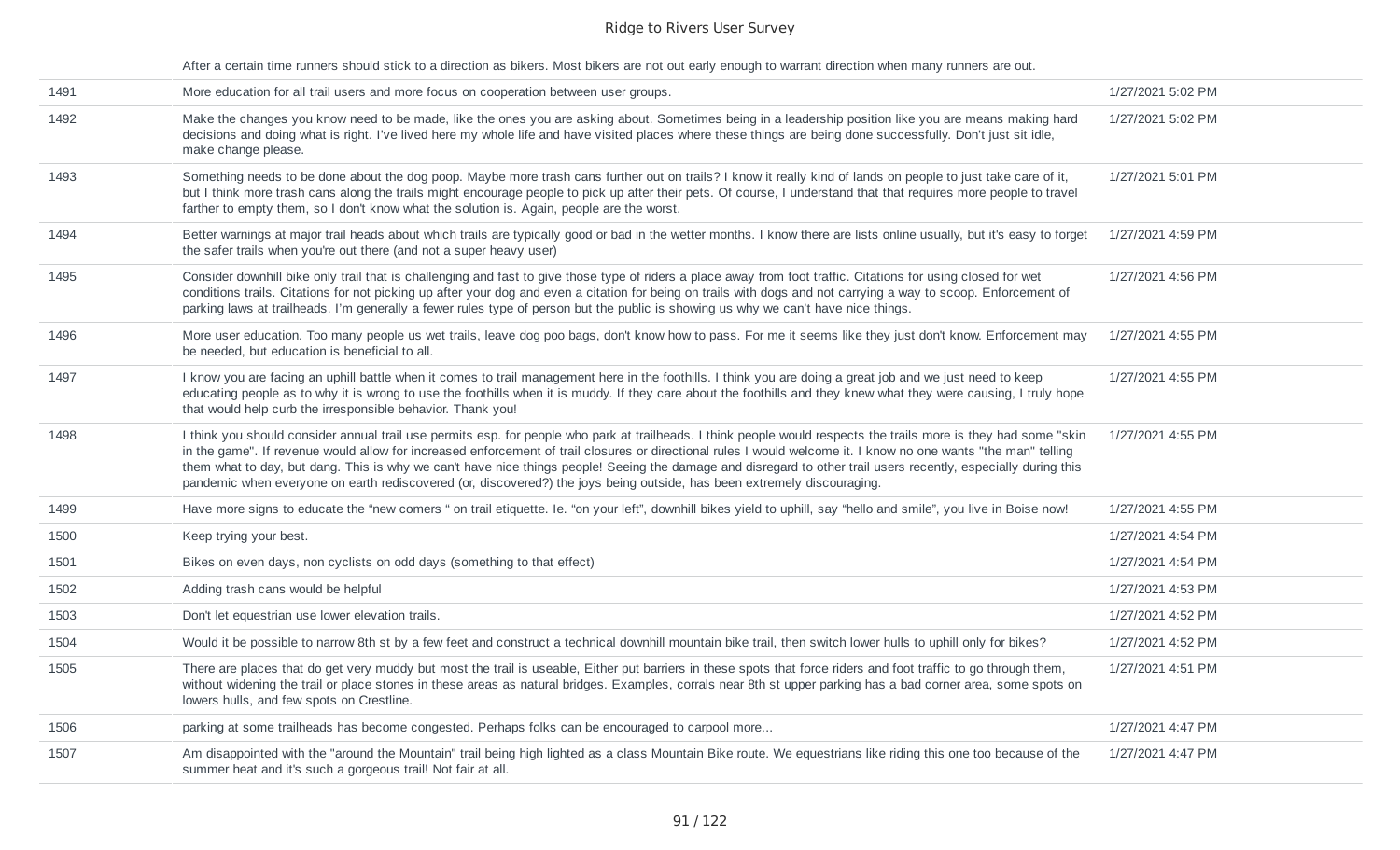| 1508 | odd/even day switch outs instead of permanent direction change. Trails like ATM are fun to experience both directions. ITs worked well in Anchorage AK for<br>example.                                                                                                                                                                                                                                                                                                                                                                                                                                                                                                                              | 1/27/2021 4:47 PM |
|------|-----------------------------------------------------------------------------------------------------------------------------------------------------------------------------------------------------------------------------------------------------------------------------------------------------------------------------------------------------------------------------------------------------------------------------------------------------------------------------------------------------------------------------------------------------------------------------------------------------------------------------------------------------------------------------------------------------|-------------------|
| 1509 | Write more tickets. A few people ruin it for many                                                                                                                                                                                                                                                                                                                                                                                                                                                                                                                                                                                                                                                   | 1/27/2021 4:45 PM |
| 1510 | More support for RTR to enforce unruly trail usersspecifically enforcing through citation when people use muddy trails or allow their dogs off leash. This<br>especially true for high use areas and most specifically Table Rock area trails. It's appalling the wanton disregard for managing shared space by some<br>individuals. I have personally politely reminded folks of the rules only to hear one of two excuses "I didn't see that sign." or "I've been doing this for years."<br>Appreciate all RTR attempts to do, but without teeth of enforcement, this behavior continues and escalates.                                                                                           | 1/27/2021 4:45 PM |
| 1511 | Dedicate some trails completely dog-free with real enforcement through citation as leash rules are way too complicated and ambiguous (i.e., everyone has a<br>different view of what a "controlled" dog is. Some people think that even a 25' leash is effective for controlling a dog). It's like making a clear divide between<br>smoker and non-smokers where only complete segregation truly works.                                                                                                                                                                                                                                                                                             | 1/27/2021 4:45 PM |
| 1512 | I think you are doing a great job. Thanks for providing all the trails. I have never had a bad experience with any other trail user.                                                                                                                                                                                                                                                                                                                                                                                                                                                                                                                                                                | 1/27/2021 4:44 PM |
| 1513 | More horizontal trails in the mid-foothills. And trails connecting table rock to homestead and beyond                                                                                                                                                                                                                                                                                                                                                                                                                                                                                                                                                                                               | 1/27/2021 4:40 PM |
| 1514 | Signs asking bikers if they know how to read!                                                                                                                                                                                                                                                                                                                                                                                                                                                                                                                                                                                                                                                       | 1/27/2021 4:39 PM |
| 1515 | I think enforcement of trail conditions is such a good idea. Sometimes there has to be consequences to change behavior.                                                                                                                                                                                                                                                                                                                                                                                                                                                                                                                                                                             | 1/27/2021 4:36 PM |
| 1516 | I run on Saturday mornings only. The odd/even thing would ruin my running schedule. I run certain trails up only and others down only. Having certain trails be<br>one way only would make particular trails not available to me to run on. I prefer either wider trails (for side by side running with friends) or trails for bikers only<br>and runners only. Thank you.                                                                                                                                                                                                                                                                                                                          | 1/27/2021 4:34 PM |
| 1517 | The lack of action on Peddle Assist E Bikes is ridiculous. The fact that Class 1 E Bikes, which the state legislature has already defined as a bicycle are still<br>banned from the majority of trails needs to change. Many of us can no longer ride regular mountain bikes due to age and or injuries and E Bikes keep us<br>active. Lack of action on these rules keeps us from enjoying the trails that all other riders enjoy despite the fact that most e bike riders have been supporting<br>the trail system for years. Time for Class 1 E bikes to be legal on all Ridge to Rivers trails. I will personally struggle to support anything that Ridge to Rivers<br>does until this changes. | 1/27/2021 4:32 PM |
| 1518 | Any trails designated for downhill mountain bike use only should be made with progressive features that create a fun riding experience on modern bikes. This<br>will draw mountain bikes to these trails, and lessen the conflicts on other trails.                                                                                                                                                                                                                                                                                                                                                                                                                                                 | 1/27/2021 4:32 PM |
| 1519 | Require bike to have a bell and use it. It gives walkers a chance to get out of the way. I hate it when they are right on my heels before they say anything.                                                                                                                                                                                                                                                                                                                                                                                                                                                                                                                                        | 1/27/2021 4:31 PM |
| 1520 | Signage at trailheads in residential neighborhoods reminding users to go the speed limit and otherwise be respectful of residents.                                                                                                                                                                                                                                                                                                                                                                                                                                                                                                                                                                  | 1/27/2021 4:31 PM |
| 1521 | Some kind of turret that fires "relax" darts for the people who aren't considerate of the rules or each other.                                                                                                                                                                                                                                                                                                                                                                                                                                                                                                                                                                                      | 1/27/2021 4:30 PM |
| 1522 | Make it clear in public messaging that a few special-interest groups are standing in the way of the real solution, which is more trail mileage.                                                                                                                                                                                                                                                                                                                                                                                                                                                                                                                                                     | 1/27/2021 4:29 PM |
| 1523 | More trail detours for downhill mountain bike riding could help separate bikers and hikers. An easier detour on 3 bears or freestone for example might help with<br>erosion too.                                                                                                                                                                                                                                                                                                                                                                                                                                                                                                                    | 1/27/2021 4:29 PM |
| 1524 | Trail conditions updated, like BoiseTrails. A community of users updating trail conditions is great for spring when everyone is curious about the amount of mud<br>on trails                                                                                                                                                                                                                                                                                                                                                                                                                                                                                                                        | 1/27/2021 4:28 PM |
| 1525 | Public Education days, or a public education table set up at trailheads of busy trails experiencing the most damage (for example Table Rock TH 2 Saturdays<br>per month)                                                                                                                                                                                                                                                                                                                                                                                                                                                                                                                            | 1/27/2021 4:28 PM |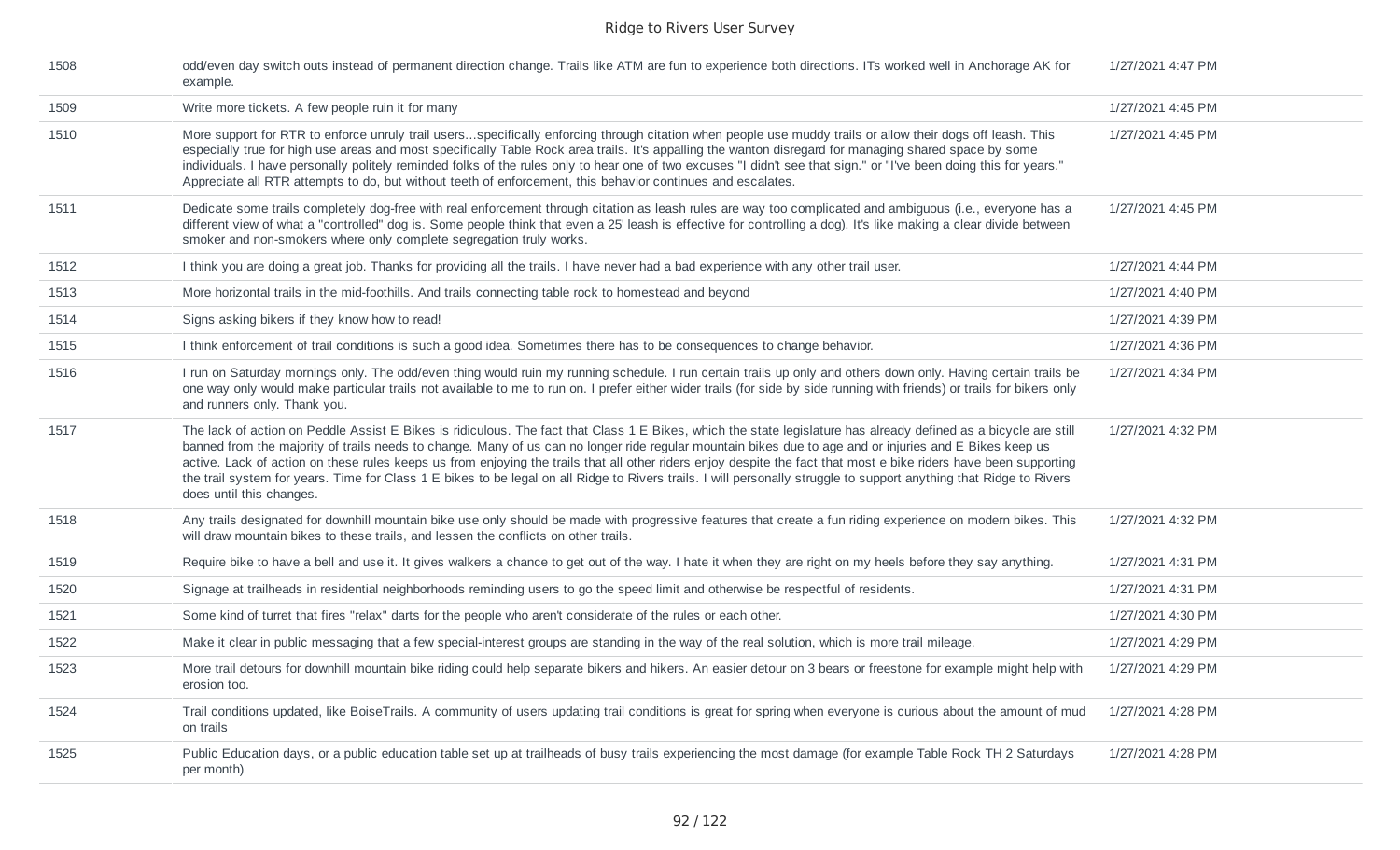| 1526 | Build more purpose built mountain biking trails like in Bend                                                                                                                                                                                                                                                                                                                                                        | 1/27/2021 4:26 PM |
|------|---------------------------------------------------------------------------------------------------------------------------------------------------------------------------------------------------------------------------------------------------------------------------------------------------------------------------------------------------------------------------------------------------------------------|-------------------|
| 1527 | More signs or dog poop baggies things so that people pick up their dog's poop. Also close down trails in winter when they are really muddy. And put up fences<br>when people start making new trails that cut through switchbacks etc.                                                                                                                                                                              | 1/27/2021 4:24 PM |
| 1528 | Odd days, ride counterclockwise. Even days, ride clockwise. Yearly Fees.                                                                                                                                                                                                                                                                                                                                            | 1/27/2021 4:20 PM |
| 1529 | When choosing directional riding/hiking, I encourage you to have bikes in one direction and hikers in the opposite direction. It's been my experience, as both a<br>hiker and biker, that it's way better to see the traffic coming at you rather than from behind. This gives all users time to comfortably prepare for passing rather<br>than having bikers come up behind hikers.                                | 1/27/2021 4:20 PM |
| 1530 | Definitely like the idea of alternating directions for even and odd days!!                                                                                                                                                                                                                                                                                                                                          | 1/27/2021 4:19 PM |
| 1531 | More trash cans                                                                                                                                                                                                                                                                                                                                                                                                     | 1/27/2021 4:19 PM |
| 1532 | Let E Bikes use the trails. I know a lot of people are concerned that they tear up the trails but I have never seen that happen. It would get more people into<br>fitness. I do not ride an E Bike but it would be nice to have people who cant ride regular bikes for whatever reason be able to ride with me.                                                                                                     | 1/27/2021 4:16 PM |
| 1533 | Institute user parking fees or require parking permits. Non 1A drivers should pay to park.                                                                                                                                                                                                                                                                                                                          | 1/27/2021 4:16 PM |
| 1534 | There are just so many dogs in Hillside to Hollow. I know making that area on-leash only would be incredibly unpopular, but I just worry about the vegetation<br>since by and large dogs are just running amok in the hollow.                                                                                                                                                                                       | 1/27/2021 4:16 PM |
| 1535 | Wooden features on trails. Ie bridges, plank rides, wall rides, small jumps, etc.                                                                                                                                                                                                                                                                                                                                   | 1/27/2021 4:14 PM |
| 1536 | Education. The biggest conflicts I have seen involve people with dogs and bikers travelling in opposite directions                                                                                                                                                                                                                                                                                                  | 1/27/2021 4:14 PM |
| 1537 | More motorcycle only trails or something where it's cyclest and motorbikes problems happend when people are walking/running with their headphones in                                                                                                                                                                                                                                                                | 1/27/2021 4:12 PM |
| 1538 | I'm interested in seeing if there is an option to restrict bike use on lower hills gulch beyond the proposal in question 16. Could hikers/runners give up another<br>trail in that area since upper hulls is already closed to bikes it seems like conflict could be reduced further in that corridor.                                                                                                              | 1/27/2021 4:11 PM |
| 1539 | More education. Just general politeness and regard for other humans would be nice. The citizen "trail-policers" yelling at everybody for everything are equally<br>problematic. Build more technical, challenging trails for people who know how to use them and are in the hills to get away from crush of humanity.                                                                                               | 1/27/2021 4:10 PM |
| 1540 | Ban equestrians from trails if that user community cannot clean-up after their horses in the parking areas, on the trails and elsewhere. I'm also tired of seeing<br>bowling bowl sized holes in the trail tread from equestrians using the trails when wet or soft. It is time for that user community to take some responsibility for<br>their actions if they want to continue to be given access to the trails. | 1/27/2021 4:09 PM |
| 1541 | Yes, unfortunately most people don't care about others or our environment. User fees and paid enforcement is the future.                                                                                                                                                                                                                                                                                            | 1/27/2021 4:07 PM |
| 1542 | Connect Hidden Springs to Avimor                                                                                                                                                                                                                                                                                                                                                                                    | 1/27/2021 4:06 PM |
| 1543 | can rotate direction of trail by odd/even days when restricting direction. For example odd days it is counterclockwise and even days is is clockwise. Just an<br>idea to help mix it up some.                                                                                                                                                                                                                       | 1/27/2021 4:04 PM |
| 1544 | Just getting more funding, and maybe see if a levy or something can be used to buy some of that land in the lower foothills that's being held by land<br>speculators                                                                                                                                                                                                                                                | 1/27/2021 4:03 PM |
| 1545 | Close trails that are not all-weather trails during winter and early spring when trails are muddy. Trails could be used in winter during morning hours when ground<br>is still frozen. Trailheads would be temporarily closed and marked with large bright red signage when they are closed with city-authorized citations for violators.                                                                           | 1/27/2021 4:02 PM |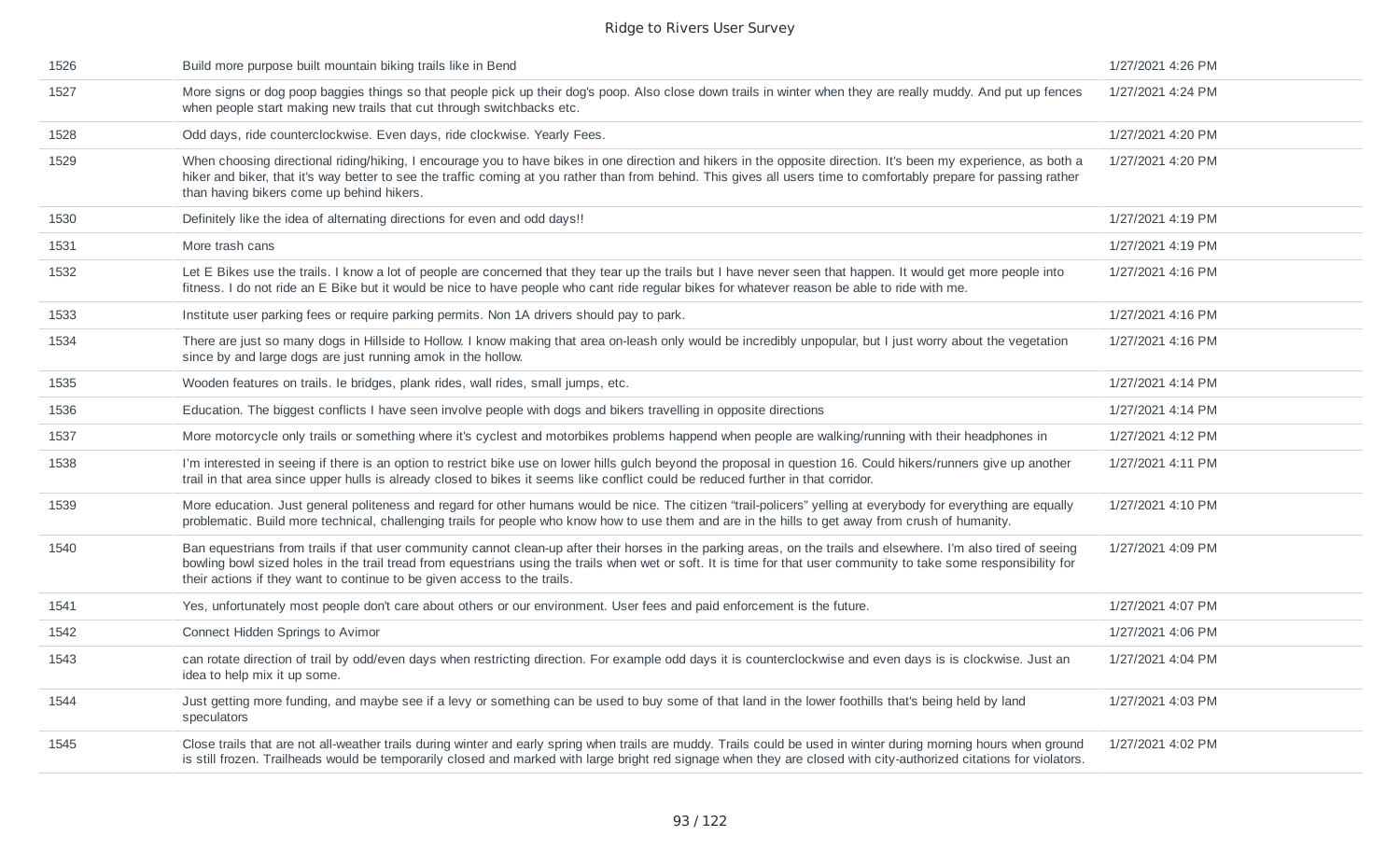| 1546 | Allow e mountain bikes on the trails.                                                                                                                                                                                                                                                                                                                                                                                                                                                                                                                                                                                                       | 1/27/2021 4:01 PM |
|------|---------------------------------------------------------------------------------------------------------------------------------------------------------------------------------------------------------------------------------------------------------------------------------------------------------------------------------------------------------------------------------------------------------------------------------------------------------------------------------------------------------------------------------------------------------------------------------------------------------------------------------------------|-------------------|
| 1547 | issue citations for those who don't clean up dog poop                                                                                                                                                                                                                                                                                                                                                                                                                                                                                                                                                                                       | 1/27/2021 4:00 PM |
| 1548 | Folks should be fined for being on muddy trails much like off leash dogs.                                                                                                                                                                                                                                                                                                                                                                                                                                                                                                                                                                   | 1/27/2021 3:59 PM |
| 1549 | For Lower Hulls Gulch, I wish that the alternate days were closed to all bike travel, as it is to all other uses on the bike days. Bikes are often rude and<br>unyielding to hikers, especially at Lower Hulls Gulch.                                                                                                                                                                                                                                                                                                                                                                                                                       | 1/27/2021 3:58 PM |
| 1550 | -I've seen additional signage in past week or two informing about muddy trails, awesome! More signage is needed to inform people/bikers on who should yield<br>to who. -Bikers should be required to have a bell or any sort of noise on their bike. They blast through blind corners too often. -Keep pushing people towards<br>your daily Facebook update posts. Those are a HUGE help! -Maybe we warn everyone that all trails now contain a super toxic form of poison ivy, and that no<br>one should ever use them again?? And we just keep this between us -You guys are awesome, appreciate all your effort, keep up the great work! | 1/27/2021 3:57 PM |
| 1551 | Make bikers slow down and respect horses/pedestrians                                                                                                                                                                                                                                                                                                                                                                                                                                                                                                                                                                                        | 1/27/2021 3:56 PM |
| 1552 | Agree with dedicated travel direction for all users during high volume times (perhaps 8-5) therefore (like lower gulls downhill only) early AM being able to go<br>uphill on lower gulls.                                                                                                                                                                                                                                                                                                                                                                                                                                                   | 1/27/2021 3:56 PM |
| 1553 | Downhill bike only trails                                                                                                                                                                                                                                                                                                                                                                                                                                                                                                                                                                                                                   | 1/27/2021 3:55 PM |
| 1554 | If you implemented these rules and changes to your trails, it would be very difficult for people to use the trails based on their schedules. We don't need more<br>restrictions on trails we just need additional trails for our additional users. Our trails are wonderful and although I am a runner, I enjoy getting to see people out<br>biking and hiking on the same trail I am on. Separating usage and days would just divide people. Please just consider adding more trails and keep things<br>inclusive. We need more inclusion and tolerance in our world not more division. Thanks for all you do. Our trails are amazing.     | 1/27/2021 3:51 PM |
| 1555 | I think you guys have gone above and beyond. I know there's not much political appetite or enforcement for other actions, such as a paid trail pass or hard<br>closures, so not sure what else could be done.                                                                                                                                                                                                                                                                                                                                                                                                                               | 1/27/2021 3:51 PM |
| 1556 | Alternate days of use modes on Sweet Connie, Peggy's and Brewers Byway.                                                                                                                                                                                                                                                                                                                                                                                                                                                                                                                                                                     | 1/27/2021 3:50 PM |
| 1557 | Yes would like to see more trails for hiking only and off dogs are off leash they should be under control. Over the last few years some of the trails have much<br>more dog poop especially lower hulls gulch, Crestline and military reserve area. There are dog bag and garbage cans around so it seems like there needs to be<br>tickets issued for not picking up. I'm a dog owner and feel like I spend a lot of time picking up after others. There has to be a way to fix this problem. Thanks<br>for considering my comments.                                                                                                       | 1/27/2021 3:48 PM |
| 1558 | More users are inquiring on e-bikes and designated trails open for e-bikes                                                                                                                                                                                                                                                                                                                                                                                                                                                                                                                                                                  | 1/27/2021 3:45 PM |
| 1559 | We need bike-only (and hike-only) trails. Also, make equestrians pick up their horse poop; why don't they have to when dog owners do (which they should)???<br>I've never heard any reasoning other than "this is how it has always been" which is not a legitimate argument.                                                                                                                                                                                                                                                                                                                                                               | 1/27/2021 3:42 PM |
| 1560 | The addition of directional, mountain bike only trails would alleviate trail conflict issues.                                                                                                                                                                                                                                                                                                                                                                                                                                                                                                                                               | 1/27/2021 3:39 PM |
| 1561 | Lower Hulls should be open to uphill bike traffic but closed to downhill bike traffic 7 days a week. There are too many blind corners and the single track should<br>be protected.                                                                                                                                                                                                                                                                                                                                                                                                                                                          | 1/27/2021 3:39 PM |
| 1562 | Holding mud mongers responsible for trail damage. Fines and maybe forced community service to help improve not degrade trails                                                                                                                                                                                                                                                                                                                                                                                                                                                                                                               | 1/27/2021 3:38 PM |
| 1563 | A lot of focus (and citations) go into dogs being on or off leash but what about citations for not picking up dog waste? That has become a huge problem.                                                                                                                                                                                                                                                                                                                                                                                                                                                                                    | 1/27/2021 3:38 PM |
| 1564 | Enforce use restrictions due to mud and other weather-related conditions! It is not fair to those of us who abide by them.                                                                                                                                                                                                                                                                                                                                                                                                                                                                                                                  | 1/27/2021 3:37 PM |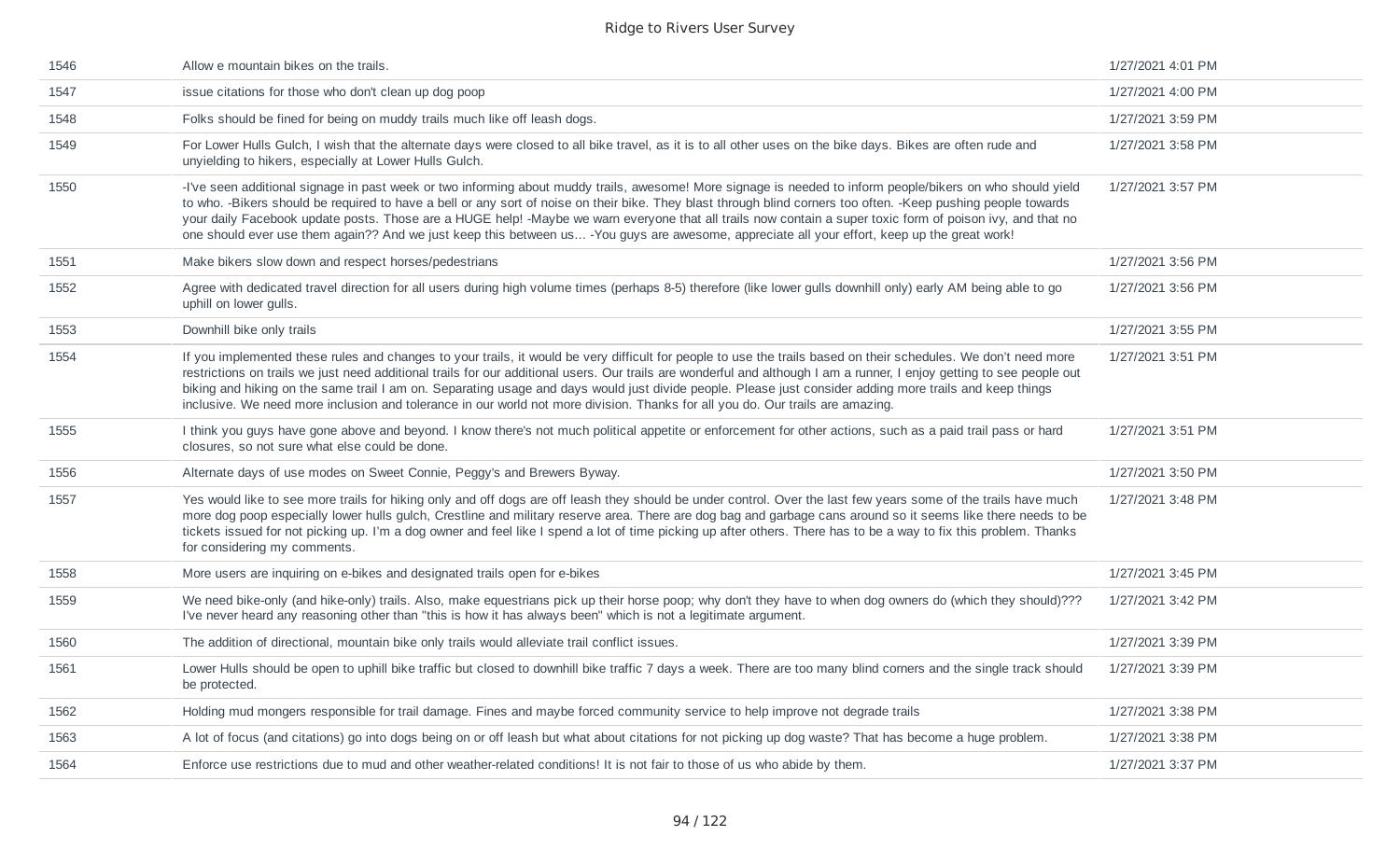| 1565 | Just as roads and green belt uses increase, So has the trail use. To solve the road congestion, they widen the roads and beautiful. Do the same with the trails.<br>No more single track. Make trails double track. That would alievate congestion and make it safe to pass one another.                                                                                                                                                                                                                                                                                                                                                                                                                                                                                                                                                                                                                                                                                                                                                                                                                                                                                                                                                                                                                                                                                                                                                                                                                                                                                                                                                                                  | 1/27/2021 3:37 PM |
|------|---------------------------------------------------------------------------------------------------------------------------------------------------------------------------------------------------------------------------------------------------------------------------------------------------------------------------------------------------------------------------------------------------------------------------------------------------------------------------------------------------------------------------------------------------------------------------------------------------------------------------------------------------------------------------------------------------------------------------------------------------------------------------------------------------------------------------------------------------------------------------------------------------------------------------------------------------------------------------------------------------------------------------------------------------------------------------------------------------------------------------------------------------------------------------------------------------------------------------------------------------------------------------------------------------------------------------------------------------------------------------------------------------------------------------------------------------------------------------------------------------------------------------------------------------------------------------------------------------------------------------------------------------------------------------|-------------------|
| 1566 | Nothing to add but I definitely think having a better handle on mandating trail closures during the wet season is critical. I live near Usery St. and only go on the<br>trails after a hard freeze but it is absurd how many people are going up there when it is muddy. I will even say something to people as I see them and they do<br>NOT like the direct feedback. When it comes to human behavior, I believe it needs to be black and white/crystal clear on rules so making trails closed will<br>really help preserve the quality and sustainability of the trail system                                                                                                                                                                                                                                                                                                                                                                                                                                                                                                                                                                                                                                                                                                                                                                                                                                                                                                                                                                                                                                                                                          | 1/27/2021 3:36 PM |
| 1567 | Just be nice.                                                                                                                                                                                                                                                                                                                                                                                                                                                                                                                                                                                                                                                                                                                                                                                                                                                                                                                                                                                                                                                                                                                                                                                                                                                                                                                                                                                                                                                                                                                                                                                                                                                             | 1/27/2021 3:36 PM |
| 1568 | I know the R2R group is doing everything they can, it really is the other trail users that are worsening my experience. I literally don't even walk/ride in the<br>foothills Nov-Mar because I can't bear to see all the damage that has been done. I've lived in Boise for well over a decade at this point and wow have things<br>changed, most noticeably in the last year. I often asked myself "what are these people doing on my trails?!?" But I know that is the wrong attitude, these are<br>everyone's trails. COVID has everyone itching to get out of the house and the trails are being loved to death. I am open to all and any options (alternating use<br>days, one-direction, opposite use/opposite direction, etc. to help everyone play better together - bikers, hikers, equestrians. The Happy Trails campaign is a<br>great idea and I have seen it in action - people literally saying 'Happy Trails' as they walk by. I can't help but think the way forward is just more education and<br>enforcement. Maybe a full-time outreach/volunteer coordinator who can truly focus on this aspect. Maybe a new campaign called "Give a Poop" - where you<br>ask all dog owners to bring out at least one pile of dog poop every time they are on the trails. As a non-dog owner, I would also appreciate dogs on-leash on all<br>trails. I am okay with other people's dogs coming up to say hello but not everyone is. I have also had people's dogs jump up on me or even nip at my hand. I<br>think it would be safer if they were leashed all the time, at least in the lower foothill trails. Maybe allow off-leash on the less trafficked trails. | 1/27/2021 3:36 PM |
| 1569 | Ask for volunteers who will be trained to help keep an eye out for vandalism, people who aren't following the rules, etc. These volunteers would volunteer to<br>approach people with respect and try to educate them as to what the rules are. Give these people some sort of badge, vest, or other identification to present to<br>support their authority so that their advice will be heeded. I have also been kind of frustrated because sometimes the trails are muddy but your website does<br>not show the trails as closed.                                                                                                                                                                                                                                                                                                                                                                                                                                                                                                                                                                                                                                                                                                                                                                                                                                                                                                                                                                                                                                                                                                                                      | 1/27/2021 3:35 PM |
| 1570 | Citable violations for users not cleaning up dog poop from their dogs.                                                                                                                                                                                                                                                                                                                                                                                                                                                                                                                                                                                                                                                                                                                                                                                                                                                                                                                                                                                                                                                                                                                                                                                                                                                                                                                                                                                                                                                                                                                                                                                                    | 1/27/2021 3:34 PM |
| 1571 | Trails are not congested 24/7. If restrictions are added on congested trails, limit those restrictions to identified peak-use times, leaving trails open to all users<br>in all directions during non-peak-use times.                                                                                                                                                                                                                                                                                                                                                                                                                                                                                                                                                                                                                                                                                                                                                                                                                                                                                                                                                                                                                                                                                                                                                                                                                                                                                                                                                                                                                                                     | 1/27/2021 3:33 PM |
| 1572 | Definite ticket for use of muddy trails                                                                                                                                                                                                                                                                                                                                                                                                                                                                                                                                                                                                                                                                                                                                                                                                                                                                                                                                                                                                                                                                                                                                                                                                                                                                                                                                                                                                                                                                                                                                                                                                                                   | 1/27/2021 3:31 PM |
| 1573 | More receptacles for dog waste                                                                                                                                                                                                                                                                                                                                                                                                                                                                                                                                                                                                                                                                                                                                                                                                                                                                                                                                                                                                                                                                                                                                                                                                                                                                                                                                                                                                                                                                                                                                                                                                                                            | 1/27/2021 3:31 PM |
| 1574 | Create and/or communicate more broadly an acceptable path for hikers/bikers to the top of Table Rock during the winter months, even if it is using<br>paved/unpaved roads.                                                                                                                                                                                                                                                                                                                                                                                                                                                                                                                                                                                                                                                                                                                                                                                                                                                                                                                                                                                                                                                                                                                                                                                                                                                                                                                                                                                                                                                                                                | 1/27/2021 3:31 PM |
| 1575 | I would just like to see more education. Perhaps ridge to rivers folks and/or volunteers could go out to trail heads on busy Saturdays to provide education once<br>a month throughout the season or year. Or some other similar frequency. I do not want to see the trails managed differently in terms of direction, or access to<br>users on particular days. I personally like to travel in both directions on trails and would miss the opportunity to experience a trail in both directions. I also want<br>access to all trails whether I'm running or riding. I choose trails for different experiences on different days. The best thing about living here is the access to<br>trails. It would change my experience of living here if I did not have the same access to trails because of management changes. I would support limited<br>closures during muddy periods. Though there are days I've gone out, having checked the website, and either it hadn't been updated, or it didn't reflect the<br>experience on the trail once I got on it. I think more direct, on-trail education will be key regardless.                                                                                                                                                                                                                                                                                                                                                                                                                                                                                                                                               | 1/27/2021 3:30 PM |
| 1576 | more trails in general. Hikers need to not wear earbuds, they never hear you! Uphill trails can be both bikes and hikers, but some downhill trails need to be just<br>bikes. Dogs need to be on leashes, I have almost hit about 6 dogs, and I get yelled at when the dog comes running at me on the bike! Buy as much land as<br>possible before it is all gone. once it is gone, it is gone. Add more paths, the population is not going to go down!                                                                                                                                                                                                                                                                                                                                                                                                                                                                                                                                                                                                                                                                                                                                                                                                                                                                                                                                                                                                                                                                                                                                                                                                                    | 1/27/2021 3:27 PM |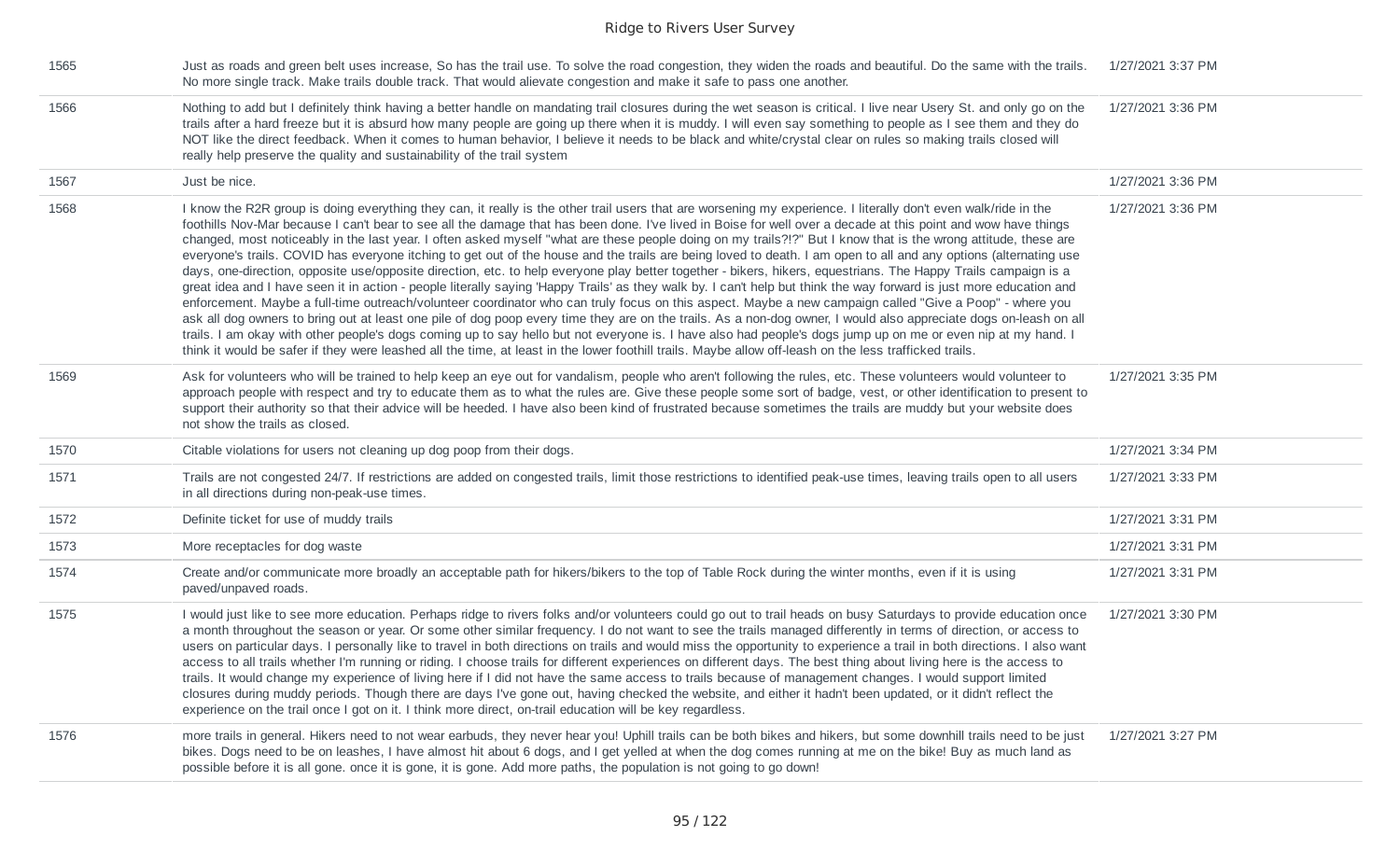| 1577 | Perhaps more signage at trailheads to notify users of trail conditions. Possible options could include a pyramid type warning system similar to avalanche<br>ratings or along the lines of red/yellow/green like a traffic light system.                                                                                                                                                                          | 1/27/2021 3:27 PM |
|------|-------------------------------------------------------------------------------------------------------------------------------------------------------------------------------------------------------------------------------------------------------------------------------------------------------------------------------------------------------------------------------------------------------------------|-------------------|
| 1578 | Sidewinder Trail - similar different days usage as Lower Hulls. New downhill only Mt bike specific (only) trail(s)                                                                                                                                                                                                                                                                                                | 1/27/2021 3:26 PM |
| 1579 | Thank you for seeking feedback from the community! I think alternating days, new trails, and directional downhill for mountain biking are the key concepts to<br>improving the experience for all users. I will add that alternating days for moto/mountain bike on Trail 4 may be worth thinking about. It is becoming very<br>popular for bikers, and sometimes a moto bombing uphill can come up on you quick. | 1/27/2021 3:21 PM |
| 1580 | Bell Boxes and encouraging the MTB trail users to adopt the use of bells. Santa Barbara, CA is an example of this program - check them out.                                                                                                                                                                                                                                                                       | 1/27/2021 3:19 PM |
| 1581 | More education on rules of the trail. More usage measurement. More visibility.                                                                                                                                                                                                                                                                                                                                    | 1/27/2021 3:18 PM |
| 1582 | Good signage at trailheads to indicate what the pilot programs consist of. Especially when there are multiple access points to trails.                                                                                                                                                                                                                                                                            | 1/27/2021 3:18 PM |
| 1583 | Ticket anyone on muddy trails, please!!!                                                                                                                                                                                                                                                                                                                                                                          | 1/27/2021 3:17 PM |
| 1584 | Dogs are a huge issue. I believe ALL trails should be on a leash only. I was bit once chased twice just this summer.                                                                                                                                                                                                                                                                                              | 1/27/2021 3:14 PM |
| 1585 | Issue citations and other penalties to those who ignore trail regulations (e.g., "too muddy"). 20 years of "education" have not worked. Penalize the arrogant<br>scofflaws!                                                                                                                                                                                                                                       | 1/27/2021 3:13 PM |
| 1586 | More trash cans for dog owners to put green bags of poop into, rather than on the side of the trail                                                                                                                                                                                                                                                                                                               | 1/27/2021 3:12 PM |
| 1587 | Stronger enforcement, if possible, of trail closures in muddy conditions would be a positive thing.                                                                                                                                                                                                                                                                                                               | 1/27/2021 3:10 PM |
| 1588 | Yes for the most part leave it alone let people have fun if you want confrontation start making rules because very few will follow them and I'm sure you don't<br>have the resources to enforce them. I would like to see some enforcement of muddy trail use.                                                                                                                                                    | 1/27/2021 3:10 PM |
| 1589 | I very much like the idea of limiting encounters of bikers with off leash dog hikers, however this could be managed, for example by having everyone go in the<br>same direction, having dedicated days for each user, or dedicated separate trails.                                                                                                                                                               | 1/27/2021 3:06 PM |
| 1590 | There should be fines for people using muddy trails and not picking up dog poop                                                                                                                                                                                                                                                                                                                                   | 1/27/2021 3:04 PM |
| 1591 | I am a dual user. I use the trails for trail running and MTBing. However, I feel that frequently bikers have the loudest voice (regardless of whether they are the<br>largest group of users) and their concerns are addressed more than other trail users. I believe every voice should be heard, not just the vocal bikers.                                                                                     | 1/27/2021 3:03 PM |
| 1592 | Posted signs for fining people entering closed trails                                                                                                                                                                                                                                                                                                                                                             | 1/27/2021 3:02 PM |
| 1593 | Winterizing more heavily used trails. The first couple of miles from lower foothills trailheads could be winterized. Some type of permitting for trail use to raise<br>funds.                                                                                                                                                                                                                                     | 1/27/2021 3:01 PM |
| 1594 | Would love to have a fund drive in the spring for families to contribute to trail maintenance. You might want to allow families to contribute to specific trails they<br>use regularly.                                                                                                                                                                                                                           | 1/27/2021 2:59 PM |
| 1595 | Enforcement is always a challenge but things that really diminish the hiking experience are dog waste & hikers blasting music on speakers rather that using<br>headphones. Both are issues in the Table Rock system.                                                                                                                                                                                              | 1/27/2021 2:59 PM |
| 1596 | Issue tckets for leaving dog waste and for using muddy trails                                                                                                                                                                                                                                                                                                                                                     | 1/27/2021 2:58 PM |
| 1597 | Pick a Saturday and flood each access point to popular trail, with volunteers handing out flyers to promote trail building volunteer day opportunity 2 weeks<br>later. I think nothing can improve a person's attitude about trail care better than putting in a couple hours working on trail maintenance. It seems online                                                                                       | 1/27/2021 2:56 PM |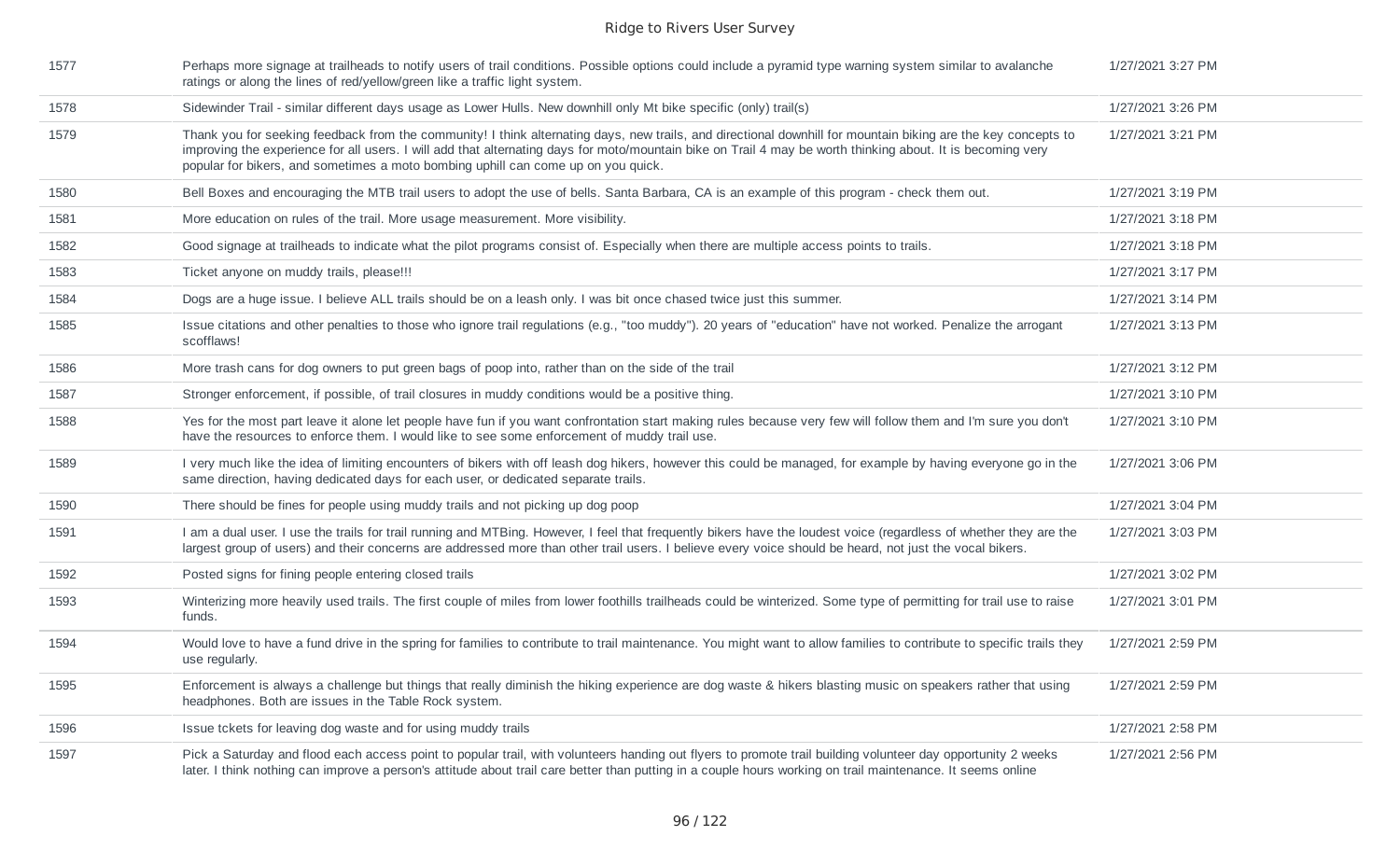marketing of volunteer days could be buoyed by a big, visual (matching bright shirts?) of people they have to pass through, which could also be a great opportunity for education in quick bites. I would also use the same crowd flood idea in the fall/winter several times with the aim to educate people about using muddy trails. Maybe giant pics on a stick of bad trail use in mud season, with good pics on the opposite side. One person volunteering at a trail head (maybe handing out a flyer) has much less impact. Thank you so much for all you do!

| 1598 | Trail connecting Table Rock to Homestead Trail.                                                                                                                                                                                                                                                                                                                                                                                                                                                                                                                                                                                                                                                                                                                                                                                                                                                                                                                                                                                                      | 1/27/2021 2:55 PM |
|------|------------------------------------------------------------------------------------------------------------------------------------------------------------------------------------------------------------------------------------------------------------------------------------------------------------------------------------------------------------------------------------------------------------------------------------------------------------------------------------------------------------------------------------------------------------------------------------------------------------------------------------------------------------------------------------------------------------------------------------------------------------------------------------------------------------------------------------------------------------------------------------------------------------------------------------------------------------------------------------------------------------------------------------------------------|-------------------|
| 1599 | Additional new trails especially loops between 4-8 miles are always welcome! Thank you for your work ©                                                                                                                                                                                                                                                                                                                                                                                                                                                                                                                                                                                                                                                                                                                                                                                                                                                                                                                                               | 1/27/2021 2:54 PM |
| 1600 | I commend you for what you are doing. You are faced with so many challenges with the high number of people causing damage to the trail.                                                                                                                                                                                                                                                                                                                                                                                                                                                                                                                                                                                                                                                                                                                                                                                                                                                                                                              | 1/27/2021 2:53 PM |
| 1601 | Need to enforce trespass laws and reduce non-R2R trails being created on private lands. These are unmanaged and the abuse and neglect is becoming<br>evident. As a landowner of more than 40 acres in NW Boise, we are seeing a lot of trespassing from Seamans to Cartwright ridge trail including cutting fences,<br>building new trails, winter entry (Mud), and transfer of noxious weeds. We are not opposed to trails in our backyard but public presence requires continued<br>maintenance and effort on your part.                                                                                                                                                                                                                                                                                                                                                                                                                                                                                                                           | 1/27/2021 2:51 PM |
| 1602 | No e bikes or equivalent allowed on any trails                                                                                                                                                                                                                                                                                                                                                                                                                                                                                                                                                                                                                                                                                                                                                                                                                                                                                                                                                                                                       | 1/27/2021 2:50 PM |
| 1603 | Incorporate technical features into trails. Careful with water bars they are dangerous.                                                                                                                                                                                                                                                                                                                                                                                                                                                                                                                                                                                                                                                                                                                                                                                                                                                                                                                                                              | 1/27/2021 2:49 PM |
| 1604 | Increased visibility to closures, namely at parking areas when you start, rather than high in the foothills at junctions. A notification system (via text/email) for<br>trail closures.                                                                                                                                                                                                                                                                                                                                                                                                                                                                                                                                                                                                                                                                                                                                                                                                                                                              | 1/27/2021 2:48 PM |
| 1605 | Good signage is key for any pilot to work correctly. If a trail becomes 1 way, there needs to be an alternate route within .5 miles or so to take its place to go<br>the opposite direction. To get to a junction, for example                                                                                                                                                                                                                                                                                                                                                                                                                                                                                                                                                                                                                                                                                                                                                                                                                       | 1/27/2021 2:48 PM |
| 1606 | More trails to alleviate congestion - especially in east Boise                                                                                                                                                                                                                                                                                                                                                                                                                                                                                                                                                                                                                                                                                                                                                                                                                                                                                                                                                                                       | 1/27/2021 2:46 PM |
| 1607 | Single track trails for motorcycles.                                                                                                                                                                                                                                                                                                                                                                                                                                                                                                                                                                                                                                                                                                                                                                                                                                                                                                                                                                                                                 | 1/27/2021 2:46 PM |
| 1608 | I haven't ever had a bad experience as either a biker or hiker. My greatest area of concern is trail degradation and pet control.                                                                                                                                                                                                                                                                                                                                                                                                                                                                                                                                                                                                                                                                                                                                                                                                                                                                                                                    | 1/27/2021 2:45 PM |
| 1609 | Produce simple videos of trail etiquette demonstrating what is expected. If those exist and I have missed them, please bring them forward in a trail etiquette<br>campaingn.                                                                                                                                                                                                                                                                                                                                                                                                                                                                                                                                                                                                                                                                                                                                                                                                                                                                         | 1/27/2021 2:40 PM |
| 1610 | I believe that trails should be closed when they are known to be muddy, with signs posted at entrance to trail. On busy days, it can be kind of scary when<br>you're a hiker, knowing that bikers can come around a corner at any second. The idea of odd and even days for bikers and hikers could be the answer (such as<br>on Polecat).                                                                                                                                                                                                                                                                                                                                                                                                                                                                                                                                                                                                                                                                                                           | 1/27/2021 2:39 PM |
| 1611 | I think id there was an outreach program to the schools and teach our kids how to use the trails properly we could see better results. Kids turn into responsible<br>adults plus they may hold the adults in their life accountable when they are not treating trails as they should                                                                                                                                                                                                                                                                                                                                                                                                                                                                                                                                                                                                                                                                                                                                                                 | 1/27/2021 2:38 PM |
| 1612 | I am a runner, mountain biker, and daily lunch walker with my wife and leashed dog. When you turn the trails into a sidewalk, you get speeding mtbs. I don't<br>think uphill mtb is a user conflict on most trails. Creating interesting downhill trails for mtb solves a lot of problems. I don't like eliminating mtb from connecting<br>trails if there is no substitute. I enjoy a 40 mile loop: MilRes Connector, Crestline, 8th St Moto, Corrals, Sheep Camp, Dry Creek, Sweet Connie, Peggy's,<br>Polecat, 36th St Chute, Full Sail, Buena Vista, Who Now, 15th, Red Fox, Kestrel. I would hate to lose that. I'm always looking for interesting loops. I'd like to<br>see year-round trail mix added to most of the lower foothills to fix the mud problem. I hike or run Eagle Ridge loop 4-5 times a week. Winter it's just the road to<br>the towers, but connecting to Toll Road with the year-round mix would open up options. Adding a pit toilet and water pump to Sweet Connie/Dry Creek TH<br>would be a nice amenity and sanitary. | 1/27/2021 2:37 PM |
| 1613 | Last time I was there with my dog none of the dog bag stations were full so that would be helpful in making it easier to care for dog waste. I know my dog                                                                                                                                                                                                                                                                                                                                                                                                                                                                                                                                                                                                                                                                                                                                                                                                                                                                                           | 1/27/2021 2:36 PM |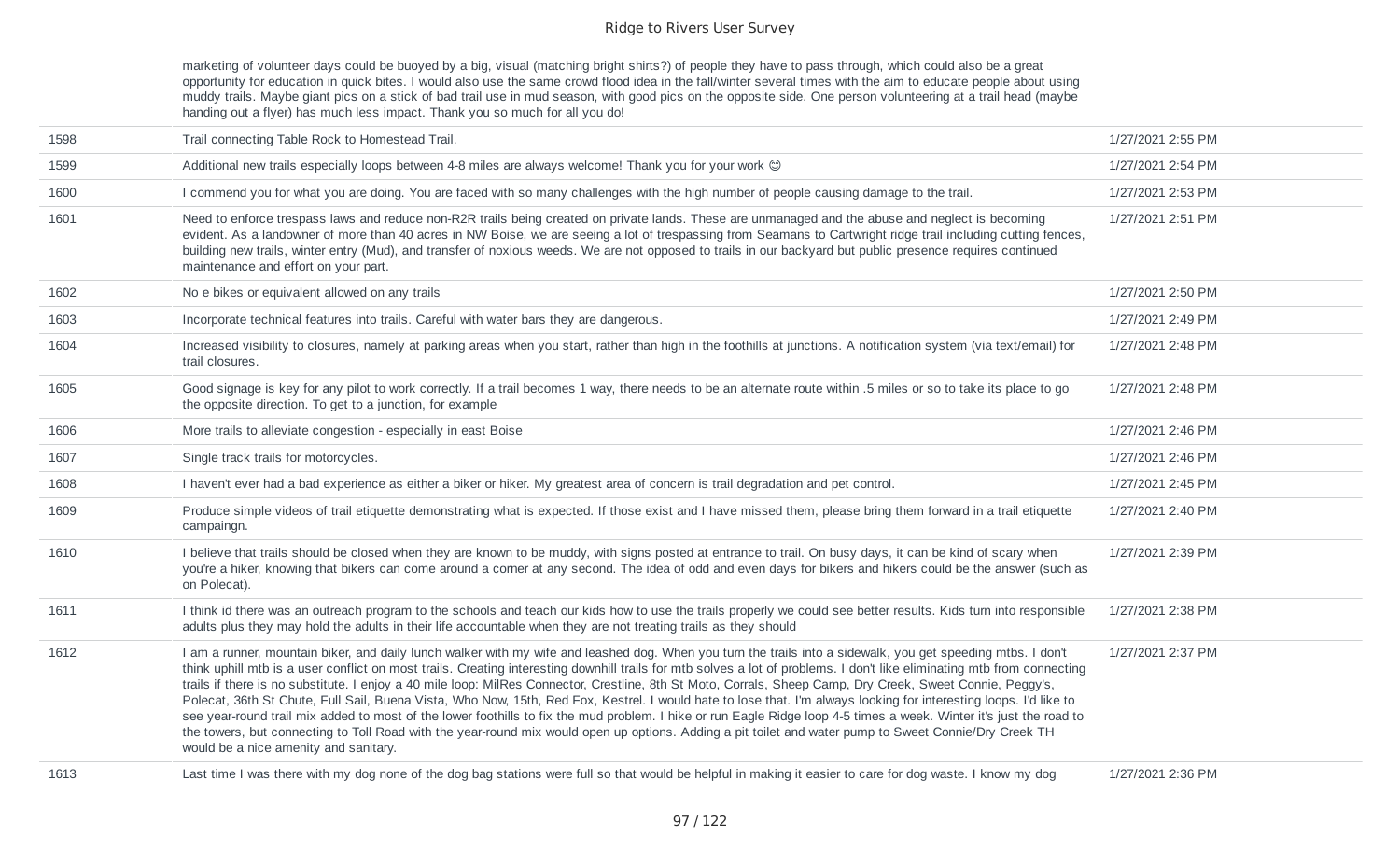enjoys being off leash but, I can see if on certain days or high traffic times/areas it may be better to keep dogs leashed. I always make sure my dog stays close by but, I can see how this may help. Also, it may be helpful to post signs at the trailhead on days when the trails are too muddy. We were out early January because it was very warm and didn't have any warning until after we got back to the car. We hadn't even gotten to the trail until around noon or so so, I think even posting trail closures around 8am or 9am might prove to be helpful. I understand this is a bigger responsibility but, I do think it would be nice to have that clarity so that people can know for sure and not just have to guess.

| 1614 | Around the mountain is one direction at the start in the resort but either direction at further trail points                                                                                                                                                                                                                                                                                                                                                                                                                                                                                                                                                                                                                                              | 1/27/2021 2:35 PM |
|------|-----------------------------------------------------------------------------------------------------------------------------------------------------------------------------------------------------------------------------------------------------------------------------------------------------------------------------------------------------------------------------------------------------------------------------------------------------------------------------------------------------------------------------------------------------------------------------------------------------------------------------------------------------------------------------------------------------------------------------------------------------------|-------------------|
| 1615 | More bathrooms! Even if we needed to pay fees to use them, or collect fees in another way to fun more bathrooms, they would be greatly appreciated.                                                                                                                                                                                                                                                                                                                                                                                                                                                                                                                                                                                                       | 1/27/2021 2:33 PM |
| 1616 | Closing trails for weeks at during the winter would help, more hiking only trails, more benches in scenic locations on certain trails that offer nice views.<br>Allowing the Landowners to publicly voice their opinion on how the trails on their land is being destroyed.                                                                                                                                                                                                                                                                                                                                                                                                                                                                               | 1/27/2021 2:33 PM |
| 1617 | Yes, Boise impact fees and taxes paid for the trails/land purchases (and maintenance). We should restrict users to Boise residents only or allow a fee<br>schedule for non resident users. Boise residents pay for the quality of life for others to crowd us out and decrease our quality of life.                                                                                                                                                                                                                                                                                                                                                                                                                                                       | 1/27/2021 2:31 PM |
| 1618 | Balance simplicity with trail needs. If you make the rules too complicated and hard to follow people will just ignore them. Personally the biggest conflict for me<br>is when I'm walking and come across a bike on a narrow path, and vice-versa.                                                                                                                                                                                                                                                                                                                                                                                                                                                                                                        | 1/27/2021 2:31 PM |
| 1619 | Let e-bikes use all trails. Or have age requirement for them. More rules make more complaints = less fun                                                                                                                                                                                                                                                                                                                                                                                                                                                                                                                                                                                                                                                  | 1/27/2021 2:29 PM |
| 1620 | Traverse trail across the face of the front near the ridge line.                                                                                                                                                                                                                                                                                                                                                                                                                                                                                                                                                                                                                                                                                          | 1/27/2021 2:28 PM |
| 1621 | Don't change Lower Hulls. It is the crown jewel in the foothills, the most popular trail, and you will get the most pushback from all groups. You can't enforce the<br>changes, and people will be defiant of the new rules on purpose. Changing Lower Hulls will cause more confrontations than we currently have.                                                                                                                                                                                                                                                                                                                                                                                                                                       | 1/27/2021 2:28 PM |
| 1622 | Shut down muddy trails in the winter. It is threatened each year, and the behavior never changes. Seriously. This needs to happen. And, get SWIMBA to<br>educate mt bikers on trail etiquette. They are the worse at slowing down or stopping. And I'm a mt biker, so I can say that.                                                                                                                                                                                                                                                                                                                                                                                                                                                                     | 1/27/2021 2:28 PM |
| 1623 | If there are going to be directional and use changes, there will have to be some way to make it impossible for even the biggest idiots to screw it up. I see<br>people constantly hiking down the downhill mtb only trails in the Eagle Bike Park. They all claim ignorance about the use designations despite walking past<br>numerous signs. I think it's safe to assume that the average foothills user can't read. That, and the, or rather, the people with the dogs. I think the mentality<br>that you are up against is perfectly captured by the jackasses who climb over closed fences during mud season. These are people that are going to do<br>whatever the fuck they want. The very least we can do is make it expensive for them to do it. | 1/27/2021 2:27 PM |
| 1624 | Educate dog owners.                                                                                                                                                                                                                                                                                                                                                                                                                                                                                                                                                                                                                                                                                                                                       | 1/27/2021 2:24 PM |
| 1625 | More technical trails. Thanks                                                                                                                                                                                                                                                                                                                                                                                                                                                                                                                                                                                                                                                                                                                             | 1/27/2021 2:23 PM |
| 1626 | Enforce on people who do not follow dog-on-leash rules. More parking at certain busy trailheads would be helpful.                                                                                                                                                                                                                                                                                                                                                                                                                                                                                                                                                                                                                                         | 1/27/2021 2:23 PM |
| 1627 | Enforceable penalties as education has appeared to have less effect as the years go by.                                                                                                                                                                                                                                                                                                                                                                                                                                                                                                                                                                                                                                                                   | 1/27/2021 2:22 PM |
| 1628 | Don't try to please everyone with every trail. Not every trail needs to be open to mtb. Not every mtb trails needs to be beginner friendly. Don't be afraid to build<br>actual features                                                                                                                                                                                                                                                                                                                                                                                                                                                                                                                                                                   | 1/27/2021 2:22 PM |
| 1629 | Massive undertaking. Thank you for doing what you do. - Around the Mountain is the only one on this list that I'd make any real changes to, with the amount of<br>blind corners. The other three are open enough that any responsible trail user SHOULD be able to share the trail easily and let opposing traffic pass easily.                                                                                                                                                                                                                                                                                                                                                                                                                           | 1/27/2021 2:21 PM |
| 1630 | I think minimal rules and regulations should be enforced, to prevent stress and maximize enjoyment when using the trails. There has to be a balance between<br>caring for the trails and personal freedom (coming from someone who NEVER thought I'd be on the "but my freedom" side of things!) I fully support citing                                                                                                                                                                                                                                                                                                                                                                                                                                   | 1/27/2021 2:21 PM |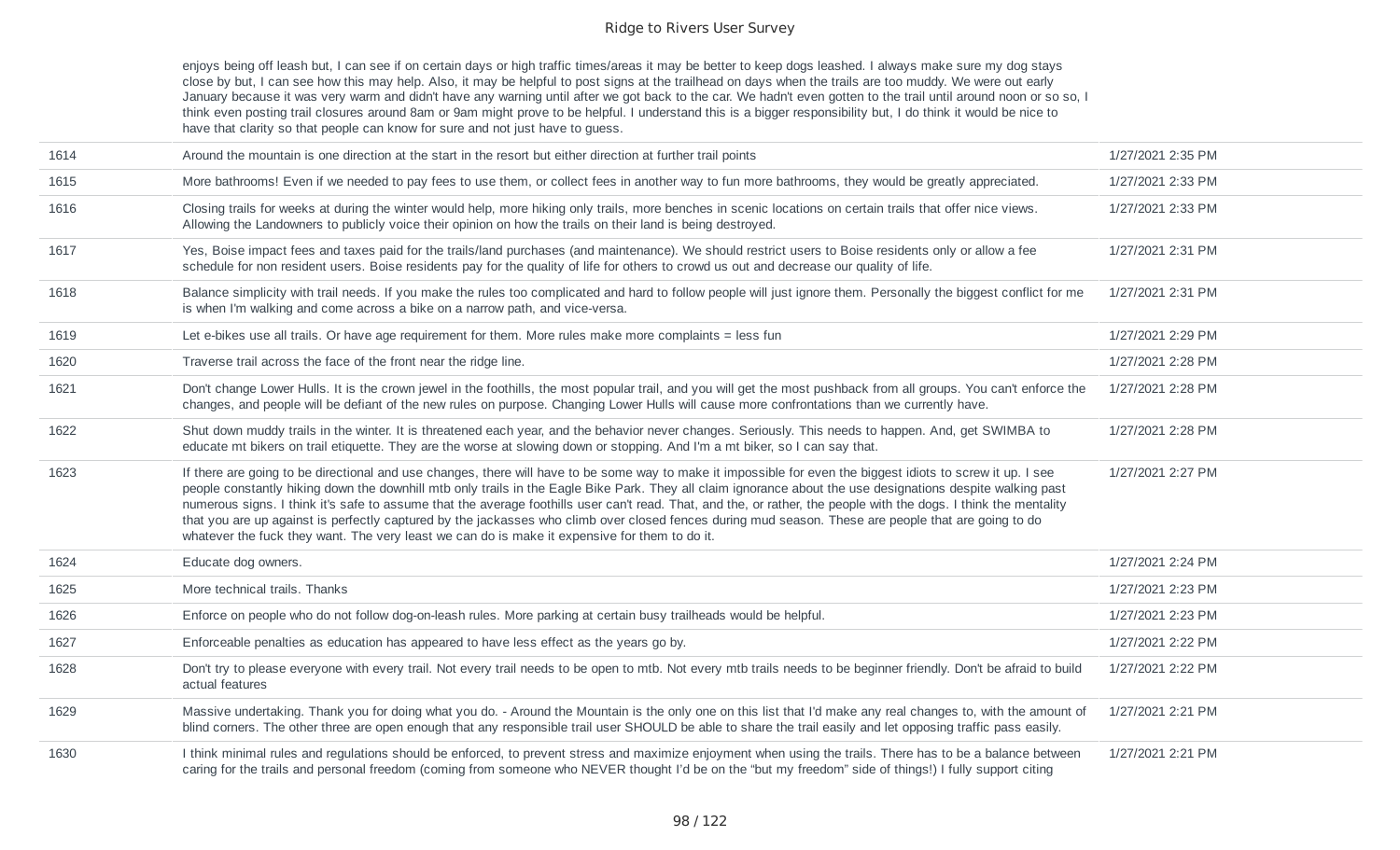|      | people for damaging trails including using trails during wet or muddy conditions as this clearly destroys them and requires more maintenance. However, having<br>to think about what day of the month it is and which trail I can only hike in one direction bring up more stress for me, especially considering a lot of my hikes<br>are last minute. I think the idea of building certain trails for biking and others for hiking / equestrians is a great balance. Instead of restricting use, it promotes<br>self regulation. When I don't want to run in to bikers, I go to certain trails. When I don't care who I run into, I go to others. This allows for personal freedom and<br>choices for trail users without feeling like we're being restricted from certain areas on certain days. Regarding trail etiquette, I think it would be beneficial to<br>post the Boise culture/trail etiquette at each trail head. When I travel to other states I noticed that sometimes they have different trail etiquette than we do in<br>Boise. As new people move here I think we should make it very clear who yields to who. I also think it should be clear (clearer) that dogs can only be off leash<br>if they are able to follow verbal commands. Just because there is an off leash area does not mean that every dog is cut out to be off leash (coming from a dog<br>owner). Lastly, the parking situation over the last year has been insane. Parking lots overflowing, people parking on the side of the road, making their own<br>parking spots, parking on wildlife, expanding small pullouts way too far, etc. can we do anything about this? Ticket them or something? I feel like if there is no<br>more parking, people should use a different trail anyway. Thanks for all you are doing to keep our trails great and for the engagement! |                   |
|------|---------------------------------------------------------------------------------------------------------------------------------------------------------------------------------------------------------------------------------------------------------------------------------------------------------------------------------------------------------------------------------------------------------------------------------------------------------------------------------------------------------------------------------------------------------------------------------------------------------------------------------------------------------------------------------------------------------------------------------------------------------------------------------------------------------------------------------------------------------------------------------------------------------------------------------------------------------------------------------------------------------------------------------------------------------------------------------------------------------------------------------------------------------------------------------------------------------------------------------------------------------------------------------------------------------------------------------------------------------------------------------------------------------------------------------------------------------------------------------------------------------------------------------------------------------------------------------------------------------------------------------------------------------------------------------------------------------------------------------------------------------------------------------------------------------------------------------------------------------------|-------------------|
| 1631 | Dogs should be leashed at all times. I've been jumped on, snapped at, and almost bitten. My little (leashed) dog is terrified of big dogs running up to her. So<br>tired of it. People don't maintain control of their dogs. There's dog crap everywhere too.                                                                                                                                                                                                                                                                                                                                                                                                                                                                                                                                                                                                                                                                                                                                                                                                                                                                                                                                                                                                                                                                                                                                                                                                                                                                                                                                                                                                                                                                                                                                                                                                 | 1/27/2021 2:20 PM |
| 1632 | No                                                                                                                                                                                                                                                                                                                                                                                                                                                                                                                                                                                                                                                                                                                                                                                                                                                                                                                                                                                                                                                                                                                                                                                                                                                                                                                                                                                                                                                                                                                                                                                                                                                                                                                                                                                                                                                            | 1/27/2021 2:19 PM |
| 1633 | More trashcans/dog poop kiosks, allowed level 1 assist e-bikes, Regular volunteer clean-up drives throughout the season                                                                                                                                                                                                                                                                                                                                                                                                                                                                                                                                                                                                                                                                                                                                                                                                                                                                                                                                                                                                                                                                                                                                                                                                                                                                                                                                                                                                                                                                                                                                                                                                                                                                                                                                       | 1/27/2021 2:18 PM |
| 1634 | On several of the first group of questions, my real response is something between Yes and No.                                                                                                                                                                                                                                                                                                                                                                                                                                                                                                                                                                                                                                                                                                                                                                                                                                                                                                                                                                                                                                                                                                                                                                                                                                                                                                                                                                                                                                                                                                                                                                                                                                                                                                                                                                 | 1/27/2021 2:18 PM |
| 1635 | More dirtbike trails                                                                                                                                                                                                                                                                                                                                                                                                                                                                                                                                                                                                                                                                                                                                                                                                                                                                                                                                                                                                                                                                                                                                                                                                                                                                                                                                                                                                                                                                                                                                                                                                                                                                                                                                                                                                                                          | 1/27/2021 2:14 PM |
| 1636 | I would encourage greater community awareness efforts. Many people are using trail systems without information. As a new resident in southern Idaho. my<br>search for trails exists but not necessarily the management system or rules that may also be implemented. Most people are looking for quick and easy access<br>and do not want to be bogged down in bureaucracy to enjoy their surrounding outdoor space.                                                                                                                                                                                                                                                                                                                                                                                                                                                                                                                                                                                                                                                                                                                                                                                                                                                                                                                                                                                                                                                                                                                                                                                                                                                                                                                                                                                                                                          | 1/27/2021 2:10 PM |
| 1637 | Because there is so much use, especially in the summer with the trails behind Camel's Back, it would be nice to have bikes go right at the pond to Owl's<br>Roost and up Kestrel and have hikers, runners, etc. go left up Red Fox and make Red Fox and Chickadee Ridge sort of a fitness loop with no bikes. Wish<br>there was a way to keep everyone off muddy trails to preserve them and not make hiking, running on frozen trails so hard.                                                                                                                                                                                                                                                                                                                                                                                                                                                                                                                                                                                                                                                                                                                                                                                                                                                                                                                                                                                                                                                                                                                                                                                                                                                                                                                                                                                                               | 1/27/2021 2:10 PM |
| 1638 | Seasonal use stickers/pass for all non-motorized users with citations for non-compliant users                                                                                                                                                                                                                                                                                                                                                                                                                                                                                                                                                                                                                                                                                                                                                                                                                                                                                                                                                                                                                                                                                                                                                                                                                                                                                                                                                                                                                                                                                                                                                                                                                                                                                                                                                                 | 1/27/2021 2:07 PM |
| 1639 | More downhill only mountain bike trails.                                                                                                                                                                                                                                                                                                                                                                                                                                                                                                                                                                                                                                                                                                                                                                                                                                                                                                                                                                                                                                                                                                                                                                                                                                                                                                                                                                                                                                                                                                                                                                                                                                                                                                                                                                                                                      | 1/27/2021 2:05 PM |
| 1640 | Require users to pass a intelligence as well as posses some common sense before they are allowed on the trails.                                                                                                                                                                                                                                                                                                                                                                                                                                                                                                                                                                                                                                                                                                                                                                                                                                                                                                                                                                                                                                                                                                                                                                                                                                                                                                                                                                                                                                                                                                                                                                                                                                                                                                                                               | 1/27/2021 2:03 PM |
| 1641 | More motorized single track.                                                                                                                                                                                                                                                                                                                                                                                                                                                                                                                                                                                                                                                                                                                                                                                                                                                                                                                                                                                                                                                                                                                                                                                                                                                                                                                                                                                                                                                                                                                                                                                                                                                                                                                                                                                                                                  | 1/27/2021 2:00 PM |
| 1642 | Alternate lines/ride around to give options to those who cant ride tech. Provide double track to allow passing where appropriate. A couple of loops that are wide<br>enough for an adaptive cyclist to ride.                                                                                                                                                                                                                                                                                                                                                                                                                                                                                                                                                                                                                                                                                                                                                                                                                                                                                                                                                                                                                                                                                                                                                                                                                                                                                                                                                                                                                                                                                                                                                                                                                                                  | 1/27/2021 1:57 PM |
| 1643 | It could be really cool to put areas along trails with shade, seats and outdoor exercise equipment. I lived in Taiwan for a while and they had this on all their<br>trails. It made the trails more fun to use. Also - shade can be a real asset. It allows people to picnic and enjoy the scenery w/out being blasted by the sun.<br>Also - I expect this is impossible, but it would be amazing to plant more trees along the trails. But I understand if the environment doesn't support it. Again - for<br>shade.                                                                                                                                                                                                                                                                                                                                                                                                                                                                                                                                                                                                                                                                                                                                                                                                                                                                                                                                                                                                                                                                                                                                                                                                                                                                                                                                         | 1/27/2021 1:56 PM |
| 1644 | Designate more trails for controlled off-leash dog use, but do not allow bicycles on these trails as it causes a conflict. It would also be helpful to push more<br>information to people about dogs being on trails. If a person doesn't want to be around dogs they should use another trail instead of screaming at dog owners<br>to leash their dogs when it is not required.                                                                                                                                                                                                                                                                                                                                                                                                                                                                                                                                                                                                                                                                                                                                                                                                                                                                                                                                                                                                                                                                                                                                                                                                                                                                                                                                                                                                                                                                             | 1/27/2021 1:55 PM |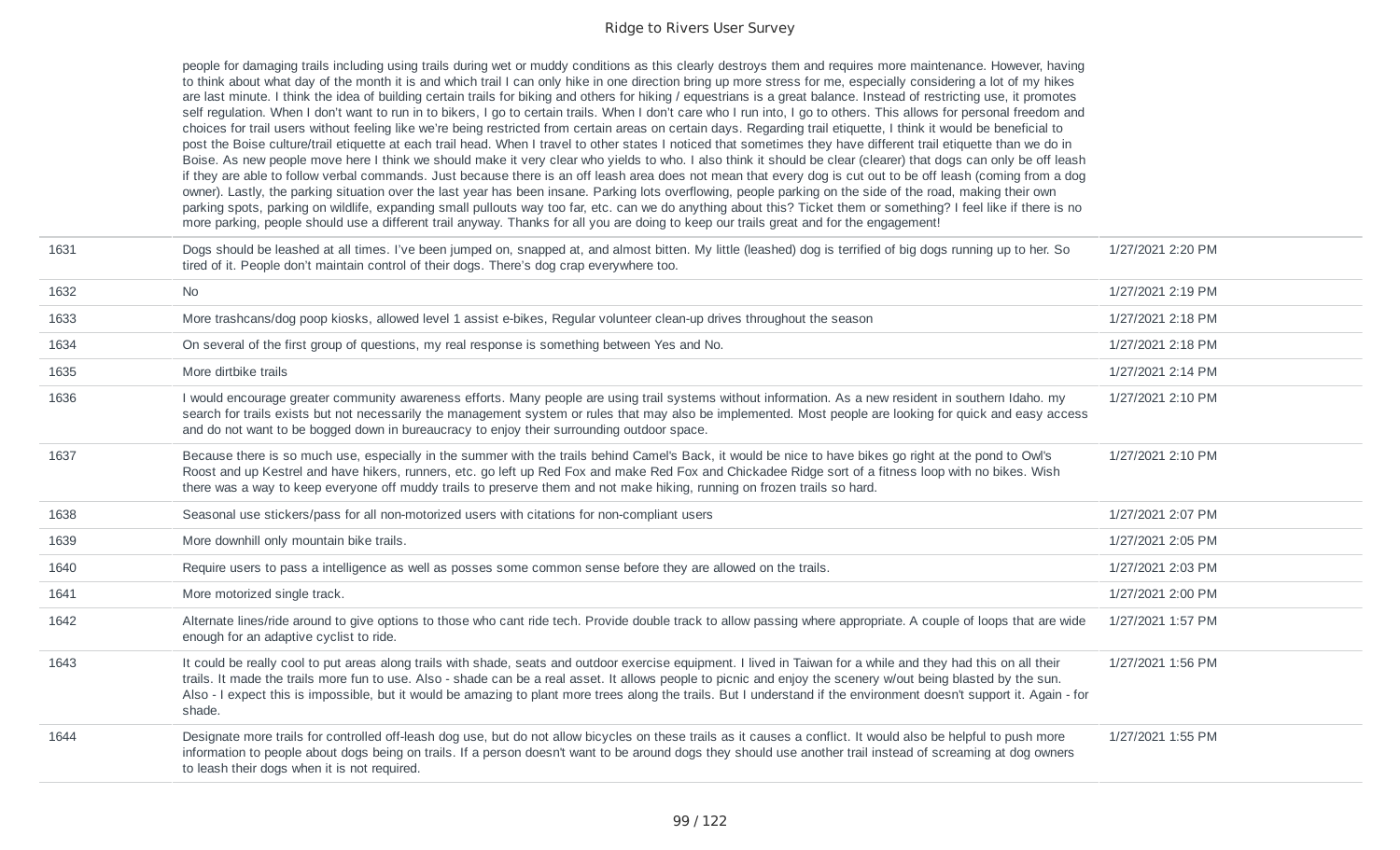| 1645 | create many many more trails on existing land--make the trails wind back and forth across the hillsides instead of straight up and down                                                                                                                                                                                                                                                                                                                                                                                                                                                                                                                                                                         | 1/27/2021 1:53 PM |
|------|-----------------------------------------------------------------------------------------------------------------------------------------------------------------------------------------------------------------------------------------------------------------------------------------------------------------------------------------------------------------------------------------------------------------------------------------------------------------------------------------------------------------------------------------------------------------------------------------------------------------------------------------------------------------------------------------------------------------|-------------------|
| 1646 | Climbing trail adjacent to trail #5 from 3 bears to fat tire, more circuitous                                                                                                                                                                                                                                                                                                                                                                                                                                                                                                                                                                                                                                   | 1/27/2021 1:53 PM |
| 1647 | Improving access points for Boise Fire Department to utilize atv, utv and motorcycle for foothills rescues                                                                                                                                                                                                                                                                                                                                                                                                                                                                                                                                                                                                      | 1/27/2021 1:53 PM |
| 1648 | I think the over maintenance on trails like 4, 6, and bobs is infuriating for cyclists. With the very little amount of technical trail features in the foothills (upper<br>and lower) smoothing trails out of closing sections off is unbelievably upsetting for bikers as the sport changes. A cite-able closure would also benefit the<br>system as a whole and keep people off the trails when they shouldn't be.                                                                                                                                                                                                                                                                                            | 1/27/2021 1:51 PM |
| 1649 | Please consider that the mountain bike communities are going to have a larger voice in this survey. I feel that Lower Hulls Gulch is the quintessential Boise<br>Foothills trail and represent why, and many others, chose Boise to raise our families here. The option to close off Lower Hulls Gulch to bike traffic should also<br>be presented. I feel that given it's location next to a semi perennial stream, mountain bikes are creating more ecological damage than trail crews can keep up<br>with. Also, the limited site lines makes it a higher opportunity for foot traffic and bikes collisions to occur. A trail like Red Cliffs would be a better option for one<br>way downhill bike traffic. | 1/27/2021 1:51 PM |
| 1650 | Could we have community meetings? Or would that be too much work and not enough interest? I love asking about trail conditions from people coming off the<br>trails, even if I know the answer, just to get an engagement and create some awareness.                                                                                                                                                                                                                                                                                                                                                                                                                                                            | 1/27/2021 1:49 PM |
| 1651 | As mainly a mountain biker, many of the issues I have are with off leashed dogs in the lower sections and walkers/hikers sticking to the "letter of the law"<br>regarding the trails when a little common sense would say that it is easier for them to not walk two abreast or to stand and allow an uphill biker to continue. I<br>use the trails as a hiker as well and always yield to uphill traffic regardless of their mode of transportation. R2R does a great job with general signage and I do<br>not want to suggest adding a bunch more, but it may be necessary in the lower sections.                                                                                                             | 1/27/2021 1:49 PM |
| 1652 | I just wish there was a way to enforce responsible trail use, such as tickets being issued to people using the trails when they are muddy and vulnerable. I<br>know there are limited resources, personnel, etc. I think you guys are doing the absolute best you can and I wish users were more considerate and<br>conscientious.                                                                                                                                                                                                                                                                                                                                                                              | 1/27/2021 1:46 PM |
| 1653 | How might we convince realtors to hand out trail guidelines? Could The Idaho Statesman and Boise Weekly have a trail status each day?                                                                                                                                                                                                                                                                                                                                                                                                                                                                                                                                                                           | 1/27/2021 1:44 PM |
| 1654 | Been on the trails for over 30 years, many more people using and 90% follow existing rules and etiquette. More rules are not needed, it will just make some<br>more righteous and angry. People r nice, people pickup pop, people do not allow dogs to meet, people on bikes are courteousu a dealing with outliers and<br>over time they will assimilate. We just need gravel and drainage projects. I think u could easily put gravel at trail heads and ask people to self haul to troubled<br>spots.                                                                                                                                                                                                        | 1/27/2021 1:44 PM |
| 1655 | I like the new chains across trails which make it clearer if the trail is muddy. Hard to say "I didn't know". Work with more community groups to clean up extra<br>poop. Or encourage people to pick up an extra pile. How often do you see a biker carrying a bag of poop? I've seen plenty with dogs running ahead or behind<br>and they don't see / don't stop to clean up.                                                                                                                                                                                                                                                                                                                                  | 1/27/2021 1:43 PM |
| 1656 | Continued signage at trail heads & interchanges to help educate and inform new users and reminds us all.                                                                                                                                                                                                                                                                                                                                                                                                                                                                                                                                                                                                        | 1/27/2021 1:42 PM |
| 1657 | I haven't ridden my horse on the trails for years because of how people ride their bikes on those trails. If people are not respectful of weather damage to the<br>trails and staying off them, I don't feel that it is safe to ride a horse where people ride their bikes. I use to ride my horse several times at Bogus, but it too has<br>gone to the bikes. It use to be such a peaceful ride. And quiet!                                                                                                                                                                                                                                                                                                   | 1/27/2021 1:41 PM |
| 1658 | none at this time                                                                                                                                                                                                                                                                                                                                                                                                                                                                                                                                                                                                                                                                                               | 1/27/2021 1:40 PM |
| 1659 | Citable trail closure and enforcement of some kind when trails are muddy. Education on users and headphones. Use of bells for high traffic trails. Dog waste<br>issues need to be resolved.                                                                                                                                                                                                                                                                                                                                                                                                                                                                                                                     | 1/27/2021 1:40 PM |
| 1660 | Better/more notifications about staying off muddy trails, up to and including making it an enforceable offense.                                                                                                                                                                                                                                                                                                                                                                                                                                                                                                                                                                                                 | 1/27/2021 1:38 PM |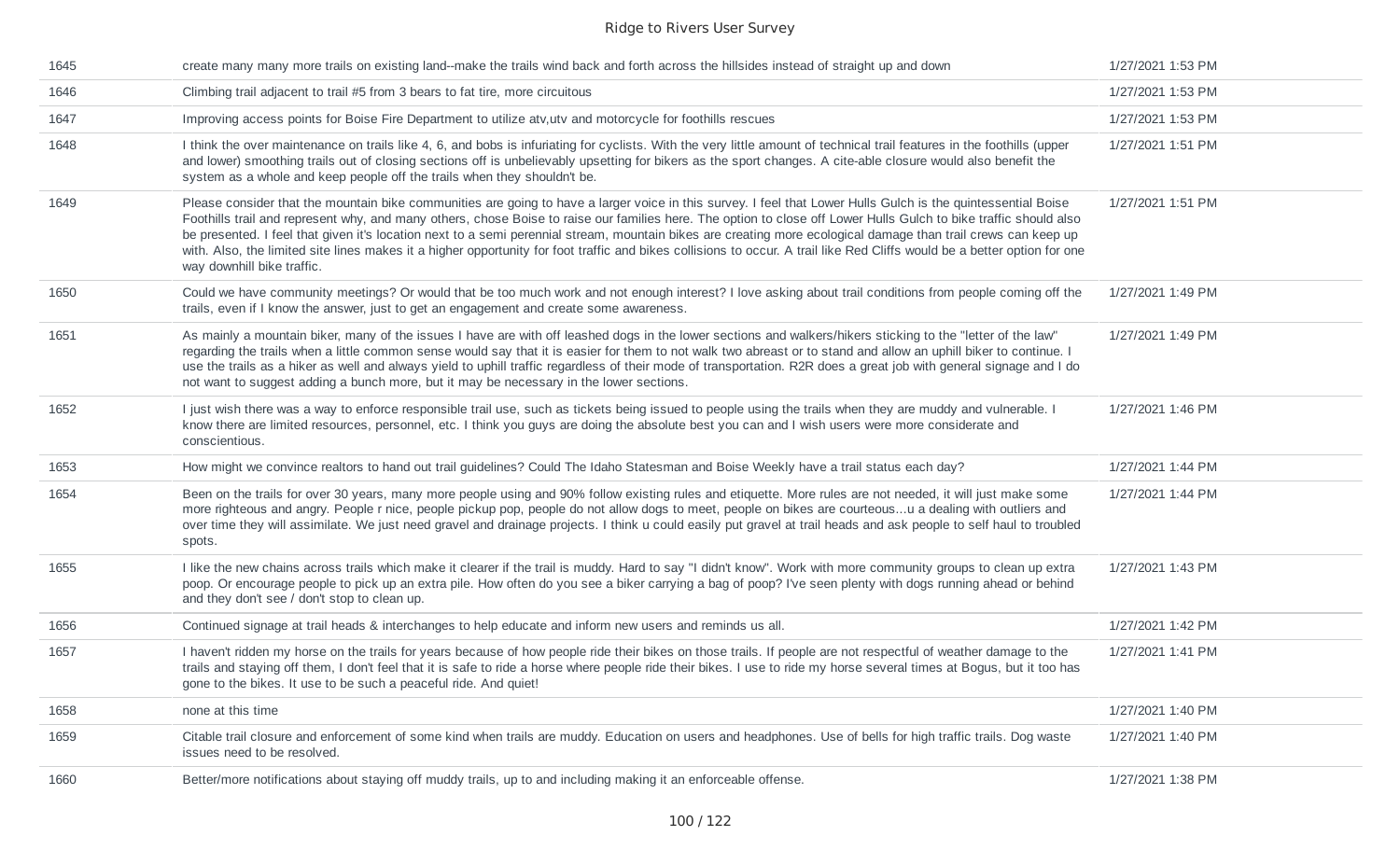| 1661 | Please remove all man-placed rocks on the edges of trails in the RtR trail system. Their intended purpose is not being served and they pose an extreme<br>hazard to bikers.                                                                                                                                                                                                                                                                                                                                                                                                                                                                                                                                                                                                                                                                                                                                                                                                            | 1/27/2021 1:38 PM |
|------|----------------------------------------------------------------------------------------------------------------------------------------------------------------------------------------------------------------------------------------------------------------------------------------------------------------------------------------------------------------------------------------------------------------------------------------------------------------------------------------------------------------------------------------------------------------------------------------------------------------------------------------------------------------------------------------------------------------------------------------------------------------------------------------------------------------------------------------------------------------------------------------------------------------------------------------------------------------------------------------|-------------------|
| 1662 | Educate, don't shame. Out of staters have no clue about mud and wet trails, yet, the FB page ran by this group is mean spirited and not educationalwhich<br>dilutes the mission and resources.                                                                                                                                                                                                                                                                                                                                                                                                                                                                                                                                                                                                                                                                                                                                                                                         | 1/27/2021 1:36 PM |
| 1663 | Speaking from experience, the best way (IMHO) to manage conflict is communication, not separation - that would be to admit failure. This applies to life<br>equally as well as trail conflict. Communication can come in many forms - from kiosks setup at trail heads with volunteers educating users of thier<br>responsibility, to requesting cyclists to have 'cowbells' (hearing is part of communication) to trail maintainance that reduces speed, eliminates blind corners, etc<br>(seeing is part of 'communication'). I know the trails are crowded! I know there is conflict, but separation is a slippery slope & just continues to pit one user<br>group against another!!                                                                                                                                                                                                                                                                                                | 1/27/2021 1:36 PM |
| 1664 | I would like to see several mountain bike only trails developed - one uphill only to access the downhill only trail. If this is possible with our geology/terrain - the<br>uphill only can be constructed with current techniques and equipment to be very similar to existing trails made with machines/equipment - such as Peggys.<br>But the downhill trail to be made with berms, tabletop jumps, drops, rock features - made sustainably, but with much more technical features than any existing<br>foothills trails. For example, tabletop jumps would NOT be like the very small, easy jumps on Red Cliffs - they would be larger, but rollable as well, for those<br>who do not want to jump them. Berms would be made similar to some of those on ATM, or at bike park, but NOT too tight - they should have increasing<br>radius/apex to allow to be taken at speed. Some should have decreasing radius to be similar to switchbacks or technical switchback type features. | 1/27/2021 1:36 PM |
| 1665 | Pay to hike and bike                                                                                                                                                                                                                                                                                                                                                                                                                                                                                                                                                                                                                                                                                                                                                                                                                                                                                                                                                                   | 1/27/2021 1:35 PM |
| 1666 | Be courteous, pick up after yourself/your dog and stay off the trails if they are muddy.                                                                                                                                                                                                                                                                                                                                                                                                                                                                                                                                                                                                                                                                                                                                                                                                                                                                                               | 1/27/2021 1:34 PM |
| 1667 | Would love to see more trails in Northwest Boise. Larger Trailheads may need to be considered, as they are often filled to capacity.                                                                                                                                                                                                                                                                                                                                                                                                                                                                                                                                                                                                                                                                                                                                                                                                                                                   | 1/27/2021 1:33 PM |
| 1668 | Expansion of OHV motorcycle trails                                                                                                                                                                                                                                                                                                                                                                                                                                                                                                                                                                                                                                                                                                                                                                                                                                                                                                                                                     | 1/27/2021 1:32 PM |
| 1669 | Connectivity. Pursue (if haven't already) options in NW Boise foothills of connecting Seaman's Gulch to Cartwright Ridge.                                                                                                                                                                                                                                                                                                                                                                                                                                                                                                                                                                                                                                                                                                                                                                                                                                                              | 1/27/2021 1:32 PM |
| 1670 | I believe that uphill mountain biking and multidirectional hiking can be done safely on the same trail. It is really just downhill mountain biking that needs to be<br>separated. If the city of boise is able to put in a few downhill mountain bike only trails, I believe that both hikers and bikers will be happier.                                                                                                                                                                                                                                                                                                                                                                                                                                                                                                                                                                                                                                                              | 1/27/2021 1:32 PM |
| 1671 | A lot of these questions were set up to not allow for nuance. For example, do I think Ridge to Rivers should construct looped, one way trails or mtn bike only<br>trails? Yes, but not for all of them. There should be more ability for short paragraph answers. Secondly, the pilot programs for the trails above are kind of<br>absurd. Is an uphill biker on even days supposed to take another trail down? And I don't like the idea of Polecat having bikes one way and all other users any<br>way, it should be bikes on one way and other users on the other way, period. Plus, only one question addressed the serious issue at hand, muddy trails being<br>used when they shouldn't be. I think creating a citation system is smart. I hope that Ridge to Rivers seriously considers more mtn bike only trails to help<br>alleviate the traffic woes, and I do hope no permit fee will be brought on that would only create a barrier to low income and youth in the hills.  | 1/27/2021 1:30 PM |
| 1672 | Mostly enforcement. I think the usage restrictions may have their place but I think that the single biggest issue that R2R is currently facing is trail conditions<br>due to usage in muddy conditions. As a lifelong hiker and mountain biker, I have had very few poor interactions with other trail users over the years, yet have<br>encountered so many trails that are destroyed due to being used when they shouldn't be used. I think that the best change that could possibly occur would be<br>having the ability to enforce and ticket those who damage the trails by using them in muddy conditions. Possibly user restrictions and rules could be helpful<br>but personally speaking seems less existential of an issue than the damage.                                                                                                                                                                                                                                  | 1/27/2021 1:29 PM |
| 1673 | More hiking only trails                                                                                                                                                                                                                                                                                                                                                                                                                                                                                                                                                                                                                                                                                                                                                                                                                                                                                                                                                                | 1/27/2021 1:28 PM |
| 1674 | I was on the trails early morning a week ago, and I don't have to tell you, they are destroyed. I could barely walk on the frozen trails let alone run. With all of<br>the growth in our community, I think it comes down to lack of knowledge. (I encountered a hiker and warned her that the trials were beginning to soften and her                                                                                                                                                                                                                                                                                                                                                                                                                                                                                                                                                                                                                                                 | 1/27/2021 1:25 PM |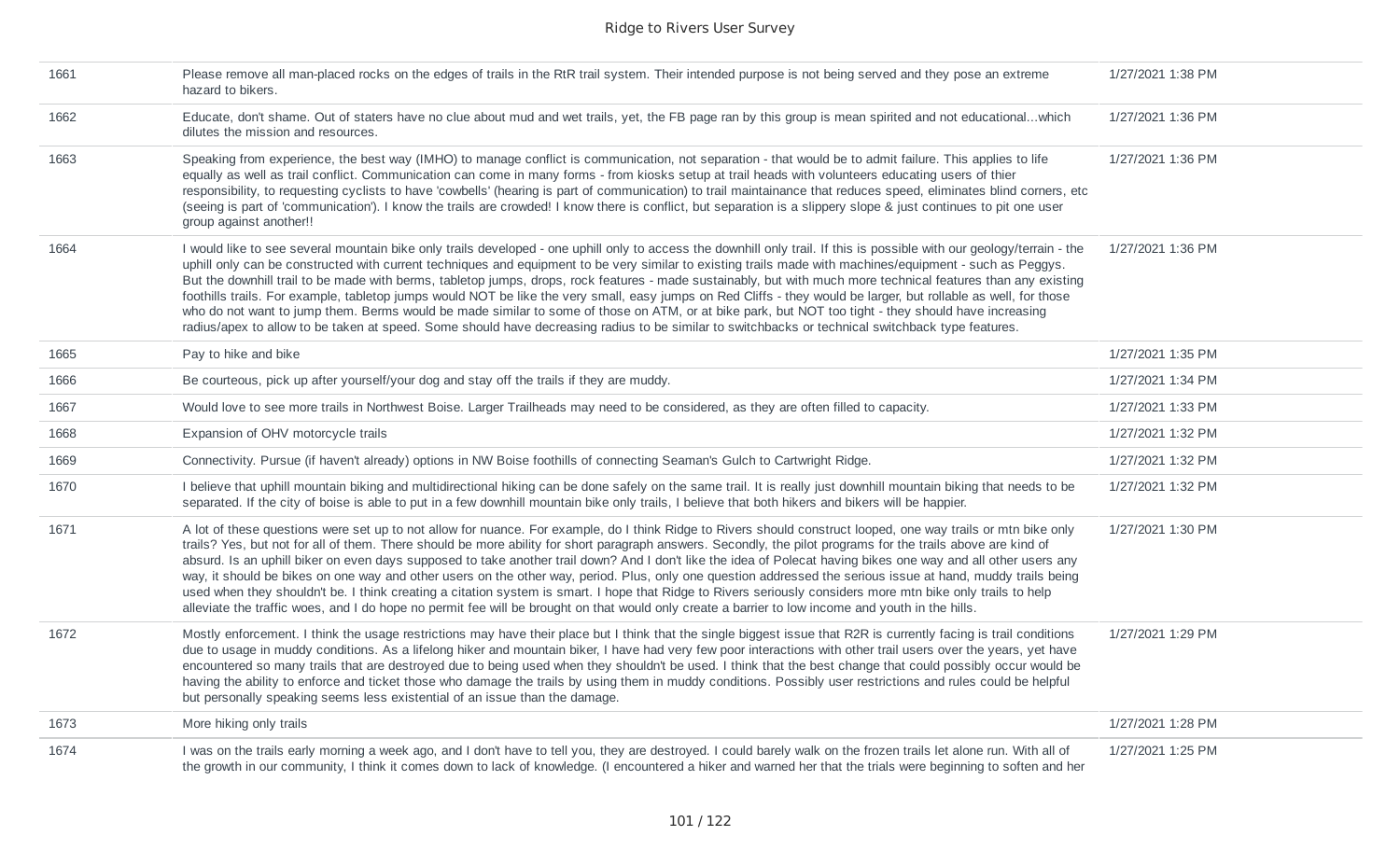response was 'it's okay I just walk next to the trail'). It's not about keeping your shoes clean. Perhaps repeated stories on local news and the Statesman educating people on trail use and why we stay off of muddy trails would help. I would be willing to put educational fliers on cars in trailhead parking lots during times when the trails shouldn't be used.

| 1675 | More trails. Trails further away from the north end.                                                                                                                                                                                                                                                                                                                                                                                                                                                                                                                                                                                                                                                                                                                                                                        | 1/27/2021 1:24 PM |
|------|-----------------------------------------------------------------------------------------------------------------------------------------------------------------------------------------------------------------------------------------------------------------------------------------------------------------------------------------------------------------------------------------------------------------------------------------------------------------------------------------------------------------------------------------------------------------------------------------------------------------------------------------------------------------------------------------------------------------------------------------------------------------------------------------------------------------------------|-------------------|
| 1676 | Nothing comes to mind right now                                                                                                                                                                                                                                                                                                                                                                                                                                                                                                                                                                                                                                                                                                                                                                                             | 1/27/2021 1:24 PM |
| 1677 | Many of these trails were created and maintained by motorcycles. Motorcycles only have a couple very small trails to choose from currently.                                                                                                                                                                                                                                                                                                                                                                                                                                                                                                                                                                                                                                                                                 | 1/27/2021 1:23 PM |
| 1678 | Downhill/MTB only trails coming out of the foothills would remove more conflict than any method. Safe and easy to mark/enforce.                                                                                                                                                                                                                                                                                                                                                                                                                                                                                                                                                                                                                                                                                             | 1/27/2021 1:22 PM |
| 1679 | More education on dog waste removal, littering, and trash. Additional notification on volunteer opportunities for trail maintenance.                                                                                                                                                                                                                                                                                                                                                                                                                                                                                                                                                                                                                                                                                        | 1/27/2021 1:22 PM |
| 1680 | I know this is a long shot, but more rangers on the trail. Potentially a paid position with the ability to cite people for disobeying rules. Also, a more robust public<br>outreach program demonstrating the importance of caring for the trail system and its users. Possibly more I&E at trailheads.                                                                                                                                                                                                                                                                                                                                                                                                                                                                                                                     | 1/27/2021 1:22 PM |
| 1681 | I see more and more walkers with dogs on the lower foothill trails. Many have multiple dogs. I hope that the dog community is providing commensurate funding<br>and other support to RtR. This would include vet hospitals.                                                                                                                                                                                                                                                                                                                                                                                                                                                                                                                                                                                                 | 1/27/2021 1:21 PM |
| 1682 | I really think we need to have a few trails that are biking only. No matter how nice we are hikers still get mad at us. It would be a lot safer to know you are on a<br>trail and to not have to worry about turning a corner only to meet a hiker standing in the middle of the trail. We don't need a lot of dedicated trails but it seems<br>unfair there are a lot more only for hiking than biking.                                                                                                                                                                                                                                                                                                                                                                                                                    | 1/27/2021 1:20 PM |
| 1683 | Safety alert system for women and children.                                                                                                                                                                                                                                                                                                                                                                                                                                                                                                                                                                                                                                                                                                                                                                                 | 1/27/2021 1:19 PM |
| 1684 | More trash cans and maybe someone to site users not following rules, cleaning up after their pets.                                                                                                                                                                                                                                                                                                                                                                                                                                                                                                                                                                                                                                                                                                                          | 1/27/2021 1:18 PM |
| 1685 | Connection between Table Rock Trails and Military Reserve                                                                                                                                                                                                                                                                                                                                                                                                                                                                                                                                                                                                                                                                                                                                                                   | 1/27/2021 1:17 PM |
| 1686 | You folks are doing an awesome job. More trails is my recommend particularly south and east of Orchard Trail                                                                                                                                                                                                                                                                                                                                                                                                                                                                                                                                                                                                                                                                                                                | 1/27/2021 1:17 PM |
| 1687 | In addition to enforceable closures due to poor conditions, Ridge to Rivers needs to seriously consider outreach strategies on enforceable closures for winter<br>wildlife. There are far too many violations that compound into stress on wintering mule deer.                                                                                                                                                                                                                                                                                                                                                                                                                                                                                                                                                             | 1/27/2021 1:17 PM |
| 1688 | I am highly in favor of separating bikers and hikers, especially downhill bikers. Since I hike with my dogs, downhill bikers create a big danger to my dogs when<br>they are speeding along and don't see the dogs. Fortunately, my dogs are pretty aware and keep away from bikes, but there have been a lot of close calls.                                                                                                                                                                                                                                                                                                                                                                                                                                                                                               | 1/27/2021 1:15 PM |
| 1689 | Periodic volunteer clean up groups (or having the city pay for the service)? Some enforcement of the rules!                                                                                                                                                                                                                                                                                                                                                                                                                                                                                                                                                                                                                                                                                                                 | 1/27/2021 1:14 PM |
| 1690 | more trails are merrier                                                                                                                                                                                                                                                                                                                                                                                                                                                                                                                                                                                                                                                                                                                                                                                                     | 1/27/2021 1:13 PM |
| 1691 | As a hiker, my preference is hiking the opposite direction of bike travel. This way, I can see the bikes coming towards me and can step out of the way, rather<br>than having a bike coming up from behind me. I really like the idea of different days for different users - everyone can use the same trail, but won't have as<br>much conflict. It might be a bit complicated, but it could also be nice to have days where the trail is still open to all users (ie, weekdays = all users, odd<br>Sat/Suns = bikes, even Sat/Suns = hikers). I am less excited about trails that are only open to one user group, since I like to hike all the trails. However, an<br>option like the Bucktrail proposal, where there are two trails in proximity to each other, each for a different user group, is a good compromise. | 1/27/2021 1:13 PM |
| 1692 | It's already difficult to encourage the masses to do the right thing and avoid these trails when they are not in optimal condition. I hope that these<br>recommendations and suggestions help support the effort and people adhere to them!!                                                                                                                                                                                                                                                                                                                                                                                                                                                                                                                                                                                | 1/27/2021 1:12 PM |
| 1693 | More trail courtesy education                                                                                                                                                                                                                                                                                                                                                                                                                                                                                                                                                                                                                                                                                                                                                                                               | 1/27/2021 1:11 PM |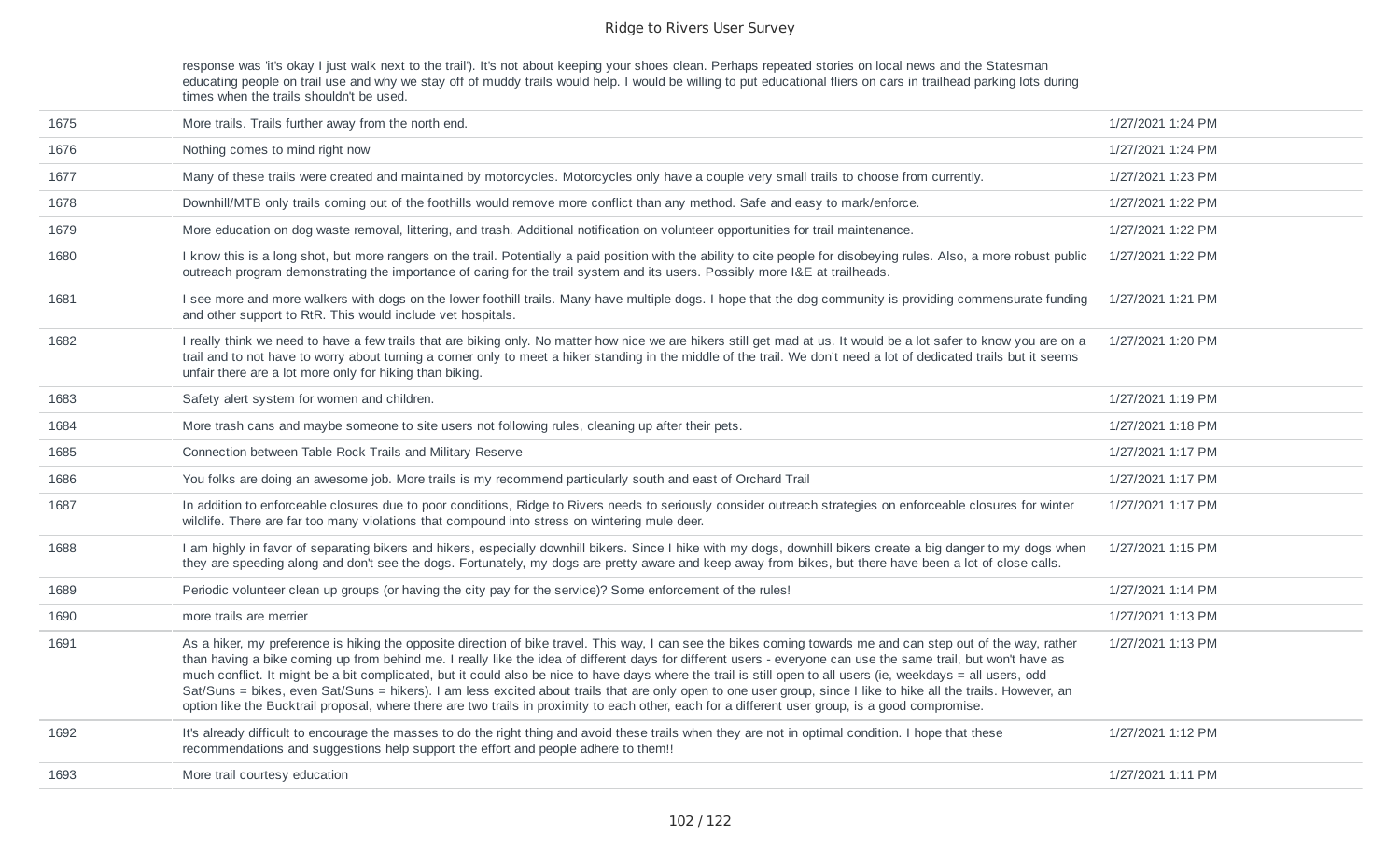| 1694 | More volunteer maintenance coordination. There are many locations without drain dips or water bars that could be fixed really quickly. This would help in the<br>shoulder seasons immensely and curtain eroding down the middle for shorter sections. I think with a concerted volunteer effort coordinated by trail<br>maintenance personnel this could be accomplished.                                                                                                                                                                                                                                                                                                                                                                                                    | 1/27/2021 1:11 PM |
|------|------------------------------------------------------------------------------------------------------------------------------------------------------------------------------------------------------------------------------------------------------------------------------------------------------------------------------------------------------------------------------------------------------------------------------------------------------------------------------------------------------------------------------------------------------------------------------------------------------------------------------------------------------------------------------------------------------------------------------------------------------------------------------|-------------------|
| 1695 | A lot of the current issues stem from people new to hiking/biking the foothills due to the COVID quarantine. They seems to stick to the 5-10 most easily<br>accessible trails from the city: lower Hulls, Military Reserve, Harrison Hollow. Beef up the infrastructure on those with all-weather tracks. I haven't seen much<br>crowding on higher elevation/ less accessible trails. Also, I love the daily R2R conditions updates, but they focus on where NOT to recreate instead of where<br>it's okay in the current weather conditions. Help people make better decisions BEFORE they get in their car to head to the foothills. Finally, the all-weather<br>trails are short and scattered. We need all-weather tracks that are 2+ miles long.                       | 1/27/2021 1:11 PM |
| 1696 | a connector bw Crestline and Military above the connector but below Fat Tire Also, reroute lower Ridge Crest to avoid the darker soils more connections for<br>loops                                                                                                                                                                                                                                                                                                                                                                                                                                                                                                                                                                                                         | 1/27/2021 1:10 PM |
| 1697 | What about licensing/use fees to support maintenance. Citations issued for no license. I realize enforcement would be difficult but perhaps volunteer monitors<br>could help.                                                                                                                                                                                                                                                                                                                                                                                                                                                                                                                                                                                                | 1/27/2021 1:08 PM |
| 1698 | 1. Directional trails 2. Designated bike vs hike 3. No dogs off leash on biking trails                                                                                                                                                                                                                                                                                                                                                                                                                                                                                                                                                                                                                                                                                       | 1/27/2021 1:08 PM |
| 1699 | Regulating direction of travel and who can use a trail is addressing a symptom rather than the problem. The problem is an increasing lack of trail etiquette and<br>lack of care for the land. As a MTB'er and hiker, I know when I head out to Camels Back on Saturday afternoon it is going to be packed until I get higher up on<br>the trails. With that said I don't go into the ride expecting to fly downhill. Furthermore I would hate for a trail (thinking camels back and Polecat) to be closed to<br>a certain group certain days of the week as I value being able to enjoy my hobbies when I have the free time. Wouldn't it suck to work late one night when a<br>trail is open for MTBs and the next night when you are off not being able to use the trail? | 1/27/2021 1:07 PM |
| 1700 | People with headphones should have no rights                                                                                                                                                                                                                                                                                                                                                                                                                                                                                                                                                                                                                                                                                                                                 | 1/27/2021 1:06 PM |
| 1701 | There ae plenty of pedestrian-only trails. We need mountain bike-only trails. Hulls, Bob's, Red Cliffs, Watchman, and Around the Mountain should be mountain<br>bike-only                                                                                                                                                                                                                                                                                                                                                                                                                                                                                                                                                                                                    | 1/27/2021 1:05 PM |
| 1702 | I would like to see the addition of trails dedicated to single track motorcycle use.                                                                                                                                                                                                                                                                                                                                                                                                                                                                                                                                                                                                                                                                                         | 1/27/2021 1:05 PM |
| 1703 | <b>Birth Control.</b>                                                                                                                                                                                                                                                                                                                                                                                                                                                                                                                                                                                                                                                                                                                                                        | 1/27/2021 1:05 PM |
| 1704 | Make owners clean up after their horses (20x the waste of dogs and just as disgusting). All dogs should be leashed and under control. Clean up after dogs and<br>take the filled bags, don't just leave them as we all know you're not coming back to pick it up. Horses then bikes then hikers for who needs to move. 90% of<br>hikers I've talked to are more than happy to move over as it's faster and easier than the biker waiting for hikers then they trying to get past handlebars and<br>pedals on single track. I always stop for hikers and then they wave me to go first. It's common sense trail etiquette that doesn't agree with current trail rules.                                                                                                        | 1/27/2021 1:04 PM |
| 1705 | none                                                                                                                                                                                                                                                                                                                                                                                                                                                                                                                                                                                                                                                                                                                                                                         | 1/27/2021 1:03 PM |
| 1706 | Route through rocks, not around. More features and technical challenges.                                                                                                                                                                                                                                                                                                                                                                                                                                                                                                                                                                                                                                                                                                     | 1/27/2021 1:03 PM |
| 1707 | Thank you for improving our system!                                                                                                                                                                                                                                                                                                                                                                                                                                                                                                                                                                                                                                                                                                                                          | 1/27/2021 1:02 PM |
| 1708 | I fully support further developing and expanding the trail system, however I am opposed to more regulation and red tape. 2020 was a fluke year that saw<br>outdoor recreation skyrocket-, don't think that is what new long term management practices should be based on. If people don't enjoy the experience of hiking<br>or biking on a busy trail, it's easy enough to find a different area to hike or bike. Restrictions on the busiest trails may simply push that use elsewhere creating<br>new problems.                                                                                                                                                                                                                                                            | 1/27/2021 1:02 PM |
| 1709 | If this gets too regulated, it takes all of the fun out of spontaneous exercise; and encourages and validates people to stick their noses where they don't belong.                                                                                                                                                                                                                                                                                                                                                                                                                                                                                                                                                                                                           | 1/27/2021 1:01 PM |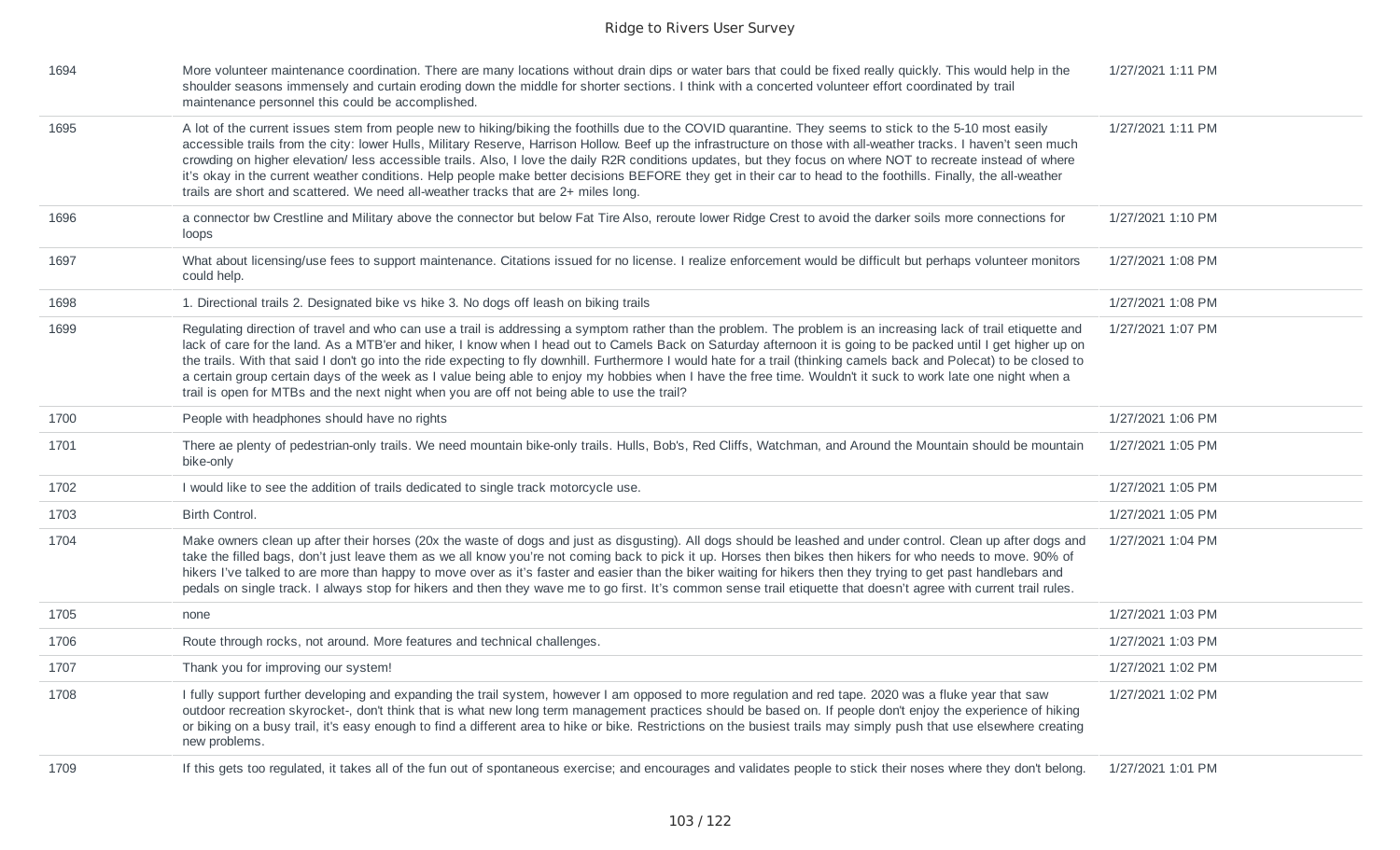People can be polite and should be able to police themselves. Don't worry what others are doing if they are not putting anyone other than themselves at risk.

| 1710 | There is a large portion of users that will never leave the 5-10 most popular/easily accessible trails. Beef up the infrastructure on those with all-weather tracks.<br>Designate the rest as "backcountry trials".                                                                                                                                                                                                                                                                                                                                                                                                                                                                                                                   | 1/27/2021 1:01 PM  |
|------|---------------------------------------------------------------------------------------------------------------------------------------------------------------------------------------------------------------------------------------------------------------------------------------------------------------------------------------------------------------------------------------------------------------------------------------------------------------------------------------------------------------------------------------------------------------------------------------------------------------------------------------------------------------------------------------------------------------------------------------|--------------------|
| 1711 | <b>No</b>                                                                                                                                                                                                                                                                                                                                                                                                                                                                                                                                                                                                                                                                                                                             | 1/27/2021 1:00 PM  |
| 1712 | I routinely clean up after irresponsible dog owners. The worst dog owners, by far, are the with dog bikers, and the trail runners. They are so focused on<br>themselves that most of the time they don't even know where their dog is. Just blow up the picture in your "presentation". Looks like tire marks and boot prints<br>to me. How about fines for not cleaning up after your dog? Covid distancing has caused people to tread where they should not as well.                                                                                                                                                                                                                                                                | 1/27/2021 1:00 PM  |
| 1713 | love the improvements to harrison hollow. would like to see no bikes allowed in that small area.                                                                                                                                                                                                                                                                                                                                                                                                                                                                                                                                                                                                                                      | 1/27/2021 12:58 PM |
| 1714 | Every other day direction is a failure waiting to happen. Too much confusion on which day is which. All or nothing will eliminate confusion.                                                                                                                                                                                                                                                                                                                                                                                                                                                                                                                                                                                          | 1/27/2021 12:58 PM |
| 1715 | People with dogs who charge me and bark/growl and try and jump on me say it is a dog park, and tough for me if I don't like it. please make it clear, that dogs<br>must be under voice control if not on a leash. Dogs are permitted, not in charge.                                                                                                                                                                                                                                                                                                                                                                                                                                                                                  | 1/27/2021 12:57 PM |
| 1716 | For new trails, choose paths that incorporate the technical features (rocks, logs, etc) of the landscape.                                                                                                                                                                                                                                                                                                                                                                                                                                                                                                                                                                                                                             | 1/27/2021 12:56 PM |
| 1717 | Enforcement and citations for not following the rules. Considering allowing more e-bikes (class I) on more trails.                                                                                                                                                                                                                                                                                                                                                                                                                                                                                                                                                                                                                    | 1/27/2021 12:56 PM |
| 1718 | i see the biggest issue is the mud and the trail widening issues. thanks                                                                                                                                                                                                                                                                                                                                                                                                                                                                                                                                                                                                                                                              | 1/27/2021 12:55 PM |
| 1719 | People do not keep dogs on leash on Polecat and dog poop is not cleaned up if I say something when a dog sniffs me or jumps on me I am the bad person<br>oh he is a friendly dog or oh he is just a puppy I was attacked by a dog years ago I don't own a dog this happens more often than u might think                                                                                                                                                                                                                                                                                                                                                                                                                              | 1/27/2021 12:54 PM |
| 1720 | I appreciate recent efforts at trail maintenance and would suggest more involvement of local volunteer groups and scouting troops in this effort.                                                                                                                                                                                                                                                                                                                                                                                                                                                                                                                                                                                     | 1/27/2021 12:54 PM |
| 1721 | I think e-bikes should be allowed on all trails. There are numerous older cyclists who can no longer climb on pedal only bikes but enjoy the ability of being able<br>to access those trails they utilized for years with pedal assist e-bikes. I think that you might consider these or all users paying an annual permit fee.                                                                                                                                                                                                                                                                                                                                                                                                       | 1/27/2021 12:53 PM |
| 1722 | Try harder at traditional strategies: Public education; incentives; enforcement. Previous surveys have highlighted the dog problem, but nothing has been done<br>(I walk a dog there, too). Poop is the least of it. The leash laws and dog-control rules are routinely ignored. The trail system has become a huge dog park. I<br>bike, too, but rude, pushy bikers take the fun out everyone's experience. We should do lasting gravel repairs on some perennial mudholes: north end of<br>Chickadee; north end of Redfox; the Kestral climb to Crestline. How to pay? Consider an active voluntary fee, followed by mandatory fee or annual pass, like<br>most state parks or many national forest trail systems in the Northwest. | 1/27/2021 12:51 PM |
| 1723 | More trails Bike specific trails Downhill bike trails- no foot traffic More trails                                                                                                                                                                                                                                                                                                                                                                                                                                                                                                                                                                                                                                                    | 1/27/2021 12:50 PM |
| 1724 | Fines implemented for using trails closed due to conditions.                                                                                                                                                                                                                                                                                                                                                                                                                                                                                                                                                                                                                                                                          | 1/27/2021 12:50 PM |
| 1725 | More trail connections higher in the foothills to relieve some of the lower foothill traffic. Enforcement of trail closures. More education for new residents and<br>new trail users.                                                                                                                                                                                                                                                                                                                                                                                                                                                                                                                                                 | 1/27/2021 12:49 PM |
| 1726 | With the exception of ATM, you could alternate directional days similar to your proposal on Lower Hulls.                                                                                                                                                                                                                                                                                                                                                                                                                                                                                                                                                                                                                              | 1/27/2021 12:48 PM |
| 1727 | fines for using muddy trails                                                                                                                                                                                                                                                                                                                                                                                                                                                                                                                                                                                                                                                                                                          | 1/27/2021 12:46 PM |
| 1728 | More trashcans at intersections of trails to place dog bags in. Maybe this will help the bagging and dumping of bags along the trail.                                                                                                                                                                                                                                                                                                                                                                                                                                                                                                                                                                                                 | 1/27/2021 12:45 PM |
| 1729 | I appreciate all you guys do! It's got to be hard (impossible) pleasing everybody. I think changing the management of certain trails is a plus (change is good                                                                                                                                                                                                                                                                                                                                                                                                                                                                                                                                                                        | 1/27/2021 12:45 PM |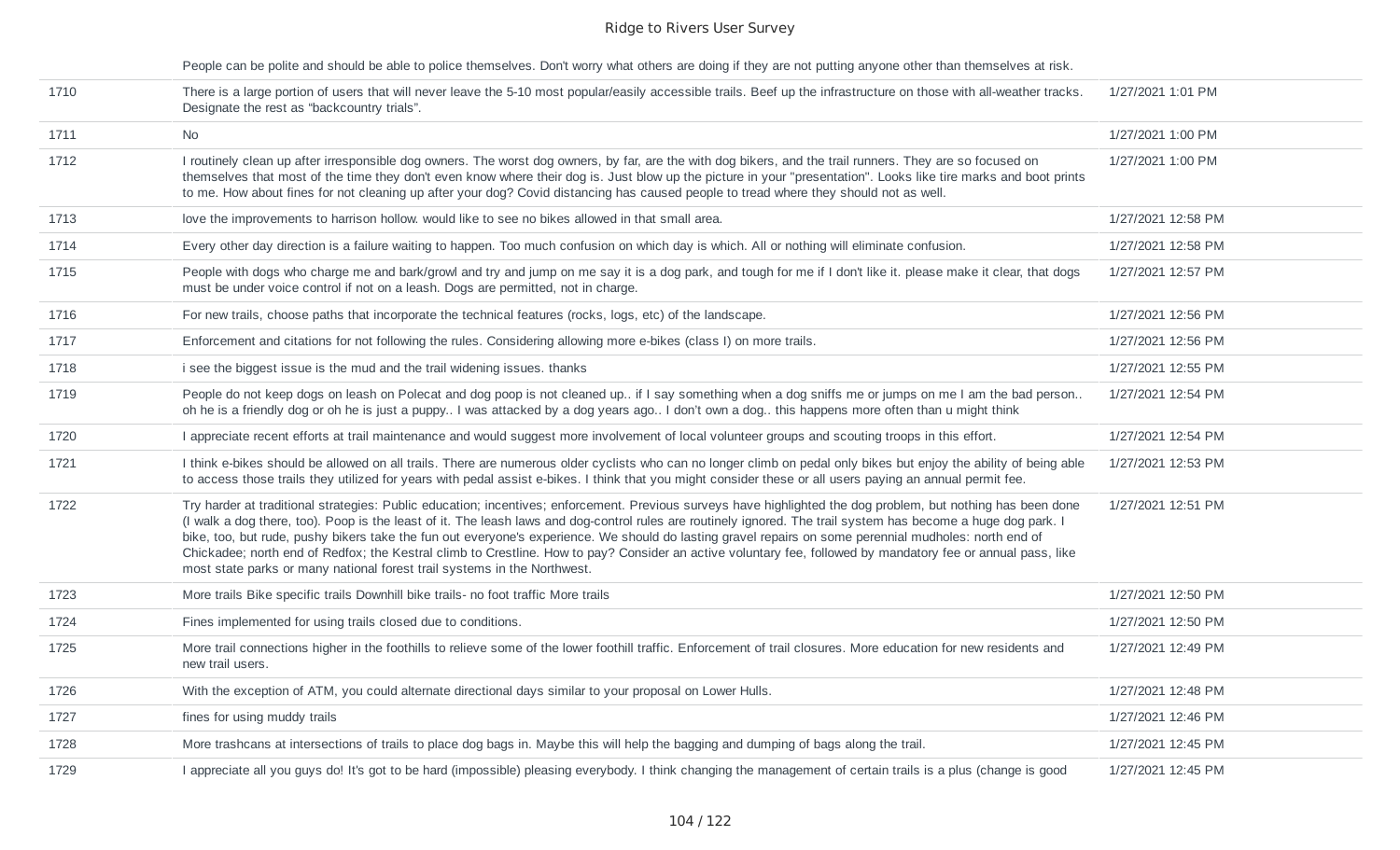BTW). At least change for a trial period and evaluation success or not. Directional trails seem to work in Bend on their high use trails. It took some time (and pissed off some people), but everyone seems to accept the changes now. I think it's very important to keep the direction of flow for ALL users on downhill sections. Having uphill walkers and all-out downhill riders is a BAD mix. Education is very important. the social media thing works to an extent, but what about those whom ignore the signs and advisories? Enforcement by the Sheriff's Department may be the next step but a tough one. Nobody wants law enforcement out there telling we can or can't ride/walk (personally I prefer public hanging, but that probably won't fly). I think the bike/run shops have some responsibility in proper trail use education. Theree's lots of brand new bikes and riders out there without a clue. Seems that the shop where they bought their bike should have done a better job explaining the limits. I believe most shops are in it for the bottom line though. I personally don't use them much, but a couple additional all weather trails might be a good idea. Seems people are going to walk/ride regardless of the weather, so additional options would be nice. Any consideration for a pay to play system to offset current costs and additional \$ to the cause?

| 1730 | Provide bike only trails                                                                                                                                                                                                                                                                                                                                                                                                                                                                                                                                                                                                                                                                                                                                                                                                                                                                                                                                                                                                                                                                                                                                                                                                                                                                                                                                                                                                                                                                                                                                                  | 1/27/2021 12:44 PM |
|------|---------------------------------------------------------------------------------------------------------------------------------------------------------------------------------------------------------------------------------------------------------------------------------------------------------------------------------------------------------------------------------------------------------------------------------------------------------------------------------------------------------------------------------------------------------------------------------------------------------------------------------------------------------------------------------------------------------------------------------------------------------------------------------------------------------------------------------------------------------------------------------------------------------------------------------------------------------------------------------------------------------------------------------------------------------------------------------------------------------------------------------------------------------------------------------------------------------------------------------------------------------------------------------------------------------------------------------------------------------------------------------------------------------------------------------------------------------------------------------------------------------------------------------------------------------------------------|--------------------|
| 1731 | Being proactive in building new trails. Biggest problem I see is to many users on not enough trails.                                                                                                                                                                                                                                                                                                                                                                                                                                                                                                                                                                                                                                                                                                                                                                                                                                                                                                                                                                                                                                                                                                                                                                                                                                                                                                                                                                                                                                                                      | 1/27/2021 12:44 PM |
| 1732 | I think a big priority needs to be fixing the damage occurring to trails. Maybe education at trail heads is a great start. I often see people post on social media<br>"where I used to live we would go on muddy trails and it wasn't a big deal" Education on our soil and terrain might help. I think volunteers could be trained to<br>help out. I fully support fines also.                                                                                                                                                                                                                                                                                                                                                                                                                                                                                                                                                                                                                                                                                                                                                                                                                                                                                                                                                                                                                                                                                                                                                                                           | 1/27/2021 12:44 PM |
| 1733 | if trails access is to be closed due to trail conditions and citations issued, notification at all access points needs to be very prominent                                                                                                                                                                                                                                                                                                                                                                                                                                                                                                                                                                                                                                                                                                                                                                                                                                                                                                                                                                                                                                                                                                                                                                                                                                                                                                                                                                                                                               | 1/27/2021 12:43 PM |
| 1734 | More Moto only trails away from the masses so their are fewer complaints and conflicts.                                                                                                                                                                                                                                                                                                                                                                                                                                                                                                                                                                                                                                                                                                                                                                                                                                                                                                                                                                                                                                                                                                                                                                                                                                                                                                                                                                                                                                                                                   | 1/27/2021 12:43 PM |
| 1735 | More DH bike only trails                                                                                                                                                                                                                                                                                                                                                                                                                                                                                                                                                                                                                                                                                                                                                                                                                                                                                                                                                                                                                                                                                                                                                                                                                                                                                                                                                                                                                                                                                                                                                  | 1/27/2021 12:43 PM |
| 1736 | Directional trails will limit the possibilities for use in the foothills basically it will make the foothills "smaller" since there will only be one way to go and<br>potentially increase wear on certain sections                                                                                                                                                                                                                                                                                                                                                                                                                                                                                                                                                                                                                                                                                                                                                                                                                                                                                                                                                                                                                                                                                                                                                                                                                                                                                                                                                       | 1/27/2021 12:43 PM |
| 1737 | Try to route alternative line trails through some rock features on higher trails.                                                                                                                                                                                                                                                                                                                                                                                                                                                                                                                                                                                                                                                                                                                                                                                                                                                                                                                                                                                                                                                                                                                                                                                                                                                                                                                                                                                                                                                                                         | 1/27/2021 12:42 PM |
| 1738 | For #13 - Bikes counterclockwise, foot traffic clockwise                                                                                                                                                                                                                                                                                                                                                                                                                                                                                                                                                                                                                                                                                                                                                                                                                                                                                                                                                                                                                                                                                                                                                                                                                                                                                                                                                                                                                                                                                                                  | 1/27/2021 12:41 PM |
| 1739 | Users need to realize that enforcement is permissible and desired by many trail users who are tired of bicycle-damaged trails and unsafe speeds on heavily<br>used trails.                                                                                                                                                                                                                                                                                                                                                                                                                                                                                                                                                                                                                                                                                                                                                                                                                                                                                                                                                                                                                                                                                                                                                                                                                                                                                                                                                                                                | 1/27/2021 12:40 PM |
| 1740 | Consider applying trail restrictions on busy days and times of day. Restrictions may not be needed at 2 pm on a random Tuesday.                                                                                                                                                                                                                                                                                                                                                                                                                                                                                                                                                                                                                                                                                                                                                                                                                                                                                                                                                                                                                                                                                                                                                                                                                                                                                                                                                                                                                                           | 1/27/2021 12:39 PM |
| 1741 | I really appreciate the effort being put into the trails and the continuous improvement. I don't enjoy the idea of different schedules as a way to control, it is just<br>to easy to forget or get confused. I like the idea of directional trails because it is easy to mark and to remember. Additionally, I think the directional aspect<br>needs to be applied to all users the same. I                                                                                                                                                                                                                                                                                                                                                                                                                                                                                                                                                                                                                                                                                                                                                                                                                                                                                                                                                                                                                                                                                                                                                                               | 1/27/2021 12:38 PM |
| 1742 | Clearly, relying on the implied social contract of caring for the trail system is not sufficient. Enforce trail closures in muddy conditions, have<br>officers/enforcement ticket violators. People are going to keep abusing the trails because they don't have any consequence for destroying them. Close parking<br>lots for trailheads in wet conditions. Bike-specific trails in the lower system, upper trails are not congested enough to need separate trails. I like the idea of<br>alternating day usage, but people won't even stay off trails that are clearly mud pits, I have a hard time believing people are going to care what day of the week<br>it is. I am hopeful, though. Implement parking passes/fees to help pay for the trail maintenance. More educational outreach to users. It's not enough to just<br>have non-descript signs telling people to stay of muddy trails or to pick up their dog's turds. Install large font informative signs at trailheads with CLEAR,<br>SIMPLE, and CONCISE trail etiquette. If people can't read the sign easily from their car when they pull up, they probably aren't going to read it at all. I run into<br>too many agitate people mad that I'm doing(checks notes) recommended trail etiquette. Maps need to have an obvious "YOU ARE HERE" marker, lots of<br>new users who don't have the first clue where they are or how to figure it out. I love the freedom of allowing off leash dogs, I wish there was better dog poop<br>cleanup though. I feel this ties back to education and enforcement. | 1/27/2021 12:38 PM |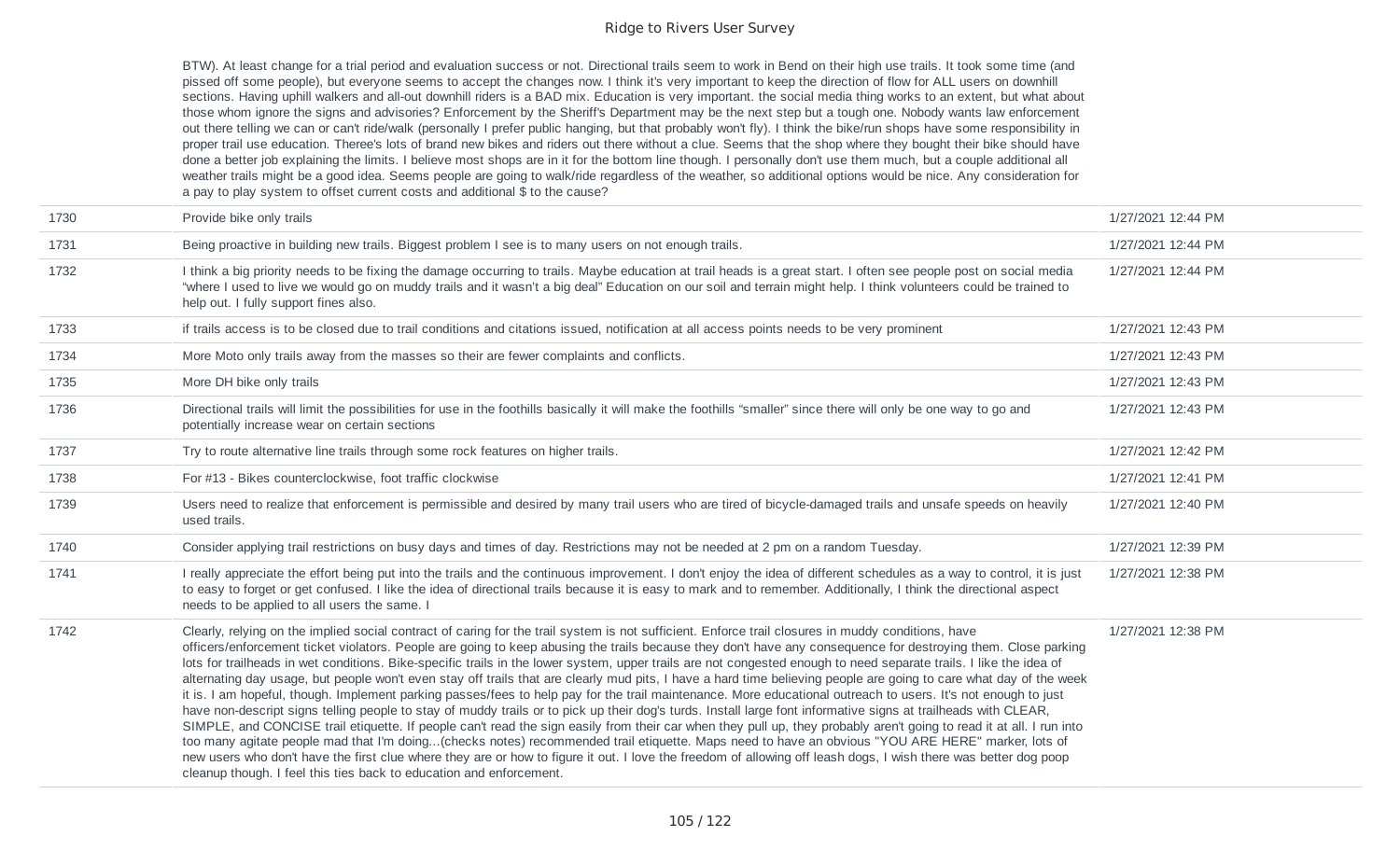| 1743 | citing people who don't pick up dog poop                                                                                                                                                                                                                                                                                                                                                                                                                                                                                                                                                                                  | 1/27/2021 12:37 PM |
|------|---------------------------------------------------------------------------------------------------------------------------------------------------------------------------------------------------------------------------------------------------------------------------------------------------------------------------------------------------------------------------------------------------------------------------------------------------------------------------------------------------------------------------------------------------------------------------------------------------------------------------|--------------------|
| 1744 | Make Bob's trail odd/even                                                                                                                                                                                                                                                                                                                                                                                                                                                                                                                                                                                                 | 1/27/2021 12:37 PM |
| 1745 | Allow more off leash dog trails.                                                                                                                                                                                                                                                                                                                                                                                                                                                                                                                                                                                          | 1/27/2021 12:37 PM |
| 1746 | I'd love to see more all-weather trails. The biggest issues seem to happen in the winter months so providing more opportunities might help. In some cases, it<br>seems like making parts of a trail all-weather leads to access to sandier trails. Crestline trail is often useable but sections to access it are not.                                                                                                                                                                                                                                                                                                    | 1/27/2021 12:37 PM |
| 1747 | table rock                                                                                                                                                                                                                                                                                                                                                                                                                                                                                                                                                                                                                | 1/27/2021 12:35 PM |
| 1748 | More education and enforcement of trail etiquette. Primarily etiquette about downhill bikers slowing/dismounting for others, if dogs are prone to jumping up on<br>people having them remain on leash, and enforcement of staying off trails when use will cause trail deterioration. Thank you for doing this important work!!!                                                                                                                                                                                                                                                                                          | 1/27/2021 12:35 PM |
| 1749 | Increase outreach via multiple media sources to educate the community on the trail systems. Consider outreach to realtors, chamber of commerce, radio,<br>local companies.                                                                                                                                                                                                                                                                                                                                                                                                                                                | 1/27/2021 12:33 PM |
| 1750 | I think veteran trail users can help inform new user about how to care for our trails. Imagine a group of trained volunteers wearing t-shirts whenever they used<br>the trails that said "Do you love our trails? Ask me how to care for them!"                                                                                                                                                                                                                                                                                                                                                                           | 1/27/2021 12:33 PM |
| 1751 | The biggest conflict I see is downhill mountain biking in the lower military reserve area. It seems to be to add a downhill only mountain bike (built for mountain<br>biking) would significantly reduce the conflict.                                                                                                                                                                                                                                                                                                                                                                                                    | 1/27/2021 12:33 PM |
| 1752 | Ban headphones                                                                                                                                                                                                                                                                                                                                                                                                                                                                                                                                                                                                            | 1/27/2021 12:32 PM |
| 1753 | Downhill specific mountain bike trails. In this survey you guys state "cyclists downhill and other users in all other directions" this is going to case big problems<br>especially when people are trying to hike up downhill cycling trails. The solution to this is bike only trails. Galbraith Mountain in Bellingham, Washington is a<br>fantastic example of this. A ton of fun cycling only trails that are directional. This not only makes the cyclists happier but it diffused all the conflicts arising<br>between cyclists and other trail users.                                                              | 1/27/2021 12:32 PM |
| 1754 | I did not answer some of these question on trail use because irony use them enough to have an option.                                                                                                                                                                                                                                                                                                                                                                                                                                                                                                                     | 1/27/2021 12:32 PM |
| 1755 | Better signage at all trailheads and intersections                                                                                                                                                                                                                                                                                                                                                                                                                                                                                                                                                                        | 1/27/2021 12:30 PM |
| 1756 | More trash cans along trails so it's easier for folks to dispose of trash/animal waste baggies.                                                                                                                                                                                                                                                                                                                                                                                                                                                                                                                           | 1/27/2021 12:29 PM |
| 1757 | Bathroom at Cartwright                                                                                                                                                                                                                                                                                                                                                                                                                                                                                                                                                                                                    | 1/27/2021 12:29 PM |
| 1758 | Trails should only be closed due to mud, and should always be free. That's why people like me can enjoy them and the only restriction should be if being open<br>would inflict damage.                                                                                                                                                                                                                                                                                                                                                                                                                                    | 1/27/2021 12:28 PM |
| 1759 | A foot traffic only trail from mountain cove (Bottom of Bucktail by range) along freestone creek to a connection at Shanes before heading back to Bucktail. It<br>would be a nice walk with some vegetation and relieve stress on Bucktail. Q14: I might be a yes on the separate trail for MTB if it were more awesome than<br>Bucktail. Lower hulls. Maybe a days of the week or time of the day rule. I have the advantage of riding mid day. There are some weekdays I can ride down<br>lower Hulls and not see anyone. I don't see a need to limit bikes or directions if so few people are using it at those times. | 1/27/2021 12:28 PM |
| 1760 | no more than one dog per person, people with dogs need to yield to al other users.                                                                                                                                                                                                                                                                                                                                                                                                                                                                                                                                        | 1/27/2021 12:26 PM |
| 1761 | Some trails that would allow for mountain bike down hill only trails would be cool                                                                                                                                                                                                                                                                                                                                                                                                                                                                                                                                        | 1/27/2021 12:25 PM |
| 1762 | more guided hikes.                                                                                                                                                                                                                                                                                                                                                                                                                                                                                                                                                                                                        | 1/27/2021 12:25 PM |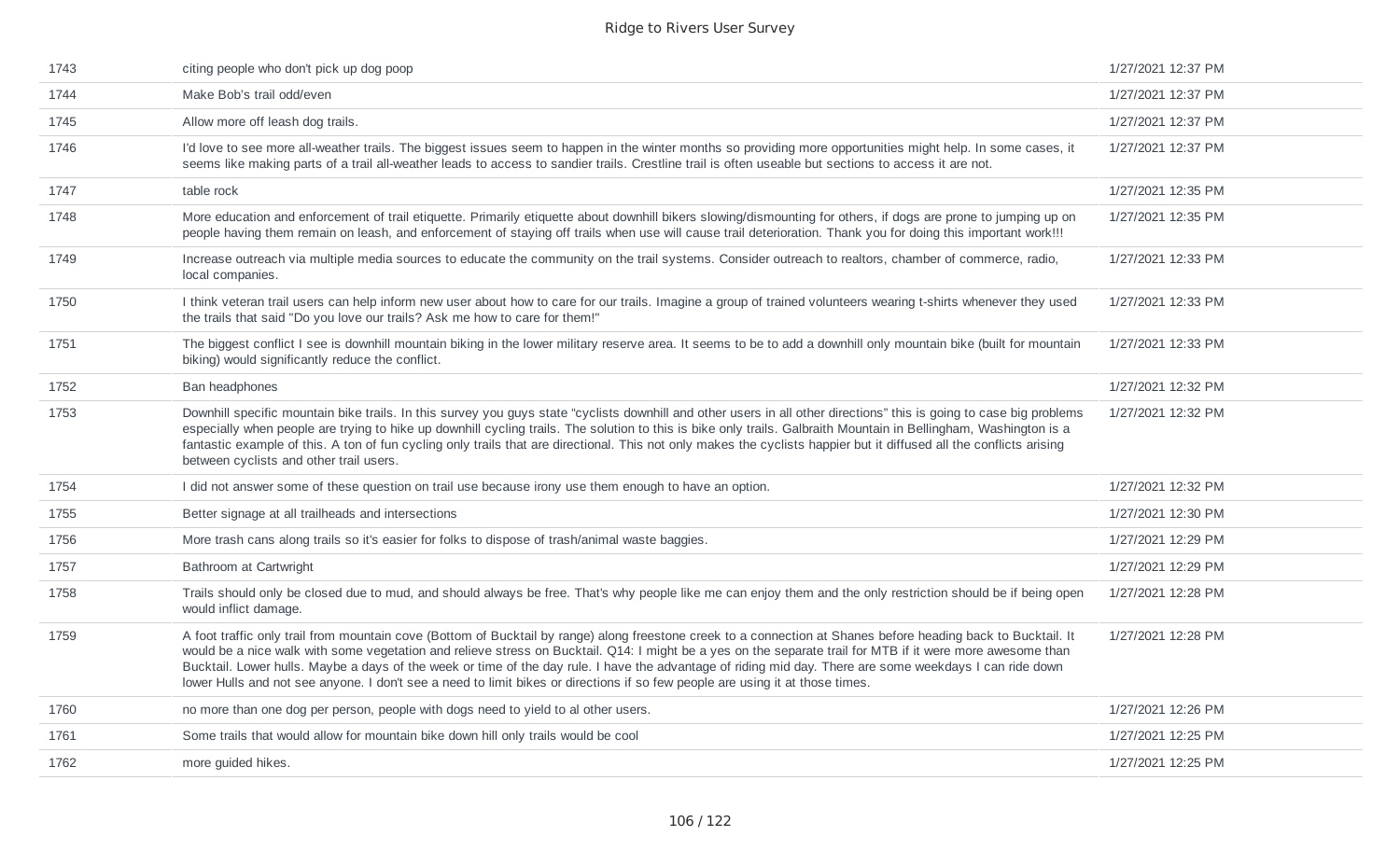| 1763 | 1. Dogs should be on-leash on all trails. 2. Hikers should yield and step off to bikers- most bikers are clipped into their pedals and unclipping and moving a<br>bike off to the side is more destructive to trails than hikers stepping to the side. 3. Damaging trail use should be citable and fined.                                                                                                                                                                                                                                                                                                                                                                                                                                                                                                                                                         | 1/27/2021 12:25 PM |
|------|-------------------------------------------------------------------------------------------------------------------------------------------------------------------------------------------------------------------------------------------------------------------------------------------------------------------------------------------------------------------------------------------------------------------------------------------------------------------------------------------------------------------------------------------------------------------------------------------------------------------------------------------------------------------------------------------------------------------------------------------------------------------------------------------------------------------------------------------------------------------|--------------------|
| 1764 | Heavy fines \$500, in addition to 50hrs trail maintenance for muddy trail use!                                                                                                                                                                                                                                                                                                                                                                                                                                                                                                                                                                                                                                                                                                                                                                                    | 1/27/2021 12:24 PM |
| 1765 | More dirt bike opportunities would be appreciated                                                                                                                                                                                                                                                                                                                                                                                                                                                                                                                                                                                                                                                                                                                                                                                                                 | 1/27/2021 12:23 PM |
| 1766 | Open more lower foothills trails to motorcycles, for instance the corrals trail to the Boise ridge road. Maybe only certain days of the week?                                                                                                                                                                                                                                                                                                                                                                                                                                                                                                                                                                                                                                                                                                                     | 1/27/2021 12:23 PM |
| 1767 | The amount of miles of trails available for each use. When I run or hike I usually use 3-10 miles of trail, mt biking 10 - 25, and when riding my motorcycles in<br>the forest I usually travel 20-80. The ability to travel those distances on a motorcycle creates a lot of trail use on the upper motorcycle trails. As the use on the<br>lower trails has increased so has the use on the upper trails which can create dangerous encounters. I would like to see an increase in the miles of motorcycle<br>trails available for use by the public. Boise has a strong motorcycle industry presence and the trail system is having a hard time supporting riders just learning<br>or wanting to get out for an afternoon ride. I don't suggest motorcycle only trails, but trails that spread out the uses based on the population on the existing<br>trails. | 1/27/2021 12:23 PM |
| 1768 | You are doing an amazing job. The growth is making it tough to manage I'm sure. More rules just makes it more frustrating though. Those that complain the<br>loudest are usually always the minority. Most LOVE the trails on all days. Good luck!                                                                                                                                                                                                                                                                                                                                                                                                                                                                                                                                                                                                                | 1/27/2021 12:22 PM |
| 1769 | mountain bike only trails directional trails for all users                                                                                                                                                                                                                                                                                                                                                                                                                                                                                                                                                                                                                                                                                                                                                                                                        | 1/27/2021 12:22 PM |
| 1770 | More enforcement of people on muddy trails. Its ridiculous the entitlement of people. More education to new people.                                                                                                                                                                                                                                                                                                                                                                                                                                                                                                                                                                                                                                                                                                                                               | 1/27/2021 12:21 PM |
| 1771 | Equity. Mountain bikers tend to get the best deal because they have most money and time to loudly complain. The plan needs to consider how the system<br>works for working class people that are walking their dogs, spending time with their families, or just taking a walk. I'm sure you will hear a lot from folks who<br>have a half dozen \$6k mountain bikes and the leisure time to use thembut the city should work for everyone.                                                                                                                                                                                                                                                                                                                                                                                                                        | 1/27/2021 12:21 PM |
| 1772 | If possible add additional trails.                                                                                                                                                                                                                                                                                                                                                                                                                                                                                                                                                                                                                                                                                                                                                                                                                                | 1/27/2021 12:21 PM |
| 1773 | I don't know how exactly to do it, but I think an important aspect is educating the public who are unaware of R2R website/Facebook page, such as people<br>visiting from out of town. Maybe you could work with DBA, Visit Idaho, or other organizations (even BSU when families are visiting or real estate groups for<br>prospective residents) to get the word out more.                                                                                                                                                                                                                                                                                                                                                                                                                                                                                       | 1/27/2021 12:21 PM |
| 1774 | Post more signs telling bikers they have to yield to foot traffic which means getting off their bike or moving out of the way. More dog off leash trails and foot<br>traffic only trails.                                                                                                                                                                                                                                                                                                                                                                                                                                                                                                                                                                                                                                                                         | 1/27/2021 12:20 PM |
| 1775 | I would suggest putting together a trail ambassador type program, where volunteers spread out on the trail system to observe and gently educate users on<br>proper trail etiquette and to answer questions about the trail system. They could be on foot or bike, wearing highly visible shirts. This would be a good way to<br>promote the trail system and to also help educate, and deescalate conflicts.                                                                                                                                                                                                                                                                                                                                                                                                                                                      | 1/27/2021 12:20 PM |
| 1776 | More signs reminding users of the rules and my re volunteers enforcing                                                                                                                                                                                                                                                                                                                                                                                                                                                                                                                                                                                                                                                                                                                                                                                            | 1/27/2021 12:17 PM |
| 1777 | Trail cops for winter months to control mud related trail damage. More downhill only MTB trail options.                                                                                                                                                                                                                                                                                                                                                                                                                                                                                                                                                                                                                                                                                                                                                           | 1/27/2021 12:15 PM |
| 1778 | Get rid of the "single track only" mentality. It only creates a narrow "ditch" that creates hazards to pass other trail users. Go visit other areas that deal with lots<br>of trafficie Jug Mt, Bear Basin, Tamarack. See how they do it.                                                                                                                                                                                                                                                                                                                                                                                                                                                                                                                                                                                                                         | 1/27/2021 12:15 PM |
| 1779 | Lots! But I feel this survey did not allow for nuances with some of the questions you asked. Wish we could have included multiple ways we use the trails. With<br>#4, that was a general comment about all heavily trafficked areas and dogs that didn't allow for nuances. For instance, if you make a downhill only, then maybe<br>no dogs on that. Or maybe not on certain trails, but I wasn't permitted nuances to that question. Also, the specific trail options 12-15 had limited options. But                                                                                                                                                                                                                                                                                                                                                            | 1/27/2021 12:15 PM |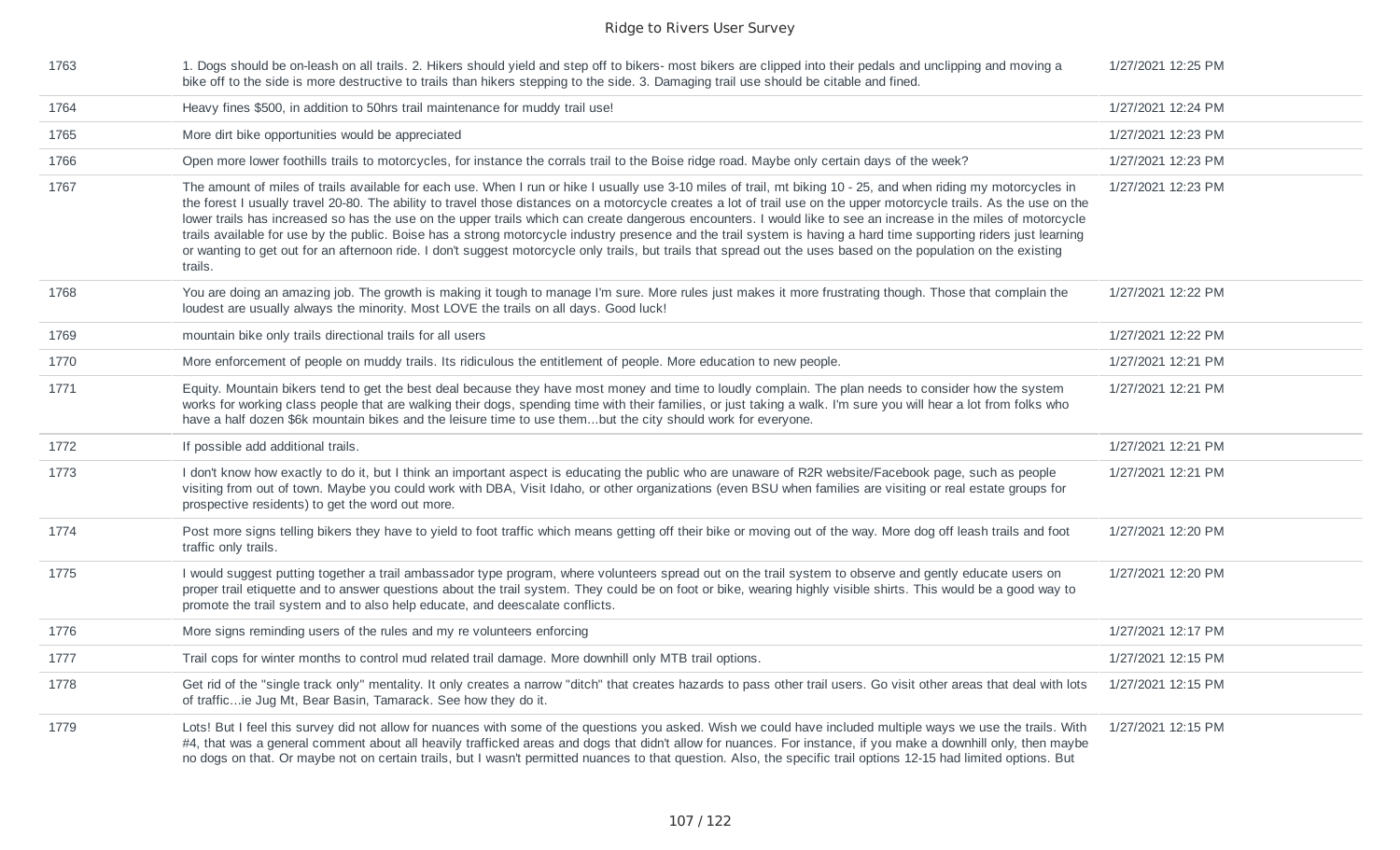at the end of the day, I think there also needs to be better education for the users. There are some assholes out there, and they don't care what you implement. So how are these groups educating users and creating a culture of shares resources and stewardship?

| 1780 | The bike users one way would def help in hearing bikers or seeing them as right now many don't say anything and almost run you over or scare you when they<br>are on your heels.                                                                                                                                                                                                                                                                                                                                                                                                                                                                                                                                                                                     | 1/27/2021 12:14 PM |
|------|----------------------------------------------------------------------------------------------------------------------------------------------------------------------------------------------------------------------------------------------------------------------------------------------------------------------------------------------------------------------------------------------------------------------------------------------------------------------------------------------------------------------------------------------------------------------------------------------------------------------------------------------------------------------------------------------------------------------------------------------------------------------|--------------------|
| 1781 | I am on the trails all the time (conditions permitting). I think the only way to keep people off of muddy trails is to issue citations.                                                                                                                                                                                                                                                                                                                                                                                                                                                                                                                                                                                                                              | 1/27/2021 12:12 PM |
| 1782 | The idea of foot traffic and wheels in opposite directions I think would be safer. Although I've almost been taken out on Shane's loop with 100% visibility. I'm<br>not sure anything will help, it's just something we have to be aware of and live with. As a runner, I always yield to bikes - uphill, downhill, no matter what.<br>Sometimes they yield to me and insist which I appreciate. Maybe more bikes only trails, feet only trails would be nice, but I appreciate all of it no matter what.                                                                                                                                                                                                                                                            | 1/27/2021 12:12 PM |
| 1783 | More trails!                                                                                                                                                                                                                                                                                                                                                                                                                                                                                                                                                                                                                                                                                                                                                         | 1/27/2021 12:09 PM |
| 1784 | I no longer ride horses, but when I did, it was becoming nearly impossible because of the amount of bike traffic and the fact that most cyclists, pedestrians,<br>and dog owners weren't too horse savvy. Ideally it would be great to have a few equestrian-only days per year on some of the trails.                                                                                                                                                                                                                                                                                                                                                                                                                                                               | 1/27/2021 12:09 PM |
| 1785 | Horses create a ton of damage to the trails. When conditions are such as bikes and foot traffic do not create damage, many times (especially in spring) horses<br>still damage the trail. Trails that are damaged by horses are almost impassable on foot or bike. Maybe horse traffic should be seasonal all together or some<br>horse only trails.                                                                                                                                                                                                                                                                                                                                                                                                                 | 1/27/2021 12:09 PM |
| 1786 | Improvements to the bottom section of 3 Bears                                                                                                                                                                                                                                                                                                                                                                                                                                                                                                                                                                                                                                                                                                                        | 1/27/2021 12:09 PM |
| 1787 | Bike registration to educate bikers/hikers, bells required on bikes, enforcement of off leash dogs in heavy traffic areas, enforcement of muddy trail usage.                                                                                                                                                                                                                                                                                                                                                                                                                                                                                                                                                                                                         | 1/27/2021 12:08 PM |
| 1788 | Sidewinder and Lower Hulls both need a separate trails that are directionalfor example, make Sidewinder multi-use, uphill travel only and create a separate<br>downhill trail nearby that drops onto Crestline. Trail 4 is currently our only option and it can be a very hazardous trail after the dirt bikes have torn it up. As for<br>Lower Hulls, make that multi-use, single direction and add a trail that is the opposite (multi-use, opposite direction to Hulls) nearby.                                                                                                                                                                                                                                                                                   | 1/27/2021 12:08 PM |
| 1789 | Please consider no downhill bikes on Lower Hulls Gulch. I've had too many near-missed w/ fast downhill cyclists ripping around blind corners. What about<br>giving cyclists a bike-only downhill trail somewhere else in exchange?                                                                                                                                                                                                                                                                                                                                                                                                                                                                                                                                   | 1/27/2021 12:07 PM |
| 1790 | Reminders to pick up after your dog. The few who don't pick up after their pets unfortunately ruin it for the majority. Thank you for putting waste bins here and<br>there.                                                                                                                                                                                                                                                                                                                                                                                                                                                                                                                                                                                          | 1/27/2021 12:07 PM |
| 1791 | Polecat could be clockwise/counterclockwise on odd/even day cycle. That way people could still bike both ways. Integrate bike features into existing trails.<br>See how the Singletrack Advocates in Anchorage have designed their trails or the trails in Bend, OR. These features are usually optional side features off the<br>existing trail. Bogus is also doing some fun stuff. It adds to the fun. Enforcement for people who don't clean up dog poop. Educate people about ways to keep<br>their dog poop with them while they're out. I hate seeing all the bags sitting on the edge of the trail. Educate bikers on ways they can make encounters with<br>hikers/runners safer. I use a loud bell when I'm going downhill to alert people I'm behind them. | 1/27/2021 12:07 PM |
| 1792 | I think hiking and mountain biking specific trails would be a simpler approach and easier for users to remember than changing trail use on a specific trail by the<br>day of the month/week                                                                                                                                                                                                                                                                                                                                                                                                                                                                                                                                                                          | 1/27/2021 12:06 PM |
| 1793 | On the busier high use trails put in a duplicate side by side trail so hikers use one and bikers use the other.                                                                                                                                                                                                                                                                                                                                                                                                                                                                                                                                                                                                                                                      | 1/27/2021 12:05 PM |
| 1794 | More signage/education about people picking up their dog poop. Have seen a lot of poop/or poop in bags, but left on the side of the trails.                                                                                                                                                                                                                                                                                                                                                                                                                                                                                                                                                                                                                          | 1/27/2021 12:02 PM |
| 1795 | Dog days vs Non Dog days. Non dog days can be bike days. Its hard to get dogs to move out of the way of bikes, and can be scary coming up on dogs that<br>you're not sure what their reaction to bikes will be.                                                                                                                                                                                                                                                                                                                                                                                                                                                                                                                                                      | 1/27/2021 12:02 PM |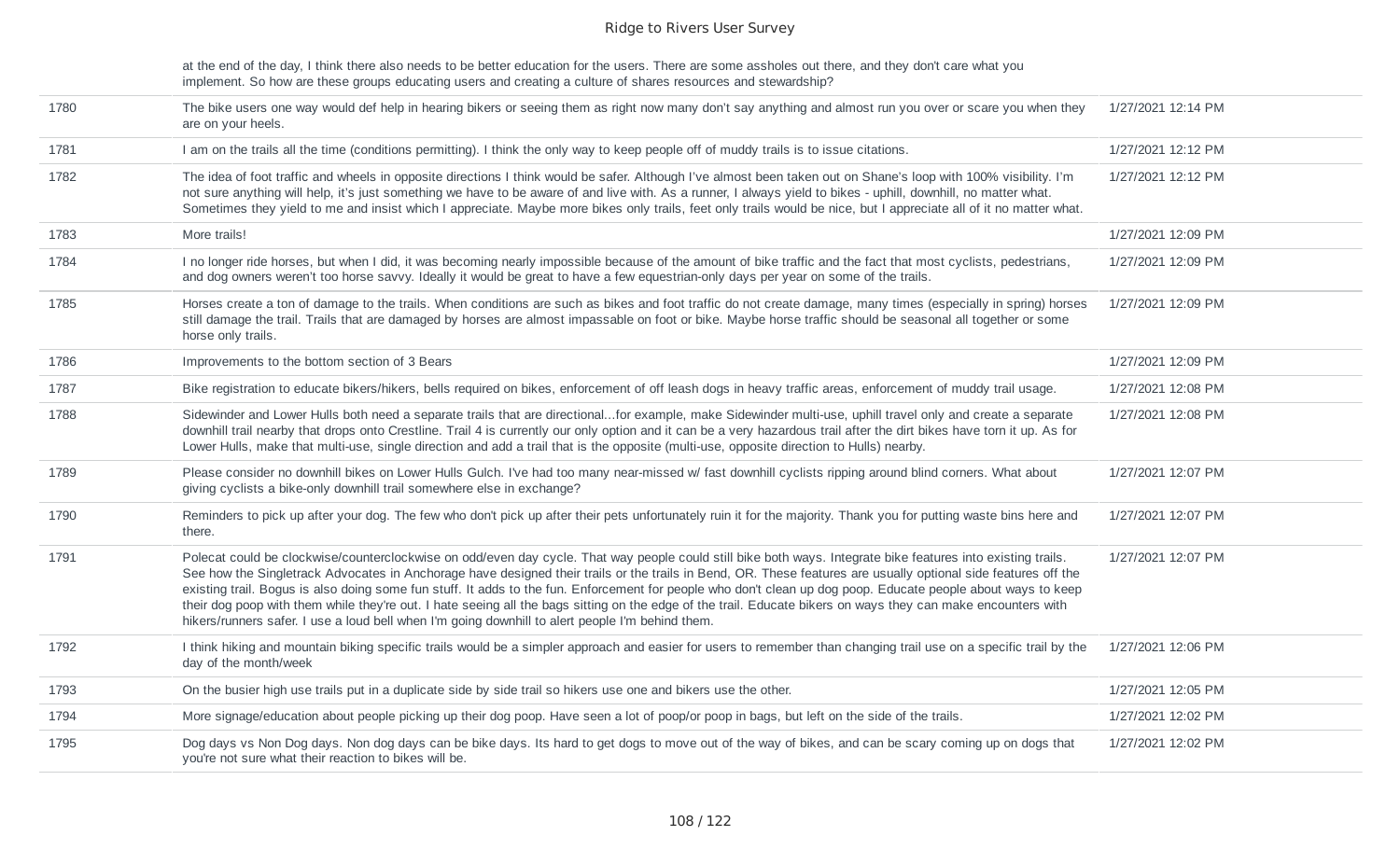| 1796 | Overall, I have had great experiences. a few exceptions, but population will probably dictate that. I can't say enough how much I support enforcing trail<br>closures on wet days to preserve what we have here!! Some are so entitles that it seems the only way is citations. . Hopefully it won't take many for the<br>masses to get the message.                                                                                                                                                                                                                                                           | 1/27/2021 12:02 PM |
|------|----------------------------------------------------------------------------------------------------------------------------------------------------------------------------------------------------------------------------------------------------------------------------------------------------------------------------------------------------------------------------------------------------------------------------------------------------------------------------------------------------------------------------------------------------------------------------------------------------------------|--------------------|
| 1797 | When trails are too muddy for use, RR should close them down. Noncompliance will still be observed, but compliance should be higher than if the trails appear<br>open. Furthermore, there should be a warning that people could risk a citation if they use a trail that is closed. RR won't be able to provide enforcement on<br>every violation but the fact that there is a risk will improve compliance. This system is somewhat like speeding tickets. Police do not catch ever speeder but<br>the thought that you might get pulled over, makes one think twice about speeding.                          | 1/27/2021 12:02 PM |
| 1798 | Yes, back off on the earth first attitude. This is Idaho not California.                                                                                                                                                                                                                                                                                                                                                                                                                                                                                                                                       | 1/27/2021 12:01 PM |
| 1799 | The dog off leash problem is one of the worst and mountain bikes going too fast downhill is 2nd                                                                                                                                                                                                                                                                                                                                                                                                                                                                                                                | 1/27/2021 12:00 PM |
| 1800 | I think the biggest issue is people either not knowing the trail etiquette quidelines, or willfully ignoring them. I don't have an answer for educating users or<br>enforcing rules via citation.                                                                                                                                                                                                                                                                                                                                                                                                              | 1/27/2021 12:00 PM |
| 1801 | Connect homestead to the rest of the trail system.                                                                                                                                                                                                                                                                                                                                                                                                                                                                                                                                                             | 1/27/2021 11:59 AM |
| 1802 | Listen better to input from users. It seems like R2R just does whatever they want and ignore the public. Groups like mountain bikers who do most of the trail<br>work should get priority.                                                                                                                                                                                                                                                                                                                                                                                                                     | 1/27/2021 11:59 AM |
| 1803 | Better dog poo collection signage and trash can visibility. Dogs should be on leash at all times.                                                                                                                                                                                                                                                                                                                                                                                                                                                                                                              | 1/27/2021 11:58 AM |
| 1804 | Dog poop ticketing/enforcement.                                                                                                                                                                                                                                                                                                                                                                                                                                                                                                                                                                                | 1/27/2021 11:57 AM |
| 1805 | If we are going to manage use we must recognize that there are peak times when trails are used and many times when there is little chance of conflict. I'm<br>almost alone with temps above 80 and below 30, for instance. Weekdays are radically different than weekends, etc. Also, the brilliant idea of the single use<br>descent mtb trail paralleling sidewinder must be pursued with all the resources of the city!! And this lovely organization needs to come up with even more such<br>wonderful ideas. THANK you so much for all you have done and in your efforts to expand our trail network.     | 1/27/2021 11:55 AM |
| 1806 | People just need to chill out. Be patient with one another, be friendly and don't try to act like you are a trail cop.                                                                                                                                                                                                                                                                                                                                                                                                                                                                                         | 1/27/2021 11:54 AM |
| 1807 | I think making it based on odd and even days is not going to work very well. It might inadvertently encourage more people to use the trails in bad weather to<br>avoid going days without being able to ride/run, etc. And, visitors to area might be very confused and disappointed they picked a wrong day. Those with<br>constantly changing works schedules are more impacted. And it doesn't seem very enforceable. We can't do it know with dog poop, people on muddy trails,<br>etc Ultimately having some directional trails built to spread people out seems the best solution, although most costly. | 1/27/2021 11:54 AM |
| 1808 | Closing trails when wet in the winter is a must.                                                                                                                                                                                                                                                                                                                                                                                                                                                                                                                                                               | 1/27/2021 11:54 AM |
| 1809 | Flow trails, downhill only mtn trails, less removal of every little rock on the trail. Start trails narrower. They will widen so why start so wide? More notification<br>when a trail has been modified at starts of trails. Don't modify trails just for the goal of slowing biking.                                                                                                                                                                                                                                                                                                                          | 1/27/2021 11:53 AM |
| 1810 | RE Question 14: Where would users park? The Union St., Thatcher St. and OFarrell St. have lots of traffic already. It looks like a cool route but that area is<br>home to deer and used to be home to foxes.                                                                                                                                                                                                                                                                                                                                                                                                   | 1/27/2021 11:50 AM |
| 1811 | All dogs should be on leash at all times and this needs to be enforced.                                                                                                                                                                                                                                                                                                                                                                                                                                                                                                                                        | 1/27/2021 11:49 AM |
| 1812 | I think Ridge to Rivers should adopt a policy of creating and maintaining trails that are industry standard. There are trails out there that are old jeep trails and<br>should not be continued due to the fact that they do get muddy and cause erosion. Work and maintain trails that make sense not ones that have just been<br>there forever.                                                                                                                                                                                                                                                              | 1/27/2021 11:49 AM |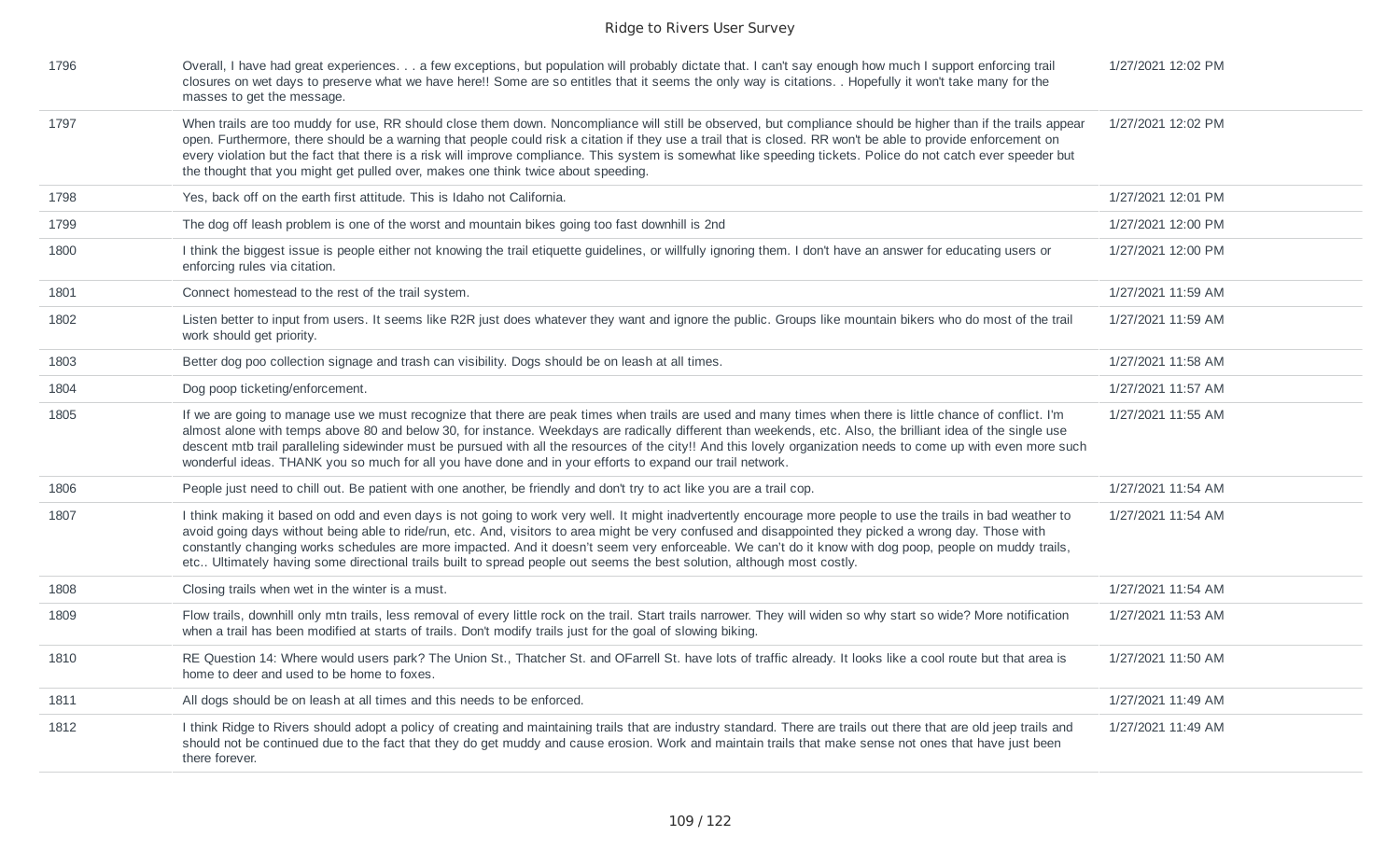| 1813 | Keep things as is. No directional trails! Do not enforce/ issue citations for use of muddy trails! Educate instead. Add more trails Hikers should be aware that<br>they will encounter bikes. Bikers need to respect hikers at all times. No enforcement! No need for additional regulations please.                                                                                          | 1/27/2021 11:49 AM |
|------|-----------------------------------------------------------------------------------------------------------------------------------------------------------------------------------------------------------------------------------------------------------------------------------------------------------------------------------------------------------------------------------------------|--------------------|
| 1814 | Unfortunately there are people that are going to do whatever they want and use the trails if when asked not too.                                                                                                                                                                                                                                                                              | 1/27/2021 11:48 AM |
| 1815 | Downhill only bike trails                                                                                                                                                                                                                                                                                                                                                                     | 1/27/2021 11:46 AM |
| 1816 | i love the idea for safe downhill biking for all persons on the trails. ie. options above of separate downhill trails or certain days allowing downhill/directional<br>please purchase more land to protect from additional developments.                                                                                                                                                     | 1/27/2021 11:46 AM |
| 1817 | No more off leash dogs. It contributes to so many issues e.g. poop not being picked up, trail braiding, user conflicts, etc. Dogs can be off leash at dog parks<br>and all the open space we have outside the city.                                                                                                                                                                           | 1/27/2021 11:45 AM |
| 1818 | Lower Hull's should be UPHILL to bikes only, permanently, and either direction for others (I'm saying this as a biker who understands this is the most logical<br>and easy to accomplish change, and I'm surprised you didn't include it as a choice above). Alternating even/odd days will not work anywhere, IMO, and will<br>only increase confusion and therefore conflict on the trails. | 1/27/2021 11:44 AM |
| 1819 | Mandate noise makers (i.e. bells on bikes) on weekends.                                                                                                                                                                                                                                                                                                                                       | 1/27/2021 11:43 AM |
| 1820 | The reason I'm hesitant to outright support some of these ideas is that this will be very difficult to enforce and will result in more confrontations with trail users.                                                                                                                                                                                                                       | 1/27/2021 11:42 AM |
| 1821 | Enforcement of non-use when conditions are bad.                                                                                                                                                                                                                                                                                                                                               | 1/27/2021 11:42 AM |
| 1822 | Aggressive dogs should, at the very least, have a muzzle. I think it is already a rule but there needs to be on big sign at every trailhead. I have had a german<br>shepherd try to attack me at Table Rock and several dogs have growled and lunged at my friendly golden retriever.                                                                                                         | 1/27/2021 11:42 AM |
| 1823 | creat a volunteer ambassader program to educate the public using the trail. Like the greenbelt did when we first started having right/left lanes.                                                                                                                                                                                                                                             | 1/27/2021 11:39 AM |
| 1824 | Need to start an aggressive education campaign so users become more informed. I know this is already in place but for some reason people are not getting<br>the message to stay off muddy trails and to clean-up after themselves.                                                                                                                                                            | 1/27/2021 11:39 AM |
| 1825 | You are doing an awesome job. Where room a horse hike option trail paralleling existing trail.                                                                                                                                                                                                                                                                                                | 1/27/2021 11:38 AM |
| 1826 | I am fundamentally opposed to any attempts to regulate any aspect or use of the trails. It is outside the scope of this public/private organization should be<br>handling.                                                                                                                                                                                                                    | 1/27/2021 11:37 AM |
| 1827 | Please do not gate trails, unless it is during muddy times. Please continue to let Idaho trails be free and accessible. Please do not turn this into a Colorado or<br>California where every trail has a gate and a fee and a parking pass!                                                                                                                                                   | 1/27/2021 11:37 AM |
| 1828 | Ban dogs                                                                                                                                                                                                                                                                                                                                                                                      | 1/27/2021 11:35 AM |
| 1829 | With the new bike riders you will want to keep everyone moving in the same direction.                                                                                                                                                                                                                                                                                                         | 1/27/2021 11:35 AM |
| 1830 | If you implement one direction only for mountain bikers and hikers, it will diminish the experience greatly.                                                                                                                                                                                                                                                                                  | 1/27/2021 11:34 AM |
| 1831 | Hardening Trail heads such as Table Rock to help mitigate damage to trails in the winter. By this I mean adding pea gravel to the trail similar to Oregon trail<br>etc                                                                                                                                                                                                                        | 1/27/2021 11:34 AM |
| 1832 | Polecat - bikes clockwise, runners both directions.                                                                                                                                                                                                                                                                                                                                           | 1/27/2021 11:33 AM |
| 1833 | No sure if you are in charge of 8th street, but more education for motor vehicles traveling on 8th street about blind corners and speed control. Have had close<br>calls while traveling on bike up towards Bogus Basin. Maybe signs reminding users of other people on the road and to take caution on blind areas.                                                                          | 1/27/2021 11:33 AM |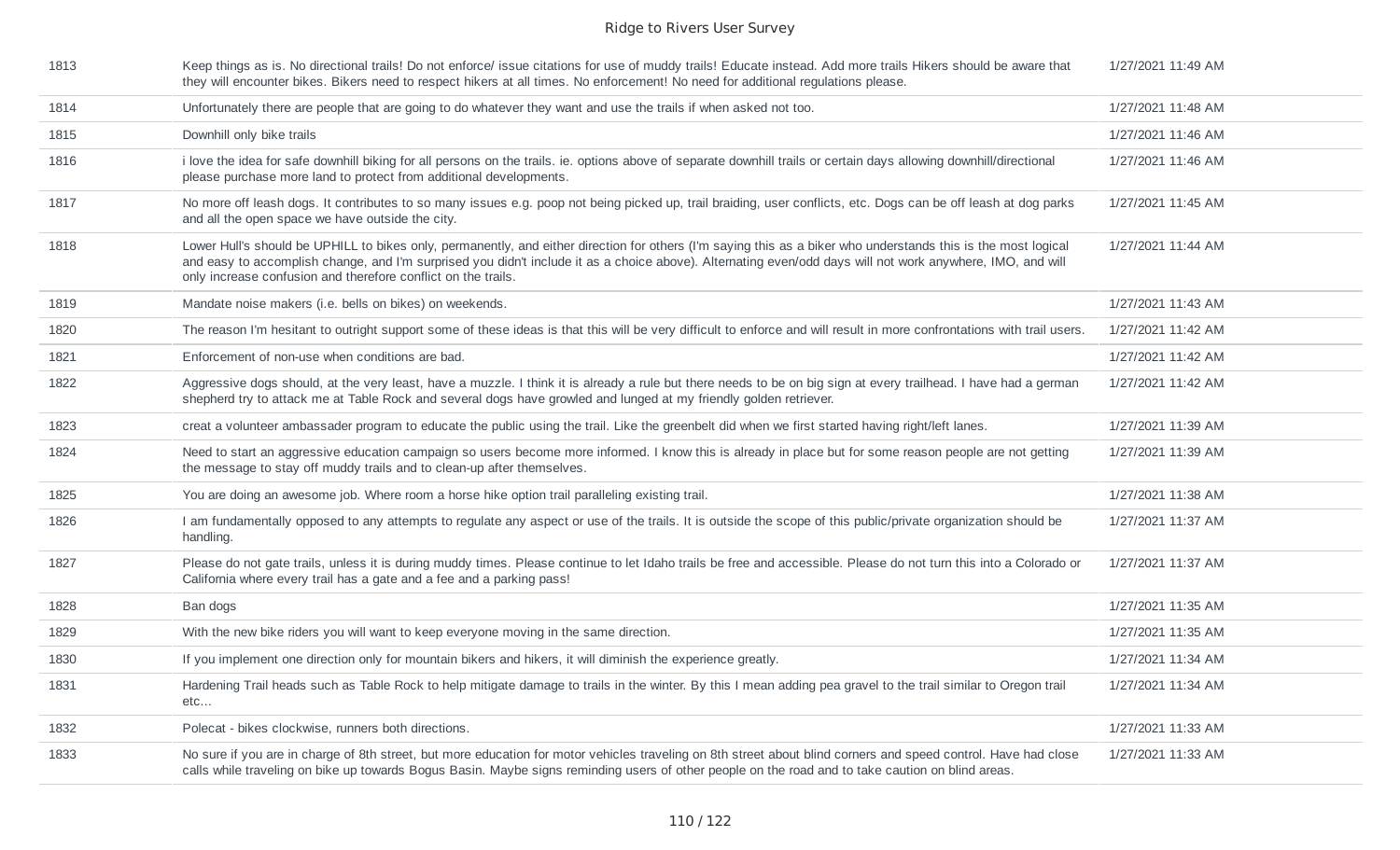| 1834 | Anything that keeps people off the muddy trails.                                                                                                                                                                                                                                                                                                                                                                                                                                                                                                                                                                                                                                                      | 1/27/2021 11:32 AM |
|------|-------------------------------------------------------------------------------------------------------------------------------------------------------------------------------------------------------------------------------------------------------------------------------------------------------------------------------------------------------------------------------------------------------------------------------------------------------------------------------------------------------------------------------------------------------------------------------------------------------------------------------------------------------------------------------------------------------|--------------------|
| 1835 | More directional bike trails                                                                                                                                                                                                                                                                                                                                                                                                                                                                                                                                                                                                                                                                          | 1/27/2021 11:32 AM |
| 1836 | Ban horses on the foothills trail system. These trails focus on providing the general public access to the public lands. Horses smell bad, increase trail wear,<br>and are often owned by those who have an abundance of wealth property and land. The already overcrowded trail system located so close to boise should not<br>be forced to accommodate horse traffic. They should have to go to places with access to more open space and more land to not force the general public to<br>deal with their destruction and improper use of a shared space.                                                                                                                                           | 1/27/2021 11:31 AM |
| 1837 | In my opinion, public misuse of trails when they are muddy is the biggest issue I have seen. The erosion this has been causing is simply not acceptable. Any<br>strategies to combat this would be welcomed by this trail user.                                                                                                                                                                                                                                                                                                                                                                                                                                                                       | 1/27/2021 11:31 AM |
| 1838 | Better, more assertive signage defining what "controlled dog" off-leash means.                                                                                                                                                                                                                                                                                                                                                                                                                                                                                                                                                                                                                        | 1/27/2021 11:31 AM |
| 1839 | Get Eagle involved and follow the trail plan for the usage of the lands north of Eagle.                                                                                                                                                                                                                                                                                                                                                                                                                                                                                                                                                                                                               | 1/27/2021 11:30 AM |
| 1840 | Please do not take away the off-leash dog trails.                                                                                                                                                                                                                                                                                                                                                                                                                                                                                                                                                                                                                                                     | 1/27/2021 11:29 AM |
| 1841 | I love the freedom to ride our trails in multiple directions, each direction is a different trail experience. Making trails one way will increase erosion on those trails<br>imo. I've ridden in places that are directional and they become blown out, wide motorcycle like trails, although fun to ride occasionally demeaning the<br>landscape and trails in the process. I'm not a fan of directional trails                                                                                                                                                                                                                                                                                      | 1/27/2021 11:29 AM |
| 1842 | Maybe mark but not enforce trails similar to how ski runs are marked (beginner, intermediate, advanced). One dangerous experience I often encounter is when<br>I'm running up or down lower hulls gulch and inexperienced bikers are out of control coming down.                                                                                                                                                                                                                                                                                                                                                                                                                                      | 1/27/2021 11:27 AM |
| 1843 | Trail users need to be respectful and follow trail etiquette including picking up you dogs shit!                                                                                                                                                                                                                                                                                                                                                                                                                                                                                                                                                                                                      | 1/27/2021 11:27 AM |
| 1844 | We have to include motorized with the plan. We can't shit them out with the few trails they have left                                                                                                                                                                                                                                                                                                                                                                                                                                                                                                                                                                                                 | 1/27/2021 11:26 AM |
| 1845 | close trails in bad conditions, even for the entire season, citations, protect off leash dog areas - they're very valuable to have, please don't close bucktail to<br>uphill mountain bikers! That is one of the the most gradual uphills for bikers and personally the trail I do most - buckhill up, ridge down                                                                                                                                                                                                                                                                                                                                                                                     | 1/27/2021 11:26 AM |
| 1846 | Enforce rules with muddy trails and other issue concerning sustainability                                                                                                                                                                                                                                                                                                                                                                                                                                                                                                                                                                                                                             | 1/27/2021 11:25 AM |
| 1847 | Stronger signage when trails are closed due to mud.                                                                                                                                                                                                                                                                                                                                                                                                                                                                                                                                                                                                                                                   | 1/27/2021 11:24 AM |
| 1848 | Signage and general awareness to set expectations that they may encounter downhill riders (like the signage around rock island). More trail building, especially<br>in regards to purpose built bike trails.                                                                                                                                                                                                                                                                                                                                                                                                                                                                                          | 1/27/2021 11:24 AM |
| 1849 | The fucking poop bags, come on, people!                                                                                                                                                                                                                                                                                                                                                                                                                                                                                                                                                                                                                                                               | 1/27/2021 11:22 AM |
| 1850 | Get some real trail builders. David likes to tout riding all over the world but doesn't have an understanding or skill set for technical riding. We need some new<br>blood and creativity. I've been extremely disappointed with R2R removing rocks from the trails on table rock and essentially removing the technical aspects of<br>existing trails.                                                                                                                                                                                                                                                                                                                                               | 1/27/2021 11:22 AM |
| 1851 | I do not like the idea of implementing directional trails, especially there is even/odd day stuff. Instead of all this talk about directional trails Ridge to Rivers<br>should put gates and extended fences at every trailhead and road crossing so that signs in regards to muddy conditions can be put up and there is a physical<br>barrier people have to go through before going on the trail. Another thing is having trail patrol. Ridge to Rivers needs to get out there and interface with the<br>community about using trails during bad conditions and trail etiquette. Educating the community on trail use will have a bigger impact in the long run on trails<br>than directional use. | 1/27/2021 11:22 AM |
| 1852 | There are a number of high speed mtn bike trails that should be limited to alternating days by trail users. Bobs, corals, lower hulls, red cliffs, sidewinder-fat                                                                                                                                                                                                                                                                                                                                                                                                                                                                                                                                     | 1/27/2021 11:22 AM |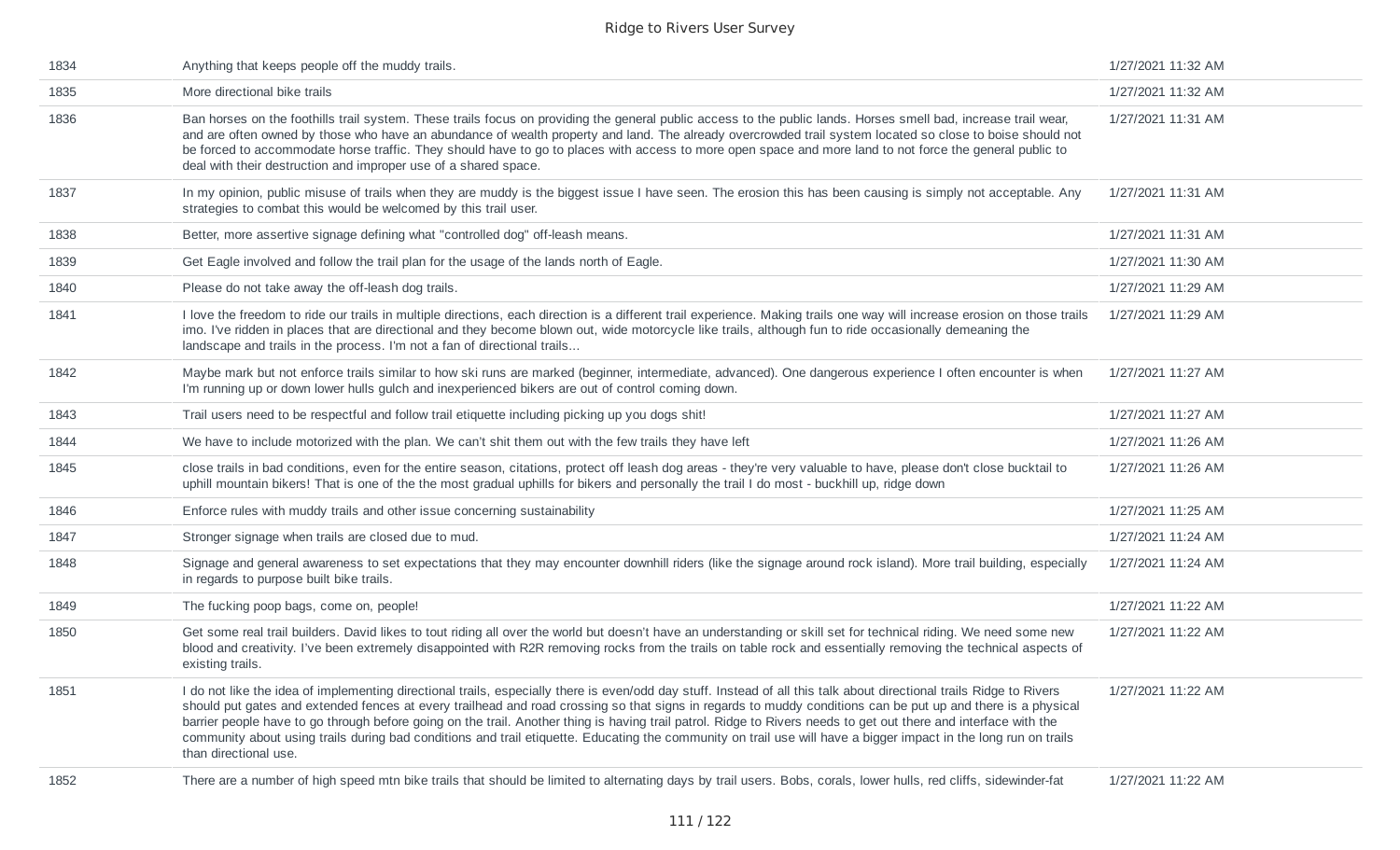tire-freestone, three bears, Shane's. Bucktail shouldnt be on the list of pilot trails since there are no blind spots. Im a runner, hiker, and mtn biker and would like to see more mtn bike specific trails that are directional.

| 1853 | On occasion using Boise Police to issue citations for failure to follow requirements.                                                                                                                                                                                                                                                                                                                                                                                                                                                                                                                                                                                                                                                                                                                                                                                                                                                                                                                                                                           | 1/27/2021 11:18 AM |
|------|-----------------------------------------------------------------------------------------------------------------------------------------------------------------------------------------------------------------------------------------------------------------------------------------------------------------------------------------------------------------------------------------------------------------------------------------------------------------------------------------------------------------------------------------------------------------------------------------------------------------------------------------------------------------------------------------------------------------------------------------------------------------------------------------------------------------------------------------------------------------------------------------------------------------------------------------------------------------------------------------------------------------------------------------------------------------|--------------------|
| 1854 | Putting restrictions on when we can use the trails doesn't work for people who don't a free and flexible work/life schedule. Directional use, I'm not in favor of<br>that. Some may like running up hills for a greater workout. Some may not be able to complete a hike to the end and should be free to turn around at any point<br>for whatever their reason is, be it health, time constraints, injury, or they want to run/hike up that hill or etc I am in favor of muddy trails being closed and if<br>fines need to start happening that's ok. Putting additional constrains on trail use is just going to complicate when we are able to use the trails. It's going to be<br>confusing. To be honest I wouldn't want to abide by additional rules and I'm thinking many wouldn't neither. I would want to be free to use a trail when it fits my<br>work/life schedule. Life is difficult with Covid and in general, we need to be free to excercise and going to the foothills is a form of exercise for many. Please<br>let's not be so controlling. | 1/27/2021 11:18 AM |
| 1855 | I do not like the idea of citations, but I would be happy to pay a bit more in taxes to maintain the trails and roll them or add higher sand content.                                                                                                                                                                                                                                                                                                                                                                                                                                                                                                                                                                                                                                                                                                                                                                                                                                                                                                           | 1/27/2021 11:16 AM |
| 1856 | Garbage cans for dog waste. Citations for folks who don't pick up their dogs waste. Restrooms wherever possible. Separate bikes from hikers. Major bummer<br>having them come up behind hikers so fast. hard for the dogs too.                                                                                                                                                                                                                                                                                                                                                                                                                                                                                                                                                                                                                                                                                                                                                                                                                                  | 1/27/2021 11:16 AM |
| 1857 | Single use bike trails!                                                                                                                                                                                                                                                                                                                                                                                                                                                                                                                                                                                                                                                                                                                                                                                                                                                                                                                                                                                                                                         | 1/27/2021 11:15 AM |
| 1858 | If "pilot" trail conditions are inforced it should only be in place during Peak hours 7 am - 7pm. Low use hours aka early morning and night should remain open to<br>all traffic in all directions due to the light number of personnel using the trails.                                                                                                                                                                                                                                                                                                                                                                                                                                                                                                                                                                                                                                                                                                                                                                                                       | 1/27/2021 11:15 AM |
| 1859 | Trail 5 as downhill only flow trail                                                                                                                                                                                                                                                                                                                                                                                                                                                                                                                                                                                                                                                                                                                                                                                                                                                                                                                                                                                                                             | 1/27/2021 11:13 AM |
| 1860 | YES! WHAT ABOUT OPENING UP MORE SINGLE TRACK MOTORCYCLE TRAILS!                                                                                                                                                                                                                                                                                                                                                                                                                                                                                                                                                                                                                                                                                                                                                                                                                                                                                                                                                                                                 | 1/27/2021 11:13 AM |
| 1861 | I've stopped going to a lot of trails because of so many bikers, it would be nice to have no biking trails. I don't believe people would follow the bike days vs<br>foot traffic days so to make trails just for pedestrians and some just for bikers.                                                                                                                                                                                                                                                                                                                                                                                                                                                                                                                                                                                                                                                                                                                                                                                                          | 1/27/2021 11:13 AM |
| 1862 | More garbage cans for waste                                                                                                                                                                                                                                                                                                                                                                                                                                                                                                                                                                                                                                                                                                                                                                                                                                                                                                                                                                                                                                     | 1/27/2021 11:12 AM |
| 1863 | Instead of all or nothing on trail direction, could you have alternating days? I saw this on a couple trails outside of Spokane.                                                                                                                                                                                                                                                                                                                                                                                                                                                                                                                                                                                                                                                                                                                                                                                                                                                                                                                                | 1/27/2021 11:12 AM |
| 1864 | Stop pandering to hikers by altering trail challenges by smoothing out rock formations (Bobs). Create downhill only trails with features and ride arounds.                                                                                                                                                                                                                                                                                                                                                                                                                                                                                                                                                                                                                                                                                                                                                                                                                                                                                                      | 1/27/2021 11:11 AM |
| 1865 | downhill mtb trails                                                                                                                                                                                                                                                                                                                                                                                                                                                                                                                                                                                                                                                                                                                                                                                                                                                                                                                                                                                                                                             | 1/27/2021 11:10 AM |
| 1866 | Reduce pet waste at trailheads, more motorcycle opportunities                                                                                                                                                                                                                                                                                                                                                                                                                                                                                                                                                                                                                                                                                                                                                                                                                                                                                                                                                                                                   | 1/27/2021 11:09 AM |
| 1867 | Maybe designating some flatter low lying trails for hikers specifically, as they inherently won't be that interesting to mtbers and that way the small minority that<br>always wants to be on a "bike free" or "dog free" trail has somewhere they can go.                                                                                                                                                                                                                                                                                                                                                                                                                                                                                                                                                                                                                                                                                                                                                                                                      | 1/27/2021 11:08 AM |
| 1868 | More MTB features. Not greenbelt adjacent paths.                                                                                                                                                                                                                                                                                                                                                                                                                                                                                                                                                                                                                                                                                                                                                                                                                                                                                                                                                                                                                | 1/27/2021 11:07 AM |
| 1869 | I know there is a concern about the muddy trails, particularly for those who simply don't know they shouldn't be on muddy trails (due to being from out-of-state,<br>lack of education, etc.). I used to be one of those people! Additional signage to not use muddy trails (and why) placed at both the bottom and top of<br>problematic trails could be helpful?                                                                                                                                                                                                                                                                                                                                                                                                                                                                                                                                                                                                                                                                                              | 1/27/2021 11:07 AM |
| 1870 | Hulls is a great all conditions trail, would be hard to access the top of the trail if it was downhill traffic only or something like that on weather days. Especially<br>in the winter, it's the most popular trail IMO based on its sandiness, where other trails are not in good enough condition.                                                                                                                                                                                                                                                                                                                                                                                                                                                                                                                                                                                                                                                                                                                                                           | 1/27/2021 11:06 AM |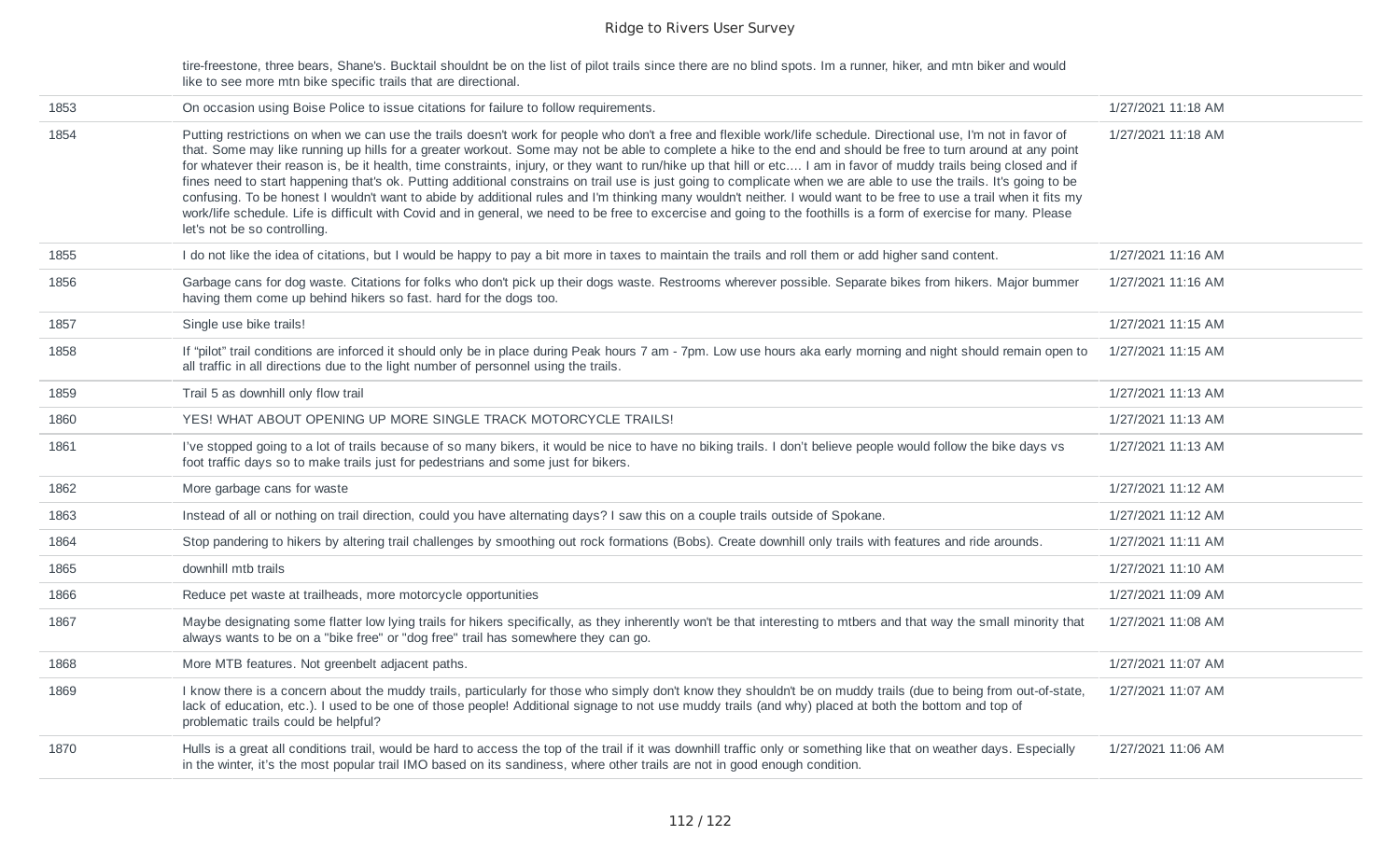| 1871 | Construct alternate lines with technical challenge                                                                                                                                                                                                                                                                                                                                                                                                                                                                             | 1/27/2021 11:05 AM |
|------|--------------------------------------------------------------------------------------------------------------------------------------------------------------------------------------------------------------------------------------------------------------------------------------------------------------------------------------------------------------------------------------------------------------------------------------------------------------------------------------------------------------------------------|--------------------|
| 1872 | Educate users more about trail etiquette. Cite muddy trail users. Build more trails to ease congestion.                                                                                                                                                                                                                                                                                                                                                                                                                        | 1/27/2021 11:05 AM |
| 1873 | I would like to see R2R take more input from the biking community and organizations when building trails. I would also like them to consider hiring an external<br>trail building company to assess and possibly build future trails. I would personally donate money to see this happen.                                                                                                                                                                                                                                      | 1/27/2021 11:05 AM |
| 1874 | If people are concerned with controlled off leash fir dogs, instead of requiring on leash at all times, alternate days when dogs can be off leash or need to be<br>leashesd.                                                                                                                                                                                                                                                                                                                                                   | 1/27/2021 11:03 AM |
| 1875 | More ebike access                                                                                                                                                                                                                                                                                                                                                                                                                                                                                                              | 1/27/2021 11:02 AM |
| 1876 | Make the Table Rock Trail a all-weather trail using steps, crushed granite, and paving. It's overused now and often used in muddy conditions. It's almost<br>impossible to stop people from using it during wet conditions.                                                                                                                                                                                                                                                                                                    | 1/27/2021 11:02 AM |
| 1877 | Let people do what they want. Don't try to control how and when people can use the trails.                                                                                                                                                                                                                                                                                                                                                                                                                                     | 1/27/2021 11:02 AM |
| 1878 | Fix the off camber nature of trail 6 in the corners on the newly rerouted section.                                                                                                                                                                                                                                                                                                                                                                                                                                             | 1/27/2021 11:00 AM |
| 1879 | More trailhead signage and educational about destructive effect of using muddy trails.                                                                                                                                                                                                                                                                                                                                                                                                                                         | 1/27/2021 11:00 AM |
| 1880 | Enforce! Muddy trails, nighttime usage, dogs off lead, dog waste pickup. Money should be spent on enforcement BEFORE spending on additional trail<br>development.                                                                                                                                                                                                                                                                                                                                                              | 1/27/2021 10:58 AM |
| 1881 | Give L. Hulls to the hikers and runners.                                                                                                                                                                                                                                                                                                                                                                                                                                                                                       | 1/27/2021 10:53 AM |
| 1882 | Directional mountain bike trails, close trails to cyclists and allow reduce the spread of hikers                                                                                                                                                                                                                                                                                                                                                                                                                               | 1/27/2021 10:51 AM |
| 1883 | More trails in Southeast boise. Something that drops off the top of homestead maybe.                                                                                                                                                                                                                                                                                                                                                                                                                                           | 1/27/2021 10:50 AM |
| 1884 | I hike and bike the trails and like the ones you've added in. They are so busy anymore but the main reason I hike up in the foothills is so my energetic herding<br>dogs can get some good exercise in without being leashed. Anymore, most places require leashes and the Boise foothills are one of the best places for off<br>leash exercise.                                                                                                                                                                               | 1/27/2021 10:49 AM |
| 1885 | Few more technical trails for mountain biking. Hiking and biking over variable terrain is good for everyone.                                                                                                                                                                                                                                                                                                                                                                                                                   | 1/27/2021 10:47 AM |
| 1886 | Consider rebuilding some high use trails as all weather trails similar to what was done to the Mountain Cove trail last year or the all weather trail at Highlands<br>Hollow. This would definitely be helpful for the table rock trails considering the high use and lack of people obeying the closures there. I imagine it would be<br>expensive and maybe not logistically possible. For fund raising a voluntary sticker or badge could be sold for \$5-10 as a way to raise funds for trail building<br>and maintenance. | 1/27/2021 10:47 AM |
| 1887 | Create more unique mountain bike trails, that will increase tourism to Boise for biking i.e Phil's Trailhead in Bend, OR                                                                                                                                                                                                                                                                                                                                                                                                       | 1/27/2021 10:46 AM |
| 1888 | Make the trail system open from sunrise to sunset for a full year because then people would not damage the trails that are part of the Ridge to Rivers trail<br>system.                                                                                                                                                                                                                                                                                                                                                        | 1/27/2021 10:45 AM |
| 1889 | I am retired and am able to hike during the week. I rarely encounter any problems on the trails. Occasionally, a mountain biker almost runs me over. But, for<br>the most part, everyone is very considerate and I don't have any trouble. I just want to stop people from using trails when they are muddy.                                                                                                                                                                                                                   | 1/27/2021 10:45 AM |
| 1890 | Enforced limited use when trails are muddy. Right of way to cyclists going up hill. Walkers and hikers stand aside. It is near impossible for a cyclist to get<br>going again when they are required to dismount going uphill. Far easier for a walker or hiker to step to the side.                                                                                                                                                                                                                                           | 1/27/2021 10:45 AM |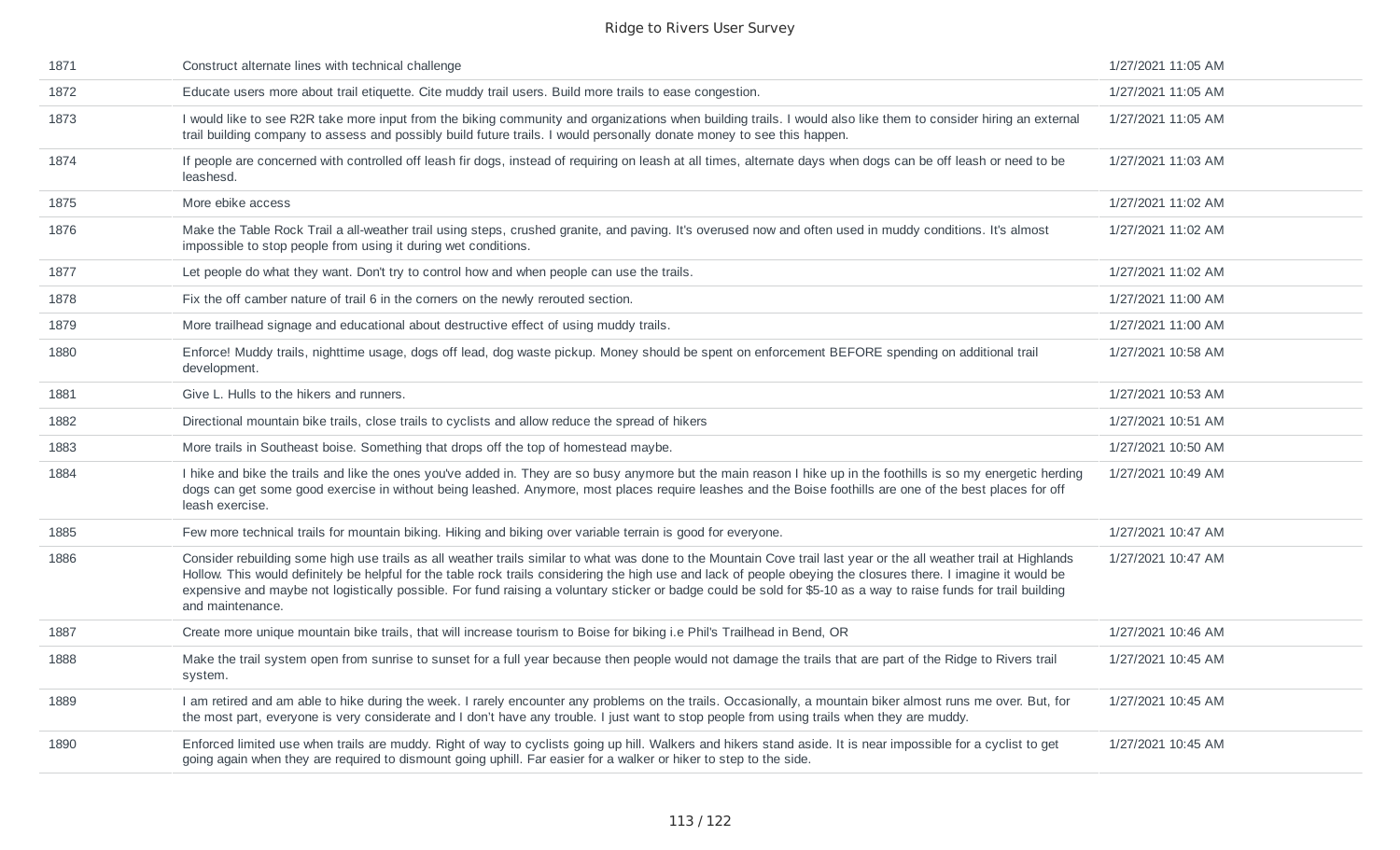| 1891 | Opportunities for people from different user groups to engage and dialogue. Also - additional trails in HS/Avimor and N of Eagle to help offset usage in other<br>areas.                                                                                                                                                                                                                                                                                                                                                                                                                                                                                                                                                                                                                                                                                                                                                                                                                                                                                                                                                                                                                                                                                                                                                                                                                                                                                                                                                                                                                                                                                                                                                                                                                                                                                                                                                                                                                                                                       | 1/27/2021 10:44 AM |
|------|------------------------------------------------------------------------------------------------------------------------------------------------------------------------------------------------------------------------------------------------------------------------------------------------------------------------------------------------------------------------------------------------------------------------------------------------------------------------------------------------------------------------------------------------------------------------------------------------------------------------------------------------------------------------------------------------------------------------------------------------------------------------------------------------------------------------------------------------------------------------------------------------------------------------------------------------------------------------------------------------------------------------------------------------------------------------------------------------------------------------------------------------------------------------------------------------------------------------------------------------------------------------------------------------------------------------------------------------------------------------------------------------------------------------------------------------------------------------------------------------------------------------------------------------------------------------------------------------------------------------------------------------------------------------------------------------------------------------------------------------------------------------------------------------------------------------------------------------------------------------------------------------------------------------------------------------------------------------------------------------------------------------------------------------|--------------------|
| 1892 | More parking. Link isolated trail systems (table rock, dump loops, Avimor to Stack Rock, highlands hollow to polecat, etc). Control damage from horses,<br>restrict horses from high use trails and places susceptible to damage, give them equestrian only options. Continue rebuild of Femrites to be hiker/biker friendly.<br>Add existing trails west of pierce park to R2R. Build more trails, lots of them, with variety, anywhere really. Boise is growing fast and our trail system not<br>keeping up with necessary capacity.                                                                                                                                                                                                                                                                                                                                                                                                                                                                                                                                                                                                                                                                                                                                                                                                                                                                                                                                                                                                                                                                                                                                                                                                                                                                                                                                                                                                                                                                                                         | 1/27/2021 10:43 AM |
| 1893 | Mountain bike only trails and enforcement of such. Too many dumbass hikers going UP trails already marked as downhill only at Eagle Bike Park. Why is that<br>even a thing.                                                                                                                                                                                                                                                                                                                                                                                                                                                                                                                                                                                                                                                                                                                                                                                                                                                                                                                                                                                                                                                                                                                                                                                                                                                                                                                                                                                                                                                                                                                                                                                                                                                                                                                                                                                                                                                                    | 1/27/2021 10:41 AM |
| 1894 | Enforcement of muddy trail closures; enforcement of dog poop pickup.                                                                                                                                                                                                                                                                                                                                                                                                                                                                                                                                                                                                                                                                                                                                                                                                                                                                                                                                                                                                                                                                                                                                                                                                                                                                                                                                                                                                                                                                                                                                                                                                                                                                                                                                                                                                                                                                                                                                                                           | 1/27/2021 10:40 AM |
| 1895 | Trail use should not be different for even odd days. This is too complex for the general public and will be ignoredwe can't even keep the dummies off trails<br>when they are wet.                                                                                                                                                                                                                                                                                                                                                                                                                                                                                                                                                                                                                                                                                                                                                                                                                                                                                                                                                                                                                                                                                                                                                                                                                                                                                                                                                                                                                                                                                                                                                                                                                                                                                                                                                                                                                                                             | 1/27/2021 10:39 AM |
| 1896 | If we need to make exceptions for clockwise one day and counter the next. Cool. Just keep it off leash on lower hulls for a dry trail option for dogs                                                                                                                                                                                                                                                                                                                                                                                                                                                                                                                                                                                                                                                                                                                                                                                                                                                                                                                                                                                                                                                                                                                                                                                                                                                                                                                                                                                                                                                                                                                                                                                                                                                                                                                                                                                                                                                                                          | 1/27/2021 10:38 AM |
| 1897 | How about banning headphone use.                                                                                                                                                                                                                                                                                                                                                                                                                                                                                                                                                                                                                                                                                                                                                                                                                                                                                                                                                                                                                                                                                                                                                                                                                                                                                                                                                                                                                                                                                                                                                                                                                                                                                                                                                                                                                                                                                                                                                                                                               | 1/27/2021 10:37 AM |
| 1898 | DIRECTIONAL MTB TRAILS                                                                                                                                                                                                                                                                                                                                                                                                                                                                                                                                                                                                                                                                                                                                                                                                                                                                                                                                                                                                                                                                                                                                                                                                                                                                                                                                                                                                                                                                                                                                                                                                                                                                                                                                                                                                                                                                                                                                                                                                                         | 1/27/2021 10:36 AM |
| 1899 | The ebikes need to be dealt with in similar fashion to wet trail usage. With bike shops shoving them down everyone's throats we will continue to see use<br>skyrocket causing a whole other set of problems                                                                                                                                                                                                                                                                                                                                                                                                                                                                                                                                                                                                                                                                                                                                                                                                                                                                                                                                                                                                                                                                                                                                                                                                                                                                                                                                                                                                                                                                                                                                                                                                                                                                                                                                                                                                                                    | 1/27/2021 10:35 AM |
| 1900 | Add berms.                                                                                                                                                                                                                                                                                                                                                                                                                                                                                                                                                                                                                                                                                                                                                                                                                                                                                                                                                                                                                                                                                                                                                                                                                                                                                                                                                                                                                                                                                                                                                                                                                                                                                                                                                                                                                                                                                                                                                                                                                                     | 1/27/2021 10:34 AM |
| 1901 | Closing muddy trails.                                                                                                                                                                                                                                                                                                                                                                                                                                                                                                                                                                                                                                                                                                                                                                                                                                                                                                                                                                                                                                                                                                                                                                                                                                                                                                                                                                                                                                                                                                                                                                                                                                                                                                                                                                                                                                                                                                                                                                                                                          | 1/27/2021 10:33 AM |
| 1902 | Ridge to Rivers needs enforcement authority - voluntary compliance doesn't work to keep people off muddy trails. Trails CAN be closed! Tickets work and the<br>word spreads. Please and thank you does not work. And consider developing a user fee program if you're going to start doing the single-use thing - supports<br>trail work, supports enforcement and education, puts skin in the game for users.                                                                                                                                                                                                                                                                                                                                                                                                                                                                                                                                                                                                                                                                                                                                                                                                                                                                                                                                                                                                                                                                                                                                                                                                                                                                                                                                                                                                                                                                                                                                                                                                                                 | 1/27/2021 10:33 AM |
| 1903 | I would also support trail maintenance that keeps trails from become smooth as sidewalks. This especially includes trails that are more than 4-5 miles out from<br>starting points. Directional trails on certain days of the week seems like your asking for one group or another to attack each other as a whole when one person<br>forgets what day it is. That's doesn't even seem reasonable.                                                                                                                                                                                                                                                                                                                                                                                                                                                                                                                                                                                                                                                                                                                                                                                                                                                                                                                                                                                                                                                                                                                                                                                                                                                                                                                                                                                                                                                                                                                                                                                                                                             | 1/27/2021 10:33 AM |
| 1904 | Yes - more signage, education, and enforcement (I know this is the City's jurisdiction, but could R2R have some enforcement too, if there is a plan to cite<br>people who go on muddy trails?) towards dog owners and their off-leash dogs. I have had two unprovoked situations where I was attacked and bitten by off-<br>leash dogs in on-leash trails. They were very frightening events and have led me to be more cautious and alert while on trails with off-leash dogs. I have also<br>had numerous situations where off-leash, un-trained dogs in controlled off-leash areas have charged me, especially when they are more than 30 feet away from<br>their owner, have attempted to jump on me, and have growled and barked at me, which can be very unsettling and frightening, especially because I enjoy<br>spending time alone on trails. In most of these situations, the dog owner either showed no responsibility or basically had no control over their dog (i.e., the dog<br>doesn't acknowledge their commands or acknowledges after the owner has repeated the command more than 3 times). I know that as a trail user, I can also<br>inform them of trail etiquette, however, not everyone takes someone telling them what they're doing wrong so easily and the situation could be more dangerous<br>(such as with the incidence on the Greenbelt last summer where a couple asked a man to leash his off-leash dog, since it is only on-leash and he attacked<br>them). I would welcome more enforcement, signage, education geared towards dog owners and also would highly recommend we think about high-use trails<br>and limiting dogs completely off them. I think it would provide a better experience for most people who do not bring their dogs on trails all the time, as well as<br>protect certain areas with native plants and nesting wildlife from off-leash, uncontrolled dogs. I would love to see this piloted this year as well, as the other<br>considerations we are looking to pilot this April. | 1/27/2021 10:33 AM |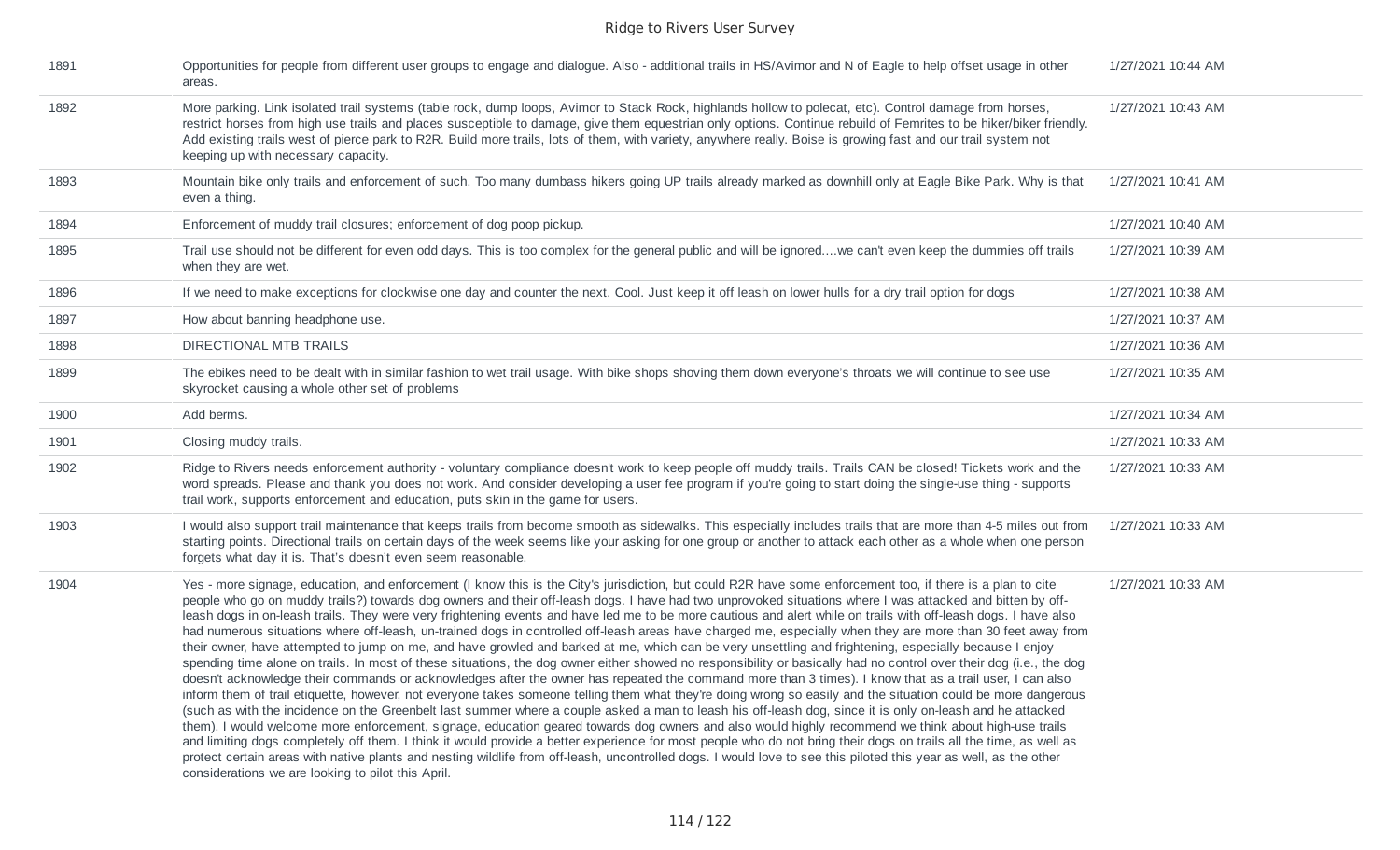| 1905 | I have experienced issues when bikers ride with dogs off leash. I support of leash with hikers/runners but I have noticed bikers have less control of their dogs.<br>Better enforcement of mountain bike etiquette. I mountain bike and trail run and when running, often encounter bikers who do not adhere to the proper rules.                                                                                                                                                                                                                                                                                                                                                                                                                                                                                                                                                                                                                                                                                                                                                                                                                                                                                                                                                                                                                                                                                                                                                                                                                                                                                                                                                                                                           | 1/27/2021 10:32 AM |
|------|---------------------------------------------------------------------------------------------------------------------------------------------------------------------------------------------------------------------------------------------------------------------------------------------------------------------------------------------------------------------------------------------------------------------------------------------------------------------------------------------------------------------------------------------------------------------------------------------------------------------------------------------------------------------------------------------------------------------------------------------------------------------------------------------------------------------------------------------------------------------------------------------------------------------------------------------------------------------------------------------------------------------------------------------------------------------------------------------------------------------------------------------------------------------------------------------------------------------------------------------------------------------------------------------------------------------------------------------------------------------------------------------------------------------------------------------------------------------------------------------------------------------------------------------------------------------------------------------------------------------------------------------------------------------------------------------------------------------------------------------|--------------------|
| 1906 | For Polecat item 13, odd days clockwise, even days counter clockwise. It's a really great trail both directions, please don't limit it. More bathrooms: Cartwright<br>trailhead and on Bogus Basin Rd at Sweet Connie/Dry Creek.                                                                                                                                                                                                                                                                                                                                                                                                                                                                                                                                                                                                                                                                                                                                                                                                                                                                                                                                                                                                                                                                                                                                                                                                                                                                                                                                                                                                                                                                                                            | 1/27/2021 10:32 AM |
| 1907 | Adding rock features to current trails to help water flow and make trails more technical. I'LL PAY FOR THE ROCKS I PROMISE                                                                                                                                                                                                                                                                                                                                                                                                                                                                                                                                                                                                                                                                                                                                                                                                                                                                                                                                                                                                                                                                                                                                                                                                                                                                                                                                                                                                                                                                                                                                                                                                                  | 1/27/2021 10:30 AM |
| 1908 | Consider installing "Trail Condition Test Zones" at the beginning of most major trail areas. I 15 -20 ft long section of clay soil with lots of signs that say if you're<br>collecting mud here then the trails are too wet for use. Also include prominent signs with the closest all weather trail for an alternative.                                                                                                                                                                                                                                                                                                                                                                                                                                                                                                                                                                                                                                                                                                                                                                                                                                                                                                                                                                                                                                                                                                                                                                                                                                                                                                                                                                                                                    | 1/27/2021 10:29 AM |
| 1909 | In the spring of 2020 so many people were on the trails who had no idea about trail etiquette. A massive campaign needs to be done to inform everyone. This<br>would help ease a lot of the problems, and likely the survey. I'm strongly against an even/odd day trail system. I would be surprised if people follow it. I would<br>suggest looking more at one directional traffic. I've seen that work in some instances in Colorado. It really depends on how the trail though. As far as the<br>muddy abusers go - you may have to have people watching the trails. It's a shame a small few don't care and are intent on ruining it for everyone.                                                                                                                                                                                                                                                                                                                                                                                                                                                                                                                                                                                                                                                                                                                                                                                                                                                                                                                                                                                                                                                                                     | 1/27/2021 10:29 AM |
| 1910 | Purchase private land at Pierce Park and Hill Road to establish managed trails at that location.                                                                                                                                                                                                                                                                                                                                                                                                                                                                                                                                                                                                                                                                                                                                                                                                                                                                                                                                                                                                                                                                                                                                                                                                                                                                                                                                                                                                                                                                                                                                                                                                                                            | 1/27/2021 10:28 AM |
| 1911 | 3 Bears should be directional                                                                                                                                                                                                                                                                                                                                                                                                                                                                                                                                                                                                                                                                                                                                                                                                                                                                                                                                                                                                                                                                                                                                                                                                                                                                                                                                                                                                                                                                                                                                                                                                                                                                                                               | 1/27/2021 10:28 AM |
| 1912 | I never go to Table Rock (personally feel there are so many better trails to use!) but there are constant negative discussions about it on the Ridge to Rivers FB<br>page. It appears to need limits as well.                                                                                                                                                                                                                                                                                                                                                                                                                                                                                                                                                                                                                                                                                                                                                                                                                                                                                                                                                                                                                                                                                                                                                                                                                                                                                                                                                                                                                                                                                                                               | 1/27/2021 10:27 AM |
| 1913 | Dog waste tickets: if your dog shits and you don't pick it up you should be fined a dog waste fee (\$50). Muddy trail use fines even for cars in the cars in<br>parking lots of closed trails                                                                                                                                                                                                                                                                                                                                                                                                                                                                                                                                                                                                                                                                                                                                                                                                                                                                                                                                                                                                                                                                                                                                                                                                                                                                                                                                                                                                                                                                                                                                               | 1/27/2021 10:27 AM |
| 1914 | Although I know use has increased with population increases, I think it is also important to factor the potential decrease in usage post-quarantine. I do believe<br>that the significant increase since March 2020 will shift as we gradually move out of this experience. Basing decisions of the usage during this time frame is<br>not likely to be the best long-term solution. Focusing on trail usage prior to that, while accounting for contextual increases will result in a plan better suited for<br>Boise and its residents. I would also note that I strongly support some sort of citation for people using trails when they are muddy. I am also concerned that<br>there will be decreased access for people with dogs as a result of some irresponsible owners. I would like to see an alternative solution besides creating more<br>on-leash trails explored first. Finally, one of the things I love about living here is the trail system. Thank you for all you do!                                                                                                                                                                                                                                                                                                                                                                                                                                                                                                                                                                                                                                                                                                                                                    | 1/27/2021 10:26 AM |
| 1915 | All traffic to yield to uphill traffic. It seems unnecessary for uphill mountain bikers to yield to down hill hikers and runners seeing as the loss of momentum is<br>greatest uphill and greatest on bikes. Resources online to "study" trail etiquette would be appreciated. I have had run-ins with hikers/runners a few times over<br>the years, and it is generally a combination of not understanding trail etiquette, or just plain not caring.                                                                                                                                                                                                                                                                                                                                                                                                                                                                                                                                                                                                                                                                                                                                                                                                                                                                                                                                                                                                                                                                                                                                                                                                                                                                                      | 1/27/2021 10:26 AM |
| 1916 | Bike only parallel trail near Hulls. Extend non-Moto trail access above sidewinder as the current motorcycle trail is badly eroded and bad riding experience                                                                                                                                                                                                                                                                                                                                                                                                                                                                                                                                                                                                                                                                                                                                                                                                                                                                                                                                                                                                                                                                                                                                                                                                                                                                                                                                                                                                                                                                                                                                                                                | 1/27/2021 10:26 AM |
| 1917 | I checked the boxes above as "against" closure of trails and citations - to explain, I would LOVE it if you could close all the trails when they're too muddy and<br>cite all the selfish/oblivious folks rampaging through anyway. BUT I'm also not interested in channeling resources into turning the foothills into a police state :)<br>There's got to be a way to educate people - especially those who either don't even know your website exists, or who cannot be bothered to do any homework.<br>Put a big old sign at all the trailheads that users should check the trails update page! It is 2021 they can check it on their smartphones right there. Also I think<br>the local bike shops and cycling groups could be more involved (maybe they are, I don't know) to educate cyclists about trail sharing (most cyclists are great<br>and courteous, but the bad apples could possibly be educated more). And - thank you for adding some alternative trails/roads to the winter use page - I think<br>that will help a lot in rerouting users away from the muddy trails and the overcrowded trails. Regarding potential changes to some trails to make them<br>directional, restricted, etc - how well does it work on trails with existing stipulations like this? It all comes down to human behavior, and whether people will<br>respect the rules. Maybe less rules, but WAY more signage? Also, just as an aside, that photo you had up on the website at one time showing the mud<br>someone had scraped off their shoe onto a trail signpost, along with its caption about the person's impressive flexibility but not so impressive trail etiquette<br>was HILARIOUS. And spot on. Just wanted to tell you that :) | 1/27/2021 10:25 AM |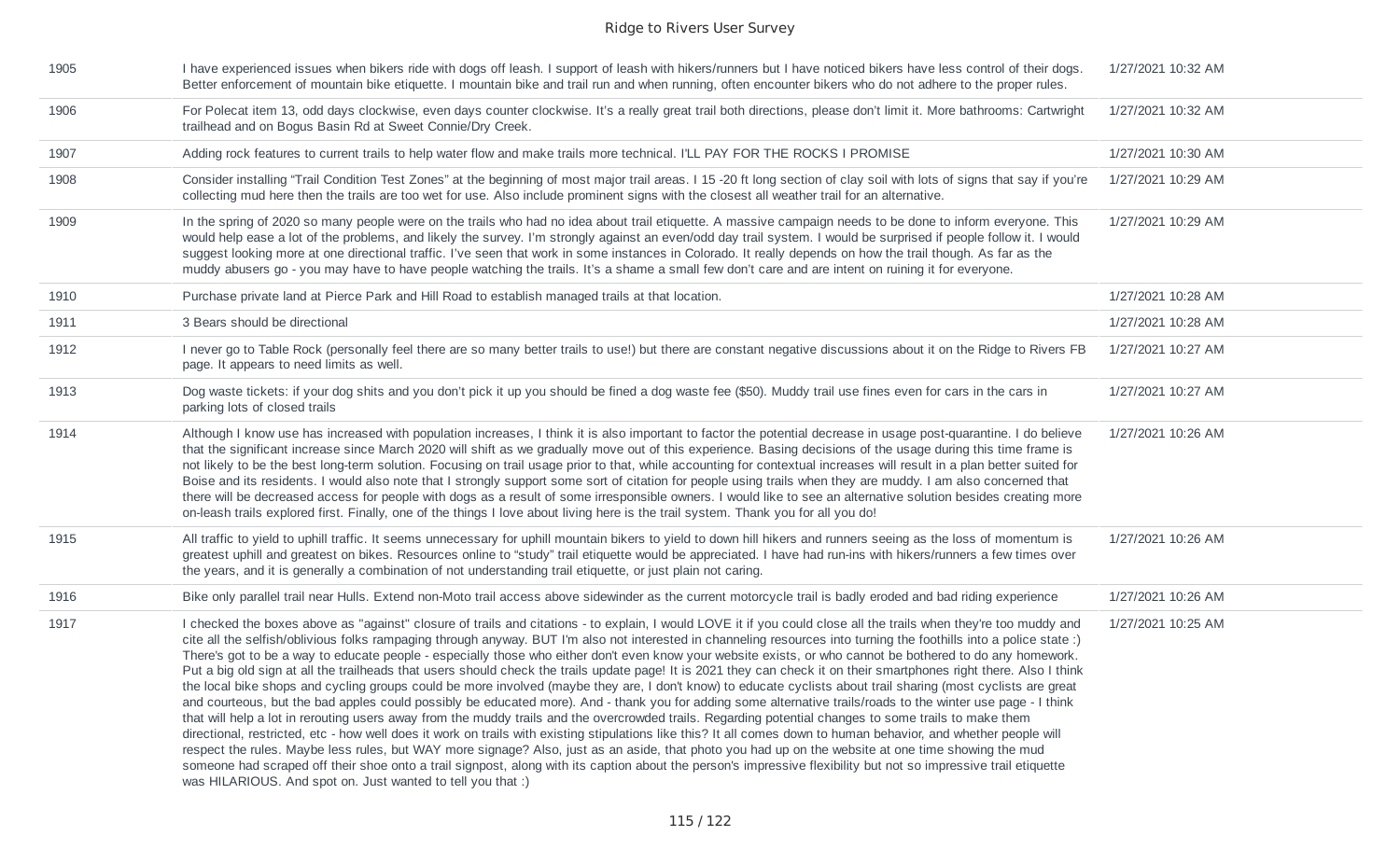| 1918 | There should be an entire area with a trail head dedicated to directional mountain bike trails. This would concentrate downhill mountain bikers to one area and<br>reduce user conflicts.                                                                                                                                                                                                                                                                                                                                                                                                                                                                                                                                                                                                                                                                                                                                                                                                                                                                                                            | 1/27/2021 10:24 AM |
|------|------------------------------------------------------------------------------------------------------------------------------------------------------------------------------------------------------------------------------------------------------------------------------------------------------------------------------------------------------------------------------------------------------------------------------------------------------------------------------------------------------------------------------------------------------------------------------------------------------------------------------------------------------------------------------------------------------------------------------------------------------------------------------------------------------------------------------------------------------------------------------------------------------------------------------------------------------------------------------------------------------------------------------------------------------------------------------------------------------|--------------------|
| 1919 | The encouragment of one way trails is greatly appreciated. I know it works on other trail systems.                                                                                                                                                                                                                                                                                                                                                                                                                                                                                                                                                                                                                                                                                                                                                                                                                                                                                                                                                                                                   | 1/27/2021 10:24 AM |
| 1920 | I have been hiking with my dogs off-leash for years. It's the best part of their day and they get so much enrichment from being able to explore and smell and<br>socialize. In the past year we've encountered more and more dog owners with dogs on leash, dogs that don't react well to other dogs and don't want our dogs<br>to approach them. We do our best to stay away from them, but dogs are inclined to greet, it's just in their nature. I don't understand why these dog owners<br>don't take advantage of the Greenbelt and other leash-mandatory trails if their dog absolutely does not tolerate other dogs. I would hate for my sociable dogs to<br>lose their beloved off-leash trail time. I absolutely support mandating leashes for certain trails, especially ones that are heavily used by people and wildlife or<br>are near parks, etc. But I really hope it doesn't come to mandating leash use on all trails. I should think that dog owners who prefer that everyone leash their<br>dogs always could stick to the leash-mandatory trails. Let dogs enjoy the trails too. | 1/27/2021 10:24 AM |
| 1921 | Alternating days would not work for the entire trail system as during the summer months you would every hiker/mtb on the trails on the respective days<br>because their use time is cut in half. Additionally during the high school mtb season the team would have to all be on the trails on the same days creating a<br>backlog of users. Off leash dogs are also a big problem as I have been bitten and knocked off my bike due to owners allowing their dogs to cross the trail<br>ahead of them.                                                                                                                                                                                                                                                                                                                                                                                                                                                                                                                                                                                              | 1/27/2021 10:22 AM |
| 1922 | Fines for people not picking up dog poop.                                                                                                                                                                                                                                                                                                                                                                                                                                                                                                                                                                                                                                                                                                                                                                                                                                                                                                                                                                                                                                                            | 1/27/2021 10:21 AM |
| 1923 | I think making trails directional severely affects the option for out n' back rides, and linking loops different ways. My favorite thing is not riding the same routes<br>and being able to connect different ways. I even enjoy riding watchmans the "wrong way" to go down five mile, and climbing dry creek vs. going down, ect I<br>like non conventional routes. As a mountain biker and dirt bike rider I know it would take an act of Congress but I'd love to see a few more motorized trails.                                                                                                                                                                                                                                                                                                                                                                                                                                                                                                                                                                                               | 1/27/2021 10:20 AM |
| 1924 | Dogs are the #1 issue. Way too much poop. At one point this past fall there was a dog poop literally every 50 feet along corrals bagged or not. it's simply<br>gross in addition i know of 4 dog bites personally                                                                                                                                                                                                                                                                                                                                                                                                                                                                                                                                                                                                                                                                                                                                                                                                                                                                                    | 1/27/2021 10:20 AM |
| 1925 | More Trails!                                                                                                                                                                                                                                                                                                                                                                                                                                                                                                                                                                                                                                                                                                                                                                                                                                                                                                                                                                                                                                                                                         | 1/27/2021 10:19 AM |
| 1926 | We don't have a lot of rocks in Boise, but please design trails to make use of them, even guiding the trail to them if necessary (like at Table Rock) to create<br>variety and also to slow down traffic.                                                                                                                                                                                                                                                                                                                                                                                                                                                                                                                                                                                                                                                                                                                                                                                                                                                                                            | 1/27/2021 10:18 AM |
| 1927 | This is a challenge, I understand these trails are crowded, but I don't want any of them to become only one direction. I enjoy the variety of using them in either<br>direction. More "bike access" trails like the Bucktail option could be an option to get bikes away from the trailheads and congested areas quicker.                                                                                                                                                                                                                                                                                                                                                                                                                                                                                                                                                                                                                                                                                                                                                                            | 1/27/2021 10:17 AM |
| 1928 | More education about etiquette, trail maintenance,                                                                                                                                                                                                                                                                                                                                                                                                                                                                                                                                                                                                                                                                                                                                                                                                                                                                                                                                                                                                                                                   | 1/27/2021 10:16 AM |
| 1929 | Directional trails only work if ALL traffic goes the same direction.                                                                                                                                                                                                                                                                                                                                                                                                                                                                                                                                                                                                                                                                                                                                                                                                                                                                                                                                                                                                                                 | 1/27/2021 10:15 AM |
| 1930 | Connection from fat tire traverse to three bears.                                                                                                                                                                                                                                                                                                                                                                                                                                                                                                                                                                                                                                                                                                                                                                                                                                                                                                                                                                                                                                                    | 1/27/2021 10:15 AM |
| 1931 | Weatherize one trail in each of the major reserves (Hulls, Military, Hillside / Hollow) to remain open in the winter while the other fragile trails are closed.                                                                                                                                                                                                                                                                                                                                                                                                                                                                                                                                                                                                                                                                                                                                                                                                                                                                                                                                      | 1/27/2021 10:15 AM |
| 1932 | enforce people to pick up their dogs poop, it is really all over the place and smelly in the hot summer months                                                                                                                                                                                                                                                                                                                                                                                                                                                                                                                                                                                                                                                                                                                                                                                                                                                                                                                                                                                       | 1/27/2021 10:12 AM |
| 1933 | I don't have many preferences on the trails identified for pilot management because I don't use them frequently enough to have a strong opinion. I think it is<br>primarily a high traffic problem. I understand that bikers are expected to yield to hikers, but I also understand that they are working hard on the uphills to enjoy<br>the downhill rides. Since I'm on foot with my dog, it's not hard for us to stay right or step off if necessary and let a bike pass. It is faster, and not a big<br>inconvenience. In 3+ years I've had maybe 3 total bikers (it may have been the same guy 3 times) put a foot down to yield. However the vast majority are<br>friendly, polite, give verbal notice of their approach, pass at a controlled speed, and appreciate us letting them continue when I voluntarily choose to yield.                                                                                                                                                                                                                                                             | 1/27/2021 10:02 AM |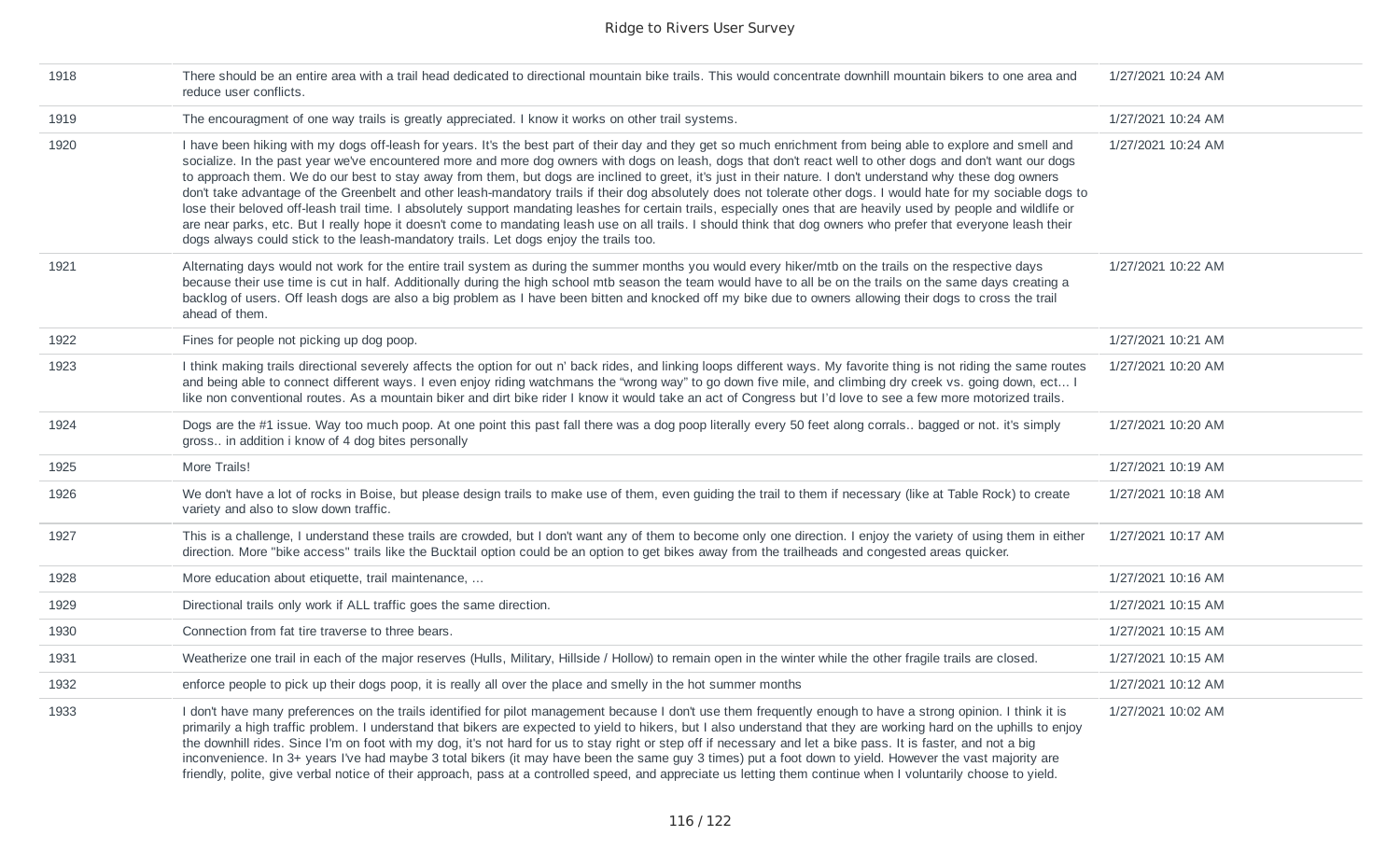|      | Increasingly we're getting passed at high speeds, with no notice, very close, with absolutely no intention of yielding. I understand that the trails are crowded.<br>On a weekend morning in good weather, we may yield to 15-20+ bikers on a 90 minute 5 mile loop 34/35-36-36A-29-39-39a-37, so I can imagine that if a biker<br>had to stop their ride 20+ times it wouldn't be as enjoyable. Most days, even when it's busy, it's a friendly enjoyable time with all users showing consideration.<br>Our trails are a treasure, and generally people seem happy to be on them. But the hard core warrior riders definitely need a space of their own. I had 3 near<br>misses (the same 20-something rider twice) on Chickadee Ridge within a few weeks this past fall. We try to choose less popular times when possible. We've<br>started trying to find less popular areas to go on weekends, and would love to see info to help us find those times/locations to spread out the love. I'd be happy<br>to help with volunteer data entry or user counting (like TVCA does) to provide info on trail use/timing. One last observation, I see a lot of mountain bikers<br>exercising their off leash dogs on their rides. The dogs are mostly free following/leading with no evidence of control or management by the rider at all. I have<br>never seen one get off their bike and pick up after their dog, or carrying a poop bag. I suppose they could have all made sure their dogs pooped before the ride,<br>but that seems unlikely. I see a lot of us with leashed dogs with poop bags. It appears the poop problem may be more related to off leash dogs since there are<br>a number of hikers and bikers whose dogs are well out of the 30 ft range. Perhaps a campaign to encourage those who bike with their dogs to walk the same<br>route and pick up a few poos every day or every few days to balance it out. A reminder particularly to off leashers that if the poop problem persists the first<br>privilege to be revoked will be off leash privileges. My husky is on leash because we are still working on reliable recall. I hope off leash privileges are still<br>available when/if his verbal recall is rock solid, but I'd gladly trade off leash privileges on the most heavily used trails for more responsible poop management.<br>It really is not reasonable to expect others to go out and clean up after those who are irresponsible and can't be bothered to inconvenience themselves by<br>picking up after their own dogs. I wish I knew how to fight this battle, enforcement seems nearly impossible and without enforcement it is an honor system that<br>is clearly not working well. If I see it happening, I politely intervene by giving the dog owner a bag as a courtesy. I'm not sure what else can be done. |                    |
|------|----------------------------------------------------------------------------------------------------------------------------------------------------------------------------------------------------------------------------------------------------------------------------------------------------------------------------------------------------------------------------------------------------------------------------------------------------------------------------------------------------------------------------------------------------------------------------------------------------------------------------------------------------------------------------------------------------------------------------------------------------------------------------------------------------------------------------------------------------------------------------------------------------------------------------------------------------------------------------------------------------------------------------------------------------------------------------------------------------------------------------------------------------------------------------------------------------------------------------------------------------------------------------------------------------------------------------------------------------------------------------------------------------------------------------------------------------------------------------------------------------------------------------------------------------------------------------------------------------------------------------------------------------------------------------------------------------------------------------------------------------------------------------------------------------------------------------------------------------------------------------------------------------------------------------------------------------------------------------------------------------------------------------------------------------------------------------------------------------------------------------------------------------------------------------------------------------------------------------------------------------------------------------------------------------------------------------------------------------------------------------------------------------------------------------------------------------------------------------------------------------------------------------------------------------------------------------------------------------------------------------------------------------------------------------------------------------------------------------------------------------------------------------------------------------------------------------------------------------------------|--------------------|
| 1934 | Can you create directional trails?                                                                                                                                                                                                                                                                                                                                                                                                                                                                                                                                                                                                                                                                                                                                                                                                                                                                                                                                                                                                                                                                                                                                                                                                                                                                                                                                                                                                                                                                                                                                                                                                                                                                                                                                                                                                                                                                                                                                                                                                                                                                                                                                                                                                                                                                                                                                                                                                                                                                                                                                                                                                                                                                                                                                                                                                                             | 1/27/2021 10:01 AM |
| 1935 | Leave Trail 4 alone. Stop dumbing down technical sections of all the trails. I get iterosion; but there's other ways to deal with erosion for those sections.                                                                                                                                                                                                                                                                                                                                                                                                                                                                                                                                                                                                                                                                                                                                                                                                                                                                                                                                                                                                                                                                                                                                                                                                                                                                                                                                                                                                                                                                                                                                                                                                                                                                                                                                                                                                                                                                                                                                                                                                                                                                                                                                                                                                                                                                                                                                                                                                                                                                                                                                                                                                                                                                                                  | 1/27/2021 9:59 AM  |
| 1936 | 1- Many encounters on the trail are due to headphones being used that limit audible warnings from approaching riders/users. 2- Trails that provide alternate day<br>user access, need to be remote and not interconnected. This prevents accidental access while approaching from connecting trails. 3- Limiting users to specific<br>days will increase pressure on those days by specific groups. Volume is volume, no matter what group. Increasing trail quantity, trail connectivity, and spread<br>out the users. Also, as you stated in your meeting, if you cannot enforce, you will not succeed. ((See your current trail damage issue)) 4- I would like to<br>propose a round up for the trails initiative at local businesses that would like to participate. I along with many other would round up purchase to the nearest<br>dollar if it went to our trails. 5- On a side note: I live in the Hackberry Highlands. I frequently start my rides at Corrals. A great connector would be from the<br>Torridon neighborhood to Corrals. I realize there is quite a bit of private land between the 2 areas, but Bogus Basin is becoming sketchy to ride with the<br>increased traffic. We used to connect near Crane Creek but this was eliminated. 6-User education is needed for people coming to the area. Many people have<br>no idea the damage that occurs on the trails from misuse. While social media is a natural platform, you are clearly missing a group of users that pay no<br>attention it seems.                                                                                                                                                                                                                                                                                                                                                                                                                                                                                                                                                                                                                                                                                                                                                                                                                                                                                                                                                                                                                                                                                                                                                                                                                                                                                                                                   | 1/27/2021 9:59 AM  |
| 1937 | More single use trails for hiking or biking. Separating out user groups would be beneficial to both users.                                                                                                                                                                                                                                                                                                                                                                                                                                                                                                                                                                                                                                                                                                                                                                                                                                                                                                                                                                                                                                                                                                                                                                                                                                                                                                                                                                                                                                                                                                                                                                                                                                                                                                                                                                                                                                                                                                                                                                                                                                                                                                                                                                                                                                                                                                                                                                                                                                                                                                                                                                                                                                                                                                                                                     | 1/27/2021 9:58 AM  |
| 1938 | need change for all user groups, expansion has to happen faster, the system was not designed for this amount of use                                                                                                                                                                                                                                                                                                                                                                                                                                                                                                                                                                                                                                                                                                                                                                                                                                                                                                                                                                                                                                                                                                                                                                                                                                                                                                                                                                                                                                                                                                                                                                                                                                                                                                                                                                                                                                                                                                                                                                                                                                                                                                                                                                                                                                                                                                                                                                                                                                                                                                                                                                                                                                                                                                                                            | 1/27/2021 9:58 AM  |
| 1939 | I think dog management is an important issue. I love seeing off-leash dogs; however, I hate when they approach me and my (not dog-friendly) pup, or increase<br>my risk of injury when mountain biking. I think they need to either be leashed or permitted as showing acceptable off-leash behavior. I wonder if it also might<br>be worthwhile to consider making some of the heavy-use trails sacrificial lambs. Beef up the conveniences, allow for all-weather use at the expense of trail<br>conditions, etc. Push people toward using those trails with the knowledge that they will be destroyed to ease the impact on the rest of the system. More<br>volunteer opportunities. I would love to come out and help for a morning or more, and I think there might be interest in an "adopt-a-trail" program where a group<br>is responsible for upkeep of a trail (with supervision, perhaps). Enforcement seems to be coming a need. The ability to cite users for trail use violations, dog<br>violations, etc., would be fantastic if actually implemented and with proper support infrastructure to make it effective.                                                                                                                                                                                                                                                                                                                                                                                                                                                                                                                                                                                                                                                                                                                                                                                                                                                                                                                                                                                                                                                                                                                                                                                                                                                                                                                                                                                                                                                                                                                                                                                                                                                                                                                              | 1/27/2021 9:55 AM  |
| 1940 | To somehow teach trail users better trail etiquette (i.e. stepping aside to let others pass, understanding they might be hiking on a trail where unleashed dogs<br>are allowed, TAKING THEIR DOG WASTE BAGS WITH THEM!!, reinforcing to mountain bikers to slow down when they encounter hikers).                                                                                                                                                                                                                                                                                                                                                                                                                                                                                                                                                                                                                                                                                                                                                                                                                                                                                                                                                                                                                                                                                                                                                                                                                                                                                                                                                                                                                                                                                                                                                                                                                                                                                                                                                                                                                                                                                                                                                                                                                                                                                                                                                                                                                                                                                                                                                                                                                                                                                                                                                              | 1/27/2021 9:55 AM  |

 $\overline{\phantom{a}}$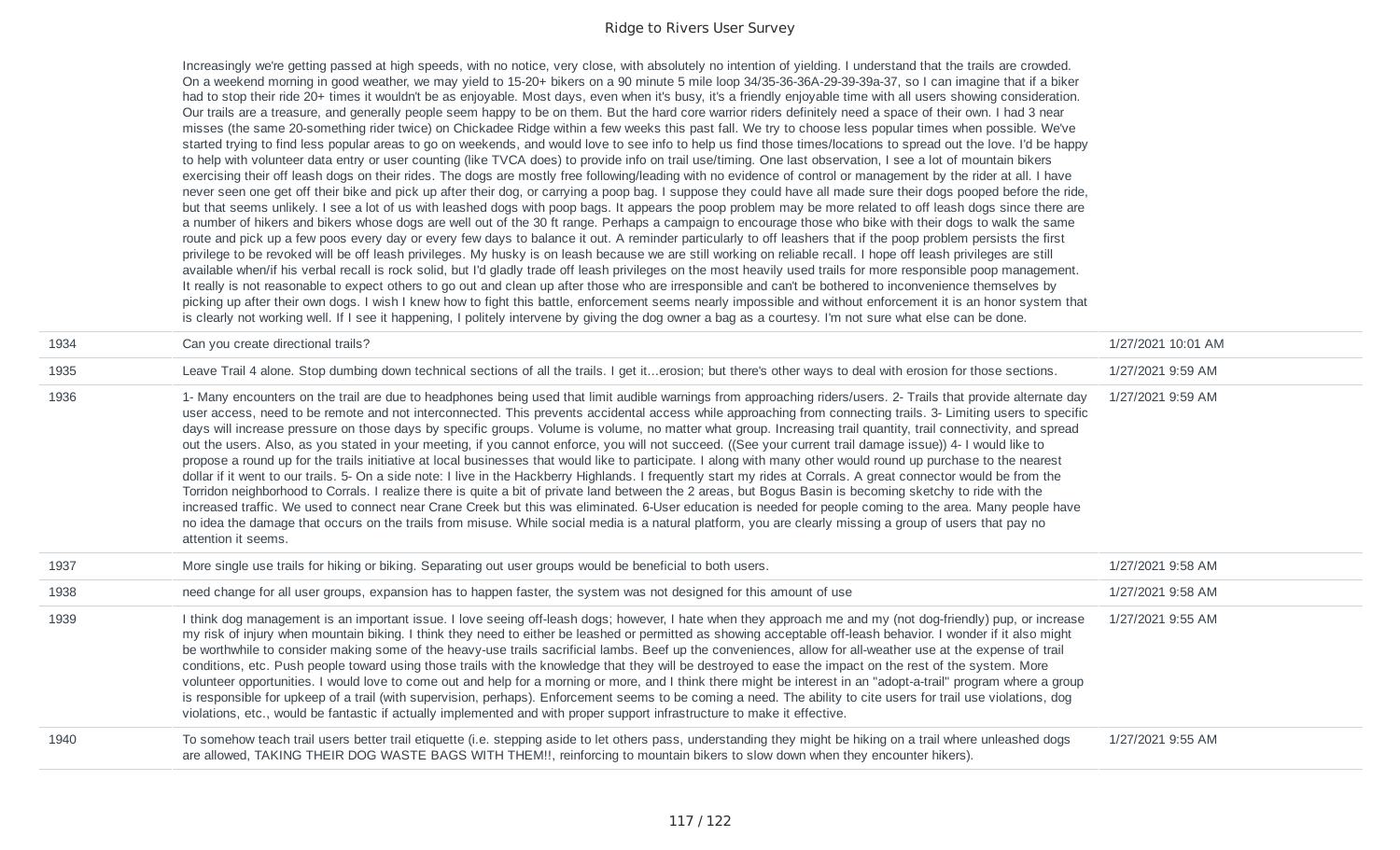| 1941 | Bathrooms at more trailheads                                                                                                                                                                                                                                                                                                                                                                                                                                                                                                                                                                                                                                                                                                                                                                                                                                                                                                                                                                                                                                                                                                                                                                                            | 1/27/2021 9:54 AM |
|------|-------------------------------------------------------------------------------------------------------------------------------------------------------------------------------------------------------------------------------------------------------------------------------------------------------------------------------------------------------------------------------------------------------------------------------------------------------------------------------------------------------------------------------------------------------------------------------------------------------------------------------------------------------------------------------------------------------------------------------------------------------------------------------------------------------------------------------------------------------------------------------------------------------------------------------------------------------------------------------------------------------------------------------------------------------------------------------------------------------------------------------------------------------------------------------------------------------------------------|-------------------|
| 1942 | new, more difficult Mtb only trails                                                                                                                                                                                                                                                                                                                                                                                                                                                                                                                                                                                                                                                                                                                                                                                                                                                                                                                                                                                                                                                                                                                                                                                     | 1/27/2021 9:52 AM |
| 1943 | More rangers and trail ambassadors regularly visible at trailheads and on trails                                                                                                                                                                                                                                                                                                                                                                                                                                                                                                                                                                                                                                                                                                                                                                                                                                                                                                                                                                                                                                                                                                                                        | 1/27/2021 9:50 AM |
| 1944 | reconsidering dirt bike access on the lower foothill trails. Moto trail to 8th, moto trail from Crestline to fat tire-ish, etc. DBs tear those trails to pieces.                                                                                                                                                                                                                                                                                                                                                                                                                                                                                                                                                                                                                                                                                                                                                                                                                                                                                                                                                                                                                                                        | 1/27/2021 9:50 AM |
| 1945 | People don't follow the rules now. Having rules like only being allowed on certain days will just be ignored. I don't know what the solution is but the less "rules"<br>there are for people to ignore, the better. However some kind of management does need to be done. I'm sorry for not being helpful.                                                                                                                                                                                                                                                                                                                                                                                                                                                                                                                                                                                                                                                                                                                                                                                                                                                                                                              | 1/27/2021 9:50 AM |
| 1946 | Cyclist should have a bell (sell R2R bells for funding?) pedestrians must be aware of surroundings and are at fault for wearing noise cancelling headphones in<br>case of an incident.                                                                                                                                                                                                                                                                                                                                                                                                                                                                                                                                                                                                                                                                                                                                                                                                                                                                                                                                                                                                                                  | 1/27/2021 9:50 AM |
| 1947 | I am all for the pilot program however, I think it should be limited to certain hours of the day. We hike very early morning when there are less people and it<br>would not be beneficial for us to have to stay off certain trails on certain days when there are so few people on them so early in the morning in the first place.<br>The same goes for the program where you want users to go in one direction. If there are very few people on the trail early in the morning I believe these rules<br>should not be enforced.                                                                                                                                                                                                                                                                                                                                                                                                                                                                                                                                                                                                                                                                                      | 1/27/2021 9:49 AM |
| 1948 | I often ride after dark, and would like to see any potential restrictions not apply during night hours (an hour after dark for example). I avoid busy trails during<br>busy hours. Perhaps you could make certain trails time based. Day based (odd or even) days is o.k. I have been riding the trails for many many years and<br>have had overwhelmingly positive interactions. I know which trails to avoid at which times and I am able to manage my interactions. A set of guidelines (not<br>hard fast rules) for usage types might help improve things. It would also eliminate the conflict of people trying to police what everyone else is doing. It's an odd<br>day. You aren't supposed to be here. You people ruin everything. We already have some hiking only trails. Perhaps a few more hiking only options for people<br>who truly don't feel safe on multi-use trails can escape would help. The rest of the trails we can improve education. A few limited downhill biking only options<br>might help the thrill seekers have an outlet and reduce their mad Strava KOM seeking efforts on the rest of the trails. I think it's largely working (aside from the<br>ignorance of using muddy trails). | 1/27/2021 9:49 AM |
| 1949 | Allowing foot traffic in either direction is essential. We often go as far as we can but may have to reverse course for medical reasons.                                                                                                                                                                                                                                                                                                                                                                                                                                                                                                                                                                                                                                                                                                                                                                                                                                                                                                                                                                                                                                                                                | 1/27/2021 9:48 AM |
| 1950 | If you are putting in directional mountain bike trails, make them technical downhill trails. This will draw mountain bike users away from the multi use trails for<br>downhill travel. Also the technical nature of the downhill direction trail will discourage hikers/equestrian users from using the trails in the opposite direction,<br>reducing the potential for trail conflict. Multi use trails have historically almost always led to trail user group conflict at every major trail center across the<br>country. Multi use trails are not bad they just don't work out well in the end.                                                                                                                                                                                                                                                                                                                                                                                                                                                                                                                                                                                                                     | 1/27/2021 9:48 AM |
| 1951 | I love having my dog off leash, but I think the negatives outweigh the benefits. There is dog poop all over, and dogs are sprinting around blind corners without<br>their owners. Also, it would be awesome to have some more technical areas to run and bike on. Please don't remove the few obstacles we have.                                                                                                                                                                                                                                                                                                                                                                                                                                                                                                                                                                                                                                                                                                                                                                                                                                                                                                        | 1/27/2021 9:47 AM |
| 1952 | 1. Dog owners have a different definition of "dogs under control". If they are not on a leash, you can assume they are pooping everywhere with owners<br>unaware. Also I do not like being sniffed and confronted by big dos and owners saying he's friendly 2. Who is going to police and enforce these changes?<br>Idahoans are rebels and will try to get away with anything they can and ruin all good intentions without strict enforcement.                                                                                                                                                                                                                                                                                                                                                                                                                                                                                                                                                                                                                                                                                                                                                                       | 1/27/2021 9:45 AM |
| 1953 | While I understand the need for you to get public input, you are asking about making changes (single use, directional use, alternating use) because you think it<br>is a good idea. You are the experts, and most trail users in Boise have never seen these sorts of systems in practice. Even if you get a lot of negative<br>feedback I encourage you to implement the pilot program anyways. Once people see the positive impacts of these policies support will increase.                                                                                                                                                                                                                                                                                                                                                                                                                                                                                                                                                                                                                                                                                                                                          | 1/27/2021 9:44 AM |
| 1954 | Leave technical trails alone. Place signage at beginning of technical trails noting users of level of difficulty and to not use trail if not experienced.                                                                                                                                                                                                                                                                                                                                                                                                                                                                                                                                                                                                                                                                                                                                                                                                                                                                                                                                                                                                                                                               | 1/27/2021 9:44 AM |
| 1955 | regulate traffic in weekends when traffic is the highest, don't enforce directional travel during low travel periods                                                                                                                                                                                                                                                                                                                                                                                                                                                                                                                                                                                                                                                                                                                                                                                                                                                                                                                                                                                                                                                                                                    | 1/27/2021 9:41 AM |
| 1956 | More citations for noncompliance.                                                                                                                                                                                                                                                                                                                                                                                                                                                                                                                                                                                                                                                                                                                                                                                                                                                                                                                                                                                                                                                                                                                                                                                       | 1/27/2021 9:39 AM |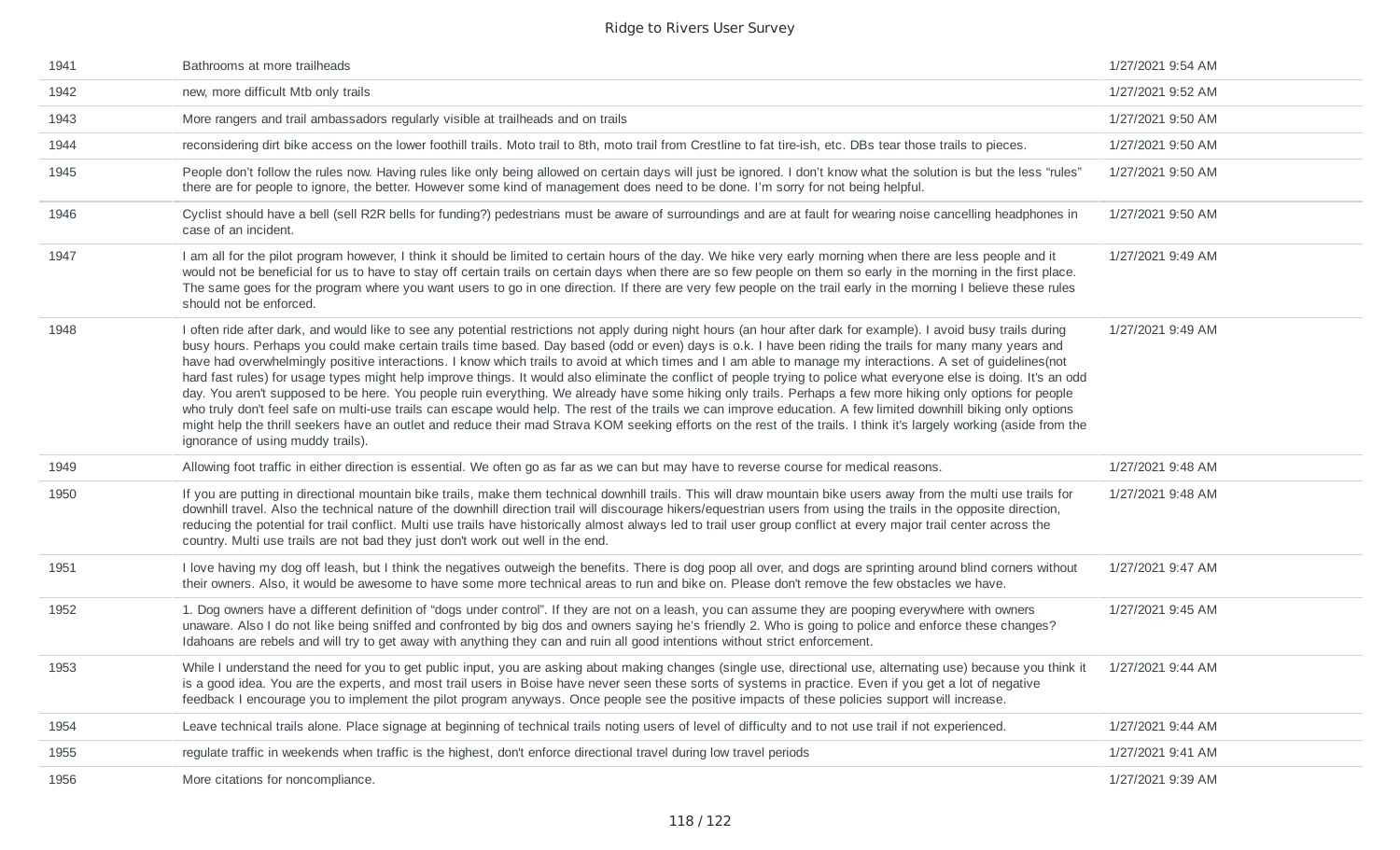| 1957 | Ban mountain bikers. Fuck them. I have nearly been run over more than once, and they just keep going or give me a dirty look. Someone is going to fucking<br>die.                                                                                                                                                                                                                                                                                                                                                                                                                                    | 1/27/2021 9:39 AM |
|------|------------------------------------------------------------------------------------------------------------------------------------------------------------------------------------------------------------------------------------------------------------------------------------------------------------------------------------------------------------------------------------------------------------------------------------------------------------------------------------------------------------------------------------------------------------------------------------------------------|-------------------|
| 1958 | Make more trails closed to downhill bike travel on odd days and closed to all tracks but bikes on even days.                                                                                                                                                                                                                                                                                                                                                                                                                                                                                         | 1/27/2021 9:39 AM |
| 1959 | All users should be on the same path for directional trails. At no point should people be traveling opposite directions if we are trying to promote directional<br>trails. I think more time needs to be focused on enforcing this and maintaining the trails instead of building redundant new trails. Fix what is broken before<br>trying to add new things. Also, close and enforce muddy trails. Once all of that is resolved look into new trails. A lot of foundational work needs to be done to<br>accommodate the amount of trail users - not just slapping more trails for people to abuse. | 1/27/2021 9:39 AM |
| 1960 | I love to go in different directions and cross to other trails while hiking and running w my dog - I am not for having bi-peds go in one direction only - that would<br>negate mixing things up when one is hiking and wanting to do it differently on any given day - I love the idea of working-in new trails for specific use - please<br>re-think the one-direction only and the every-other-day options - how boring and mundane would that be? Thank you!                                                                                                                                      | 1/27/2021 9:39 AM |
| 1961 | Being able to close parking lots                                                                                                                                                                                                                                                                                                                                                                                                                                                                                                                                                                     | 1/27/2021 9:38 AM |
| 1962 | More bathrooms at trailheads. I think this would decrease the tp and human waste problems that are starting to occur on heavily used trails.                                                                                                                                                                                                                                                                                                                                                                                                                                                         | 1/27/2021 9:38 AM |
| 1963 | Just one thought- I know it would ruffle some feathers, but what about having season passes? Wouldn't have to be much- \$20/year or something like that. It<br>might help to create 'ownership' of the trails, and people might actually listen to all the efforts being raised about respecting the trails and the other users. I'm a<br>very courteous MTBer, and it drives me crazy to see all the inconsiderate users on the trails. Also, the money could help to pay for PSA's on TV to educate<br>the community even more.                                                                    | 1/27/2021 9:38 AM |
| 1964 | Yes. Leave Polecat alone. I logged over 3000 miles on it out almost everyday last year except when trail conditions were not good. You are creating a solution<br>(limiting access and direction) for a problem that does not exist. Polecat is not crowded enough to limit hikers in any way. Signage at a few points to warn<br>bikers to stay slow (top of switchback where quail ridge meets polecat for ex).                                                                                                                                                                                    | 1/27/2021 9:38 AM |
| 1965 | Everyone needs to share the trails. One group is not more important than others. We all need to respect the trails and respect all groups that are out using the<br>trails.                                                                                                                                                                                                                                                                                                                                                                                                                          | 1/27/2021 9:37 AM |
| 1966 | Make use of technical sections in the R2R trail system (existing and future trails)--stop sanitizing/dumbing-down technical sections of trail.                                                                                                                                                                                                                                                                                                                                                                                                                                                       | 1/27/2021 9:37 AM |
| 1967 | Take common sense advice from true Idahoans not what implants think should be done here.                                                                                                                                                                                                                                                                                                                                                                                                                                                                                                             | 1/27/2021 9:35 AM |
| 1968 | Encourage courtesy when explaining right of way. For example, my wife broke her elbow while biking uphill due to a trail runner enforcing her right of way at a<br>point in the trail where my wife couldn't easily stop and yield. There's no place for that type of behavior and the current yielding rules ignore the fact that foot<br>traffic generally can yield much easier than cyclists.                                                                                                                                                                                                    | 1/27/2021 9:35 AM |
| 1969 | Honestly, push for legislation to make it a misdemeanor to damage the trails. This should include when trails are closed or muddy.                                                                                                                                                                                                                                                                                                                                                                                                                                                                   | 1/27/2021 9:34 AM |
| 1970 | Re-emphasizing - dogs 100% on leash in heavily used areas.                                                                                                                                                                                                                                                                                                                                                                                                                                                                                                                                           | 1/27/2021 9:32 AM |
| 1971 | bear traps on muddy trails for wayward people                                                                                                                                                                                                                                                                                                                                                                                                                                                                                                                                                        | 1/27/2021 9:31 AM |
| 1972 | Widen trails - DOUBLE TRACK not SINGLE Track. Single track leads to gullying and is hard to walk on. Trails should be 2-feet min to 6-feet wide. Braiding is<br>GOOD - Gully bad.                                                                                                                                                                                                                                                                                                                                                                                                                    | 1/27/2021 9:30 AM |
| 1973 | Off-leash dog "permit fee with dog licenses to support cleanup and more trail mitts and trash cans/trash service. Additional signage at trail junctures. Fee<br>parking pass (like Park & Ski or Raft Ramps) to additionally support trail management. Additional city funding for PR around trail etiquette, ambassadors, info.                                                                                                                                                                                                                                                                     | 1/27/2021 9:30 AM |
| 1974 | I love using the trails. I mostly run, but also bike a few times a week as well. I don't mind the idea of rotating biking/hiking days. My one thought is that I am                                                                                                                                                                                                                                                                                                                                                                                                                                   | 1/27/2021 9:29 AM |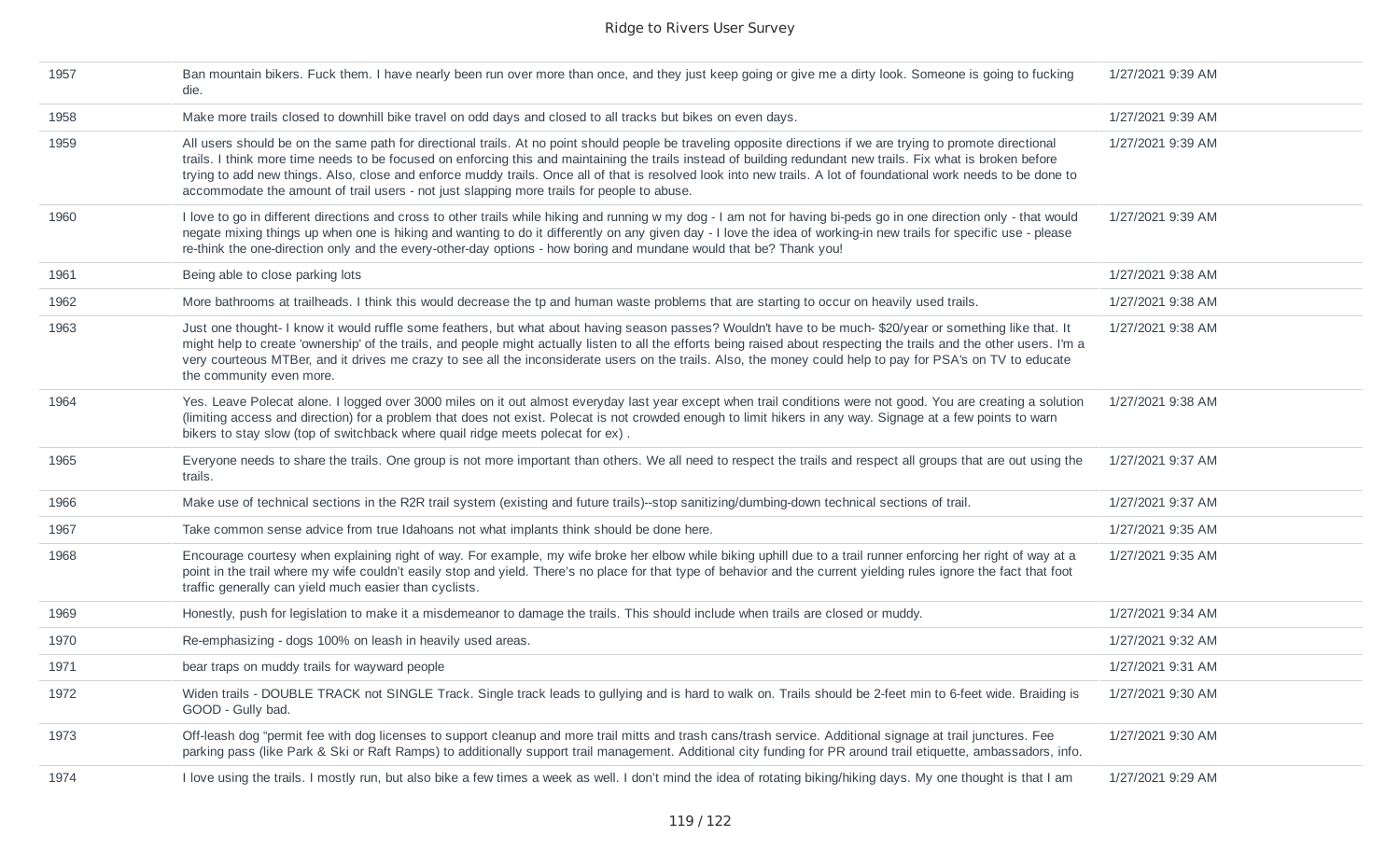lucky enough to be able to go in the afternoons, which aren't nearly as crowded as evenings. When I run, my favorite trails is up Lower Hulls, across Crestline, and down Kestral. If that were to be made bikers only in odd or even days, it wouldn't get much use during the afternoons. What if we kept that option for busier hours, say after 5:00 pm, or early mornings as well, and weekends. I don't think the foothills are busy enough on weekday work hours to need to put limits and restrictions on trail use. I see a lot of regulars that hike and run almost daily up there, and they would probably be as disappointed as I would be to see that running option taken away for half of the week.

| 1975 | Post concise signs in many easy to view areas on trail etiquette, and use advise. i.e. Don't ride when muddy, downhill bikers should yield to uphill bikers /<br>traffic etc.                                                                                                                                                                                                                                                                                                                                                                                                                                                                                                                                                                                                                                                                                                                                                                                                                                                                                                                                                                                                                         | 1/27/2021 9:29 AM |
|------|-------------------------------------------------------------------------------------------------------------------------------------------------------------------------------------------------------------------------------------------------------------------------------------------------------------------------------------------------------------------------------------------------------------------------------------------------------------------------------------------------------------------------------------------------------------------------------------------------------------------------------------------------------------------------------------------------------------------------------------------------------------------------------------------------------------------------------------------------------------------------------------------------------------------------------------------------------------------------------------------------------------------------------------------------------------------------------------------------------------------------------------------------------------------------------------------------------|-------------------|
| 1976 | I support simple seasonal or weather permitting trail closures. Users do not need to guess from day to day if conditions are good/bad. I also think trails closer<br>to city anywhere in the system should favor hikers, dog walkers, and trail runners. I am a MT biker and it's easy to ride cautiously and yield to pedestrians on<br>heavily used trails. It's easier to access trails deeper in trail system on wheels. Lastly, it's reported that's trail usage has at least doubled on many trails. While<br>trail usage is growing with Boise and surrounding area growth, COVID has played a huge part in 2020/2021. I use trails everyday (for past 6 years) and have<br>noticed many first-timers to the trail system during pandemic. I think it's important to not react to temporary surge but look at trend over time and into future<br>when making permanent decisions. Since there are so many new users, it's a great time to educate!                                                                                                                                                                                                                                             | 1/27/2021 9:28 AM |
| 1977 | A more universal signage system as seen in Bend or Jackson Hole.                                                                                                                                                                                                                                                                                                                                                                                                                                                                                                                                                                                                                                                                                                                                                                                                                                                                                                                                                                                                                                                                                                                                      | 1/27/2021 9:26 AM |
| 1978 | Bike only trails!!                                                                                                                                                                                                                                                                                                                                                                                                                                                                                                                                                                                                                                                                                                                                                                                                                                                                                                                                                                                                                                                                                                                                                                                    | 1/27/2021 9:24 AM |
| 1979 | Perhaps stronger caution signage on trails like Lower Hulls - often bikers coming downhill can't see around the bend and don't think to yield for foot traffic. I<br>would also love a toilet on the other side of Polecat!                                                                                                                                                                                                                                                                                                                                                                                                                                                                                                                                                                                                                                                                                                                                                                                                                                                                                                                                                                           | 1/27/2021 9:24 AM |
| 1980 | Input and involvement from stakeholders, I.e. user groups.                                                                                                                                                                                                                                                                                                                                                                                                                                                                                                                                                                                                                                                                                                                                                                                                                                                                                                                                                                                                                                                                                                                                            | 1/27/2021 9:23 AM |
| 1981 | utilizing progressive trail development tactics like grade reversals and larger rollers. Including doubles, progressive (properly built jumps)                                                                                                                                                                                                                                                                                                                                                                                                                                                                                                                                                                                                                                                                                                                                                                                                                                                                                                                                                                                                                                                        | 1/27/2021 9:23 AM |
| 1982 | Thank you for doing what you do!!!!! Boise is amazing because of this trail system.                                                                                                                                                                                                                                                                                                                                                                                                                                                                                                                                                                                                                                                                                                                                                                                                                                                                                                                                                                                                                                                                                                                   | 1/27/2021 9:23 AM |
| 1983 | Expand all weather trail mileage by improving muddy sections of some trails with otherwise mostly well drained conditions.                                                                                                                                                                                                                                                                                                                                                                                                                                                                                                                                                                                                                                                                                                                                                                                                                                                                                                                                                                                                                                                                            | 1/27/2021 9:22 AM |
| 1984 | Overall I think the most important thing to consider is controlling mountain bike users from "sneaking" up on hikers, etc.                                                                                                                                                                                                                                                                                                                                                                                                                                                                                                                                                                                                                                                                                                                                                                                                                                                                                                                                                                                                                                                                            | 1/27/2021 9:21 AM |
| 1985 | Build in option routes for varied skill level. We don't need trails to be constructed as if it were a 4 foot wide pathway.                                                                                                                                                                                                                                                                                                                                                                                                                                                                                                                                                                                                                                                                                                                                                                                                                                                                                                                                                                                                                                                                            | 1/27/2021 9:17 AM |
| 1986 | Better nighttime enforcement of the trails being closed. ALL DOGS ON LEASH. Create more off leash dog parks so they don't have to use the trails.                                                                                                                                                                                                                                                                                                                                                                                                                                                                                                                                                                                                                                                                                                                                                                                                                                                                                                                                                                                                                                                     | 1/27/2021 9:17 AM |
| 1987 | Brush trimming to improve sightlines on some trails.                                                                                                                                                                                                                                                                                                                                                                                                                                                                                                                                                                                                                                                                                                                                                                                                                                                                                                                                                                                                                                                                                                                                                  | 1/27/2021 9:16 AM |
| 1988 | Boise is getting too busy for single track. Need to put two parallel tracks on most lower trails (like a 4 wheeler track so one can go one way and one the other)                                                                                                                                                                                                                                                                                                                                                                                                                                                                                                                                                                                                                                                                                                                                                                                                                                                                                                                                                                                                                                     | 1/27/2021 9:15 AM |
| 1989 | Eagle Bike Park has a huge problem with off leash dogs. It's well marked to leash your dogs and it's a bike park for pete's sake. I don't expect R2R to monitor<br>it but it's worse than Polecat. Hopefully, the addition of a dog park will help. The other issue that seems to be very high occurence at EBP is hikers using DH<br>only trails (again very well marked) for both uphill and downhill hiking. I let people know when I'm out there and see it occurring that they are in danger. Another<br>consideration: additional education. It seems as though we need constant assistance from new sites, developers and new sites that tout our trail system as a<br>great reason to move her what actual etiquette is. I love that City of Boise is starting to step up and that most new stations have ran stories about the<br>destruction of trails but additional education and most specifically the fact that it's not ALL public land. A lot of our trails are here because of partnerships with<br>private landowners that can be taken away and maybe some education why all trails aren't going to be gravel. R2R does a lot and my family and I are<br>extremely appreciative!!! | 1/27/2021 9:14 AM |
| 1990 | I would like to see more bag/ trash stations for dog owners to have the opportunity to dispose of waste better. I would like if bike and hike trails were separate.                                                                                                                                                                                                                                                                                                                                                                                                                                                                                                                                                                                                                                                                                                                                                                                                                                                                                                                                                                                                                                   | 1/27/2021 9:13 AM |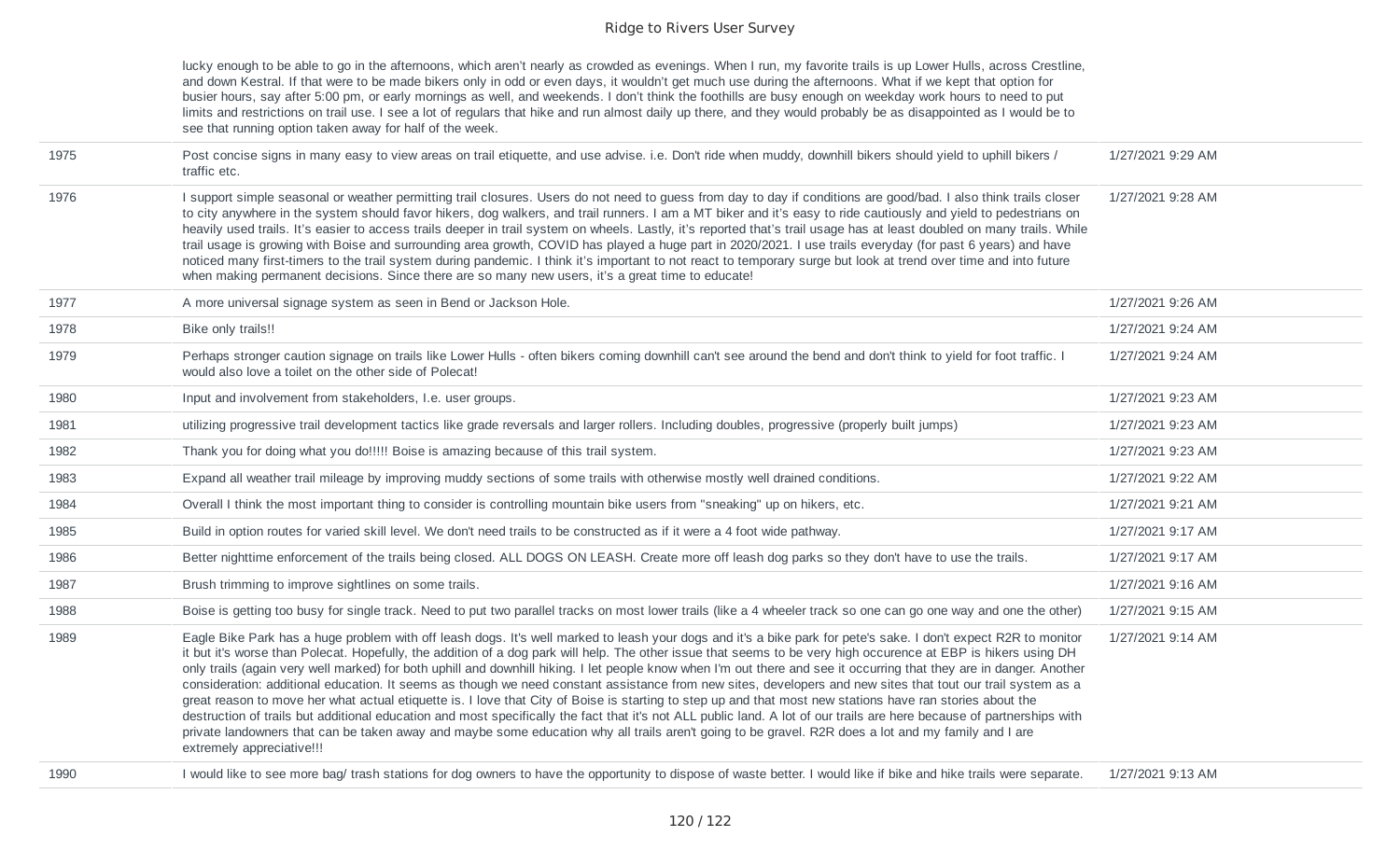| 1991 | More bike-free trails                                                                                                                                                                                                                                                                                                                                                                                                                                                                                                                                                                                                                                                                                                                                                                                                                                                                                                                                                            | 1/27/2021 9:10 AM |
|------|----------------------------------------------------------------------------------------------------------------------------------------------------------------------------------------------------------------------------------------------------------------------------------------------------------------------------------------------------------------------------------------------------------------------------------------------------------------------------------------------------------------------------------------------------------------------------------------------------------------------------------------------------------------------------------------------------------------------------------------------------------------------------------------------------------------------------------------------------------------------------------------------------------------------------------------------------------------------------------|-------------------|
| 1992 | The Tsali trails in TN have a nice model that allows for people to use terrain in each directions by having directional days -<br>https://www.mtbproject.com/trail/3607752/tsali-left-and-right-loops-imba-epic - this is more of a destination than an area accessed from neighborhoods so that<br>may be different. I love to mountain bike too so I'm glad you're thinking of ways to create more harmony.                                                                                                                                                                                                                                                                                                                                                                                                                                                                                                                                                                    | 1/27/2021 9:09 AM |
| 1993 | A user fee with a sticker, like state parks, voluntary, annual.                                                                                                                                                                                                                                                                                                                                                                                                                                                                                                                                                                                                                                                                                                                                                                                                                                                                                                                  | 1/27/2021 9:08 AM |
| 1994 | The public needs better education on who yields because mountain bikers NEVER stop for hikers/runners. Everyone needs better education (or just close the<br>trails) on when it is appropriate to use the trails.                                                                                                                                                                                                                                                                                                                                                                                                                                                                                                                                                                                                                                                                                                                                                                | 1/27/2021 9:08 AM |
| 1995 | making mountain bike oriented trails that are actually interesting to ride, not just flat                                                                                                                                                                                                                                                                                                                                                                                                                                                                                                                                                                                                                                                                                                                                                                                                                                                                                        | 1/27/2021 9:06 AM |
| 1996 | We need enforcement of trail closures. People are ruining trails and those people are never going to volunteer for a trail day to fix the trails they damage. The<br>amount of dog poop everywhere on these trails is insane. I think having so many off leash dogs makes this worse because to most people "off leash" means<br>their dog can just roam freely.                                                                                                                                                                                                                                                                                                                                                                                                                                                                                                                                                                                                                 | 1/27/2021 9:05 AM |
| 1997 | Clearly posted signage for closed trails. Educational markers explaining the soil composition and why it's damaging to hike in muddy conditions. So many<br>people from the pnw have moved to boise and have always hiked in the rain. They need education around the differences and how hiking muddy trails<br>damages the system.                                                                                                                                                                                                                                                                                                                                                                                                                                                                                                                                                                                                                                             | 1/27/2021 9:04 AM |
| 1998 | Centralized routes to get mtn bikers off the hill without having to worry about uphill traveling hikers at each heavily used access point. These need to be in<br>multiple places, and it would be really nice to have swoopy corners. The alternating day is going to be a difficult-to-track honor system, and we're all currently<br>seeing how the mud honor system is currently working. People that drive to trails are probably going to use the trail, whether or do they're there on the right<br>day, just like with the mud. We have a lot of space that could be re imagined by a professional trail designer to spread use out drastically. Having only a few<br>ways in and out is really where the conflict is happening. It's also tough to watch people on e-bikes, as they don't follow the natural routes. If there's going to<br>be more enforcement, I would like to see people trained to recognize e-assist and e-bikes, and checking disability permits. | 1/27/2021 9:03 AM |
| 1999 | I think you are leaving options off the table in your above strategies. Around the Mountain is great in both directions. Why not do an even odd thing there?<br>Some of these feel like an all or nothing                                                                                                                                                                                                                                                                                                                                                                                                                                                                                                                                                                                                                                                                                                                                                                        | 1/27/2021 9:01 AM |
| 2000 | Bikes and non cyclists cannot be going opposite direction if it's multi use. If bikes are "downhill only" but hikers/walkers can still be going up hill that is 100%<br>part of the problem. These were very poorly worded questions and it doesnt appear you did real research on how to use directional trails in a multi use system.<br>It's a shame, this really seemed like you were finally going in the right direction with trail management but this still lends it's self to hikers having full access<br>where there will continue to be conflict. Giving the options of non-cyclists being able to go either direction on a bike only directional trail is straight up<br>dangerous.                                                                                                                                                                                                                                                                                 | 1/27/2021 9:01 AM |
| 2001 | Enforcement of existing rules. Forced closures to protect trails.                                                                                                                                                                                                                                                                                                                                                                                                                                                                                                                                                                                                                                                                                                                                                                                                                                                                                                                | 1/27/2021 9:00 AM |
| 2002 | Bikes go to fast and no warning they are there. Dogs should be leashed.                                                                                                                                                                                                                                                                                                                                                                                                                                                                                                                                                                                                                                                                                                                                                                                                                                                                                                          | 1/27/2021 8:57 AM |
| 2003 | You're doing a great job! You just need to hire more folks to maintain the trails for the use.                                                                                                                                                                                                                                                                                                                                                                                                                                                                                                                                                                                                                                                                                                                                                                                                                                                                                   | 1/27/2021 8:52 AM |
| 2004 | Allow pedal assist ebikes on selected trails.                                                                                                                                                                                                                                                                                                                                                                                                                                                                                                                                                                                                                                                                                                                                                                                                                                                                                                                                    | 1/27/2021 8:51 AM |
| 2005 | Polecat could alternate directions based on day. Bucktail better as uphill MTB only than downhill only. Supportive of purpose built trails.                                                                                                                                                                                                                                                                                                                                                                                                                                                                                                                                                                                                                                                                                                                                                                                                                                      | 1/27/2021 8:51 AM |
| 2006 | More technical MTB trails                                                                                                                                                                                                                                                                                                                                                                                                                                                                                                                                                                                                                                                                                                                                                                                                                                                                                                                                                        | 1/27/2021 8:50 AM |
| 2007 | I think you all do an amazing job with the resources you have. It is time for the public to step up and be responsible-I don't know how we do that.                                                                                                                                                                                                                                                                                                                                                                                                                                                                                                                                                                                                                                                                                                                                                                                                                              | 1/27/2021 8:49 AM |